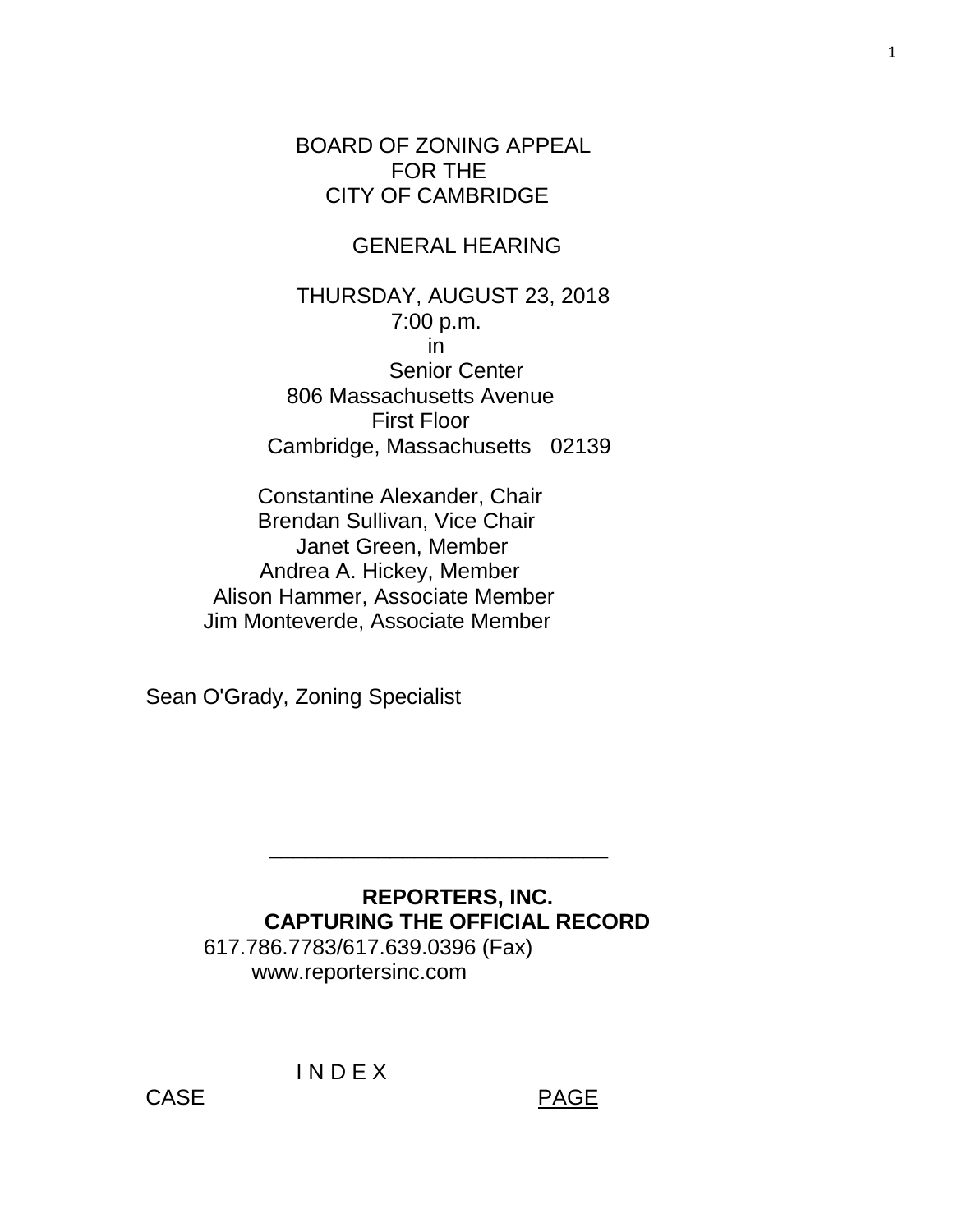| BZA-016703-2018 -- 85 Gore Street<br>Original Hearing Date: 07/26/18   | 6/59 |
|------------------------------------------------------------------------|------|
| BZA-016783-2018 -- 1 Hancock Street<br>Original Hearing Date: 07/26/18 | 42   |
| BZA-016758-2018 -- 40 Cottage Street                                   | 77   |
| BZA-016867-2018 -- 2 Gorham Street                                     | 96   |
| BZA-016852-2018 -- 18 Bates Street                                     | 128  |
| BZA-016894-2018 -- 1815 Mass, Ave.                                     | 131  |
| BZA-016958-2018 -- 139 Lexington Avenue                                | 146  |
| BZA-016966-2018 -- 215 Prospect Street                                 | 161  |
| BZA-016969-2018 -- 33 Line Street #1                                   | 199  |
| BZA-016974-2018 -- 103 Belmont Street                                  | 207  |
| BZA-016964-2018 -- 330 Mt. Auburn Street                               | 214  |
| KeyWordIndex                                                           |      |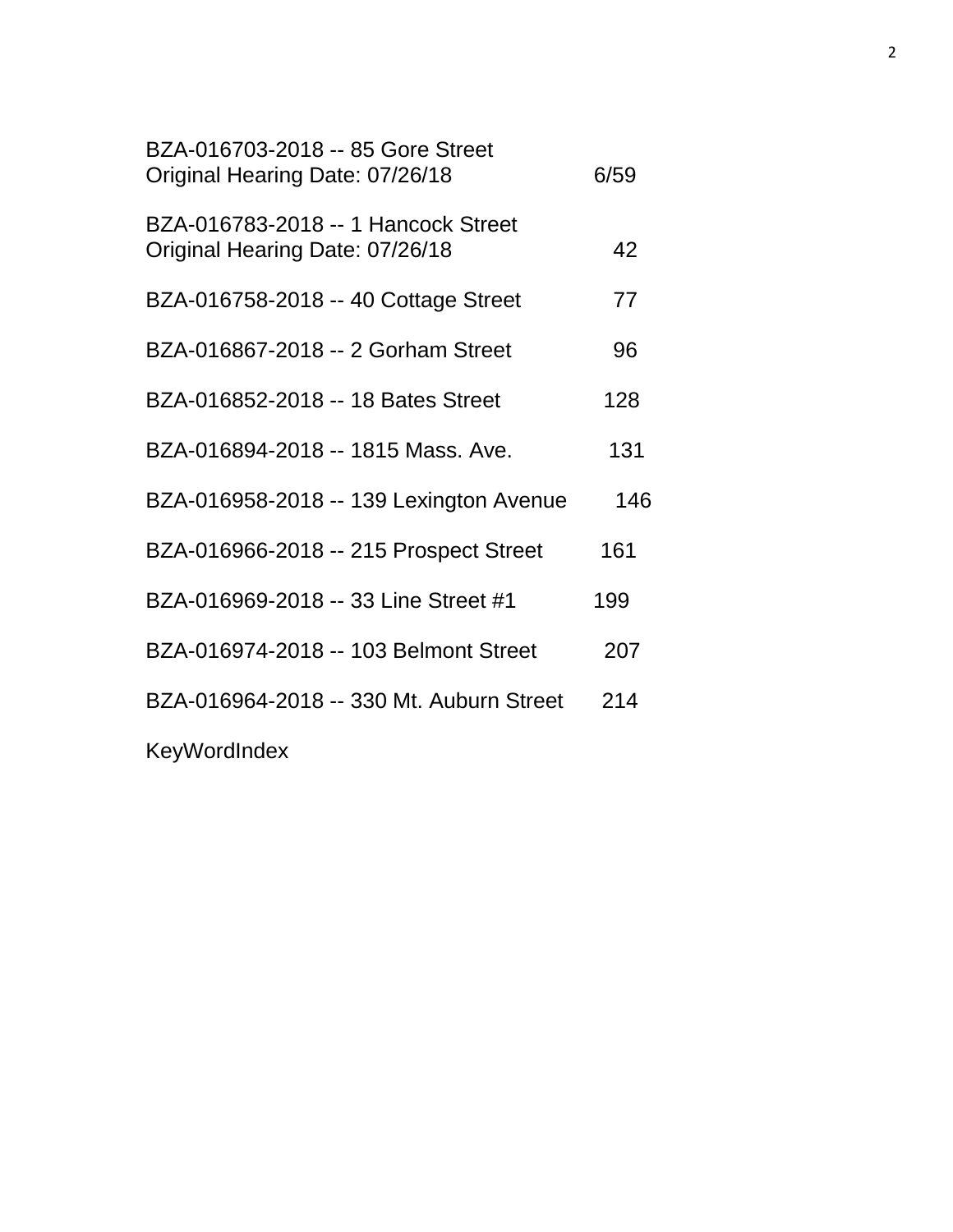#### **P R O C E E D I N G S \* \* \* \* \***

(7:00 p.m.)

(Sitting Members: Constantine Alexander, Brendan Sullivan, Janet Green, Andrea A. Hickey, Alison Hammer.)

CONSTANTINE ALEXANDER: The Chair will call this

meeting of the Board of Zoning Appeals to order. And at the

outset -- well, let me, as is our custom, we'll start with the continued cases.

These are cases that started at an earlier date, and for one reason or

another had to be continued. And then from there we'll go to the regular

agenda.

But let me at the outset read a statement:

After notifying the Chair, any person may make a video or

audio recording of our open sessions, or may transmit the meeting through any medium, subject to reasonable requirements that the Chair may impose as to the number, placement, and operation of equipment used so as to not to interfere with the conduct of the meeting. At the beginning of the meeting the Chair will inform other attendees at that meeting that a recording is being made.

And I wish to advise actually two recordings are being made. A citizen of the city is recording. That's his tape recorder right there.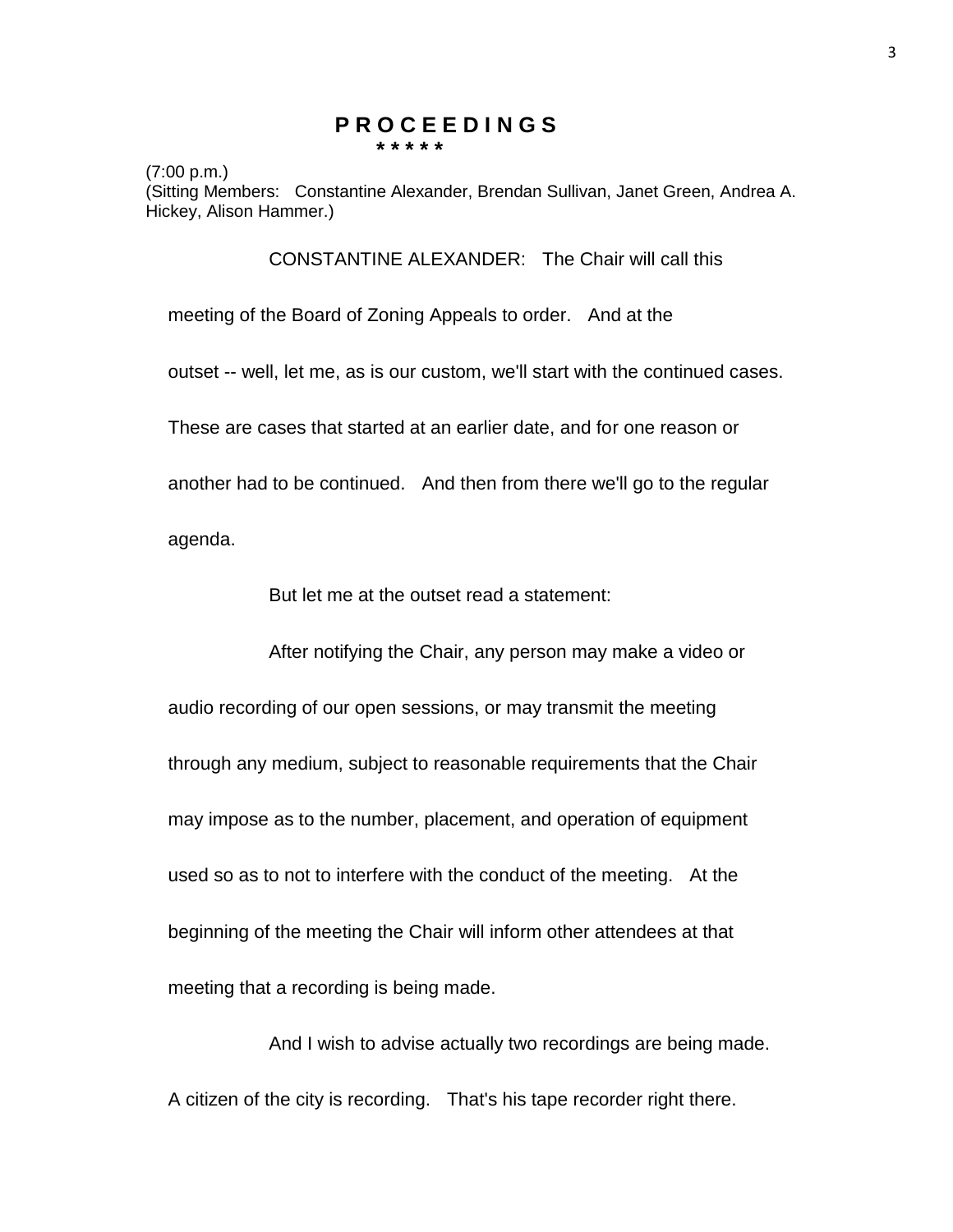And our stenographer records to assist her when she prepares the actual transcript for the meeting. I trust anyone else planning to record the meeting?

JOHN HAWKINSON: Mr. Chair, just to note because the fans are on, it's harder to hear you than normal.

JANET GREEN: And we only have three microphones it

looks like tonight. So we'll have to pass them around.

JOHN HAWKINSON: I just wanted to mention that.

CONSTANTINE ALEXANDER: Okay.

\* \* \* \* \*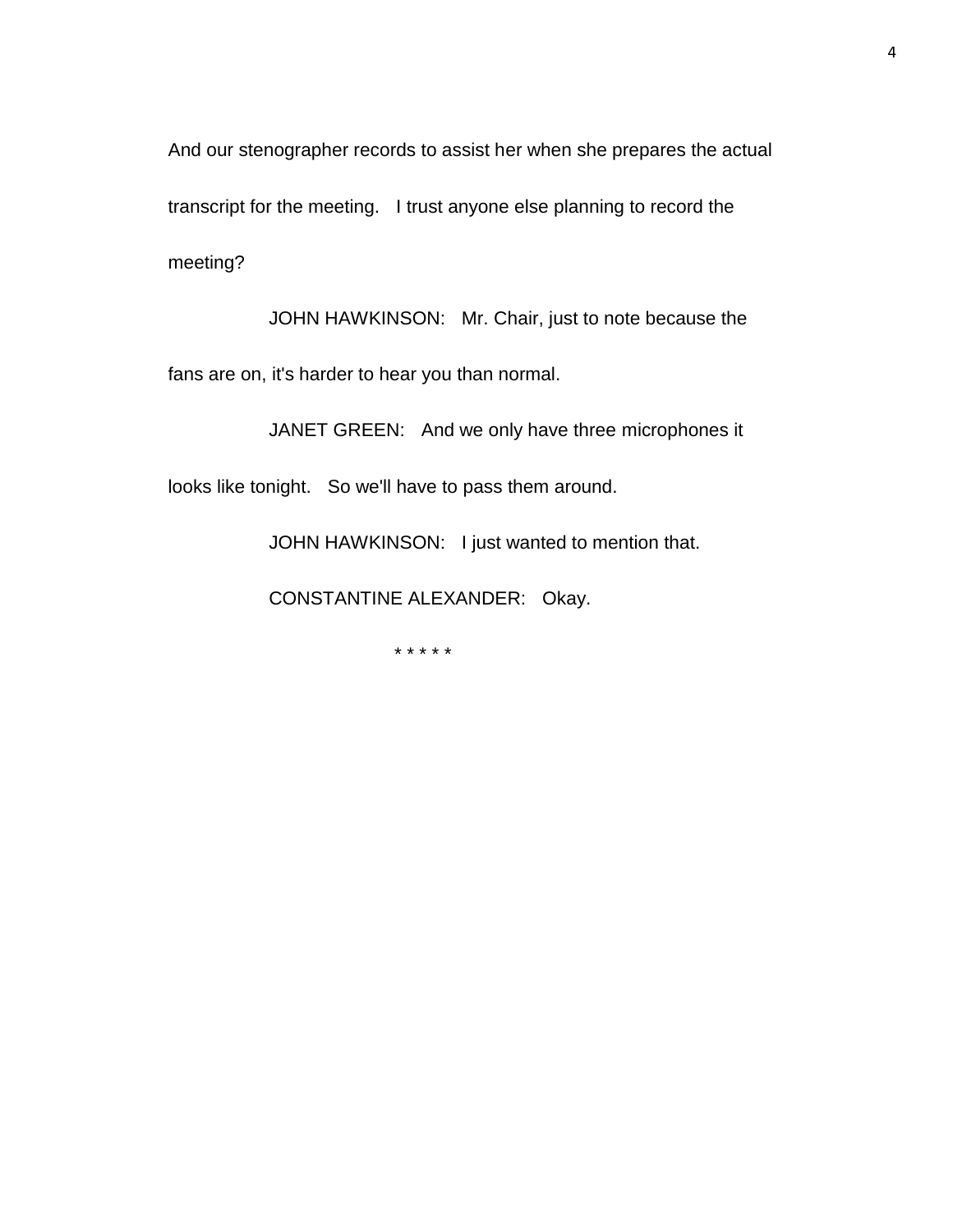(7:05 p.m.)

(Sitting Members Case BZA-016703-2018: Constantine Alexander, Brendan Sullivan, Janet Green, Andrea A. Hickey, Alison Hammer.)

CONSTANTINE ALEXANDER: The Chair will call case No. 016703, 85 Gore Street.

Is there anyone here wishing to be heard on this matter?

ATTORNEY SARAH RHATIGAN: Good evening.

CONSTANTINE ALEXANDER: Good evening.

ATTORNEY SARAH RHATIGAN: Hello again, board

members. My name is Sarah Rhatigan from Trilogy Law. And this is Jonathan.

JONATHAN SCALERA: Jon Scalera, the homeowner. BARRY GANEK: Barry Ganek, Ganek Architects. ATTORNEY SARAH RHATIGAN: So thank you. This is a

continuation of our case both a Variance and a Special Permit. We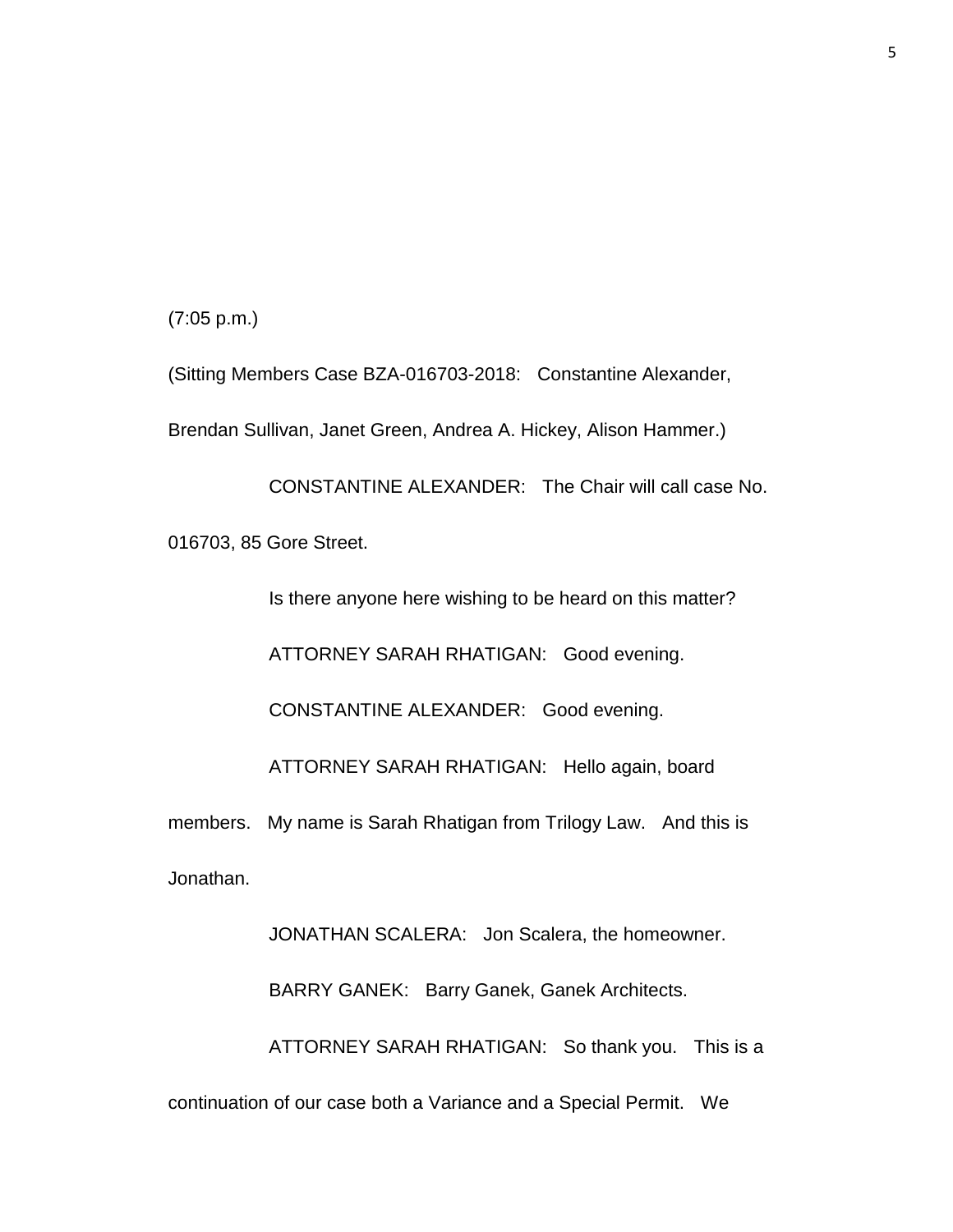discussed the Variance at our last meeting, and in response to concerns from the Board largely about the size of the proposed roof deck, we went back to the drawing board. The architect and the homeowners took a closer look at what they were hoping for for the deck, and the revised plans that we've submitted to the Board show a substantially reduced roof deck. So the size of the roof deck is now less than half of its original size. And what we've done is reduced -- pulled it back from the back of the house as well as the side of the house that abuts the neighboring owner. And this functionally still works and provides some space up on that roof and also reduces impacts for the neighbors. So we're hoping that board members feel like we've made a real effort to do that.

CONSTANTINE ALEXANDER: You have made an effort, but the deck is still quite large. It's still 200 square feet. It's a 10-by-20 size of a room. I can only speaking -- certainly speaking for myself, I cannot support any roof deck on this structure. Given the location of the building and the backyard and the yard slopes down, you're looking from the roof deck right into your neighbor's windows. It really affects their privacy. And I have to point out that Community Development has told this Board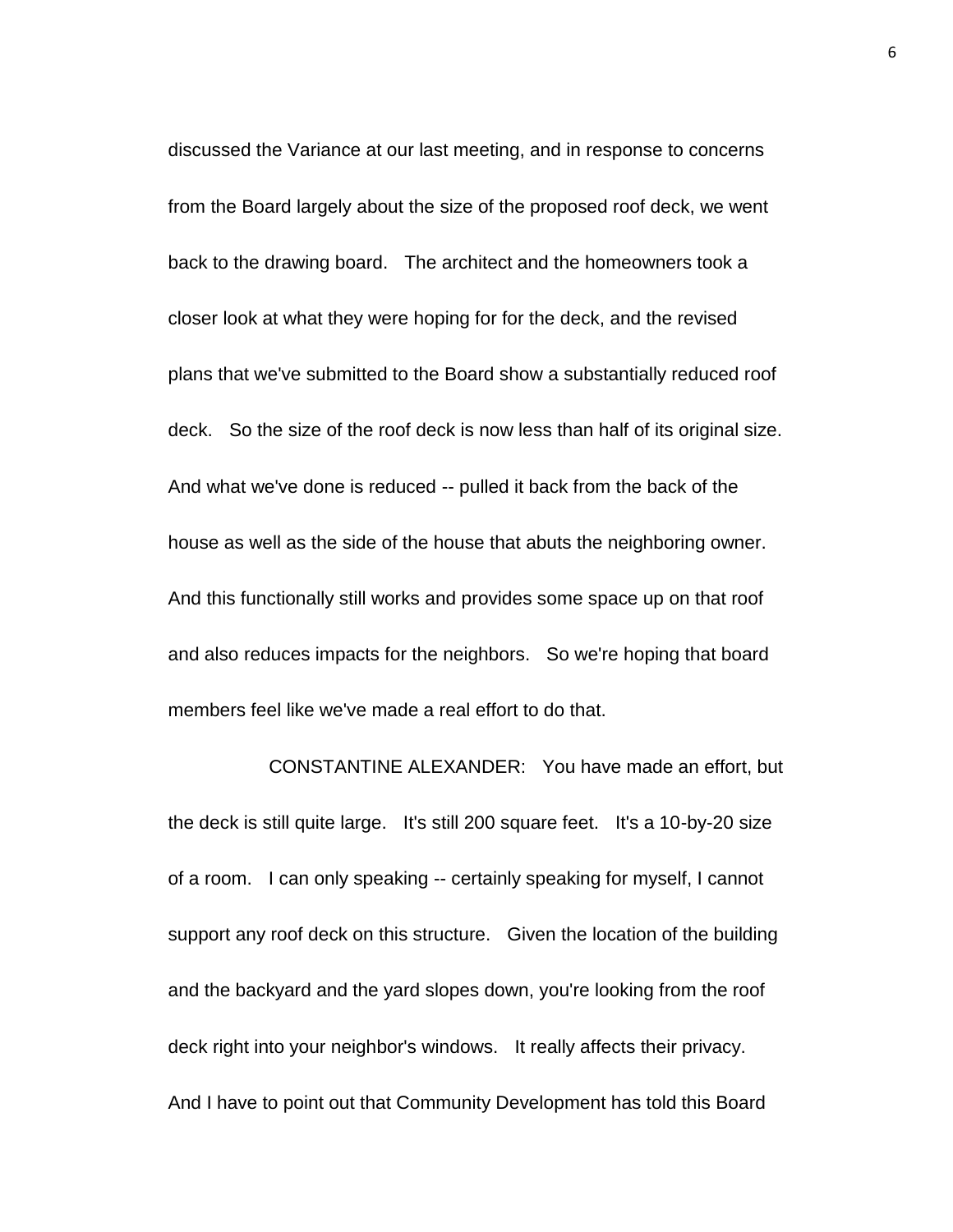in the past, there are two things they don't like our Board to grant relief for; one is a roof deck. The other is a front yard parking. As luck would have it, we're going to have one of those cases later on tonight. So just I want to be very clear, I'm not going to be voting for it. I'm probably going to be outvoted, which is fine. I have a problem with any roof deck on this structure.

ATTORNEY SARAH RHATIGAN: And also just wanted to point -- thank you, I hear your concerns and your point of view on that. The distance that it's pulled back from the back of the structure is pretty significant.

# CONSTANTINE ALEXANDER: How much? ATTORNEY SARAH RHATIGAN: I apologize, I need help with this. I can't read it very well.

BARRY GANEK: It's been pulled back over ten feet.

CONSTANTINE ALEXANDER: Okay. But someone

standing at the back edge, now to the ten feet farther from the neighboring property, but they still have the same views and the ability to look into the neighbor's property and maybe even the neighbor's neighbor. So, I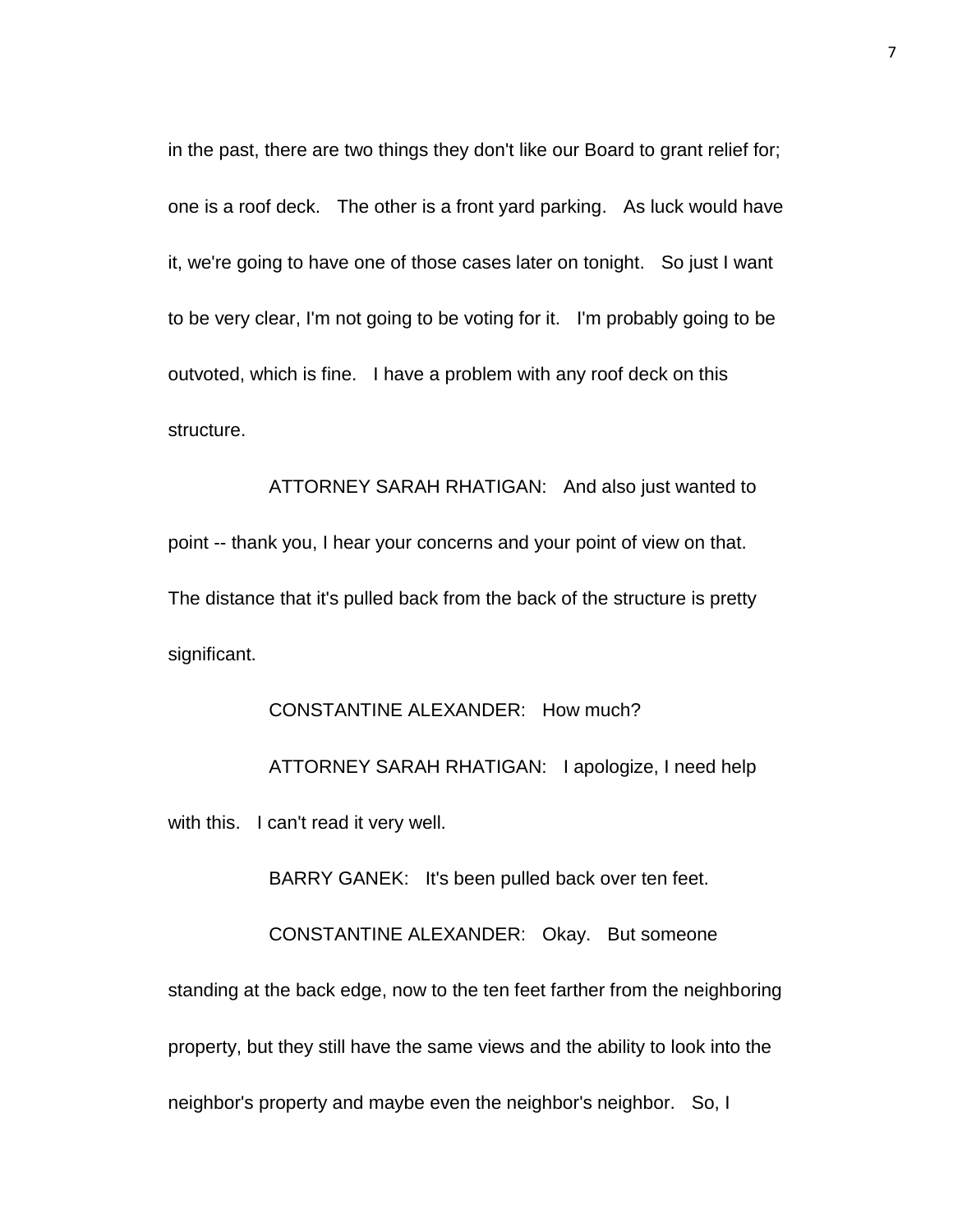appreciate -- I don't want to minimize what you've done, but for me, I have a problem period with any roof deck on the structure. I'm going to vote against it.

ATTORNEY SARAH RHATIGAN: Right. And just so you know one of the other considerations in terms of not reducing the size further is to allow for some space for screening. So one question might be if there were -- I mean, we don't show any sort of landscaping plan, but if there were screening, potted plants at the rear of the deck, which is frankly what the homeowners are expecting to do. They want to do some gardening. They could also do something taller. That would minimize the impacts.

CONSTANTINE ALEXANDER: It certainly would.

ATTORNEY SARAH RHATIGAN: And just to point out,

which I wanted to point out just in terms of, again, impacts from the roof deck, when we provided the three-dimensional views of the house, in particular this view from the -- sorry. The view from this top right here. CONSTANTINE ALEXANDER: That's the view that --

ATTORNEY SARAH RHATIGAN: That's the view from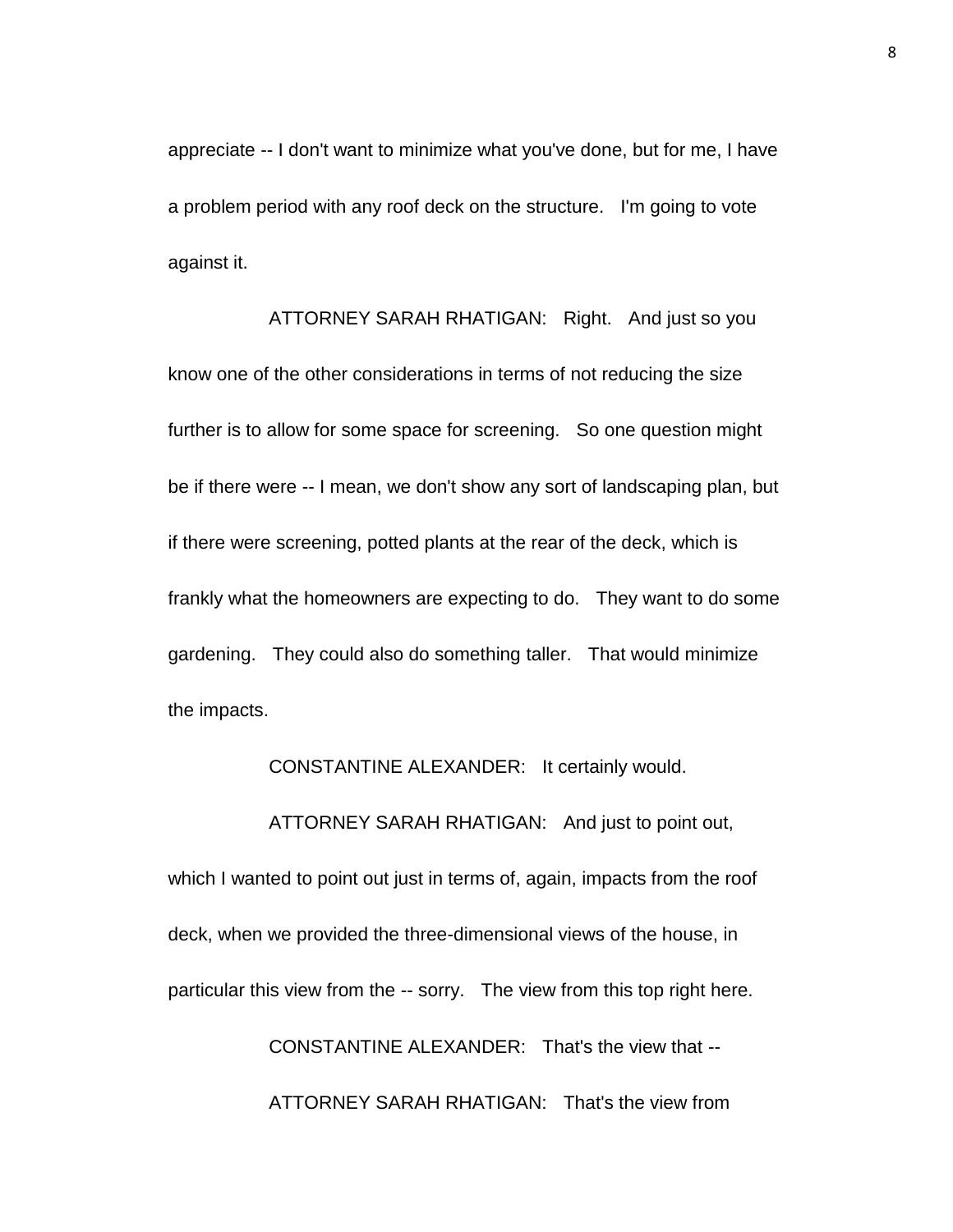the -- I'm trying to think.

CONSTANTINE ALEXANDER: If you go to the left of the house --

> ATTORNEY SARAH RHATIGAN: To the left of the house. CONSTANTINE ALEXANDER: On Gore Street.

ATTORNEY SARAH RHATIGAN: If you're on the street,

looking at the house, it's from the left of the house. If you look at this, it looks as if you would see that roof deck from the street. But if you see the photographs, the 3-D imaging doesn't show the actual trees that are in that area. In fact, there's a large tree right in that location which you can see in this photo, the leafed out tree. That's, again, that's on the left side of the house. When you're physically on the house, I don't know if you were focusing on this when you were there, but when you stand on the sidewalk at any point that a passer-by would be there, you see the tree. I don't think that there would be -- I think it would be difficult for people to even see the roof deck from the street, because that's a big, tall tree with a canopy that's right kind of right in the location --

CONSTANTINE ALEXANDER: Except in the wintertime.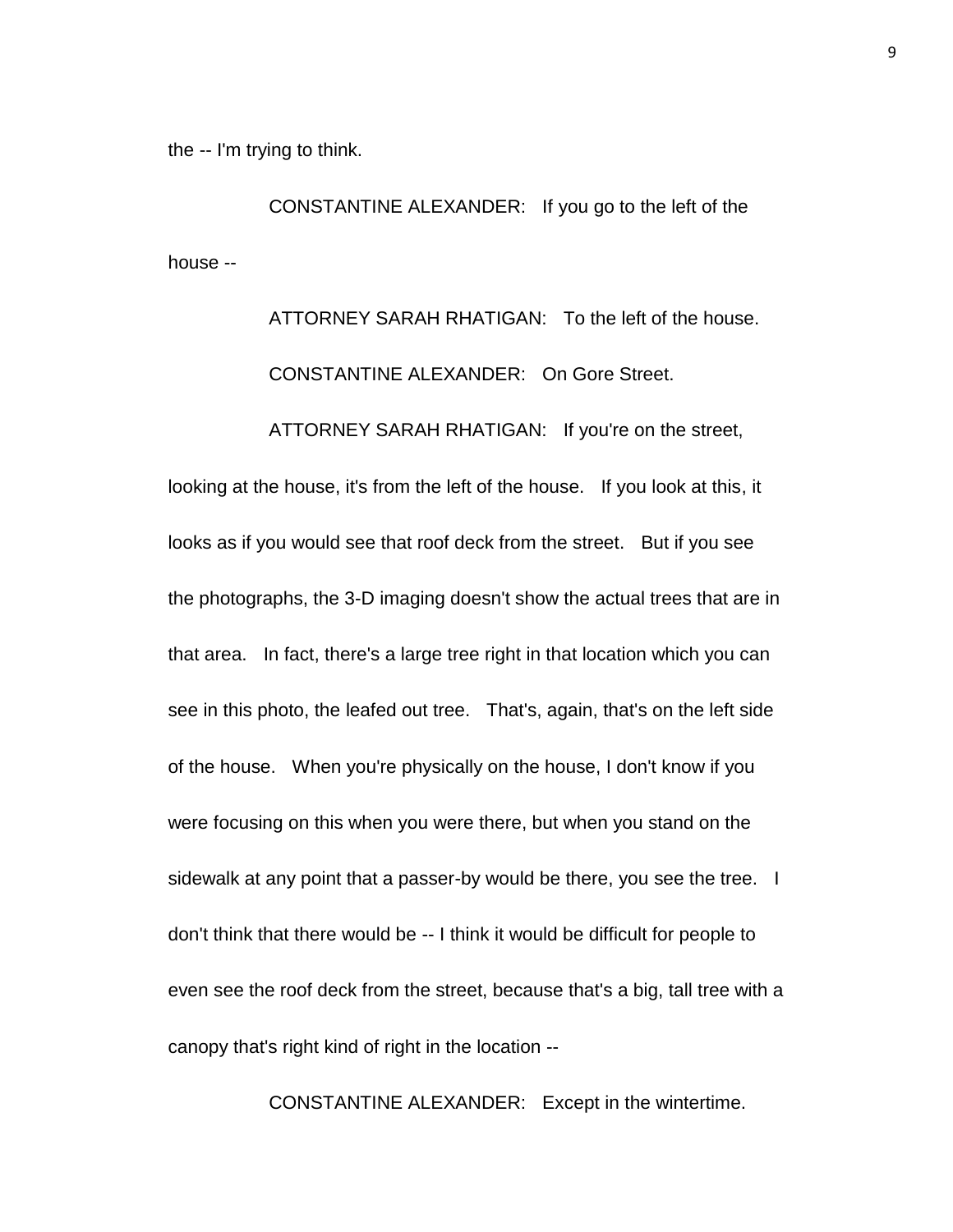ATTORNEY SARAH RHATIGAN: -- above the addition.

Yeah, yeah, I suppose you would be able to see it -- yeah, through the -- with no foliage.

The other thing I wanted to point out, there were concerns that -- about, you know, what's the interior space for? You know, why do you really need this space? Which helped us focus on the way the plans depicted the use of space inside. And it actually helped clarify between the architect and the client that they actually hadn't quite gotten the sort of the room designations correct. So one of the -- just in terms of their personal use of the space, one of the concerns is that both the owners are physicians who do work on the side, and so they're trying to get additional office, sort of segregated office space from their little three-year-old who is running around with the babysitter. And so on the third floor plan that you see, now that's the space where we're adding interior space to the rear.

Two points: One, the rear addition is improving a situation where the back space now has a pretty low ceiling height. So although it's lovely that they have the space, it's not incredibly useful space. I think now you may have some closet and a chair there. But that --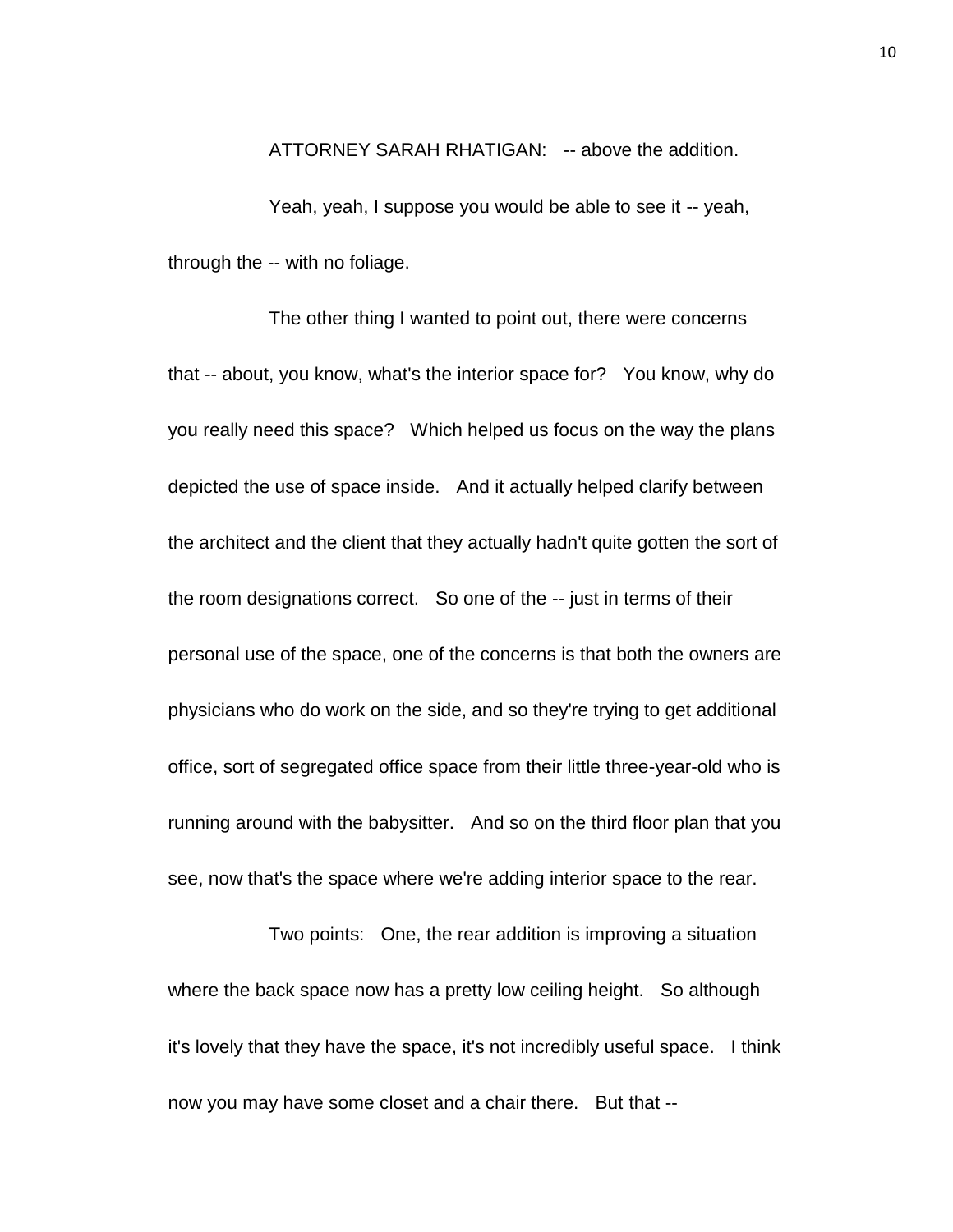JONATHAN SCALERA; There's no closet.

ATTORNEY SARAH RHATIGAN: There's no closet. It's just the chair. It's sort of just a little sitting space.

And there's also on the third floor again, in the existing space, there's a bedroom to the left of the master bed. So that -- I'm sorry, I said a bedroom. I meant a bathroom. So that small bathroom is actually going to be moved to the rear addition space. So we're not gaining a master bathroom that didn't exist, we're moving it and then, you know, somewhat expanding it, although mostly just improving it. And then turning what is now a small bathroom into an office space that will have sort of slider doors that can be separated out from the bathroom.

Then the additional windows, then, that speaks to the Special Permit request.

CONSTANTINE ALEXANDER: We'll do that later. We'll finish the Variance case.

ATTORNEY SARAH RHATIGAN: That's great. I hope that we've gone through at this point, I don't need to remind you of other things that we've talked about, but if you have other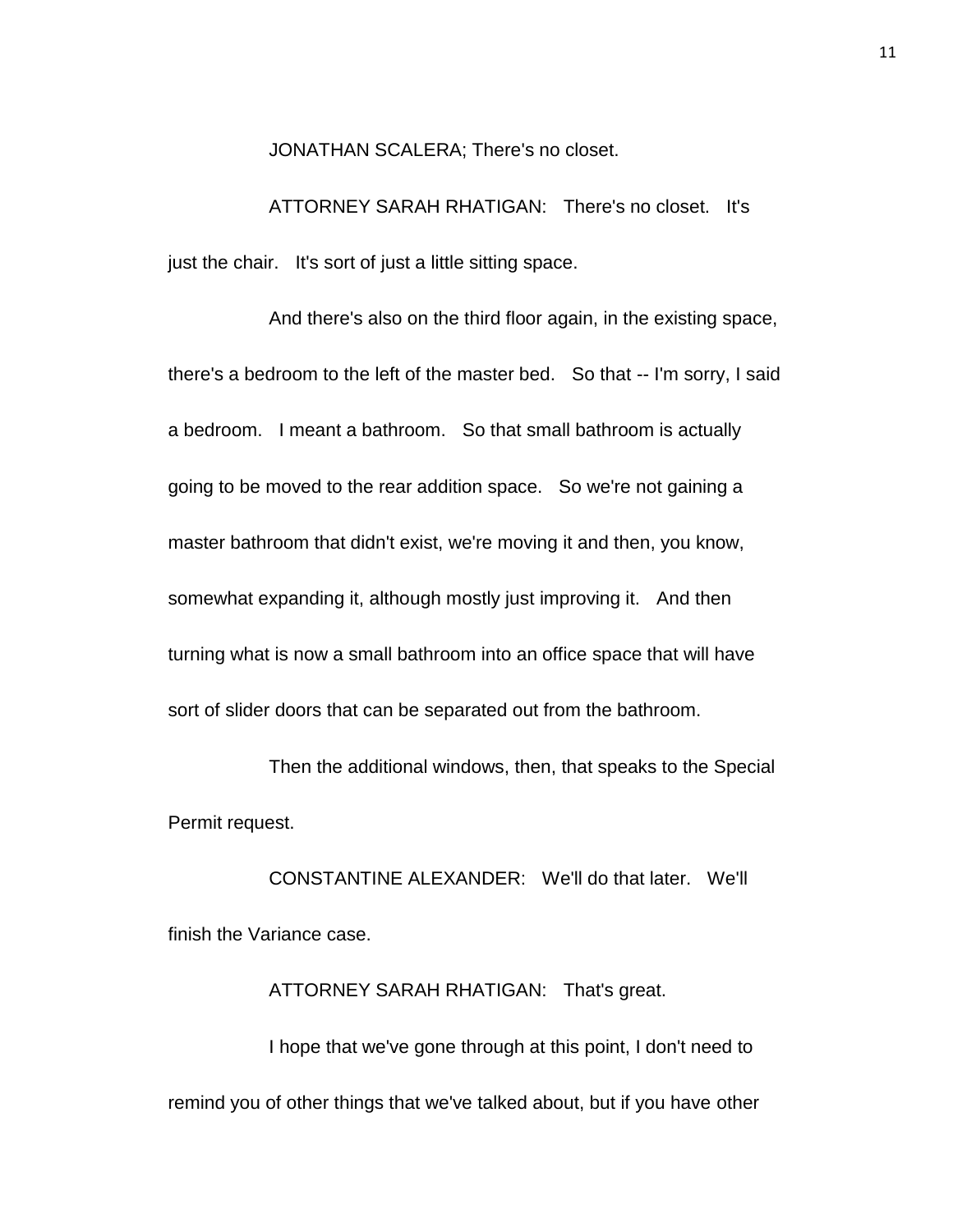concerns, we would be happy to address those.

CONSTANTINE ALEXANDER: Comments? JANET GREEN: Yeah. Oh, I'm sorry. CONSTANTINE ALEXANDER: Yeah, go ahead. JANET GREEN: I think you spoke to this before when you

were here, but can you say a little bit about what the neighborhoods have as far as roof decks or surrounding houses?

JONATHAN SCALERA: Well, I think she can say this much

better than I can, but nonetheless, we did provide -- we put together a picture, quite a busy picture, but that actually portrays the fact that there are a number of roof decks in the area. It's been -- here's a copy of it as well. Each arrow there represents a roof deck within a two block radius of my home. So you can see there are a number of them. Some structures down the road where recent condos built I think in the early 2000s that have six roof decks as part of that condo complex. You could consider each one individual.

ATTORNEY SARAH RHATIGAN: Do you have the image of what the roof railing is going to look like?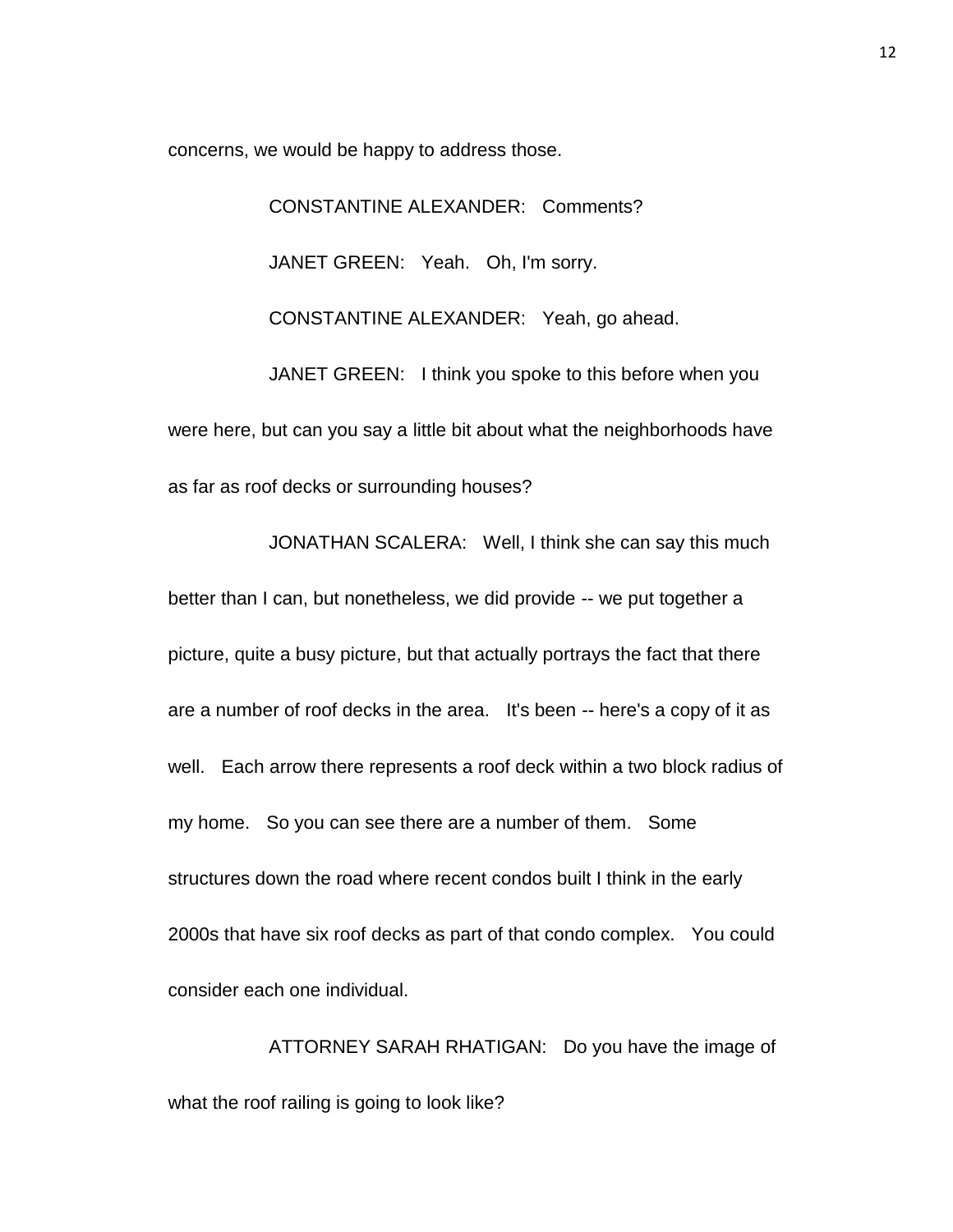JONATHAN SCALERA: Yes, I brought that as well.

ATTORNEY SARAH RHATIGAN: So the other thing that was asked what the plans were for railing, you know, what the railings will look like. A lot of the roof decks in the neighborhood, they're -- some of them have pretty prominent railings that sort of stand out quite a bit. You can ignore the top image here. And we'll use a pen to mark out the railing style that we're looking at. But the bottom style, it's sort of a modern, low profile railing that again is hope to sort of diminish visual impacts to neighbors.

JONATHAN SCALERA: I would like to speak. CONSTANTINE ALEXANDER: Can I keep this in the file? ATTORNEY SARAH RHATIGAN: Yes. I should draw a line to the one you're looking at.

JONATHAN SCALERA: I mean I don't like obtrusive

component of a roof deck that would be visible from the street. I, too, am concerned about that. I've spent a decent amount of time with my architect trying to incorporate winder stairs and everything to try to reduce the line of front, forward to come to the home and try to make it nonvisible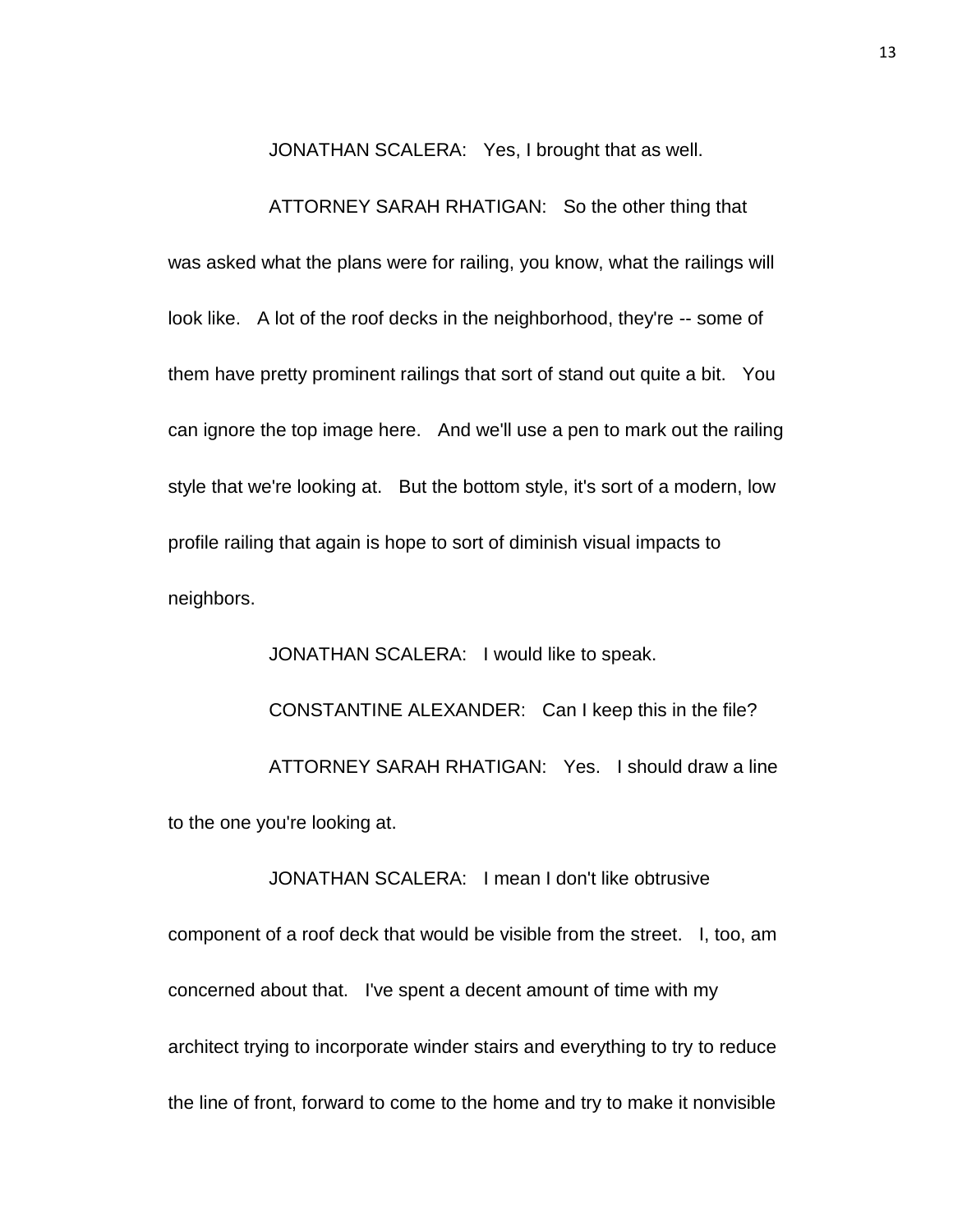from the street line. Certainly as you can see from the renderings, there will be a component of that present, but we did spend a number of hours kind of working through the details, and not just putting a routine staircase, maximizing the staircase such that it would be pushed back as far from the street line as possible as well. To speak to that point, again, the railing is trying to minimize that. And as much as the roof deck may be on the order of 9 or 10 by 20, I anticipate the first five or seven feet not to be used as part of the roof deck because I don't want to see furniture on my street walking as I walk by as well. So the first five feet are really just access to the rear part of the home -- the rear part of the roof deck I should say, where the seating and gardening would take place. So as much most would see the railing proper, you know, which is hopefully minimalistic enough that it won't be all that visible from the street line.

CONSTANTINE ALEXANDER: Okay.

Questions from members of the Board at this point? ANDREA HICKEY: Can you just refresh our recollection as to why this roof deck is sort of necessary to your client?

ATTORNEY SARAH RHATIGAN: So the existing outdoor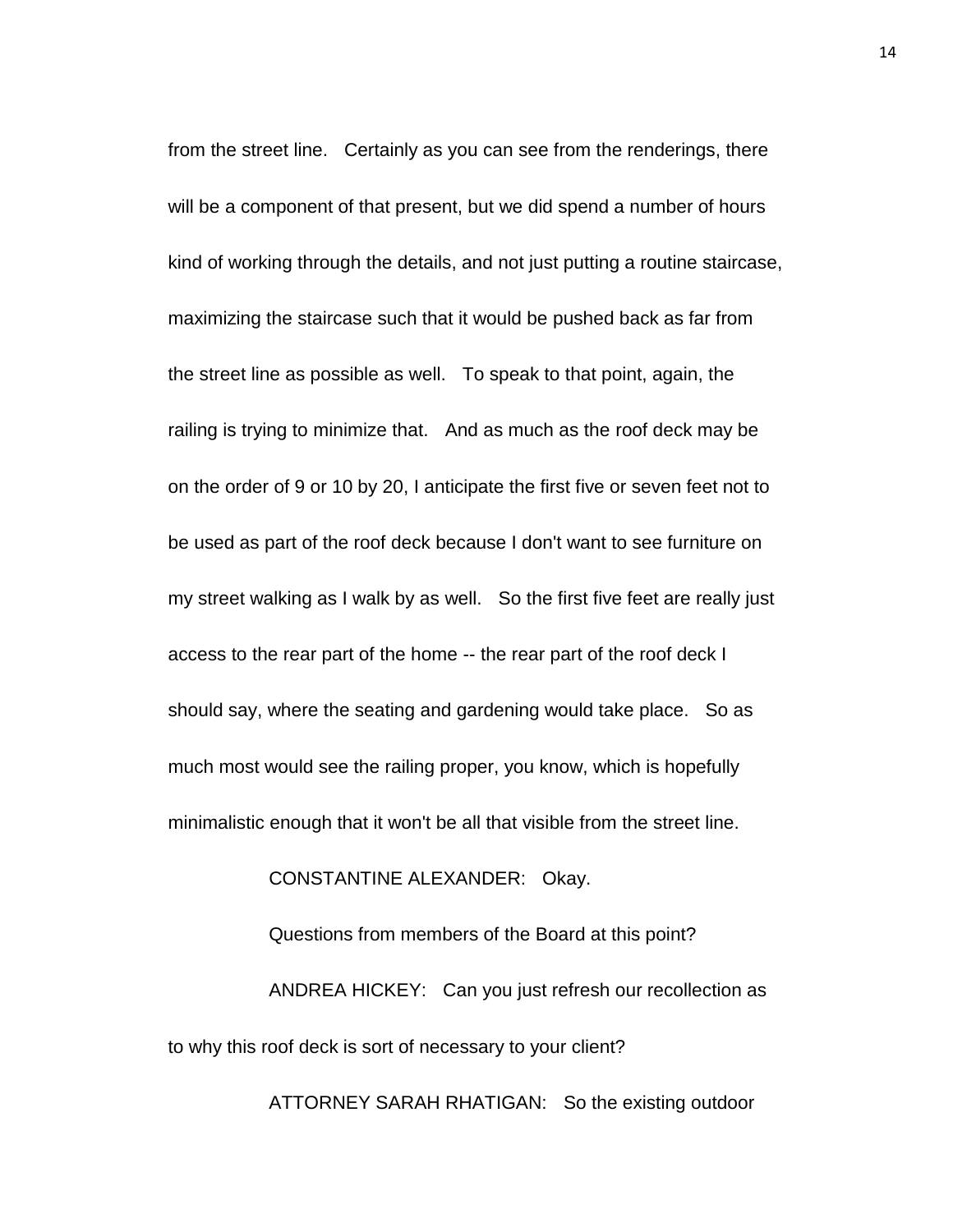space is -- it's used as sort of a dual purpose area. So there is a small area sort of under a tree where they can, they have a gate that closes over during the summertime to allow them to have their child play outside safely and, you know, have a cup of tea. But there's not really any usable space and it's quite dark. There's a lot of -- I mean, it's a dense neighborhood as many are, but the roof deck allows them to garden, and it has more light and air, so it would be a, you know, a space that can be used that would really improve open space on the lot.

JONATHAN SCALERA: And, again, it wouldn't be used as much in the winter, but we opened that gate according to provide --

CONSTANTINE ALEXANDER: Say it again, please.

JONATHAN SCALERA: In the winter we open that kind of gate as she's calling it to provide some relief from parking, with winter parking. It does serve as a dual purpose as a half a parking spot which is essentially our backyard. We have two formal off street parking spots of which we have to steal some of it for outdoor space during the summer.

BRENDAN SULLIVAN: Just a thought I have is I understand and I guess I was looking the same as yours, you know, why? You know,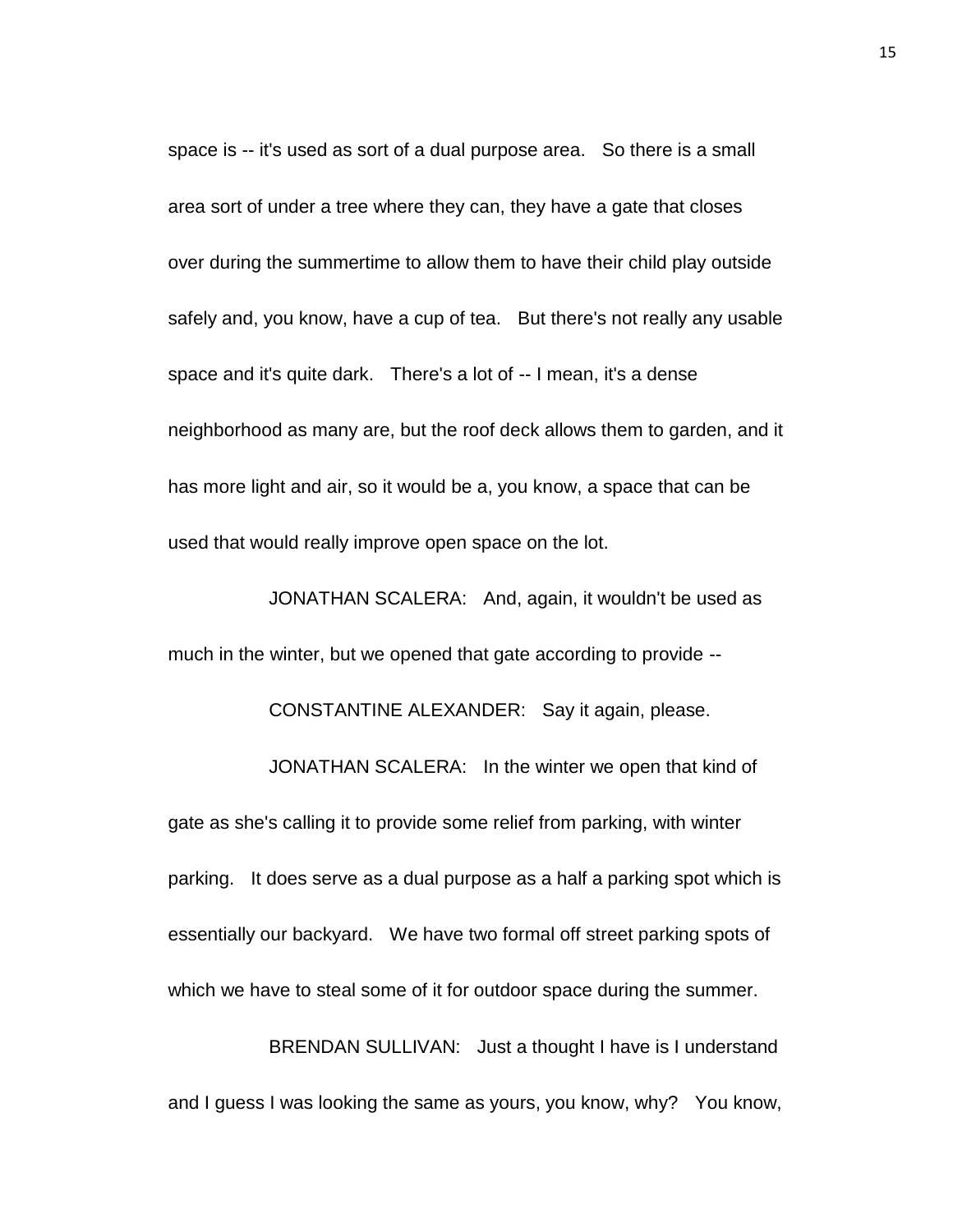there are many reasons. The other reason is what makes your situation any more unique than all the other houses around there? And sometimes it's easy for us to say yes, but when do we say no? And that as far as the look of a deck, sometimes it can look a little bit overbearing, a little bit top heavy, yadda-yadda, so on and so forth. It's not the look of it as much as it's the use of the deck is really what impacts surrounding houses, the neighboring house, and what have you. You know, decks are benign until they're occupied and then they become either intrusive to the surrounding people which sound carries, you know. So that's where I get hung up on is, and again, what makes your house, your situation unique as compared to the surrounding neighborhood. Yes, there are some other decks there, but we have turned down a number of decks in that area because we've been asked to over the years because people have felt that they were going to be intrusive. And, you know, plain English, a nuisance, you know, to the surrounding houses. That's where I get hung up.

## ATTORNEY SARAH RHATIGAN: So I think -- yeah, so I think one thing that's helpful to our case, I mean besides the fact that the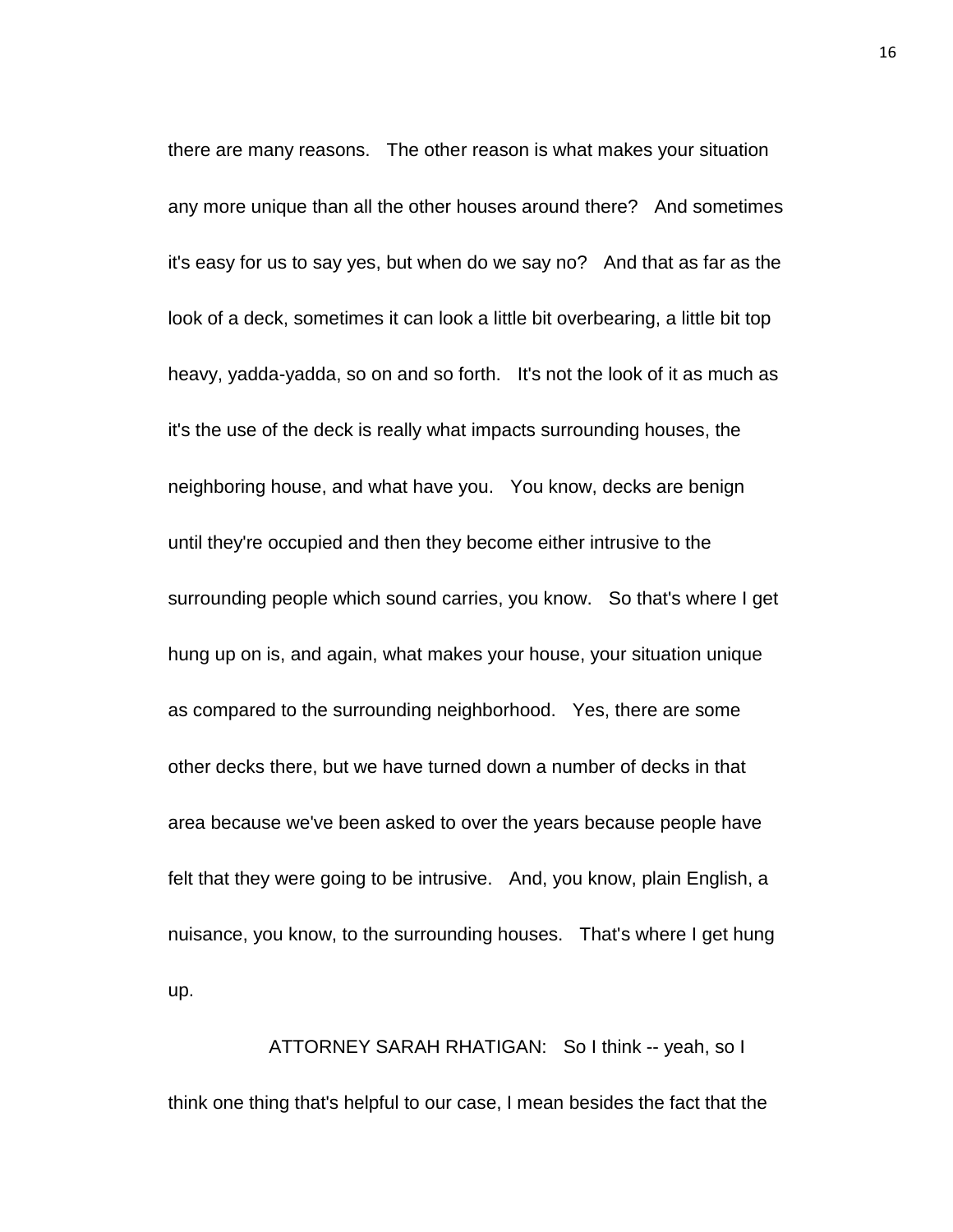petitioners themselves are kind of a classic case of quiet user of a deck. I frankly think that -- I mean, their one child is very young and probably frankly may not be allowed on the deck very much except with maybe with a parent. But they're hard working people that don't have a lot of parties.

CONSTANTINE ALEXANDER: You have to acknowledge that once a deck is built and move on to something else a different kind of person --

ATTORNEY SARAH RHATIGAN: Right. What I was going to refer to as the house itself, the house itself, the interior has kind of a unique and somewhat modern, open floor plan.

BRENDAN SULLIVAN: I'm thinking more, Sarah, about the availability -- because it is a very dense neighborhood, the availability of outdoor space. I think everybody has that same situation, that same problem, that same constraint of we only have so much real estate.

ANDREA HICKEY: I agree.

ATTORNEY SARAH RHATIGAN: What I was gonna -- the only, I will speak to that. The one thing I was going to say is the house itself doesn't -- there's some house that are gonna lend themselves to, you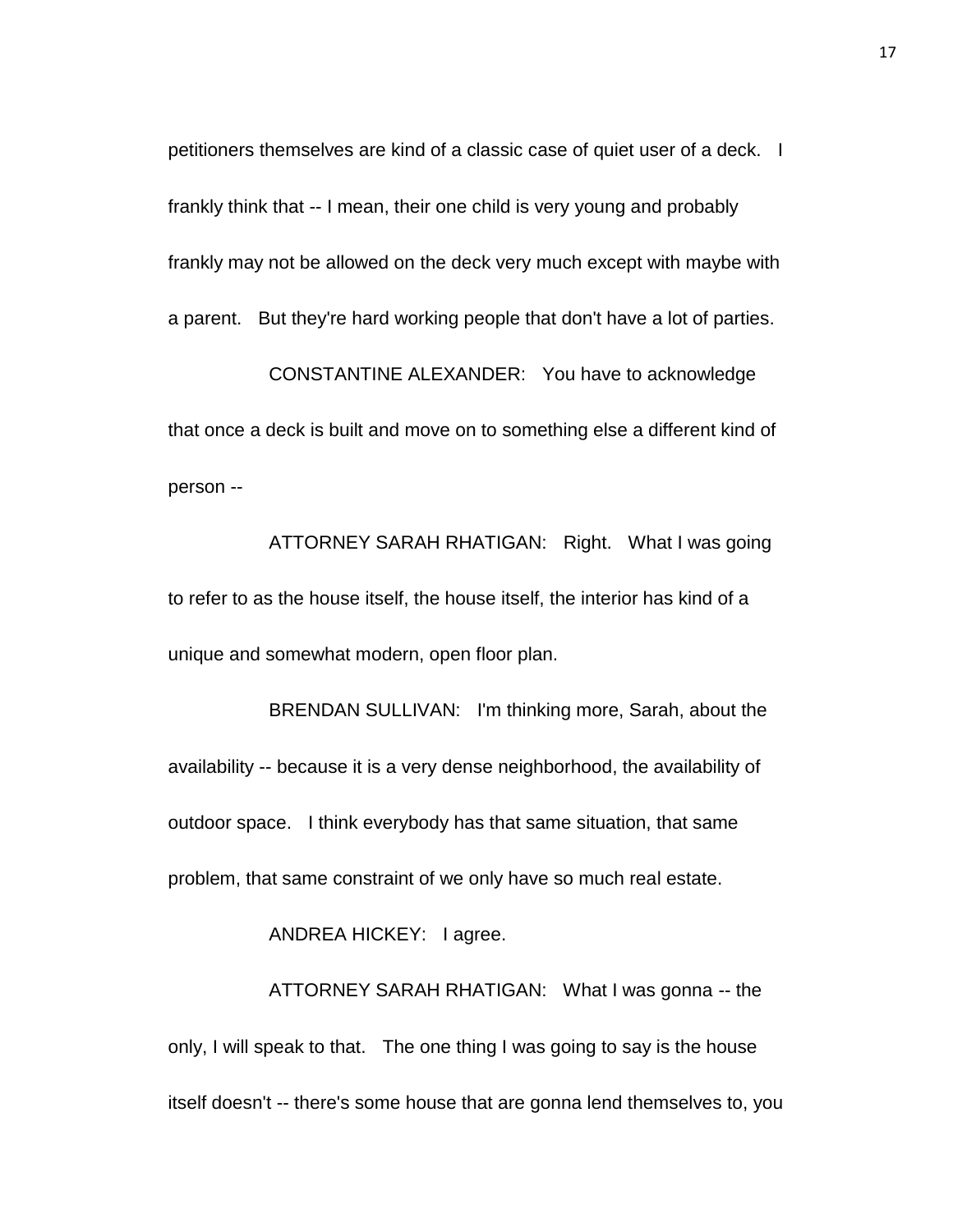know, lots of students or, you know, younger people living there. Frankly, this house I don't really see that happening both because of the way the inside is built and probably the price point.

ANDREA HICKEY: I just was going to say I agree with Mr. Sullivan. I'm not really seeing anything unique about this house that would sort of warrant our stepping away from sort of our typical policy of just not rubber stamping decks unless you want to talk a little bit more about why this house might be unique in that regard.

ATTORNEY SARAH RHATIGAN: I mean, I know that you have other homes that are -- that have a zero lot line that are connected to the neighboring house, but that isn't true everywhere. And that certainly is true in this case. So there's not -- there's no light coming in one whole side of the house. And then the neighboring house on the left side of that house is quite large and does again kind of constrict it. The street -- again, this is not entirely unique, but it is slightly unique that the street in that area, it's pretty narrow. This is a very old kind of historic street. So, again, we're just talking about the, you know, somewhat of the constraints of light.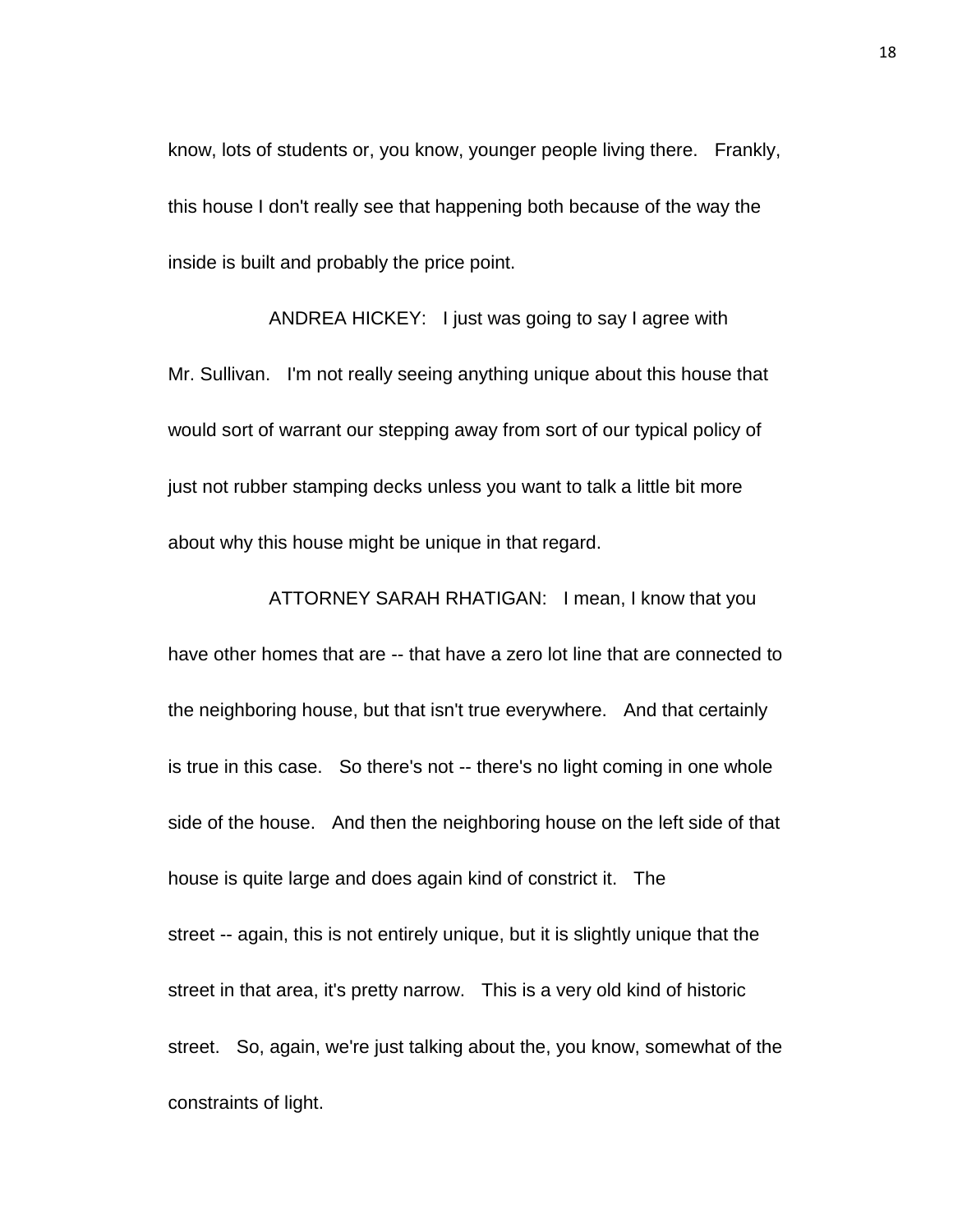The -- I think that the roof deck really would have quite minimal impacts, especially to the neighbors on both sides. The rear impact we're trying to minimize by pulling it back from the back -- from the back side of the house. I can't think of anything else.

JANET GREEN: I wanted to ask a question about if you've heard from people concerned about this or people who have experience with other decks in the neighborhood saying oh, my God, we don't want another one of those. What have you found as far as the neighborhood is concerned? And I think what I'm thinking about is how we recognize now the importance of green space and light and air in a way that wasn't really recognized as much. Some parts of Cambridge have a lot, some parts of Cambridge don't have much, and this is a way of trying to address that need to be able -- I mean, if you're using half of a parking lot for -- in the summer to have it be a yard, this would be a significant difference in the kind of light and air. And it does but right up to the house right next-door. That was my thought about it.

ATTORNEY SARAH RHATIGAN: Yeah, and I did, I did actually wonder without knowing if the reason that I was seeing, frankly,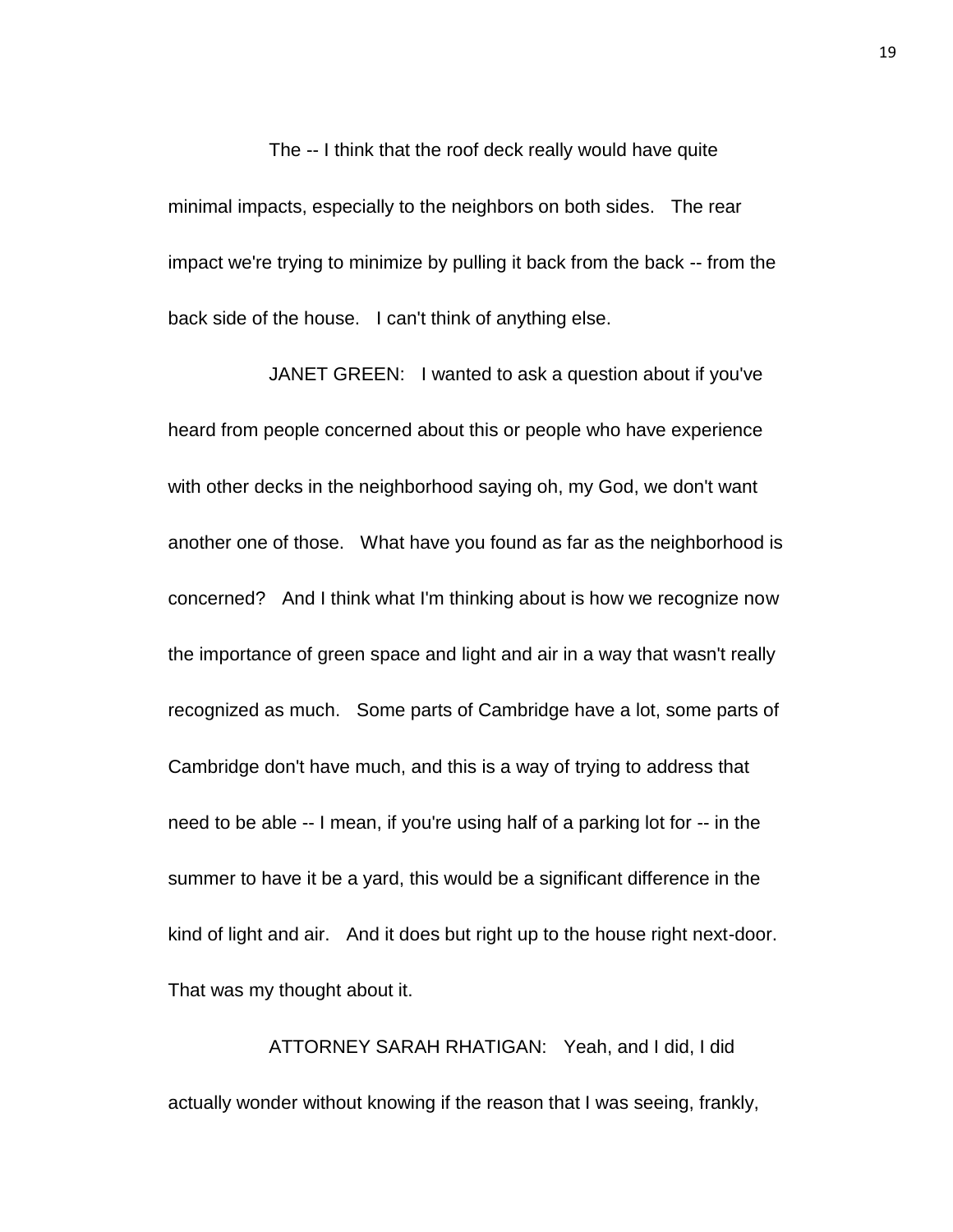significantly more roof decks in this area than I have seen in other neighborhoods, was if there had been any recognition on the part of the Board that this was an area that kind of could use that. And I know zoning is not about architectural styles, but the style of the neighborhood is -- lends itself to people having the roof decks. I mean, there are some more modern construction that have several, several decks which obviously we're not proposing in this case.

CONSTANTINE ALEXANDER: For my -- sorry go ahead. JONATHAN SCALERA: No, go ahead. I don't want to interrupt.

CONSTANTINE ALEXANDER: No, I just had a question, a related question. Is the only reason you need a Variance a roof deck? Even if you say, hypothetically the roof deck disappeared, would you still need a Variance?

ATTORNEY SARAH RHATIGAN: We would still need a Variance.

CONSTANTINE ALEXANDER: Okay. I wanted to make sure I understood that.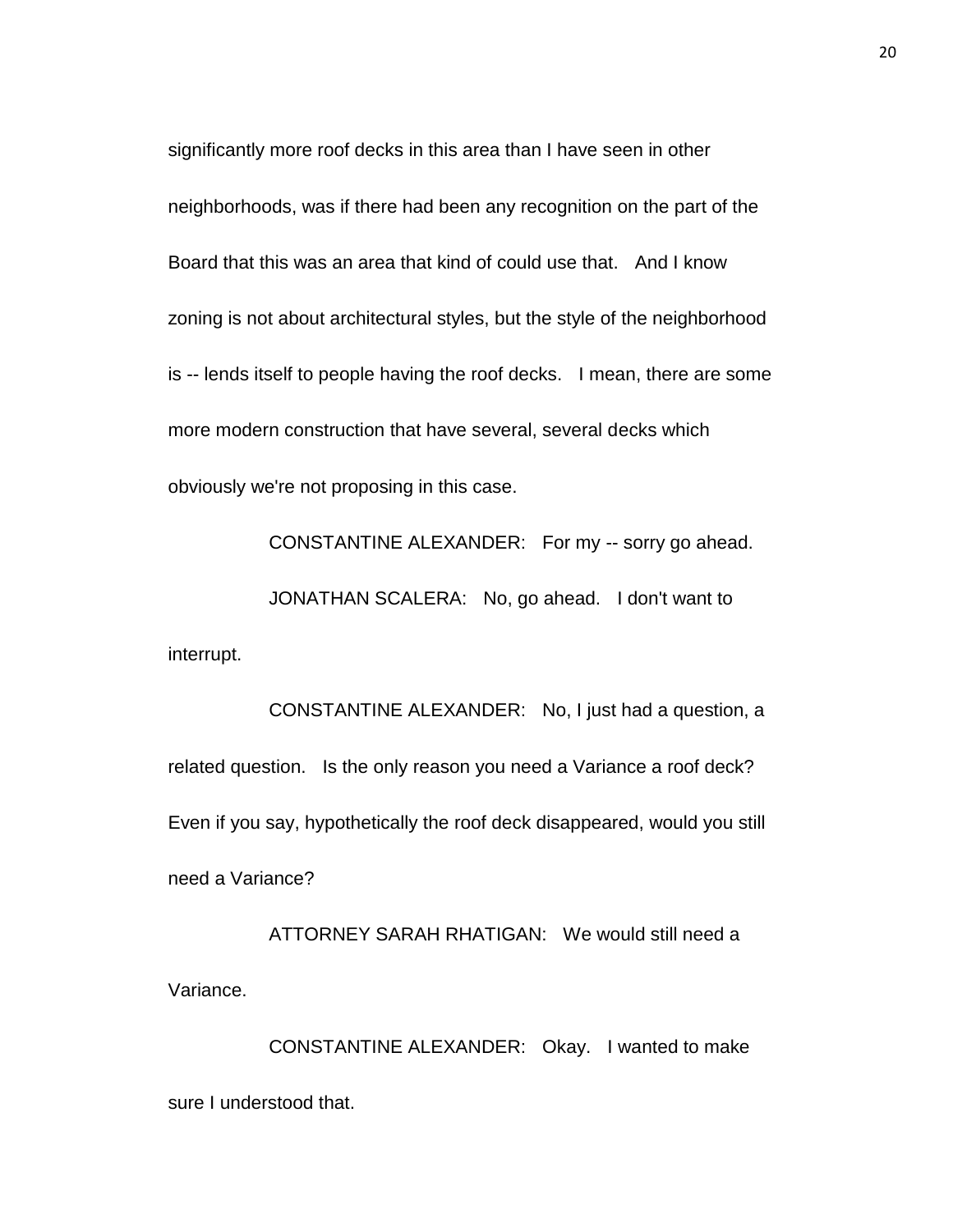ATTORNEY SARAH RHATIGAN: A little bit more minimalist.

CONSTANTINE ALEXANDER: Obviously.

ATTORNEY SARAH RHATIGAN: The interior

dimension -- the additional interior square footage is 270 square feet.

And the deck is requested as another 200 square feet. And we're over square footage.

CONSTANTINE ALEXANDER: But that 247 feet interior -- ATTORNEY SARAH RHATIGAN: Would require a Variance. CONSTANTINE ALEXANDER: Because it's in the setback? ATTORNEY SARAH RHATIGAN: Because, because it would -- for two reasons:

One, because of the setback.

And, two, because we would be over the floor area ratio.

JONATHAN SCALERA: So you asked a question about accepting roof decks in the neighborhood. I mean, certainly I, too -- I mean, my wife and I bought this home as our hopefully final home, and there are a couple nuances clearly that we're bringing up here that don't function entirely right for us. It's near perfect. We're very happy with the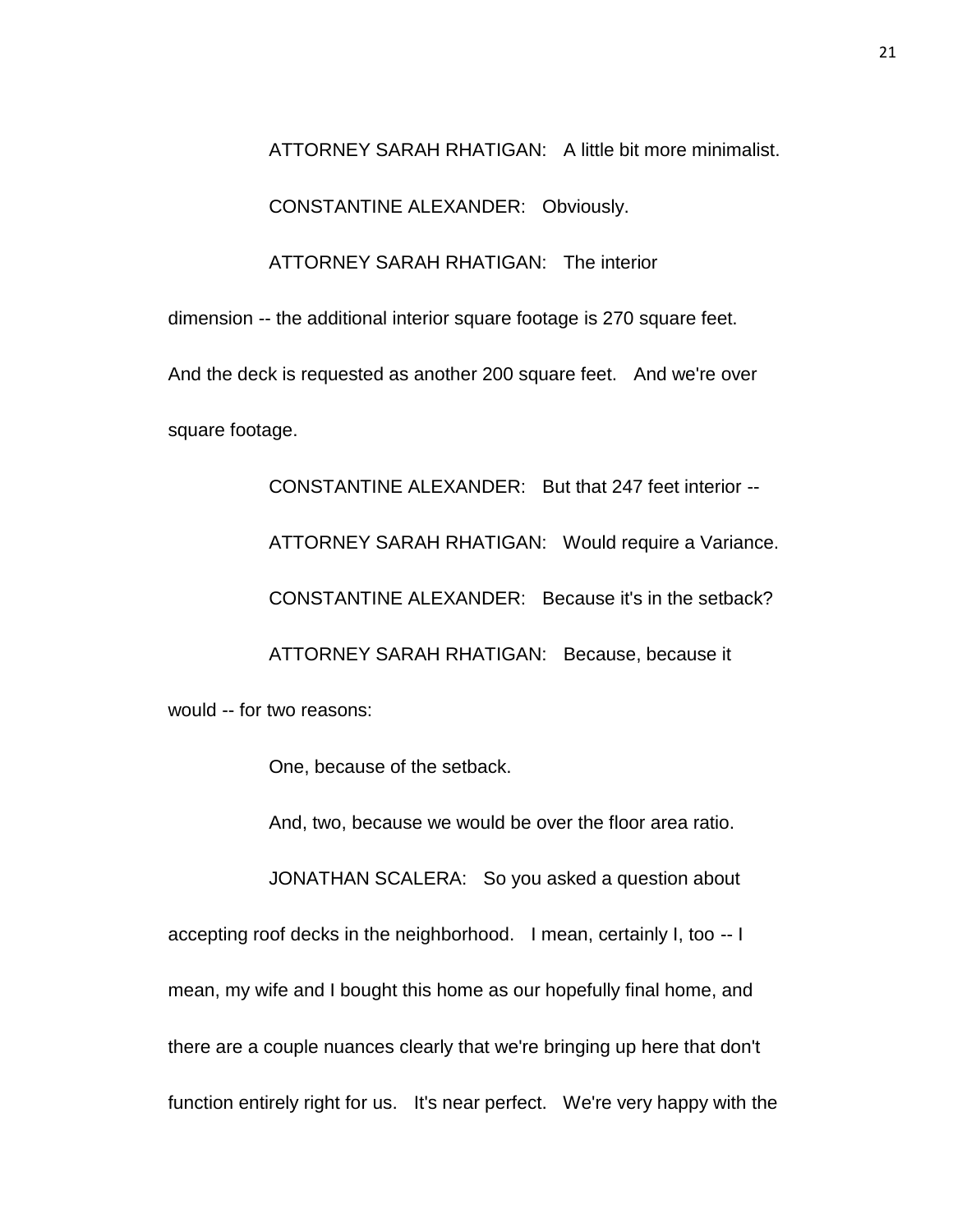home. And we too are concerned about loud neighbors. And there are a number of college rentals in the neighborhood at the moment. And some of them -- there are a couple of decks that are questionable, of course. You know? With that said, I don't think there's much opposition. There is actually a roof deck actually going up on the corner of Fifth and Gore, but I think it doesn't come to this committee because it's on the first floor. It's on the top of the first floor, it doesn't require any additional permits as far as I understand, but I'll defer to you guys in terms of that. And I have no opposition to that. I fully understand it. They have a small lot as well, and they're currently trying to provide some open space for themselves just as well. So I recognize it. I think in some sense as my lawyer has suggested, this is similar, not exactly the same as like a Boston skyline where there's very little open space at least in our neighborhood. Certainly you get down Brattle Street and stuff like that, a different world in Cambridge. But for open space, I certainly bought here with understanding, but affordability, despite my home being quite expensive, I couldn't afford in those other areas where those yards are so large. So we found a balance and we're -- this is where we stand. We're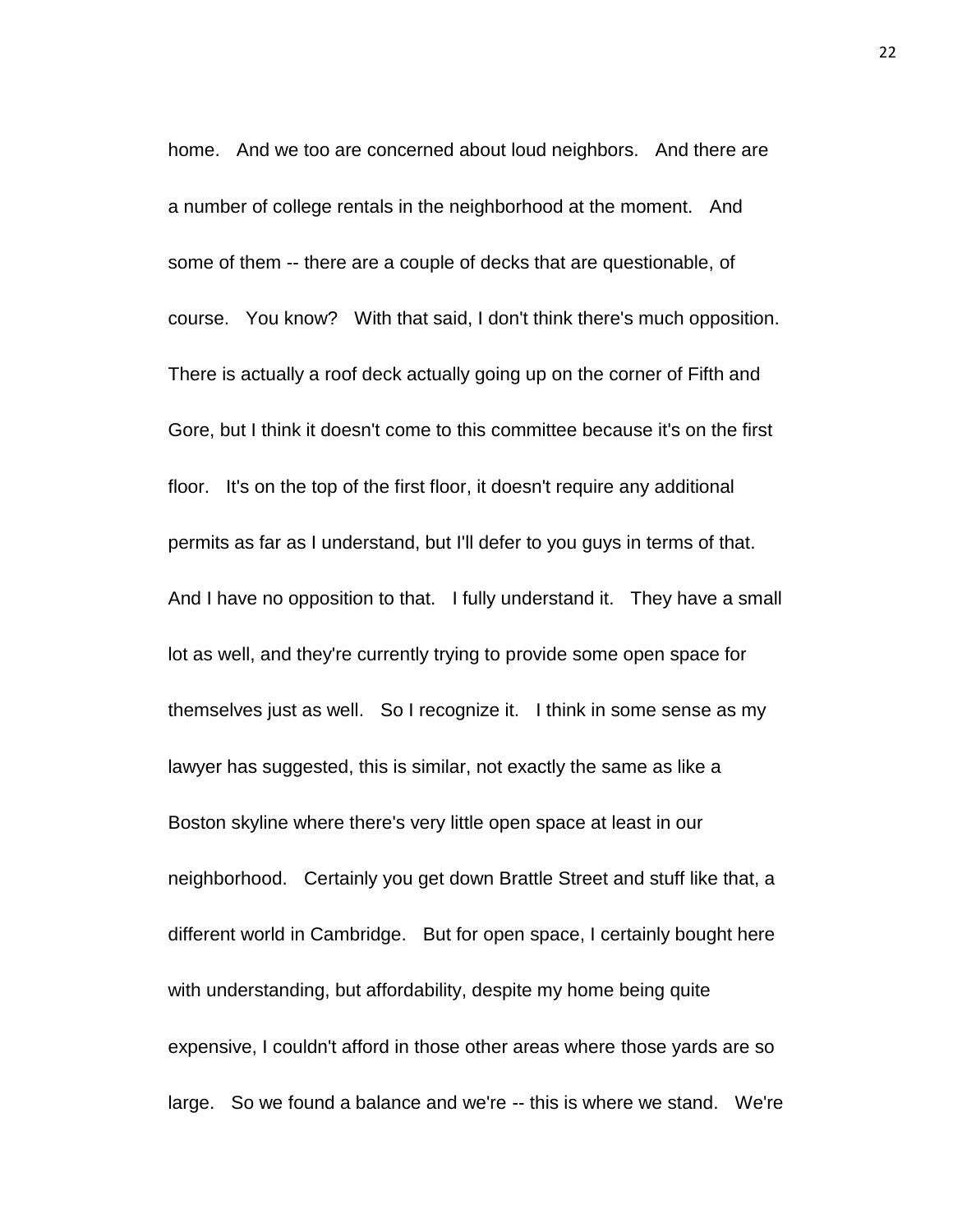just asking for some relief to accommodate, as you said, light and open space.

ATTORNEY SARAH RHATIGAN: And in terms of

neighborhood input. So there was a Dear Neighbor letter that was distributed, and then you can just confirm this, but my understanding is the neighbors on both sides expressed positive response to being shown what the  $-$ 

JONATHAN SCALERA: I spoke to the direct abutters -- ANDREA HICKEY: What about in the back? JONATHAN SCALERA: Yeah. I have -- ATTORNEY SARAH RHATIGAN: And then the back -- JONATHAN SCALERA: -- sent stuff to them -- oh, sorry. They are a rental property as far as I understand. And at the moment it's purchased and, yeah, at the moment -- I don't know. JANET GREEN: It's empty.

JONATHAN SCALERA: Yeah, I don't know if it's empty. You may know better than I. But nonetheless, I think the owners live in Newton and recently purchased it in I want to say 2015 or roughly shortly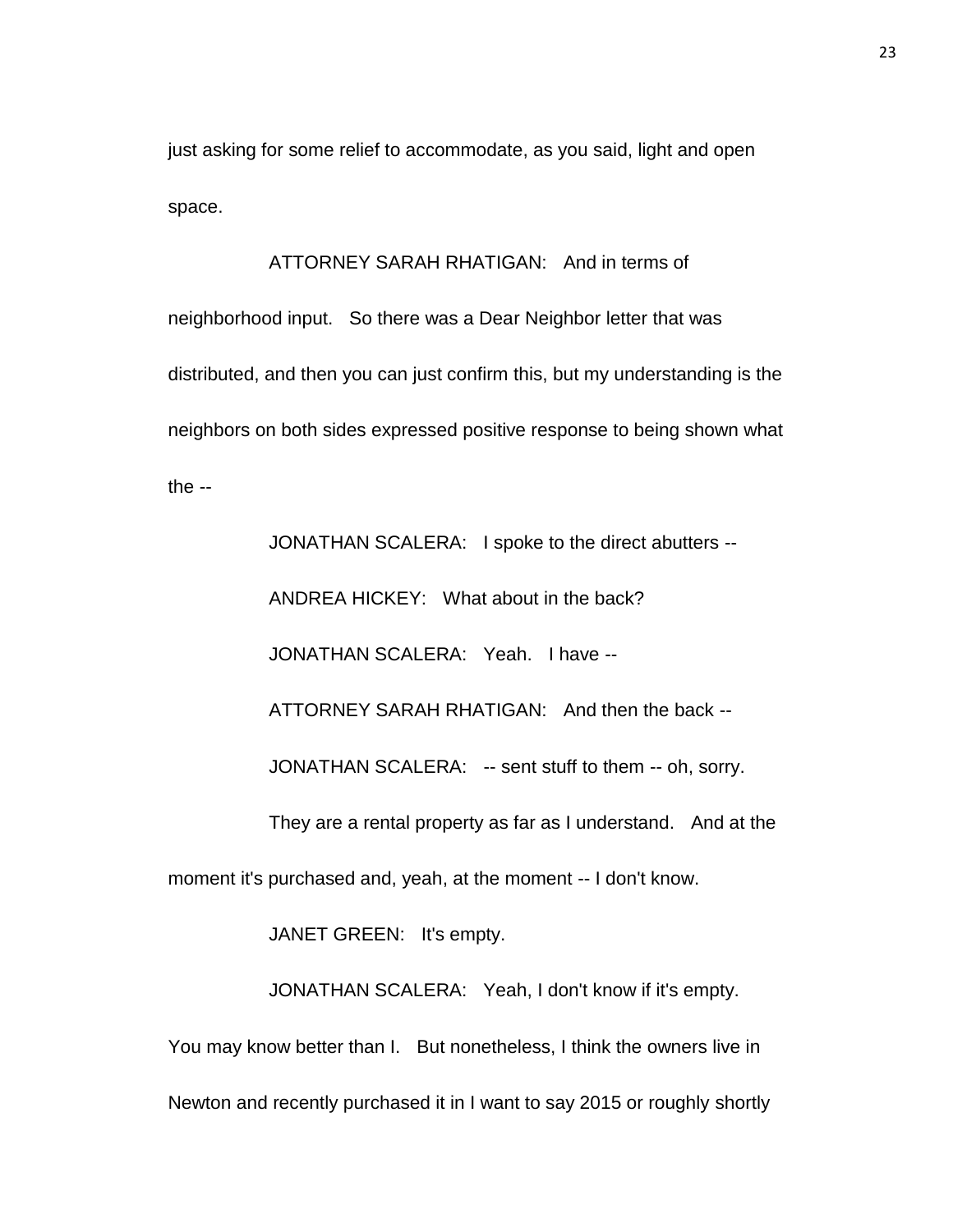after we moved in and had been using it as a rental property as I can understand since. I sent a letter to them and had not received a response or --

ANDREA HICKEY: Did you send it to them at the property address?

JONATHAN SCALERA: No, I got the homeowner's address, and I sent to there. I have not received anything from them. Nor -- I don't know if the Board has as well.

CONSTANTINE ALEXANDER: I'm just looking when you were talking. I don't see anything --

JONATHAN SCALERA: I have not reached out to them through phone or something. I didn't have any other contact information available. But that's what I did do. And, again, I think you had a copy of the letter on record at some point just expressing some of the changes.

CONSTANTINE ALEXANDER: Right.

Any other questions at this point?

(No Response.)

CONSTANTINE ALEXANDER: I'll open the matter up to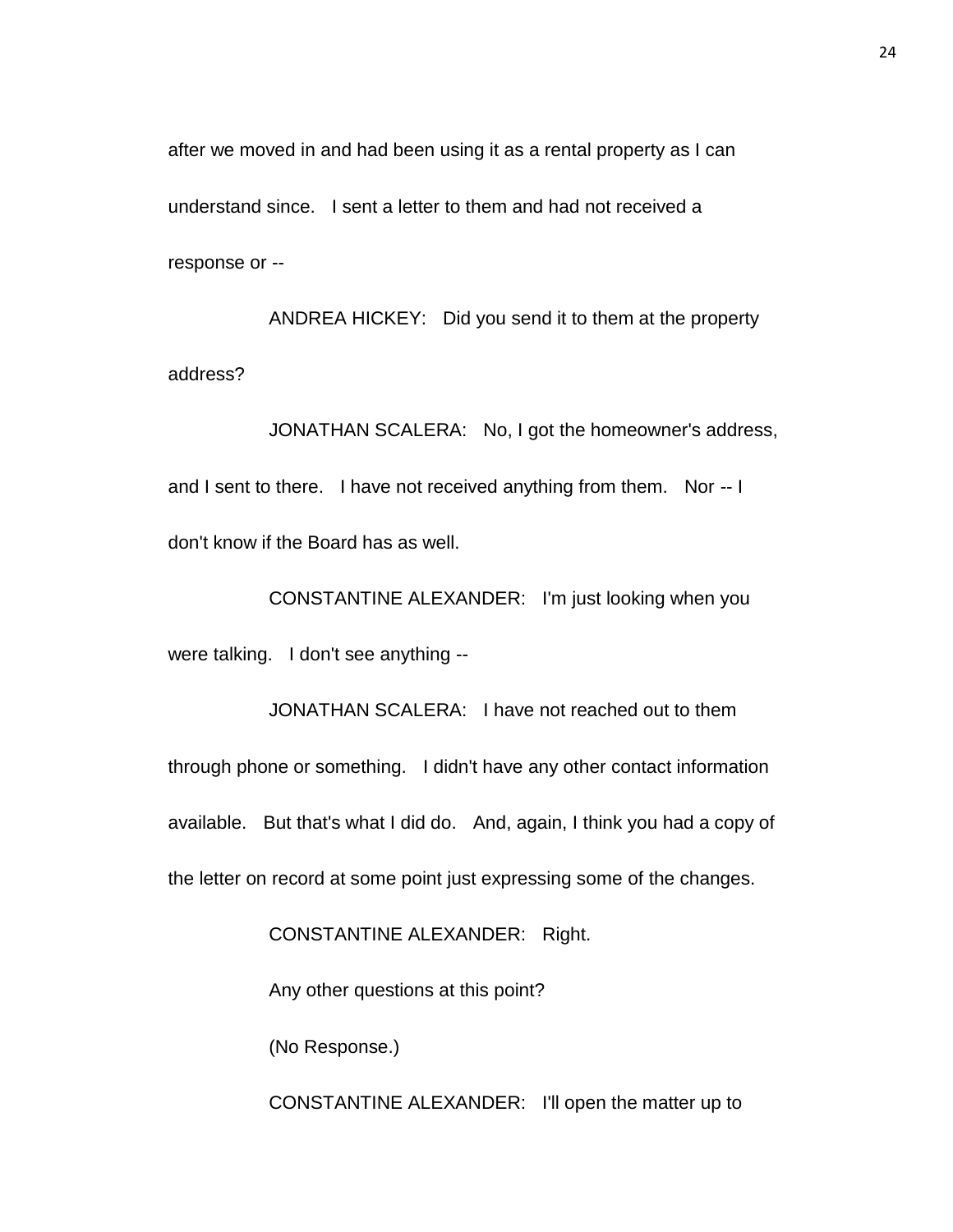public testimony.

Is there anyone here wishing to be heard on this matter? (No Response.) CONSTANTINE ALEXANDER: Apparently not. And I didn't

see any letters in the file on this as well. So I'm going to close public testimony.

And we can move into our deliberations. And let me do something that might be a little bit unusual. Informally, as I said, I'm going to vote against it. If one of the other four are going to vote against it, your Variance is defeated and you can't come back for two years except if there's something different. And alternatively if you know you're going to be defeated, you can modify your plans right here and then do away with the deck and still do the other addition you want and need as well.

So members of the board or anybody else thinking about voting against?

JANET GREEN: I'm in favor of the deck. CONSTANTINE ALEXANDER: Not if you're in favor. Is anybody against.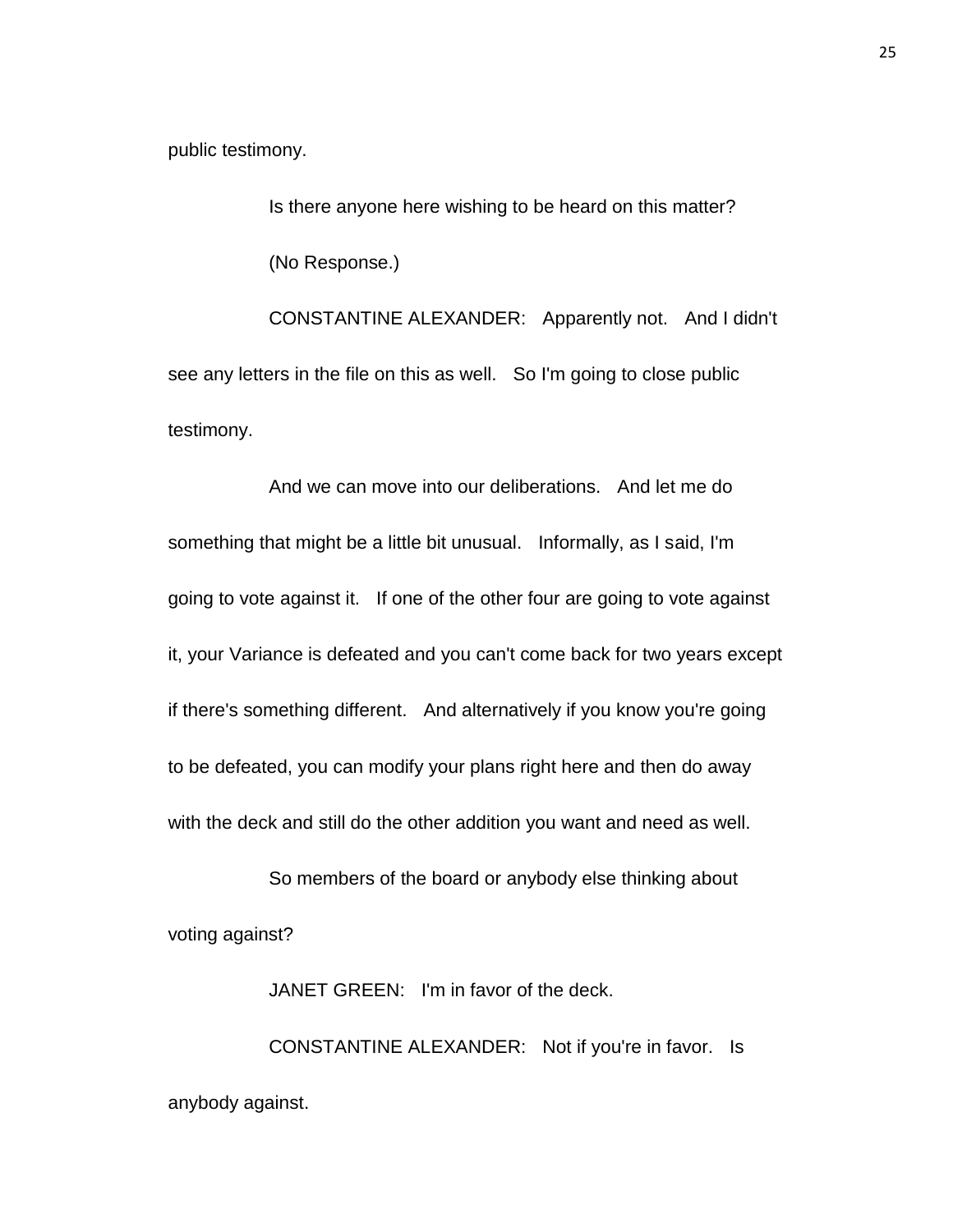JANET GREEN: I'm not against. I'm not against. I'm not against.

BRENDAN SULLIVAN: I would probably not support the deck.

CONSTANTINE ALEXANDER: Okay.

Well, we can keep going, but at that point you don't have the

votes. My suggestion to you is that you withdraw your -- the deck

proposal from your plans and go ahead with everything else.

ATTORNEY SARAH RHATIGAN: Are you prepared to do

that? Do you want to discuss that?

JONATHAN SCALERA: Well, I have on discussion. Is

it -- can I ask you?

CONSTANTINE ALEXANDER: Yeah.

JONATHAN SCALER: You will not support the deck as is or not at all? I mean, I guess the question is are there further modifications that would be considered acceptable in your mind or are you just entirely opposed to the thought in general?

BRENDAN SULLIVAN: I'm just not a fan or in favor of the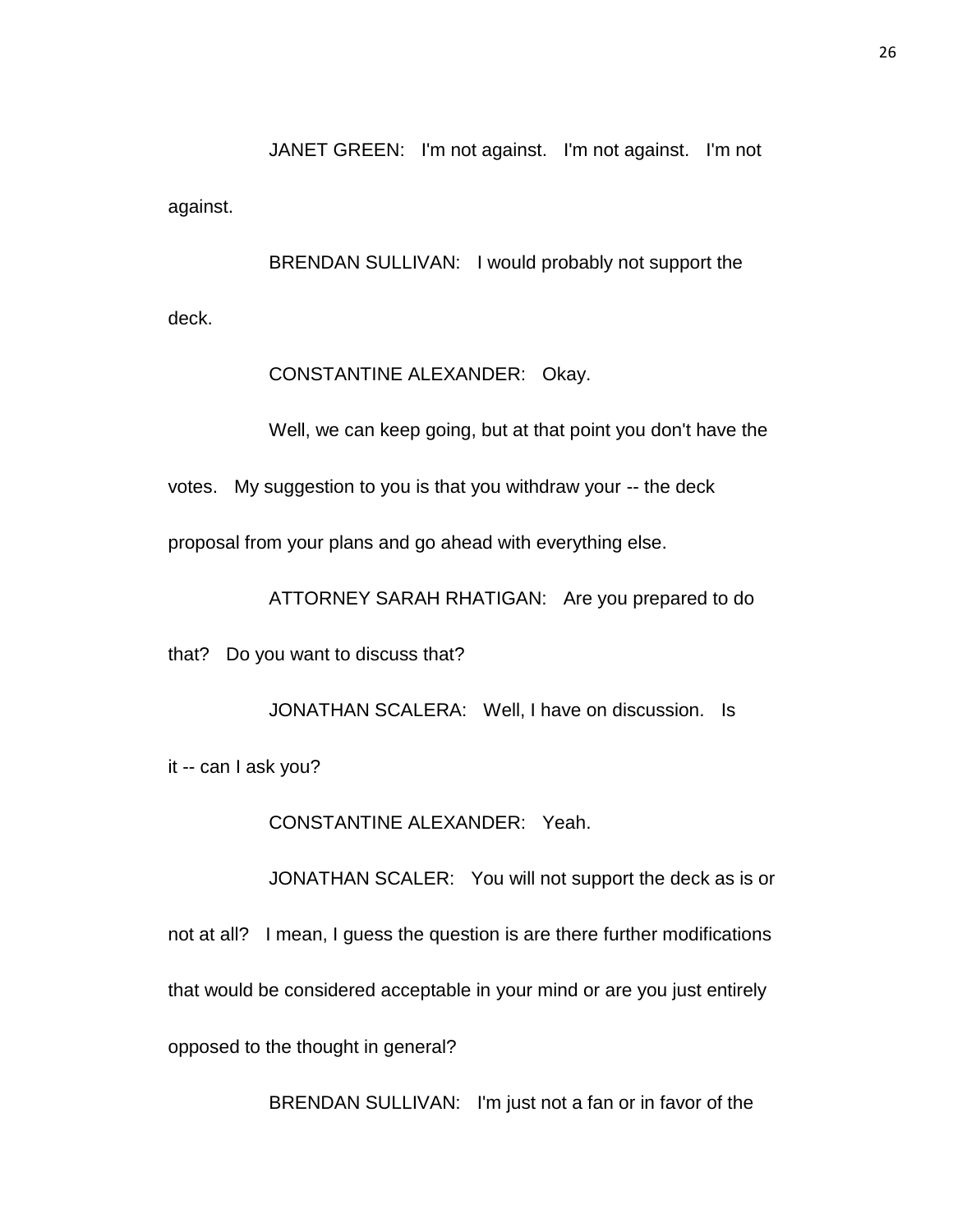decks at that level in that dense neighborhood. So I mean I don't know how much, you know, shrinking it down to a postage stamp serves any purpose for you or even gets me where I really just don't feel that that area of the house, on top of the house, in that dense neighborhood should have a deck up there.

CONSTANTINE ALEXANDER: So, if you wanted to recess this case, talk about it, and we'll take another case and come back. But the suggestion I'm making to you would appear if you want to do anything with regard to a Variance, is you just say we're going to withdraw the request for the deck. But that's your choice.

ATTORNEY SARAH RHATIGAN: Do you want to recess or do you want to -- do you want to discuss it?

JONATHAN SCALERA: If that's acceptable.

ATTORNEY SARAH RHATIGAN: Yeah. If you you'd like to take the next case, and then we could come back to complete it?

CONSTANTINE ALEXANDER: Sure.

ATTORNEY SARAH RHATIGAN: Now, would you want to

discuss the Special Permit?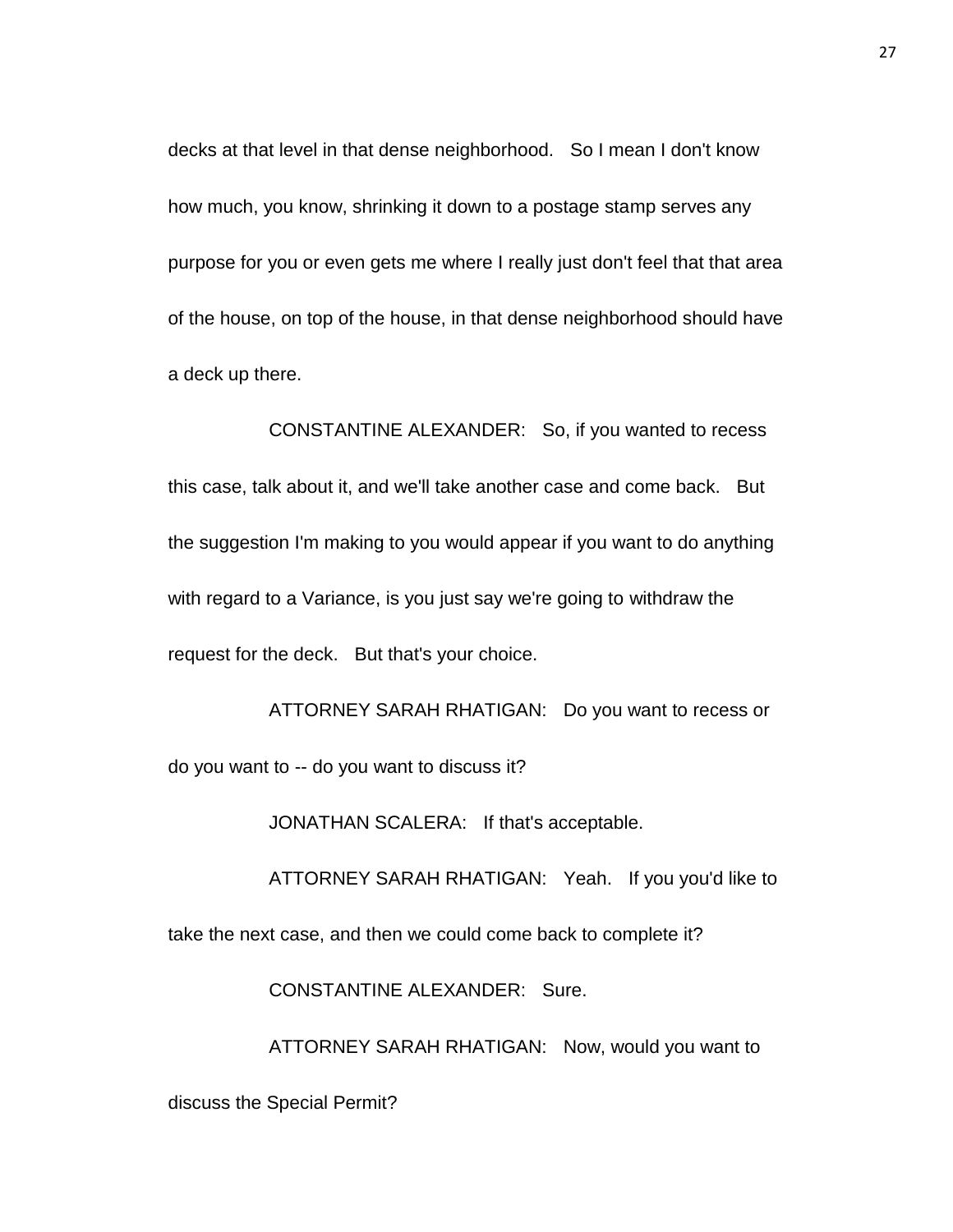CONSTANTINE ALEXANDER: We'll wait. Might as well wait. You're going to come back.

ATTORNEY SARAH RHATIGAN: Okay.

CONSTANTINE ALEXANDER: Let's just wait.

ATTORNEY SARAH RHATIGAN: Okay. Thank you.

Yeah, thank you for allowing us to --

ALISON HAMMER: Can I ask one question? You know, I think I mentioned last time if you guys had considered a green roof to kind of -- which is allowed within the Zoning Code and allows a little bit of deck space. It could also meet -- if you're saying your primary needs are for green --

ATTORNEY SARAH RHATIGAN: Right. So can you explain what you're referring to? This would be a green roof that they can access?

ALISON HAMMER: Well, I mean, it's a functional green roof. So it's not like, it's -- you know, the function of it is being a green roof, not being your garden on your roof. But I believe it allows what, like a 15 percent of the green roof area can be a deck; is that right? Something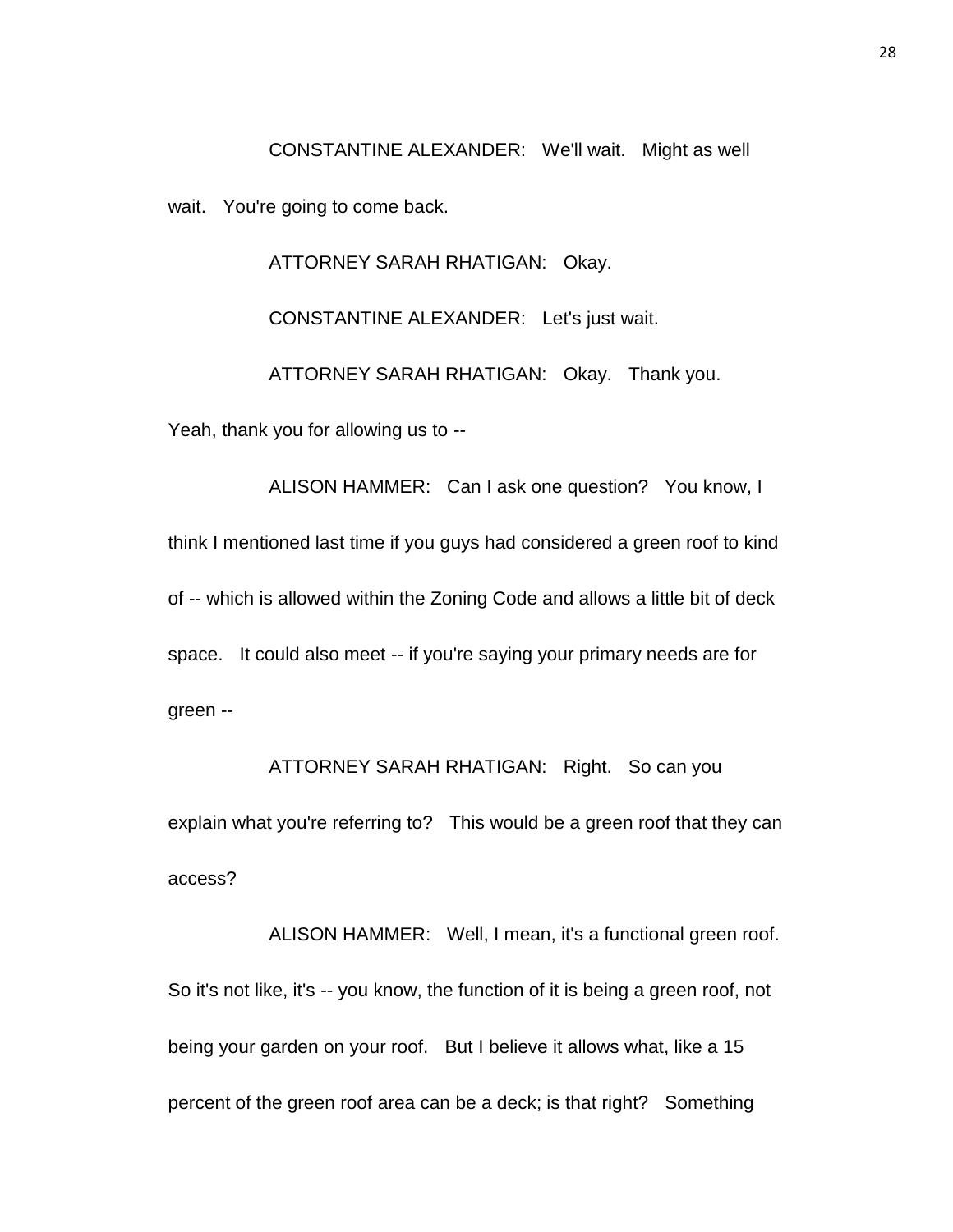like that?

### SEAN O'GRADY: Yeah, I don't --

ALISON HAMMER: Sorry, I suggest Sean is an

encyclopedia.

ATTORNEY SARAH RHATIGAN: Yeah. I mean, I don't

know if that were something that would change.

CONSTANTINE ALEXANDER: I don't know what a green

roof is. I don't really know what it is, and what's the impact.

ALISON HAMMER: What zoning district are you in?

ATTORNEY SARAH RHATIGAN: This is a C-1.

ALISON HAMMER: It may not actually be relevant for your

district.

ATTORNEY SARAH RHATIGAN: I don't think that it is.

ALISON HAMMER: It looks like it's C-1A and not C-1. So

perhaps it's not relevant.

ATTORNEY SARAH RHATIGAN: Okay.

CONSTANTINE ALEXANDER: Okay, we'll see you in a little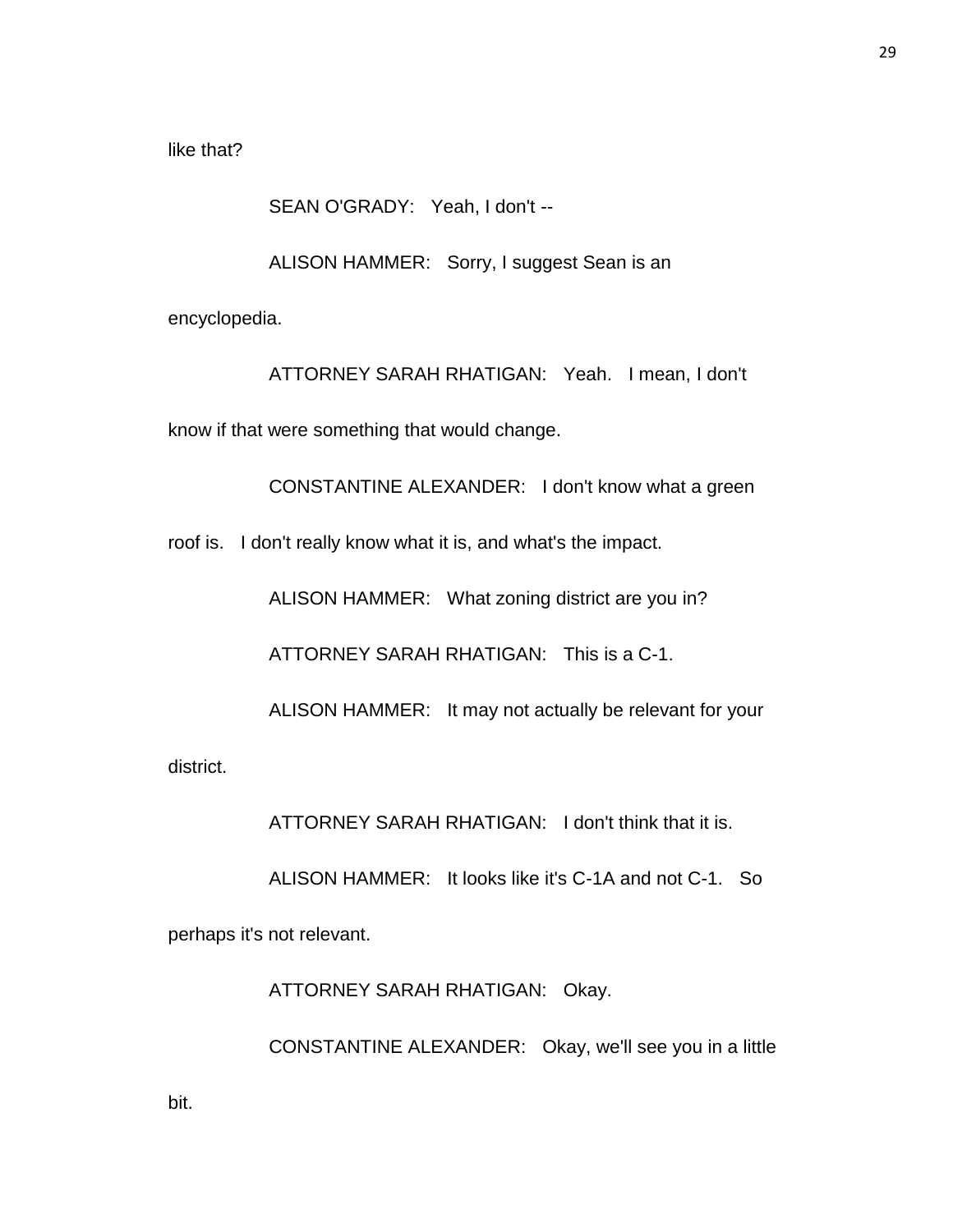ALISON HAMMER: I would look at Article 22,342.

ATTORNEY SARAH RHATIGAN: Okay, I will do that.

BRENDAN SULLIVAN: That might be for multi-family.

(Case recessed.)

\* \* \* \* \*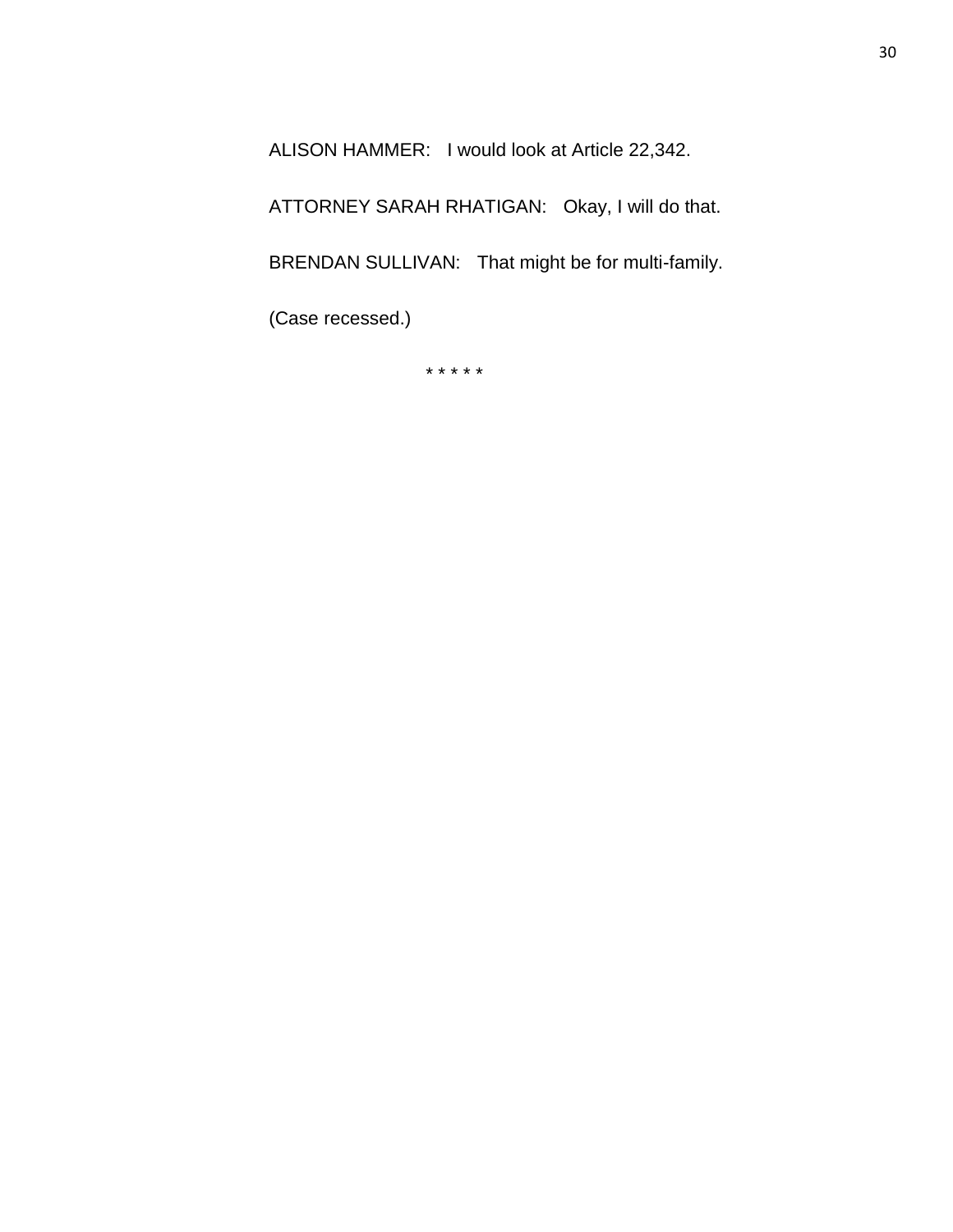(7:30 p.m.)

(Sitting Members Case BZA-016783-2018: Constantine Alexander, Brendan Sullivan, Janet Green, Andrea A. Hickey, Alison Hammer.)

CONSTANTINE ALEXANDER: The Chair will now call case No. 016783, one Hancock Street, anyone here wish to be heard on this matter? And as you sit down and introduce yourself first and then we can get to maybe a procedural and very important procedural issue. Go ahead.

EDRICK VAN BEUZEKOM: Yeah, okay. My name is Edrick van Beuzekom. I'm the architect for the project.

> HERMAN MAK: My name's Herman Mak, one of the owners. KATIE NG-MAK: And I'm Katie Ng-Mak.

CONSTANTINE ALEXANDER: Okay, I know you know,

Inspectional Services Department has raised the question, I think it's a legitimate question frankly, that you have to re-advertise this case given the nature of what you're proposing to do as compared to what you were proposing to do when you advertised the case. The advertisement doesn't really reflect what is going to go on at this property.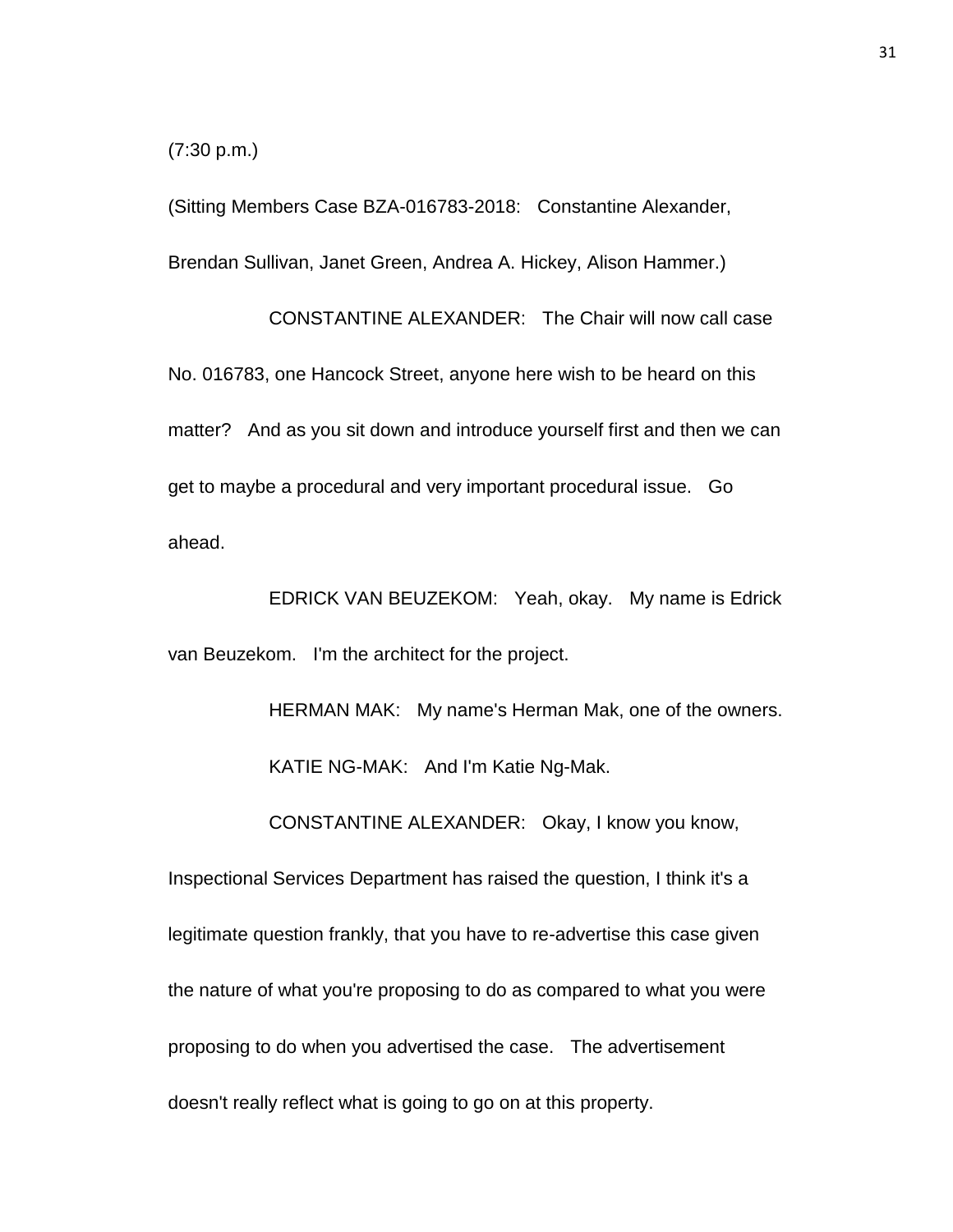EDRICK VAN BEUZEKOM: Right. That was brought to my attention Tuesday afternoon which was too late for me to do much about it. So, I just want to point out when we were at the last hearing right before we came up to speak, I spoke privately to Ranjit and I asked him if we do this as a tear down, can we do that as a continuance? And he at that time told me that, yes, we could do that. He knew --

CONSTANTINE ALEXANDER: I think he's changed his mind or has a different view.

EDRICK VAN BEUZEKOM: Yeah. I think Sean pointed out to him that's not how it works. And the Board didn't mention anything about it either.

CONSTANTINE ALEXANDER: No, frankly it didn't occur to me. We were focussed on a different issue. At least I was anyway.

EDRICK VAN BEUZEKOM: Right. And in the meantime we suggested at the hearing if we could do it as a tear down --

CONSTANTINE ALEXANDER: You did. I do remember you saying that.

EDRICK VAN BEUZEKOM: Yeah. And in fact that's how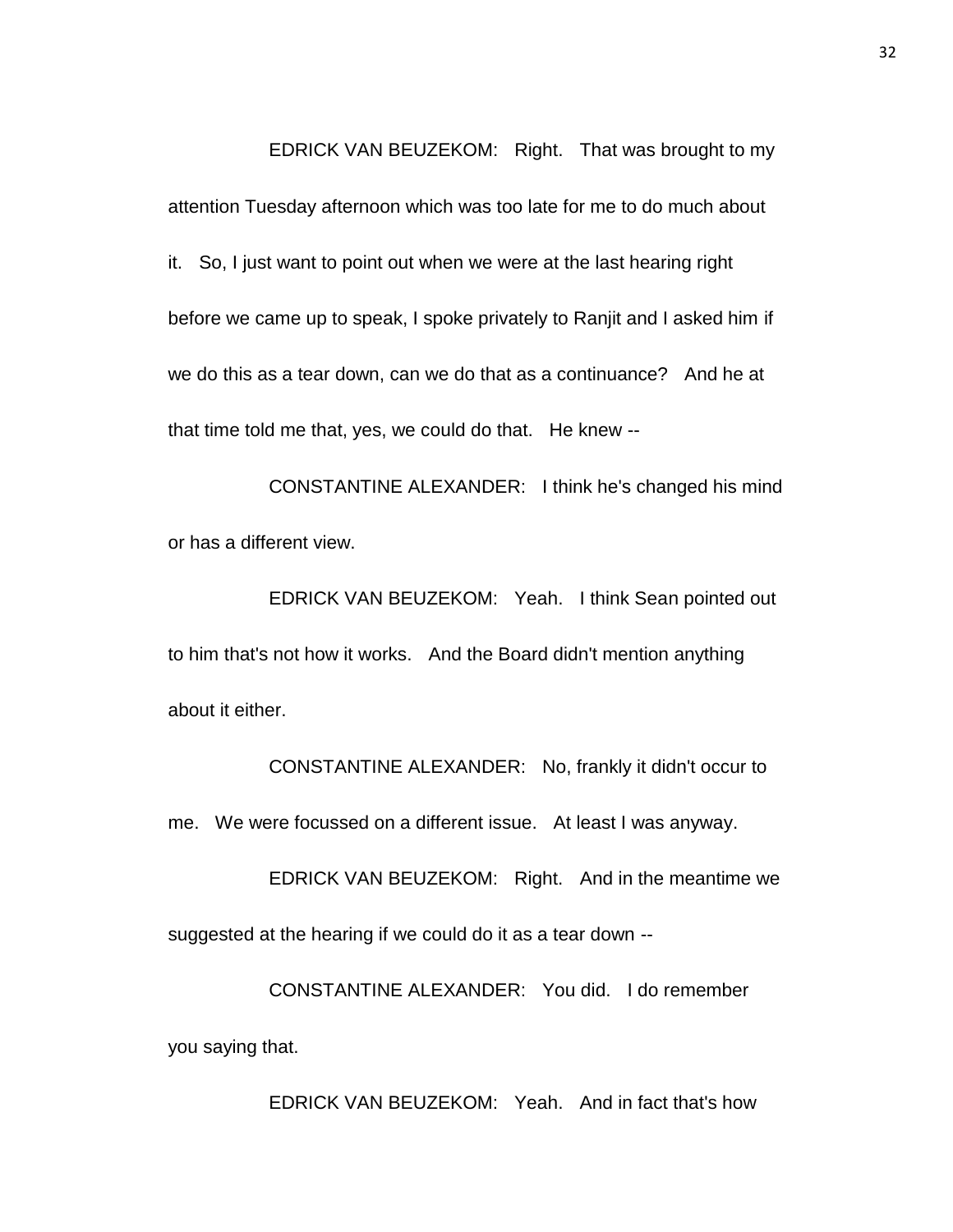we've designed it. So we've lowered the height and we've spoken with the neighbors and they're all in agreement with it now, but I understand --

CONSTANTINE ALEXANDER: Well, do other members of the board have a view on this? I mean, I think there is merit to what Ranjit now believes is a fact and you need a new advertisement. That advertises to the citizens of the city that you're doing a tear down.

EDRICK VAN BEUZEKOM: Right.

CONSTANTINE ALEXANDER: Other members?

ANDREA HICKEY: I think I agree with you. It needs to be properly advertised as what it is you're asking for.

EDRICK VAN BEUZEKOM: Yeah.

CONSTANTINE ALEXANDER: So what we're going to do is just to finish the thought, we would continue this case again to a date in the future, you would re-advertise, we would act on the re-advertised case, and then we'll just dismiss the continued case assuming you got relief for the re-advertised case.

EDRICK VAN BEUZEKOM: Okay. I believe the date for a new hearing if we re-filed tomorrow, is I would assume is probably later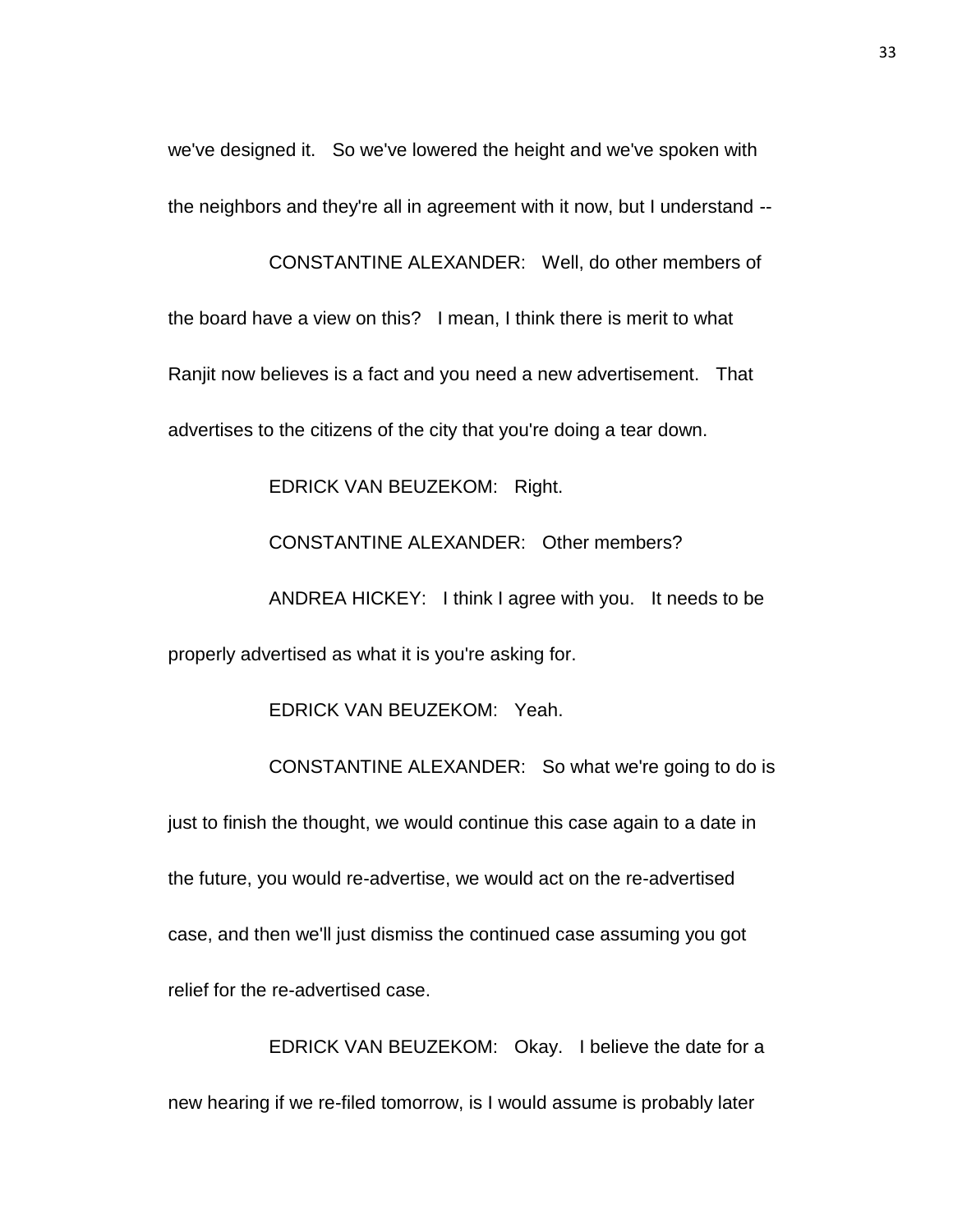than what we would get if we were doing a continued case.

CONSTANTINE ALEXANDER: Sean, if they file tomorrow. SEAN O'GRADY: I don't know. You didn't talk to Maria about that?

EDRICK VAN BEUZEKOM: I didn't ask her the dates.

SEAN O'GRADY: I don't know. I know that September's

gone and I -- I'm not sure whether October's still open or not.

EDRICK VAN BEUZEKOM: Yeah. I mean for us this is sort of a disaster.

CONSTANTINE ALEXANDER: No, I understand.

SEAN O'GRADY: I understand this, the setting of the

continuance, if they set it to next week, it doesn't help you. The

continuance is just to go off and die.

CONSTANTINE ALEXANDER: I think his question is,

though, is that how quickly can we get the new case on the agenda?

SEAN O'GRADY: First come, first serve. Get your case in as soon as you can.

EDRICK VAN BEUZEKOM: Which we will do.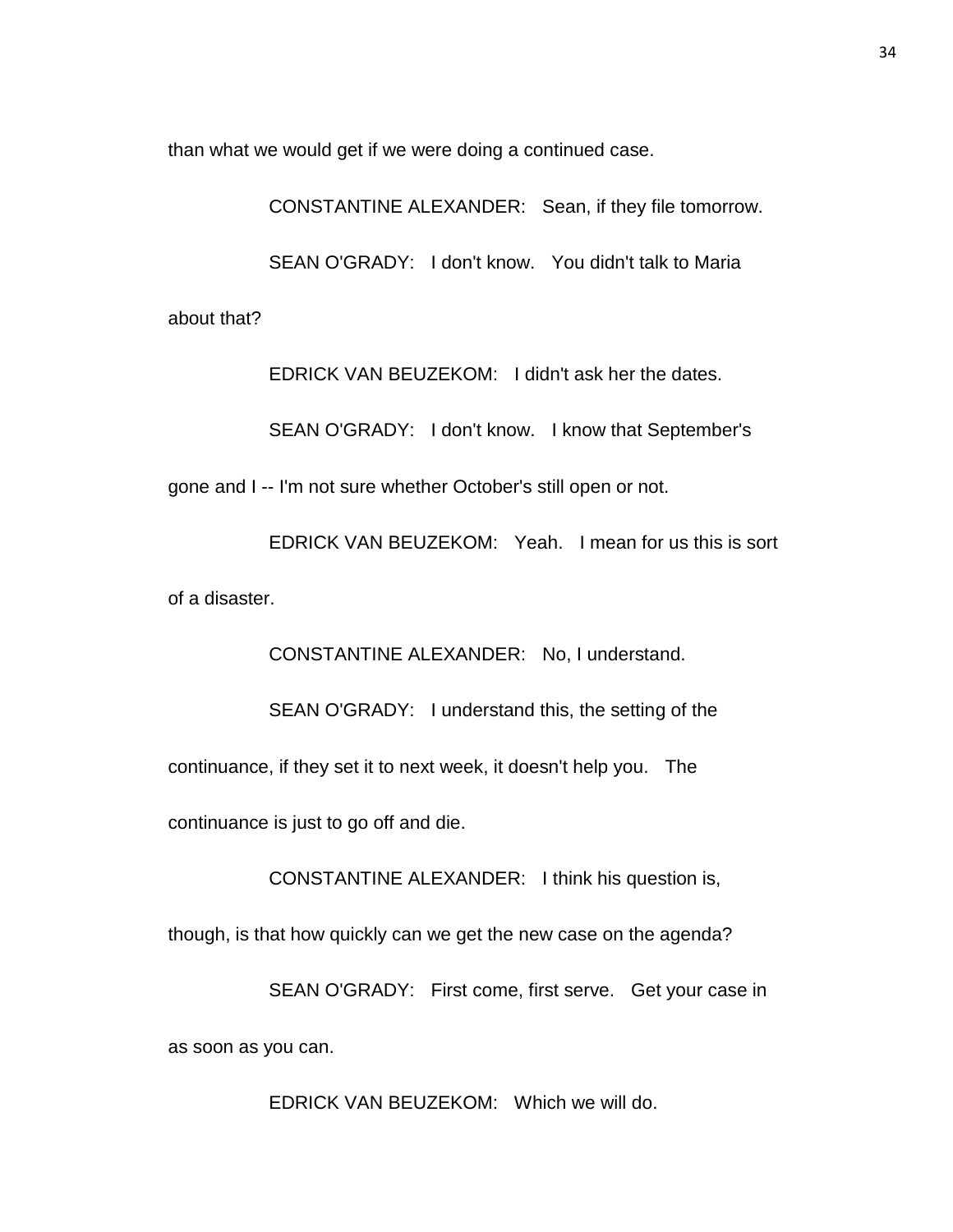JANET GREEN: Okay. So that would be a new case, so

we don't need all of us here.

CONSTANTINE ALEXANDER: That's right, it's a new case.

EDRICK VAN BEUZEKOM: Withdraw it at this point.

ANDREA HICKEY: I don't think you can be given a date on a

case that doesn't formally exist yet.

EDRICK VAN BEUZEKOM: All right. I agree.

I just want to point out what we're proposing is on the

footprint --

CONSTANTINE ALEXANDER: Don't get into the merits. I

know, I know what you're going to say.

EDRICK VAN BEUZEKOM: Yeah. But it is still new

construction.

CONSTANTINE ALEXANDER: We can't get there.

EDRICK VAN BEUZEKOM: And I do want to point out, the

Historical Commission told us that's totally fine, they don't have no

problem with us tearing it down.

CONSTANTINE ALEXANDER: Save it to the new case.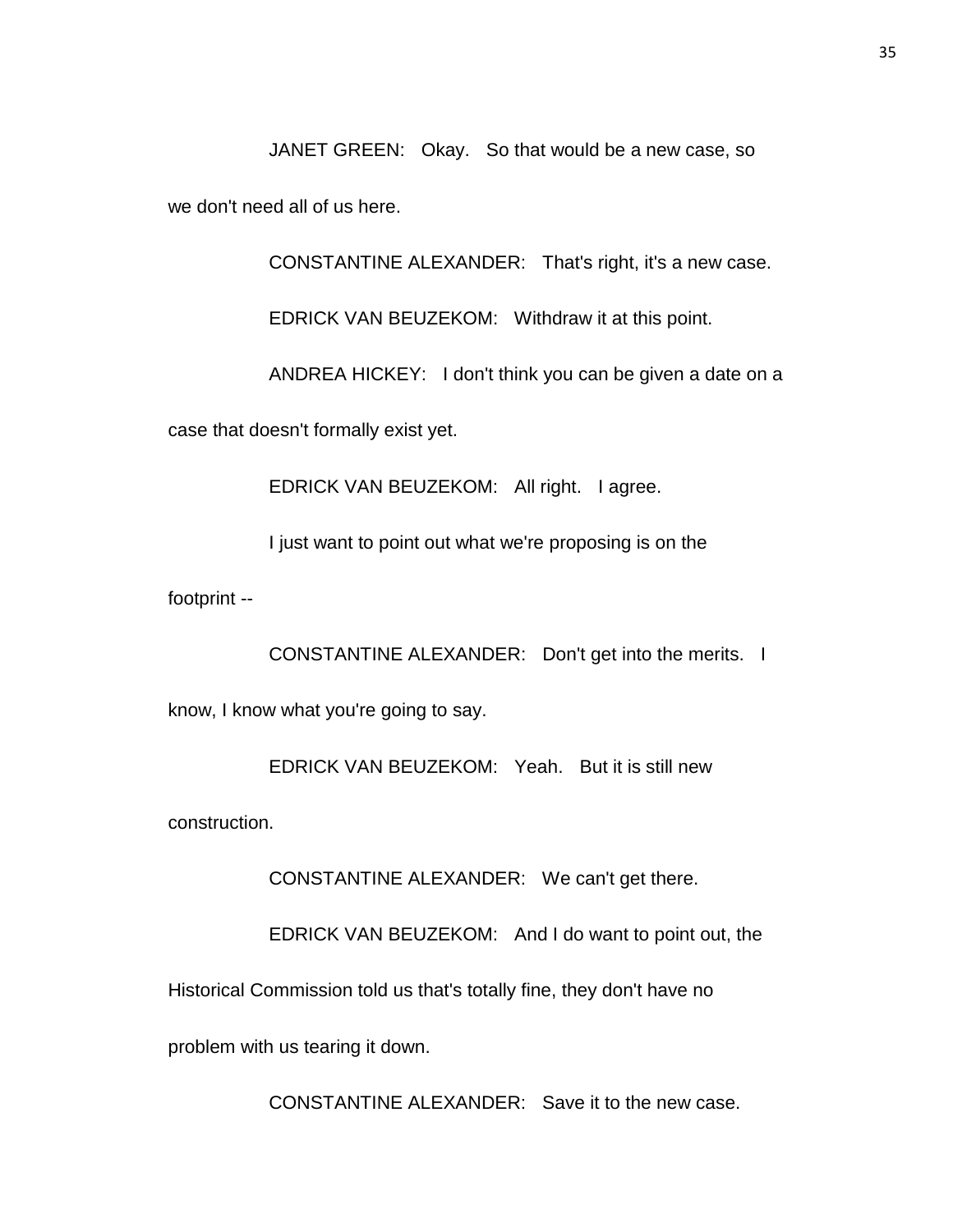EDRICK VAN BEUZEKOM: Okay. But a question related to

that?

CONSTANTINE ALEXANDER: Go ahead.

EDRICK VAN BEUZEKOM: If we have permission to tear it down, can we tear it down before we have the next --

CONSTANTINE ALEXANDER: What's the answer to that? I don't know the answer.

SEAN O'GRADY: Yes, you can. That's awfully risky.

CONSTANTINE ALEXANDER: Yeah, some neighbors show

up or whatever. Or you get some real persnickety board members, even more persnickety than the five of us.

EDRICK VAN BEUZEKOM: And is it possible to get a sense

of where the Board feels on the current proposal?

CONSTANTINE ALEXANDER: I'll take the bait. I don't

have a problem with it at the end of the day with granting the relief, but I

think we have to cross the T's and dot the I's.

EDRICK VAN BEUZEKOM: We understand.

CONSTANTINE ALEXANDER: That hasn't been done.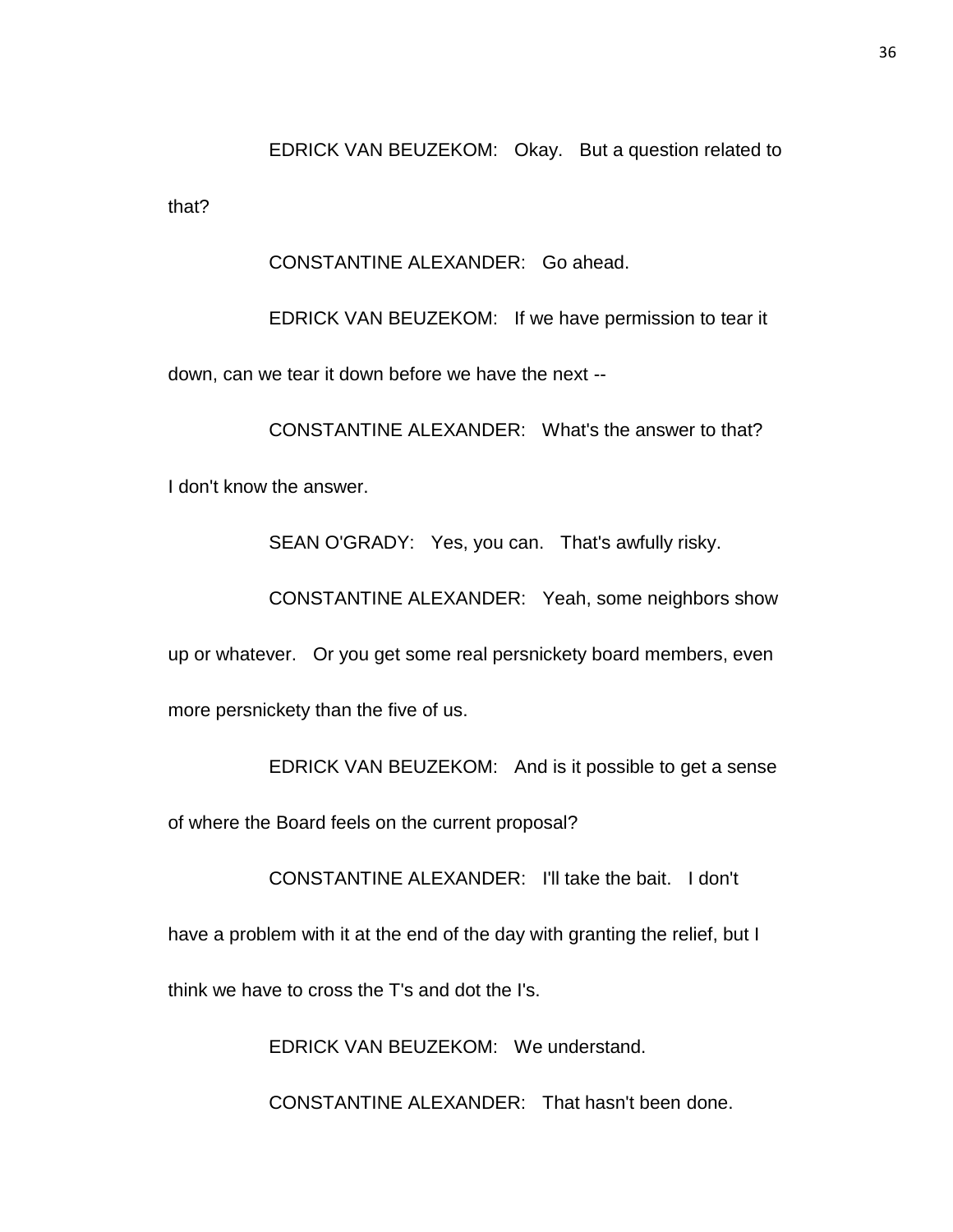EDRICK VAN BEUZEKOM: Yeah. I just wish we had

known sooner. But it is what it is.

CONSTANTINE ALEXANDER: It is what it is.

EDRICK VAN BEUZEKOM: We've spoken about it.

BRENDAN SULLIVAN: And it's an entirely new dimensional

form. You're not basing the -- on the old house. On the existing house.

EDRICK VAN BEUZEKOM: Right. I mean we'll still show what the existing is.

JOHN HAWKINSON: Brendan, can you use the mic?

Sorry.

BRENDAN SULLIVAN: You're assuming that it is a blank piece of paper.

SEAN O'GRADY: Yeah, the relief you need will probably change, which is the big thing. So I don't know your case, but just -- you might have cited everything right for an addition.

EDRICK VAN BEUZEKOM: Yeah.

SEAN O'GRADY: Totally new ball game for a new house.

Everything's going to have to comply. Your parking's going to have to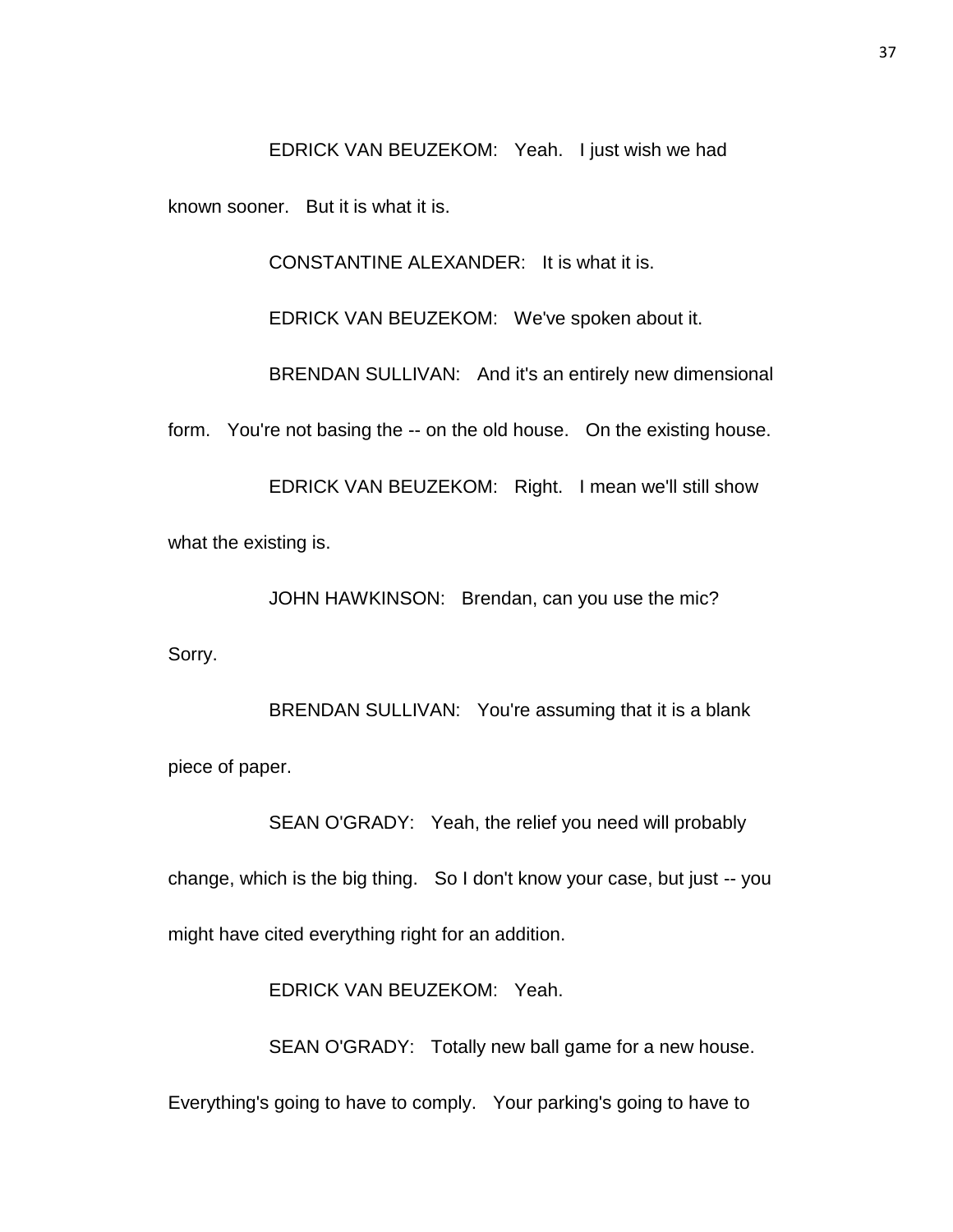comply. Things that wouldn't have had to comply for an addition now do.

Make sure you round all that up and ask for all the relief that you need.

CONSTANTINE ALEXANDER: What he's saying is basically is you have a non-conforming structure now --

EDRICK VAN BEUZEKOM: Right. The zoning relief to

match those non--conformities --

(Both speaking at once.)

BRENDAN SULLIVAN: You're starting off with a blank piece of paper.

CONSTANTINE ALEXANDER: Right.

EDRICK VAN BEUZEKOM: But if we're going ahead with

this design, we're basically asking for relief on all the non-conformities of

what this house has currently.

CONSTANTINE ALEXANDER: Basically that's right, that's

right.

EDRICK VAN BEUZEKOM: Yeah, okay.

CONSTANTINE ALEXANDER: All right.

EDRICK VAN BEUZEKOM: So I guess we will formally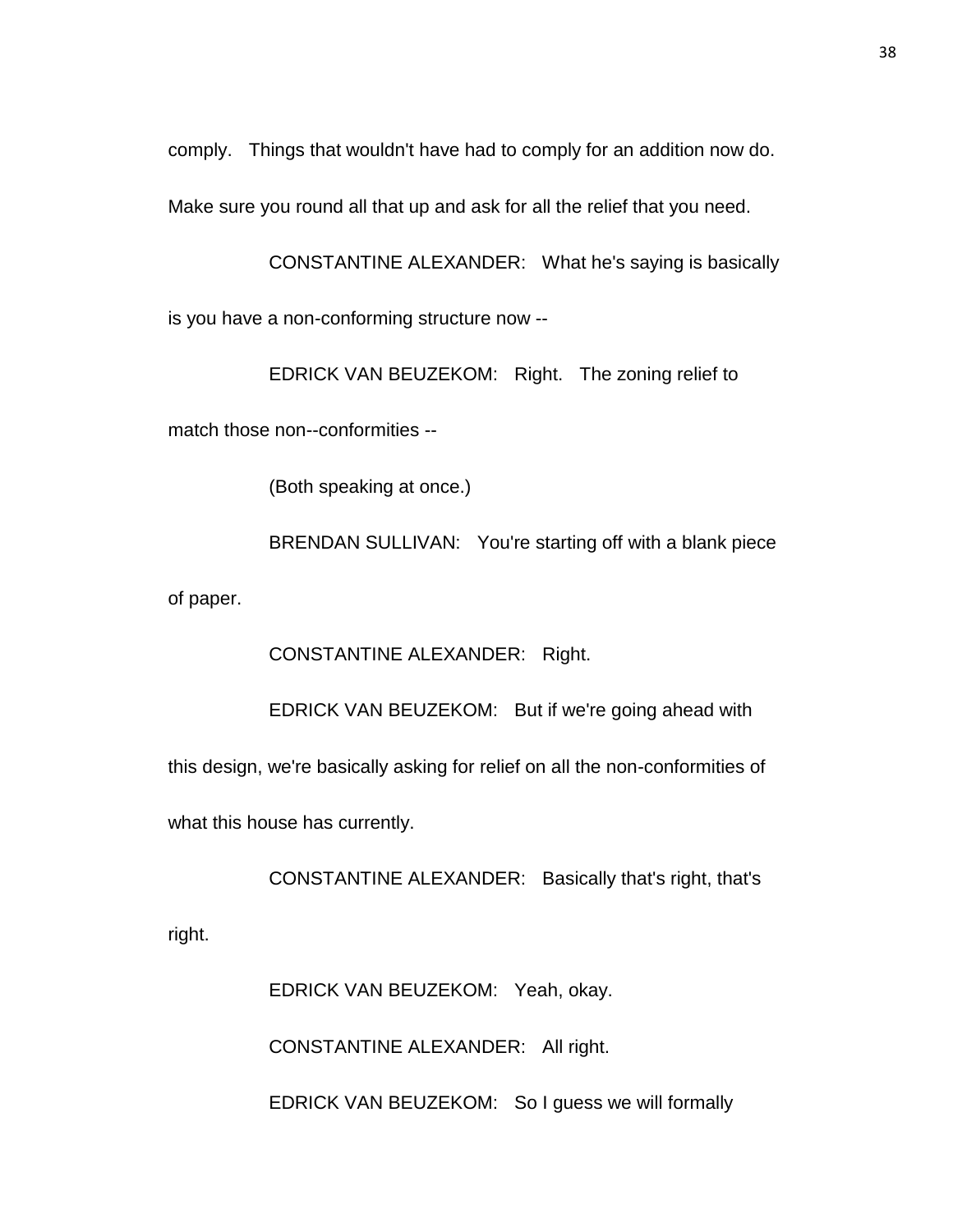withdraw the petition then.

CONSTANTINE ALEXANDER: No, no, no. You don't want

to do that. I wouldn't do that if I were you.

EDRICK VAN BEUZEKOM: Oh, okay.

CONSTANTINE ALEXANDER: We'll just continue this case one more time.

EDRICK VAN BEUZEKOM: Okay.

CONSTANTINE ALEXANDER: Hopefully one more time.

You get your new case in. We'll hear that case. If

we -- whichever -- whatever we do with the new case, if we grant you

relief, we'll ask you to withdraw the continued case, this case.

EDRICK VAN BEUZEKOM: Okay.

CONSTANTINE ALEXANDER: If we deny you the relief,

then you can pursue with the continued case.

EDRICK VAN BEUZEKOM: Right. And do it as a

renovation. Okay.

ANDREA HICKEY: Right. And that leaves the option at

least.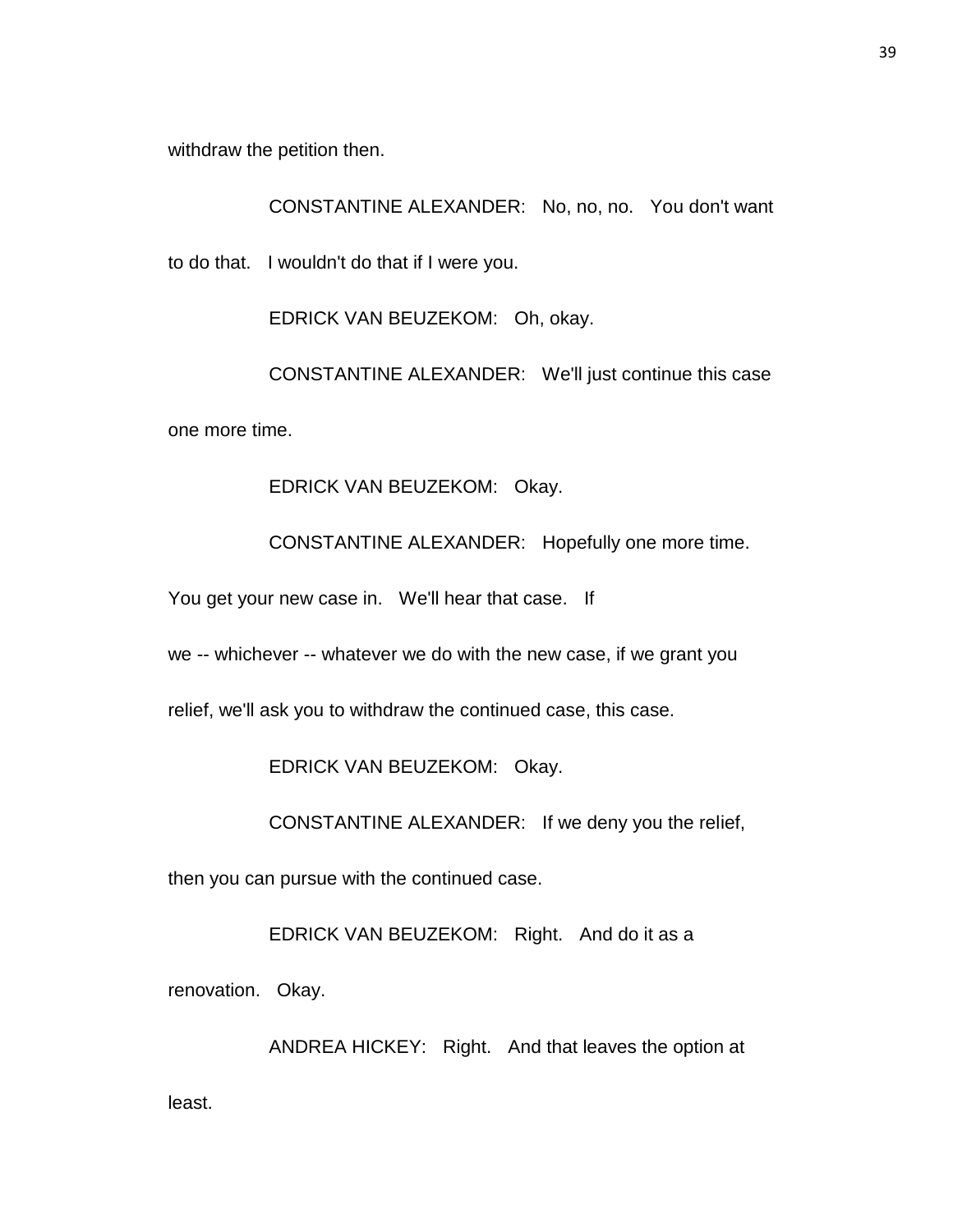EDRICK VAN BEUZEKOM: Okay.

ANDREA HICKEY: If you need it.

EDRICK VAN BEUZEKOM: Yeah.

HERMAN MAK: Just one quick question. From a

procedural point of view, so if there's now way to do an advertisement for

continuance case? There's no, like, if we send it out?

SEAN O'GRADY: No.

HERMAN MAK: Okay.

SEAN O'GRADY: Yeah, no, there's no add on.

HERMAN MAK: Okay.

CONSTANTINE ALEXANDER: I suggest we pick a

continued date about two months from now, because I think you'll get your

case, your new case heard by then and -- it's a placeholder, continuing the case.

EDRICK VAN BEUZEKOM: I get it, yep.

CONSTANTINE ALEXANDER: Give me a date, Sean, in late October, early November.

SEAN O'GRADY: Yeah, we've got October 25th.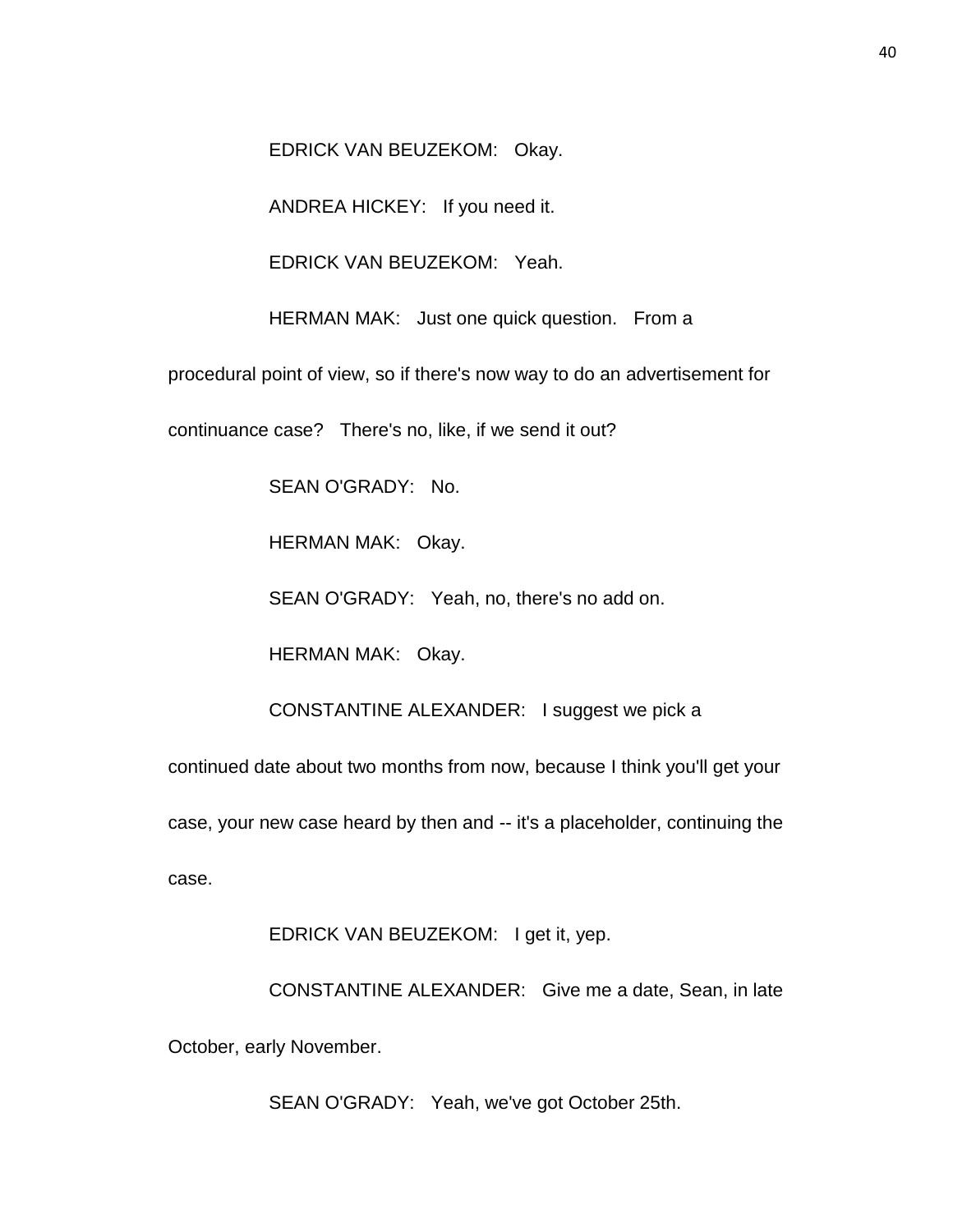CONSTANTINE ALEXANDER: 25th, okay. So it's a case

heard. So, again I suspect -- very doubt we'll do much with the case.

JANET GREEN: Right.

CONSTANTINE ALEXANDER: It's good?

JANET GREEN: Good for me.

BRENDAN SULLIVAN: As far as you're taking the house.

ALISON HAMMER: I better not be hobbling at that point.

BRENDAN SULLIVAN: As far as you considering taking the

house down before the next hearing, you're going to have to go to

Historical. And if it's more than 50-years-old, there will be a six-month

moratorium.

EDRICK VAN BEUZEKOM: Well, they've already indicated

to us they don't want, they don't require moratorium to tear it down.

BRENDAN SULLIVAN: On that?

EDRICK VAN BEUZEKOM: I have it in writing from them.

CONSTANTINE ALEXANDER: Okay. We're just trying to

warn you of all the pitfalls, that's all.

EDRICK VAN BEUZEKOM: And I think you made a good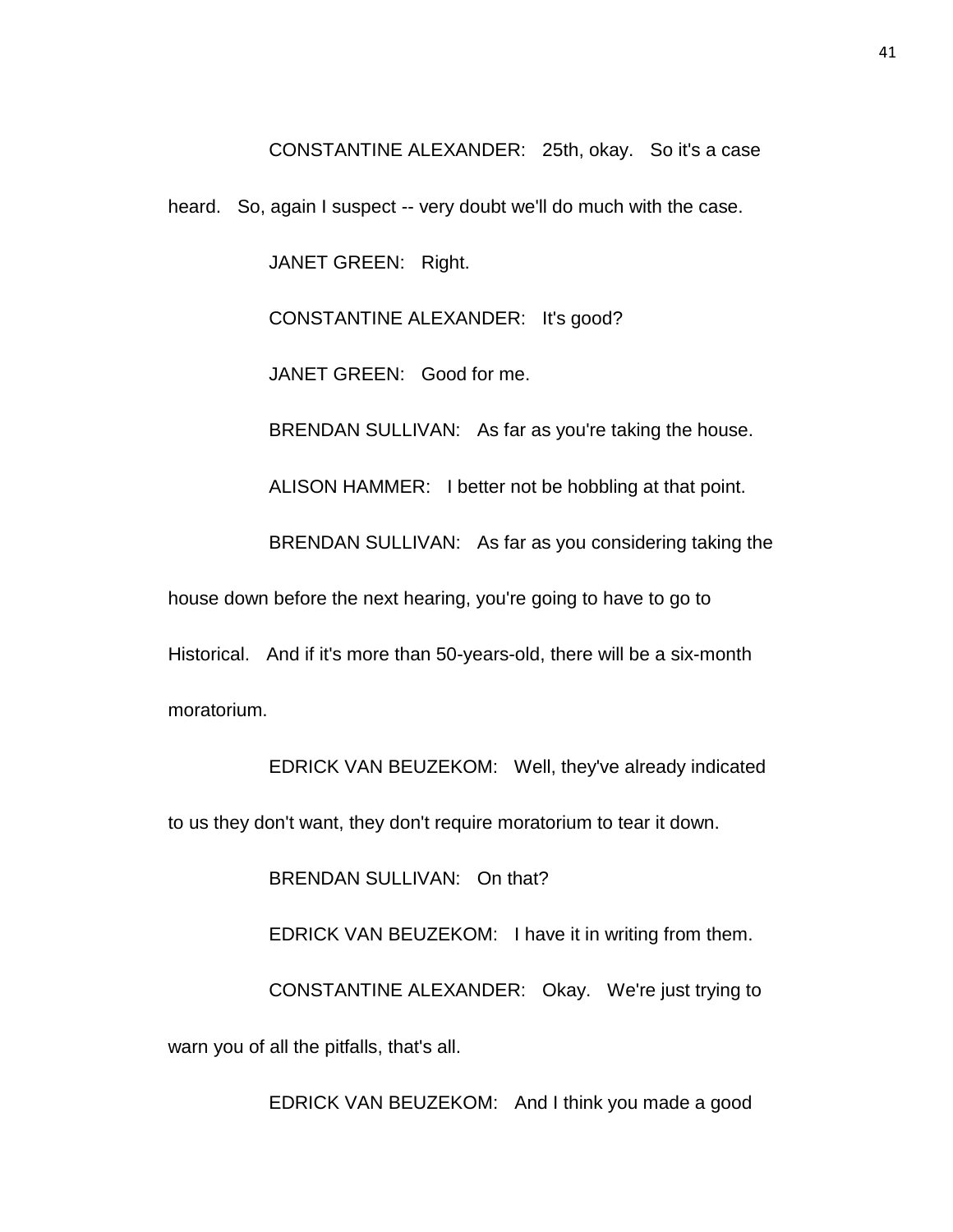point. We won't tear it down before we go through the hearing.

HERMAN MAK: One of the other aspects is our abutting neighbors actually took time to come tonight, would it be helpful for them just to address the Board since they came regarding -- I guess they had the original objection the last time we were here regarding the roof height. Would you guys --

CONSTANTINE ALEXANDER: If we're going to continue the case, we're going to continue the case.

HERMAN MAK: Okay.

CONSTANTINE ALEXANDER: I think you represented to us in the files that these new plans you have discussed with the neighbors and they're in favor.

EDRICK VAN BEUZEKOM: That's right.

CONSTANTINE ALEXANDER: So you've got your comfort

there such as it is.

Okay. The Chair moves that we continue this case as a case heard until seven p.m. on October 25th subject to the following conditions:

The petitioner sign a waiver of time for decision. And you've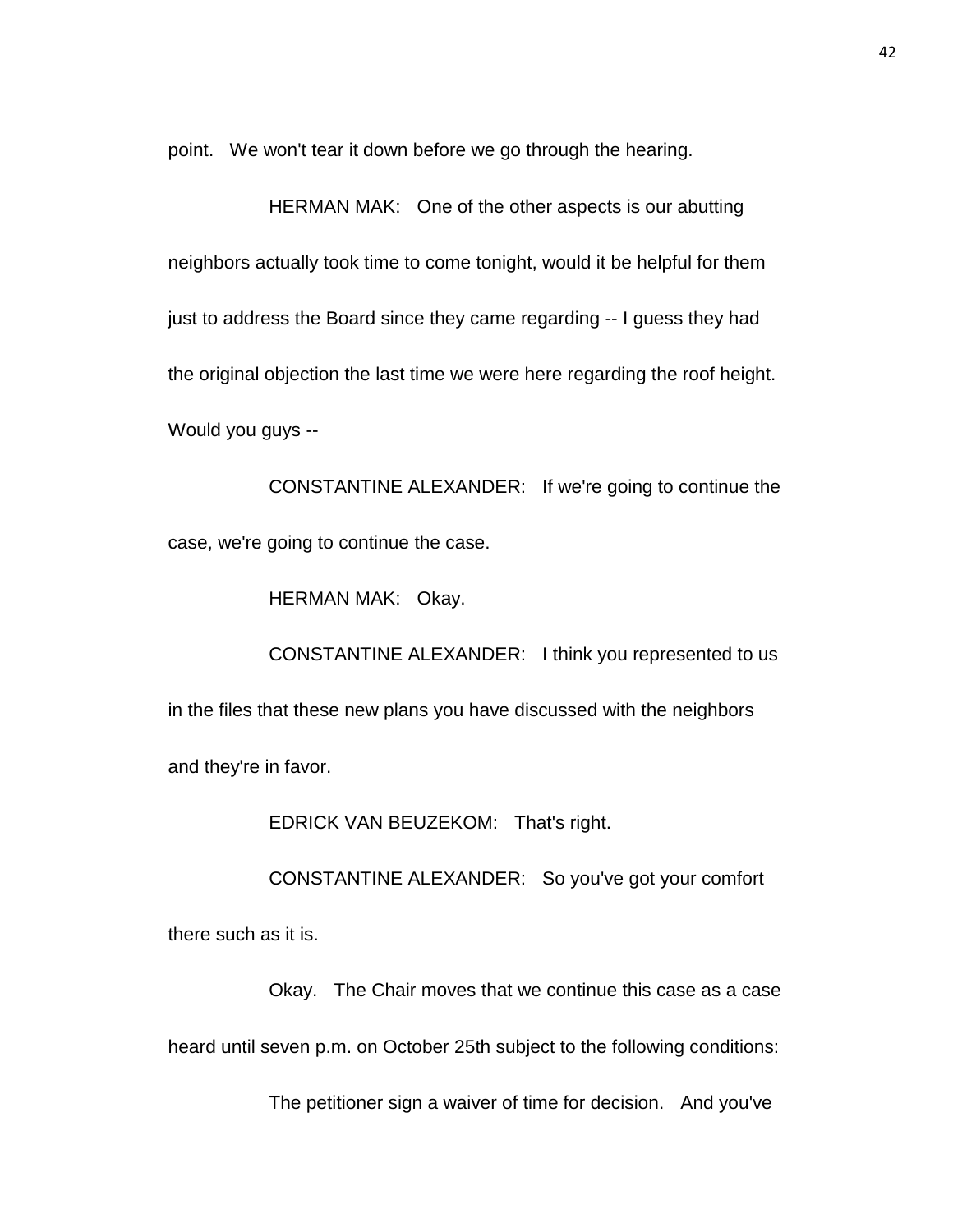already done that. So that's done.

That a new posting sign be placed on the property showing the new date, October 25th; the new time, seven p.m. And that the sign be maintained on the property, as you've done now, for the 14 days before the hearing.

And last to the extent that you further modify the plans that you've submitted, you know the drill, those new plans must be in our files no later than five p.m. on the Monday before October 25th.

All those in favor of continuing the case on this basis please

say "Aye."

(Aye.)

CONSTANTINE ALEXANDER: Case continued. Sorry, but that's how we have to do it.

(Alexander, Sullivan, Green, Hickey, Hammer.)

\* \* \* \* \*

(7:40 p.m.)

(Sitting Members Case BZA-016703-2018: Constantine Alexander,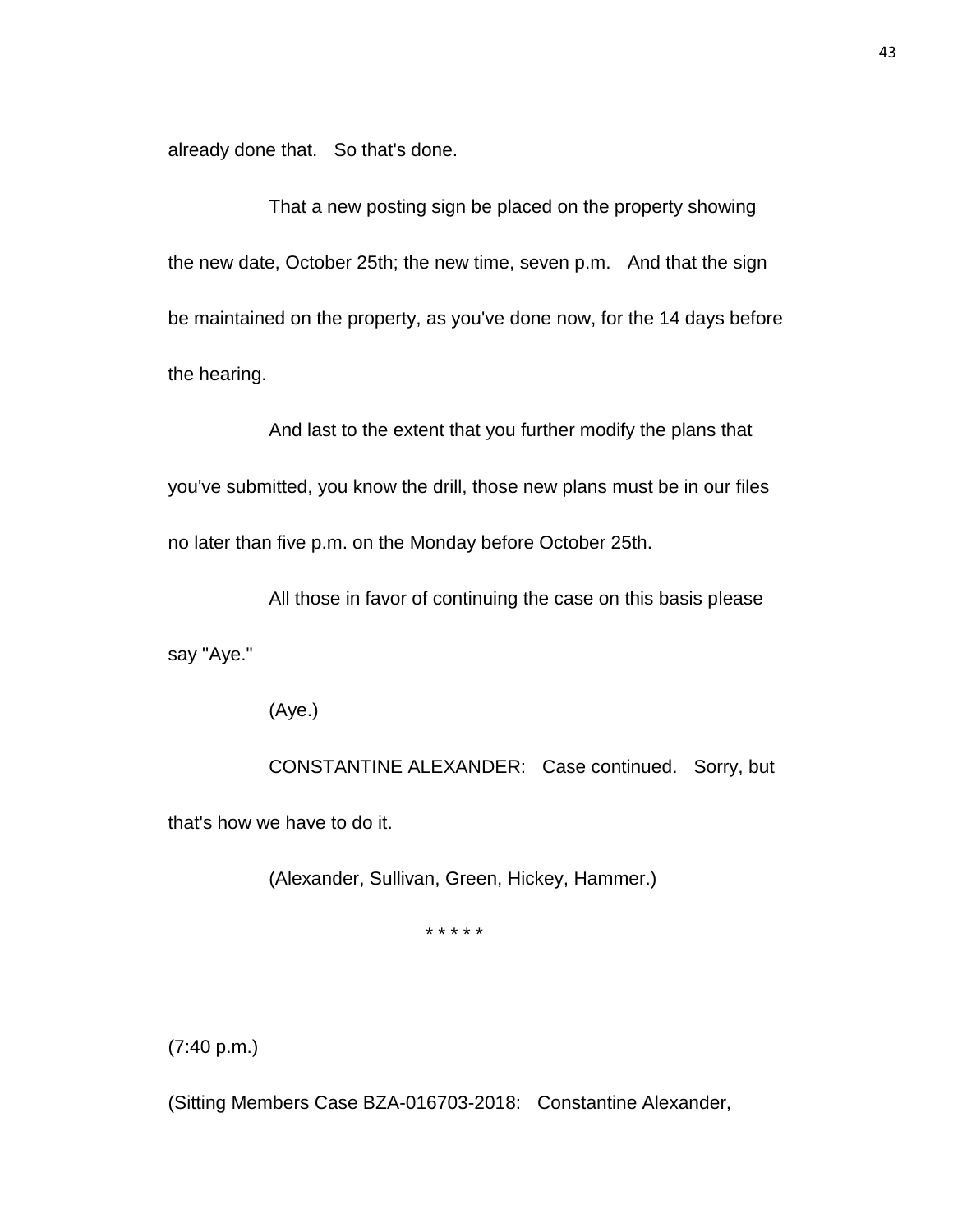Brendan Sullivan, Janet Green, Andrea A. Hickey, Alison A. Hammer.)

CONSTANTINE ALEXANDER: I see familiar faces in the audience. You want to come forward. The Chair will resume the recessed case at 85 Gore Street.

ATTORNEY SARAH RHATIGAN: Thank you. Sarah

Rhatigan again.

We will withdraw the roof deck from the plans.

CONSTANTINE ALEXANDER: Okay.

ATTORNEY SARAH RHATIGAN: And submit the application

otherwise unchanged.

CONSTANTINE ALEXANDER: Okay.

ATTORNEY SARAH RHATIGAN: Sean, if I need to amend

the dimensional table with you, we could do that. We're just reducing the square footage request by 200 square feet.

CONSTANTINE ALEXANDER: I don't think you need to do

that.

ATTORNEY SARAH RHATIGAN: I don't know that we do.

SEAN O'GRADY: How do you -- I don't know the plan real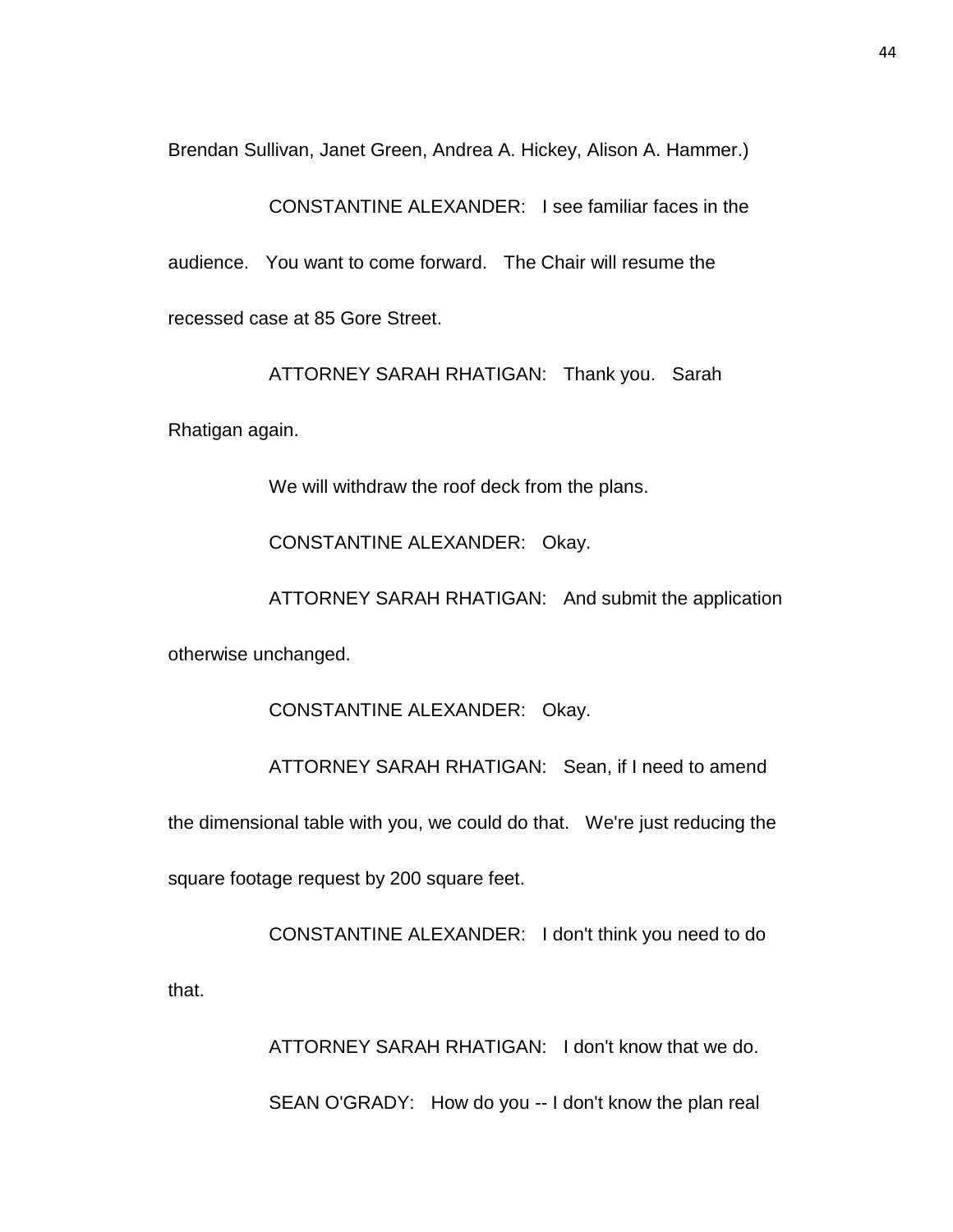well. The deck is the only thing above the third story?

ATTORNEY SARAH RHATIGAN: Correct.

SEAN O'GRADY: And it's accessed by -- oh, a roof hatch? So all of that will just go away --

> ATTORNEY SARAH RHATIGAN: Correct. SEAN O'GRADY: But will be a flat roof under it? ATTORNEY SARAH RHATIGAN: It's a flat roof, exactly. SEAN O'GRADY: It cleanly just sheers off? ATTORNEY SARAH RHATIGAN: Exactly. No, there will be

a skylight in the roof. I know that's not a zoning matter. The skylight will remain and the roof deck will be gone.

SEAN O'GRADY: Okay, I'm fine with it. I just wanted to

make sure it's unfenestrated or something.

ATTORNEY SARAH RHATIGAN: Okay, we'll follow up if we need to.

CONSTANTINE ALEXANDER: That's been withdrawn. I

think we're ready for a vote unless other members --

ANDREA HICKEY: No, I'm ready.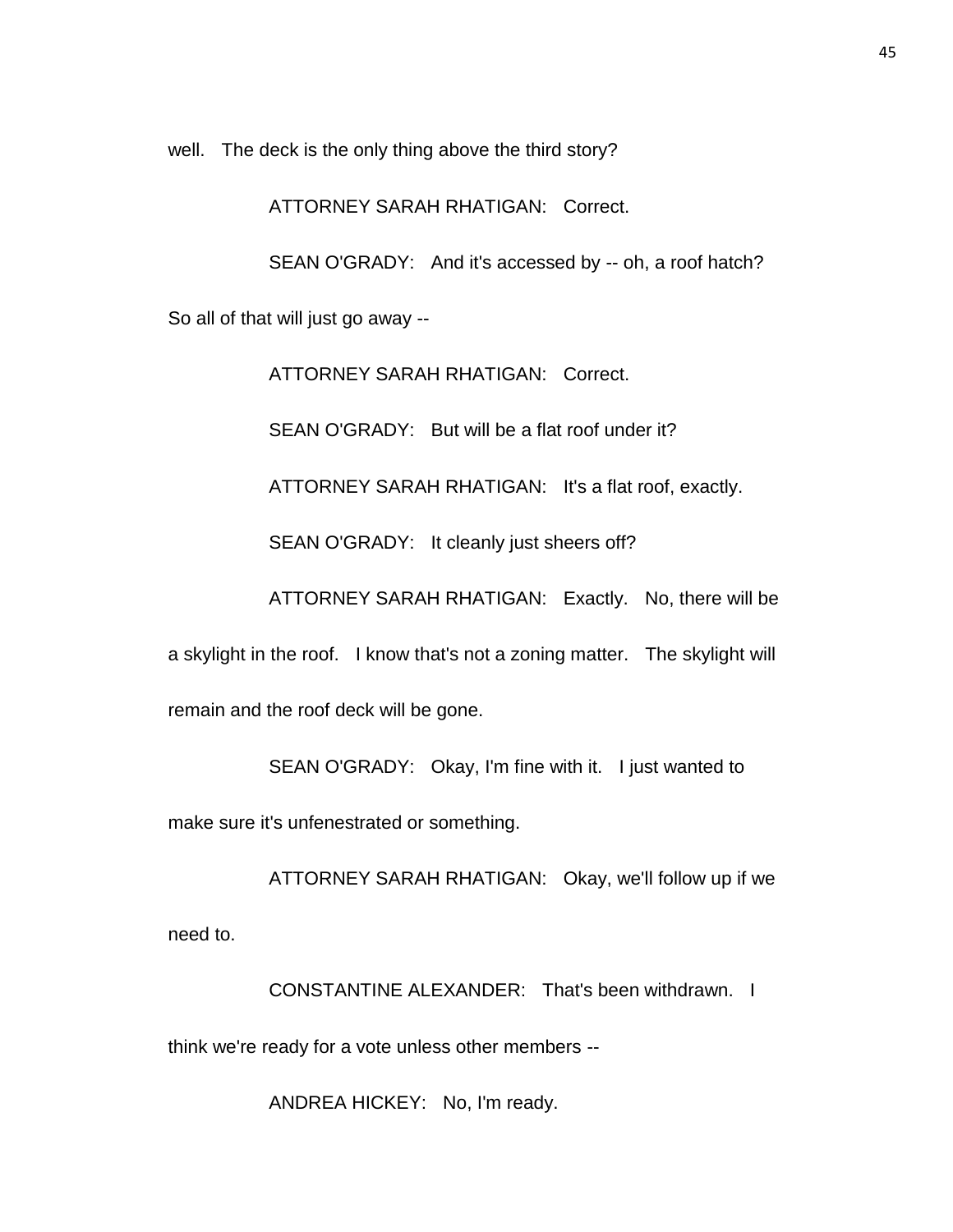CONSTANTINE ALEXANDER: The Chair moves that we

make the following findings with regard to the Variance now being sought.

That a literal enforcement of the provisions of the Ordinance would involve a substantial hardship. Such hardship being that this is an older and small home that requires more living space for the current occupants and presumably for any future occupants in the structure.

That the hardship is owing to the -- basically the shape of the structure and the location on the lot given that it is a very small lot, and its structure even now is non-conforming and requires zoning relief, what you propose.

And that relief may be granted without substantial detriment to the public good or nullifying or substantially derogating from the intent and purpose of the Ordinance.

In this regard it's a desirable to allow citizens of the city in smaller structures to increase their size of the interior of their structures to provide additional living space. All of this within reason. Neither you or the view of the Board, this is within reason.

So on the basis of the findings the Chair moves that we grant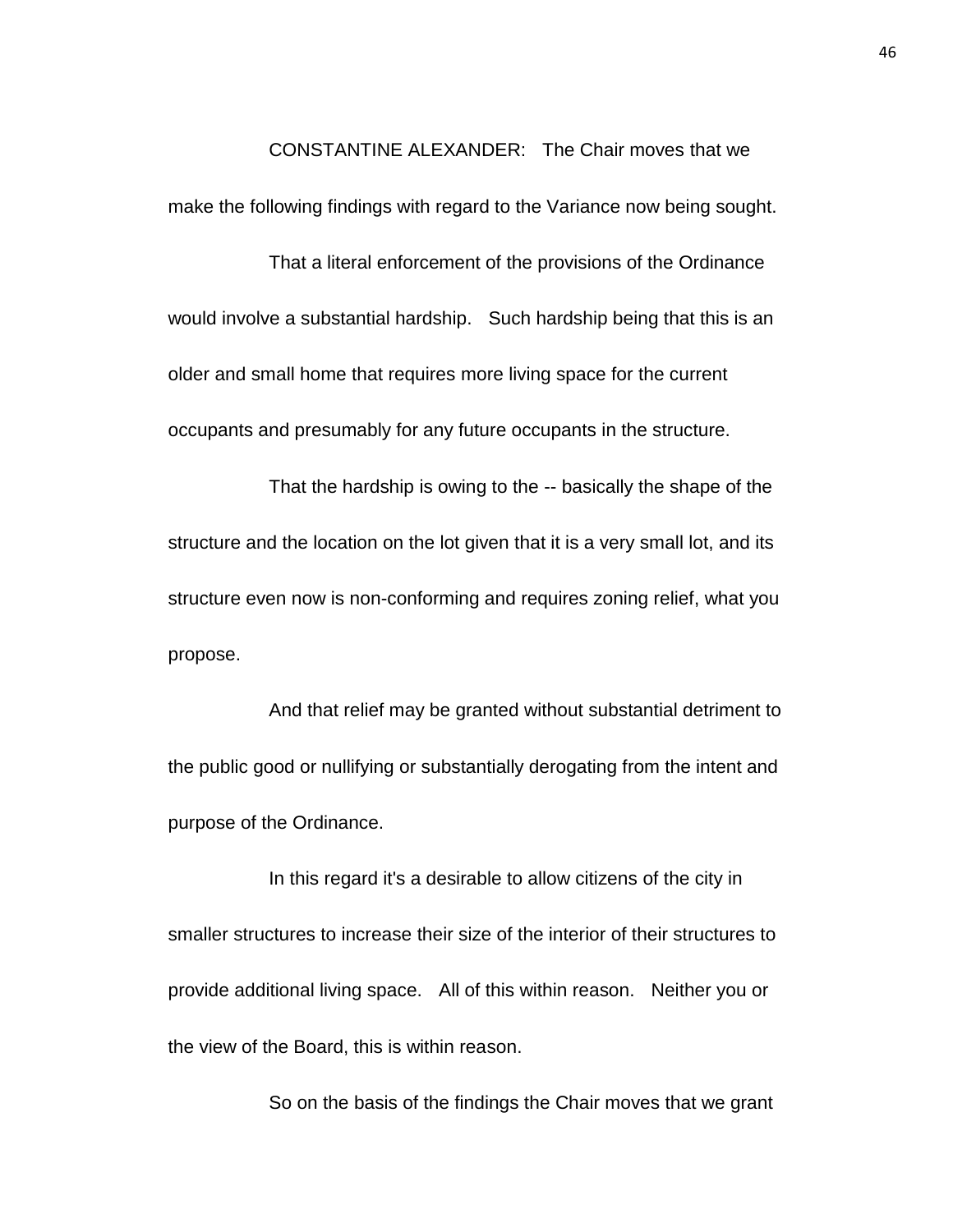the Variance requested on the condition that the work proceed in accordance with plans prepared by Ganek G-A-N-E-K Architects, Inc., dated 8/8/2018, except that these plans, to the extent that they show a roof deck, that's no longer relevant, since the roof deck Variance request has been withdrawn.

All those in favor please say "Aye."

(Aye.)

CONSTANTINE ALEXANDER: Five in favor. Relief

granted.

(Alexander, Sullivan, Green, Hickey, Hammer.) CONSTANTINE ALEXANDER: Now we go to the Special Permit.

ATTORNEY SARAH RHATIGAN: Thank you.

The Special Permit is requested for window openings, new

window openings that are being created on the rear of the structure that are within the setback, rear setback, non-conforming wall. And as well as a window that's on the side, the zero lot line side of the house.

I'm gonna talk to the zero lot line window first because I can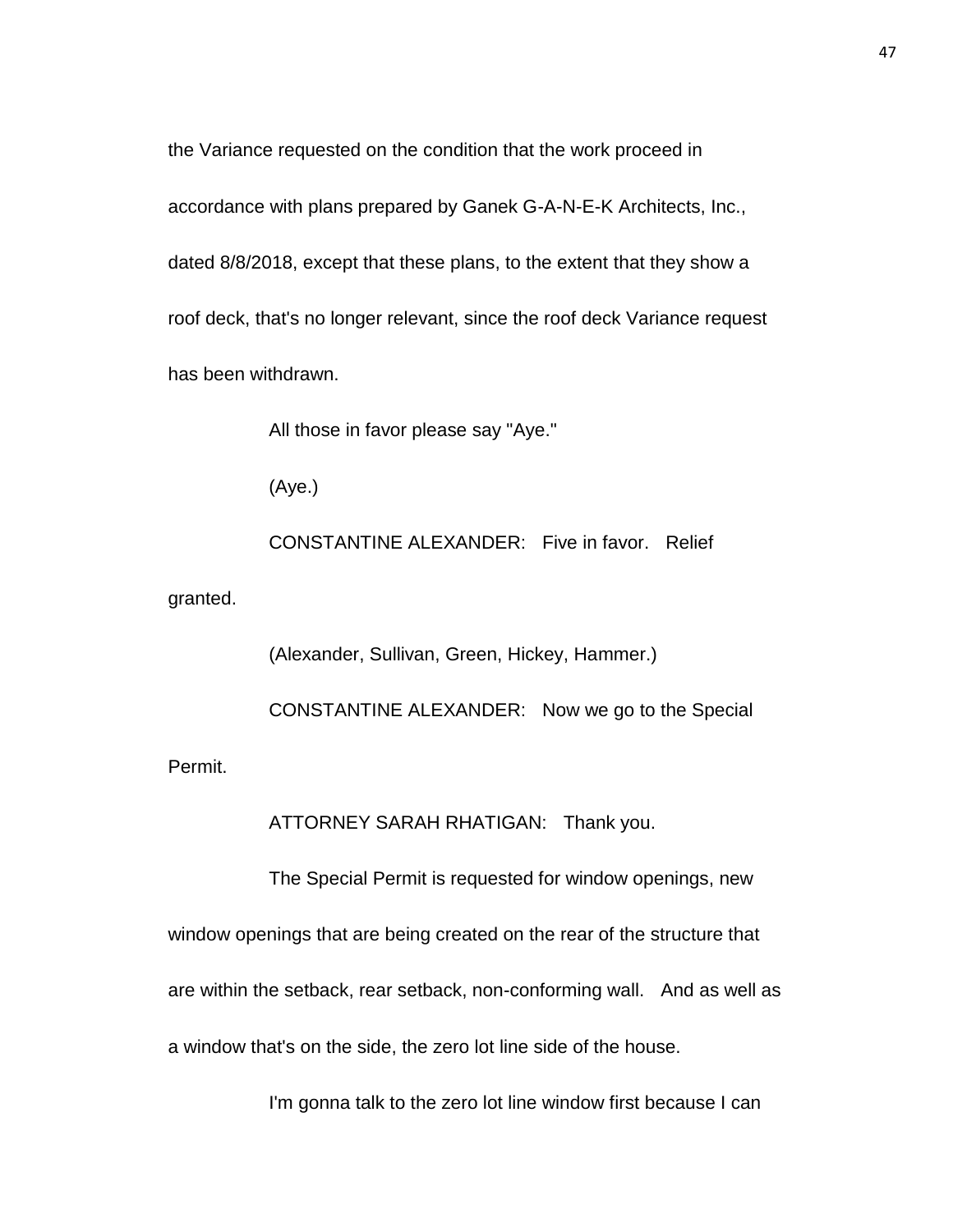see the architect on the Board has a query, which is why we're glad that our architect is here to speak to that.

As I mentioned before, the zero lot line -- I mean, where we share a wall with our neighbor, that full side of the house obviously doesn't have windows where the two structures meet. The addition that we're building on the back extends above the back side of the neighbor's home and we want to put a window in there to allow for light to be able to essentially cross the house at that top level. The window would be looking out on the roof of the neighbor's house. There's no -- the neighbor's house that attaches to ours doesn't have any windows or other parts of the home that look at no skylights or anything that look out in that direction, so they won't be impacted by that. They're also aware of the plan and haven't expressed any opposition to that. We are aware that there are State Building Code and Fire Code related matters, and you know, to the extent that affects the type of materials used or other issues, you know, the contractor and the architect are both aware of those.

CONSTANTINE ALEXANDER: Right.

ATTORNEY SARAH RHATIGAN: You know, the cost may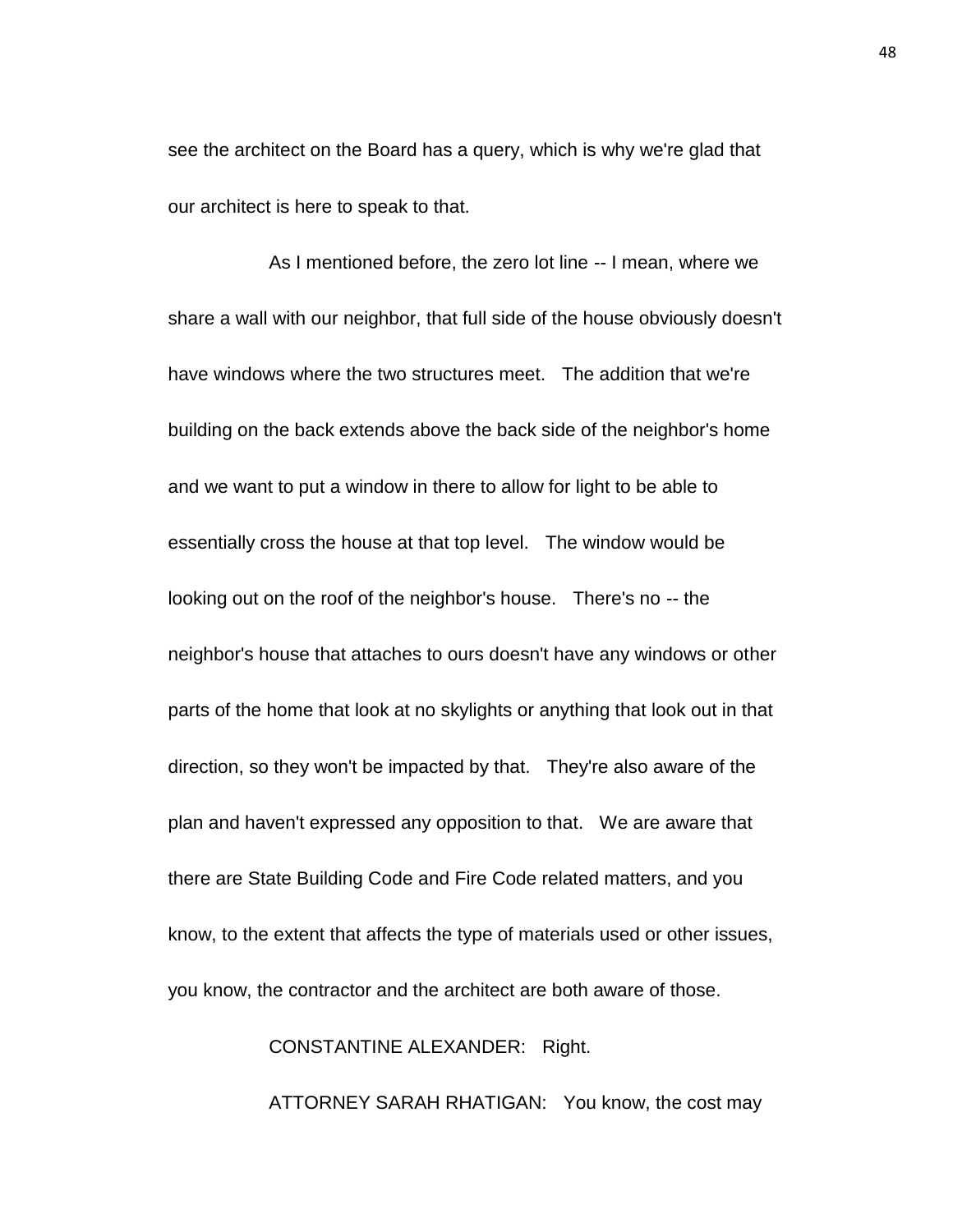be more, but, you know, the homeowner wants --

CONSTANTINE ALEXANDER: There's no zoning issue. ATTORNEY SARAH RHATIGAN: Right. There's no zoning issue. And from the Special Permit standard position, we hope the Board agrees there's no detriment to the neighborhood on account of those.

Similarly the windows that are requested at the back of the house would make an enormous difference to the homeowners in terms of the usability of those in the back. Currently the second story that exists now has no window at the back. There's one window on the side, and it's a little bit of a dark kind of cavernous room. And so that would make a big difference to the existing room.

And then for the addition, similarly being able to have two windows, one at the rear, one on the side, which doesn't require Special Permit relief. Again, would just improve substantially the liveability of that additional space that we're putting in.

CONSTANTINE ALEXANDER: Windows obviously are a two-edged sword from a neighbor point of view affect the privacy. But this neighbor who you contacted with regard to this petition has expressed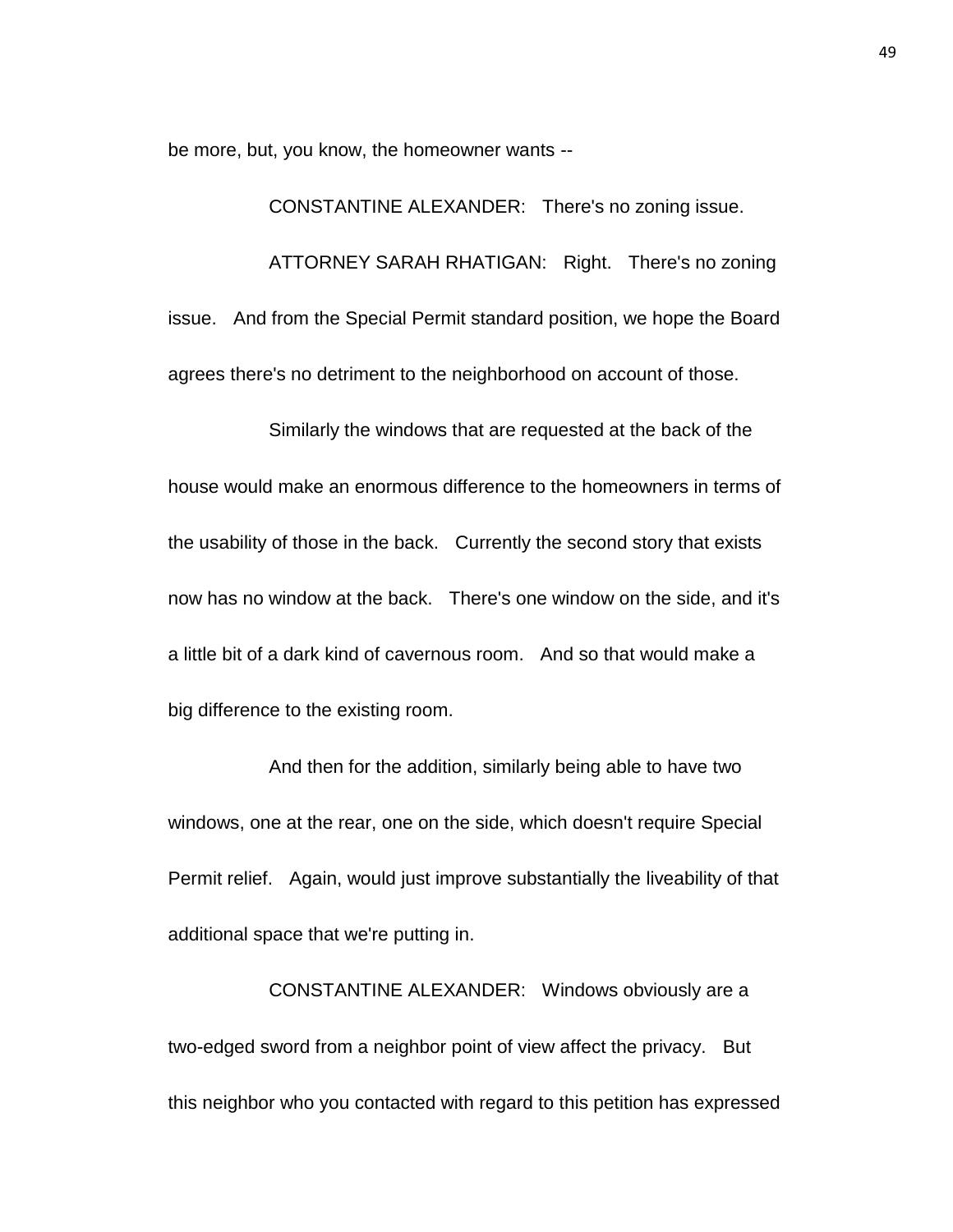no opposition.

## ATTORNEY SARAH RHATIGAN: Correct.

JONATHAN SCALERA: I, again, I appreciate what she's put together. Can I, and it may not sound appropriate, but we have currently shown a half height window facing my neighbor because there's a party wall. Perhaps the Board would consider a full height window? That was only because of the fact there was going to be ascending staircase to go up to the roof deck that we had proposed. But it would be nice if -- I don't know if we have to submit additional drawings, but I'm referring to this window, I guess -- he has it better. Barry has it better. This picture right here.

## CONSTANTINE ALEXANDER: Right.

JONATHAN SCALERA: If we're not able to have roof access with the stairwell obstructing a portion of that at the time. I don't know if you need additional --

CONSTANTINE ALEXANDER: I'm sorry, I'm a little bit lost. JONATHAN SCALERA: So this window here that you see that's facing the 83 Gore Street?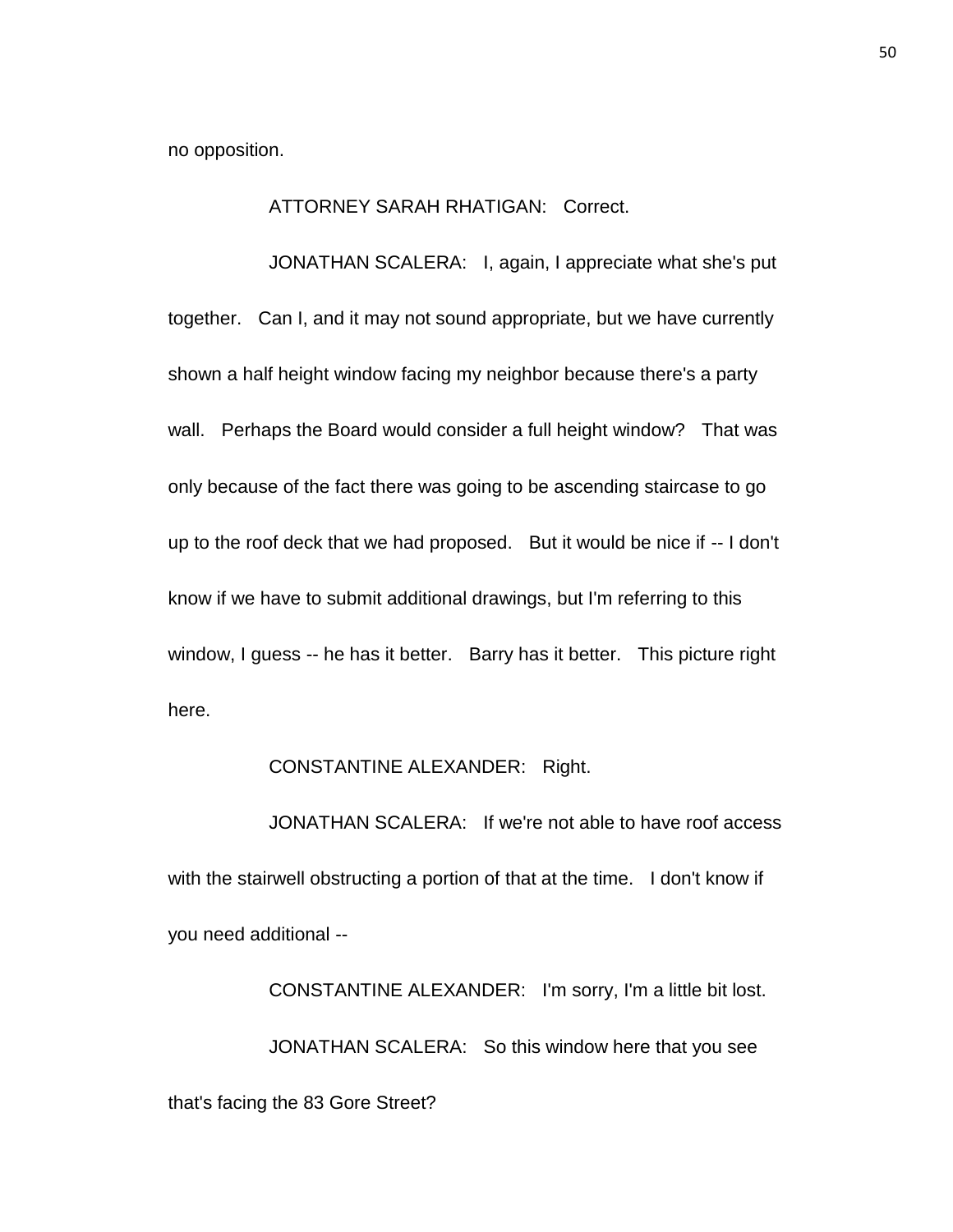## CONSTANTINE ALEXANDER: Yeah.

JONATHAN SCALERA: That's currently only half height or whatever you want to call that.

CONSTANTINE ALEXANDER: But your plans, the plans that we approve with regard to the Variance, show a larger window than that window there.

BARRY GANEK: No, it shows it in plan.

JONATHAN SCALERA: Yeah, it shows -- obviously the floor

plans only show window present, but the height of the window had to be

shorter due to the fact that the winder stairs going up to the roof deck and

you'd be already up three feet or whatever.

CONSTANTINE ALEXANDER: We don't have plans that

show the exact dimensions of the window?

JONATHAN SCALERA: Well --

ATTORNEY SARAH RHATIGAN: No, we do.

JONATHAN SCALERA: -- with the exception of this one.

I'm asking if you would entertain -- go ahead, sorry.

ATTORNEY SARAH RHATIGAN: So, he's asking if the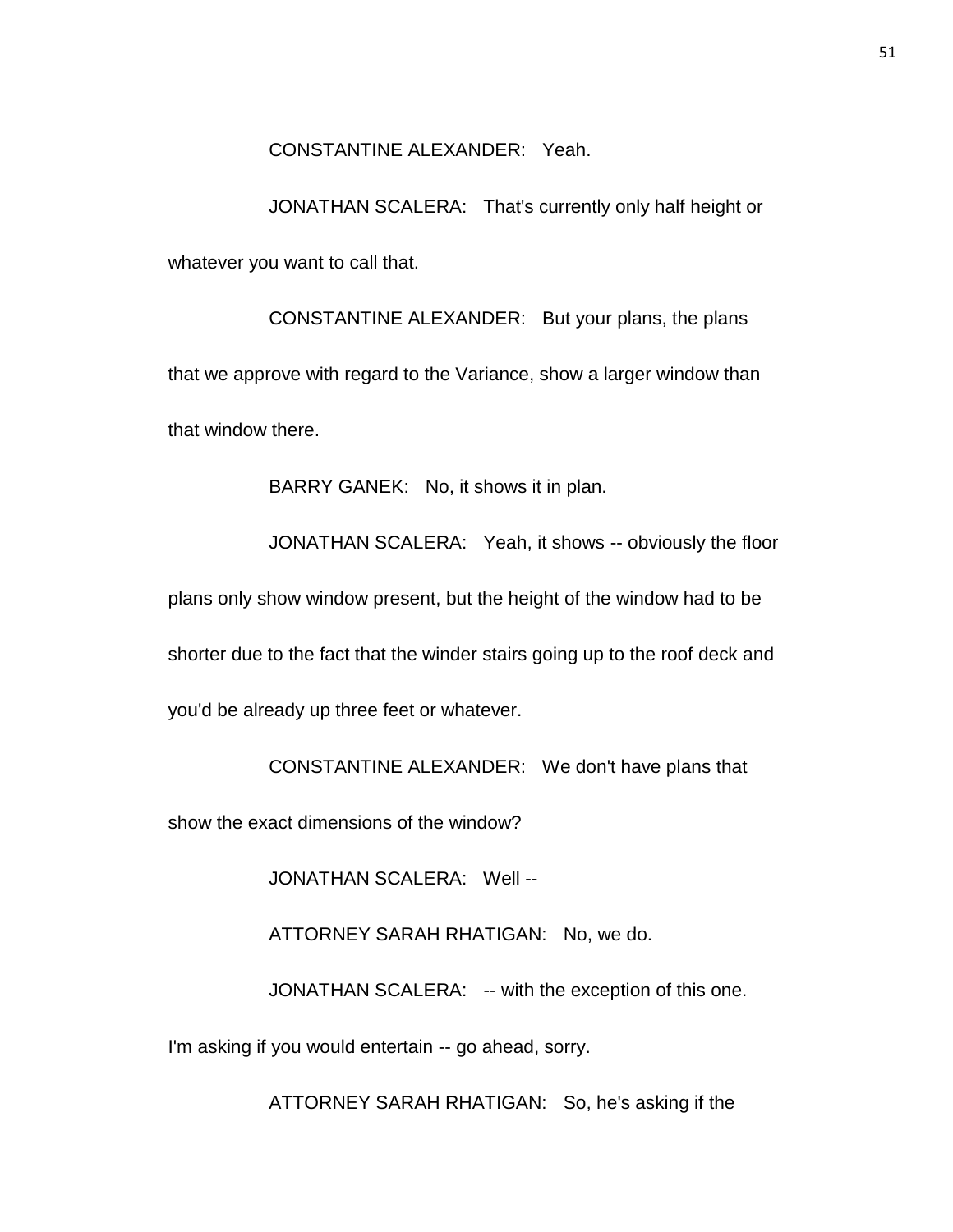Board would entertain the change of this facade of the size of this window?

CONSTANTINE ALEXANDER: Now, right now?

JANET GREEN: Yeah, I understand. I think what they're saying is it's smaller because it was going to have these stairs going to the roof. And now that they're not having that, they could have a larger window which would then sort of compensate for some of the light.

JONATHAN SCALERA: It wouldn't be width. It wouldn't

be considered width, it would be height.

CONSTANTINE ALEXANDER: Could you draw on those plans what the window now would look like?

ANDREA HICKEY: And maybe put a number to show how

much higher or what the total height would be as proposed.

CONSTANTINE ALEXANDER: Make the changes on these plans, because these are the ones --

SEAN O'GRADY: Can I ask to take the roof deck off on these.

BARRY GANEK: On those plans.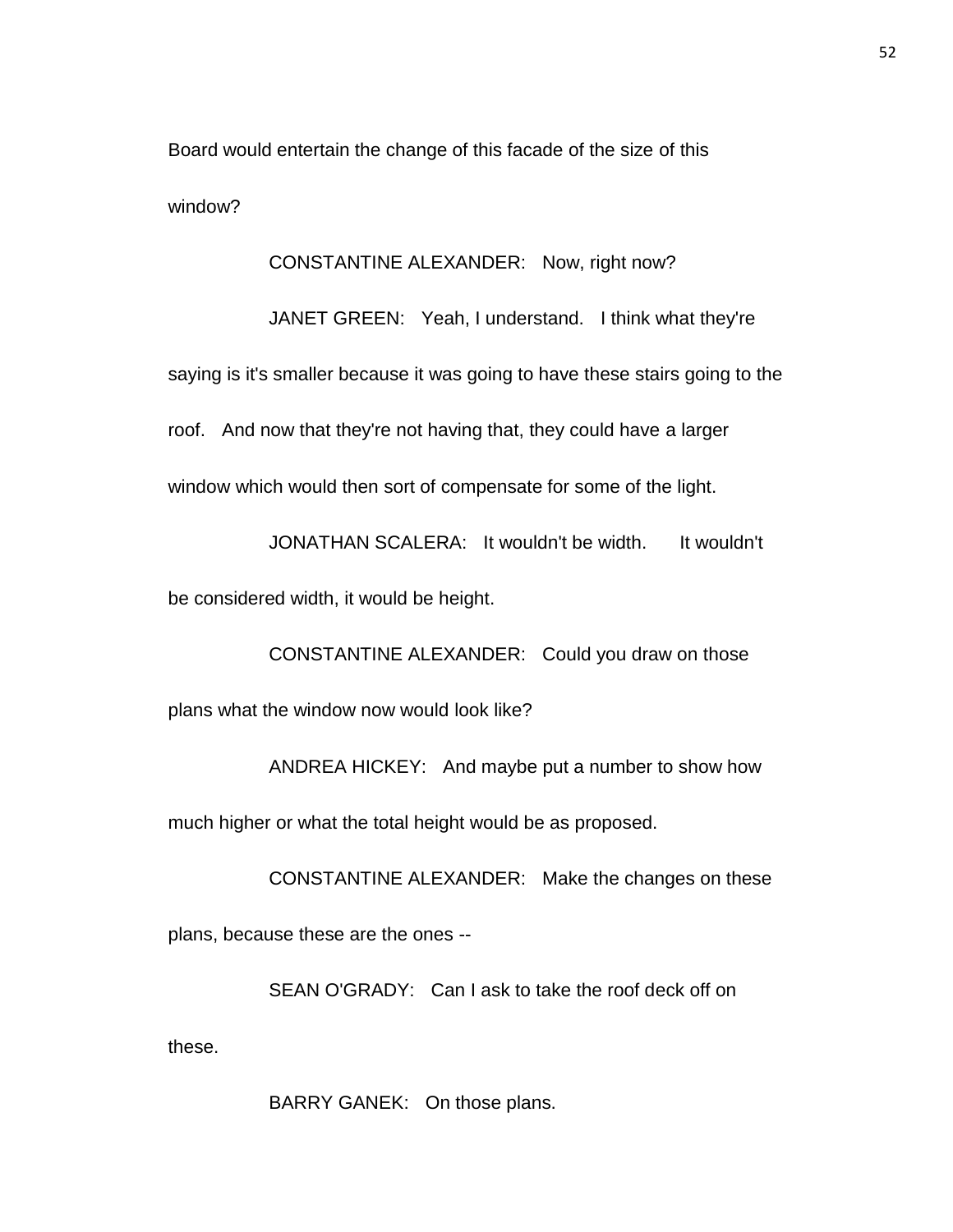SEAN O'GRADY: Those are the official plans.

BARRY GANEK: Absolutely.

ALISON HAMMER: If I could make one comment about -- I totally get where you're coming from. I wonder if your neighbor would feel differently if there was a larger window that somebody could fall out of on to their deck as opposed -- on to their roof, right, rather than a small fixed window?

JONATHAN SCALERA: You want to speak to that?

BARRY GANEK: This window now would be located over

the existing stair up into the master bedroom. And you can't get to it.

ALISON HAMMER: Right. Well, all the same it may be better as a fixed window and not an operable so that there's no access to your neighbor's shared roof.

BARRY GANEK: Again, they can't get to it anyway.

ATTORNEY SARAH RHATIGAN: I think that makes sense. She wouldn't be able to open it.

BARRY GANEK: They wouldn't be able to raise it.

JONATHAN SCALERA: There's -- it's an open stairwell.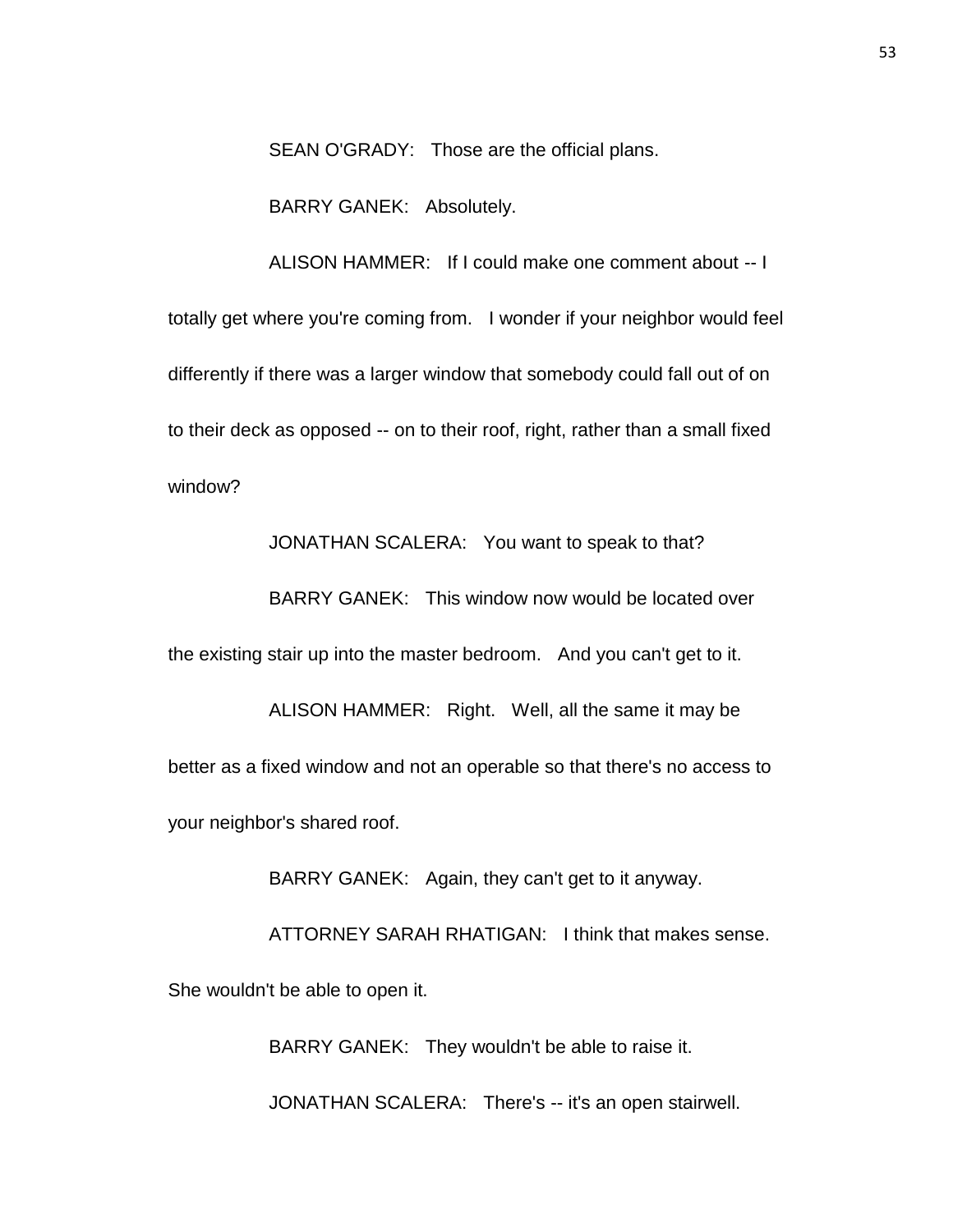He's saying you wouldn't be able to get to the window physically.

ALISON HAMMER: So it will be a fixed window. It won't be an operable window?

JONATHAN SCALERA: Oh, yeah. I'm fine with that.

That's fine by me. I'm just looking for larger window for more light.

ALISON HAMMER: Yeah.

ATTORNEY SARAH RHATIGAN: Barry, maybe you can just note that on the plan.

CONSTANTINE ALEXANDER: Dimension that window and

note that it will be a fixed window and not openable if that's such a word.

BARRY GANEK: Could I charge a drafting fee?

JANET GREEN: Take it out of my salary.

CONSTANTINE ALEXANDER: While he's doing that, any

further comments from members of the board?

ANDREA HICKEY: No.

CONSTANTINE ALEXANDER: I'll open the matter up to

public testimony.

Is there anyone here wishing to be heard on this matter?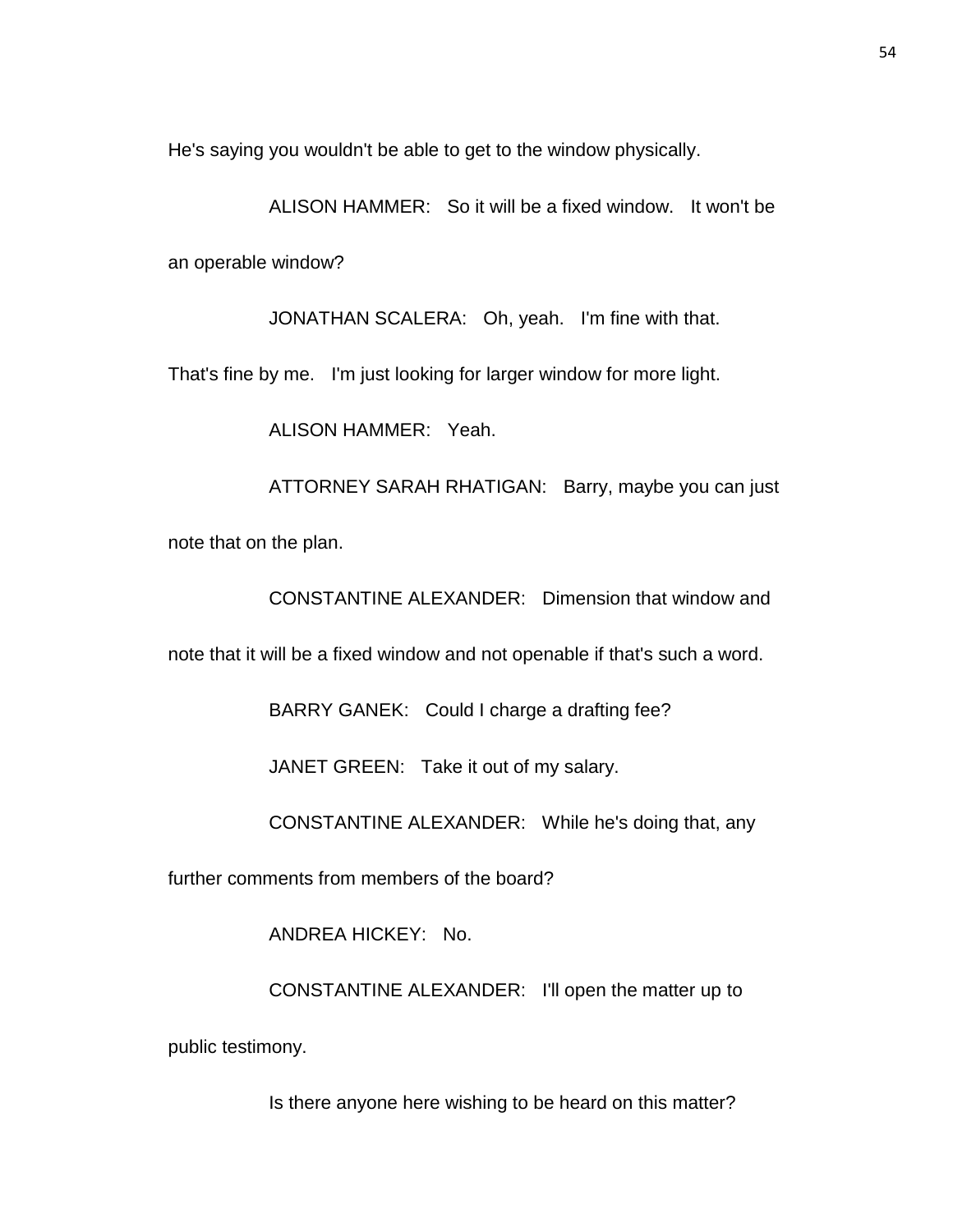(No Response.)

CONSTANTINE ALEXANDER: Apparently not. And like before we have no letters in our file.

So, the Chair will now make a motion while this gentleman is continuing to work.

We'll make -- the Chair moves that we make the following findings with regard to the Special Permit being sought:

That the requirements of the Ordinance cannot be met unless we grant the Special Permit.

That traffic generated or patterns of access or egress resulting from the -- these windows will not cause congestion, hazard, or substantial change in established neighborhood character.

That the continued operation of development of adjacent uses will not be adversely affected by what is proposed. In this regard the Chair would note that the neighbor most affected by this window has chosen not to comment on this. So I would suggest a lack of -- a concurrence of what the petitioner wants to do.

That no nuisance or hazard will be created to the detriment of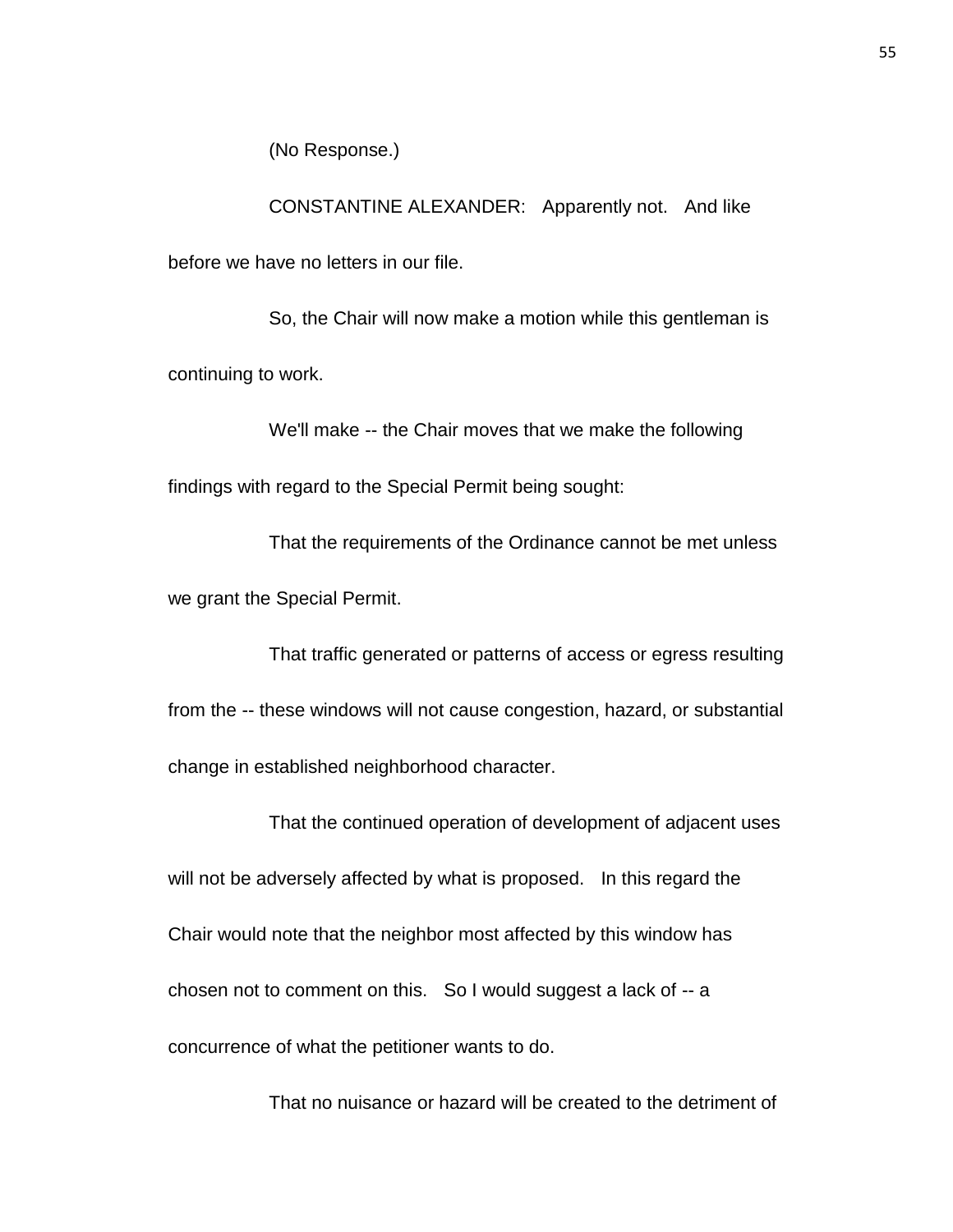the health, safety, and/or welfare of the occupant of the structure or the citizens of the. Generally what is proposed will not impair the integrity of the district or adjoining district or otherwise derogate from the intent and purpose of the Ordinance.

So on the basis of these findings, the Chair moves that we grant the Special Permit subject to the condition that the work proceed in accordance with the plans previously referred to in connection with the Variance we granted, except that those plans have now been modified further with respect to a window. And it's indicated on these plans that have been approved.

All those in favor please say "Aye."

(Aye.)

CONSTANTINE ALEXANDER: Five in favor, Special Permit approved.

(Alexander, Sullivan, Green, Hickey, Hammer.)

\* \* \* \* \*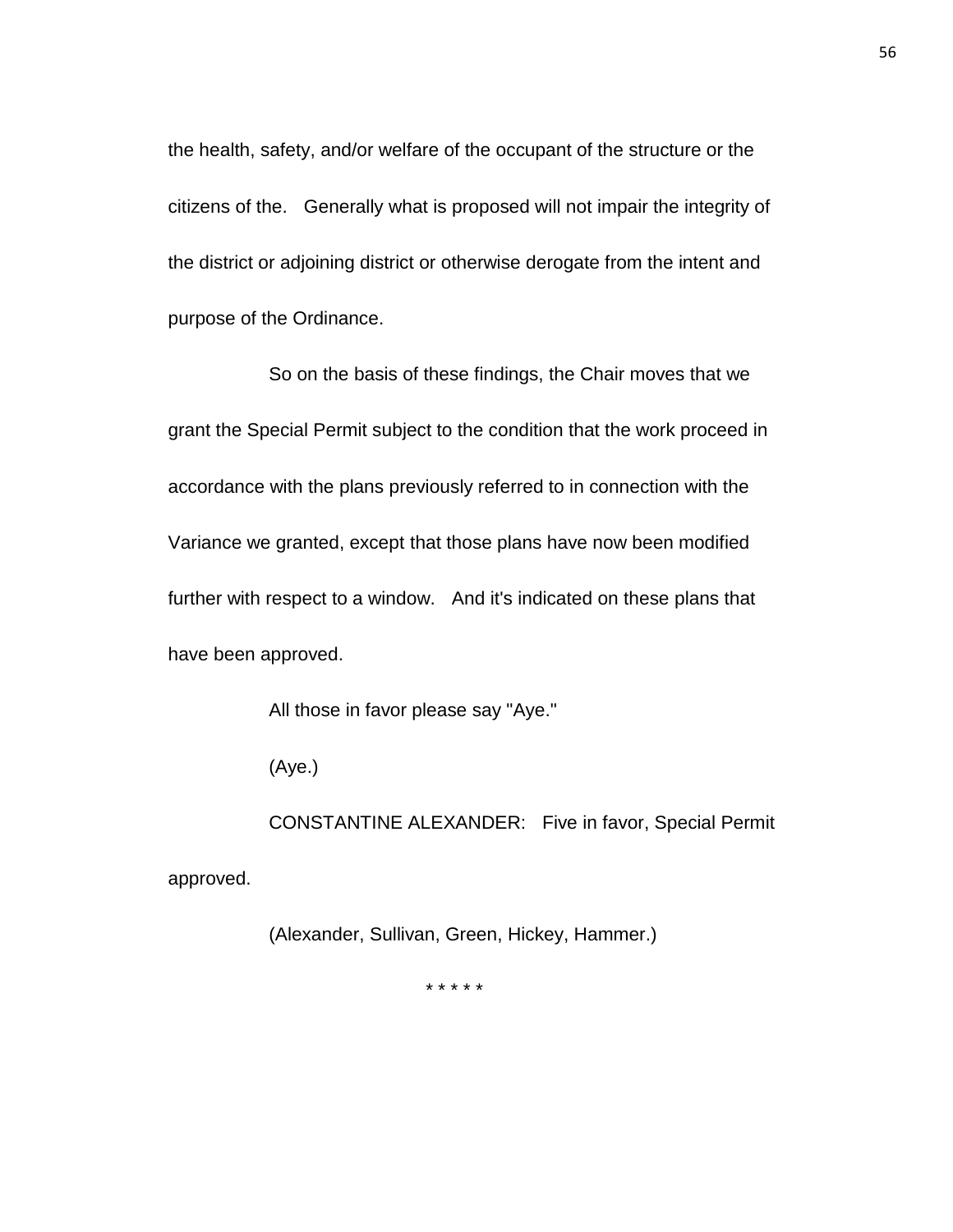(7:50 p.m.)

(Sitting Members Case BZA-016758-2018: Constantine Alexander, Brendan Sullivan, Janet Green, Andrea A. Hickey, Jim Monteverde.)

CONSTANTINE ALEXANDER: The Chair will call case No. 016758, 40 Cottage Street.

Is there anyone here wishing to be heard on this matter? ATTORNEY MICHAEL WIGGINS: Good evening, Mr. Chairman and members of the Zoning Board. My name is Michael

Wiggins from the law firm of Weston, Patrick, 84 State Street in Boston. And I'm here representing Roy Russell and Robin Chase, the owners at 40 Cottage Street. And Charles Meyer and Susan Dunbar, the architects are here with us tonight.

My clients are seeking to rebuild the rear of their house and add an addition in a conforming side, but they are seeking relief under 8.2.2.C because on the side of the property that's in the setback, they're looking to change some windows and doors to accommodate their desires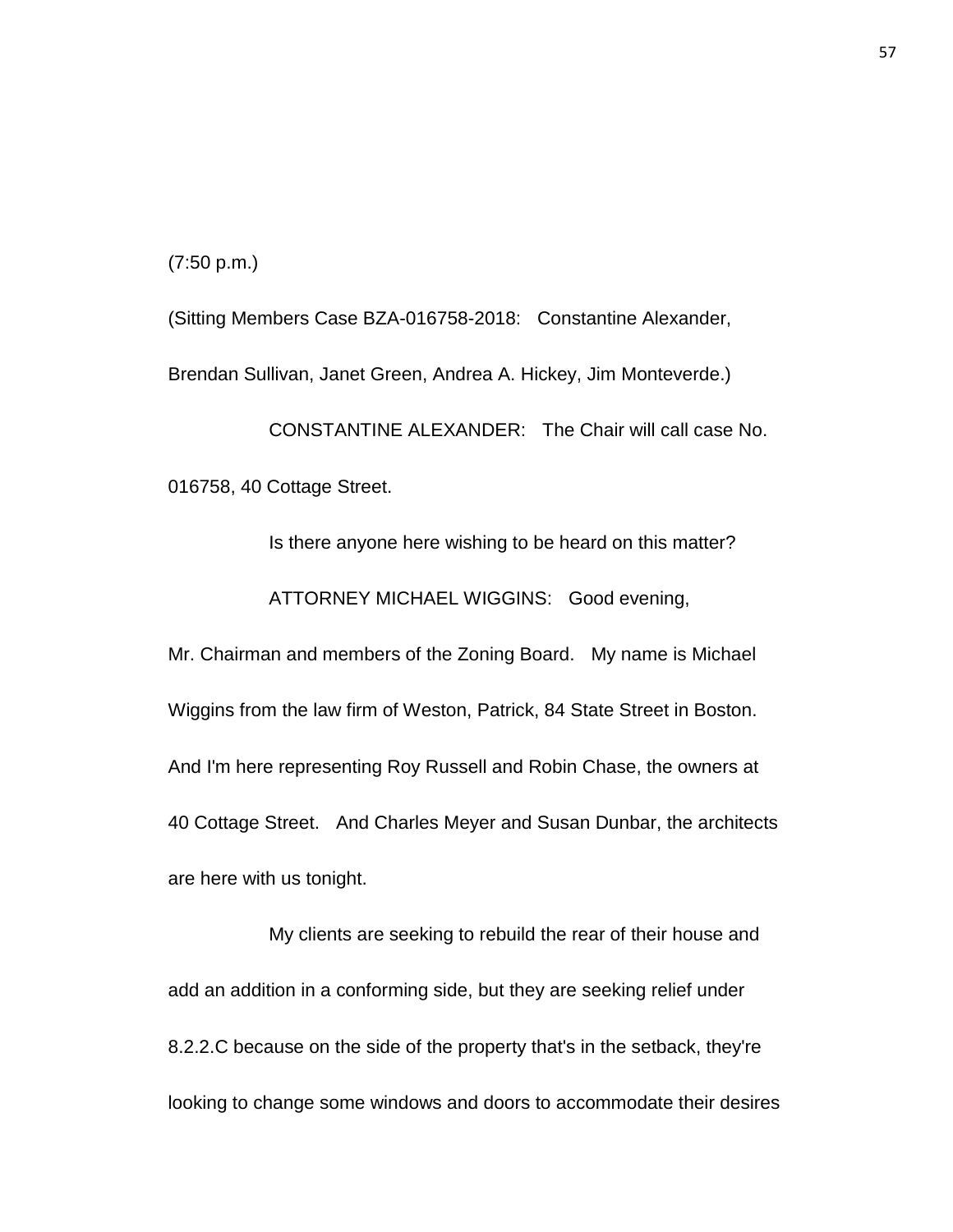for this build out.

This case --

CONSTANTINE ALEXANDER: This is what we call a

conforming addition to a non-conforming structure.

ATTORNEY MICHAEL WIGGINS: Well, yeah, it's

conforming on one side, but they're not building any additional space in

that --

CONSTANTINE ALEXANDER: Right.

ATTORNEY MICHAEL WIGGINS: -- area.

CONSTANTINE ALEXANDER: The work you want to do,

though, all constitutes a conforming addition to a non-conforming

structure.

ATTORNEY MICHAEL WIGGINS: Correct, yeah.

And this case has been vetted very thoroughly with the

neighbors for months now, and I think there are several letters in support

which you'll find.

CONSTANTINE ALEXANDER: There are.

ATTORNEY MICHAEL WIGGINS: And there's a neighbor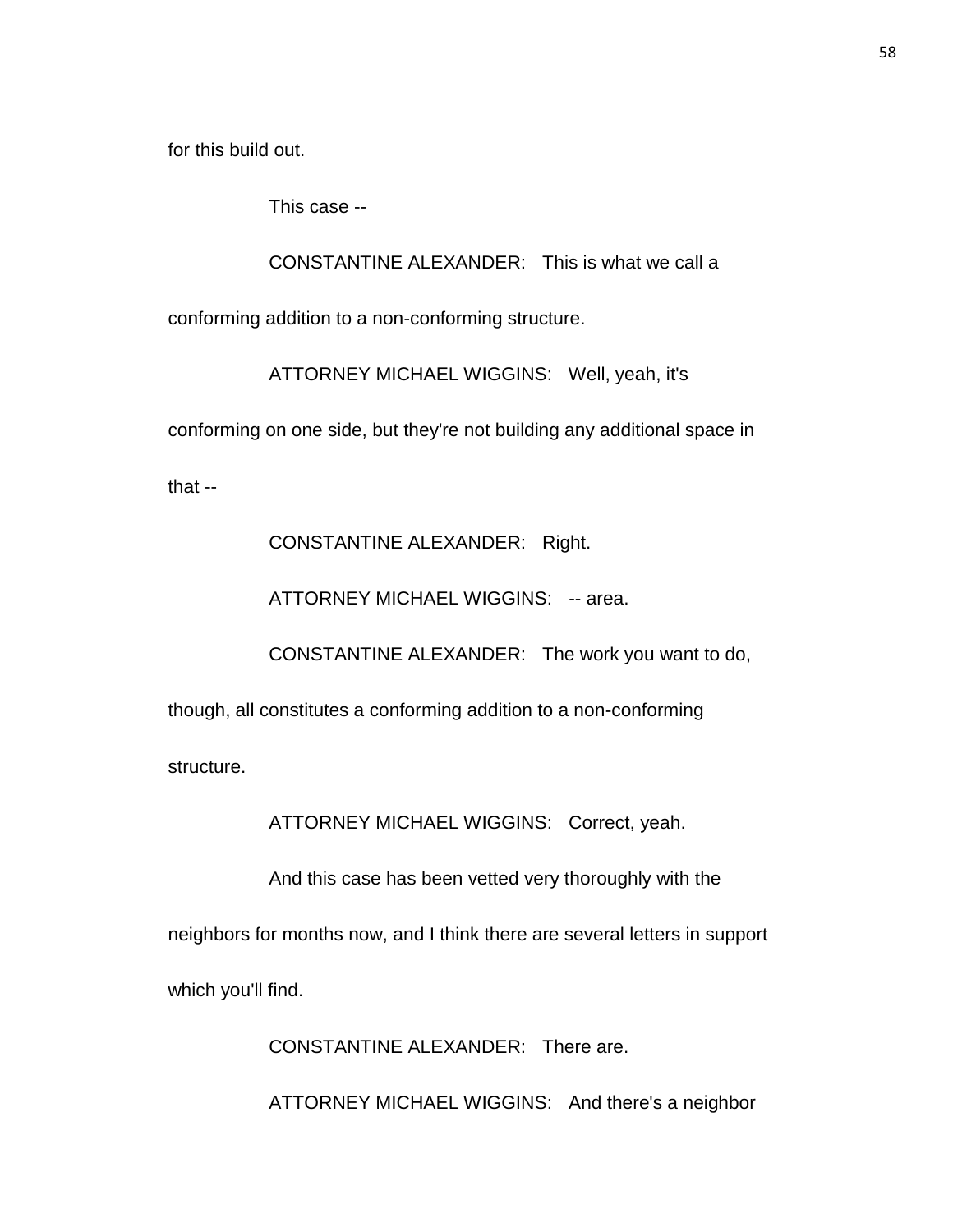here tonight to say something in support as well. But I would like Susan Dunbar to just walk you through briefly the plans that show you what -- why we need this relief and what it accomplishes for us.

CONSTANTINE ALEXANDER: The floor is yours.

SUSAN DUNBAR: Thank you.

The house is a Greek revival structure that was built in 1839 and the Chase-Russells bought the house 24 years ago in 1994 and raised their family there and are ready to renovate it for the next phase of their life, and to bring the house up to contemporary construction standards and hopefully make it more energy efficient as well, which is a primary goal.

So, but given the quality of the structure, they also want to respect the history and the context in the neighborhood as well.

The proposal is to turn the current house into a two-family structure by restoring the front unit which is the traditional Greek revival. CONSTANTINE ALEXANDER: That where you live in the front?

SUSAN DUNBAR: Well, currently it's a single-family. But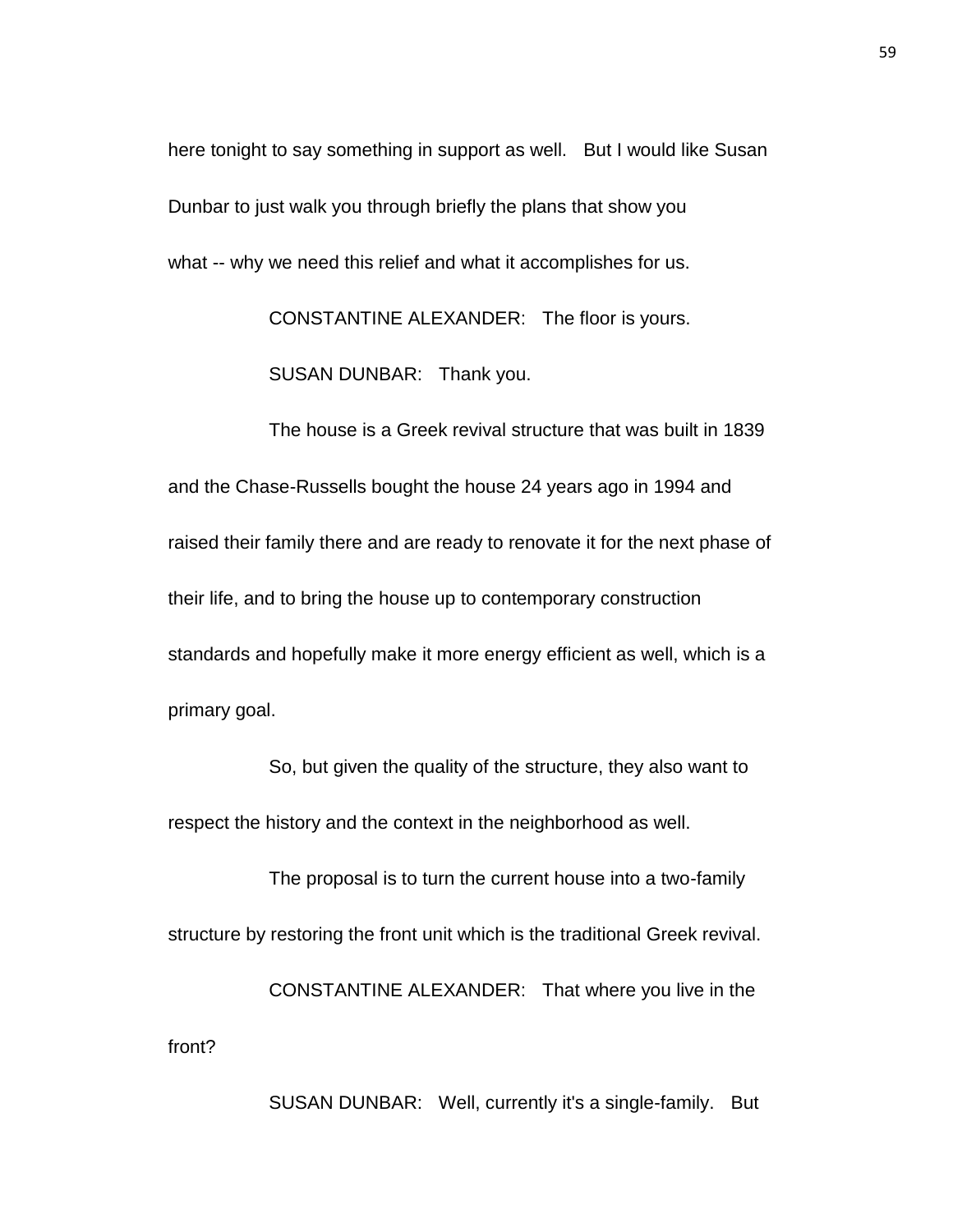they will actually -- and then the back will be redeveloped as -- I mean, rebuilt as a more modern detailed structure with better energy efficiency and stronger structures. And having this back wing, which is less historically significant, it was recommended by the Historic Commission that we approach the division of the two pieces this way. So this was kind of a design approach that we inherited through that process.

A large portion of the structure is non-conforming, including the front, the northwest side, and the back. So we are not touching or -- well, we are not changing the volume or the footprint of any of the pieces of that part of the house that are -- and so the addition is going to be added by extending an existing covered porch into the yard as a conforming addition. And in order to do this we will be removing a garage that's at the back of the property which you can --

CONSTANTINE ALEXANDER: Right.

SUSAN DUNBAR: -- see on the site plan here.

CONSTANTINE ALEXANDER: Right.

SUSAN DUNBAR: And so -- but in order to do this and in reconfiguring the house to work as two units and to work with the program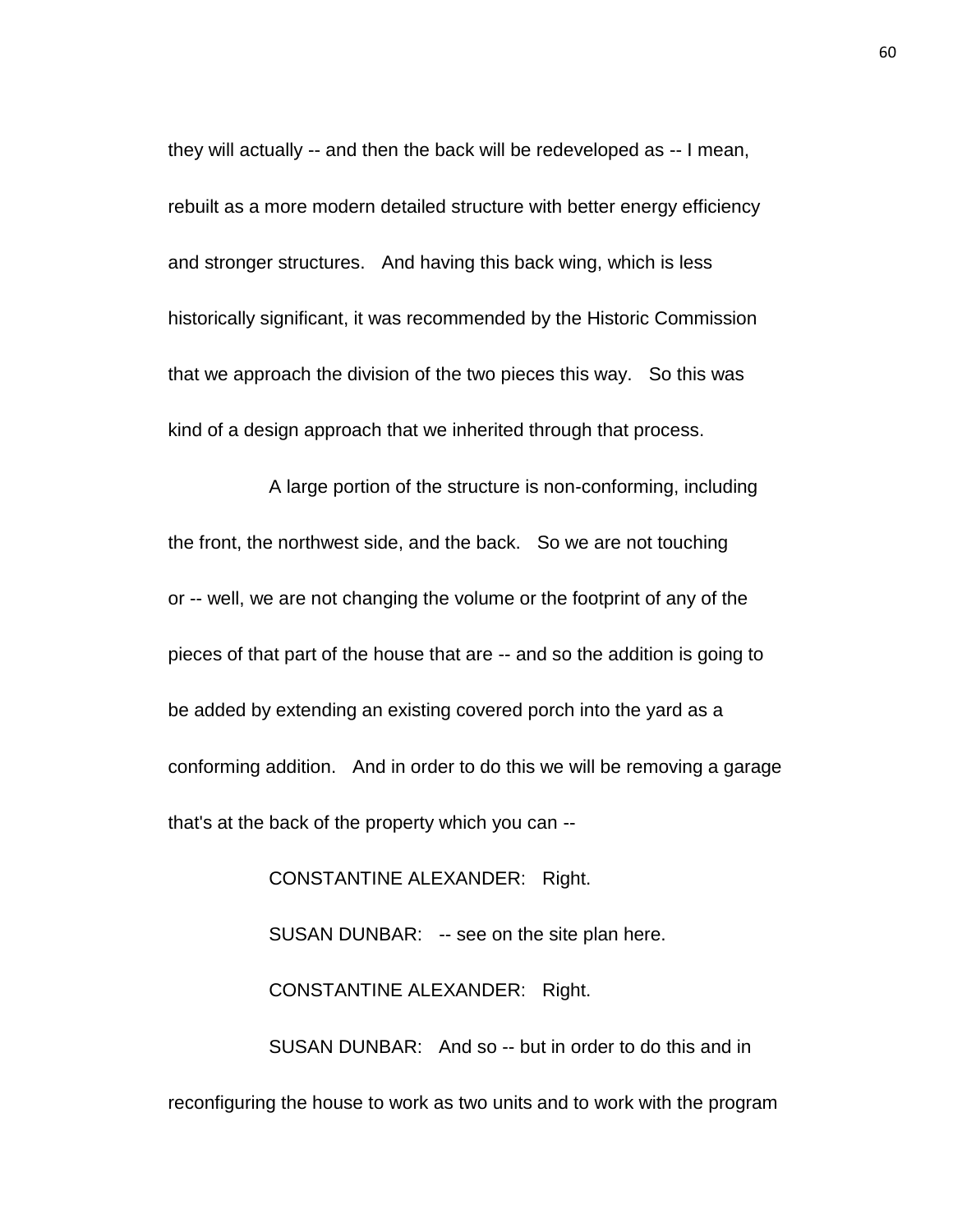that they've asked us to do, it means that we've needed to move some windows and add an egress door which are in the non-conforming setbacks. So that's why we're here today basically.

CONSTANTINE ALEXANDER: Okay.

SUSAN DUNBAR: At the front, as I said, for the Greek -- maybe go to the elevations.

For the front unit which will be the more historic Greek revival piece, on the front elevation currently there is a concrete base to the traditional front porch, and we will be rebuilding that in its footprint but with a more traditional wood frame deck with the lattice around and we'll keep the termed columns that are existing there.

On the southeast side of the house -- this is all within, within the setbacks. We will be enlarging two of the windows just so that all four of the cottage-style windows will match on that side of the house.

On the northwest side of the house is where during the process with the Historic Commission, it was agreed both by the historic committee and with neighbor input that this would be the best location for the second means of egress for this unit. Since that time we've been able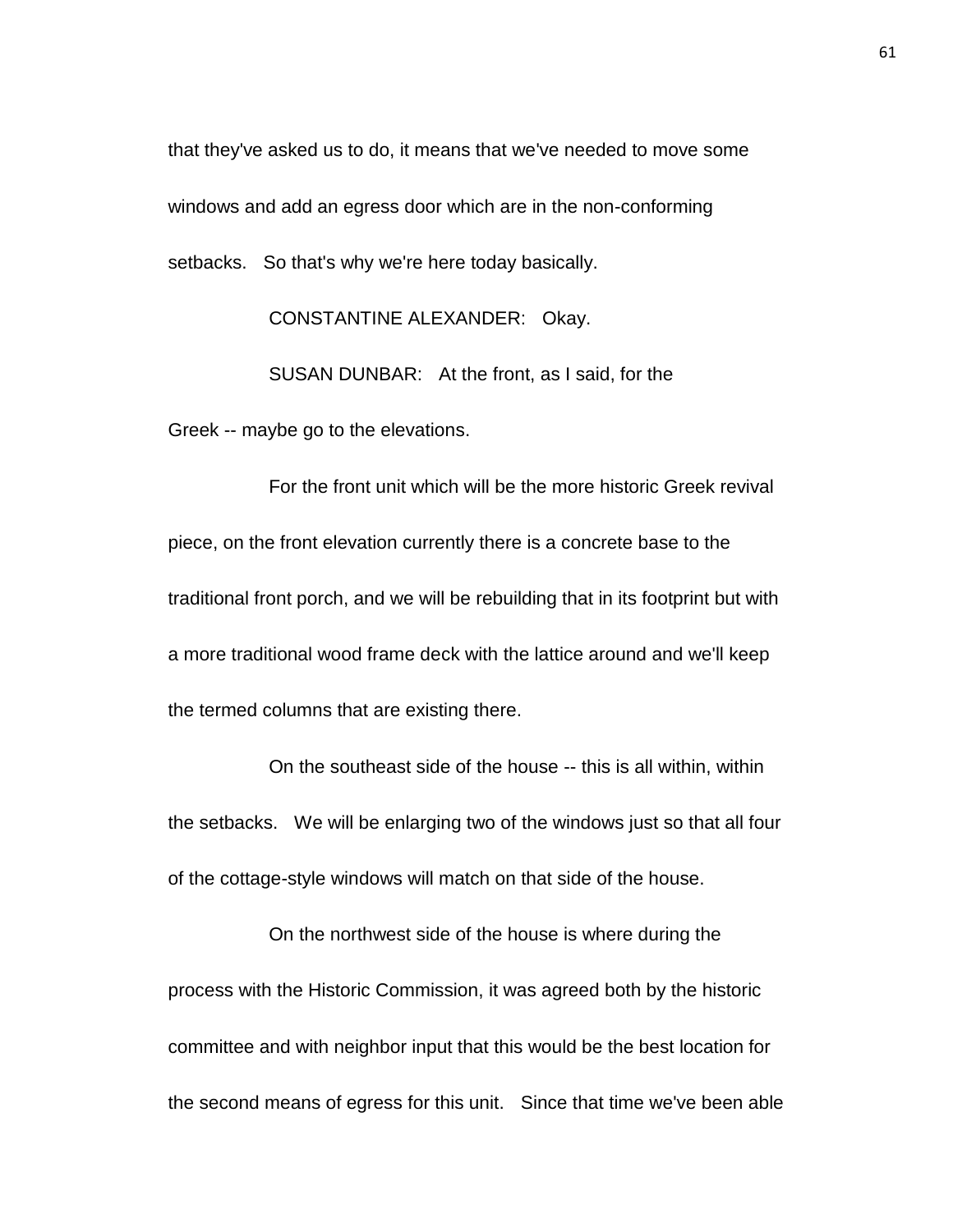to figure out how to drop that egress to grade so we won't have to build a landing, wood steps. You know, we can minimize the impact of this opening on this side. And we will be eliminating an existing window that's there and replacing it with the door. You can, I don't know if you can see from here, but the -- we've shaded where the old windows were so you can compare and contrast.

At the back -- oh, and also for this unit, we will be keeping the existing foundations except for a small portion on this side where we will be -- where we need to replace a portion of it in order to get this egress down to grade and also to get a stair down to the basement, because the old rubble foundation is too wide to fit the new stair under the existing stair basically. It will be under the footprint of the existing house.

And then at the back unit we are -- the existing volume remain within the setback. The ridge line is actually in the setback. So we've set the shed dormer for the addition over here as you can see offset, so that it will not be within the setback. So that the addition is fully conforming.

The plan inside has been reorganized so that it kind of turns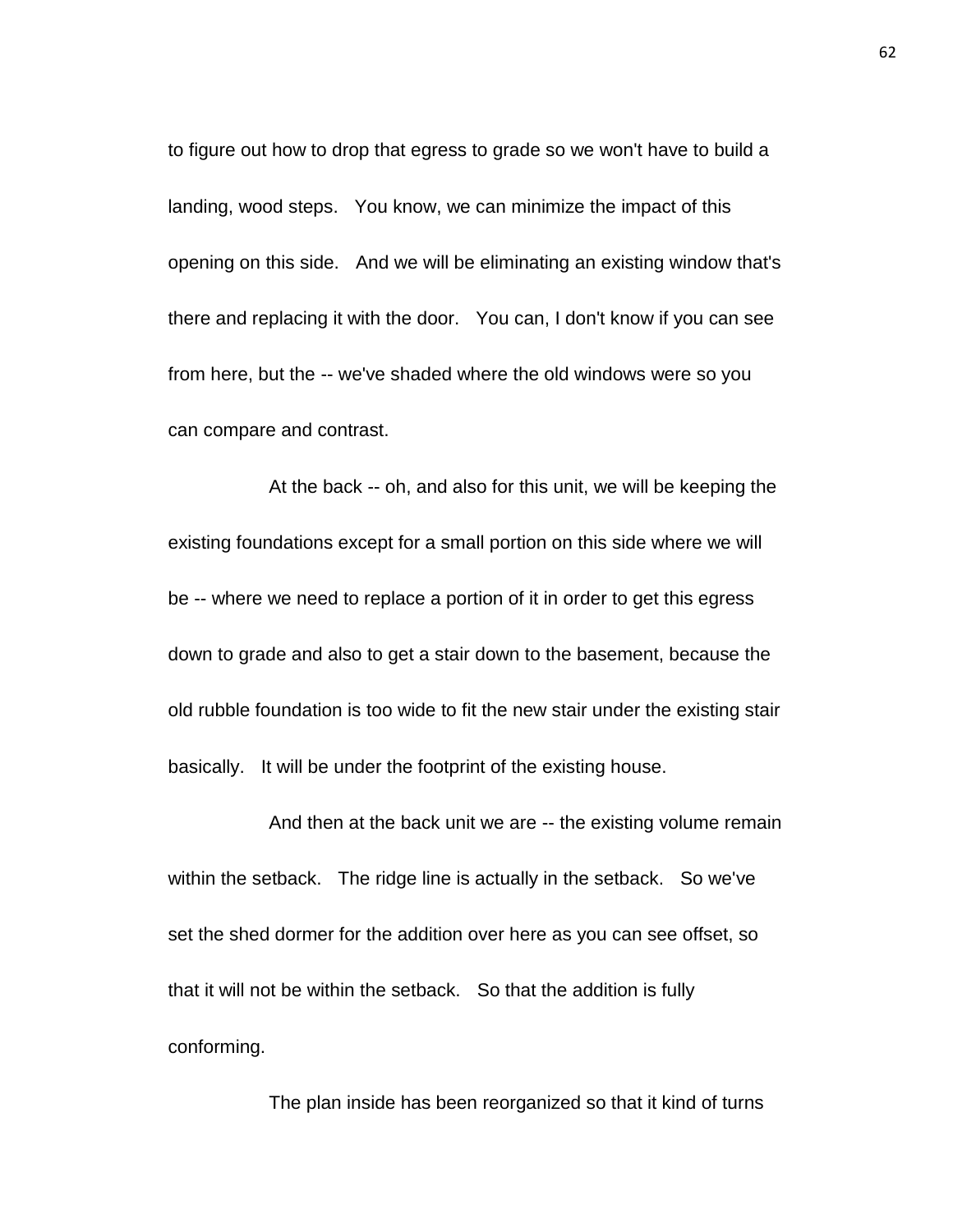its back on the closely adjacent neighbor on that side. So that's where the stairs are now, that's where the privacy of some of the bathrooms and some of the utility spaces are. This is why we're needing to shift all those windows around some. We've tried to do it in a way that will -- that minimizes viewing over into the neighbor's yard. And a lot of these windows are actually expected to -- well, some of them you can't even stand in front of because they're across a stairwell. Some will have leaded glass panels that our client has that they are hoping to place inside. So while they'll let light into the space, they will not be for vistas. And others are bathroom privacies that will probably have curtains, etcetera.

## CONSTANTINE ALEXANDER: Okay.

SUSAN DUNBAR: And then on -- therefore, because we've kind of turned our back on this side, on the southeast side we've enlarged the openings at the back some just to compensate for this so that the living space on that side has some of the daylight. But that back piece of the existing house is still within the backyard setback. So these are also some windows that will need relief.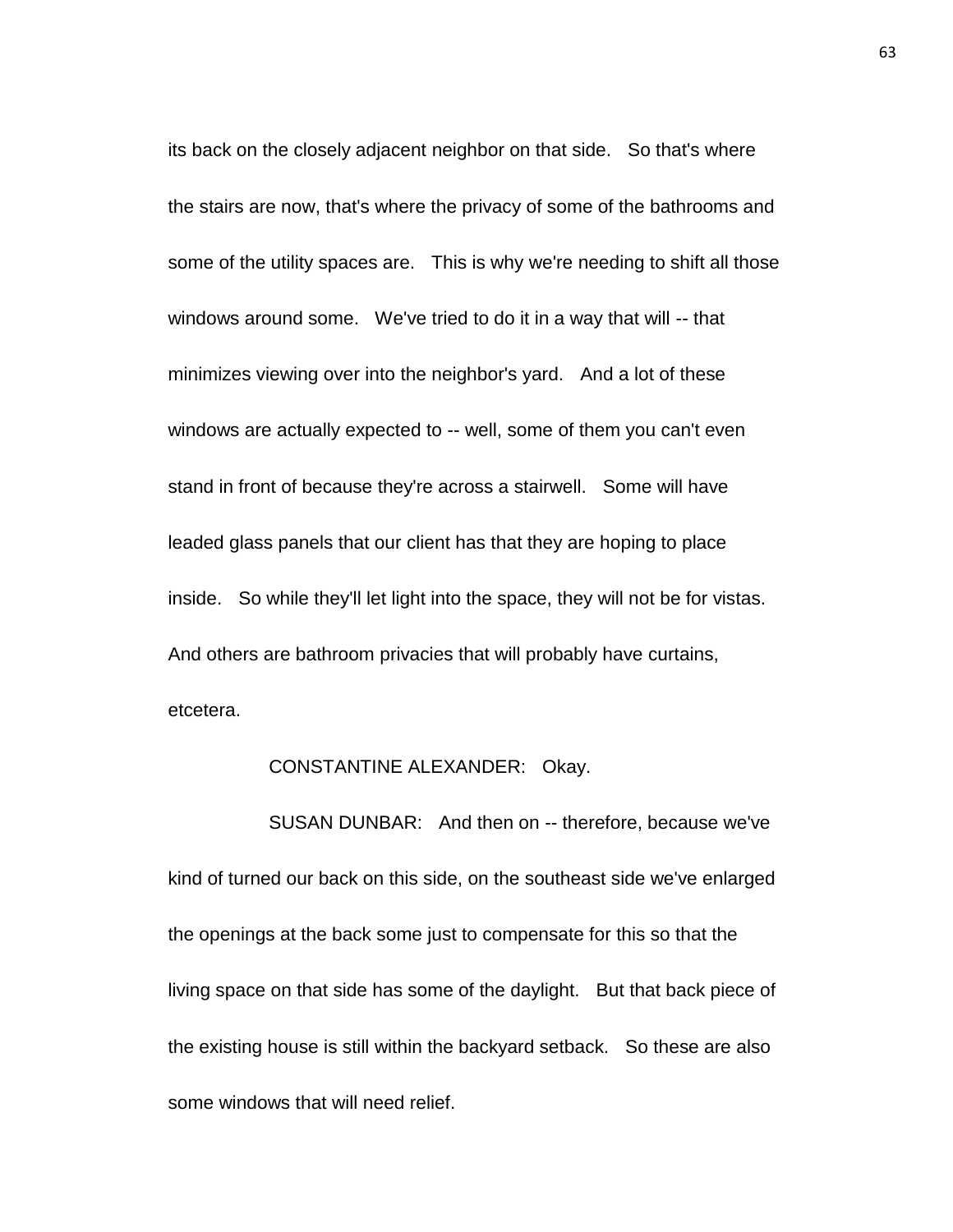And then this piece, the foundation is in much worse shape,

so we are -- while we're keeping the volume above, we're going to prop it up, and we do need to replace the entire foundation under this. So that is another piece of this that's happening. And in the process of that we will have a below grade access added, too, so we can reach the basement from the outside. And that's pretty much it.

CONSTANTINE ALEXANDER: Okay.

Questions from members of the board?

(No Response.)

CONSTANTINE ALEXANDER: Apparently not.

Question, unrelated, didn't we hear a case on this property before, this Board? Controversial case as I recall.

ROY RUSSELL: Yes. I'm Roy Russell. I'm the owner.

We had requested a Variance. We wanted -- we had gone to the Historic

Commission and they granted us a demolition permit for the back, for the

L, so they granted us a Variance, demolition permit for that. So we've

requested a Variance to knock that down. We had some opposition --

CONSTANTINE ALEXANDER: Yes.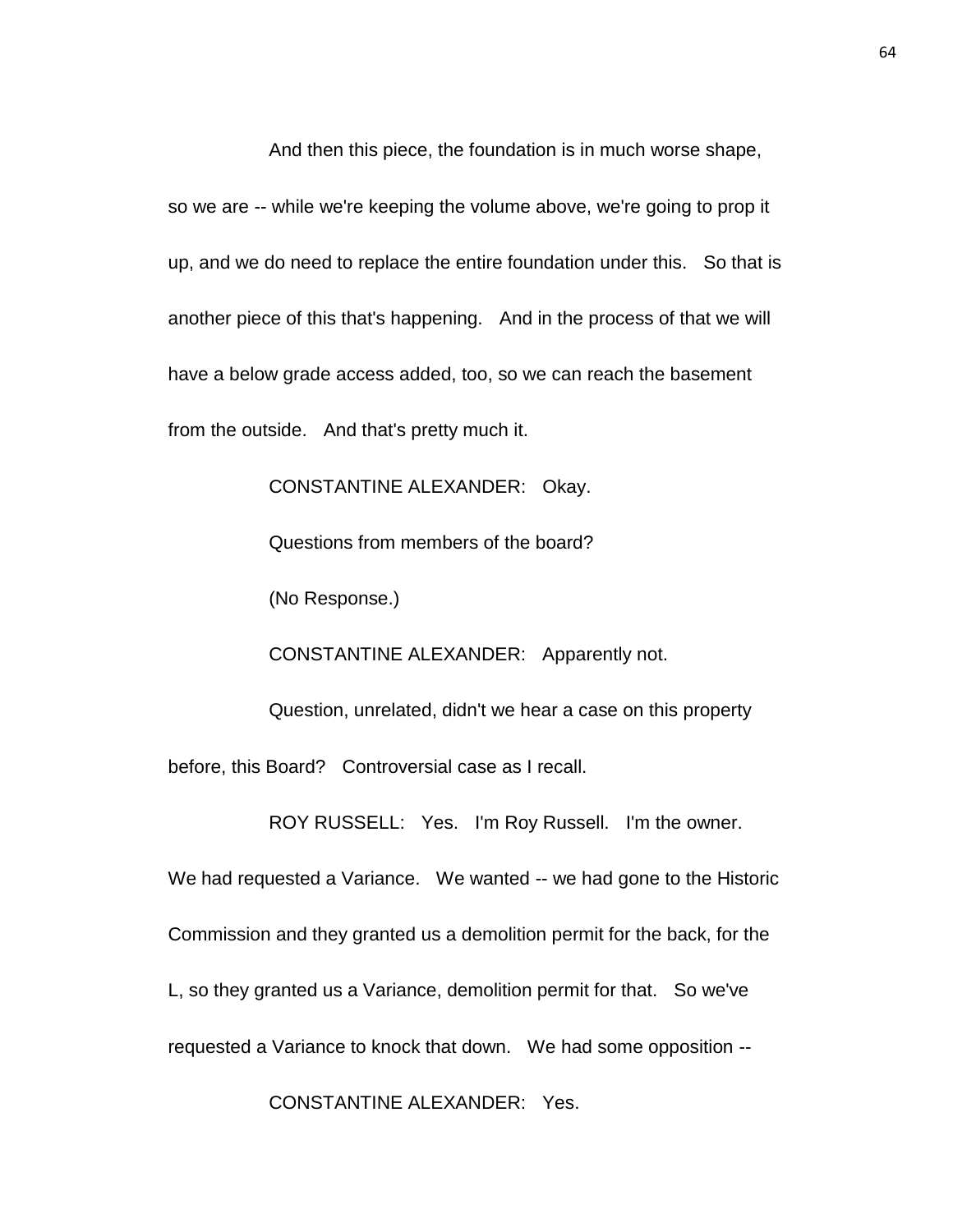ROY RUSSELL: -- to the Variance and that was why we

withdrew that. And we're working within the Variance.

CONSTANTINE ALEXANDER: Thank you.

I'll open the matter up to public testimony. Is there anyone here wishing to be heard on this matter?

STEVEN CARR: Yes, good evening.

CONSTANTINE ALEXANDER: Good evening. Give your name and address to the stenographer.

STEVEN CARR: My name is Steven Carr. I live at 36

Cottage Street which is just next-door. And we live on the side of the house which -- in which the extension will be built. And I would just like to inform the committee, that -- the Board that Roy and his wife have been extremely forthcoming with us who would be most affected by what they're planning to do for the entire process from the very beginning. They've shared their plans with us. They've listened to concerns that we've had. They've been responsive to those concerns, and they've reached a point now where with a lot of give and take and back and forth, we're very comfortable with what they're proposing to do.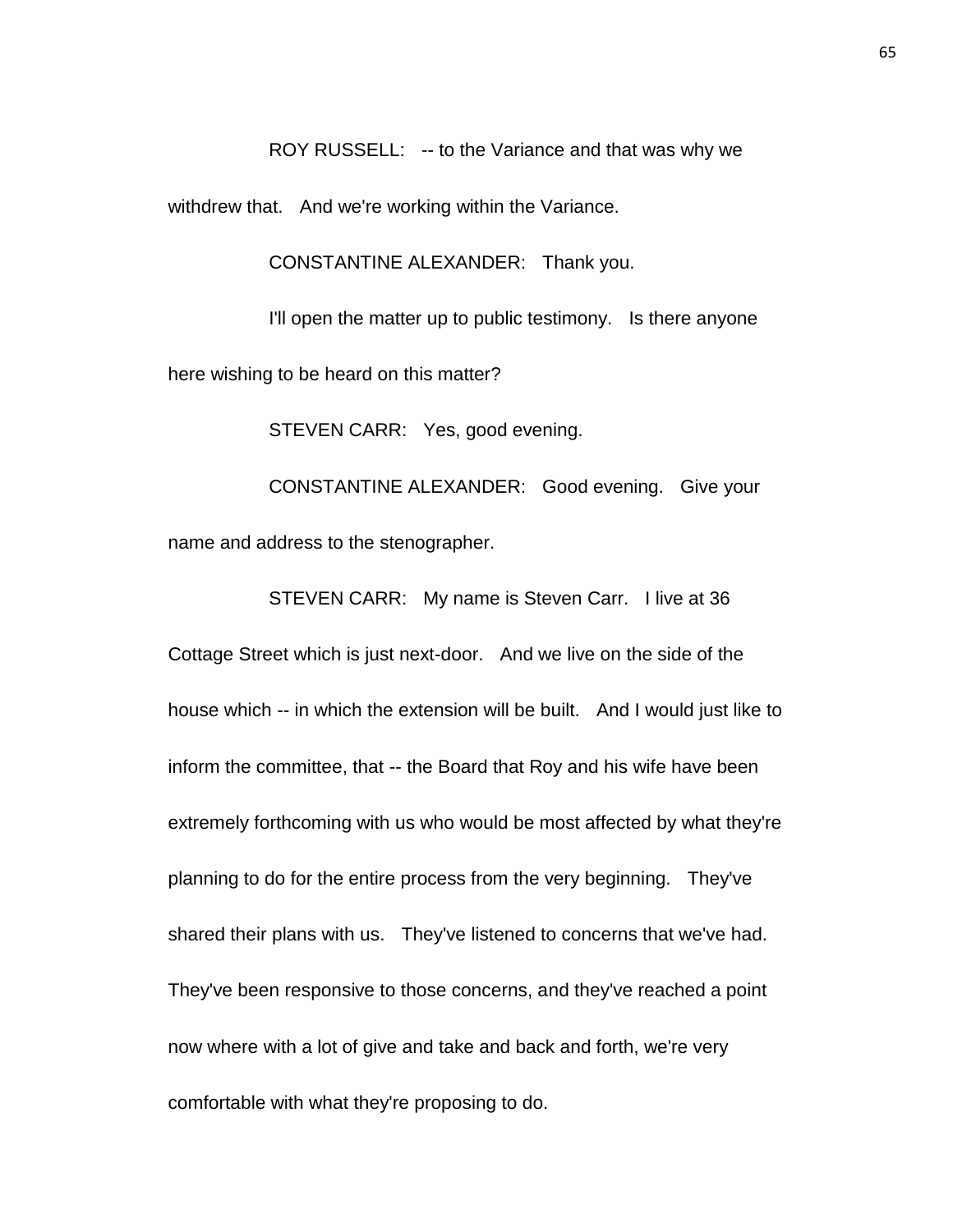I'm an architect. I think I understand what they're proposing to do is within their right, except for the windows which have been described in detail that they're asking for the Special Permit. I realize those windows are not on our side of the house, so I have less to say about them, but it does seem to me that they've approached it with modesty and with concern for the neighbors and how they've dealt with those windows. And I would say that as far as the extension is concerned toward us, which is the thing that we have been most concerned about, they've been very modest in that as well. I mean, they have not pushed out to the limit of the setback which would have concerned us greatly, because we have many windows on that side of the house. So we enjoy our view of their garden and our view of their house. And so I appreciate that very much. And we've had some detailed concerns about the design of that element, but they also have been very responsive to that. So I would just say that I look forward not so much to the construction process, but to the result as being a real improvement for the house and also the creation of a new unit of housing in Cambridge which I think is very much needed, and to a successful reorientation of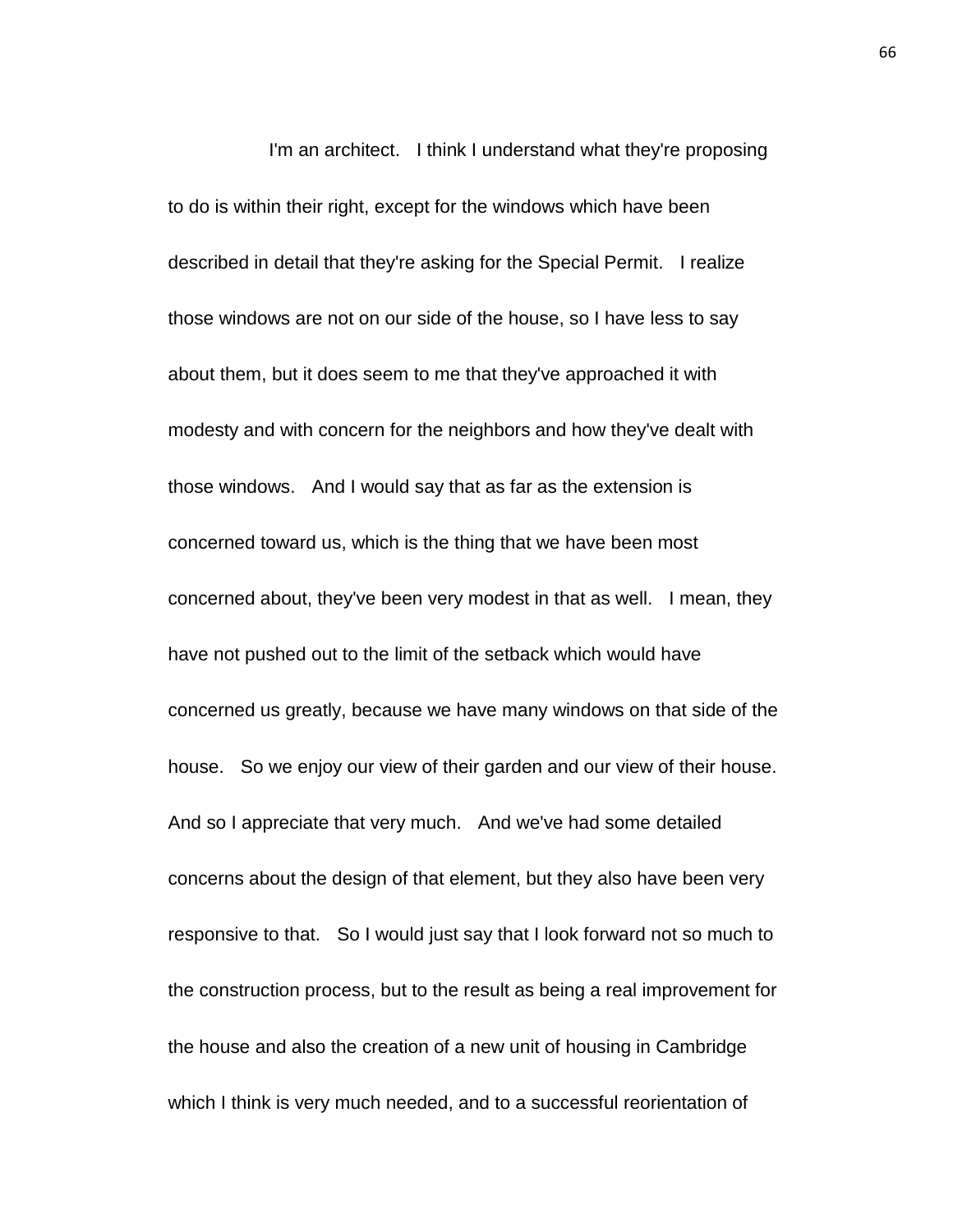their family within a smaller unit which suits them now and in the future.

So I think it's a good plan. I hope that you will agree, and I hope that you will approve what they're intending to do.

Thank you.

CONSTANTINE ALEXANDER: Thank you for your

comments and for taking the time to come down. We appreciate that.

Anyone else wishes to be heard on this matter?

(No Response.)

CONSTANTINE ALEXANDER: Apparently not.

We are in receipt of several letters. Actually, it's an identical letter and I'll just read the letter and I'll identify people who have submitted the separate letters.

(Reading) I support the petition to reconstruct and add to the rear of 40 Cottage Street. I am an abutter and across the street neighbor to Roy Russell and Robin Chase. I have reviewed their plans and discussed the project with them. They have been good stewards of this property and good neighbors. I appreciate how they have worked thoughtfully to consider the concerns and questions of their neighbors. I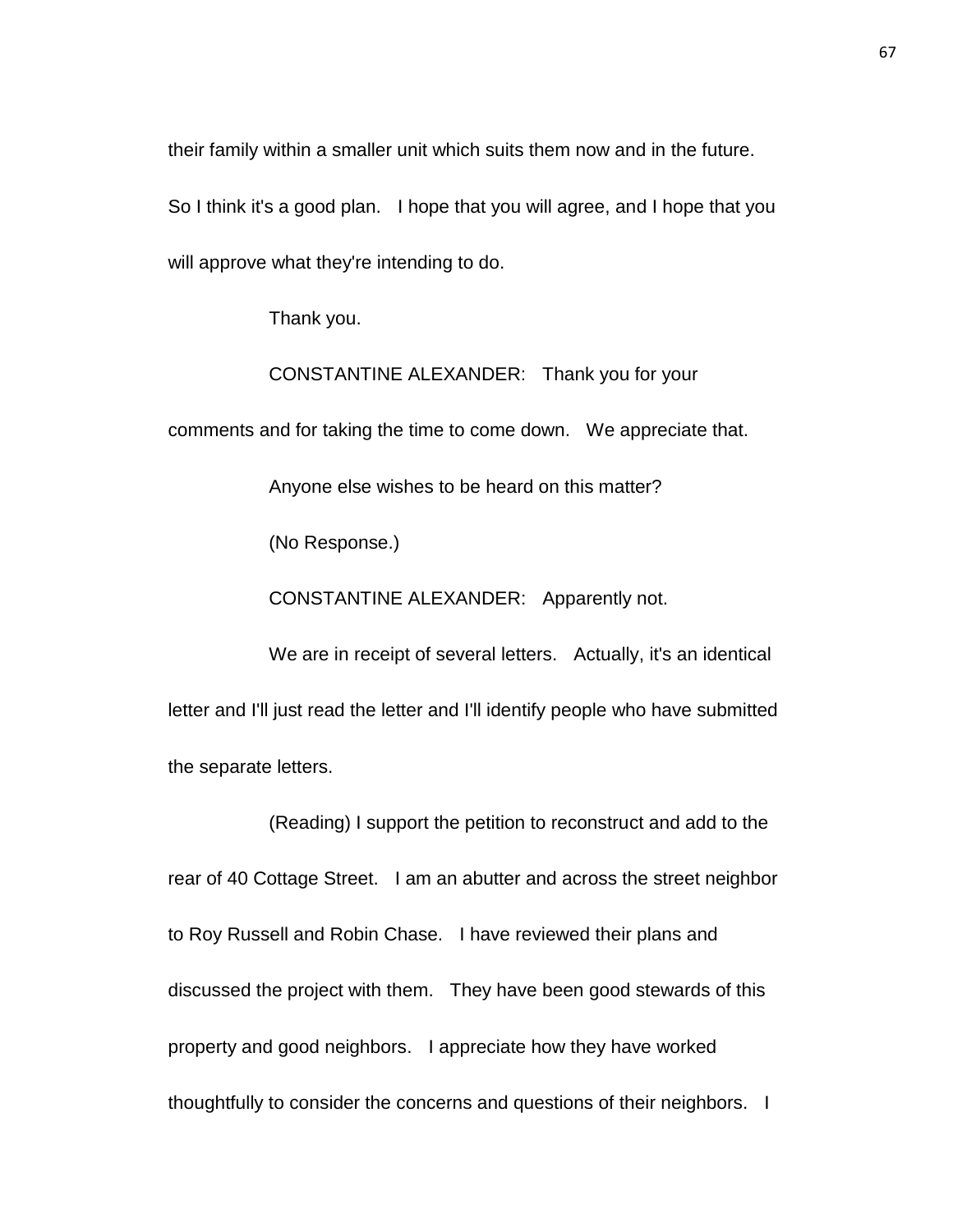support their efforts to make 40 Cottage Street a more sustainable

structure that would help Cambridge achieve its NetZero goal.

And this letter was signed by Laurie, L-A-U-R-I-E Tennant

T-E-N-N-A-N-T- Gadd, G-A-D-D.

A similar letter from Bill Ryan -- and also identified Ms.

Tennant-Gadd resides at 43 Cottage Street.

A letter from Bill Ryan who resides at 47 Cottage Street.

Three more letters. A letter from Agnus Currie, C-U-R-R-I-E

who resides at 39 Cottage Street.

A letter from Ed Beucler, B-E-U-C-L-E-R who resides at 37

Cottage Street.

And last but not least, a letter from Margaret Beucler, same

spelling obviously also resides at 37 Cottage Street.

And as indicated, there are no letters of opposition or any

expression of opposition from neighbors.

With that, I'll close public testimony.

Ready for a vote?

Okay, this is a Special Permit case. So the Chair moves that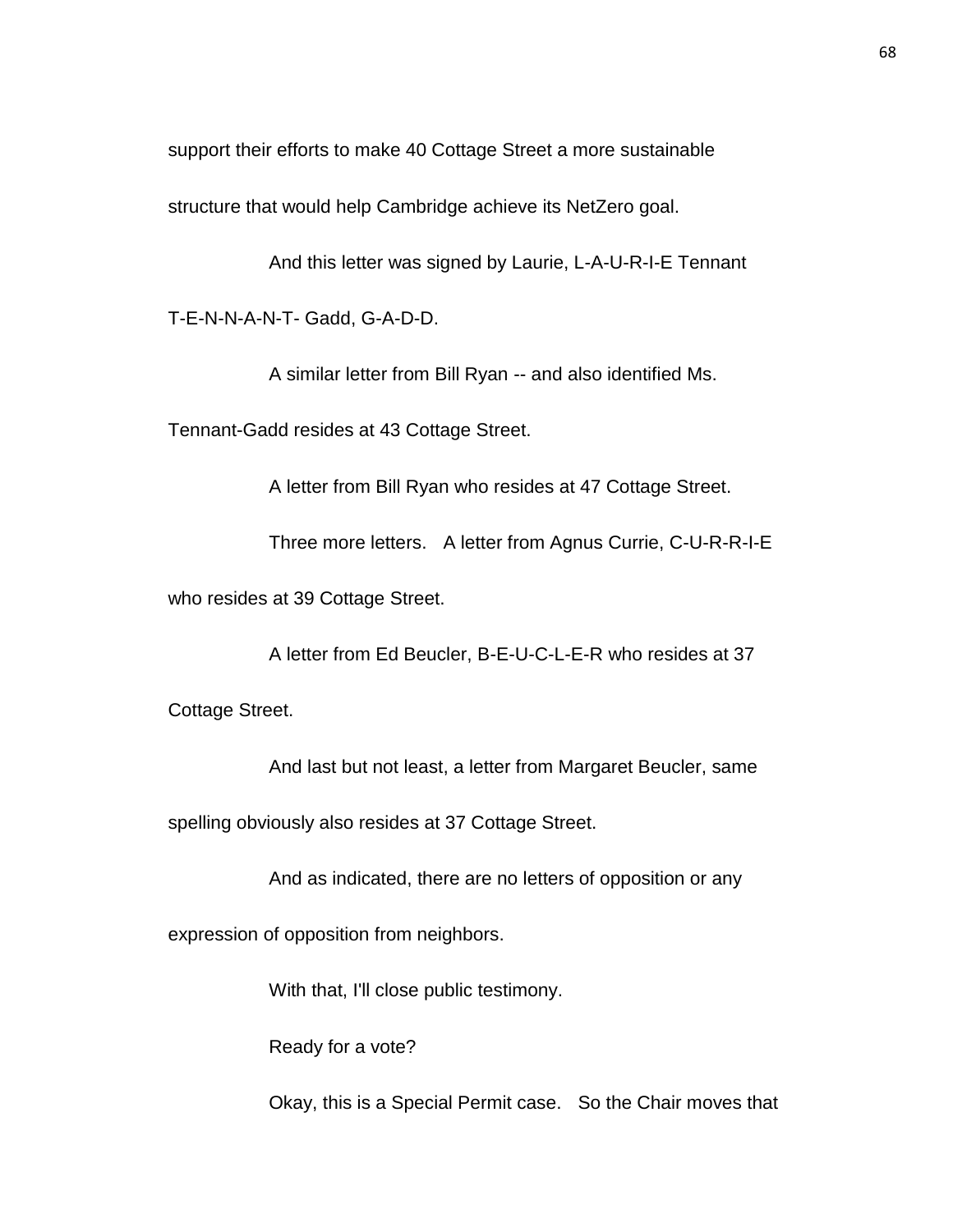we make the following findings with regard to this Special Permit being requested:

That the requirements of the Ordinance cannot be met without the Special Permit being requested.

That traffic generated or patterns of access or egress resulting from what is being proposed will not cause congestion, hazard, or substantial change in established neighborhood character.

That the continued operation or development of adjacent uses as permitted in the Ordinance will not be adversely affected by the proposed use. In this regard the Chair would reference the letters of support that by people most directly affected supporting the relief being sought.

That no nuisance or hazard will be created to the detriment of the health, safety, and/or welfare of the occupant of the you use or the citizens of the city. And again, I would refer to the letters I have read into the record.

And that generally what is being proposed will not impair the integrity of the district or adjoining district or otherwise derogate from the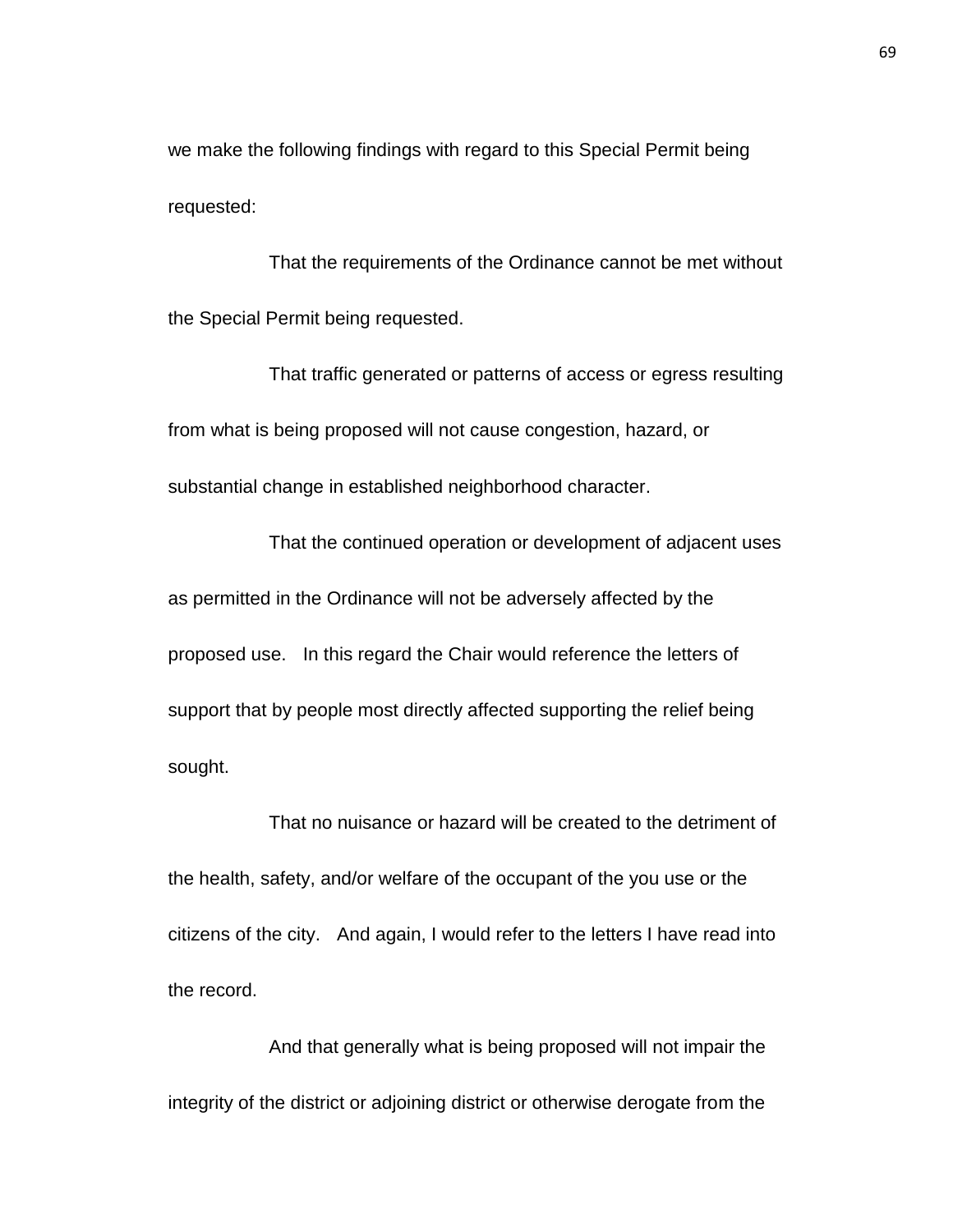intent and purpose of the Ordinance.

So on the basis of these findings, the Chair moves we grant the Special Permit requested on the condition that the work proceed in accordance with plans prepared by Charles R. Meyer and Partners. I believe it's dated June 7th, and the first page of which has been initialled by the Chair.

All those in favor please say "Aye."

(Aye.)

CONSTANTINE ALEXANDER: Five in favor.

(Alexander, Sullivan, Green, Hickey, Monteverde.)

\* \* \* \* \*

(8:10 p.m.)

(Sitting Members Case BZA-016867-2018: Constantine Alexander,

Brendan Sullivan, Janet Green, Andrea A. Hickey, Jim Monteverde.)

CONSTANTINE ALEXANDER: The Chair will call case No.

016867, 2 Gorham Street.

Is there anyone here wishing to be heard on this matter?

Name and address to the stenographer, please.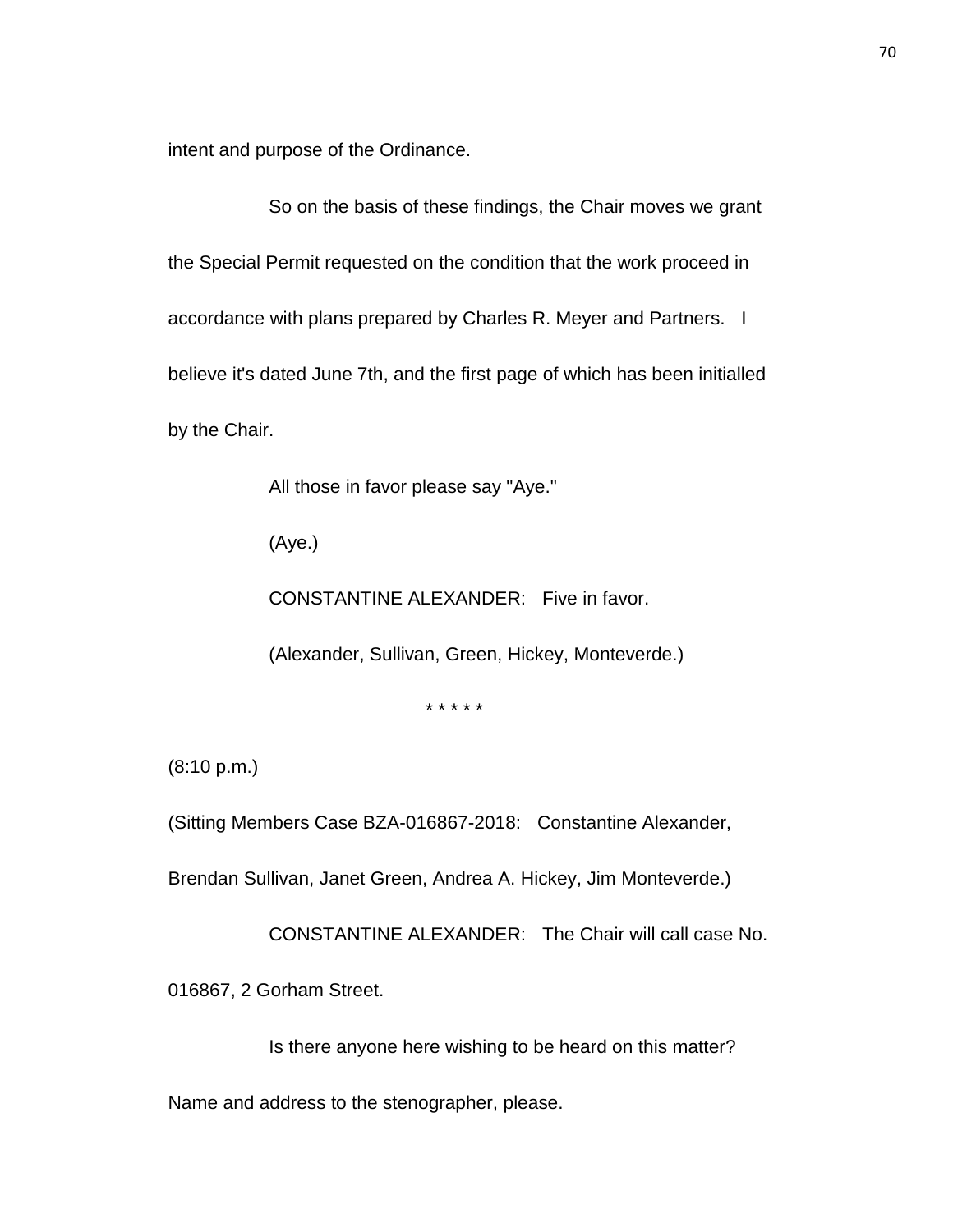JEFFREY BARON: My name is Jeffrey Baron. I'm the architect for the project. My office is at 174 Garden Street in Cambridge. Name of the firm is Baron and Associates.

DEBORAH HUGHES-HALLETT: I'm Deb Hughes-Hallett. I live at 2 Gorham Street.

CONSTANTINE ALEXANDER: Okay. And you're seeking a Variance and it's really in two parts. You want to rebuild and expand effective decks and egress stairs, and you want to provide off-street parking in the front yard for one car.

JEFFREY BARON: Correct.

DEBORAH HUGHES-HALLETT: Right.

CONSTANTINE ALEXANDER: Let's talk about the second

one first.

JEFFREY BARON: Okay.

DEBORAH HUGHES-HALLETT: Okay.

CONSTANTINE ALEXANDER: We don't usually grant front yard parking, period. Community Development has discouraged us from doing that, and in fact, you have a neighbor who objects to your front yard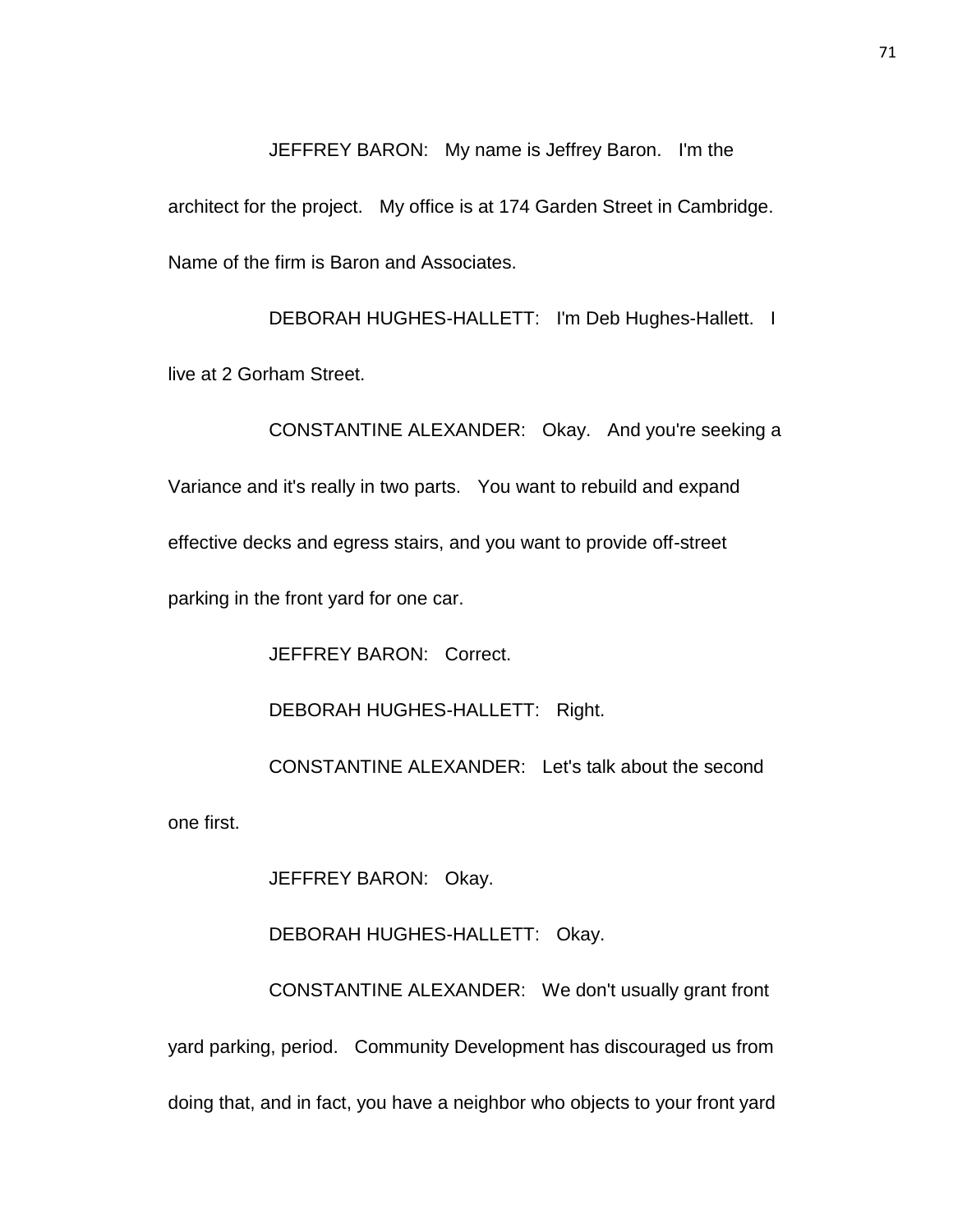parking you wish to do.

DEBORAH HUGHES-HALLETT: Yes, I know.

CONSTANTINE ALEXANDER: So I'm going to tell you -- I'll lay my cards on the table. I'm not going to vote in favor of a Variance for the front yard parking.

JEFFREY BARON: Okay.

CONSTANTINE ALEXANDER: I suspect other members of the board are going to feel the same way. We can withdraw it or we can take it to a vote, either way. But I think this is something you have to understand, it's just not you. It's just the policies of the City of Cambridge with regard to front yard parking. I mean, there's plenty of front yard parking now in Cambridge, but I gather it's our policy, the Planning Board's policy, and the City's policy, they don't increase the number of front yard parking. And this is an especially small lot, too, by the way, in a corner where you want to put the front yard parking. It's not a good idea in my opinion.

JEFFREY BARON: If I could say, No. 4 Gorham Street, this is a -- these are duplex houses that were built together in 1907. About 20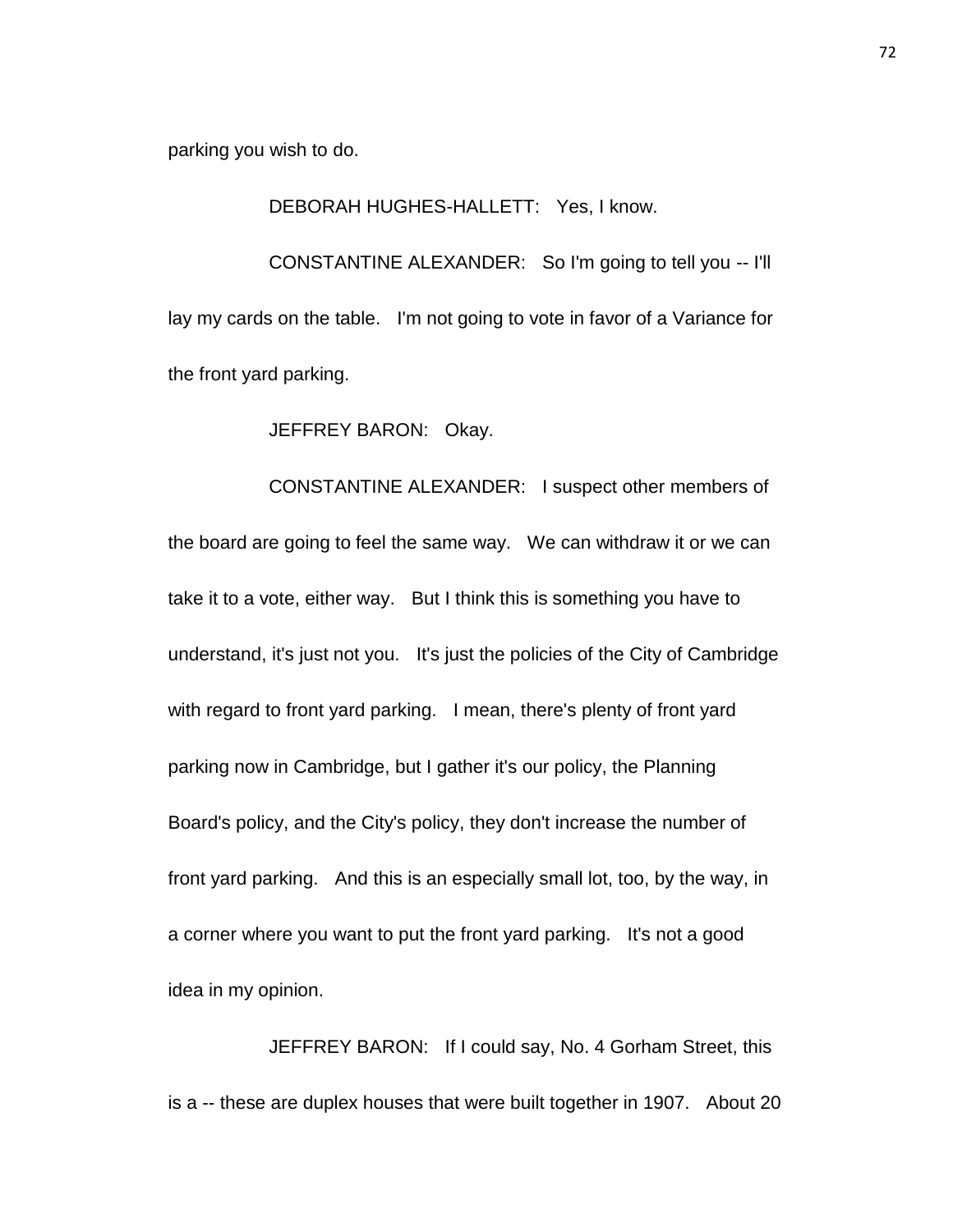years ago the Board granted a front yard parking space at No. 4 Gorham, and it goes from the front yard and it fills up the entire side yard and front yard of their property. And so it goes from fence to house, and there's no open space at all. And it's right -- and it's her front yard parking space, and so we're just asking for similar relief.

CONSTANTINE ALEXANDER: A lot changes in 20 years. JEFFREY BARON: I know. CONSTANTINE ALEXANDER: Including members of the board. Well anyway, I'm only one person. But I wanted to express my views on this at the outset.

Why don't we -- having done that, why don't we move on to the other half of the relief?

JEFFREY BARON: Certainly.

So this house was subdivided in the last century, built in 1903. When it was subdivided, there had been a deck on the second floor, and the deck was actually still there, and is actually on both properties. And Deb and the next-door neighbor, Lynn, have a very cordal relationship, and she mentioned that she would like to have her remove the deck that's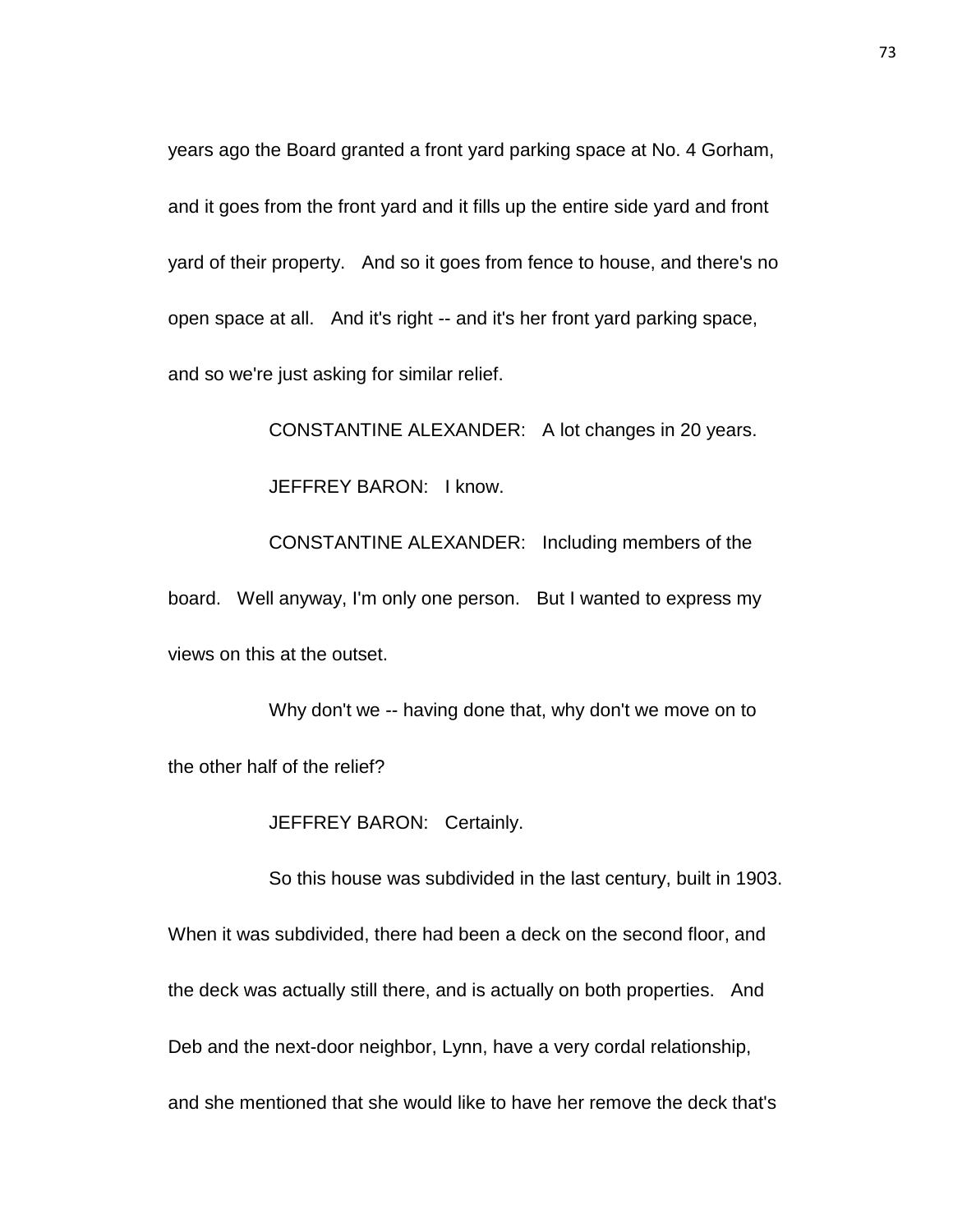sitting over her part of the property. And so what Lynn wants -- Deb wants to take that square footage and move it over. But when you move it over, it's going to be cantilevered over. It's going to be built over the property, over the edge of the existing structure below it. And Deb's also agreed because the roof is starting to fail, that at her cost, she's going to rebuild the entire roof. And so, right now there is no means of egress from the second floor of No. 4 to that deck. They boarded it up and it's just a window.

CONSTANTINE ALEXANDER: So there are safety issues involved?

JEFFREY BARON: Right.

DEBORAH HUGHES-HALLETT: Right. It needs --

JEFFREY BARON: When I was brought in. I met Deb

several years ago. When I was brought in a few months ago, the contractor I've worked with a lot of times, Tom Lee, and has been over to Deb's house several times, said when you go out there, do not walk on the deck because there's failing treads, there's failing risers. The structure's basically could be torn down in 15 minutes. So the -- and we're moving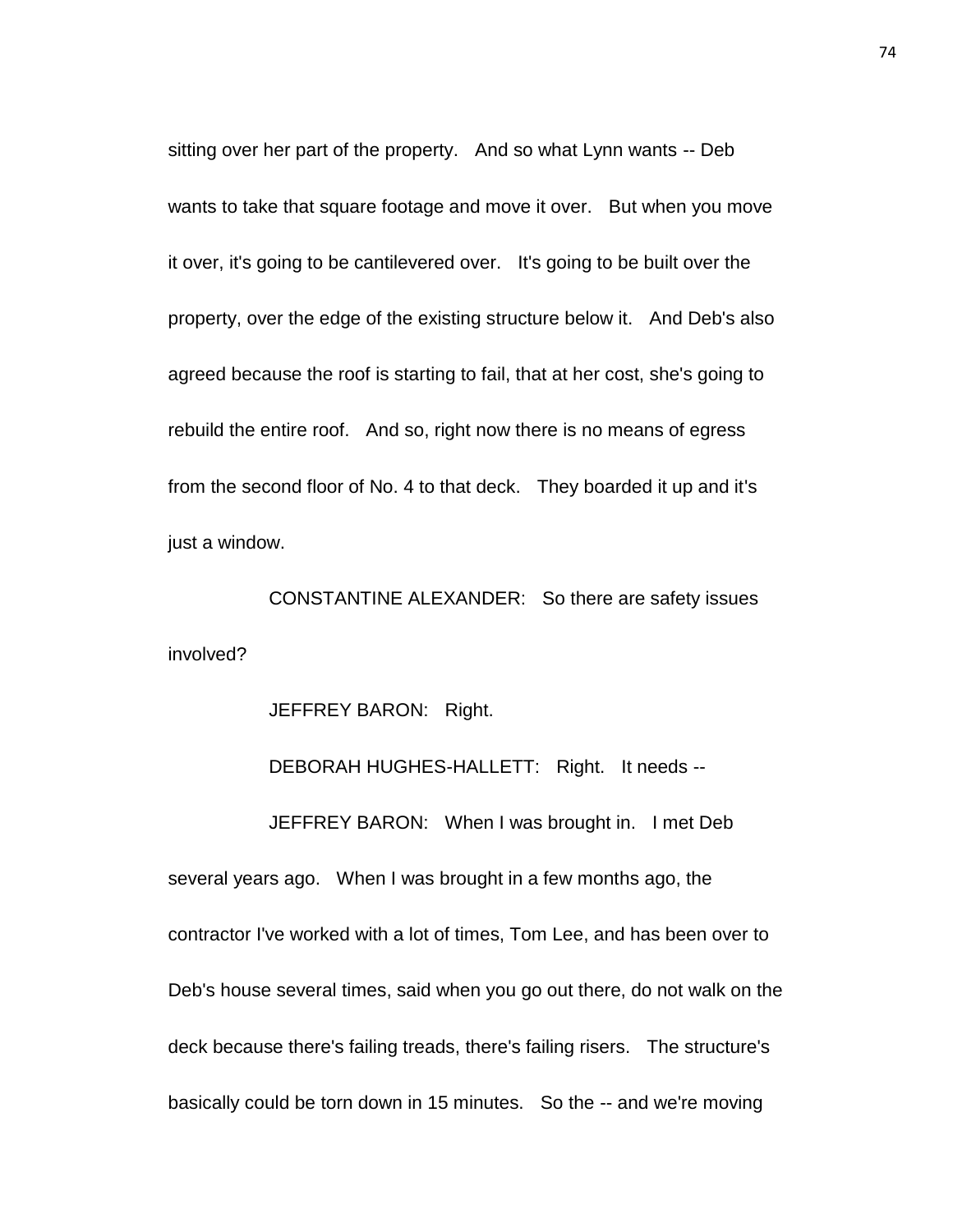the deck over. If you look at the perimeter right now, my drawings of where the setbacks are, we're not going to go beyond what's there now. What we're doing is, when they built the deck, they built the deck back over the edge of the stairways. We're just pushing it out a foot so it matches up the inner rail. And we're just going to be rebuilding it with all pressure treated wood and using probably something like Trex so it doesn't rot out again.

## CONSTANTINE ALEXANDER: Okay.

JEFFREY BARON: And we have, and Deb met with all the neighbors and she has five letters from all the neighbors supporting what we want to do.

CONSTANTINE ALEXANDER: Both the front yard parking --

DEBORAH HUGHES-HALLETT: Right.

JEFFREY BARON: Everything.

There's one objection. The one neighbor who is right abutting her on the south side. We are aware of his letter and where he's objecting to the front yard, but he is the only person that's objected to it. Nobody else has.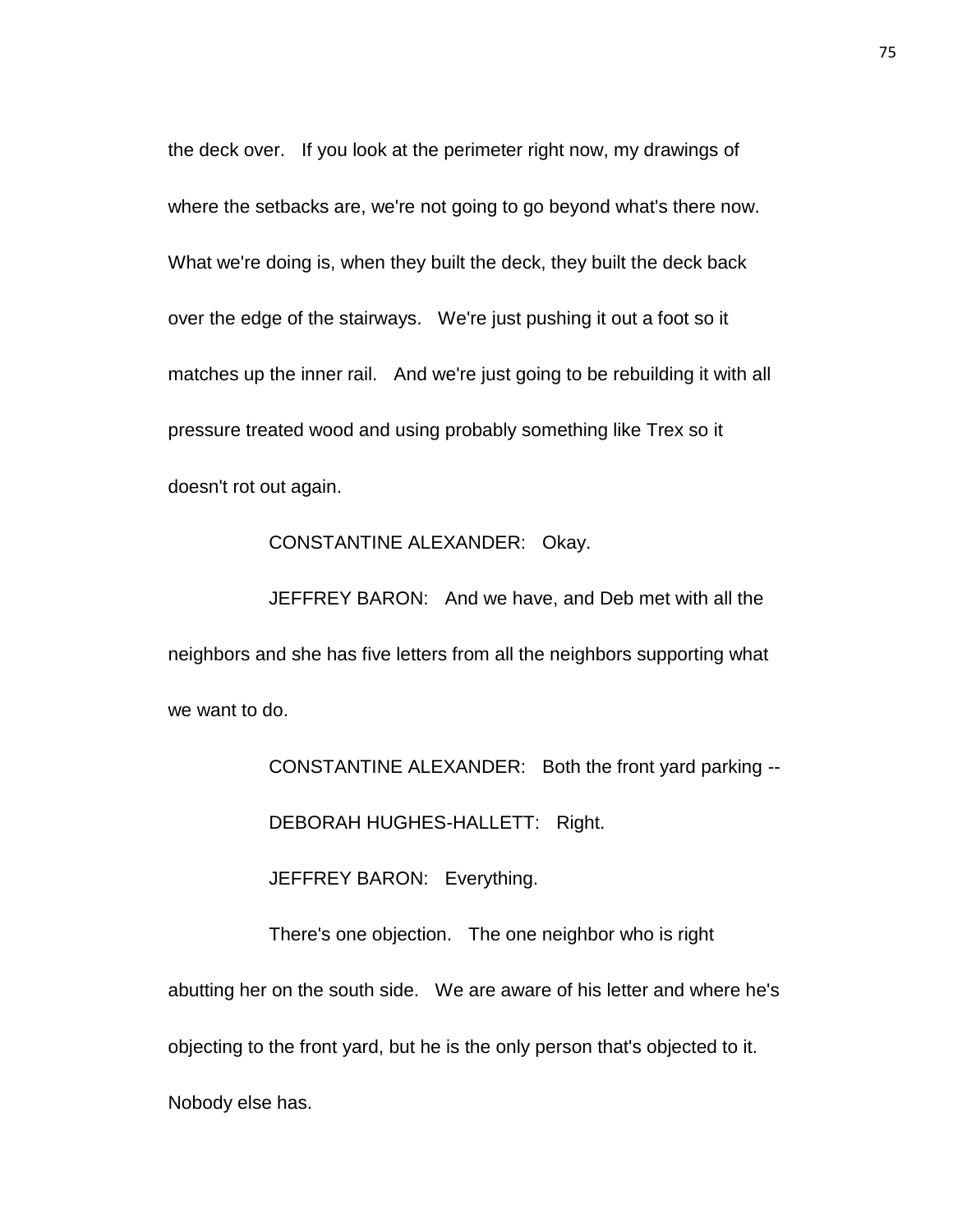CONSTANTINE ALEXANDER: Okay.

DEBORAH HUGHES-HALLETT: I have, there are six letters of support.

JANET GREEN: You have to hold it closer.

DEBORAH HUGHES-HALLETT: Sorry, I've been teaching

all day. I'm tired of yelling. So anyway, I have six letters of support and

one that supports the deck but is not happy about the car parking space.

CONSTANTINE ALEXANDER: Right.

DEBORAH HUGHES-HALLETT: I can give you all the

copies.

CONSTANTINE ALEXANDER: I think you should. I can

read them into the record so we have a complete record.

DEBORAH HUGHES-HALLETT: There they are.

CONSTANTINE ALEXANDER: Okay?

At this point questions from members of the board?

JIM MONTEVERDE: No.

JANET GREEN: Are they going to tell us about why they

want the parking?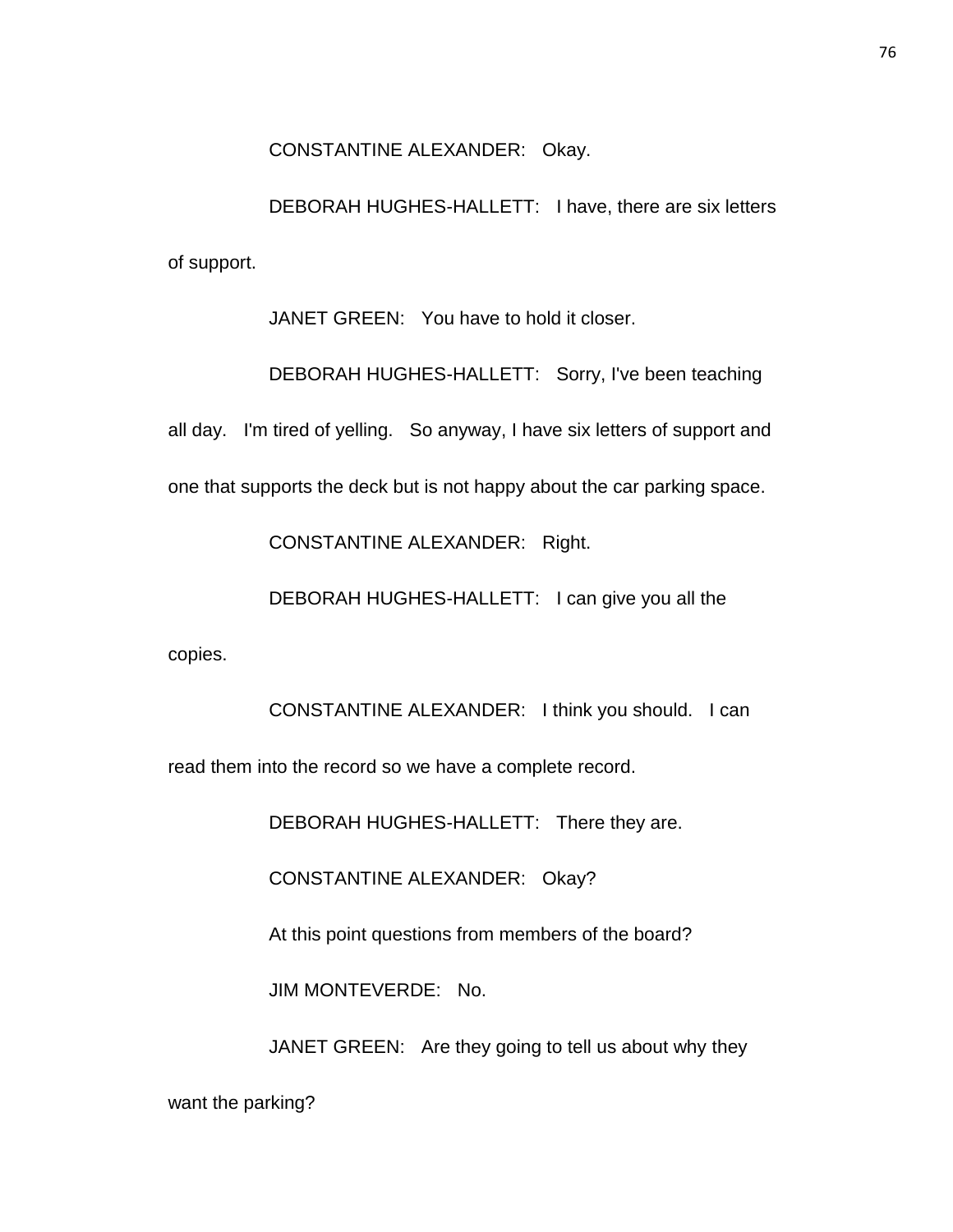CONSTANTINE ALEXANDER: That's a good -- thank you. What's the --

JANET GREEN: I get the deck.

CONSTANTINE ALEXANDER: Why the Variance? JANET GREEN: I mean, I understand they have it on the other side. That seems logical, but that isn't necessarily the way it works. DEBORAH HUGHES-HALLETT: No, I understand the world changes particularly in 20 years. I understand that part, too. It would be very, very helpful. I've lived in the neighborhood actually for years. I've never had a street -- an off-street parking place. And actually it would be wonderfully helpful. Many of the neighbors -- actually, most of the neighbors do. And it would be great to be able to take the car off the road and be able to walk things into the house directly rather than have to -- if there isn't a parking space in the front, which there often isn't because it's only one side of the street parking, then there's a good deal of distance driving, to drag things and it would be lovely to not have to do that, and particularly when it's snowing. And so you've got to dig out a space and you try to get something and there is no space when you get back. That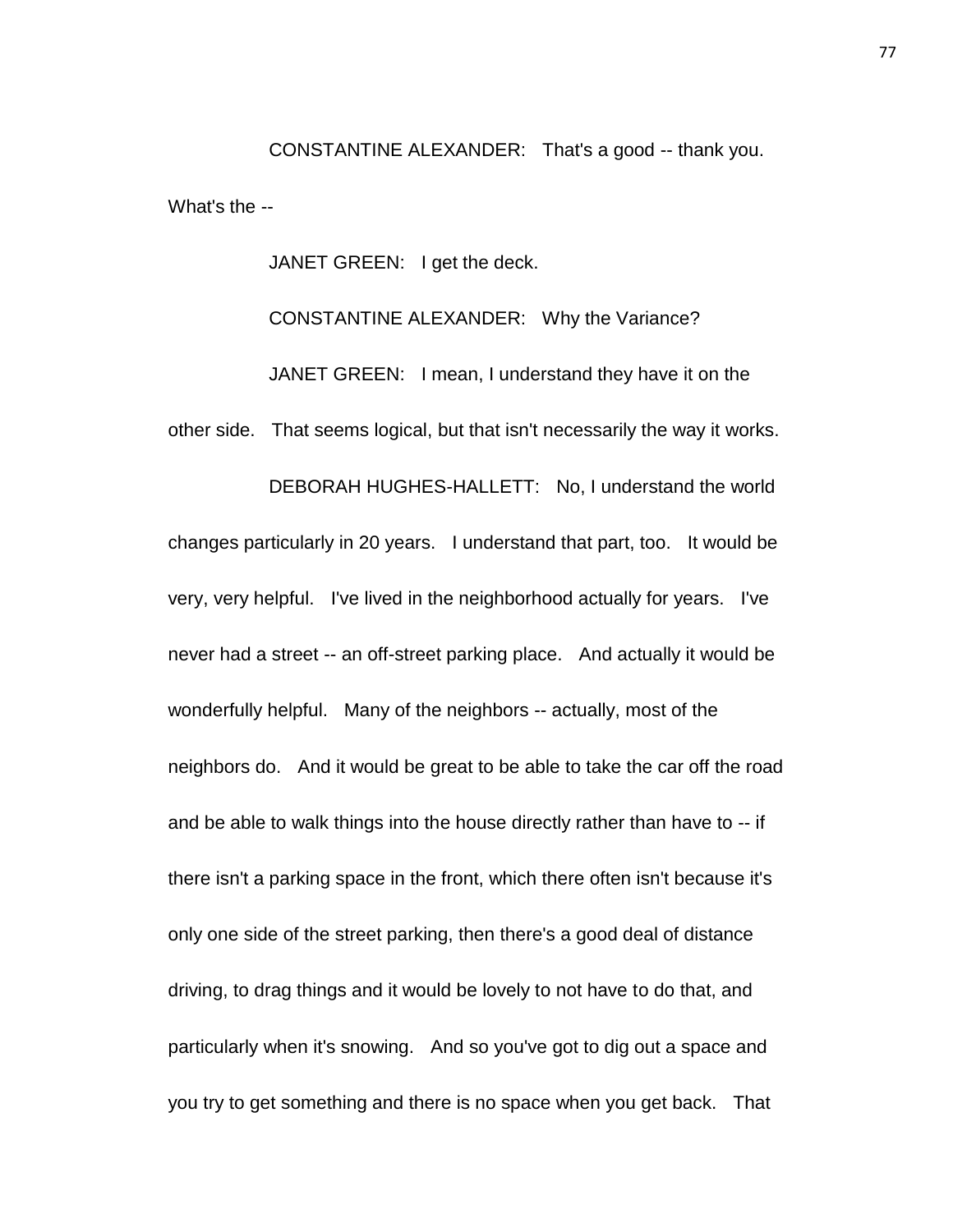would be extremely helpful.

CONSTANTINE ALEXANDER: You understand, and perhaps you don't, to get a Variance on anything, including front yard parking, you have to identify a substantial hardship.

DEBORAH HUGHES-HALLETT: Right.

CONSTANTINE ALEXANDER: And it's not convenience, it's a matter of hardship.

## DEBORAH HUGHES-HALLETT: Right.

CONSTANTINE ALEXANDER: And you've parked on the

street for I guess a good number of years. Someone's parked on the street who lives at this residence, and they were able to manage without front yard parking. And in addition, the other issue with any parking, but particularly front yard, you're going to need a curb cut.

DEBORAH HUGHES-HALLETT: Right.

CONSTANTINE ALEXANDER: And that curb cut takes away a parking space from the citizens of the city and it's just for your benefit, that's another reason why.

DEBORAH HUGHES-HALLETT: I understand the geometry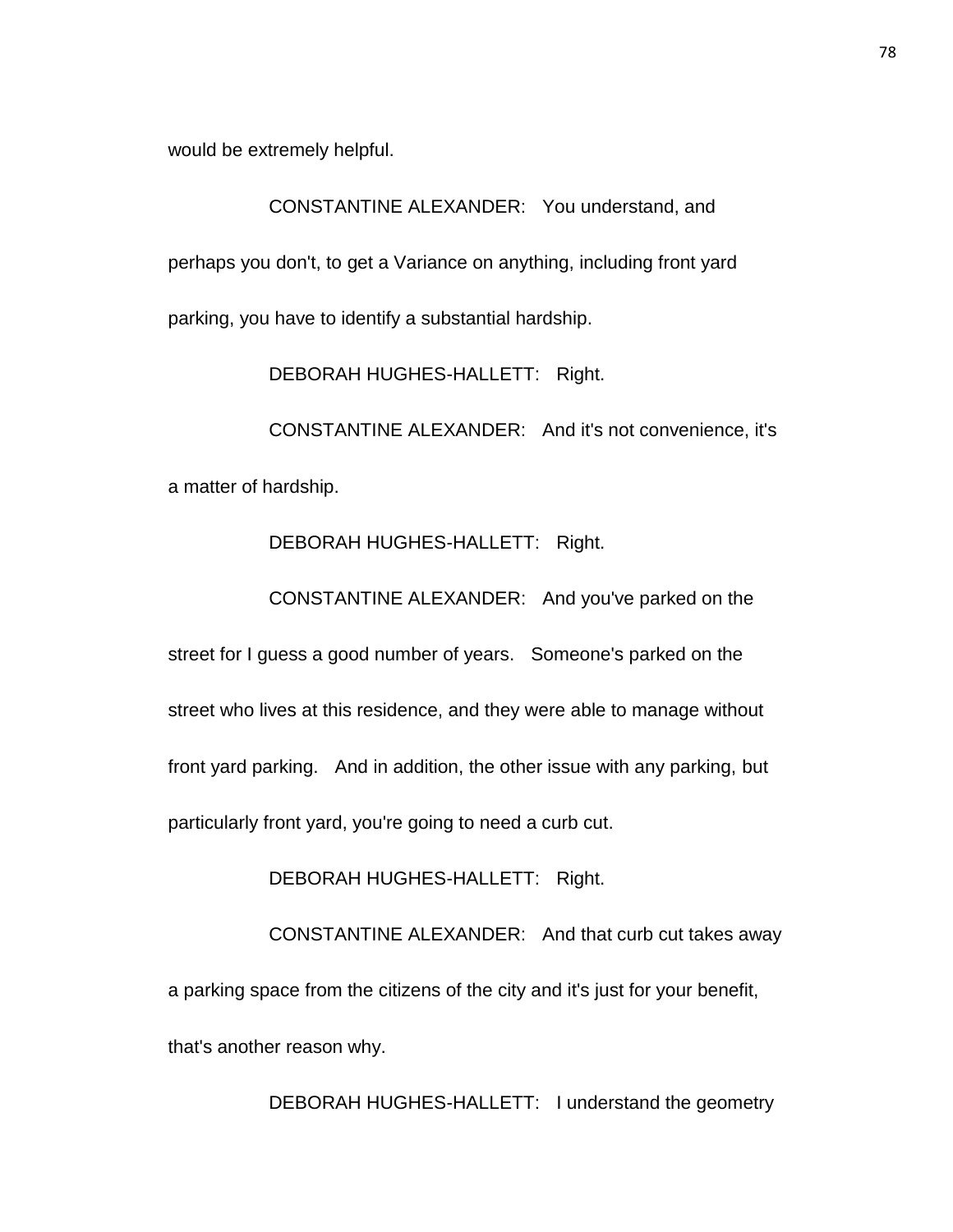of it. The width of a car is less than the length of a car. The length of the car is on the street, and if you do it sideways, it's not on the street. So, yes, I totally agree that people can live without parking spaces. It would be a great deal. I have lived here basically all of my life, but I won't be getting younger as any of us will.

CONSTANTINE ALEXANDER: Right.

DEBORAH HUGHES-HALLETT: And at that point it makes a lot of difference. I'm at the stage where it would make a difference.

CONSTANTINE ALEXANDER: Thank you. Questions or

comments from members of board at this point?

JIM MONTEVERDE: One question.

CONSTANTINE ALEXANDER: Go ahead.

JIM MONTEVERDE: Do I understand this drawing correctly?

Is it this spot that you're look for?

JEFFREY BARON: Correct.

DEBORAH HUGHES-HALLETT: Yes, is the answer.

JIM MONTEVERDE: Okay.

JEFFREY BARON: And the parking space is long enough so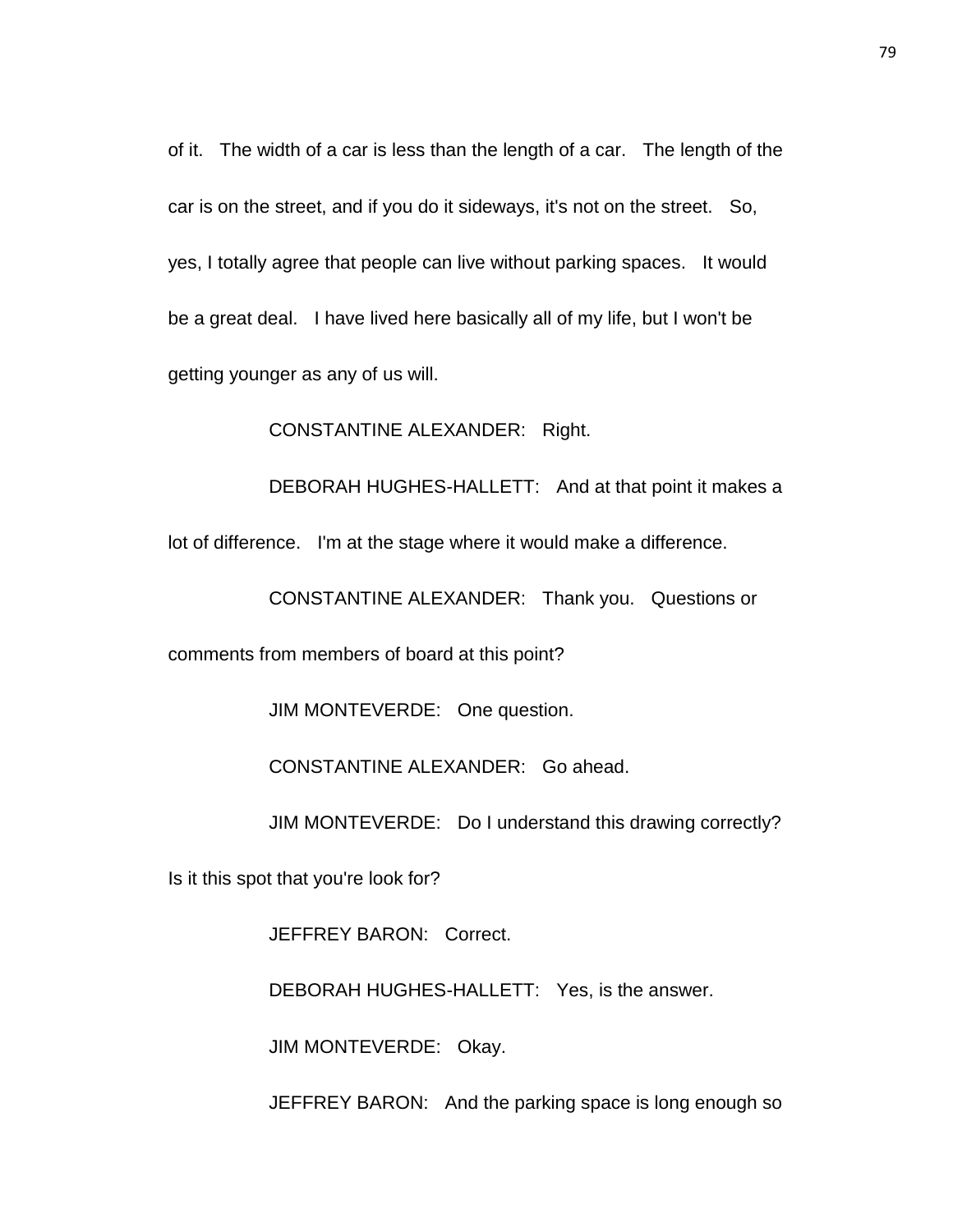that it's going to be -- it will be actually five feet back -- the parking space will be back, but she has a very small car. So her car is going to be parked 12 feet from the, from the street line. And if you look at the townhouses next-door, they've got about a 10-foot setback from the street. So she's actually -- her car is going to be in line with them. The other thing is very curious, there's five townhouses adjacent to her property and all of them have abandoned their garages. I don't know why. And if you go down that -- and you see all these cars parked on the street parallel to the curb blocking their driveways. I don't know why they've done that, but they're not using their parking spaces so -- which is sort of strange. Deb wants to -- I think the only reason where it could is that I think it's going to be a lot more convenient for Deb to basically bring groceries in and come back and forth to her house, as she said as she ages, as opposed to having to be on the street someplace.

## CONSTANTINE ALEXANDER: Okay.

I'll open up the matter up to public testimony. Is there anyone here wishing to be heard on this matter? (No Response.)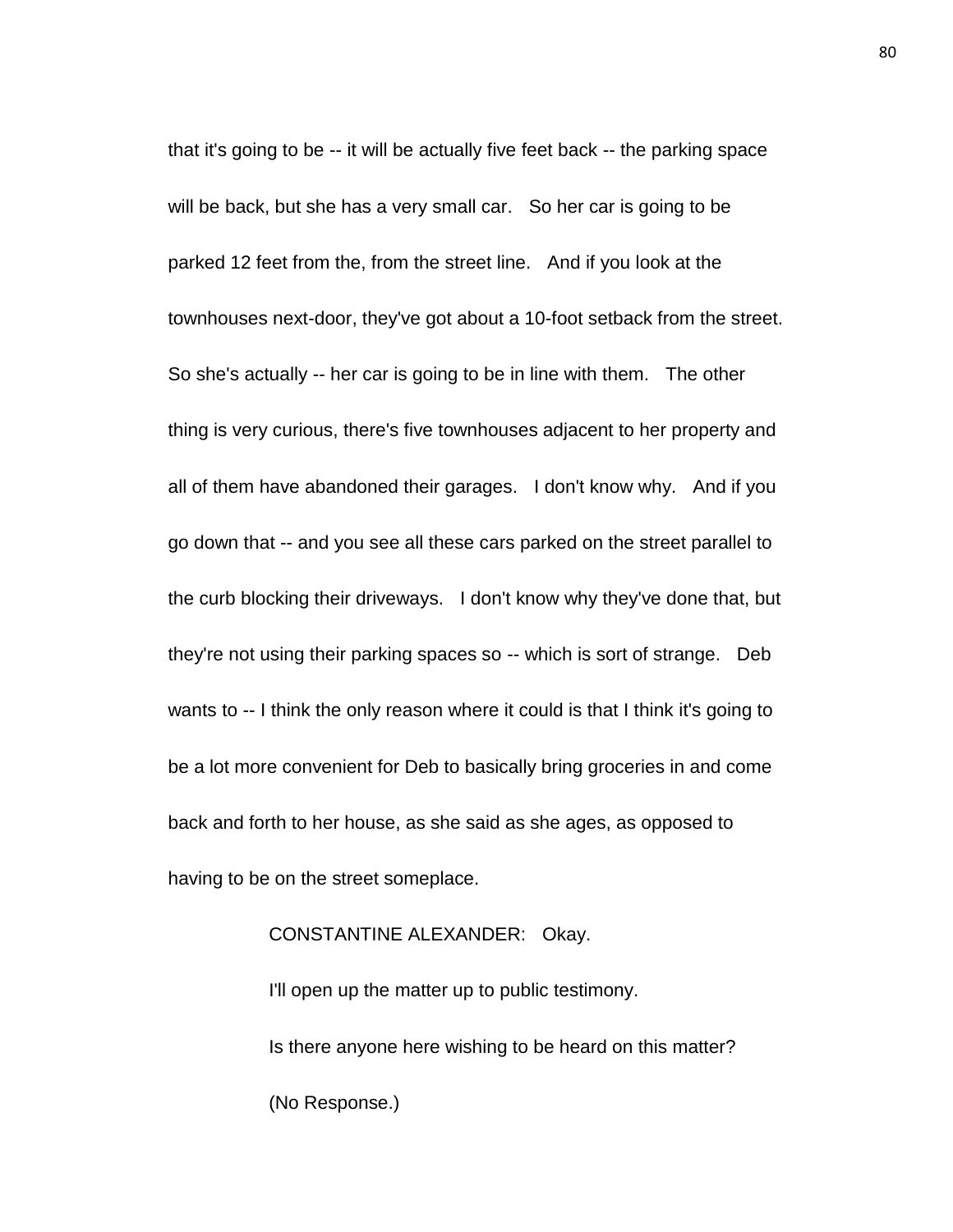CONSTANTINE ALEXANDER: Apparently not.

We are in receipt of letters provided by the petitioner. There is a letter from Lynn and Soronya (phonetic) Lazar, L-A-Z-A-R. And the letter says --

DEBORAH HUGHES-HALLETT: They live in the other half of the house. It's their -- I'm sharing a house with them.

CONSTANTINE ALEXANDER: That's the other half

obviously. In response to a letter from you explaining the relief you want.

They have written: You have our full support in this project. And that's it.

A letter from Christine Marian Korsgaard,

K-O-R-S-G-A-A-R-D, who resides at 58A Hammond Street. I live at 58

Hammond Street -- yes.

DEBORAH HUGHES-HALLETT: She backs on to me.

CONSTANTINE ALEXANDER: Okay.

(Reading) I live at 58A Hammond Street and therefore am a neighbor of Deborah Hughes-Hallett. She has shown me her plans to reconstruct the decks and have a curb cut. I'm writing to say that this will cause no problem for me, and I support her request for a Variance. If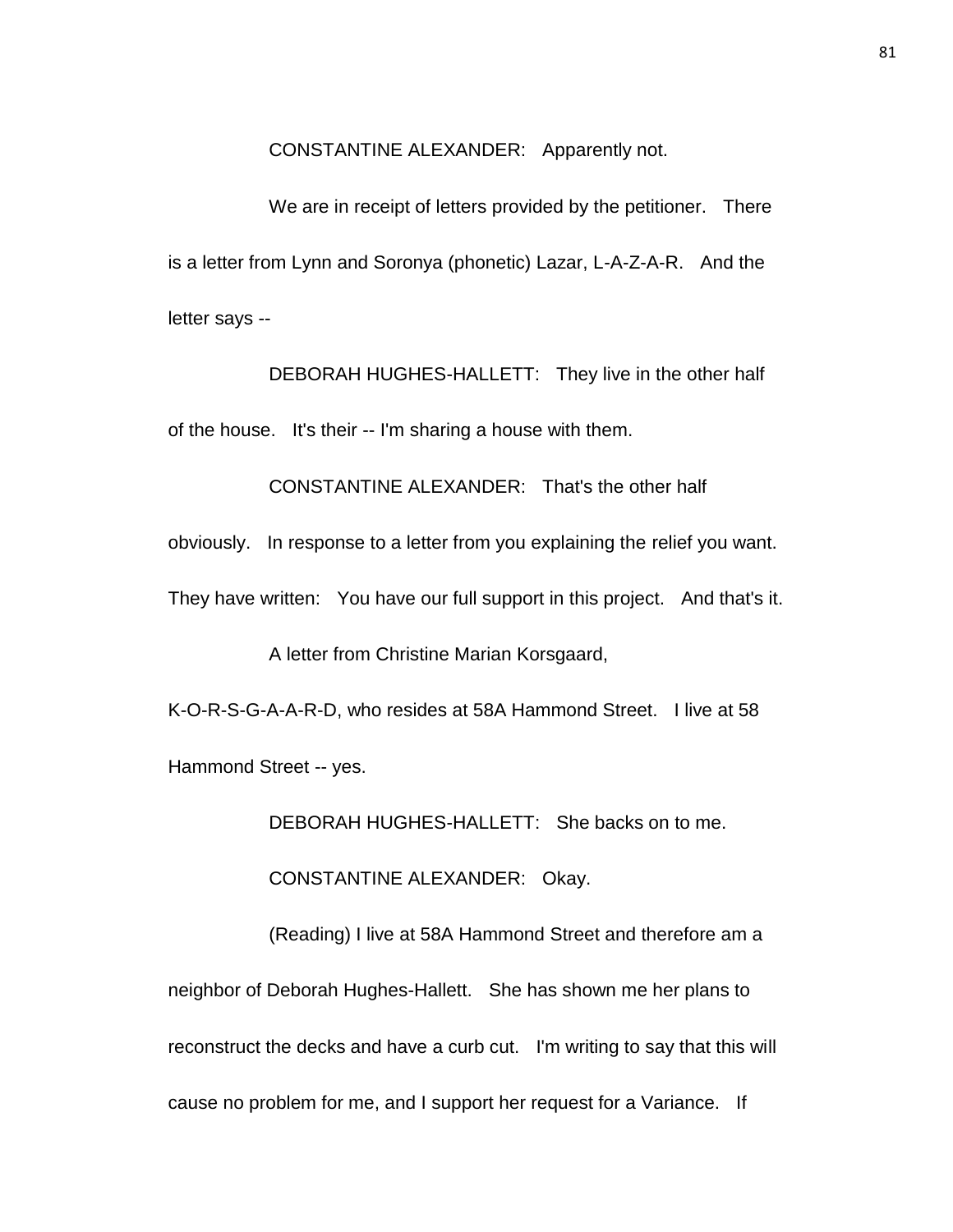there are any questions you can contact me.

A letter from Susan Goldhor, G-O-L-D-H-O-R, who I think resides at 45B Museum Street. (Reading) We see no problem with you having a curb cut on Museum Street. There's a pole that would prevent the cut from being too close to 45 Museum Street. That's our only concern. There should be room for all of us.

A letter from Lynn Cadwallader, C-A-D-W-A-L-L-A-D-E-R at 58C Hammond Street. (Reading) We support this application and appreciate being in for -- something. I can't read the next word.

DEBORAH HUGHES-HALLETT: It says informed.

CONSTANTINE ALEXANDER: Informed. Thank you. I thought it was two words the way it was written.

A letter from Kit Lilly, L-I-L-L-Y, 58E Hammond Street,

addressed to the petitioner. (Reading) I got your note about seeking a Variance for your roof deck, etcetera, and I would be happy to support your application.

A letter from Daniel Wikler, W-I-K-L-E-R and Sarah, with an H, Marchand, M-A-R-C-H-M-A-N-D. The note says: Fine with us.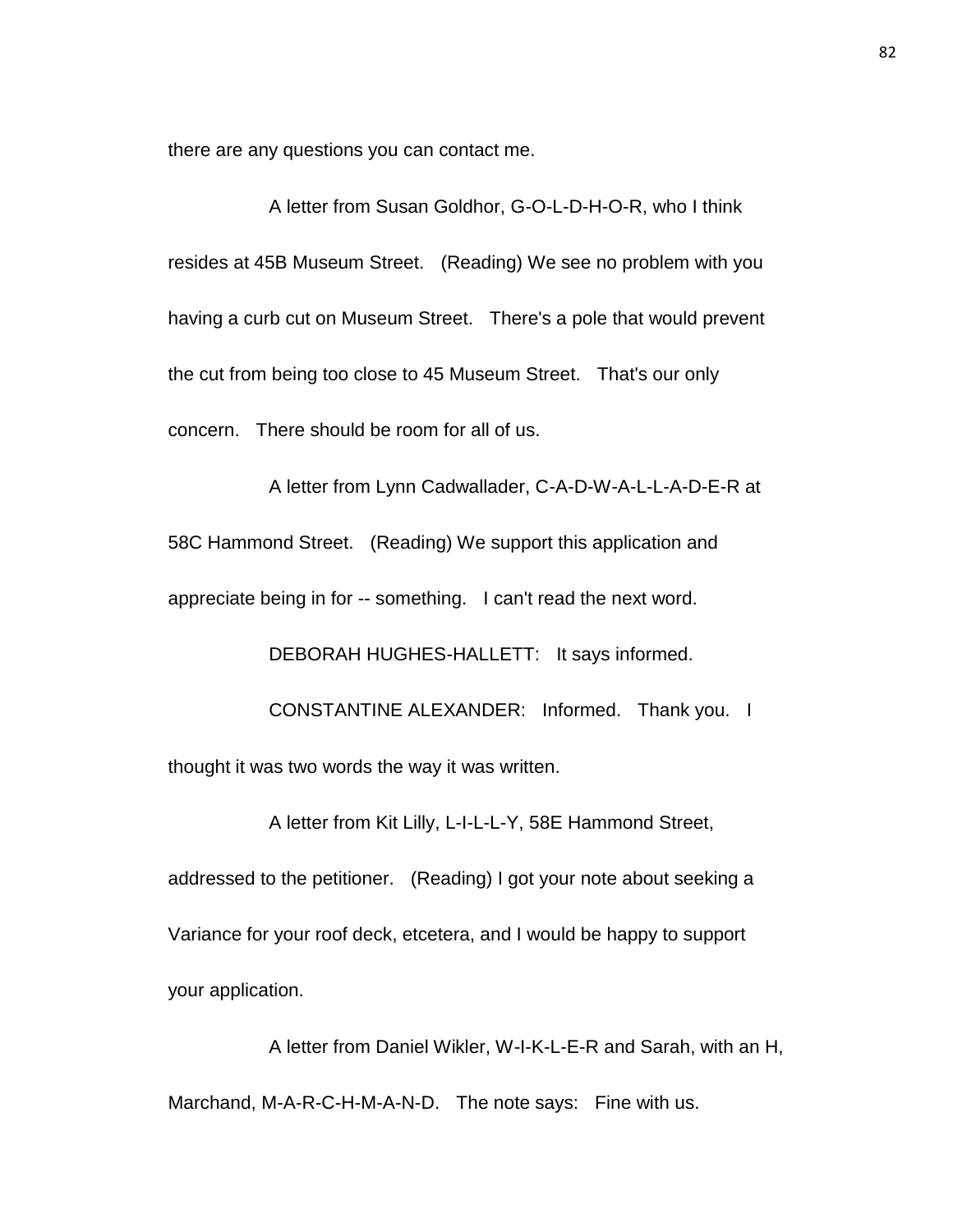And then last we have a letter that I referred to and you referred to earlier, a more lengthier letter from Stephen and Patricia Singer who reside at 45A Museum Street and I should read it.

(Reading) My wife Tricia and I own a home at 45A Museum Street which abuts the back of Deborah Hughes-Hallett's house. Our side windows face her back stairs and deck. We do not object to her plans to renovate the back deck and stairs. However, with capital letters, we strongly object to her plans to create a driveway along the side of our house for the following reasons:

One, the lot is only 2,765 square feet. The structure is grandfathered as a two-family which normally requires 5,000 square feet, permitting a driveway with will further add to an already congested neighborhood. To our knowledge, Hughes-Hallett also owns a second home in the immediate neighborhood -- that's not relevant to what we're talking about. I'm not going to read any further.

(Continuing to read) Next, even though the application states the driveway would be on Gorham, it is drawn on Museum Street at the rear of the house right next to our dining room and kitchen windows.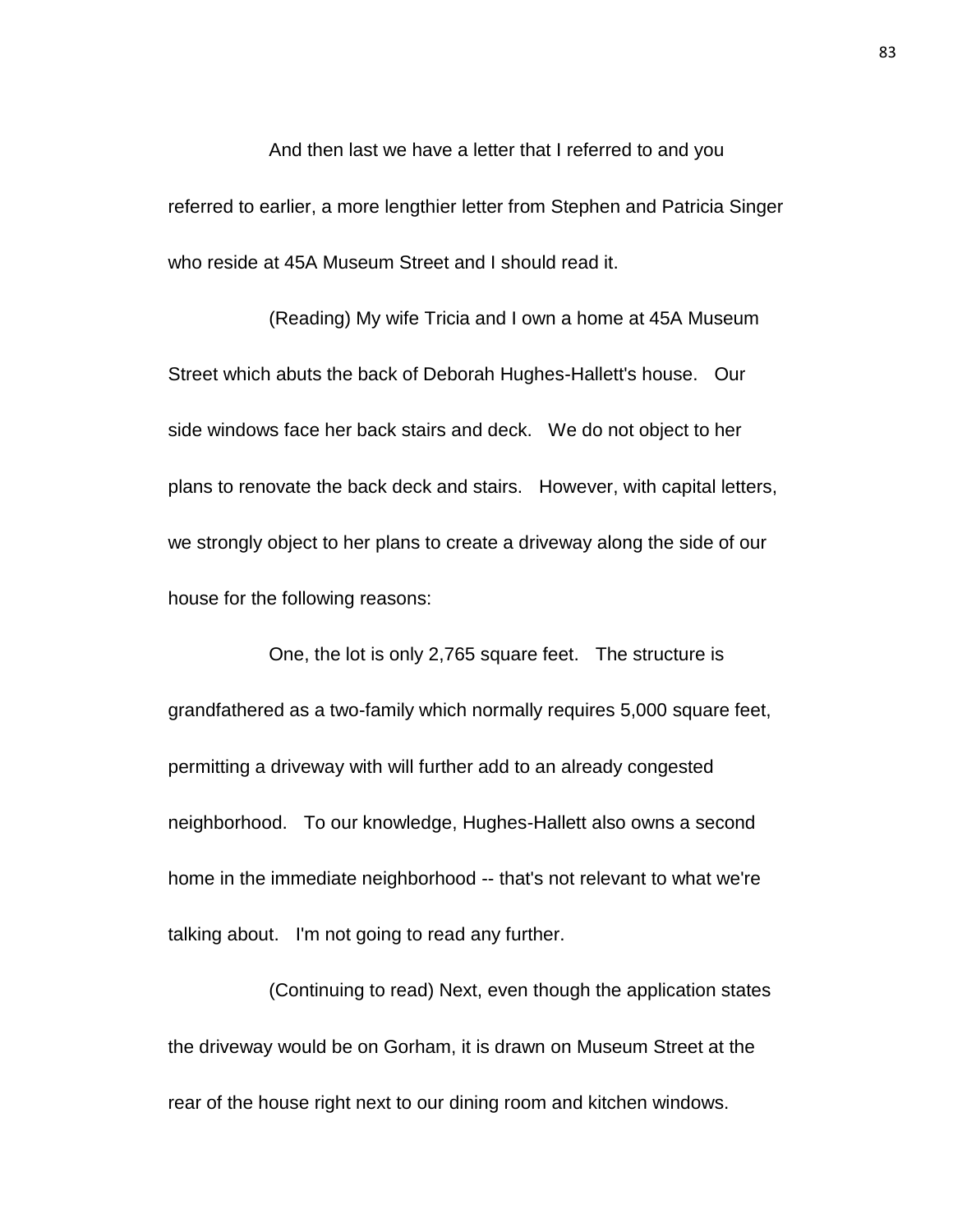From the architectural drawings, it appears that the driveway will be approximately two feet from the property line.

Next, few residents, including us, have off-street parking on Museum Street. In fact, none of the five attached homes at 45 Museum Street have usable driveways.

Next, Cambridge discourages cars. Allowing for additional driveways will further limit available green space.

Next, approximately ten years ago the Cambridge Planning Board approved ZipCars in private neighborhoods to discourage private car ownership.

Next, Uber and other taxi services are readily valuables.

Next, the property is within easy walking distance of two T stations and bus lines.

Next, the changes will further decrease green space in a dense urban environment.

Next, it appears from the architectural plans that Hughes-Hallett plans on cutting down a mulberry tree which provides oxygen exchange, food and shelter for birds and other animals that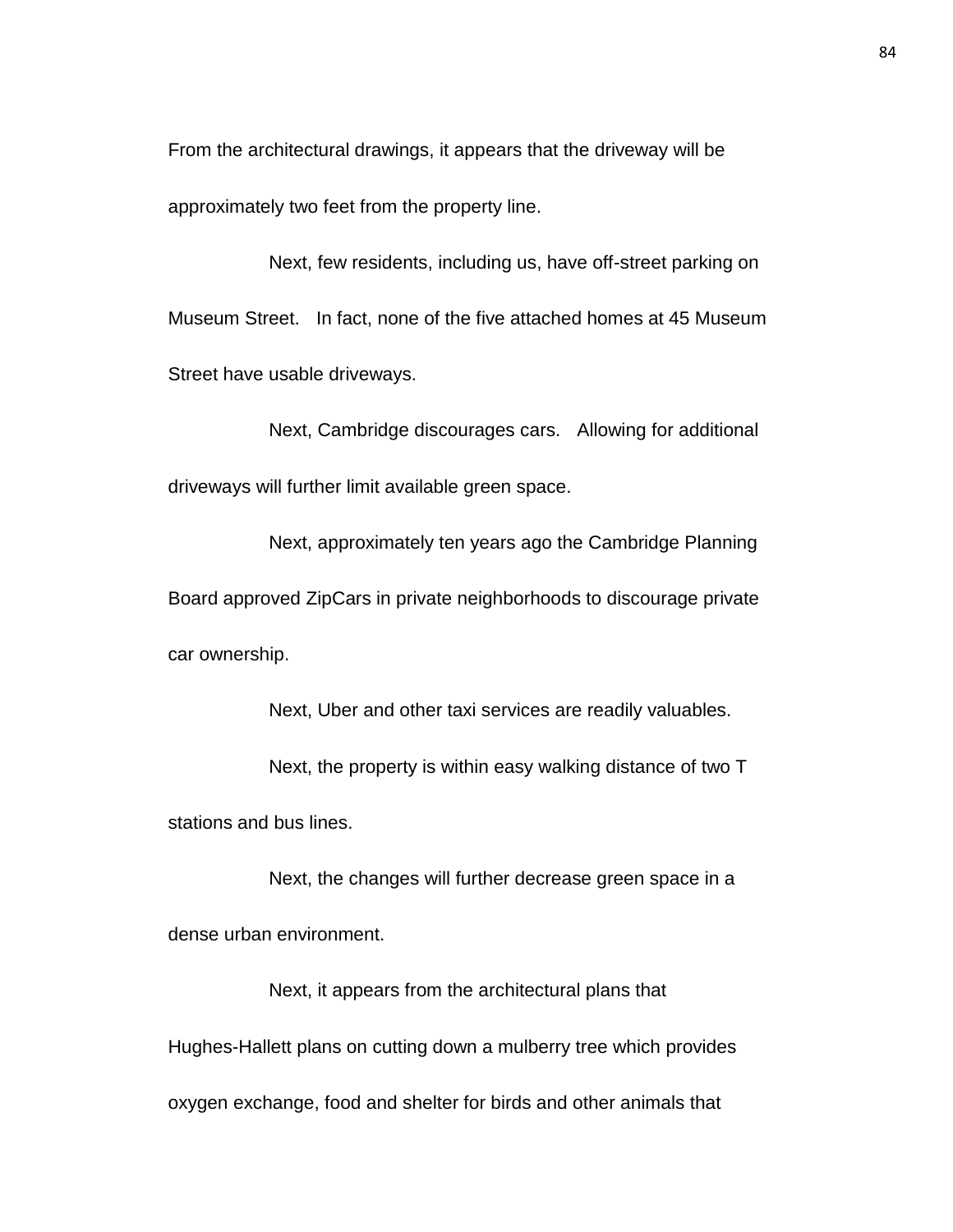provides a visual buffer between houses.

Next and last, fumes from car exhausts located on the driveway will go directly into our kitchen and dining room windows.

And that's it from comments.

JEFFREY BARON: I would like to make two comments:

No. 1, because people abandoned their driveways and their parking spaces does not mean that they're not available. That they've chosen not to use them is their individual rights. But there are five parking spaces along Museum Street that people are no longer using their driveways. In fact, two of them have actually filled in --

CONSTANTINE ALEXANDER: Doesn't that work against your case? I mean, if people don't feel the need -- they have a driveway, they don't feel a need to use it, they're happy with parking on street, why should we make a different rule for you?

JEFFREY BARON: Because they've basically abandoned the parking spaces required to have by zoning.

CONSTANTINE ALEXANDER: No. They have them but they don't use them.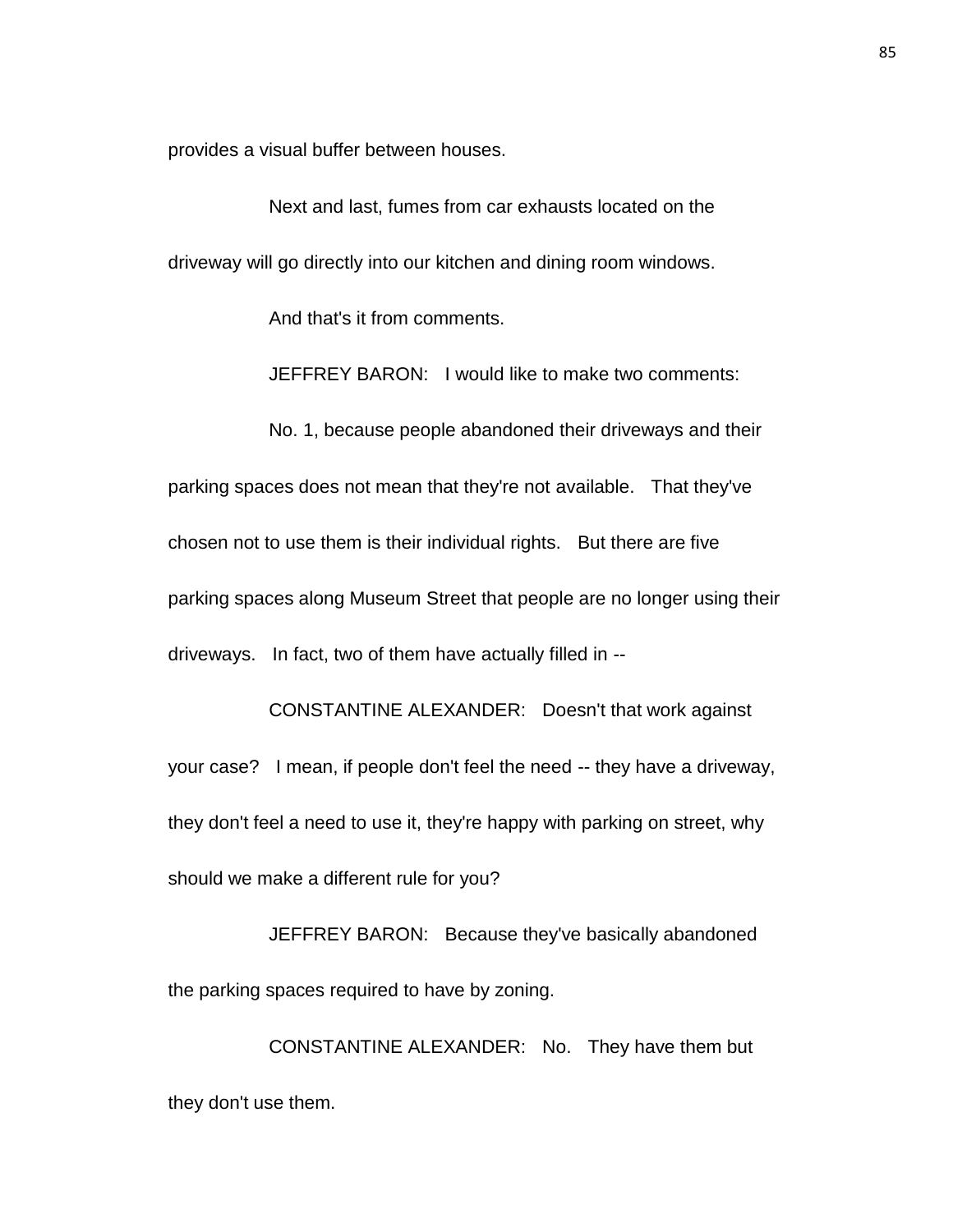JEFFREY BARON: What they do is they block their

driveways. They park right in front of their driveways. I guess the other thing is they have not lived in Cambridge for five years. The last address we had has Laredo, Texas. And I heard that they've also recently moved to Mexico, and they haven't been there in five years.

And the tree that they asked Deb to cut down, they sent her a letter about seven years ago asking her to cut the tree down and it grew back. And so that's sort of a catch 22, that they didn't want the tree there and we went to cut down the tree.

CONSTANTINE ALEXANDER: They want the birds to have something. Anyway.

JANET GREEN: I have a question. Now, weren't a couple of those houses that -- but maybe not the one right next to you for sale recently?

DEBORAH HUGHES-HALLETT: Not that I know of, but maybe.

> JANET GREEN: It seemed like they were listed in the paper. JEFFREY BARON: I haven't seen anything.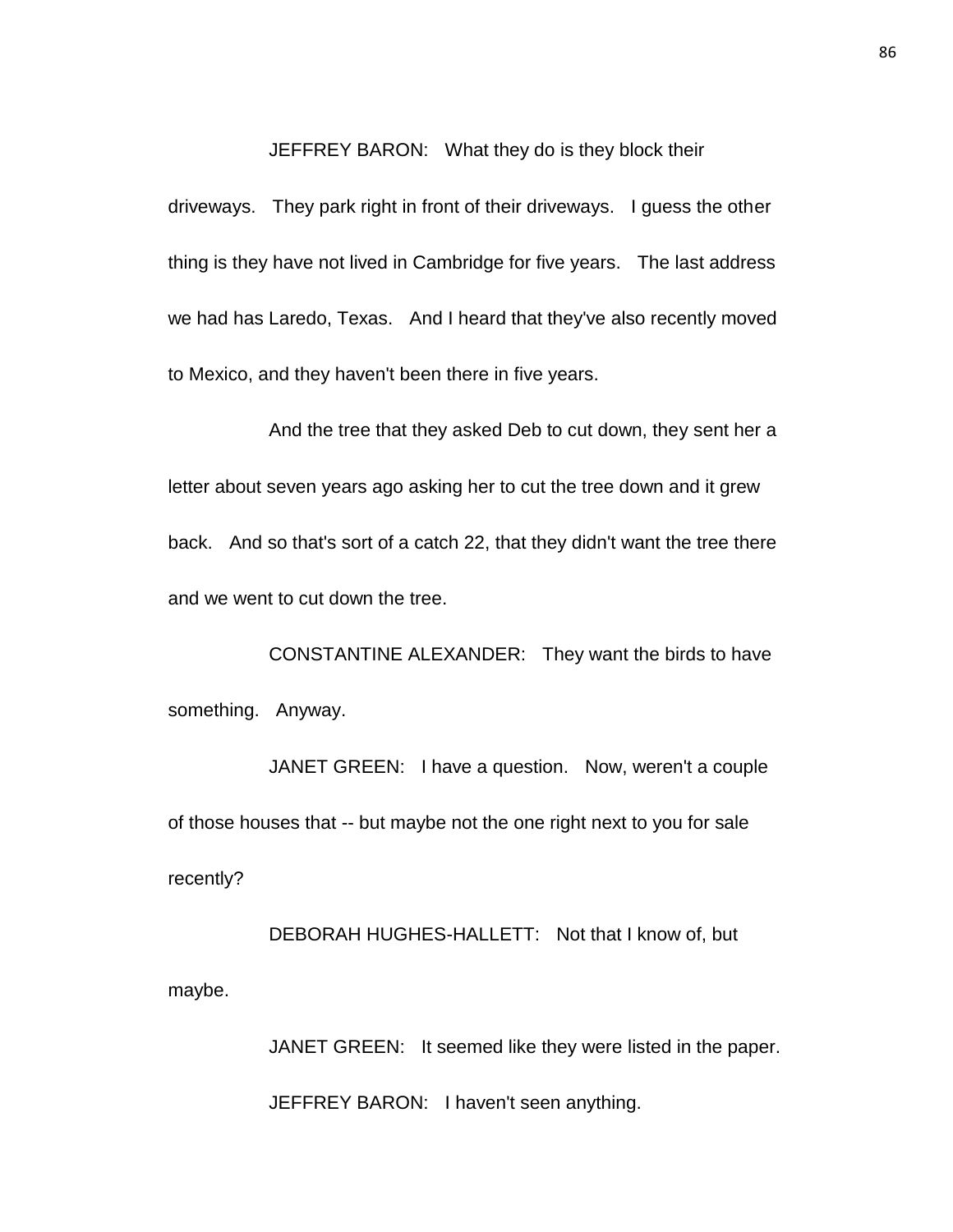JANET GREEN: You haven't seen that? So maybe it was a different --

DEBORAH HUGHES-HALLETT: I haven't seen it in the sense that there hadn't been signs hanging out there and I didn't see them in the paper.

JANET GREEN: Oh, okay.

CONSTANTINE ALEXANDER: Any other questions?

JIM MONTEVERDE: No.

CONSTANTINE ALEXANDER: I'll close public testimony.

I'm going to suggest that I break the request for a Variance

into two requests, two separate votes.

One, on the replacing and repairing the decks and the other

on the front yard parking.

DEBORAH HUGHES-HALLETT: Right.

CONSTANTINE ALEXANDER: I don't want to throw out the

dirty dishes with the dishwater.

JANET GREEN: Can I ask one more question?

CONSTANTINE ALEXANDER: Go ahead.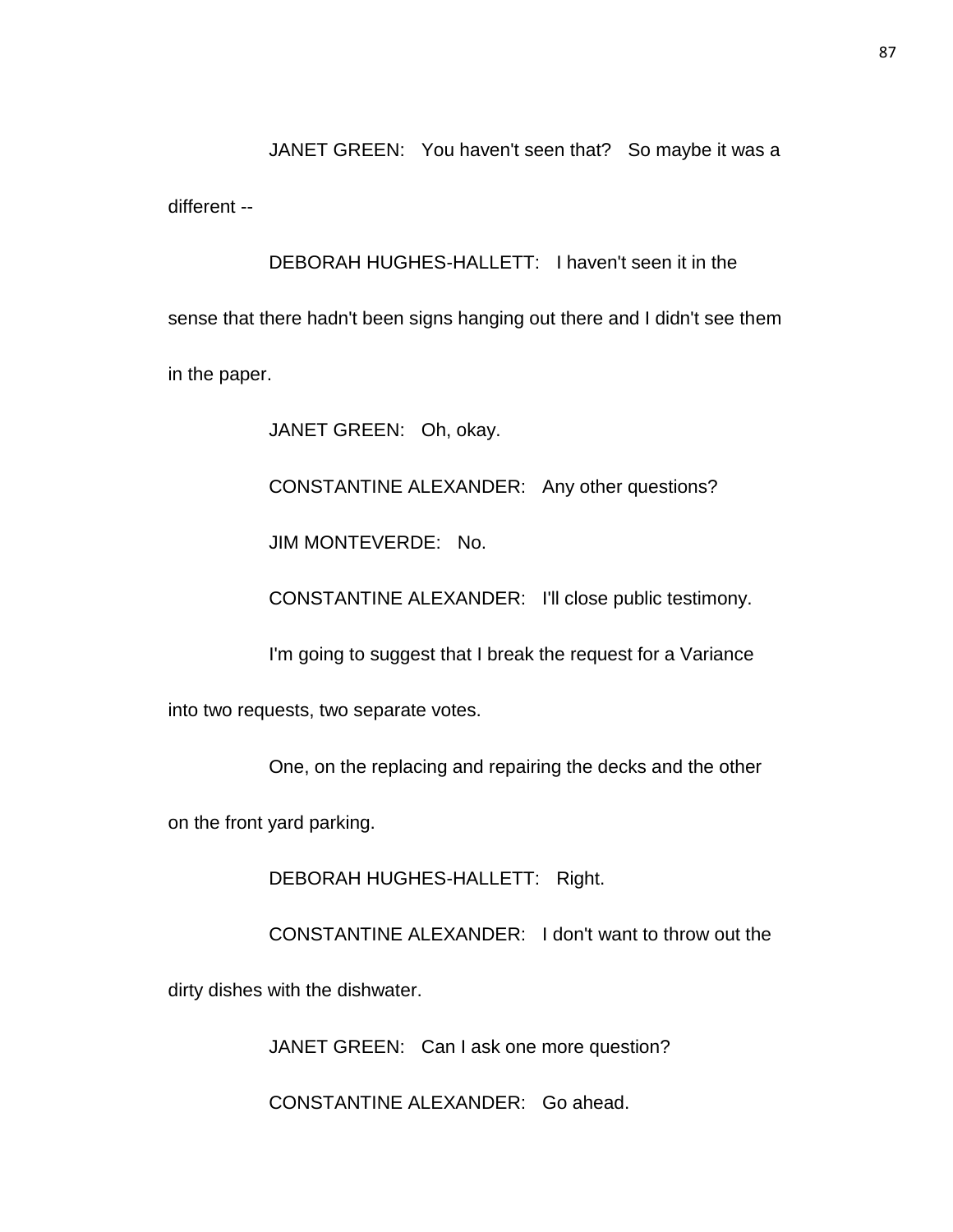JANET GREEN: Sorry.

Okay, so this is where it is, that request for parking is here,

right?

JEFFREY BARON: That's correct.

DEBORAH HUGHES-HALLETT: Yes, that's correct.

JANET GREEN: Which is Museum Street. The address

which seems to me is Gorham Street.

JEFFREY BARON: Correct.

JANET GREEN: Now isn't that address the front of the

house? And then --

JEFFREY BARON: It's a corner lot.

JANET GREEN: I understand that. But why wouldn't that

be -- why would that be front yard parking?

DEBORAH HUGHES-HALLETT: Backyard parking.

JANET GREEN: You see what I mean? Because it is at 2

Gorham Street, that's the front, goes right in here.

JEFFREY BARON: I think Sean can

verify --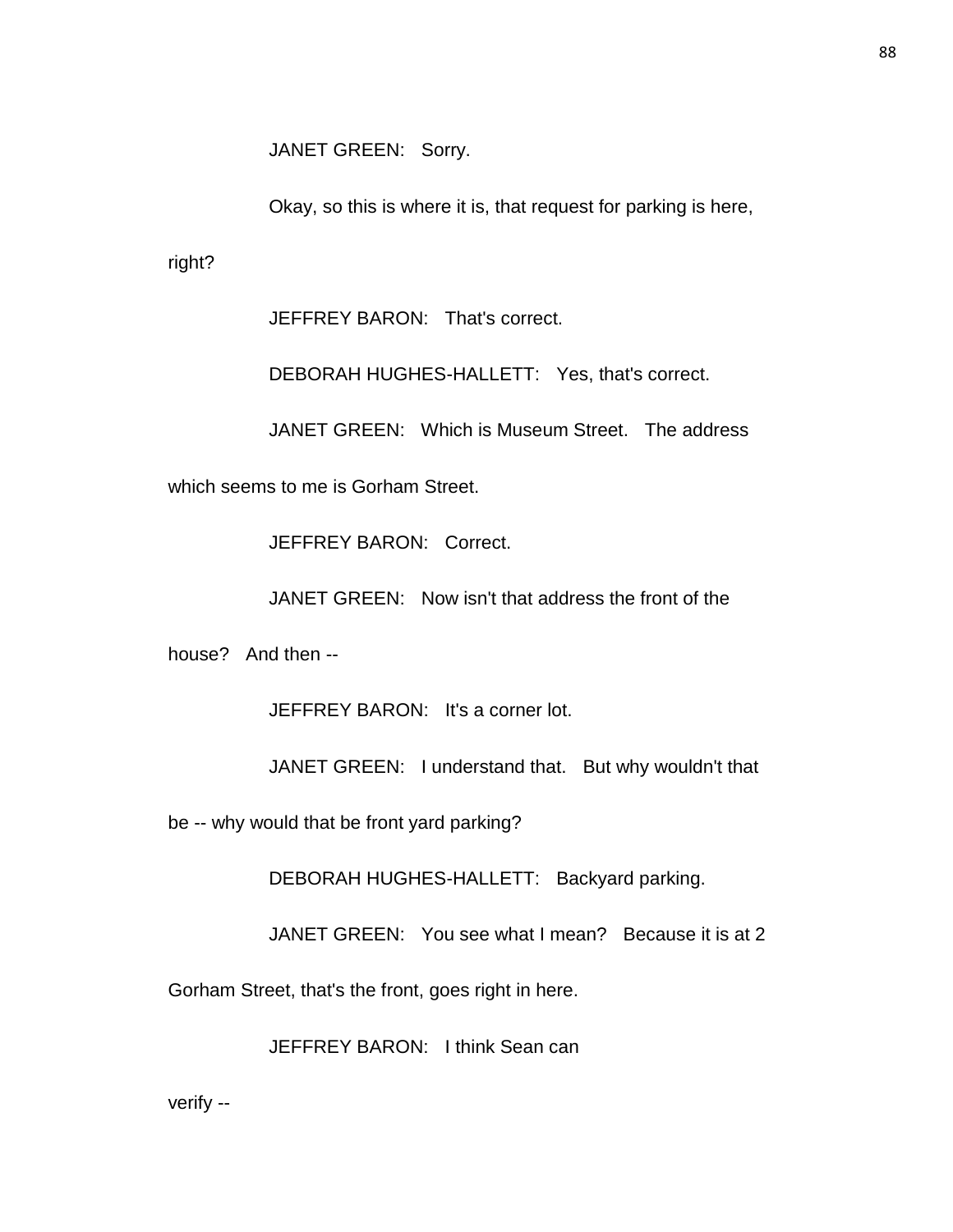SEAN O'GRADY: It has two fronts.

JEFFREY BARON: It has two front lots.

CONSTANTINE ALEXANDER: It's a corner lot so you have

two front yards.

JANET GREEN: Okay.

JEFFREY BARON: Because it has two front yards, it also

has a great deal of open space because across the street is Harvard

University's open space.

DEBORAH HUGHES-HALLETT: It's got a lot of open space.

JEFFREY BARON: I mean, there's more open space across

the street than there is in most cases in Cambridge.

JANET GREEN: Right.

DEBORAH HUGHES-HALLETT: Yeah. There is a divinity

school across Museum Street and there's the physics department across

Gorham Street.

CONSTANTINE ALEXANDER: All set?

JIM MONTEVERDE: Yeah.

CONSTANTINE ALEXANDER: Okay. The Chair moves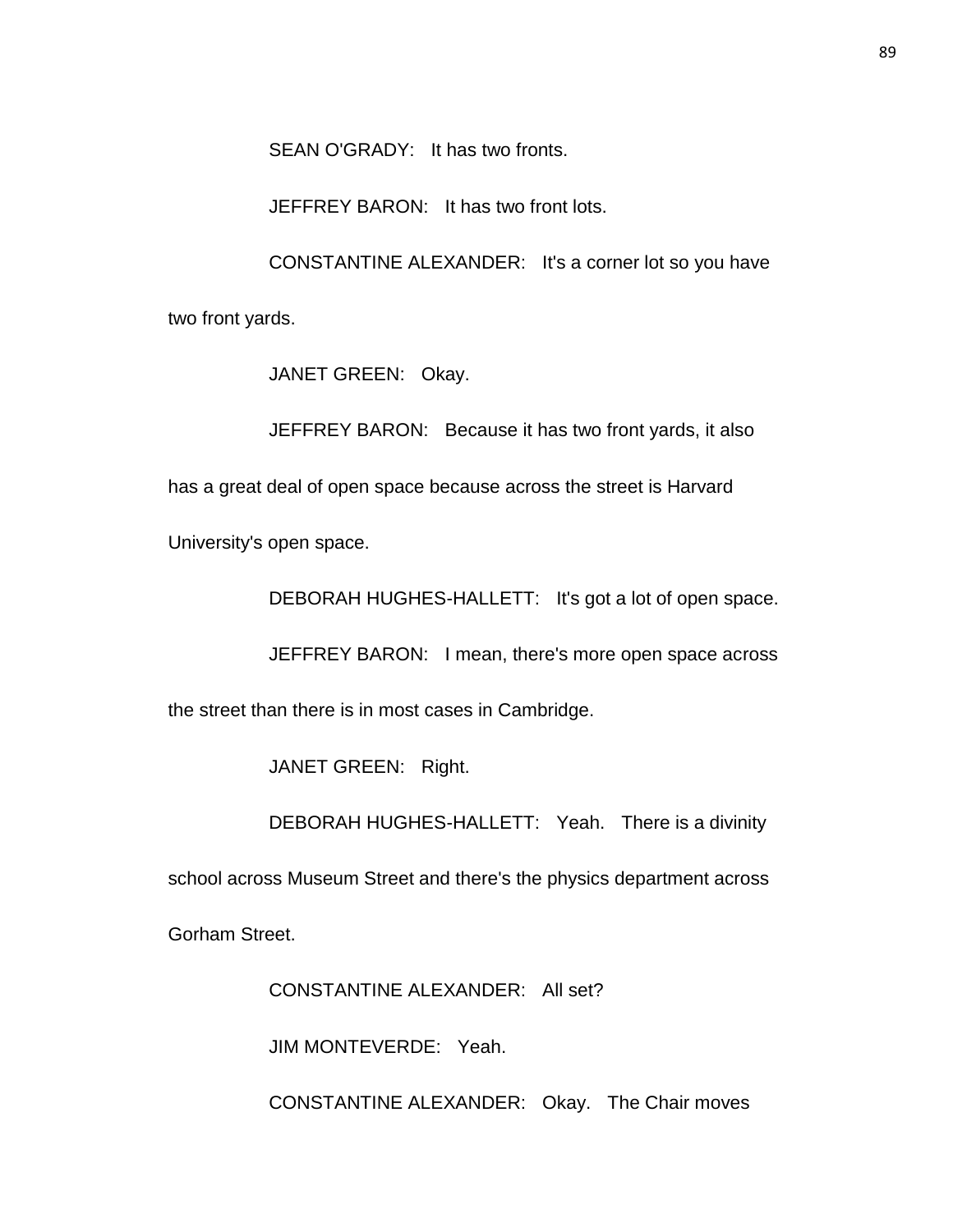that we make the following findings with regard to the Variance being sought for the rebuilding and expanding the defective decks and egress stairs:

That a literal enforcement of the provisions would involve a substantial hardship. Such hardship being is that the structure in its now condition raises safety issues that need to be corrected.

That the hardship is owing to the condition of the structure and giving us a non-conforming structure, that any replacement of or repair, replacement really, of these defective decks and stairs require zoning relief.

And that relief may be granted without substantial detriment to the public good or nullifying or substantially derogating from the intent and purpose of the Ordinance.

In this regard the Chair would note that the safety of the property will be improved by what is being proposed, and that there appears to be unanimous neighborhood support for this relief.

So on the basis of all of these findings, the Chair moves that we grant the Variance with regard to the stairs and deck subject to the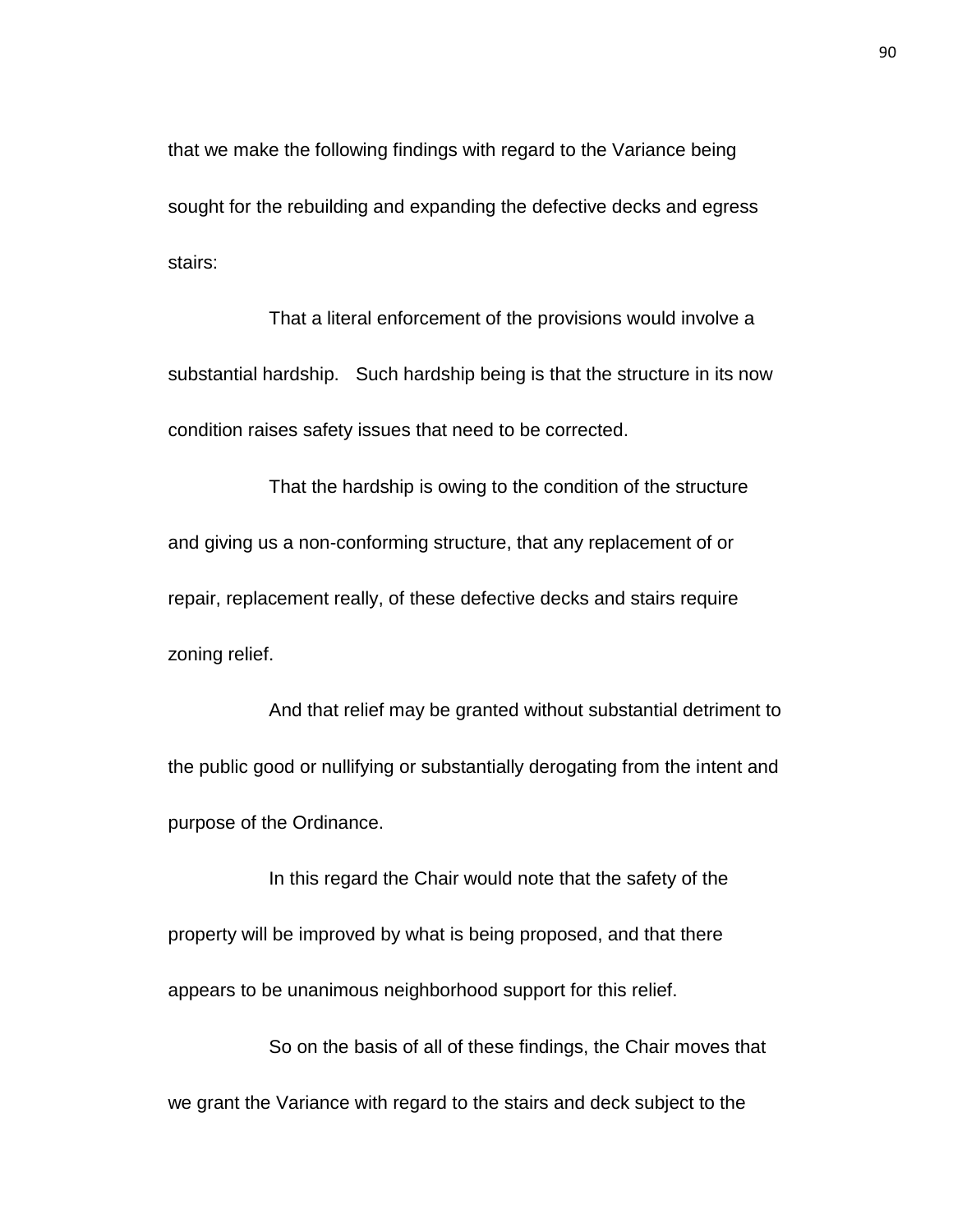condition that the work proceed in accordance with plans prepared by Baron and Associates, dated June 25, 2018, the first page of which has been initialled by the Chair.

All those in favor of granting this Variance please say "Aye." (Aye.) CONSTANTINE ALEXANDER: Five in favor. (Alexander, Sullivan, Green, Hickey, Monteverde.) CONSTANTINE ALEXANDER: Moving on to the Variance for the front yard parking, the Chair moves that we make the following findings:

That a literal enforcement of the provisions of the Ordinance would involve a substantial hardship. Such hardship being is that the petitioner will not have the convenience of off-street parking which has been denied given the current nature of the structure.

That the hardship is owing to the shape of the lot.

And that relief may be granted without substantial detriment to the public good and nullifying or substantially derogating from the intent and purpose of the Ordinance.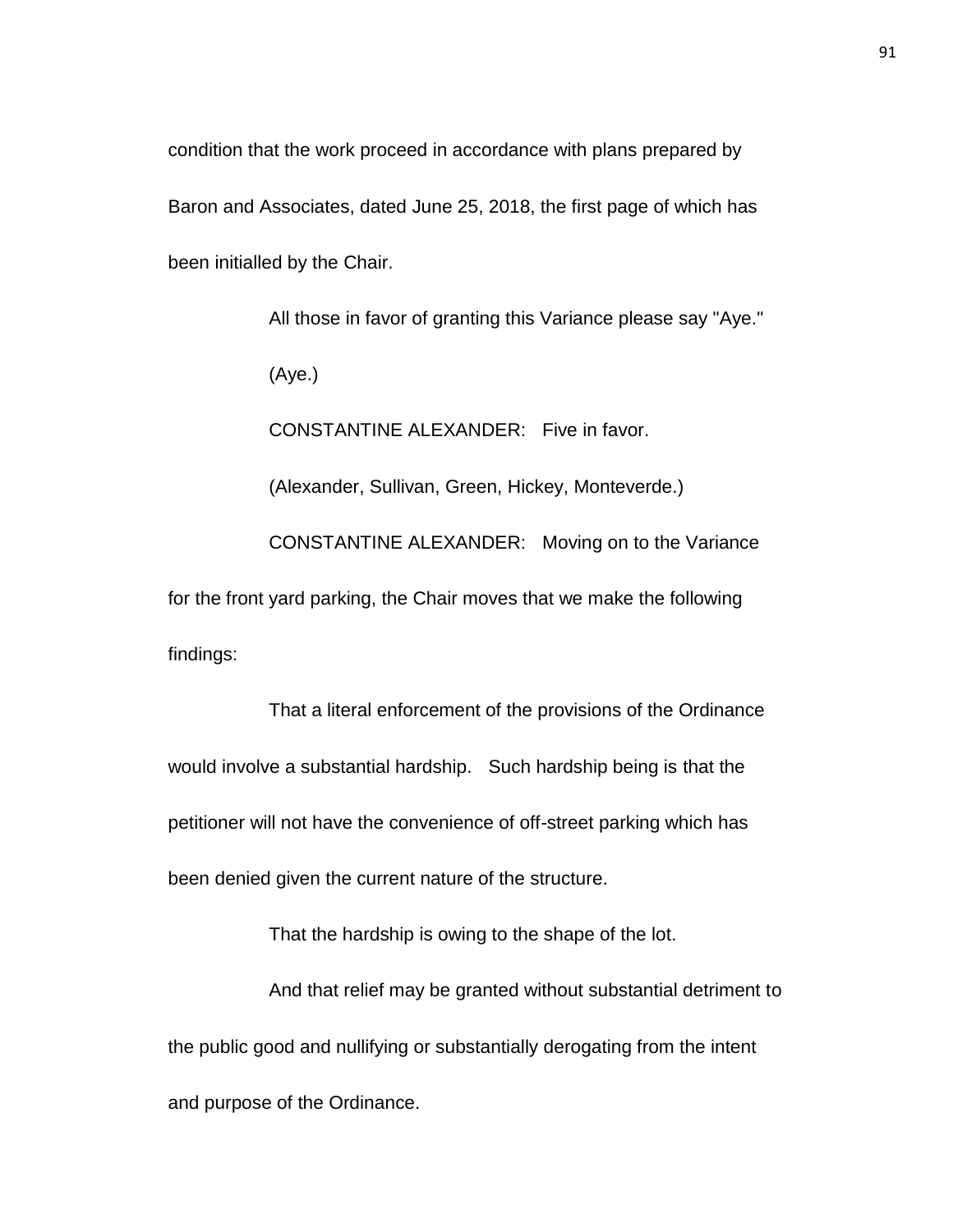So on the basis of these findings, the Chair moves that we grant the Variance for front yard parking on the condition that the work proceed again in accordance with the plans previously identified with the earlier Variance.

All those in favor of granting this Variance, please say "Aye." (Aye.) CONSTANTINE ALEXANDER: Two in favor? (Green, Monteverde.) CONSTANTINE ALEXANDER: Opposed? (Show of hands.) CONSTANTINE ALEXANDER: Three opposed. (Alexander, Sullivan, Hickey.) CONSTANTINE ALEXANDER: The motion does not carry. I think the three of us need to make a further finding, and the finding being that the relief for the Variance has been denied on the condition that there

has not been identified a substantial hardship. Maybe a convenience, but

not a substantial hardship.

And that what is being -- the front yard parking would have, in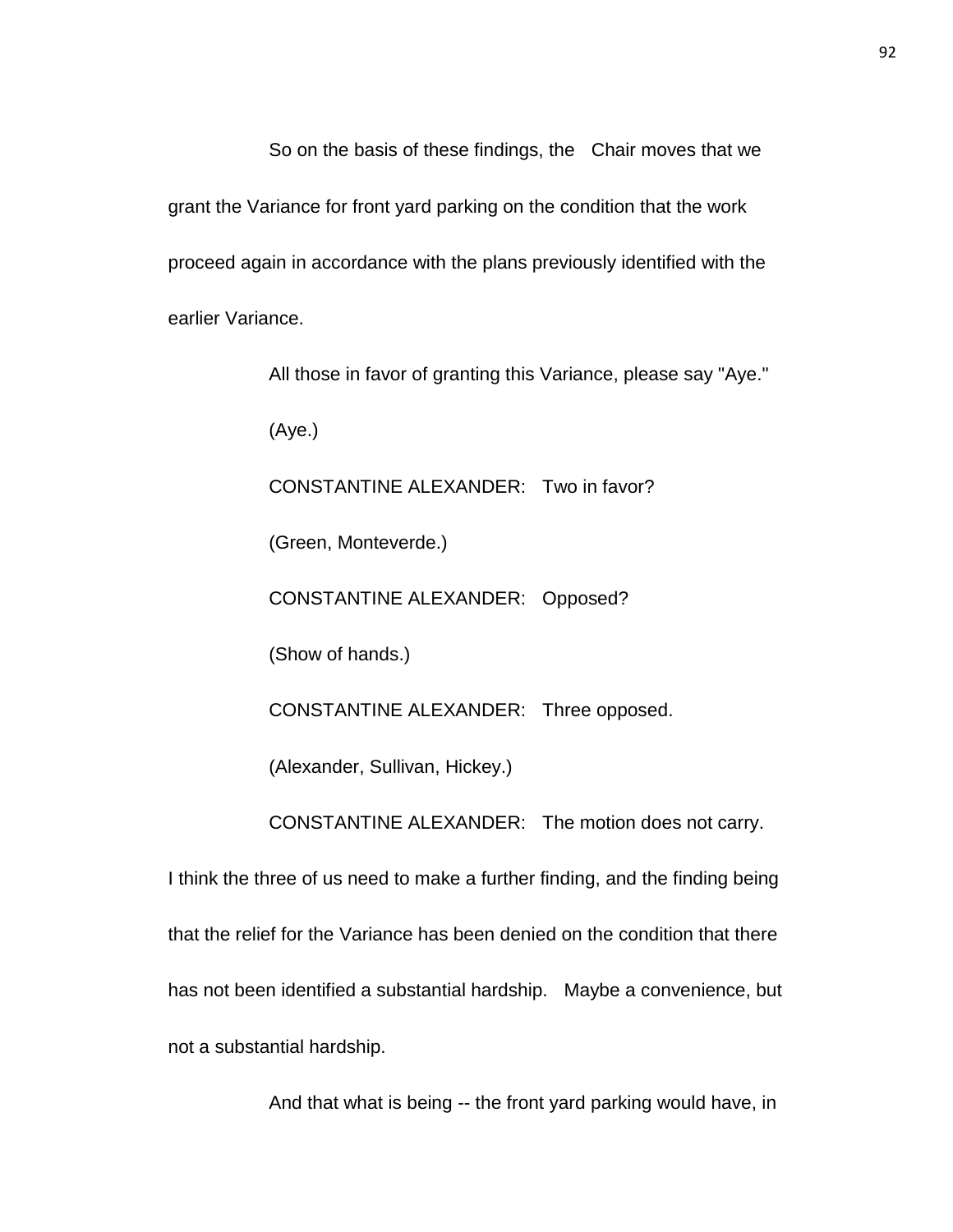the views of city officials, a substantial detriment to the public good. And so on the basis of both of these findings, and anything else people want to add?

BRENDAN SULLIVAN: I think the letter from the abutter.

CONSTANTINE ALEXANDER: Well, okay. And add also

the fact that this property -- this proposal for the front yard parking has

opposition from an abutter as identified earlier in the record.

All those -- well, all those in favor of these findings?

(Aye.)

CONSTANTINE ALEXANDER: Three in favor.

(Alexander, Sullivan, Hickey.)

CONSTANTINE ALEXANDER: That's the reason we denied

the Variance.

I guess that's it. Thank you.

\* \* \* \* \*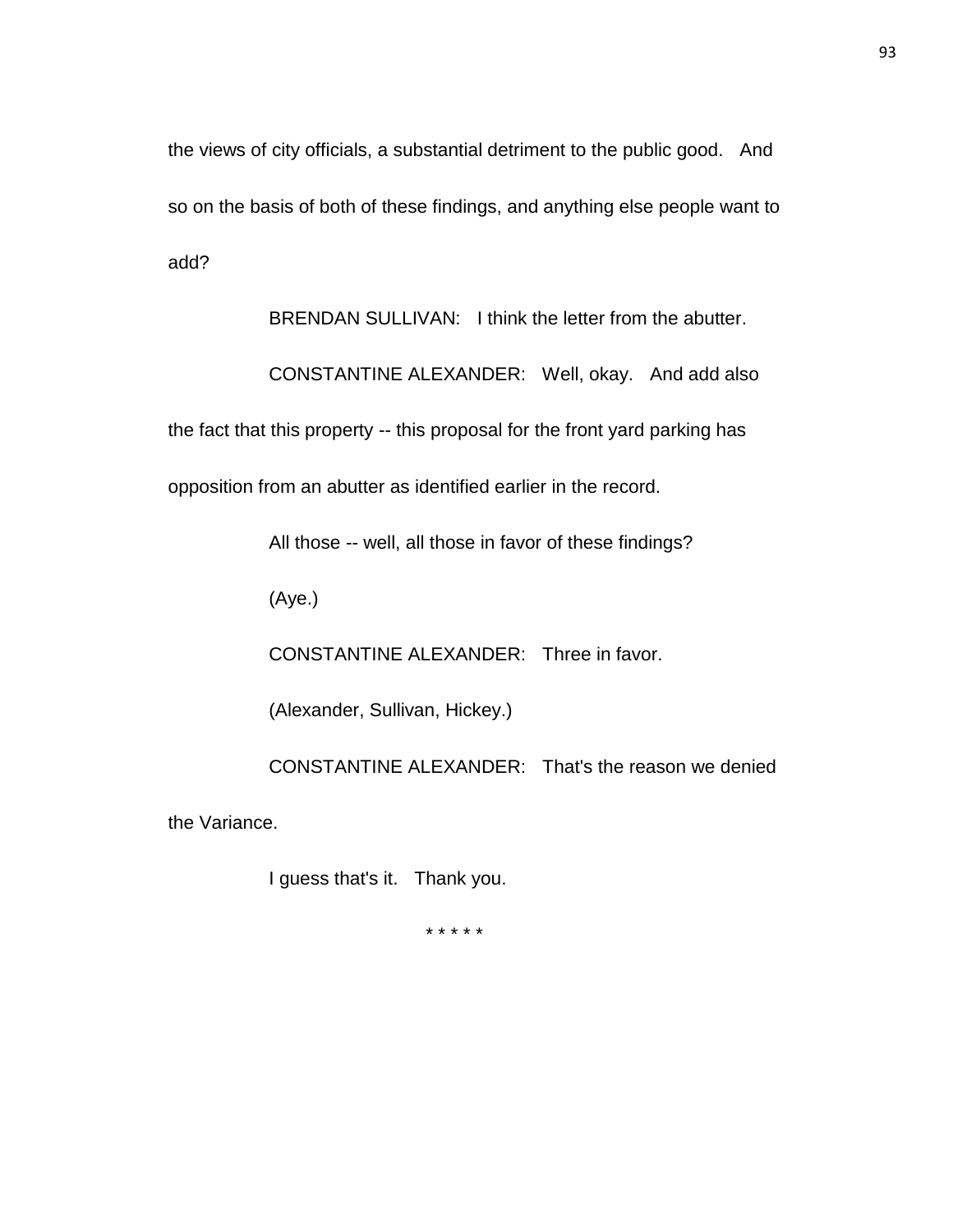(8:30 p.m.)

(Sitting Members Case BZA-016852-2018: Constantine Alexander,

Brendan Sullivan, Janet Green, Andrea A. Hickey, Jim Monteverde.)

CONSTANTINE ALEXANDER: The Chair will call case No.

016852, 18 Bates Street.

Is there anyone here wishing to be heard on this matter?

(No Response.)

CONSTANTINE ALEXANDER: There is no one here.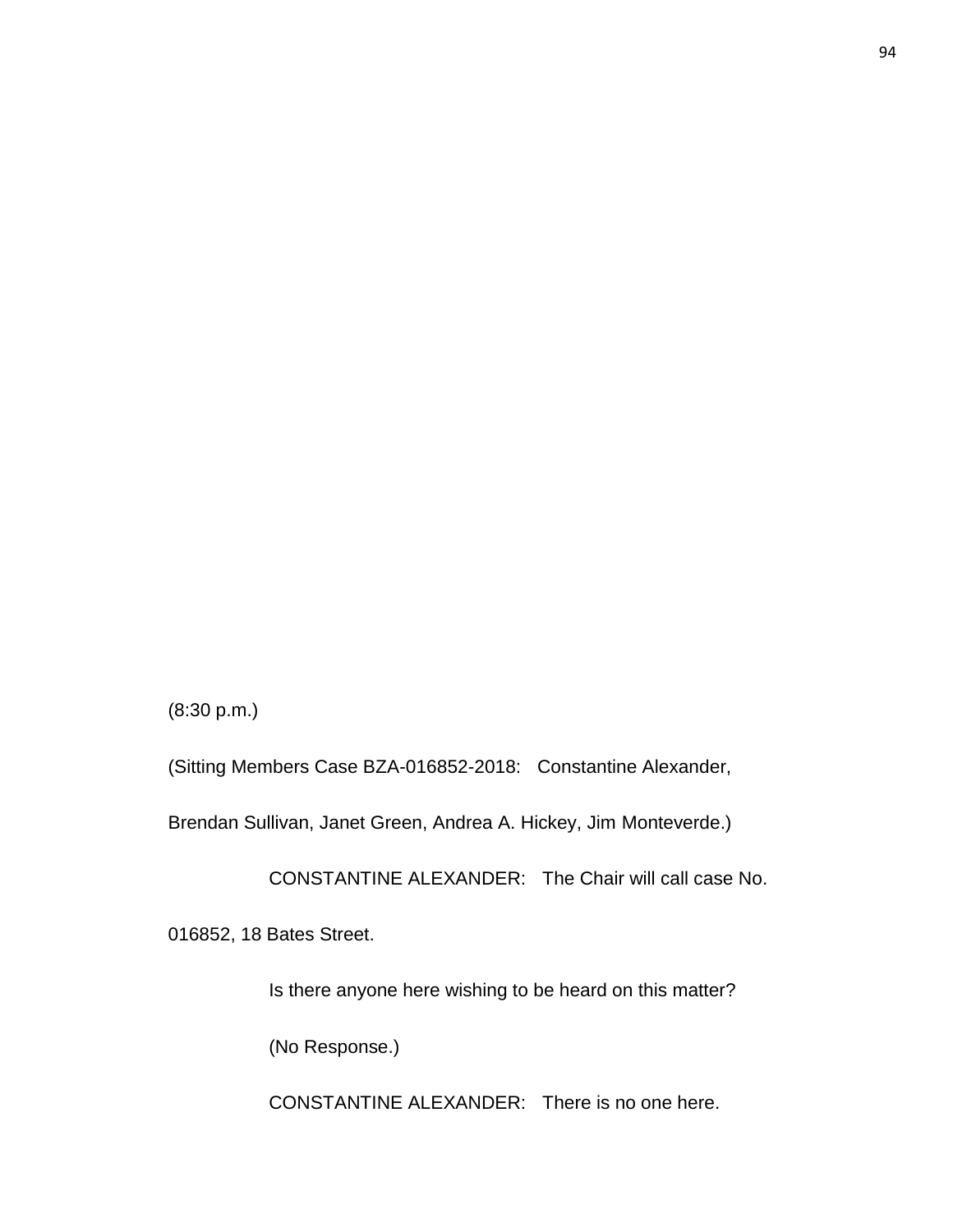The Chair would report to members of the board, that the petitioner failed to post the sign as required by our Ordinance and, therefore, we cannot hear this case tonight. We're going to have to continue it. And hopefully the neighbor next time will get their -- choose my words carefully. Get themselves down to the zoning office and pick up a sign and maintain it as required by our Ordinance.

It's a little puzzling, I might add editorially, that these folks have been before us before. This case involves a modification on the relief they requested and we granted. So they know the rules of the game, and for whatever reason they chose not to follow them.

What date do we have available, Sean?

SEAN O'GRADY: We can do them September 27th.

CONSTANTINE ALEXANDER: September 27th. This is a

case not heard so it doesn't make a difference.

The Chair moves that we continue this case as a case not heard until seven p.m. on September 27th subject to the following conditions:

That the petitioner sign -- one, the petitioner sign a waiver of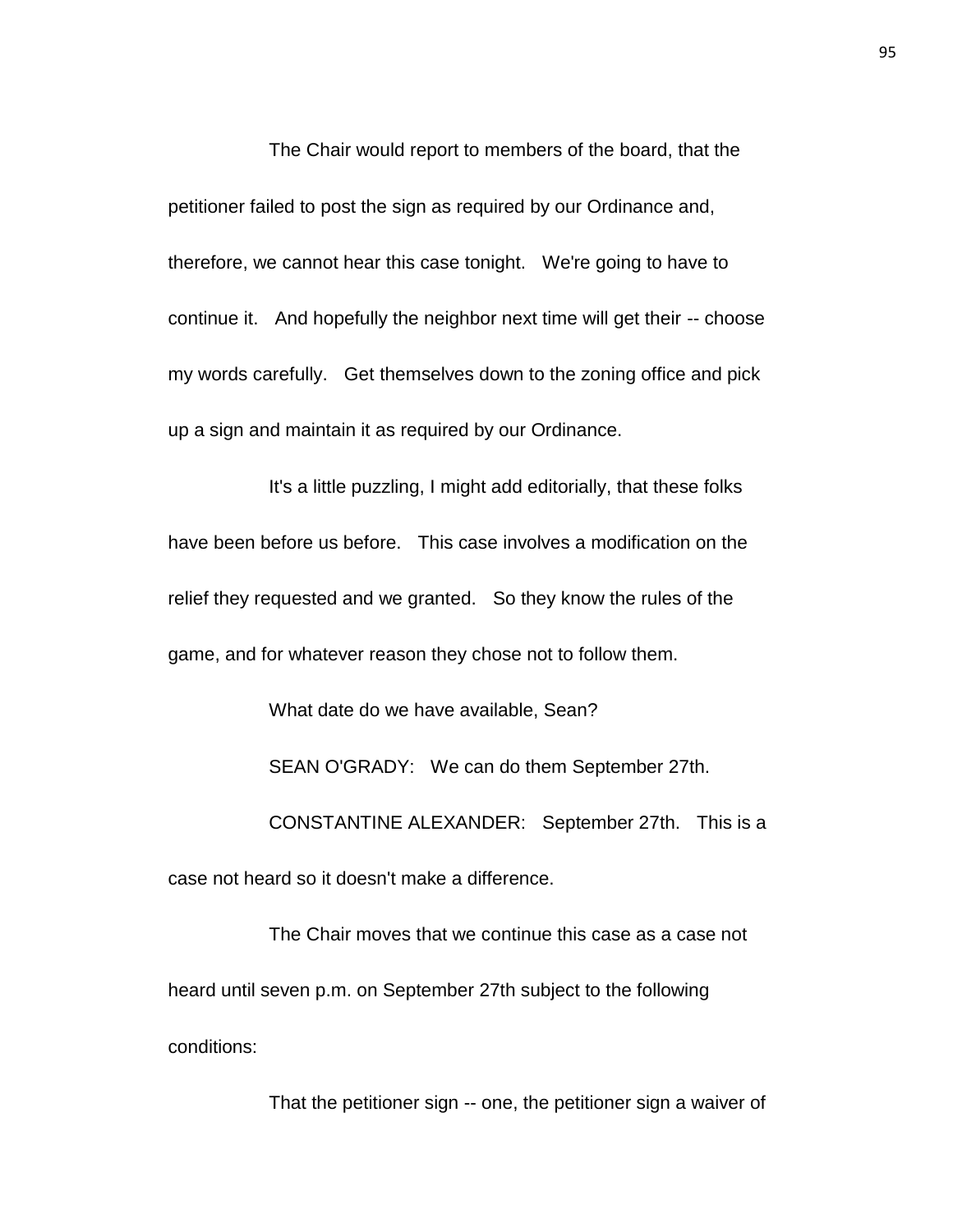time for decision. Failing to do that the case will be dismissed and relief will be denied.

Second, that the -- this time around, the petitioner will

maintain a posting sign for the 14 days required by our Ordinance.

And lastly to the extent that the plans that are now in our files are going to be modified or changed or the dimensional form as well, that these be in our files no later than five p.m. on the Monday before

September 27th.

All those in favor please say "Aye."

(Aye.)

CONSTANTINE ALEXANDER: Five in favor. Case continued.

(Alexander, Sullivan, Green, Hickey, Monteverde.)

(8:30 p.m.)

(Sitting Members Case BZA-016894-2018: Constantine Alexander,

Brendan Sullivan, Janet Green, Andrea A. Hickey, Jim Monteverde.)

CONSTANTINE ALEXANDER: The Chair will call case

016894, 1815 Massachusetts Avenue.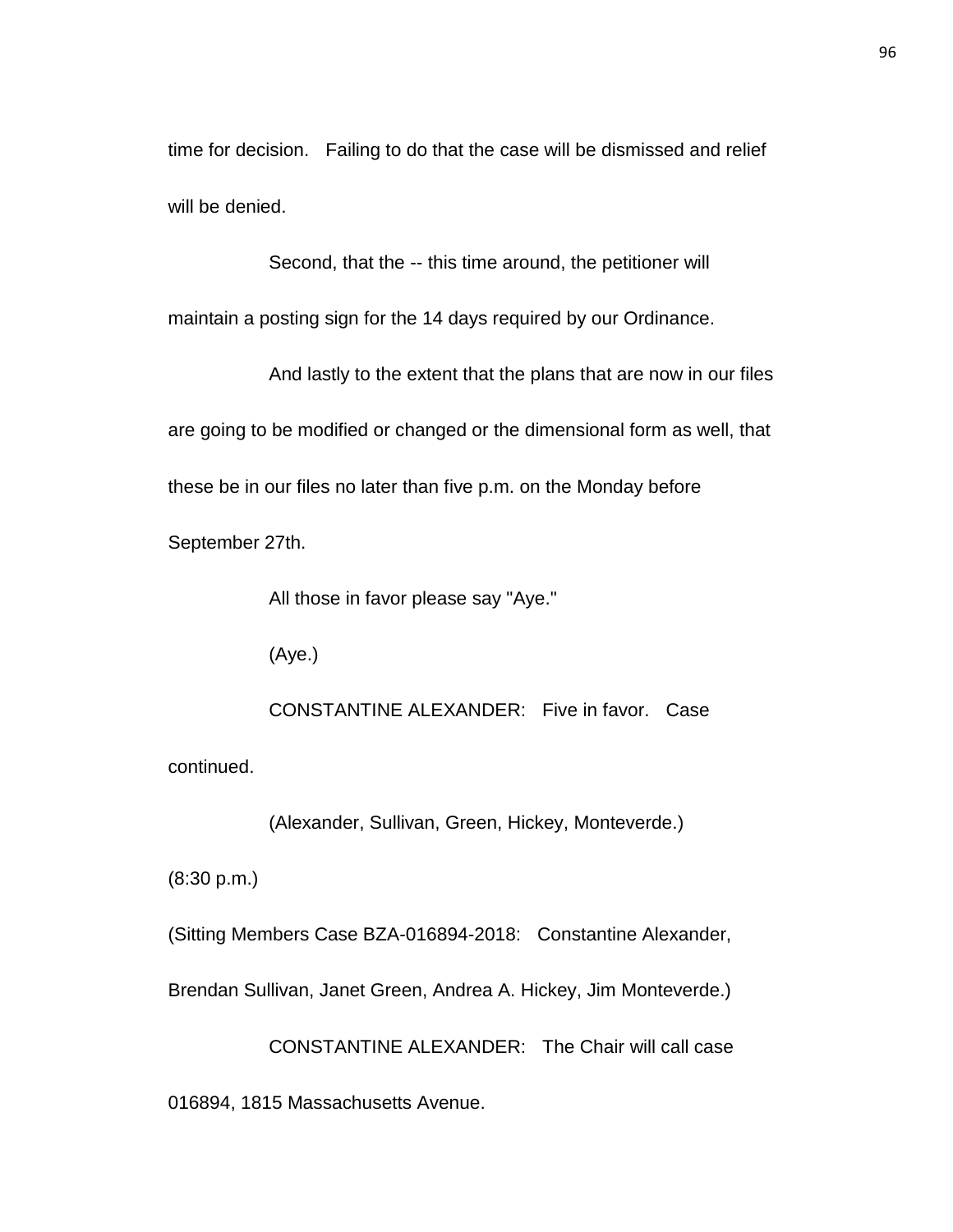Is there anyone here wishing to be heard on this matter?

Name and address to the stenographer, please.

ATTORNEY SIMON BRIGHENTI: I'm attorney Simon Brighenti with Centerline Communications and I've got Aidan Griffin with Centerline as well.

CONSTANTINE ALEXANDER: Before we go any further, we have the same sign issue. I've inspected the property during the 14-day period and there was no sign.

Mr. O'Grady at a different time inspected the property and there was no sign.

1815 Massachusetts Avenue, we've had a number of case involving telecommunications, never had a problem with people posting the sign or having signs defaced or removed. So on the basis of all this, I'm not prepared to hear the case tonight.

ATTORNEY SIMON BRIGHENTI: Well, can I respond to that?

> CONSTANTINE ALEXANDER: Sure, but there's no sign. ATTORNEY SIMON BRIGHENTI: Well, I had spoken with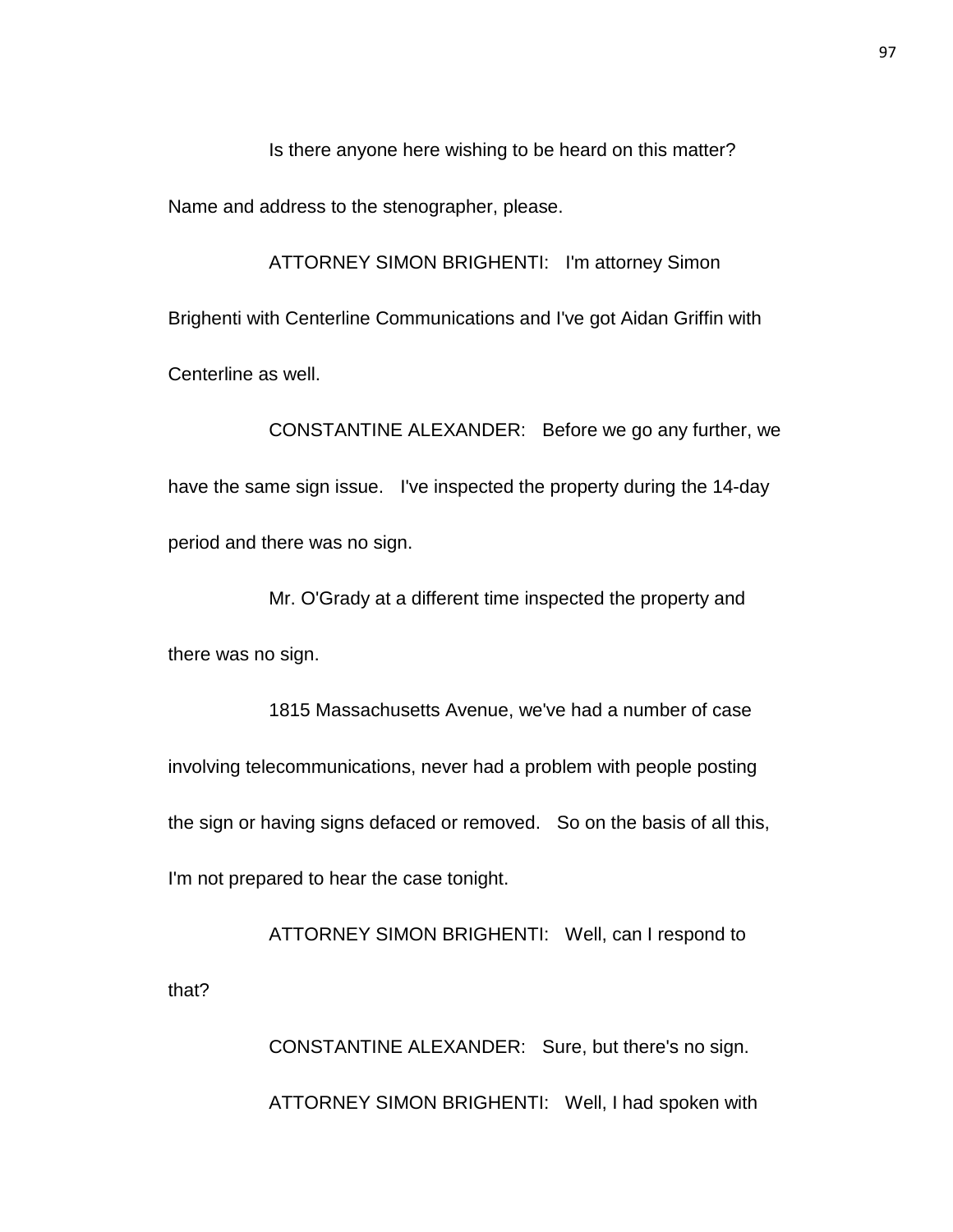Maria about this and we did present evidence that we did post the sign.

And we've got pictures here. Aidan Griffin himself --

CONSTANTINE ALEXANDER: You have to maintain it for the 14 days, sir. Just because you posted it once doesn't mean it was there for the 14 days.

ATTORNEY SIMON BRIGHENTI: So if someone removed it or if the weather took it down, it's --

CONSTANTINE ALEXANDER: Weather, you can put it on the inside of the door. I don't think weather could have taken it down.

ATTORNEY SIMON BRIGHENTI: Well, according to the rule it didn't look like we could. It said you couldn't have it inside the glass.

Or is that just for --

CONSTANTINE ALEXANDER: You can put it inside the

plate glass window on the front of the building.

ATTORNEY SIMON BRIGHENTI: Okay.

JANET GREEN: You need to look at it everyday.

CONSTANTINE ALEXANDER: Yeah. Or every other day.

JANET GREEN: It's your responsibility to know that sign is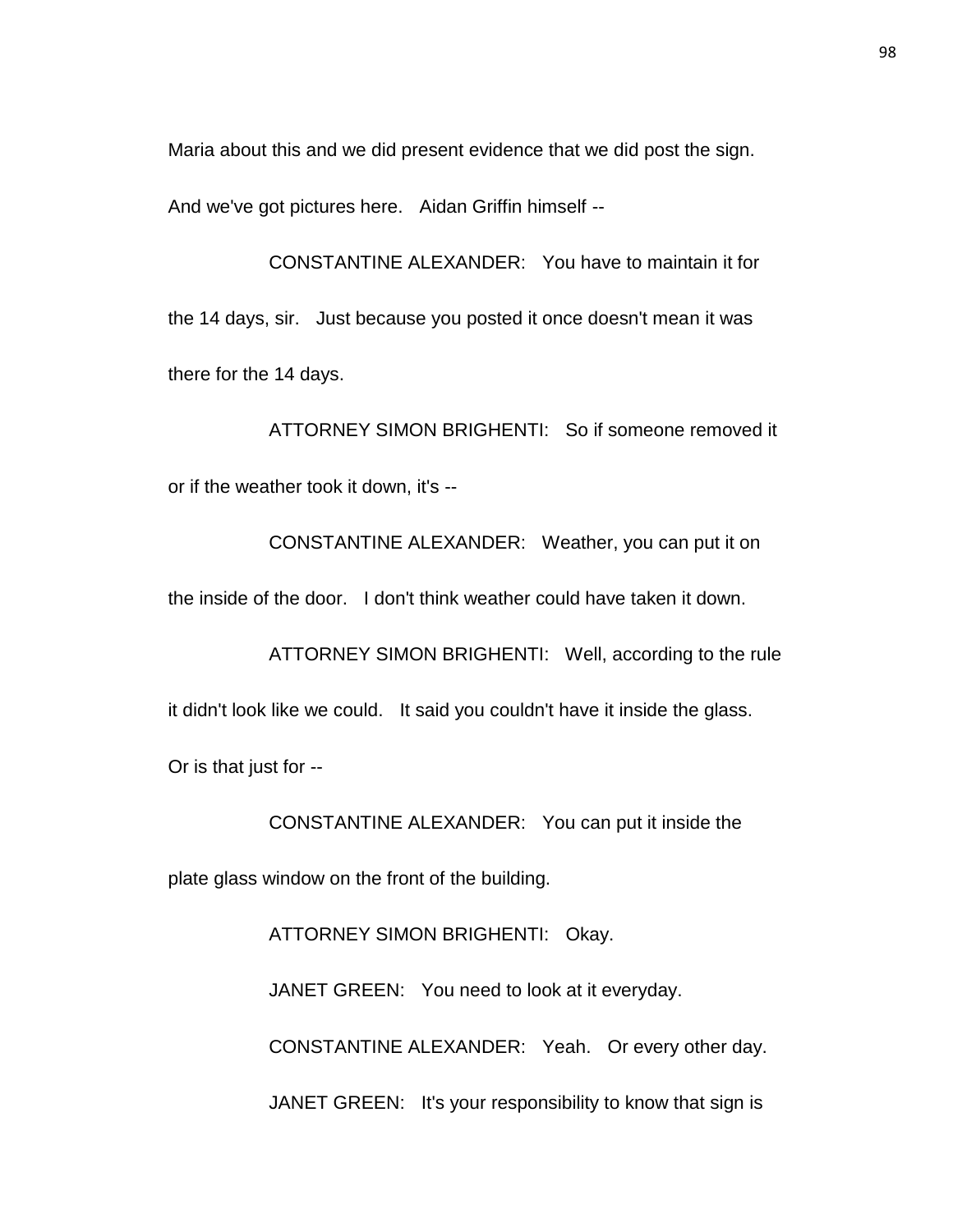CONSTANTINE ALEXANDER: Yeah.

JANET GREEN: Okay?

CONSTANTINE ALEXANDER: I'm not prepared to hear the case tonight.

ATTORNEY SIMON BRIGHENTI: And the fact that this is a 6409(a) application doesn't make a difference, because there's no requirement under that law?

CONSTANTINE ALEXANDER: Talk to our legal department.

Our legal department has said that we -- even with 6409(a) cases, we must have a zoning hearing. And at the zoning hearing you must comply with the requirements of our Ordinance, including the posting of a sign and maintaining it for the 14 days. You can debate that, but debate with the legal department, don't debate with us. We've been told this is where you have to go.

ATTORNEY SIMON BRIGHENTI: Okay. If I can ask one other question, then. And that sign apparently is missing. So we have to get a new one, because again we did post it.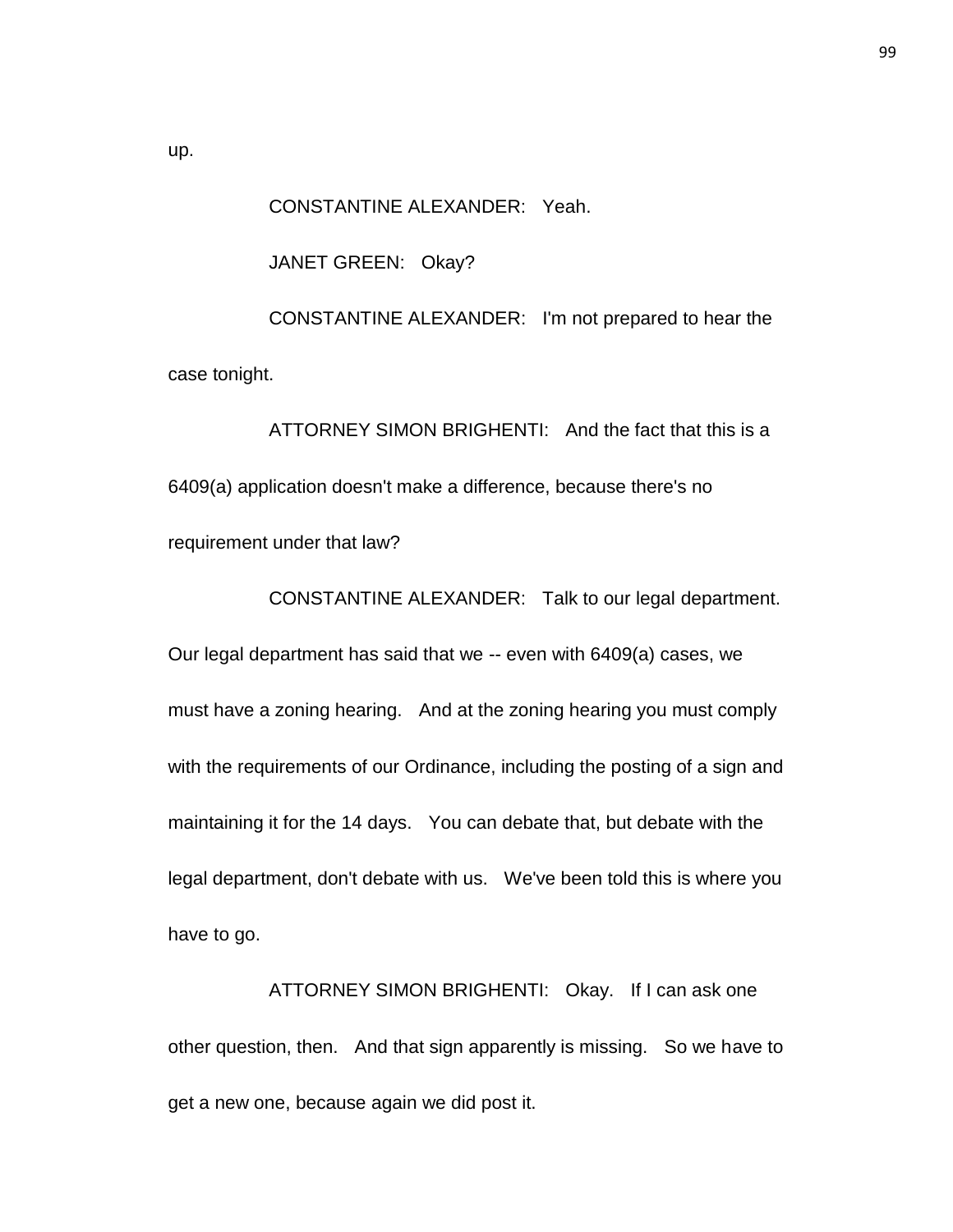CONSTANTINE ALEXANDER: Oh, yeah.

ATTORNEY SIMON BRIGHENTI: And then secondly, there

is -- it's not in the instructions for posting, but it's in your application requirement, if you have more than 200 feet of frontage, you need two signs.

CONSTANTINE ALEXANDER: Right.

ATTORNEY SIMON BRIGHENTI: So we did post a sign

right near -- again right by the entrance.

CONSTANTINE ALEXANDER: Yeah.

ATTORNEY SIMON BRIGHENTI: Is that sufficient or do we

need -- because it's 265 feet of frontage.

CONSTANTINE ALEXANDER: Right. You need one by the

front entrance and somewhere else in the building.

ATTORNEY SIMON BRIGHENTI: Well, we did one by the

front entrance and we did this one on the interior. And that's --

CONSTANTINE ALEXANDER: Are you sure?

ATTORNEY SIMON BRIGHENTI: That was up the whole

100

time.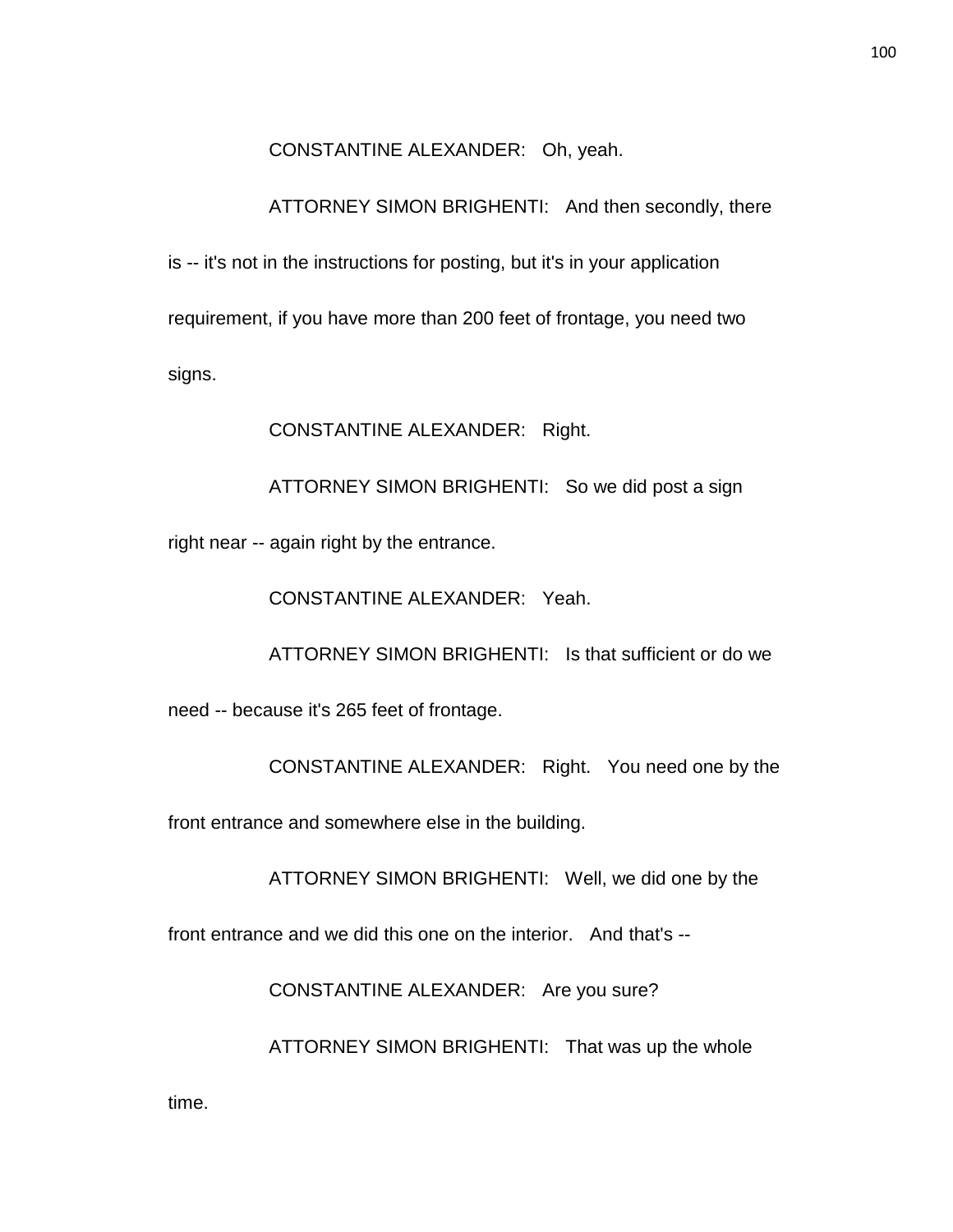CONSTANTINE ALEXANDER: Those two signs from my --

SEAN O'GRADY: I saw the one inside.

ATTORNEY SIMON BRIGHENTI: You saw the one inside.

CONSTANTINE ALEXANDER: Okay.

SEAN O'GRADY: Inside.

ATTORNEY SIMON BRIGHENTI: Which is visible from the street because you're right here.

CONSTANTINE ALEXANDER: And just keep it up. And

you just change the -- we'll get to that in a second.

ANDREA HICKEY: But that inside sign alone is not enough.

CONSTANTINE ALEXANDER: That's right.

SEAN O'GRADY: The inside sign is not posting.

ATTORNEY SIMON BRIGHENTI: But it is within 20 feet of

the street way.

SEAN O'GRADY: It's not visible from the public way.

JIM MONTEVERDE: He's got to put it on the inside of the glass or something like that so you can walk by and read the sign. I think that's the intent.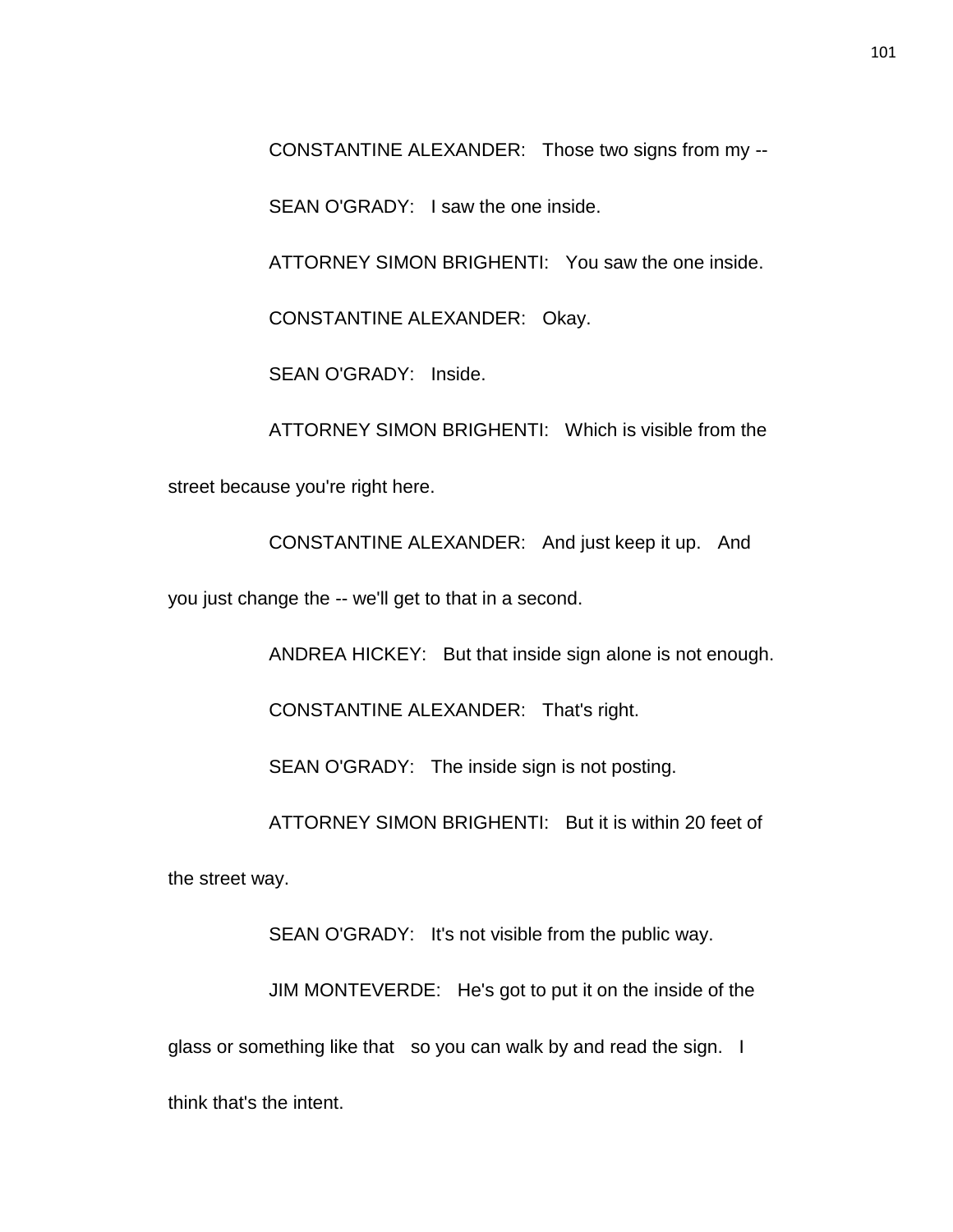SEAN O'GRADY: And I walked the perimeter twice before I

found that sign. Because at that point I was looking for people to ask.

BRENDAN SULLIVAN: 10.432.1, follow that. That's the ordinance.

AIDAN GRIFFIN: If I could just ask what the process would be we recognize that the sign's gone?

SEAN O'GRADY: Call Maria and she'll get you a new one.

CONSTANTINE ALEXANDER: Go down and see Mr.

O'Grady and get a new sign.

AIDAN GRIFFIN: And so we have to put a new one up within 24 hours?

CONSTANTINE ALEXANDER: As soon as you can.

There's no hard and fast rule. You know, you don't necessarily have to go every day. You know, other day, the sign is down, get another one up in a day. It's just substantial -- in this regard, if a sign's been torn down, we look at substantial compliance with the 14-day requirement. Not literal.

AIDAN GRIFFIN: Okay.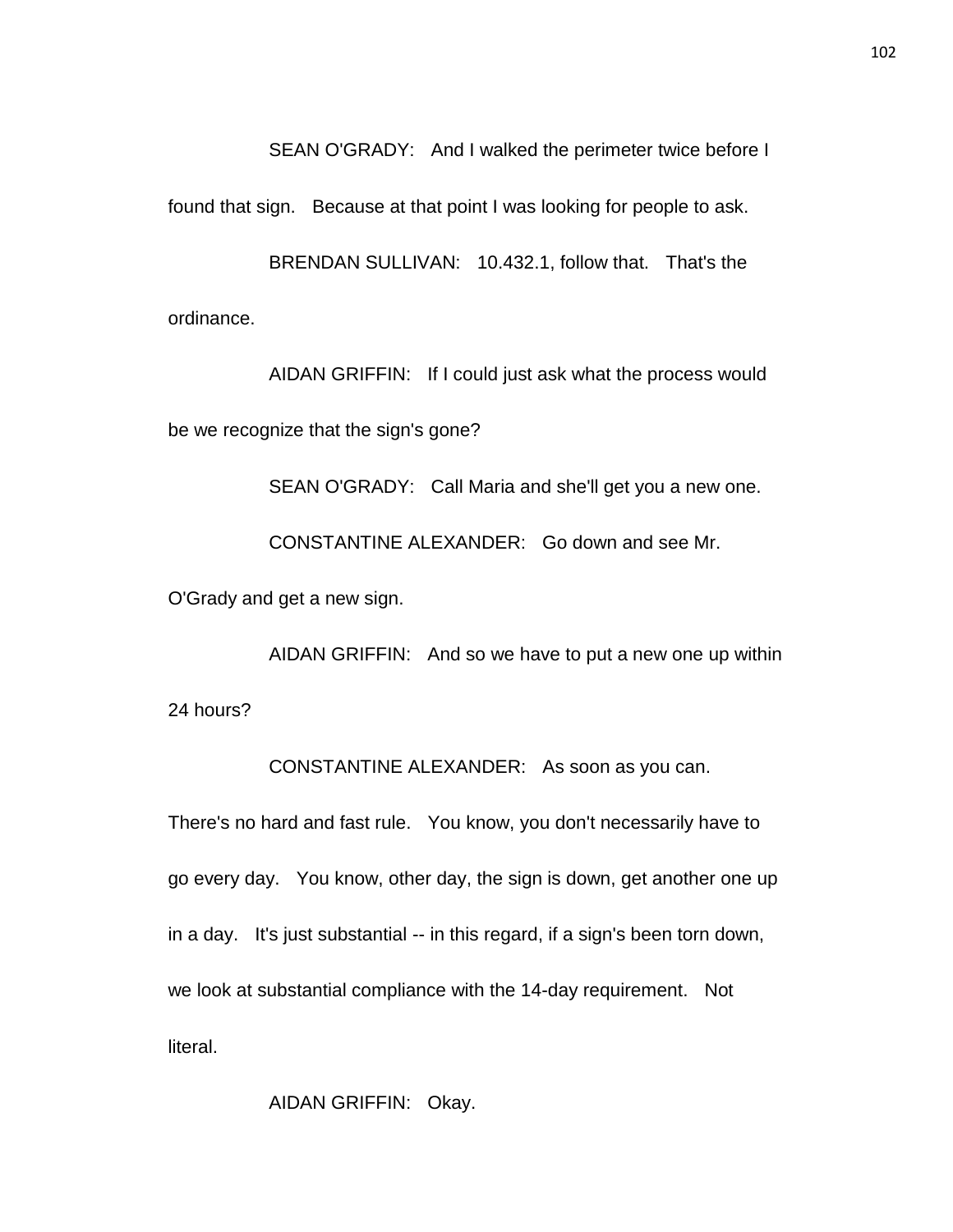ATTORNEY SIMON BRIGHENTI: So what he posted on

August 3rd?

AIDAN GRIFFIN: 3rd.

ATTORNEY SIMON BRIGHENTI: So what day -- did you get -- I mean, if it was up for seven days, that's not substantial? What days did you get a look at it?

CONSTANTINE ALEXANDER: I know you said you've done it. Two different people have checked and it wasn't there. So for a substantial period during the 14-day period there was no sign, and that's -- because of that we're not going to hear the case tonight. What day do we have to continue the case to?

SEAN O'GRADY: We could do 9/27 again.

CONSTANTINE ALEXANDER: Okay.

The Chair moves that we continue this case until seven p.m.

on August -- I'm sorry, September 27th subject to the following conditions.

The petitioner sign a waiver for time of decision. Failure to do that, the petition will be dismissed.

Second, that a new sign reflecting the date, September 27th,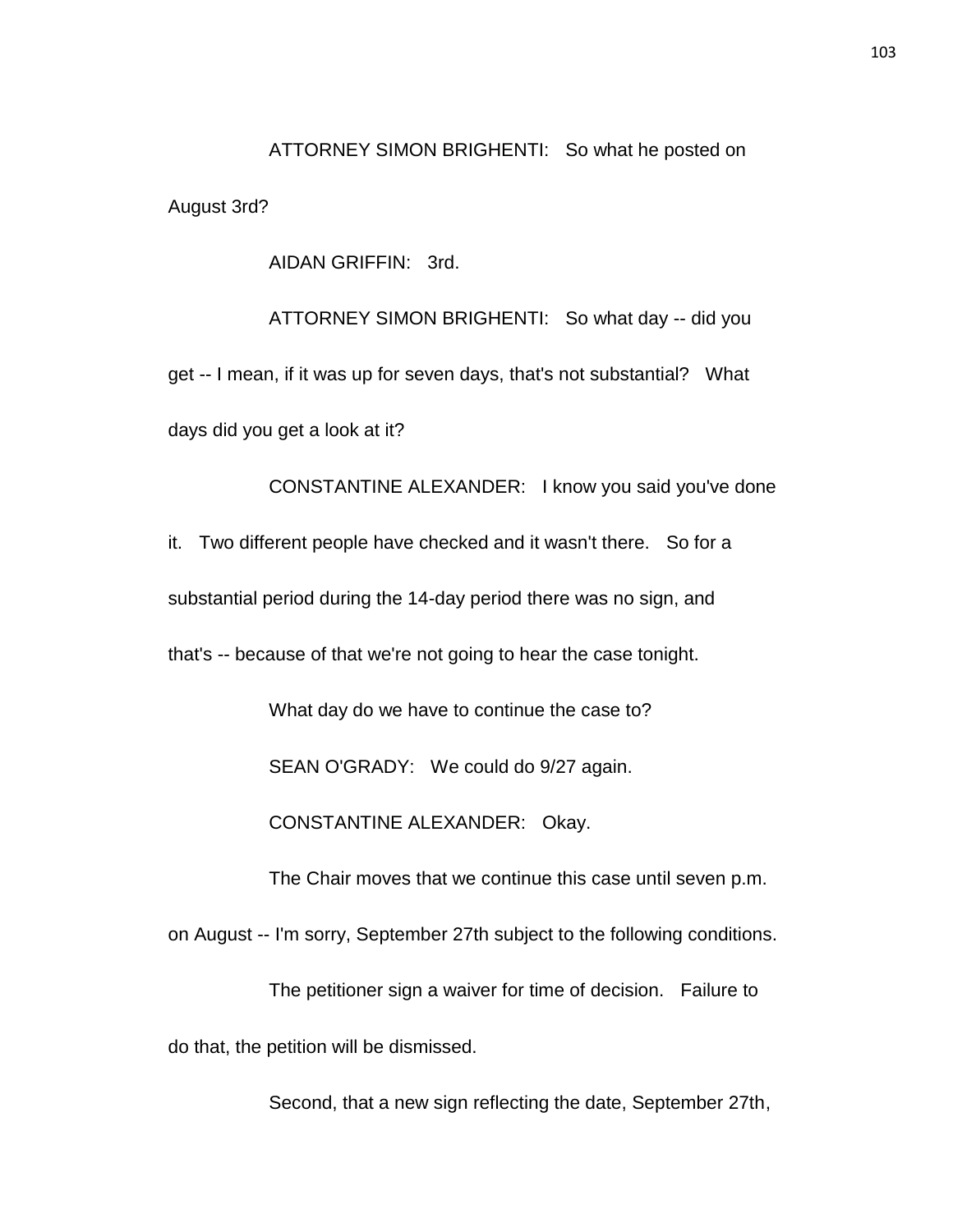and the signs, and the time seven p.m., be posted and reasonable efforts be maintained to be sure that that posted sign remains up there.

And that lastly, to the extent that you file and modify the dimensions, the photo simulations, the drawings for the relief being sought, that those most be in our files no later than five p.m. on the Monday before September 27th. So that gives us time and the citizens of the city time to examine and look at the plans.

ATTORNEY SIMON BRIGHENTI: So if there's no waiver form submitted, that would be a -- it would consider it to be no action? CONSTANTINE ALEXANDER: No. We'll dismiss the case tonight on the grounds that you haven't complied with our Ordinance. Is that what you want?

ATTORNEY SIMON BRIGHENTI: One other question

related. I came out last week from Western Mass. for the Planning Board and they ended up not having a quorum. So we've got to come back out on this Tuesday coming up. Is that -- does this Board or does Mr. O'Grady have any control? I mean, I didn't speak with them specifically about the sign posting so is that anything that they would be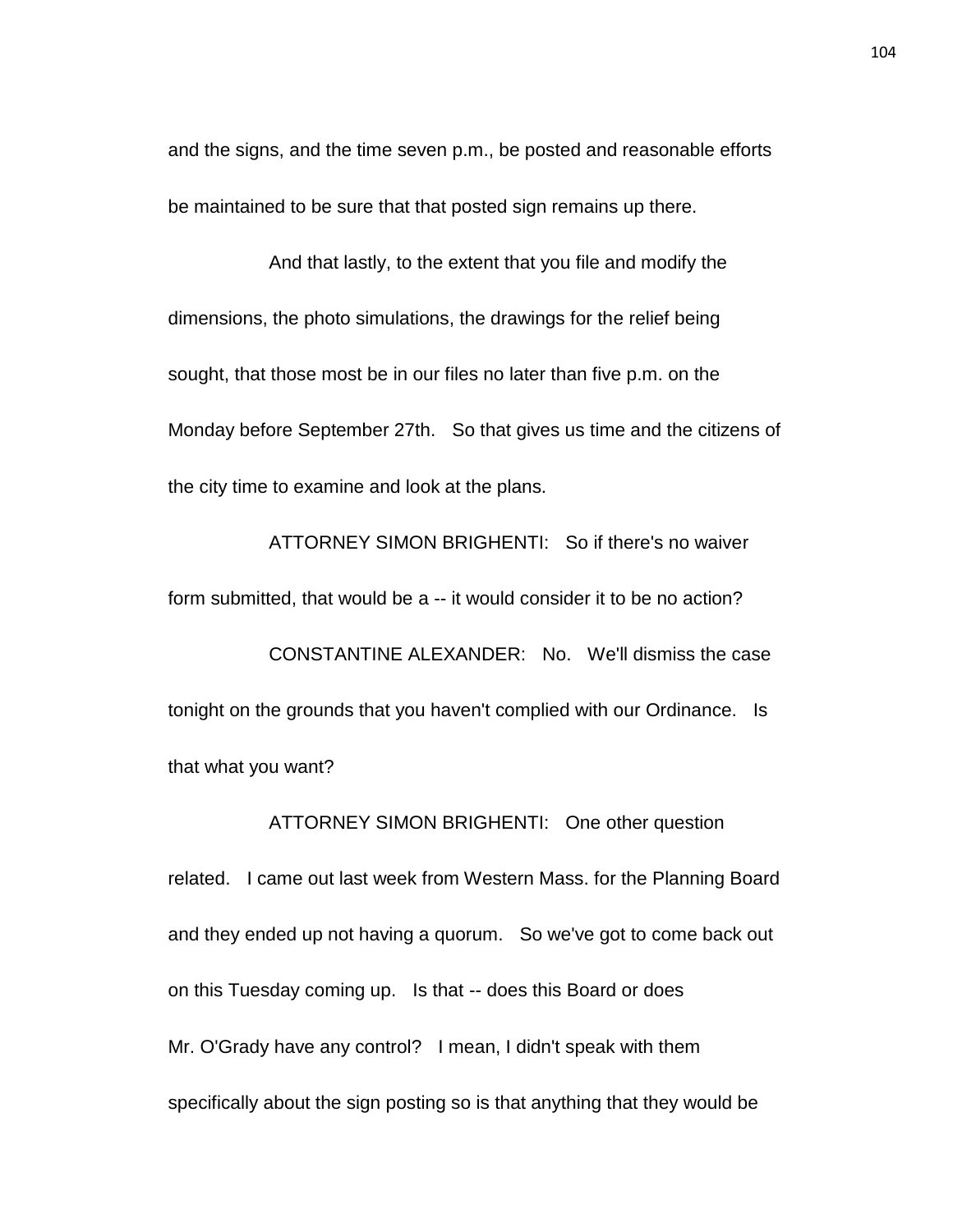concerned about, do you think? Should I speak to them directly?

CONSTANTINE ALEXANDER: I'm sorry, the Planning Board of Cambridge?

ATTORNEY SIMON BRIGHENTI: Yes. I came out this past Tuesday, and they said it was the first time in 33 years that they couldn't get a quorum at the Planning Board, and so we didn't have our meeting. It wasn't a public hearing. It was an advisory.

CONSTANTINE ALEXANDER: We welcome you meeting with the Planning Board. Sometimes the Planning Board gives us comments on what you're proposing, sometimes they don't. It's not essential. If we get nothing from the Planning Board by the 27th, we'll hear the case.

ATTORNEY SIMON BRIGHENTI: Okay.

So the sign posting wasn't an issue with the Planning Board as far as you know?

CONSTANTINE ALEXANDER: I have no idea if it was an issue with the Planning Board.

BRENDAN SULLIVAN: It was not, they would not.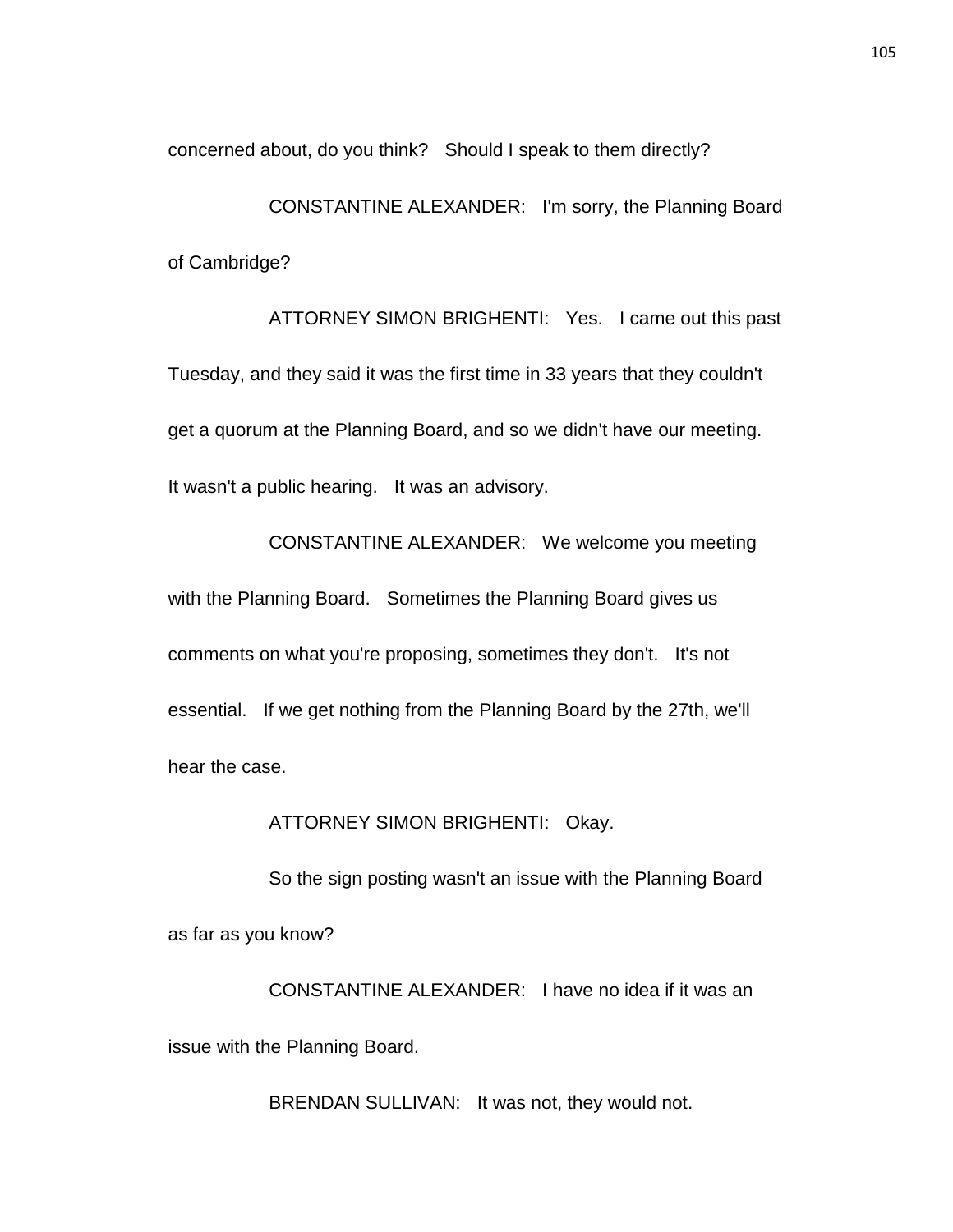CONSTANTINE ALEXANDER: Yeah, I would be very much

surprised, but I don't want to speak for the Planning Board.

pen?

ATTORNEY SIMON BRIGHENTI: Okay. Can I borrow a

ANDREA HICKEY: Gus, can you confirm for the record that this is a case not heard?

CONSTANTINE ALEXANDER: Yeah, I will do that. Thank you, Andrea.

As Andrea has pointed out, this is a case not heard which means that any five members of the Board can hear the case on the 27th. It doesn't mean that the five of us who are sitting here right now have to be on the case. And that's important from your perspective because sometimes things come up and a member can't make it.

ATTORNEY SIMON BRIGHENTI: Understand.

CONSTANTINE ALEXANDER: So I think we -- have we

taken a vote? I made the motion and it's a case not heard.

All of those in favor of continuing the case on this basis say "Aye."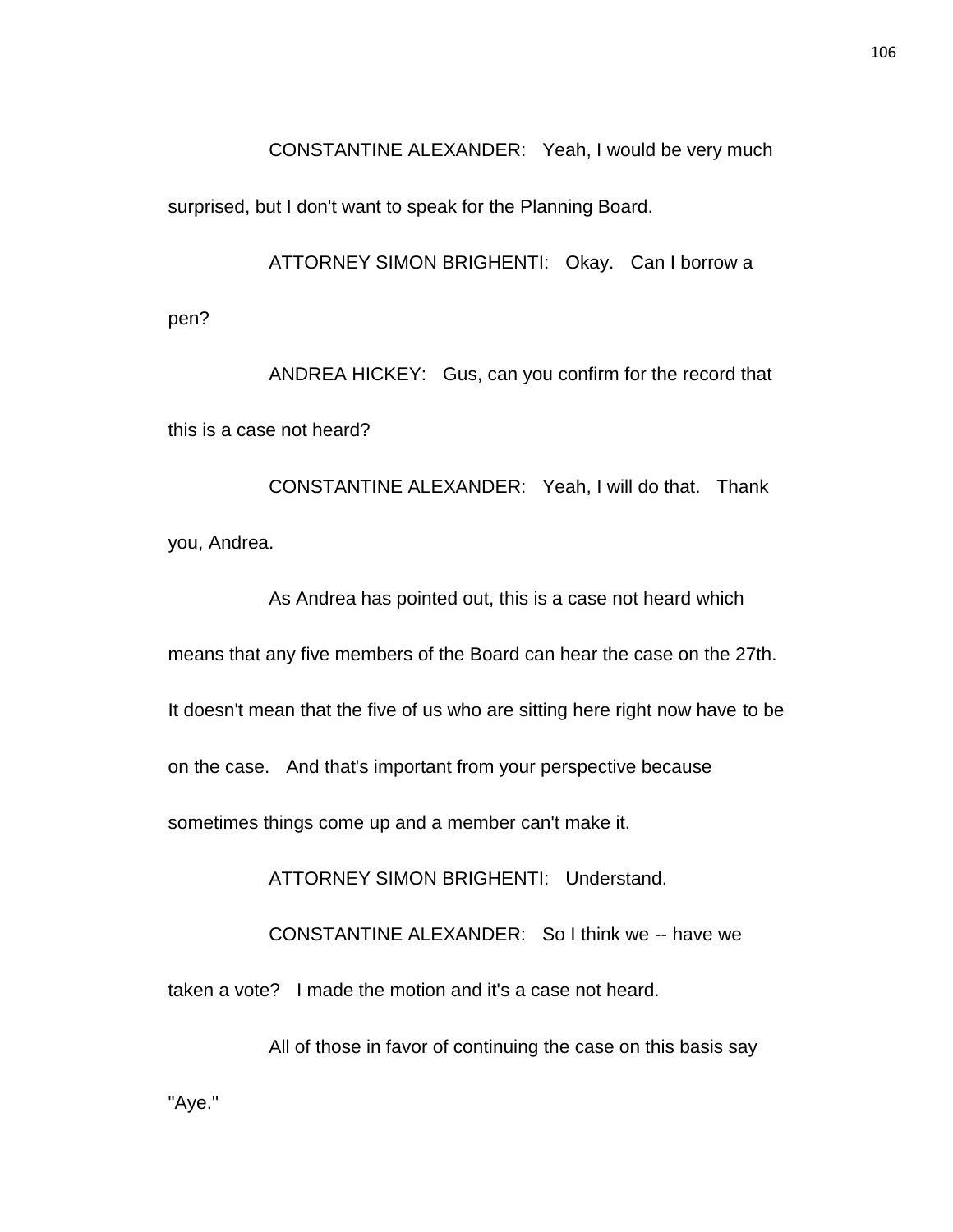(Aye.)

CONSTANTINE ALEXANDER: Five in favor. Thank you.

(Alexander, Sullivan, Green, Hickey, Monteverde.)

CONSTANTINE ALEXANDER: The case will be continued.

See you on the 27th.

ATTORNEY SIMON BRIGHENTI: Has there been any

comment in the file about this case?

CONSTANTINE ALEXANDER: I don't believe there's any.

\* \* \* \* \*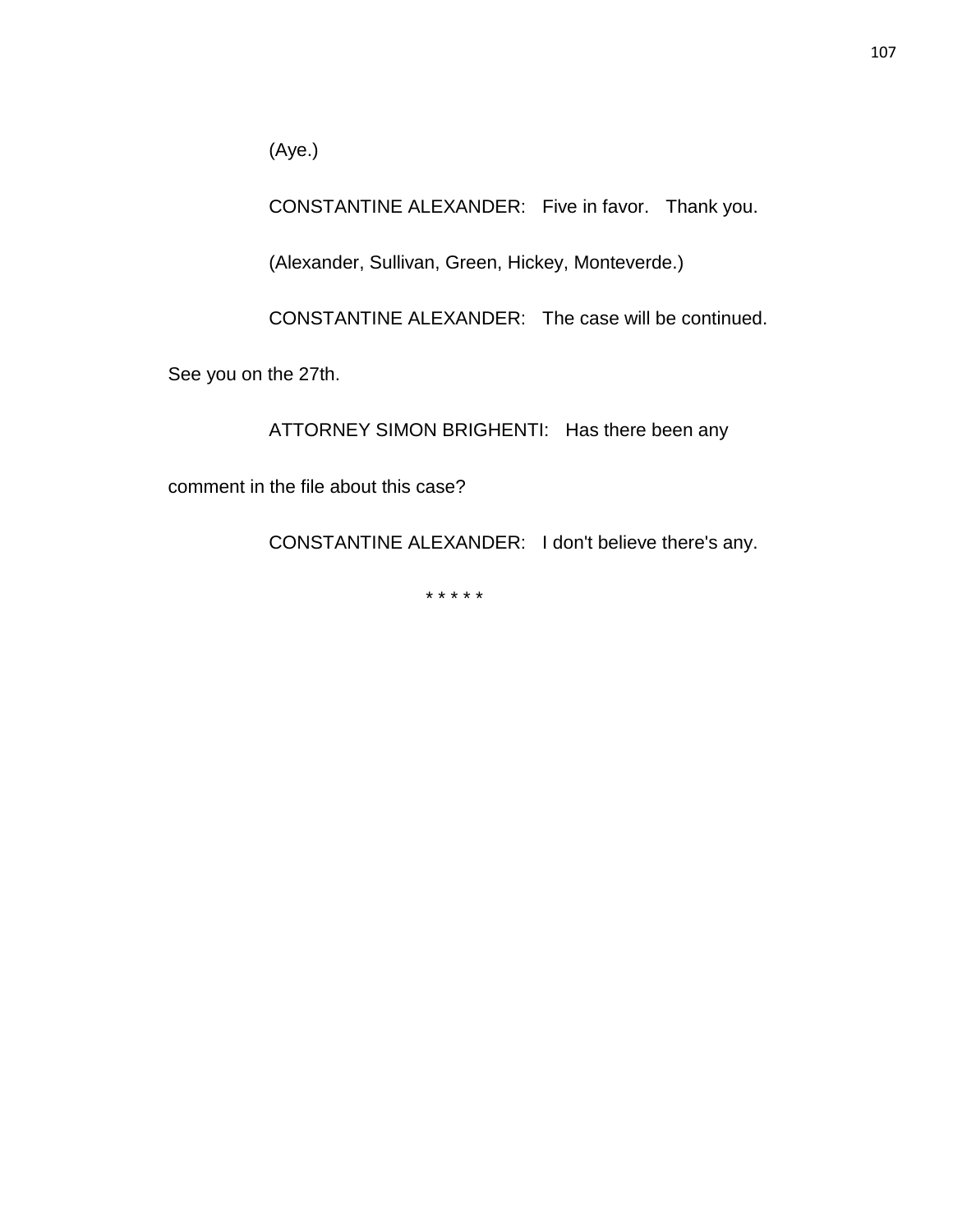(8:40 p.m.)

(Sitting Members Case BZA-016958-2018: Constantine Alexander,

Brendan Sullivan, Janet Green, Andrea A. Hickey, Jim Monteverde.)

CONSTANTINE ALEXANDER: The Chair will call case No.

016958, 139 Lexington Avenue.

Is there anyone here wishing to be heard on this matter?

ADAM SIEGEL: Yes. Good evening. My name is Adam

Siegel. I'm one of the owners of 139 Lexington Avenue along with my wife.

So we just purchased the property, this property in April and it needs a substantial renovation.

CONSTANTINE ALEXANDER: Right.

ADAM SIEGEL: And we're currently undergoing our

renovation.

CONSTANTINE ALEXANDER: I've driven by the property and I can see it's in progress.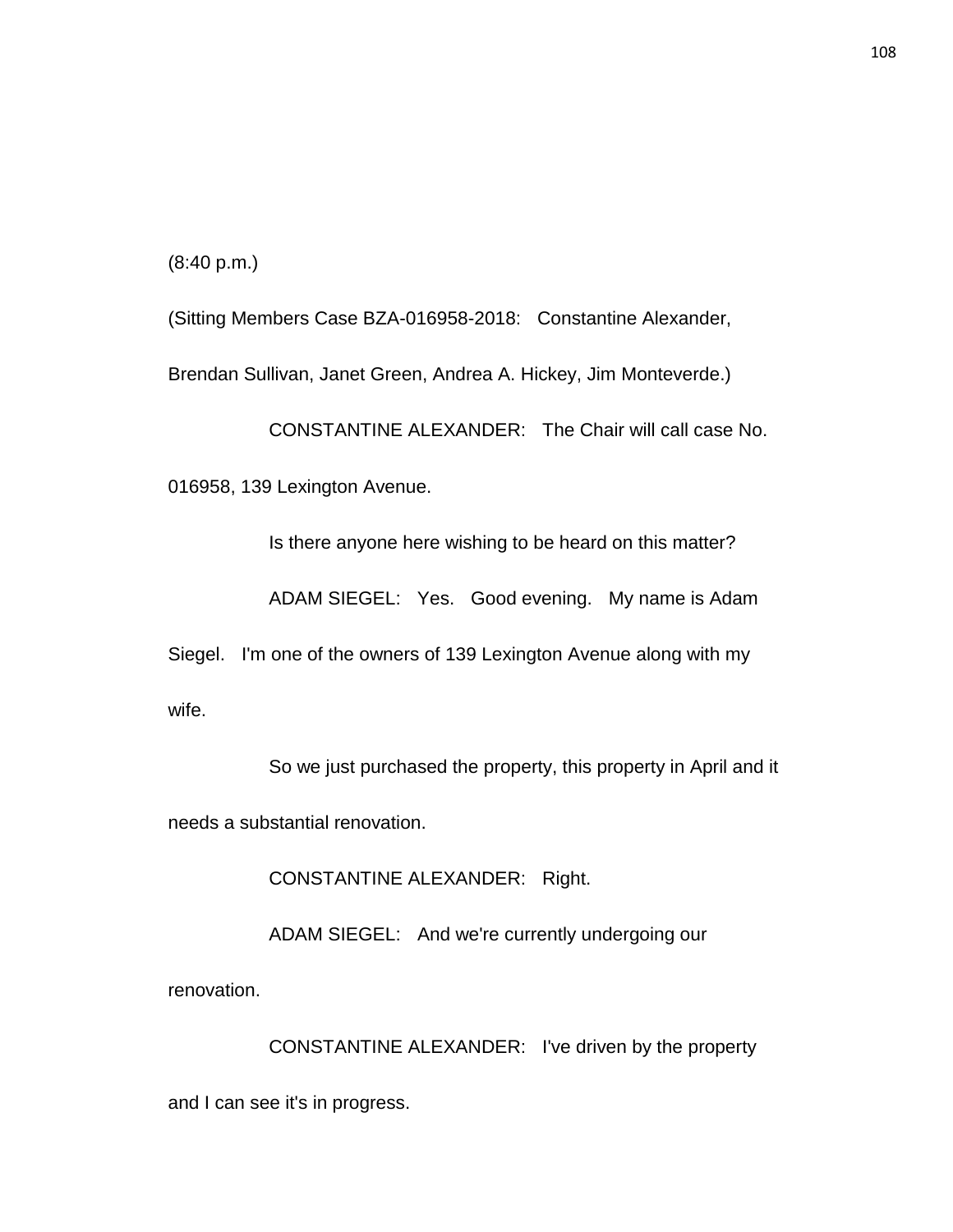ADAM SIEGEL: Exactly.

So as part of the renovation we needed to replace the

foundation. The interior is gutted. It's being really rebuilt from the

ground up. Maintaining the existing envelope for the most part.

We're here to request relief for a Variance and a Special Permit. The Variance being as part of the renovation, we'd like to add exterior insulation to make the house more energy efficient, and that would be going into the setback in multiple locations. So that's the Variance.

The Special Permit being we're changing the layout of the interior to meet our needs, and as part of the interior layout changes, we had to reorganize some of the windows, remove windows, add windows. And a few of those windows are within the setback. And we're also adding a basement where -- we're changing the basement egress from the rear of the property to -- we want to add an egress on the side of the property.

CONSTANTINE ALEXANDER: I'm just puzzled. Add windows/door so you have it. Yeah, I wanted to make sure you properly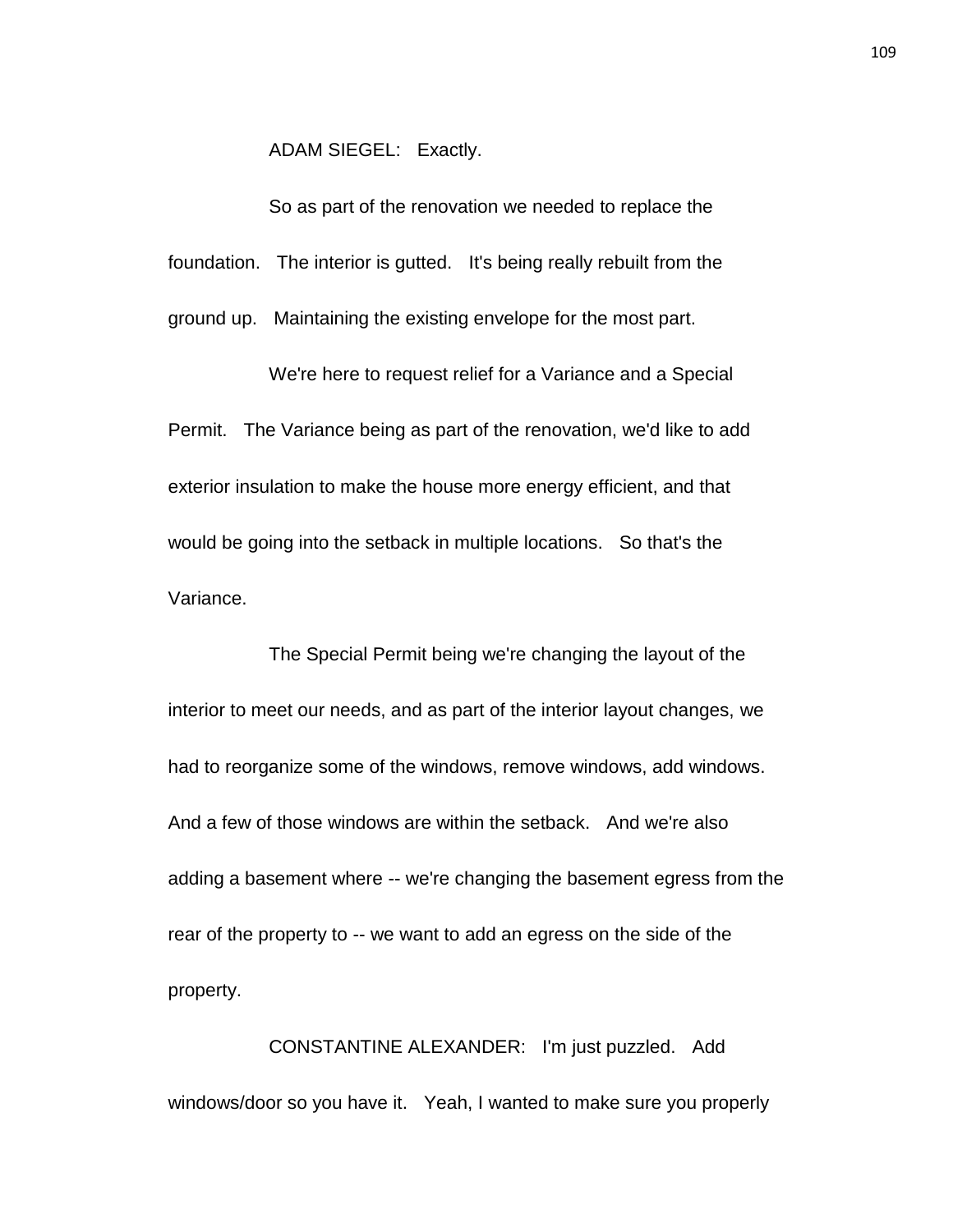advertised the case and you have.

ADAM SIEGEL: Okay.

CONSTANTINE ALEXANDER: Okay.

BRENDAN SULLIVAN: What are you adding to the house?

Is it ridge insulation?

ADAM SIEGEL: Ridge insulation on the exterior.

BRENDAN SULLIVAN: Two inch?

ADAM SIEGEL: Two inches on the walls --

BRENDAN SULLIVAN: Yeah.

ADAM SIEGEL: -- and four inches on the roof.

BRENDAN SULLIVAN: Four inches on the roof?

ADAM SIEGEL: Yes.

JIM MONTEVERDE: Outboard of the sheathing line?

ADAM SIEGEL: Outboard of the sheathing line, yes.

There are actually two layers of siding on the house, so it

won't be two additional inches, because during this process we will be stripping all the existing siding off. So it will be a little less than the two additional inches.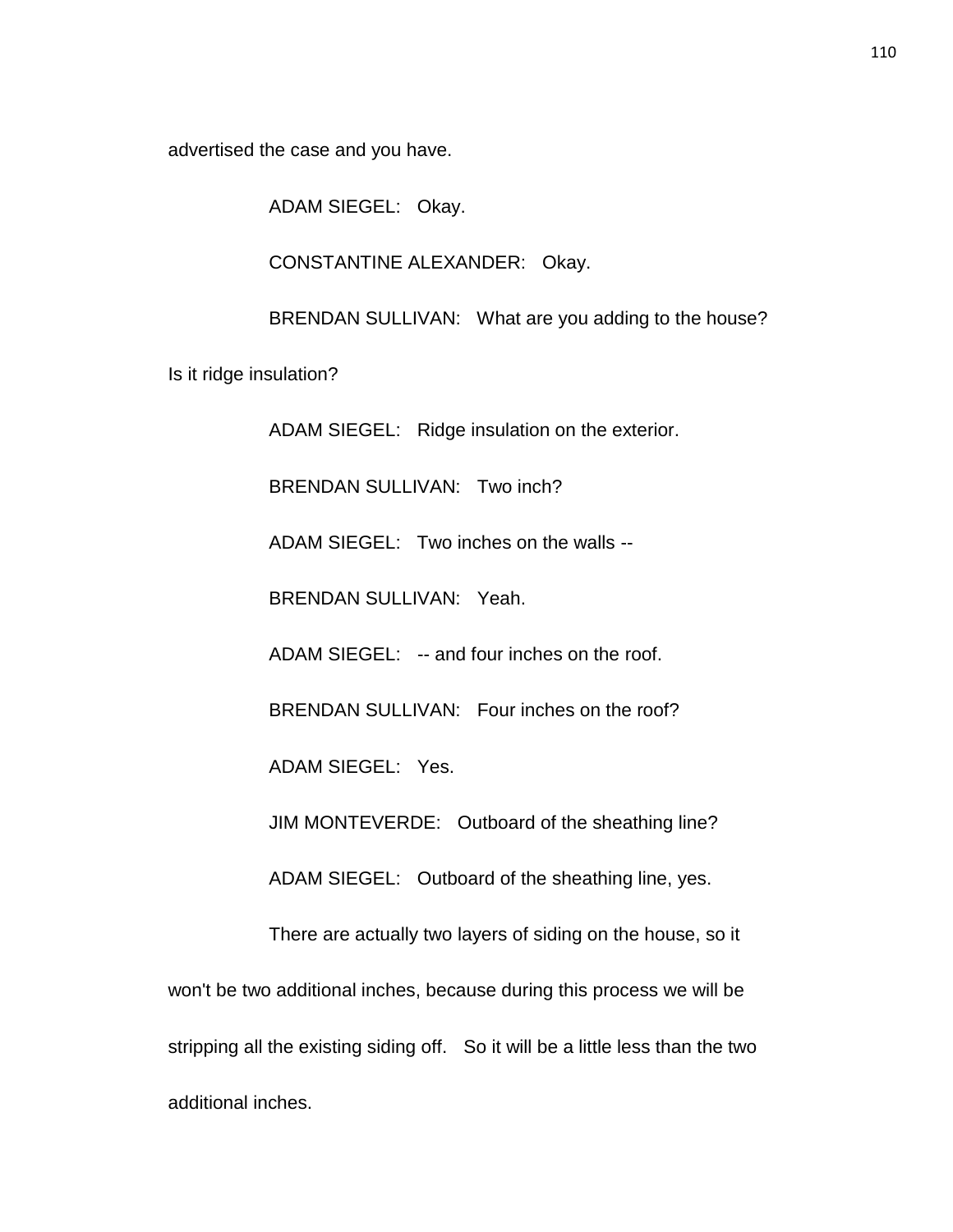BRENDAN SULLIVAN: And the finished cladding will be?

ADAM SIEGEL: We're working with Cambridge Historical, it's going to be a mixture of cedar, clapboard, shingles. We haven't stripped all the siding off the house just yet, so it's going to be a mixture of clapboards and shingles.

BRENDAN SULLIVAN: Yeah.

CONSTANTINE ALEXANDER: Okay.

Anything else you want to present at this point?

ADAM SIEGEL: I don't think so.

CONSTANTINE ALEXANDER: You don't have to.

ADAM SIEGEL: No.

We sent out the plans to our neighbors, at 133 Lexington as

well as 145 Lexington. And we walked our two abutting neighbors on

either side around the property, told them what we'd like to do. Actually, I

have a letter from 133 Lexington that they sent to me or addressed to you

just saying --

CONSTANTINE ALEXANDER: I can keep it for our files? ADAM SIEGEL: Yes.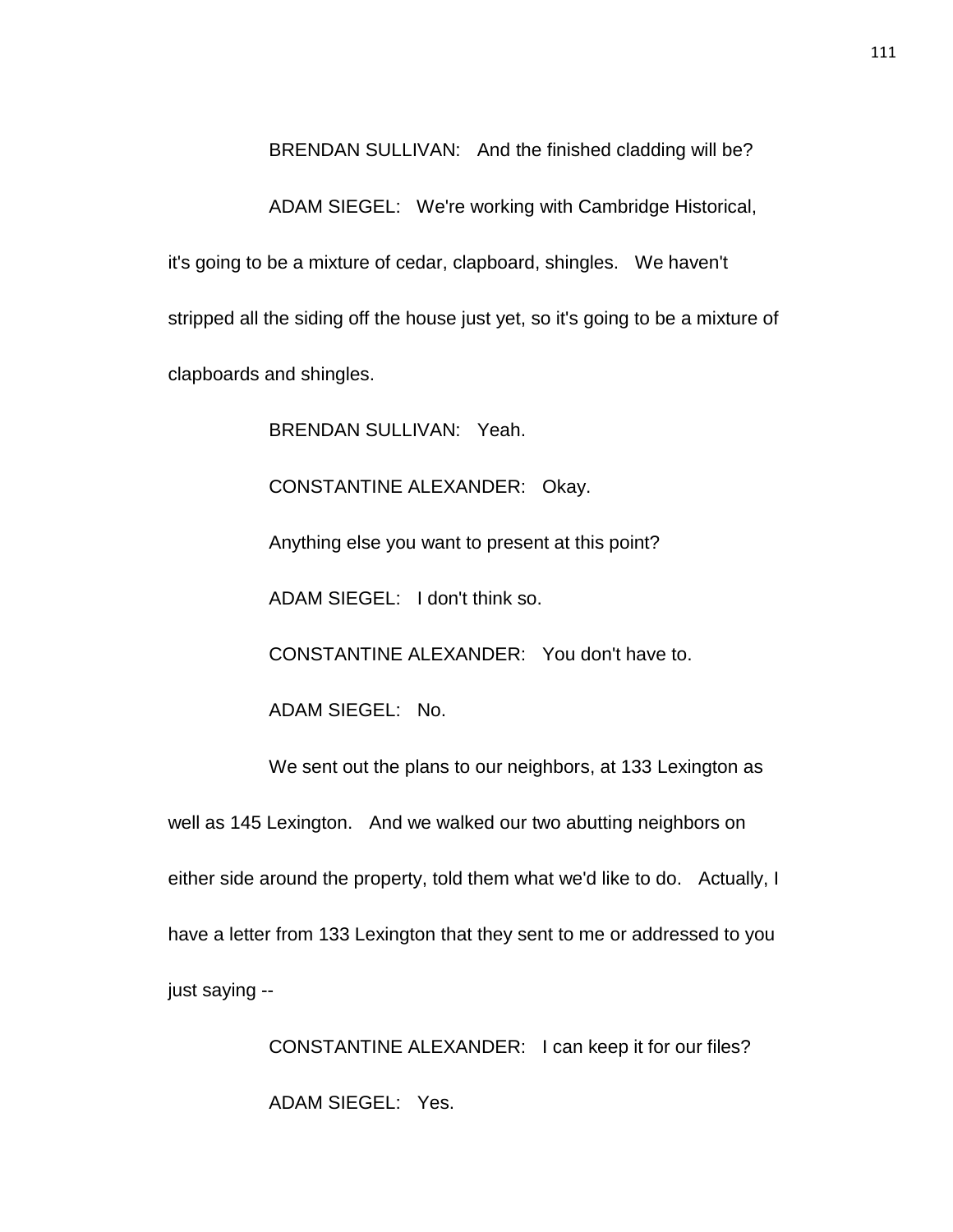CONSTANTINE ALEXANDER: Okay.

Because we have nothing else in our files.

ADAM SIEGEL: Okay.

CONSTANTINE ALEXANDER: No comments from

neighbors is what I meant by that.

ADAM SIEGEL: Okay. I sent the plans to my rear abutter as well. He's not really affected, but I wanted to make sure he had the plans as well.

CONSTANTINE ALEXANDER: Okay. You're doing the right thing.

Questions from members of the Board? Jim.

JIM MONTEVERDE: Just out of curiosity, all the outboard

insulation, is there any between the -- is it wood framing?

ADAM SIEGEL: Wood framing. That will be fully insulated

as well.

JIM MONTEVERDE: It will be insulated as well?

ADAM SIEGEL: Yes. It's all two by four, existing and

(inaudible).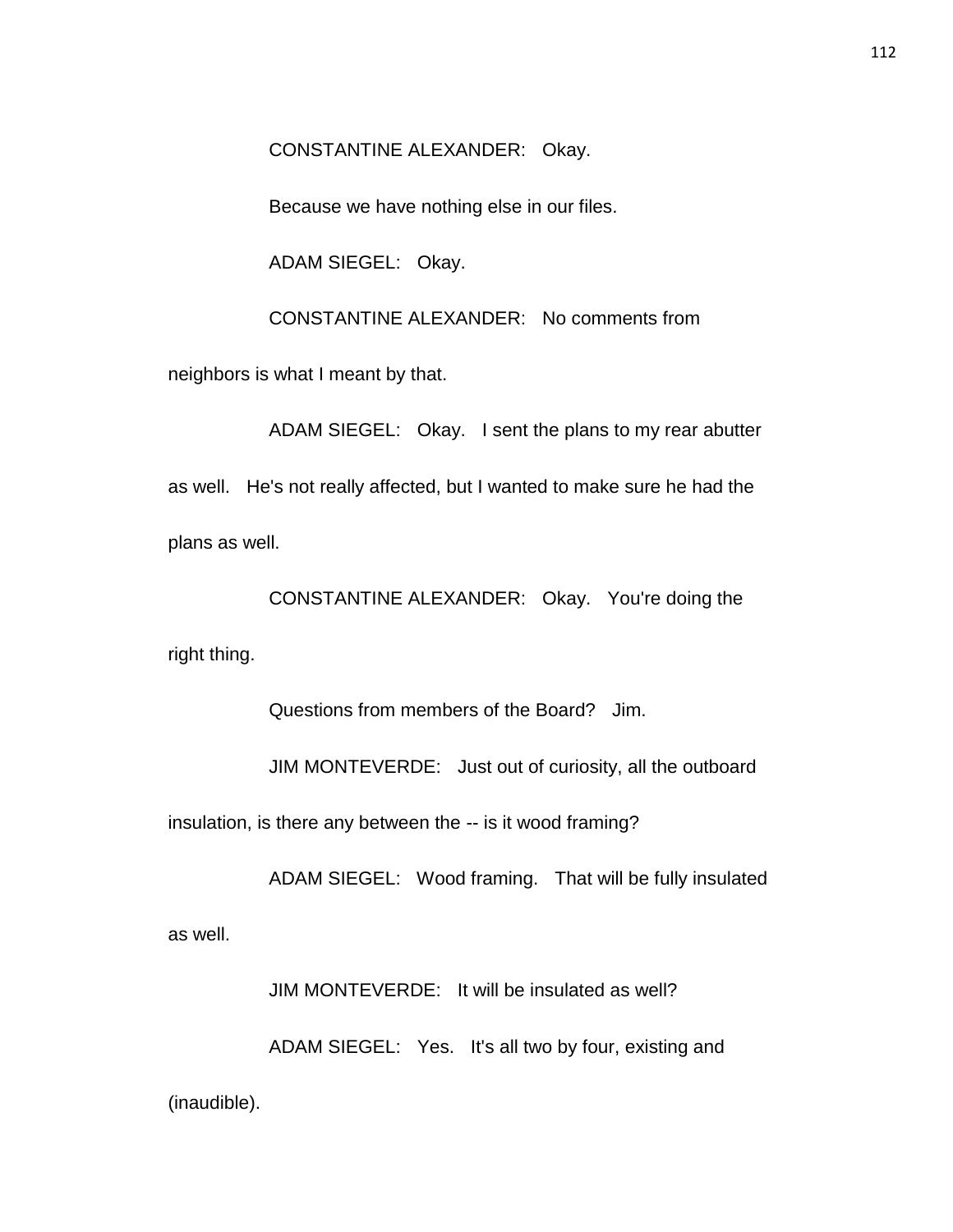JIM MONTEVERDE: Okay.

BRENDAN SULLIVAN: You're doing closed cell on the

inside?

ADAM SIEGEL: Decide between close cell and open cell.

BRENDAN SULLIVAN: Okay.

And the roof, underneath the roof -- so you've got four inches

on top of your sheathing.

ADAM SIEGEL: Exactly.

BRENDAN SULLIVAN: And what's on the --

ADAM SIEGEL: There's two-by-eight framing.

BRENDAN SULLIVAN: Yeah.

ADAM SIEGEL: So it's going to be fully filled, either closed

or open cell foam.

BRENDAN SULLIVAN: Okay. It's going to be tight. Yeah,

good.

ADAM SIEGEL: That's it.

CONSTANTINE ALEXANDER: I'll open the matter up to public testimony.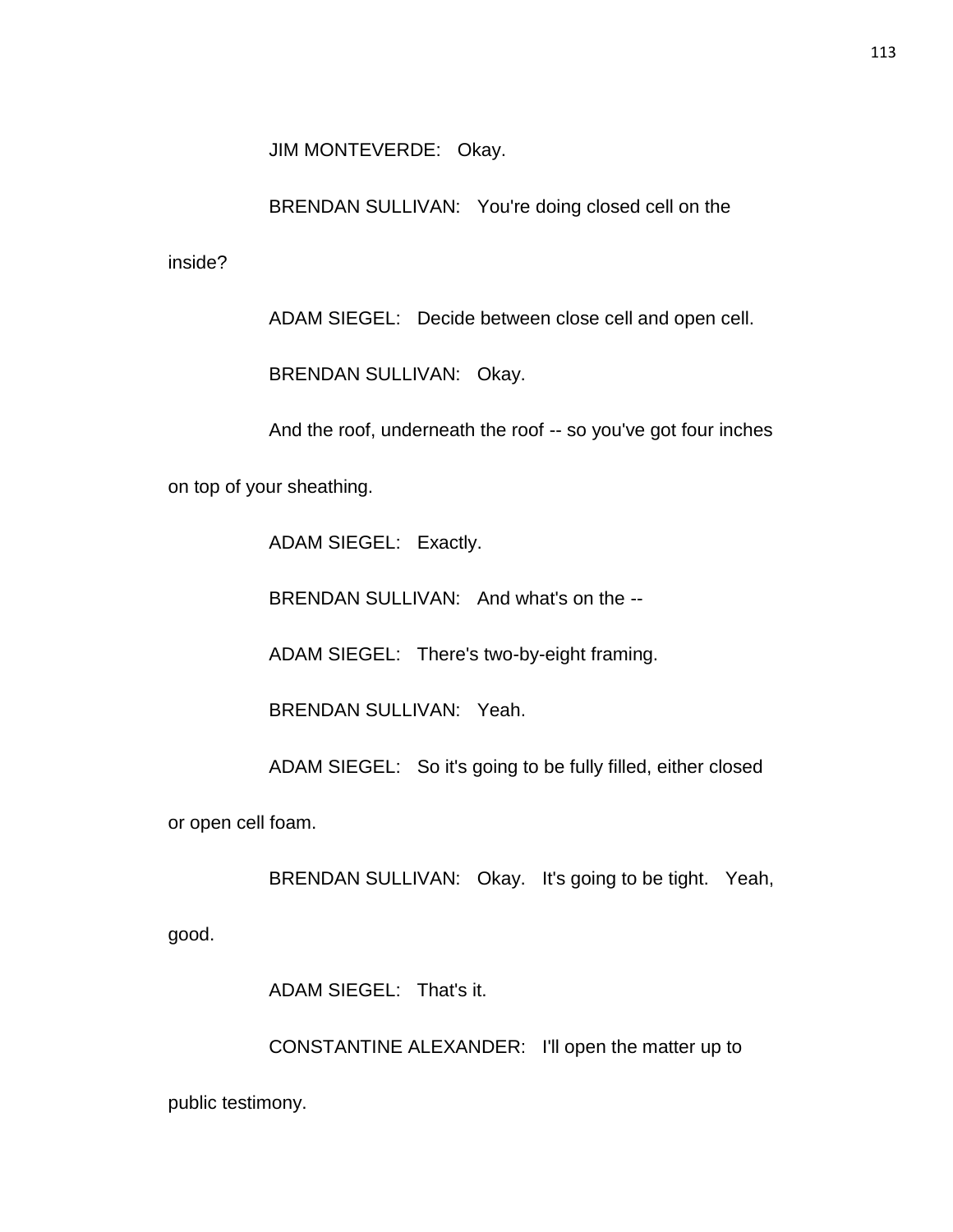Is there anyone here wishing to be heard on this --

FRANK PAOLITTO: I'm frank Paolitto --

CONSTANTINE ALEXANDER: Come a little closer, please,

sir.

FRANK PAOLITTO: Excuse me.

CONSTANTINE ALEXANDER: And give your name and address to the stenographer.

FRANK PAOLITTO: I'm Frank Paolitto, 147 Lexington Avenue. P-A-O-L-I-T-T-O.

Mr. Siegel has spoken to me about the changes, and the only concern I had was my concern that the entranceway which abuts my driveway would have a negative effect over time on my driveway. He's shown me his plans and has reassured me about that and I feel confident that that's not a bad thing for him to be doing at this point. So I would approve his request.

CONSTANTINE ALEXANDER: Good. Thank you for your comments and taking the time to come down.

Anyone else wishing to be heard?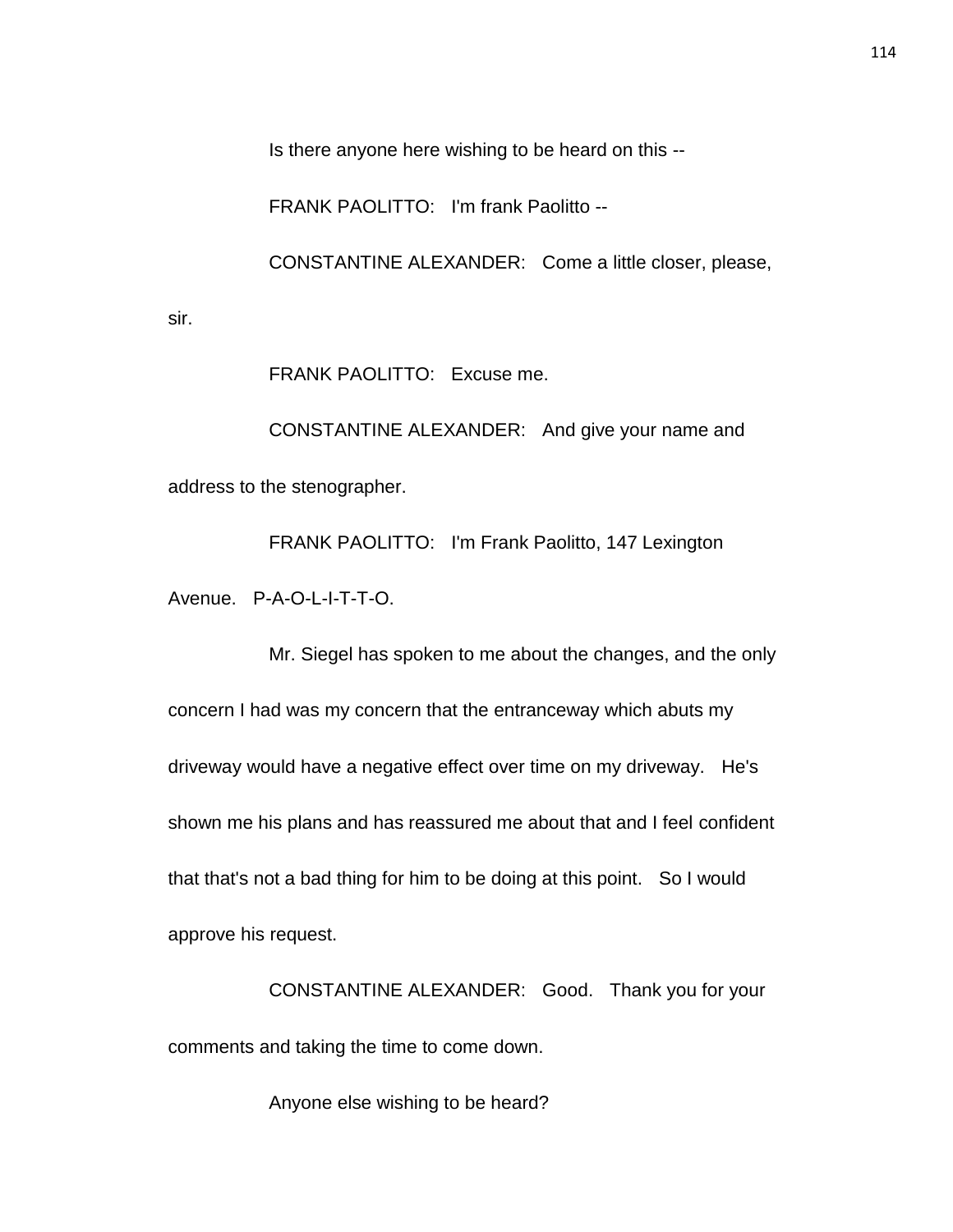(No Response.)

CONSTANTINE ALEXANDER: Apparently not.

We are in receipt of one letter that was given to us by the

petitioner from David Jacobson, J-A-C-O-B-S-O-N and Amanda Agee,

A-G-E-E who reside at 133 Lexington Avenue, unit 2. (Reading) We are writing as the abutting neighbors of 139 Lexington Avenue. We have received and reviewed the proposed plans from the Siegels. We have no objection to the additional windows or insulation impacting our side of the house.

And that's all she wrote.

ADAM SIEGEL: May I add one?

CONSTANTINE ALEXANDER: Go ahead.

ADAM SIEGEL: I also sent the plans and communicated with the unit 1 owner as well, and they responded to me in an e-mail. I didn't print it out, but they didn't object to this proposal as well.

CONSTANTINE ALEXANDER: We'll take your

representation of that, that's fine.

I'll close public testimony.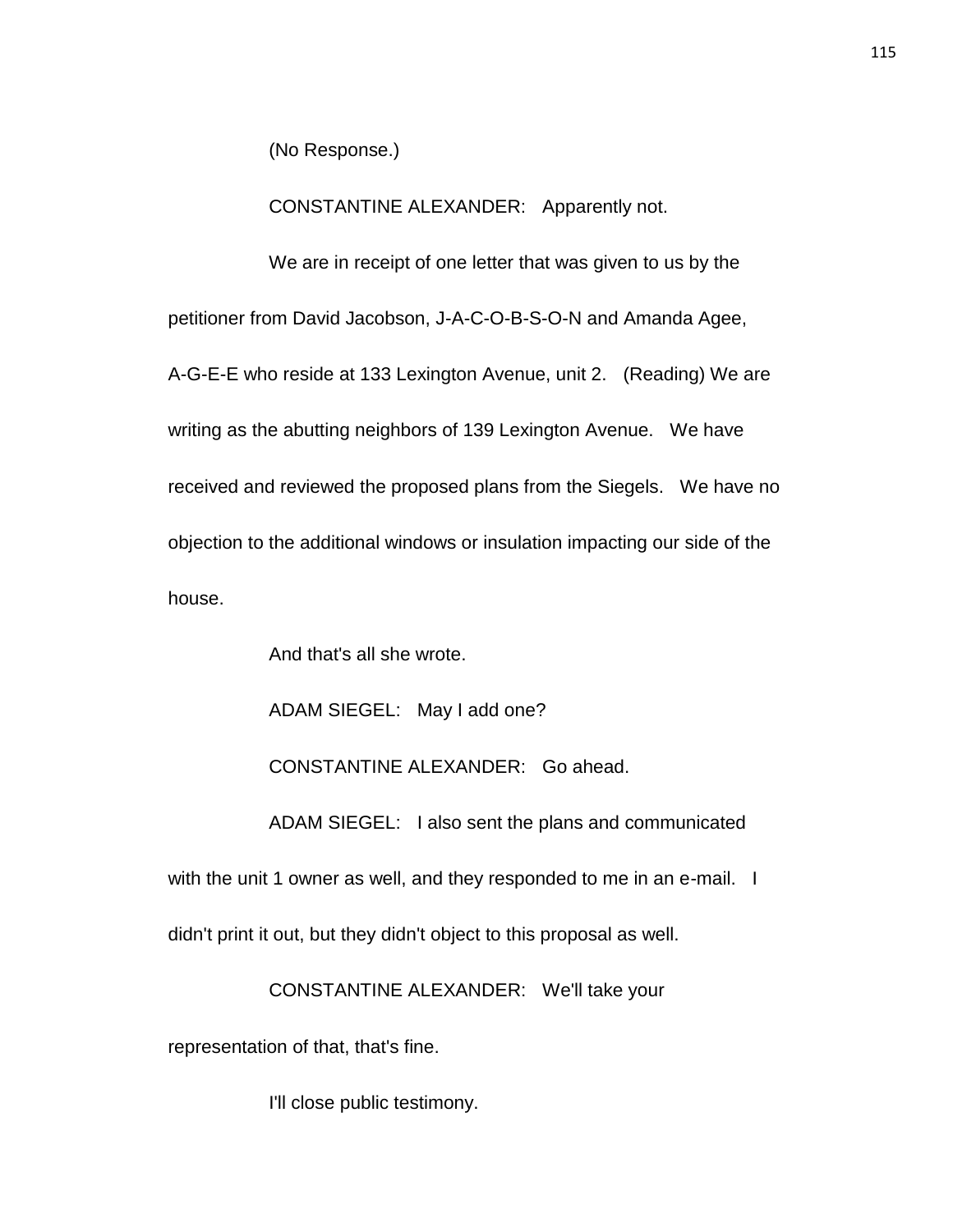We have two votes, as the petitioner has indicated, a

Variance and a Special Permit. I'll take the Variance first.

Any comments on the Variance?

(No Response.)

CONSTANTINE ALEXANDER: Okay. The Chair moves that we make the following findings with regard to the Variance being sought:

That a literal enforcement of the provisions would involve a substantial hardship. Such hardship being is that the structure is in need of improved insulation, and this is what's being done.

That the hardship is owing to the shape of the lot, such that any modification to the side intrudes on -- the insulation intrudes on the side yard setbacks.

And the relief may be granted without substantial detriment to the public good or nullifying or substantially derogating from the intent and purpose of the Ordinance.

In this regard the Chair would note what is being proposed will increase the energy efficiency of the structure and therefore is beneficial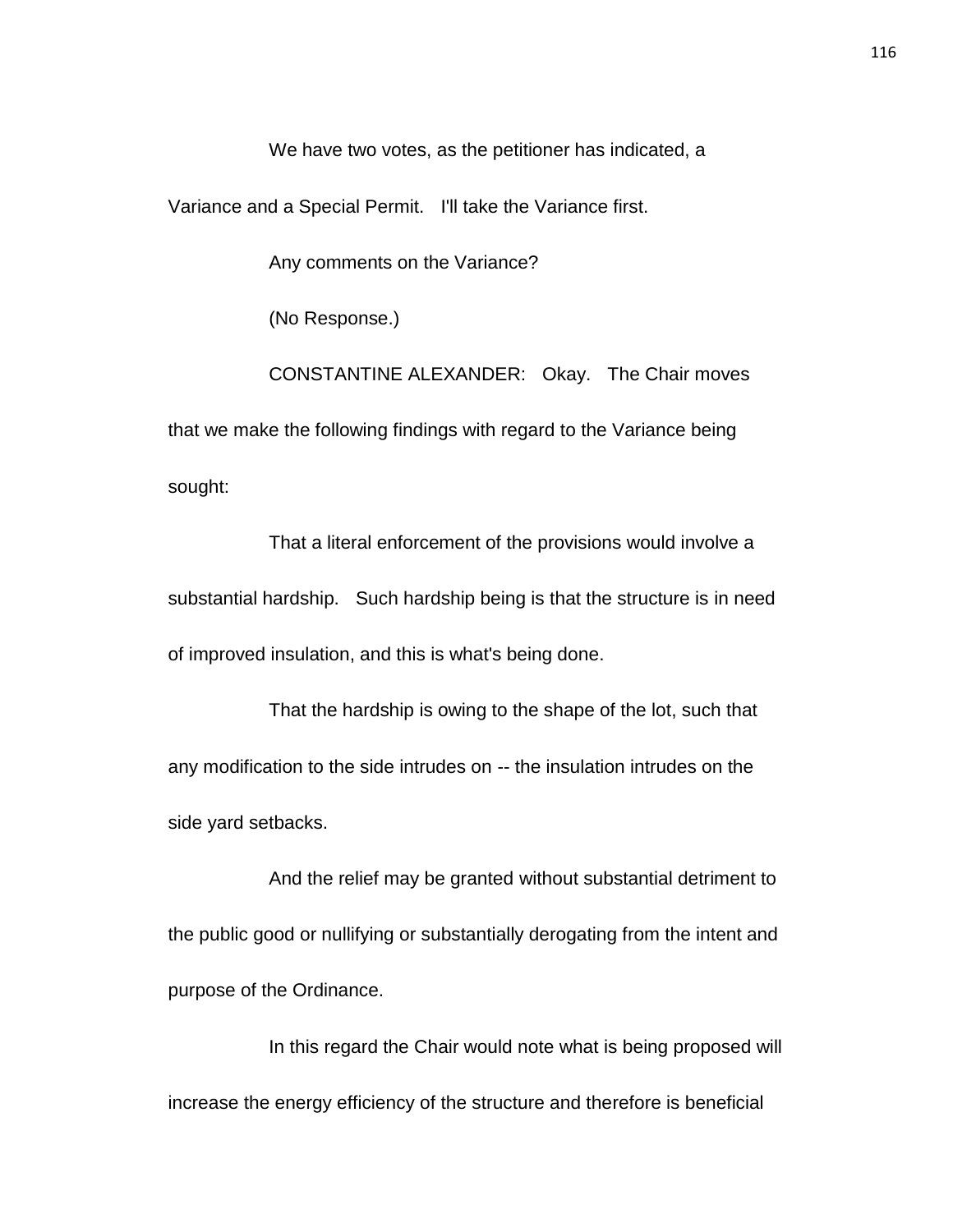to the community as a whole.

On the basis of these findings, the Chair moves that we grant the Variance requested on the condition that the work proceed in accordance with plans prepared by Peter Quinn Architect, LLC. They are dated -- most recent date is July 12, 2018, first page of which has been initialled by Chair.

All those in favor of granting the Variance, please say "Aye".

(Aye.)

CONSTANTINE ALEXANDER: Variance granted.

(Alexander, Sullivan, Green, Hickey, Monteverde.)

CONSTANTINE ALEXANDER: Moving on to the Special

Permit with regards to -- it deals with the windows in the setback.

The Chair moves we make the following findings:

That the requirements of the Ordinance cannot be met without

the Special Permit requested.

neighborhood character.

That traffic generated or patterns of access or egress will not cause congestion, hazard, or substantial change in established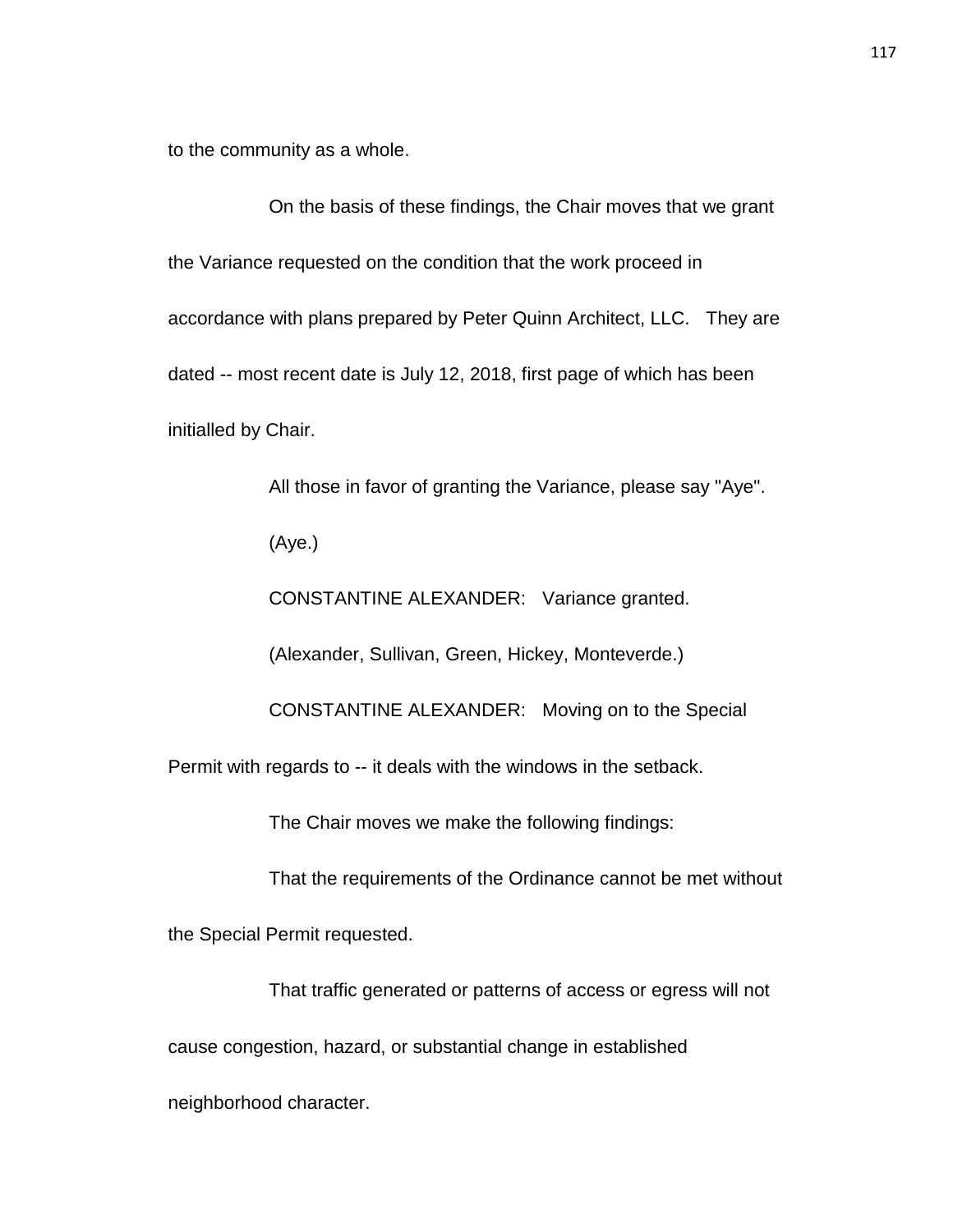That the continued operation of or development of adjacent uses as permitted in the Zoning Ordinance will not be adversely affected by what is being proposed. In this regard when it comes to windows and setbacks, the concern is generally intrusion of the privacy of the neighbors affected. But these neighbors have not objected to what is being proposed.

And in fact, one of the neighbors has submitted a written letter of support.

That the continued operation or development of adjacent uses will not be adversely affected by what is proposed.

No nuisance or hazard would be created to the detriment of the health, safety, and/or welfare of the occupant of the proposed use or the citizens of the city. And generally what is proposed will not impair the integrity of the district or otherwise derogate from the intent and purpose of the Ordinance.

So on the basis of these findings, the Chair moves we grant the Special Permit requested, again, subject to the condition that the work proceed in accordance with the plans previously identified with regard to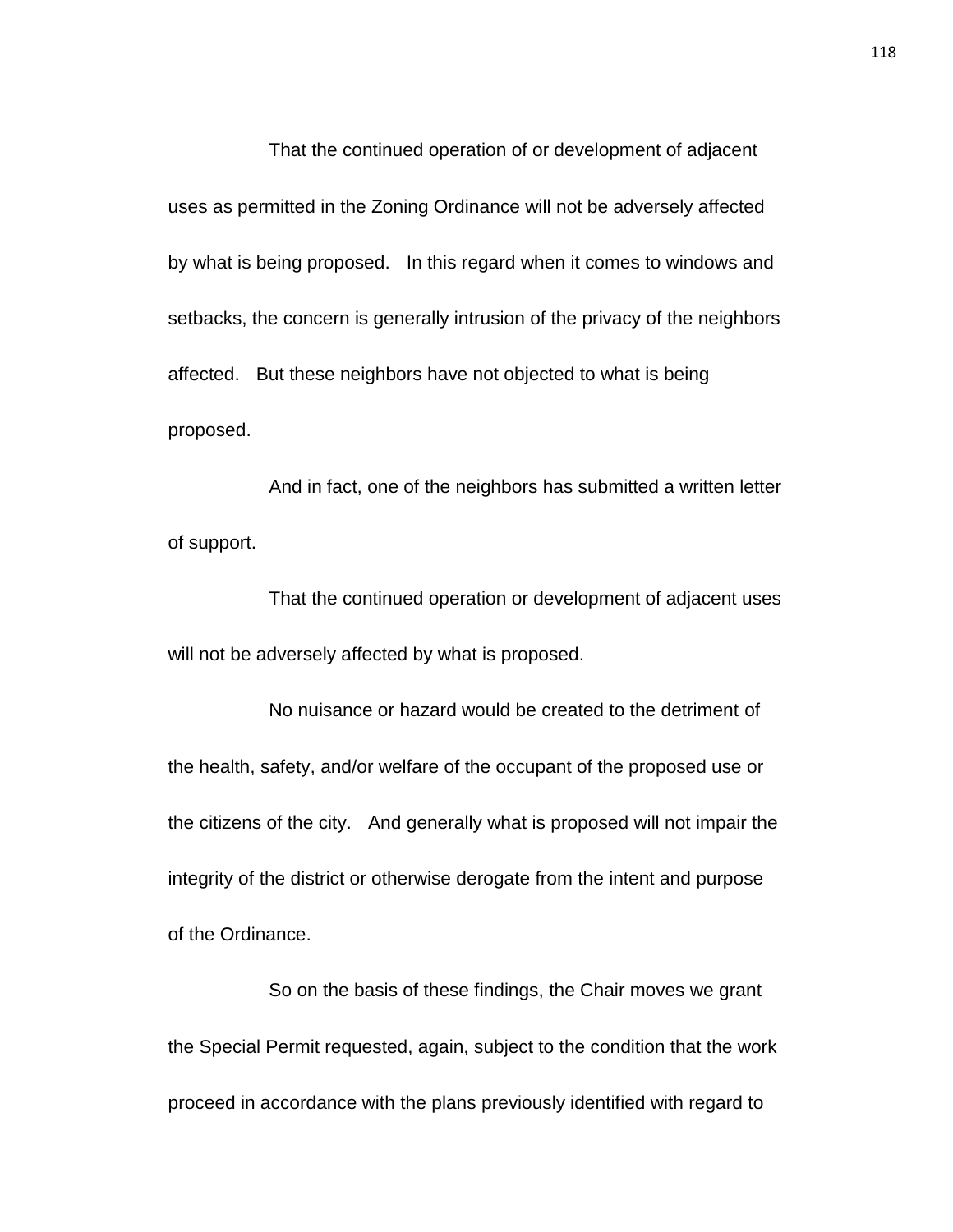the Variance.

All those in favor, please say "Aye".

(Aye.)

CONSTANTINE ALEXANDER: Five in favor. Good luck.

(Alexander, Sullivan, Green, Hickey, Monteverde.)

ADAM SIEGEL: Thank you.

\* \* \* \* \*

(8:50 p.m.)

(Sitting Members Case BZA-016966-2018: Constantine Alexander,

Brendan Sullivan, Janet Green, Andrea A. Hickey, Jim Monteverde.)

CONSTANTINE ALEXANDER: The Chair will call case No.

016966, 215 Prospect Street.

Is there anyone here wishing to be heard on this matter?

Good evening.

DANIEL MARTINS FERRARA: Good evening, ladies and

gentlemen. My name is Daniel Martins Ferrara from MF Engineering and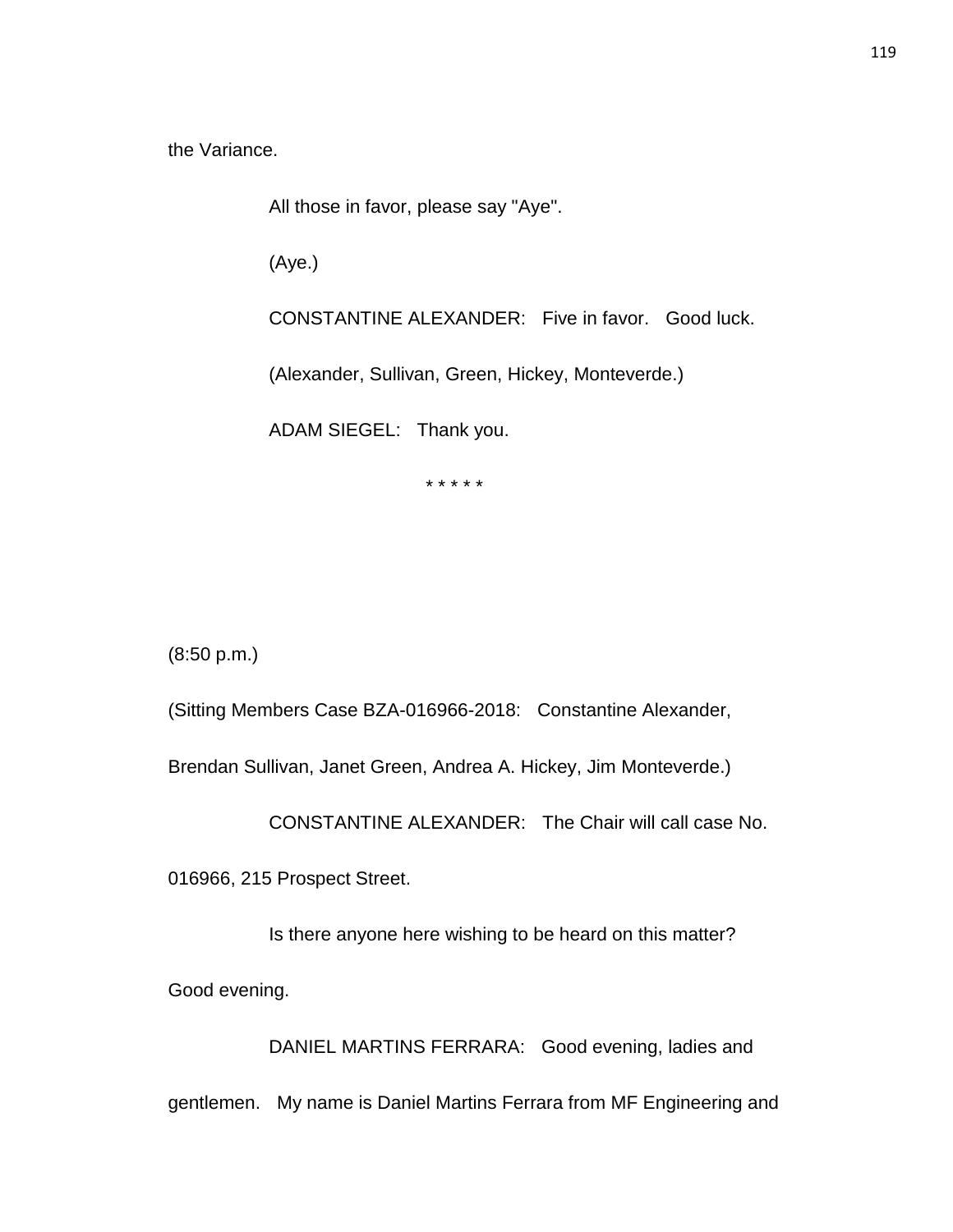Designs. I'm here representing Rock and Roll Daycare. So they're trying to get a Special Permit for parking over at 215 Prospect Street. The code which is --

CONSTANTINE ALEXANDER: Yeah, you have a minimum required parking space. Let me ask you a sort of an unrelated question. Are you taking over the City of Cambridge? How many of these -- every time I turn around, there's a new place.

JOHN HAMMAR: I'm John Hammar, director of finance, H-A-M-M-A-R.

MELISSA GARCIA: Melissa Garcia.

DANIEL MARTINS FERRARA: So, yes, so the code.

Article 6.000, Section 36.3, subsection B.1 requires that there are three per two instructional rooms, and they're having -- they want to have four instructional rooms over there. And so we believe that the parking isn't really necessary because the majority of their clients do travel there on foot. And then the ones that do not travel there on foot, they would just be dropping off their children.

CONSTANTINE ALEXANDER: So the only place that would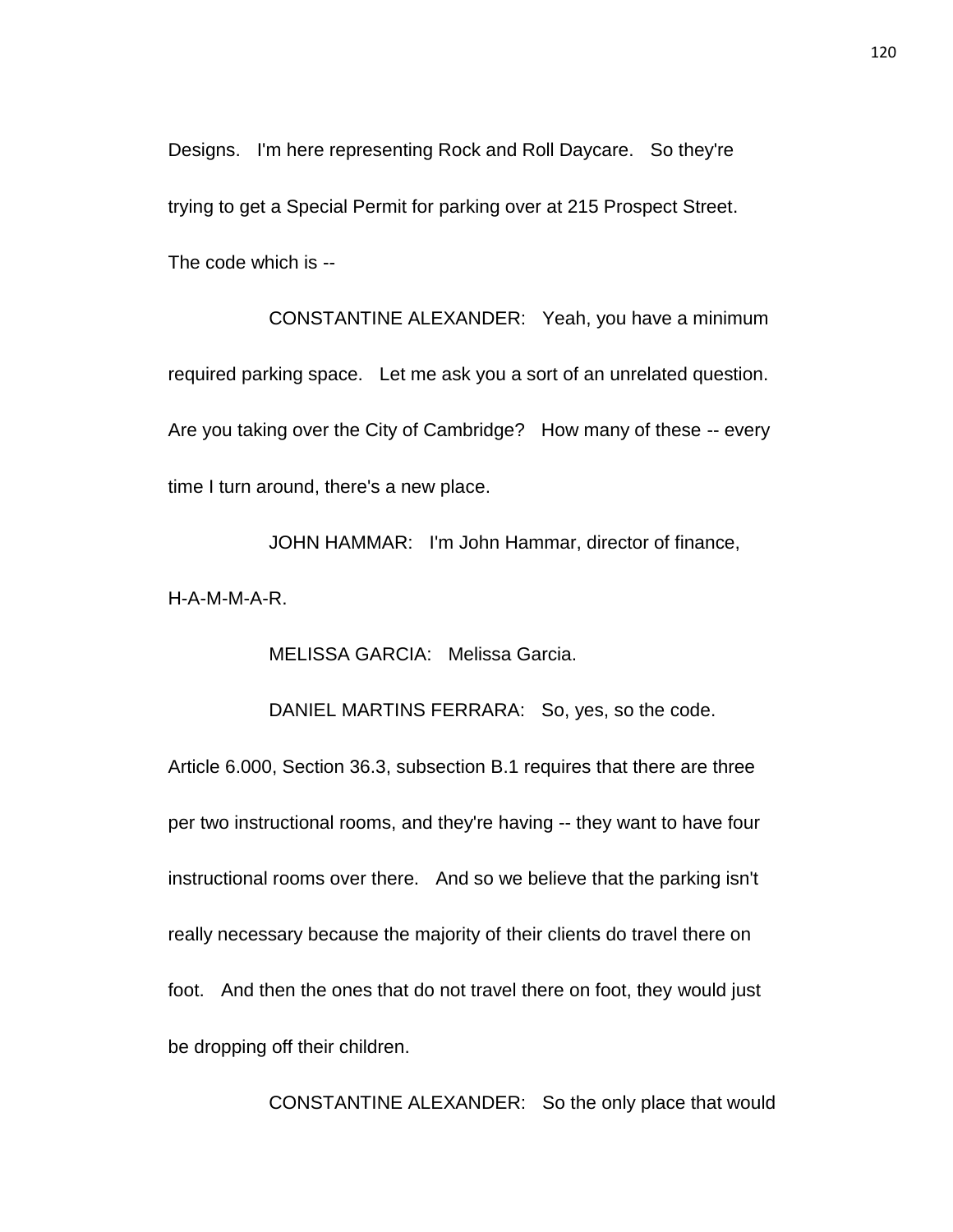use the parking lot, seems to me, would be staff?

DANIEL MARTINS FERRARA: Yes. And they also have multiple locations, at least three within a one mile radius of that location. So any parking that they would need to accommodate for, they can just ask those parents that are driving to go to an area that has, you know, some more parking, better parking rather than like the parents who are dropping their kids off foot traffic wise, they can go to the other one. And they also do rotate their kids around to the different locations, you know.

CONSTANTINE ALEXANDER: Oh, really? If student is going to one location for a period of time and goes to another location? MELISSA GARCIA: Yes, sir. We do permit our families to have internal transfers and they do receive first priority. And so oftentimes with the new locations that are being brought on stream, it's to satisfy the need of the population from the distance that one family would

either by walking or potentially driving in.

CONSTANTINE ALEXANDER: Okay. You don't require your students to rotate? MELISSA GARCIA: No, no, sir.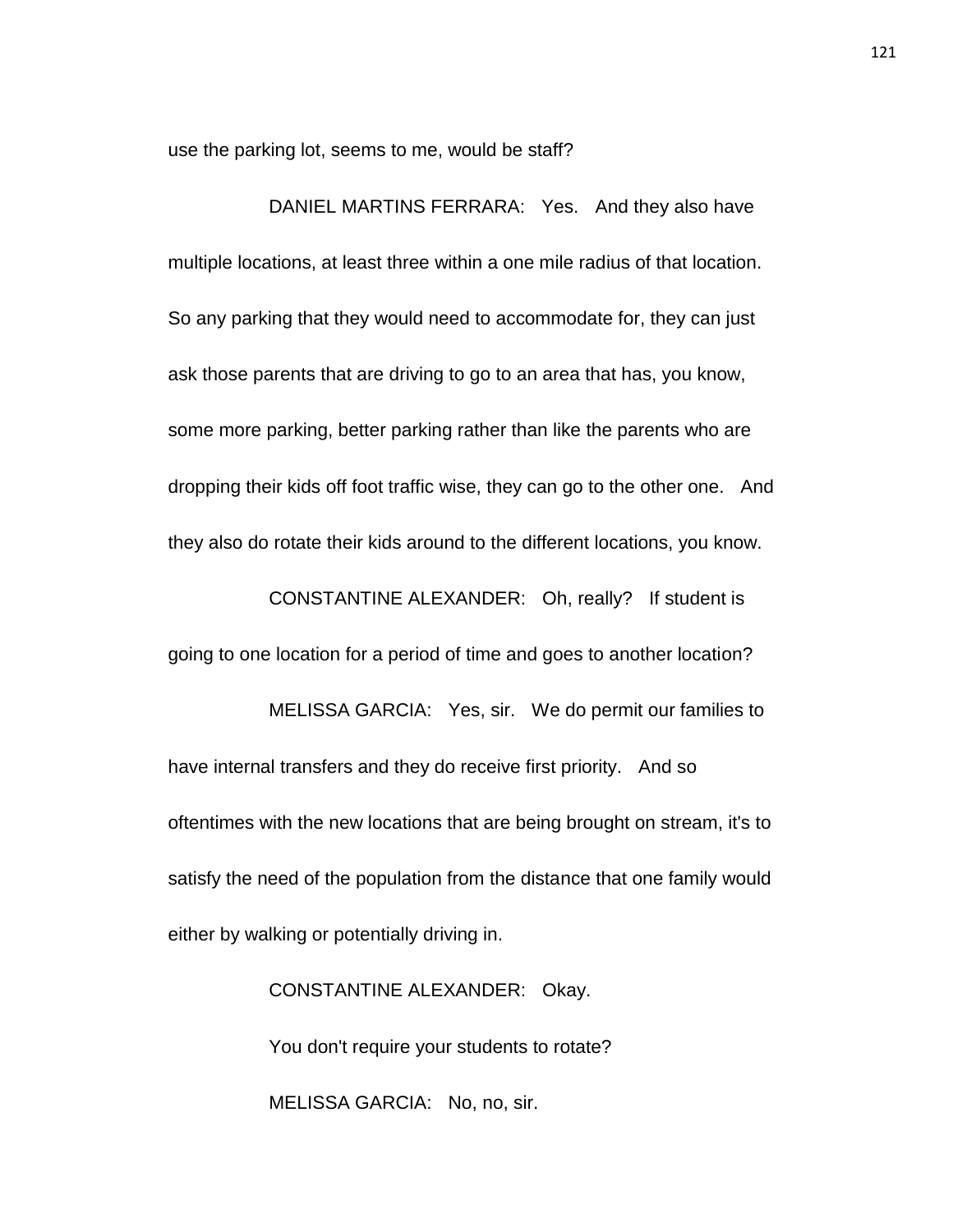CONSTANTINE ALEXANDER: Okay. It's an

accommodation for parents?

MELISSA GARCIA: Yes.

DANIEL MARTINS FERRARA: It also looks cute when you

see all the kids walking down the street with the little leash.

CONSTANTINE ALEXANDER: With their suckers and

holding a cord.

MELISSA GARCIA: Yes.

CONSTANTINE ALEXANDER: Okay.

Questions from members of the Board?

(No Response.)

CONSTANTINE ALEXANDER: We do have a letter -- come on up right now. I'll give you a chance. I'm going to open the matter up to public testimony. And I do have a letter of opposition, which I'll read into the record. I don't know maybe, sir, you're here for that letter or not?

JONATHAN GALL: I think it's one of my neighbors.

CONSTANTINE ALEXANDER: Anyway, your name and address.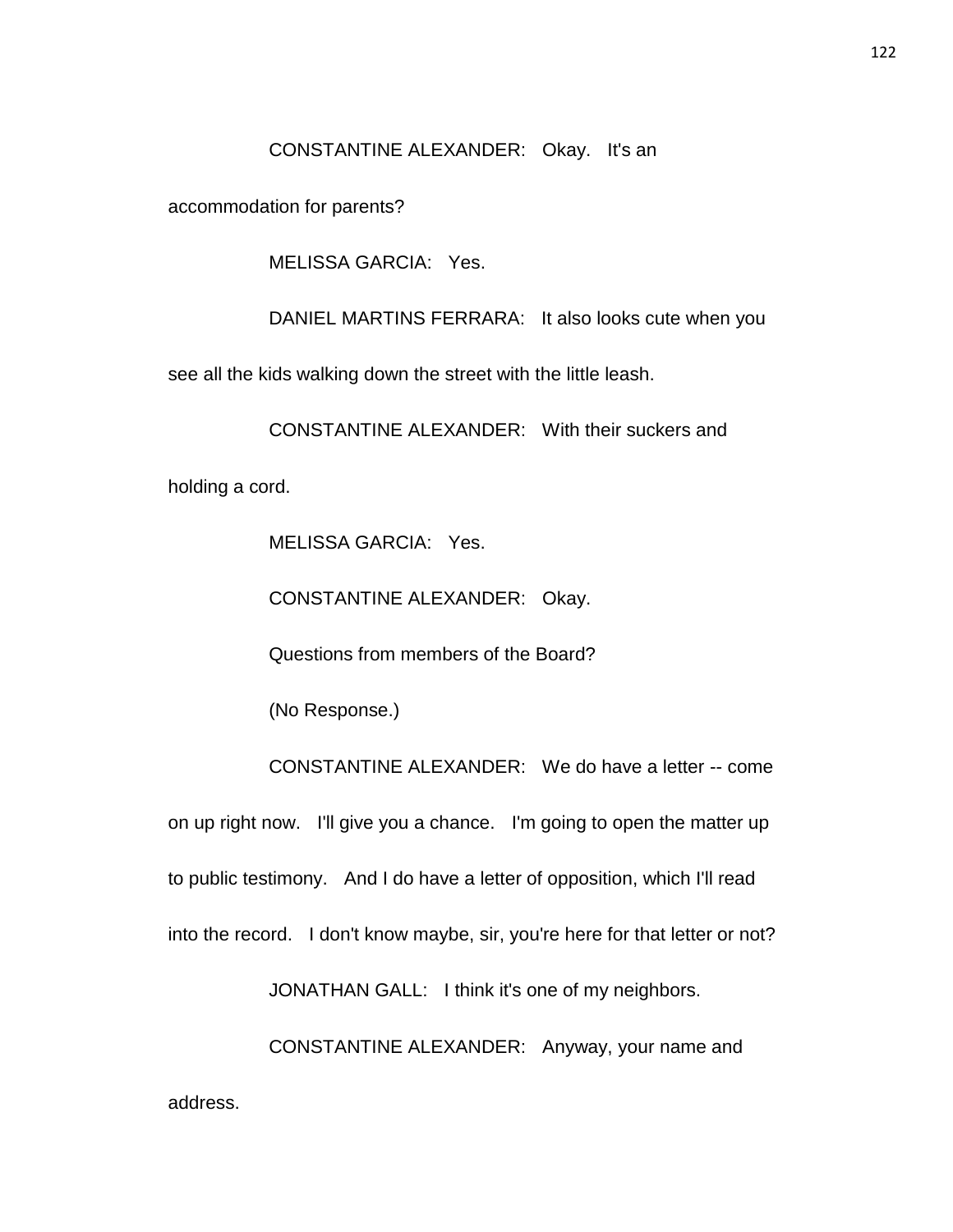JONATHAN GALL: My name is Jonathan Gall, G-A-L-L. I live at three St. Mary Road. It's right behind the building. It abuts the back of the building. And yeah, we just have concern about the Three Saint Mary Road, which is a very small street. I also have two kids, and we can walk to the daycare that we go to, but we often find that there are days that we have to drive as we're going to work right afterwards, and we do have to run, you know, quickly, try to quickly as we can run in, but sometimes it takes a while. And we have a neighbors which might be that letter that have told us they used to live near a daycare, and their driveway was often being used for that kind of drop off at the time. So we just don't see a spot for -- I mean on Prospect you can't -- there's not a place to stop on Prospect in front. It will be our street. I think that's the only street around. On the other side right now is a parking lot, but that will not be soon, and at 227 Prospect. So, yeah, I would just have a concern that it will only be a short time in the morning, but that's when

everyone is trying to get out and get to work. And I -- although many people do walk, you know, it doesn't take that many for someone to pull into our driveway and then we can't get out and we're waiting 10, 15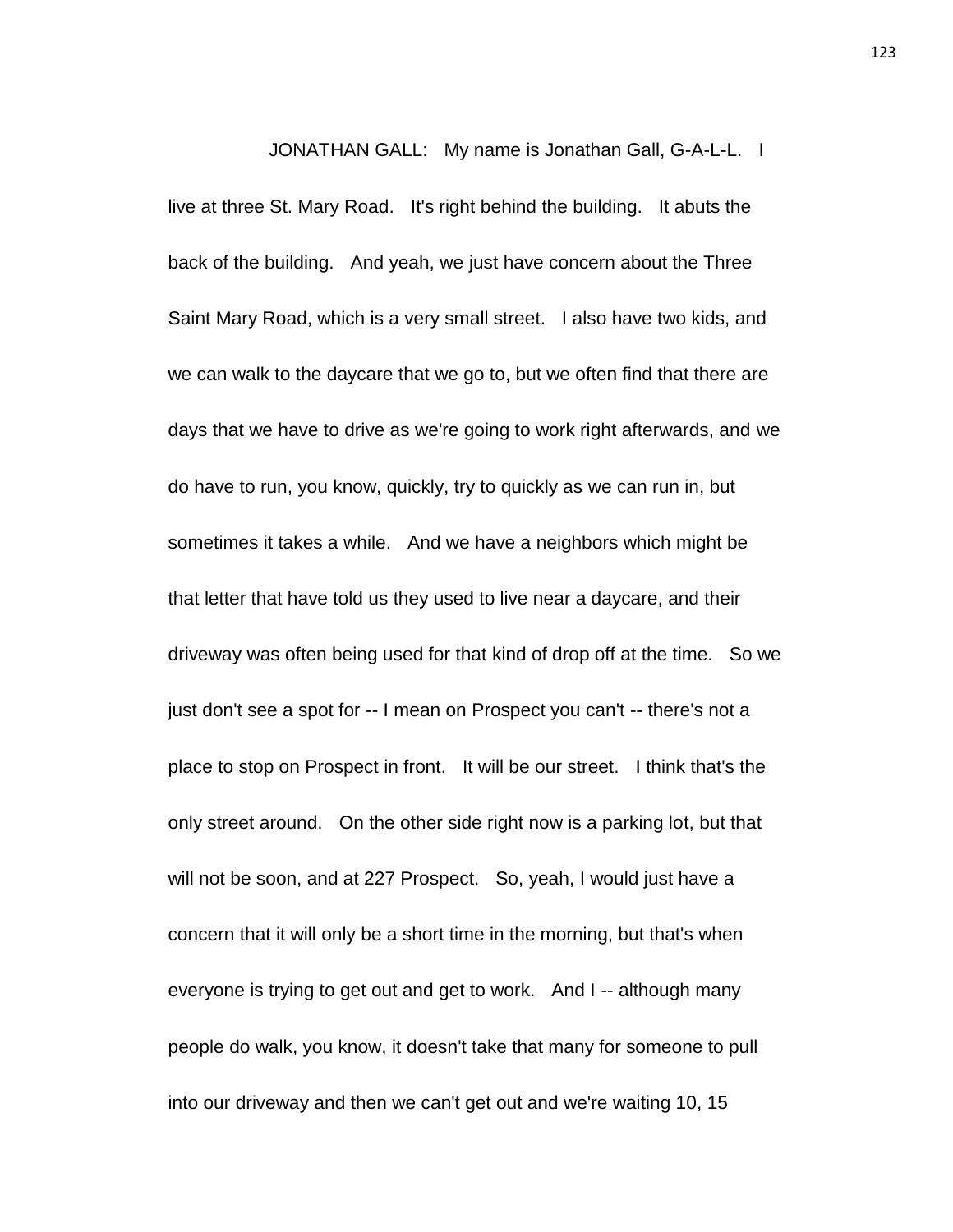minutes to, you know, get out to work and we're missing the bus and late for our first appointment.

CONSTANTINE ALEXANDER: Okay. And before you want to respond to that. What if we were to deny relief, what happens? Will you not, will you not have the facility here at this location?

DANIEL MARTINS FERRARA: We -- I just want it to be known on the record, they actually have an agreement with the Islamic center across the street, that they're allowing them to use two parking spots.

JOHN HAMMAR: Three actually.

DANIEL MARTINS FERRARA: Three spots? Okay.

JOHN HAMMAR: And we can open up -- it depends on how

much we want to spend. We can rent ten spots.

JOHN HAWKINSON: Can you use the mic, please.

JOHN HAMMAR: Sorry.

The Islamic Center will allow us to rent multiple spots. We haven't negotiated in full with them at this point, but it's my understanding we can rent between 5 and 15 spots, and possibly more for drop off and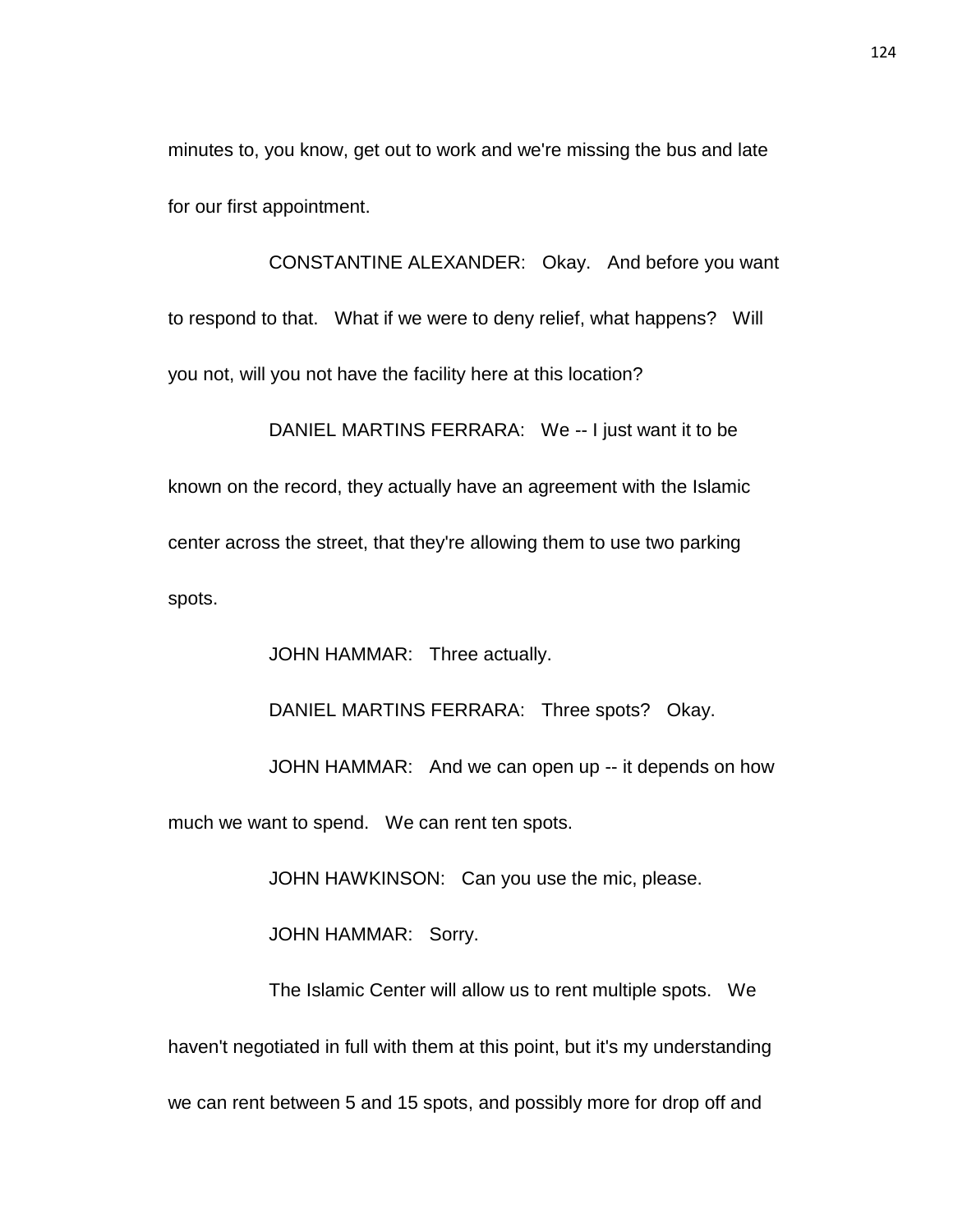drop off and pick up during the day. I know for this particular case, that doesn't pertain because it's about parking right in front of the location, but we were actively looking for other spots for staff and faculty in the area and renting spots as well. So we --

DANIEL MARTINS FERRARA: And I just wanted to, we didn't put that into the official record because they didn't, they didn't let us. They didn't want us to --

CONSTANTINE ALEXANDER: I'm wondering off the top of the head whether this case is premature. Make your deal with, and be able to come down and say we have this additional park --

DANIEL MARTINS FERRARA: We do, we do have a contract with them. But when we tried to apply with the contract, they didn't accept it as viable parking spots for the Variance.

CONSTANTINE ALEXANDER: Who's they?

DANIEL MARTINS FERRARA: When I went to like apply for

it, they said, no --

CONSTANTINE ALEXANDER: Apply to who?

DANIEL MARTINS FERRARA: When I went and applied to,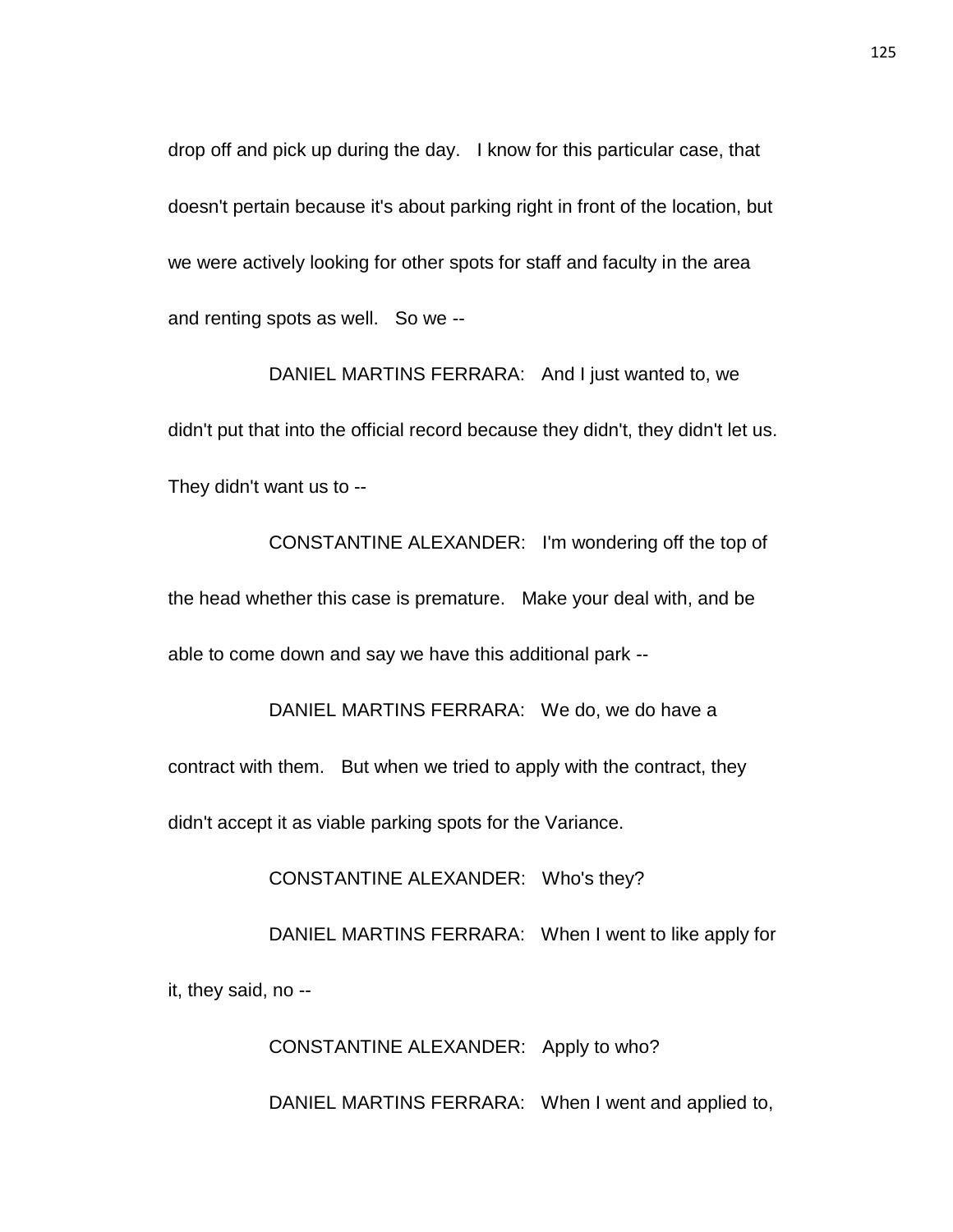you know, the guys across the street, the inspectors. When I applied for the Special Permit, they told me that the contract that I had written -- because I put everything all together and I tried to apply for it. I e-mailed -- it was about a month ago, so I'm not exactly a hundred percent sure who I gave it to. But they -- there was included in the original documents and everything like that that we had five parking spaces rather than three, but they didn't accept those two additional spaces that we had on contract as official parking spots.

ANDREA HICKEY: It could be maybe the Islamic Center isn't licensed as a parking facility for this purpose.

JOHN HAMMAR: I believe that was part of the problem if I recall correctly. But they are willing to lease us several spots. We've been leasing at least two spots for the last few months ever since we've been on this location just to have them on record. Obviously, it didn't matter, but we can lease more and I envision a problem with pick up and drop off, again, parents could always drop off down the street at 166 Prospect Street where we have a parking lot. So hopefully that shouldn't be a problem. And at about at that location, I believe it's like 17 out of 36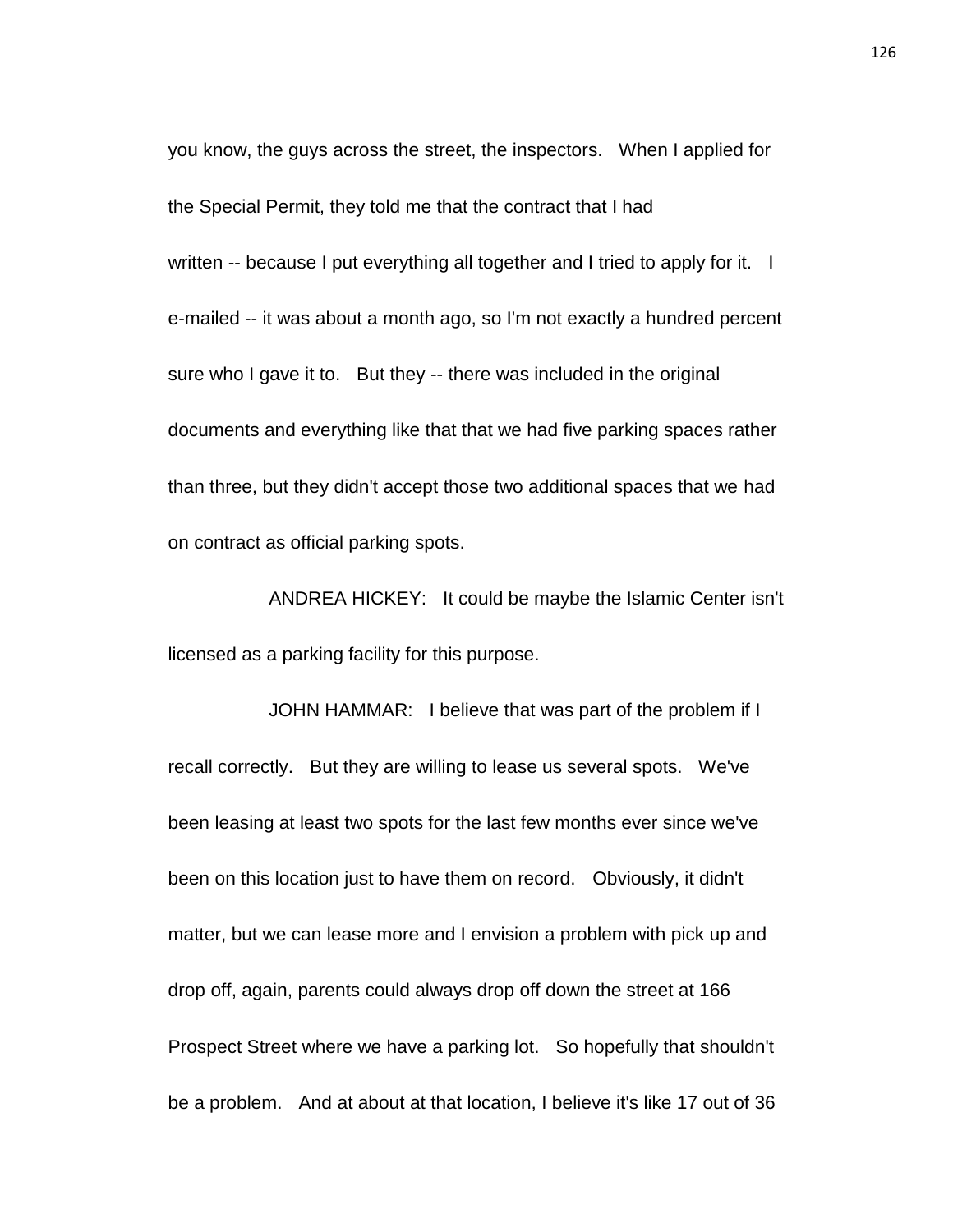or 37 families, because there are siblings there, do walk or bike to work. And center-wide we are probably, again, somewhere always changing somewhere between 55 and 60 percent of walking, biking. It's very regional in Cambridge.

BRENDAN SULLIVAN: How long is the lease on the spot that you have?

JOHN HAMMAR: I believe it's ten years with a five year renewal option.

CONSTANTINE ALEXANDER: I know where you're going with that question. But that's a ten year lease.

SEAN O'GRADY: Just to follow up on that. Have you cleared with the Inspectional Services that the Islamic Center has the right to rent you spaces?

JOHN HAMMAR: I only knew it was an issue with -- or

potential issue as a reason we could not include that in this hearing.

SEAN O'GRADY: Yeah, I understand. If they don't have the right to rent you those spaces, they don't have to rent you those spaces.

JOHN HAMMAR: Understood.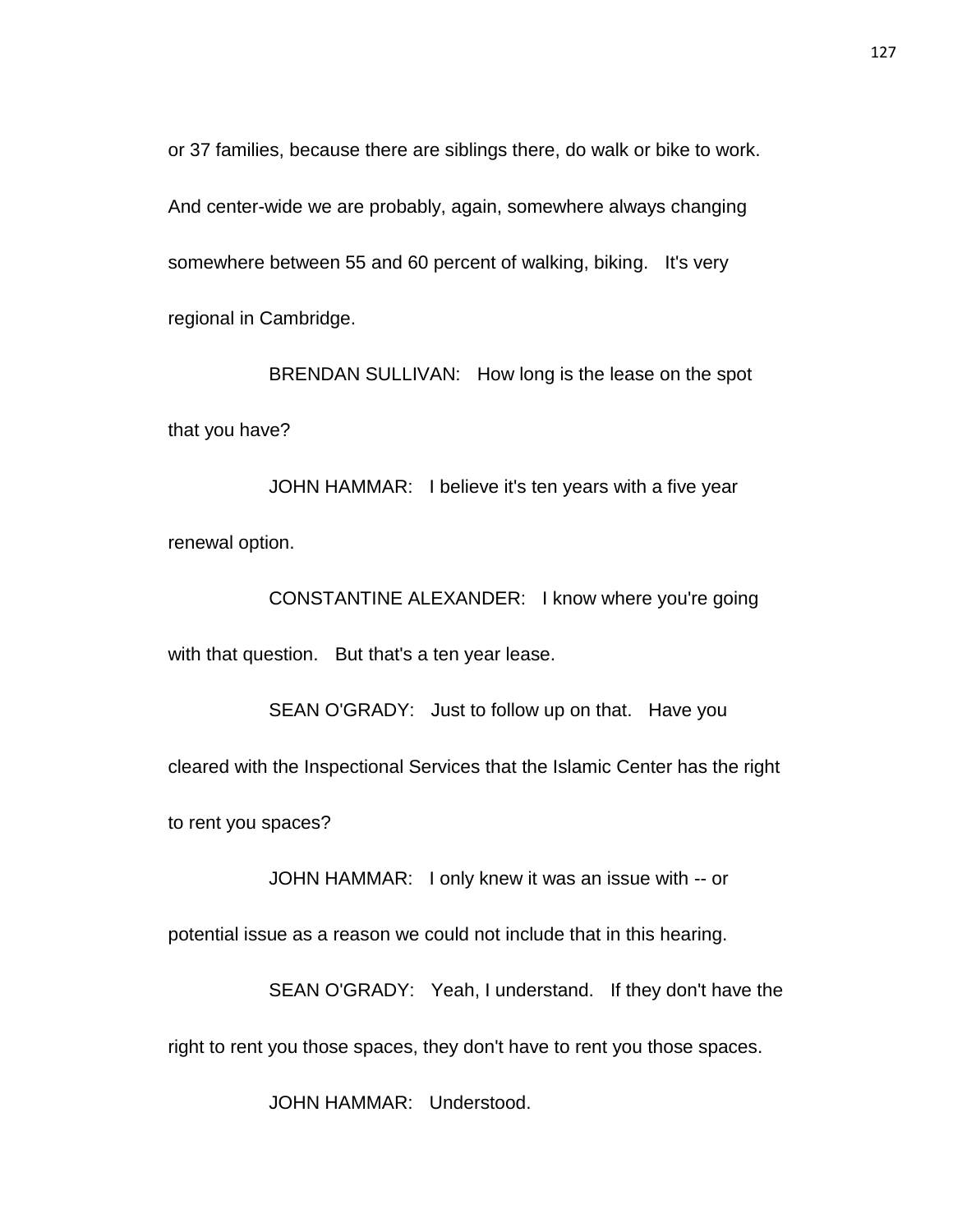ANDREA HICKEY: So you have even less spaces than you have.

JOHN HAMMAR: Well, I mean any of those spaces wouldn't be counted for this matter. Because we were told otherwise. I mean our argument is that the majority of -- the spaces we have, existing spaces we have would be sufficient for the students and the families as most people do commute via walking and biking.

SEAN O'GRADY: But you don't have them, that's what we're trying to say.

> MELISSA GARCIA: We have three spaces currently. SEAN O'GRADY: On the property? MELISSA GARCIA: On the property. DANIEL MARTINS FERRARA: And we have three existing

spaces on the property.

MELISSA GARCIA: To permit us to open two classrooms, but because we have four classrooms, we're in need of an additional three. And so therefore we're presenting an argument that the majority of our families do walk to the school, therefore, we are requesting to have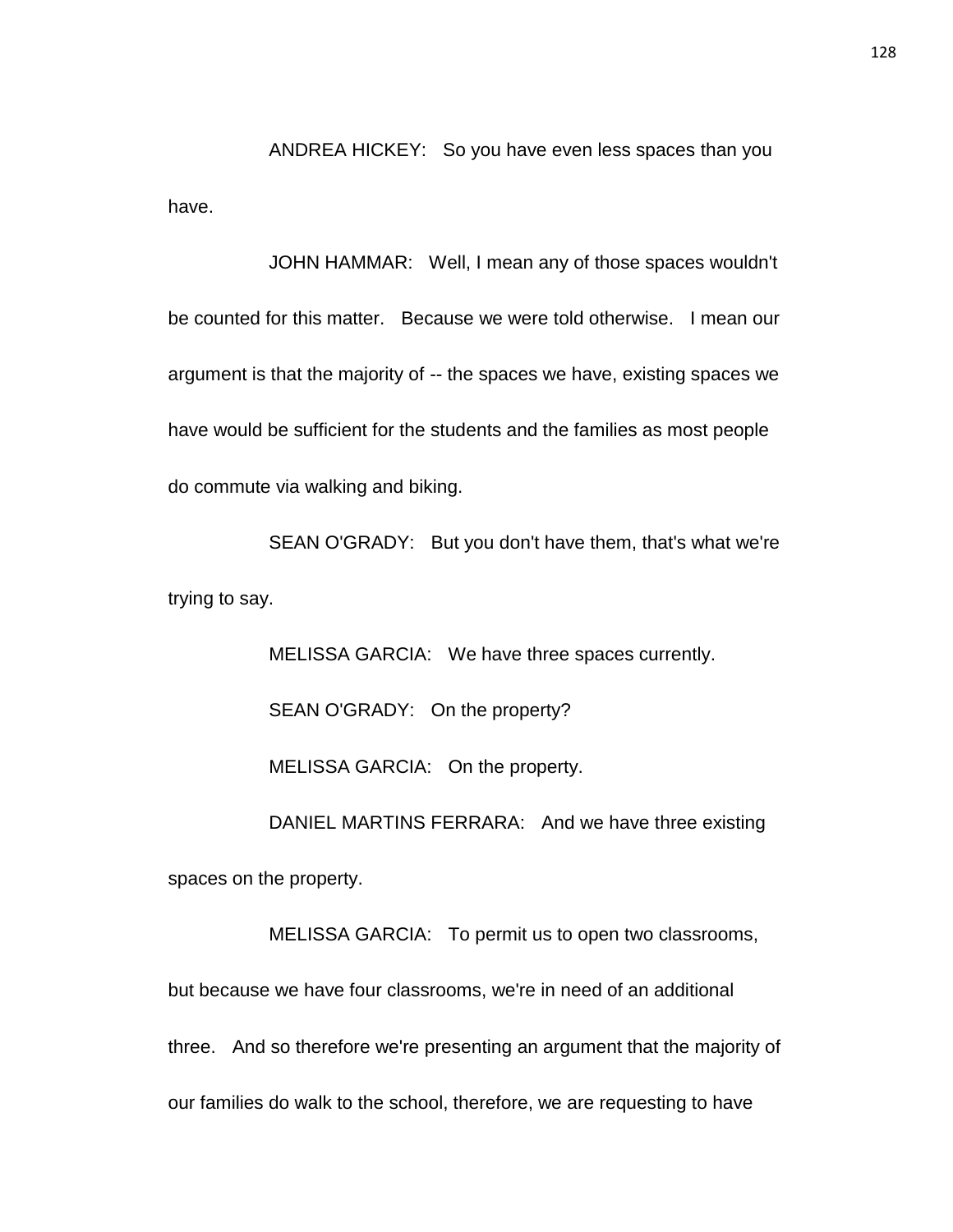this Special Permit.

JANET GREEN: So can you say a little more about how you decide -- know how many of your -- I assume you have kids that they come and they go and you get other families, so you can't give an exact representation at every given moment how many people walk to -- but do the people who drop their children off with cars all come around the same time or is there staggered timing for people? Do the older kids come later? I don't know. How does that work?

JOHN HAMMAR: As a parent who used to have two twin girls at the school for four years in the East Cambridge location, unfortunately, with traffic and life demands, yes, it would vary. I mean, we would show up any time between seven-thirty and eight o'clock depending on what time we would get there. In that case, we're probably a bad example for East Cambridge because we used to live in Charlestown. But the only daycare we could find was here. So we drove, but that's not part of the story. But, yes, we did drive and drop off. We were there maybe two minutes max just to get the kids in the door and we had to get out of there. We had to get to work or get the train or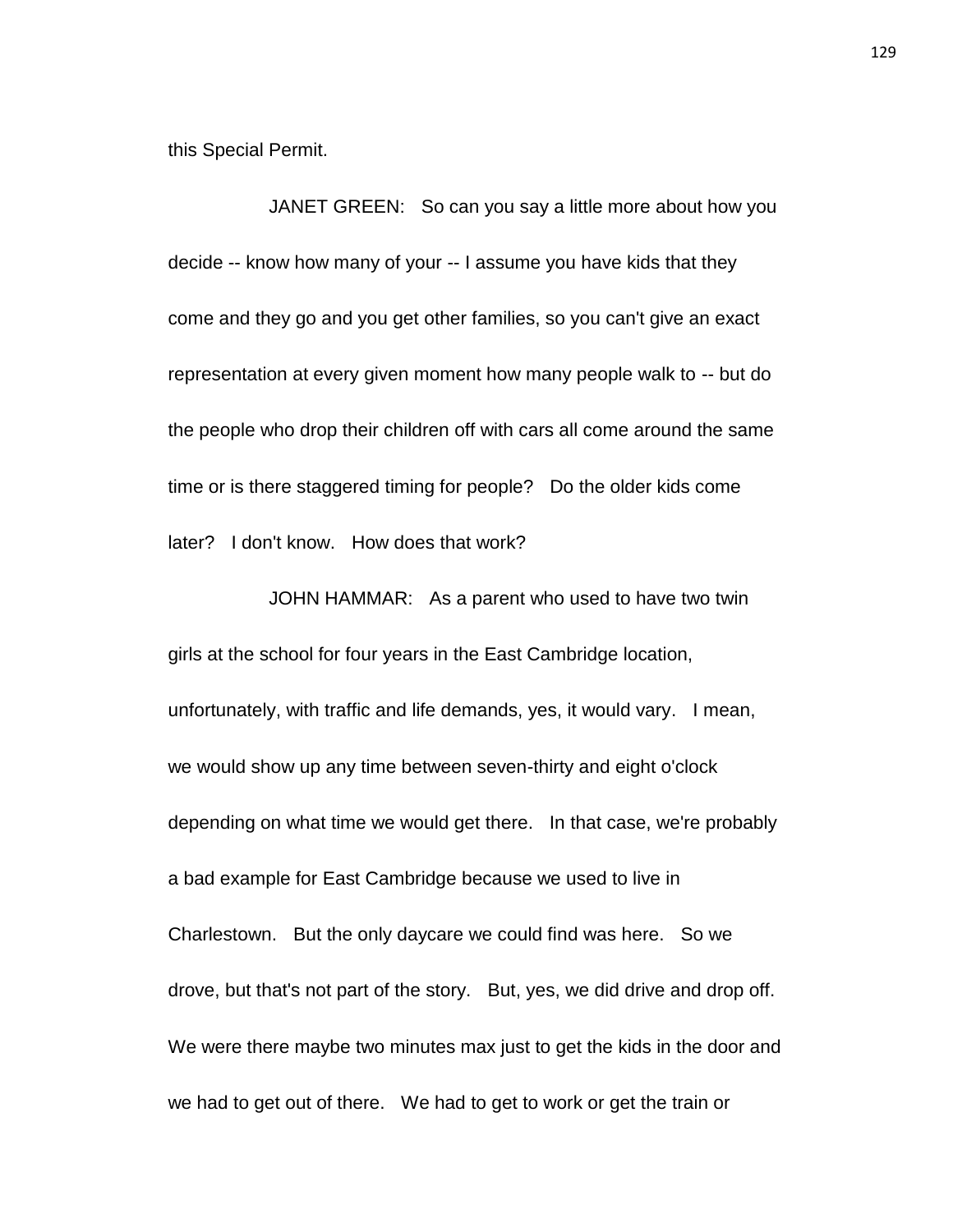whatever. So, but yes, we were there a few years ago as parents. I mean, most -- I feel like the majority of people would be walking with kids in school or strollers or bikes and specialized bikes that they have.

JANET GREEN: I guess my question was does the school open and start in the morning for all of the children at the same hour? MELISSA GARCIA: Children typically fluctuate in between -- JOHN HAWKINSON: I'm sorry, can you use the microphone, please.

MELISSA GARCIA: Yes.

Children typically fluctuate in their arrival time being between 7:30 and 8:30 a.m. We do particularly like to start our academic morning at 8:30 a.m., so it would be within that morning hour.

CONSTANTINE ALEXANDER: What about in the evening at the end of the day?

MARIA GARCIA: In the evening it is -- it depends when families get out of work. We require pick up by six p.m. However, children do get picked up as early as 3:30 and it truly varies on day-to-day basis depending upon work schedules, appointments in the afternoon for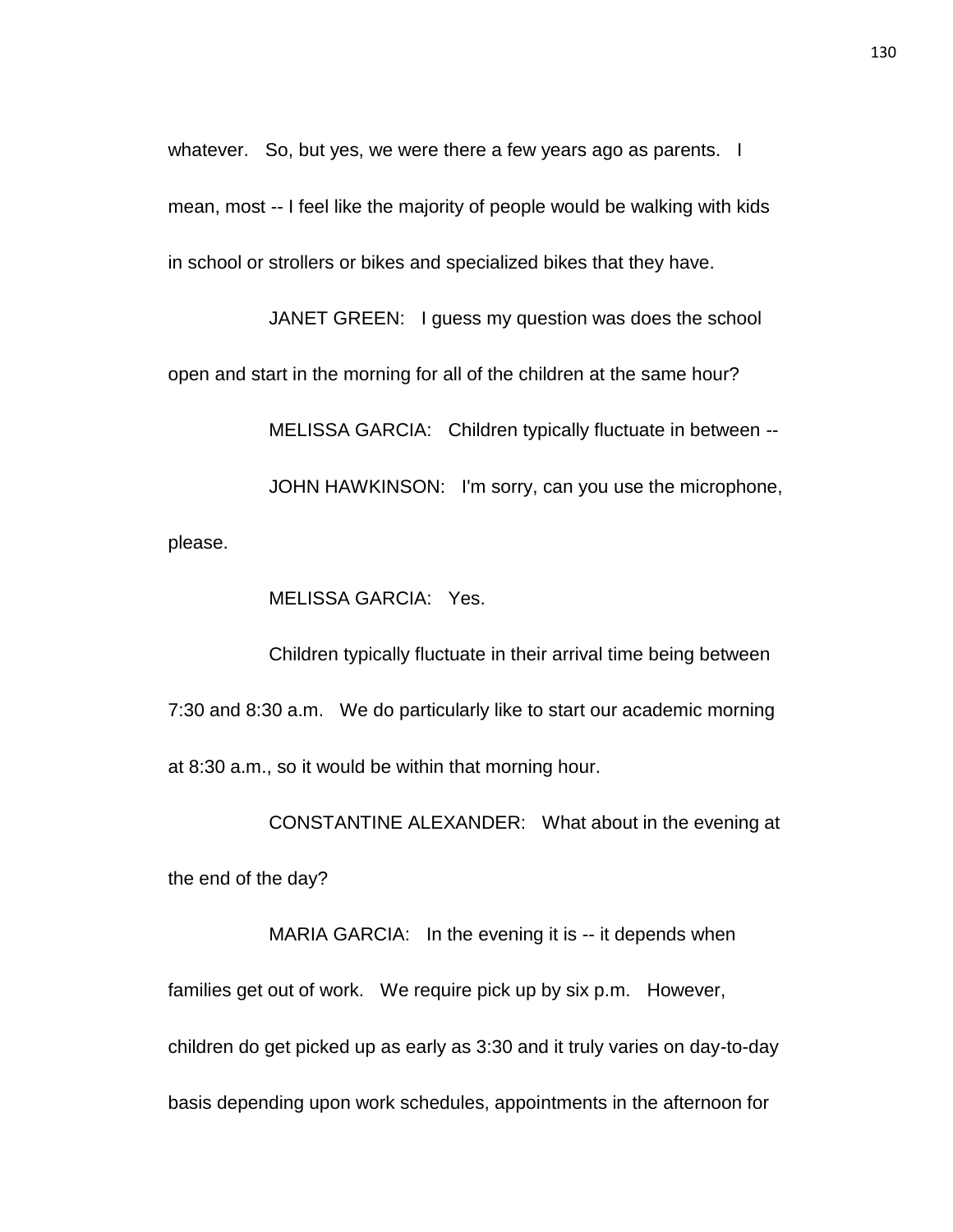parents, and things of that nature.

DANIEL MARTINS FERRARA: I just have a quick question just on a -- so the code is requiring us to have these parking spots because of the amount of classrooms that we have. So if we were to reduce the amount of classrooms, wouldn't we as-right be allowed to have this go through because we only have two classrooms, therefore, we'd only need the three parking spaces?

CONSTANTINE ALEXANDER: Your parking is tied to the classrooms.

DANIEL MARTINS FERRARA: Yeah, so -- CONSTANTINE ALEXANDER: Fewer classrooms, fewer parking spaces required.

DANIEL MARTINS FERRARA: But what I don't understand is that the occupancy for the students and the amount of -- the size for the classrooms, they're not connected. So if we had two classrooms, we would still have the same amount of children and it would be an as-right situation. So it seems like this is a bit a redundancy if you do think about

it.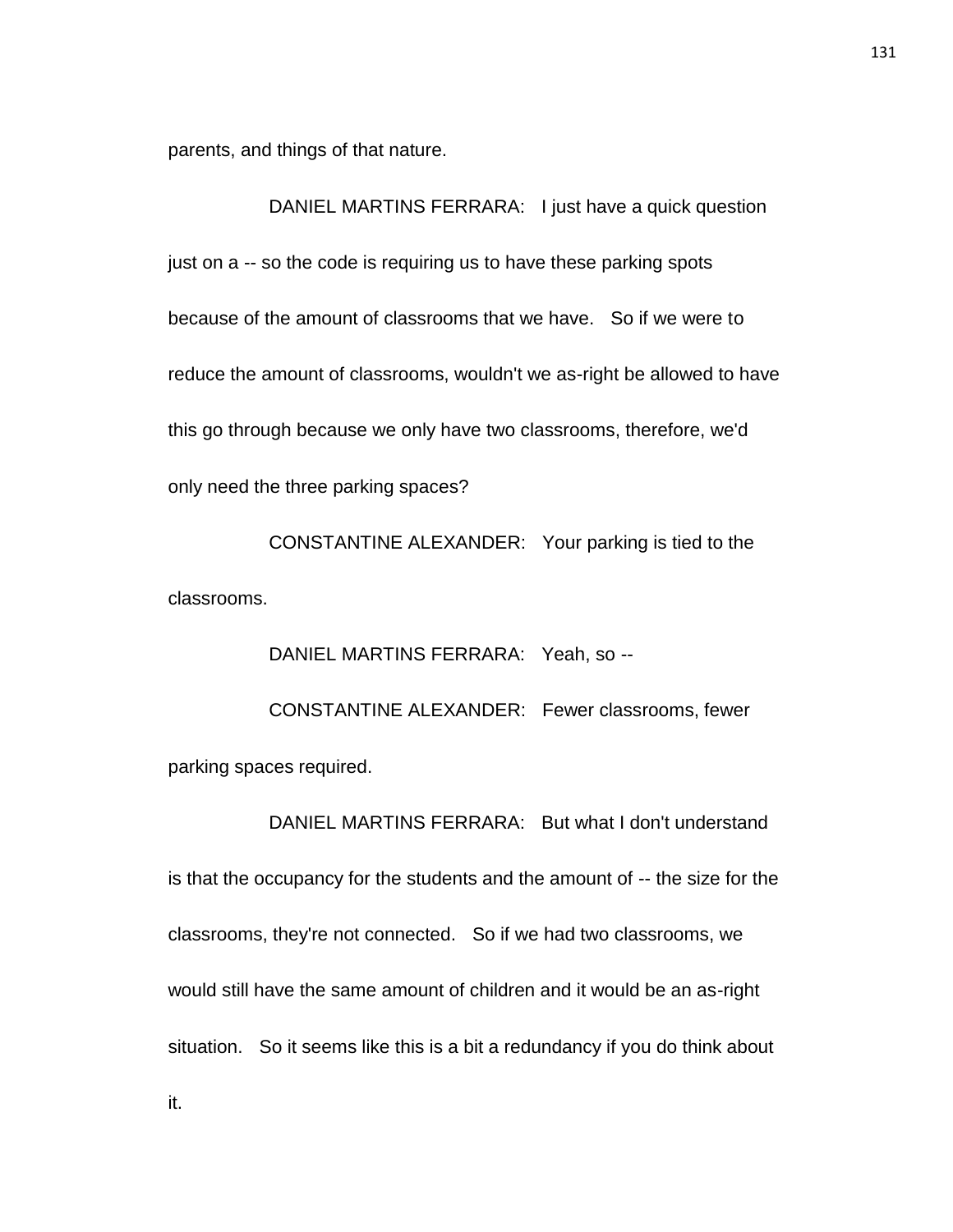CONSTANTINE ALEXANDER: Good point. But it should be addressed to the City Council who adopted the Ordinance. And we got the -- it's given to us by the City.

DANIEL MARTINS FERRARA: Yes.

JANET GREEN: Well, I guess I sort of assume that as you're running a business, if it became too hard for parents to drop off their children, the business would fall off. I mean, they kind of have to -- it's maybe sort of self-regulated.

DANIEL MARTINS FERRARA: They do also -- which

address do you have the parking lot at?

JOHN HAMMAR: 166.

MELISSA GARCIA: 166.

DANIEL MARTINS FERRARA: And how many spaces do

you have there?

MELISSA GARCIA: We have six.

DANIEL MARTINS FERRARA: Six spaces. And how many

classrooms do you have in that location?

JOHN HAMMAR: Four.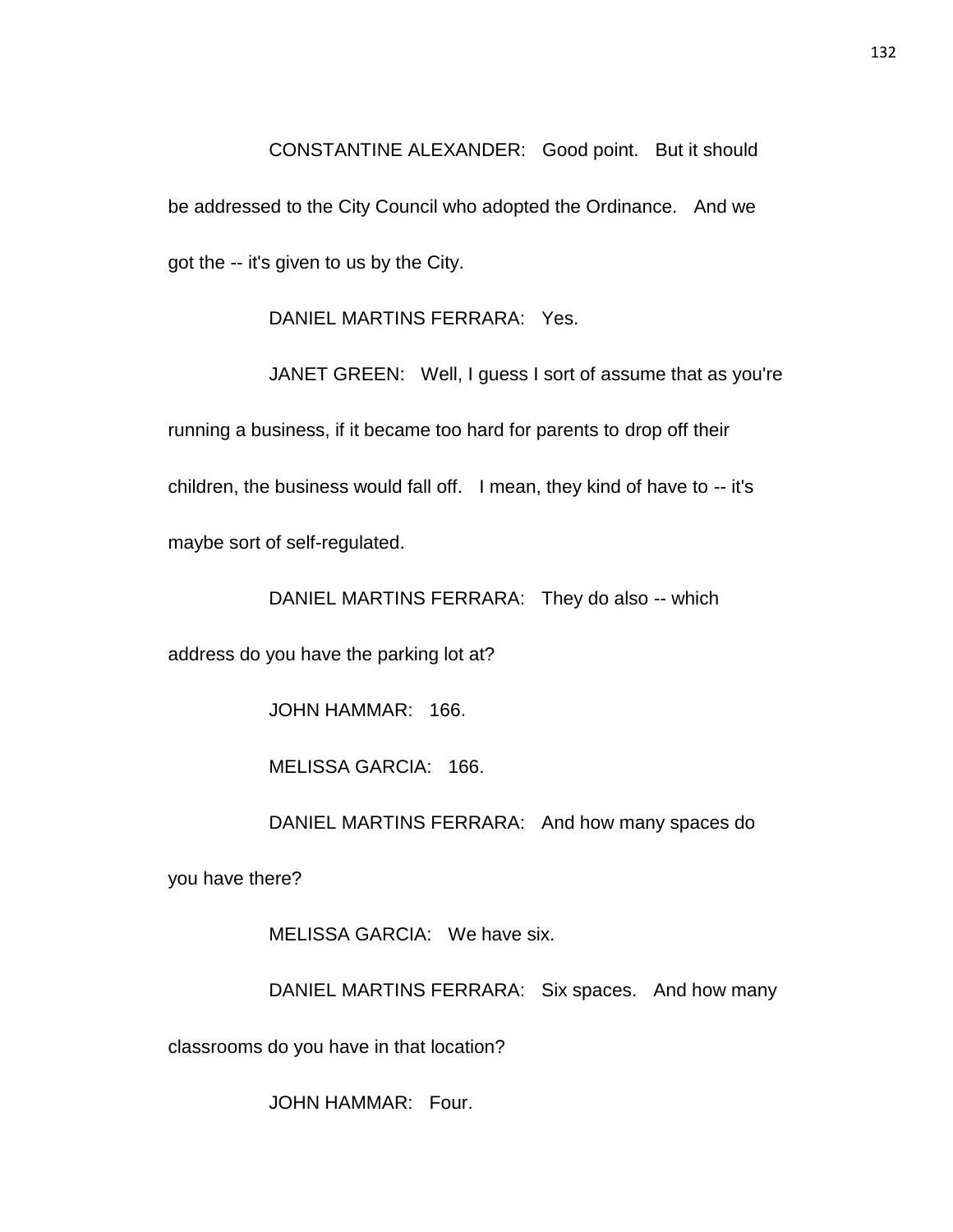DANIEL MARTINS FERRARA: Four. So that then works out. All right, so. If --

> BRENDAN SULLIVAN: But your licensed by the state? MELISSA GARCIA: Correct.

> BRENDAN SULLIVAN: And so, there are guidelines or

mandates by them as to how many people you can have. Is it per square

foot or something like that?

DANIEL MARTINS FERRARA: Yes, per square foot.

BRENDAN SULLIVAN: So that's what sort of generates that,

which then the City in their wisdom and dictates the parking. And so it's,

you're somewhat regulated as to the max that you could have for the

space that you have.

DANIEL MARTINS FERRARA: Yeah.

BRENDAN SULLIVAN: Okay.

And then that then morphs into the amount of parking. I know what you're saying. There seems to be a contradiction as to -- you can't -- it's hard to connect the dots --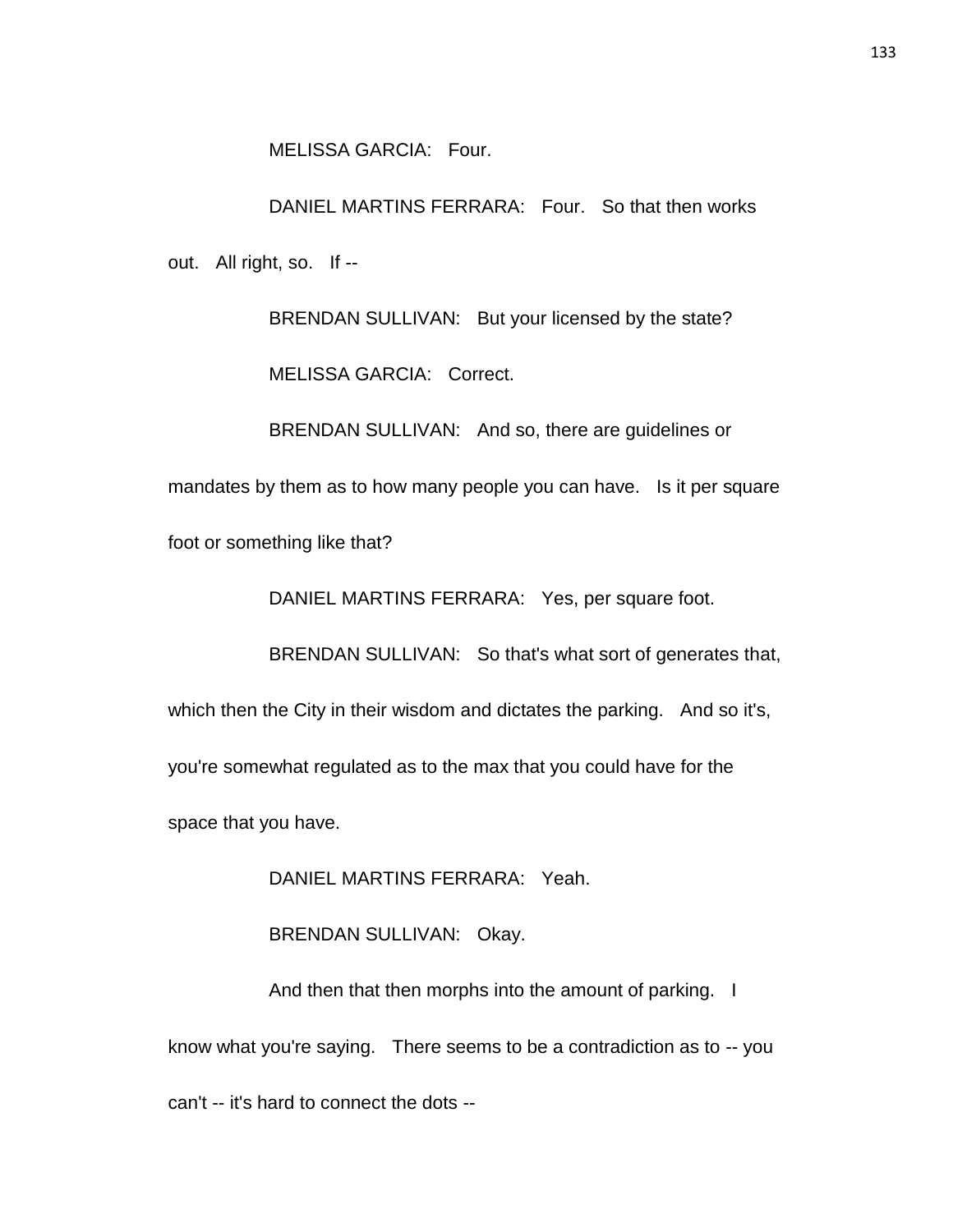## DANIEL MARTINS FERRARA: Yes.

BRENDAN SULLIVAN: -- on one as to the other. But I think a lot of it starts with your state mandate or restrictions that they put on you or allow.

MELISSA GARCIA: If I may speak to that. Currently the regulation states that you need 35 square foot per child to satisfy each particular classroom. And there is a max number per children, per classroom depending upon the age bracket. And so currently we actually enlarged the size of our classrooms to 45 square feet per child to ensure that they have additional space within that class area. And so we could technically satisfy with more children and put in more classrooms, but just to ensure that we're providing quality care and space for our children in a city environment, we've chosen to enlarge the spaces. So I'm not sure if this is relevant to the parking situation. However, yes, the state regulation is 35 square feet which does limit us to how many children you can place in the building, but we have chosen to increase that amount, which therefore would only require us to technically need six spaces with the four classrooms. And so because 50 percent of our families at this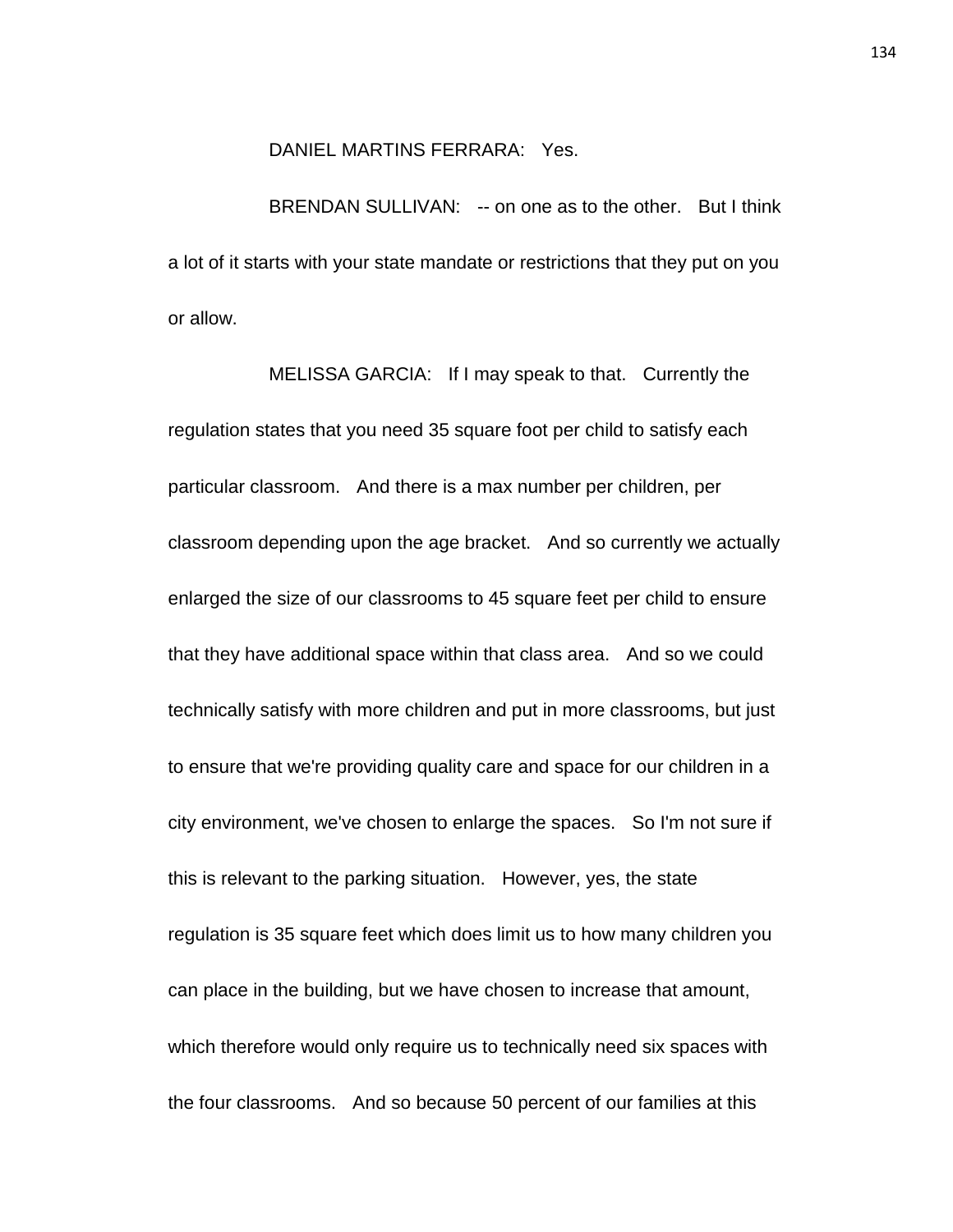point within our current locations do walk, we are requesting the Special Permit.

BRENDAN SULLIVAN: Okay. Still doesn't address the drop off and pick up issue?

CONSTANTINE ALEXANDER: No, right.

JIM MONTEVERDE: And pardon me if I didn't hear it initially,

but what's the hardship in providing the parking that's required?

MELISSA GARCIA: We're currently in front of a bus line.

JIM MONTEVERDE: So it doesn't fit. You don't have the

space for it period.

MELISSA GARCIA: No.

CONSTANTINE ALEXANDER: This is a Special Permit, so hardship is not technically relevant.

JIM MONTEVERDE: Yeah, okay.

UNIDENTIFIED MEMBER FROM THE AUDIENCE: I would

say the numbers that could can fit in the building on the permit, you know,

potentially have 50 people in the building if it's totally maxed out or so.

And so, yes, if the majority of 50 percent walk, that's still 25 people that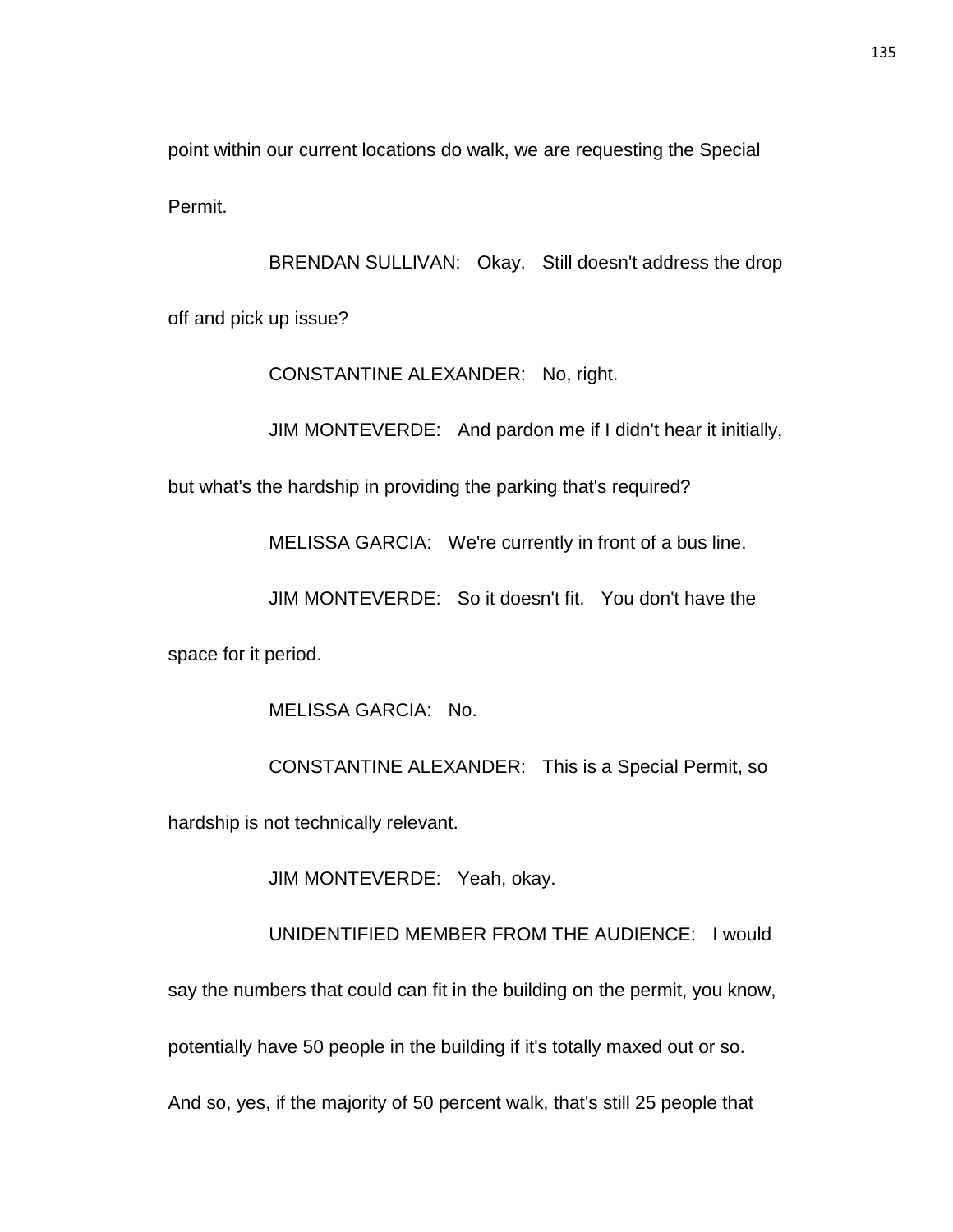are taking the care, you know, everyday. It's just on a small street Saint Mary with no parking, there's a lot in the mornings and the evening.

That's a lot of potential cars coming down. If they're not going to clearly

stop at 166 Prospect as opposed to coming down Saint Mary.

CONSTANTINE ALEXANDER: Okay.

Other comments from members?

JOHN HAMMAR: We're not rolling 50, we're enrolling 45 is

the goal right now. And it might go down a little bit from there, but --

JOHN HAWKINSON: We can't hear you. Could you please

use the microphone?

JOHN HAMMAR: Sure.

We're not enrolling 50, we're enrolling 45 just for the record.

CONSTANTINE ALEXANDER: But again that could change.

MELISSA GARCIA: No, it can't.

CONSTANTINE ALEXANDER: No?

MELISSA GARCIA: No, sir. Because of the square footage per classroom.

CONSTANTINE ALEXANDER: Okay. You're right. Thank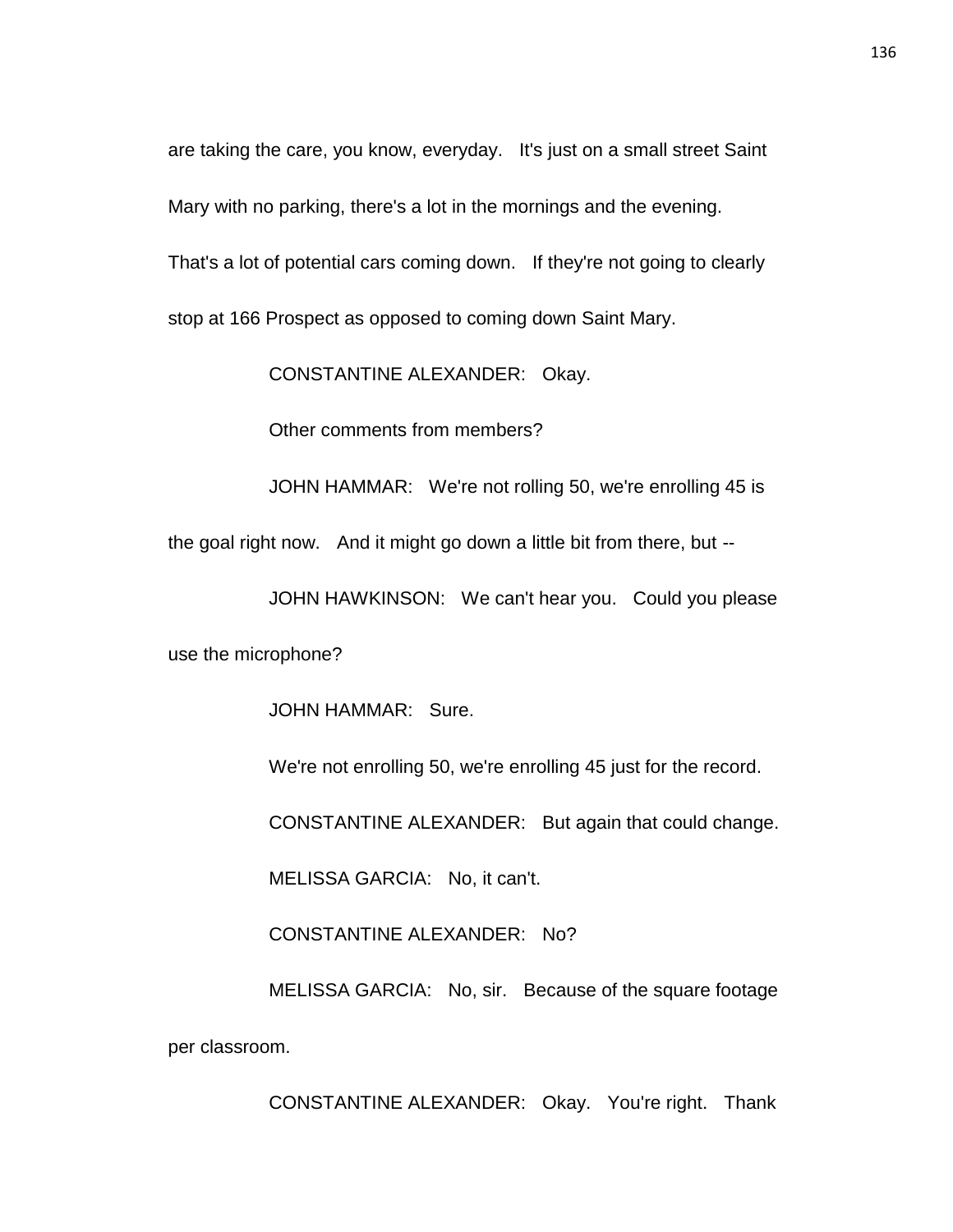you.

JANET GREEN: So can you speak to his question about Saint Mary's?

MELISSA GARCIA: Yes.

So, currently right now we anticipate to mandate parking for our families on where they can drop off and where they can't. And so, if that would be that we would mandate that parents are not permitted to either use Saint Mary's as a, you know, double parking or anything of that matter, we would absolutely satisfy that request, if it would allow the Special Permit to be granted. So there are regulations that we as a company as Rock and Roll Daycare can ensure that we put in place to therefore satisfy the requests of the neighbors as well.

CONSTANTINE ALEXANDER: Okay.

JANET GREEN: So did you know that or have you tried that or have you had any results from that?

UNIDENTIFIED MEMBER FROM THE AUDIENCE: I mean I don't -- we haven't -- we haven't had a daycare next to us so I don't know what it's like. And we haven't had the opportunity to speak with them.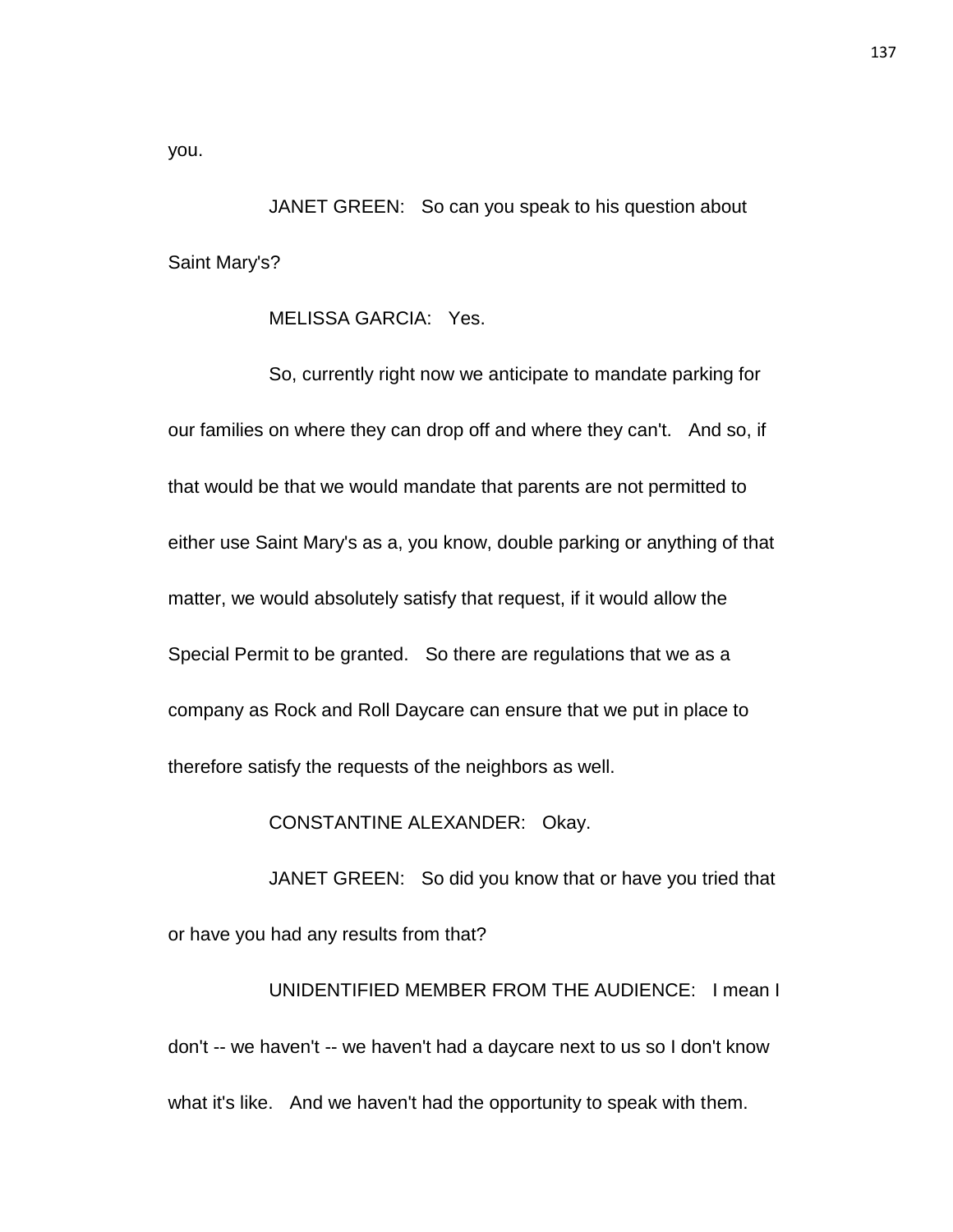MELISSA GARCIA: Well, thank you for coming.

CONSTANTINE ALEXANDER: Sean, did you want to speak?

SEAN O'GRADY: Yeah. We have no authority to do any sort of conditions on the street.

CONSTANTINE ALEXANDER: Because? SEAN O'GRADY: Because we only control the lot. CONSTANTINE ALEXANDER: Because of what? SEAN O'GRADY: We only control the lot. Traffic and Parking controls the street.

CONSTANTINE ALEXANDER: I'm just wondering about that. That if we granted a condition that we approve the Special Permit subject to the petitioner taking on all reasonable steps to not allow parking or discourage parking of Saint Mary's, I don't know why we couldn't do that.

SEAN O'GRADY: Well, first of all, there's the obvious enforcement problem with us being traffic cops eight o'clock in the morning during counter hours trying to figure out who's double parked on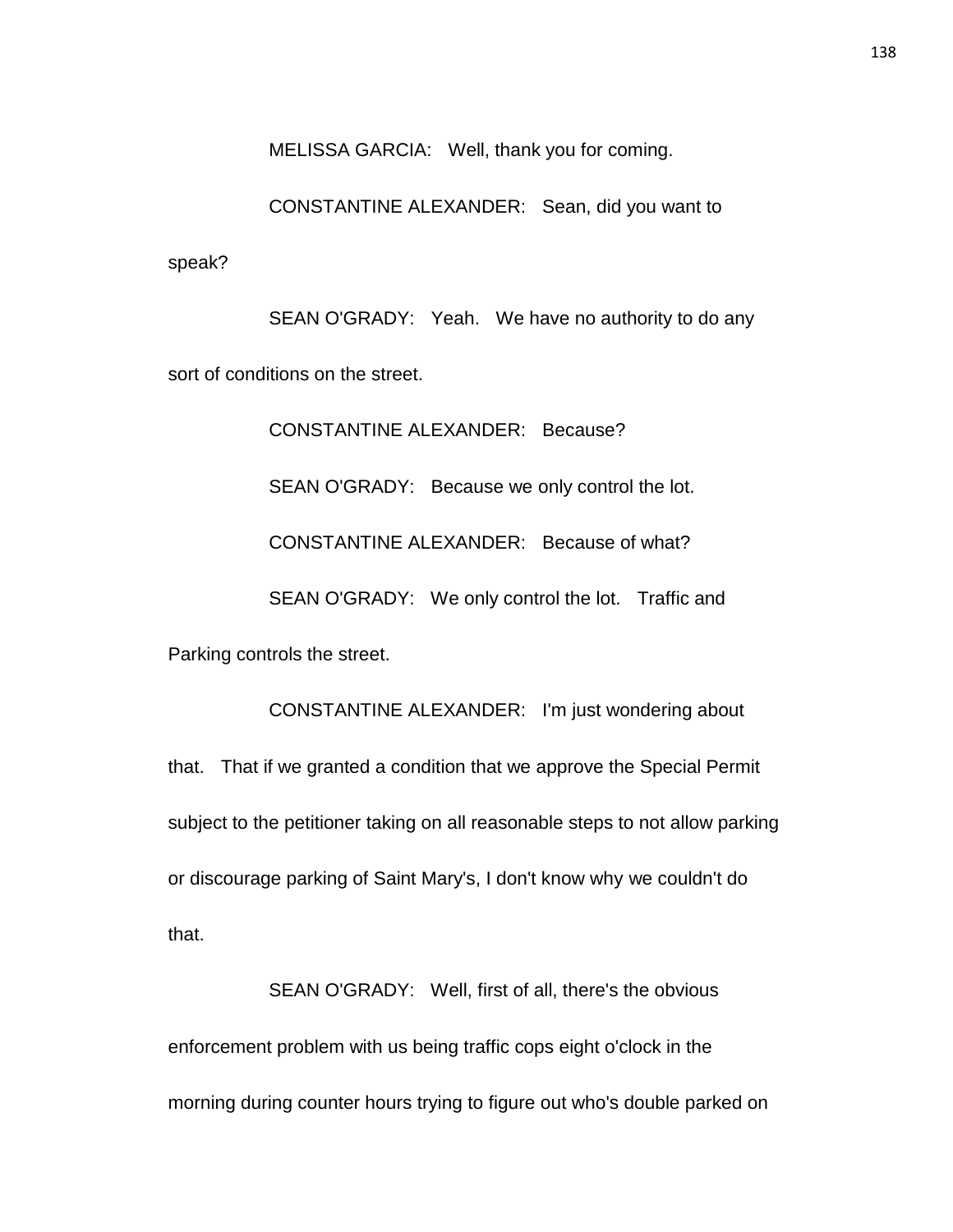Saint Mary's street.

The second is we simply don't have the authority to go into the street and tell people --

CONSTANTINE ALEXANDER: Okay.

Andrea.

ANDREA HICKEY: In other cases, let's say with deliveries in Harvard Square, we've been able to put a condition that sort of delivery trucks not do certain things at a certain time. I'm not sure how this is different.

CONSTANTINE ALEXANDER: That's sort of my question

rephrased. But Mr. O'Grady says it is different.

SEAN O'GRADY: Well, we've done -- delivery trucks have to use certain entrances.

CONSTANTINE ALEXANDER: Right.

SEAN O'GRADY: Not pick up on the street. But traffic enforcement every morning on Saint Mary's street is not something that the Building Department can get involved in.

MELISSA GARCIA: May I speak to Saint Mary's Street.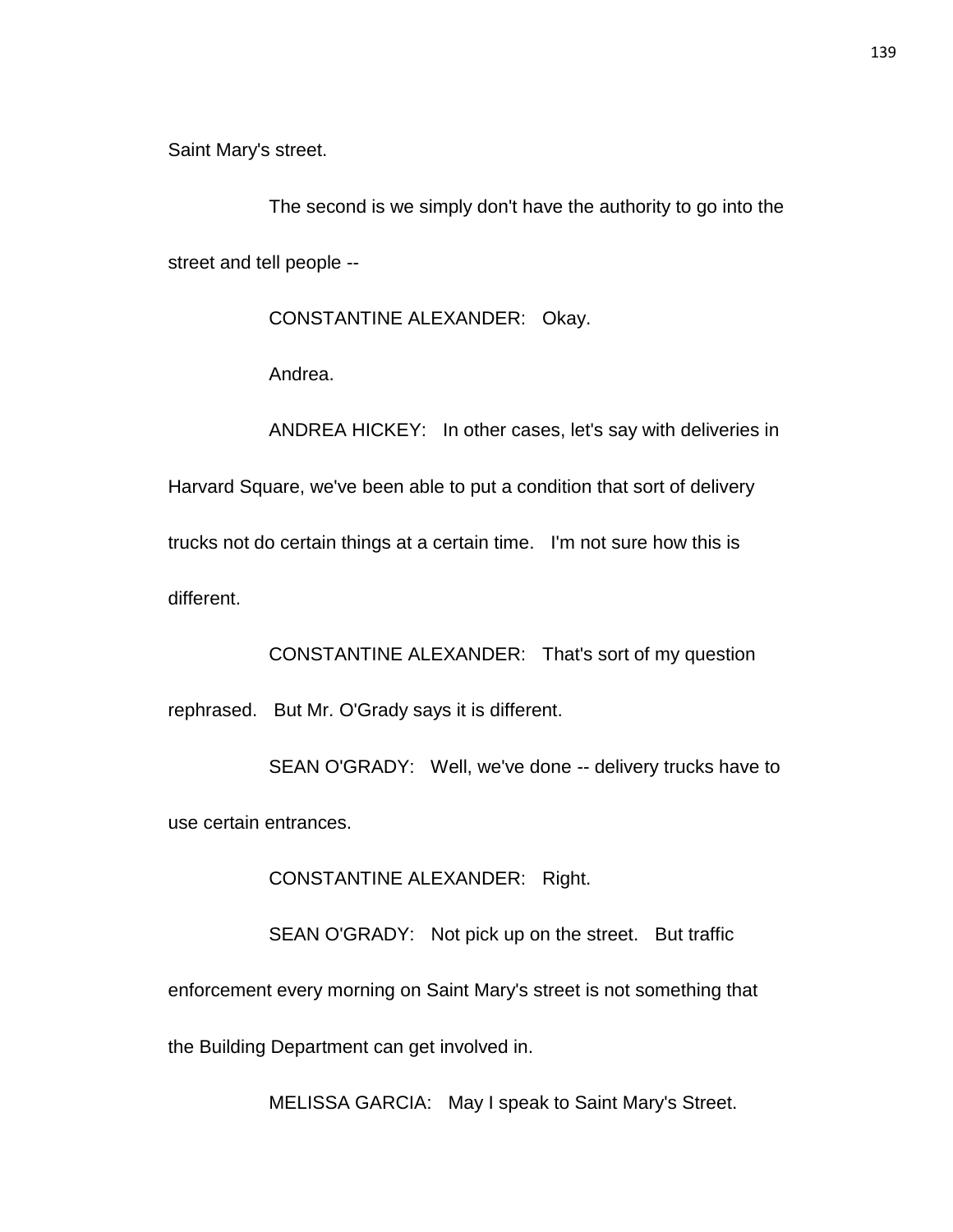CONSTANTINE ALEXANDER: Go ahead.

MELISSA GARCIA: Currently right now as it stands, you have to travel up Prospect Street, take a right on Broadway, a right on that other street, and it's a complete square. At this point as someone who does drive into Cambridge from Beverly to work for Rock and Roll Daycare, that is a street and a square that I never want to travel, because it is just naturally, you know, high traffic area.

## CONSTANTINE ALEXANDER: Right.

MELISSA GARCIA: So I can't imagine for a rushing parent in the morning trying to get to work, that they would even want to make that full square in order to get to the back parking lot where parking is satisfied to be able to drop off their child. So I would hope that they will consider using -- they would have to use the 166 parking lot and then it would become even more limited traffic because you would have 25 satisfied and the three behind Saint Mary's and then the other potential parents at the 166 location.

BRENDAN SULLIVAN: If we were to impose a two-year Special Permit and then have you come back for a renewal, would that be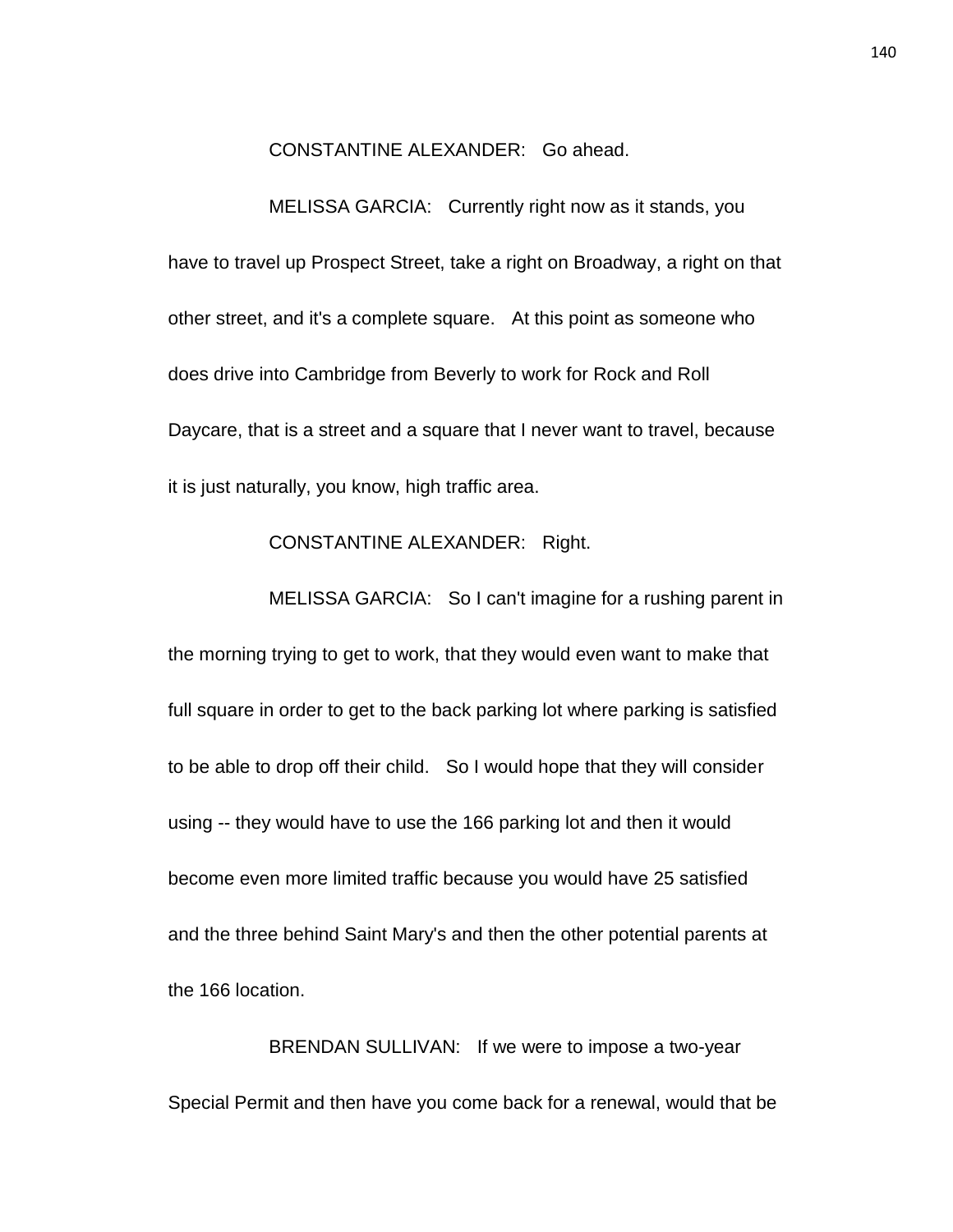something that you could entertain?

MELISSA GARCIA: Yes, sir.

CONSTANTINE ALEXANDER: There's our answer.

Any further comments at this point?

(No Response.)

CONSTANTINE ALEXANDER: We did have a letter I

wanted to read into the record from the residents at 5 Saint Mary Road.

Susan Fleischmann, F-L-E-I-S-C-H-M-A-N-N and Regina Berkowitz.

(Reading) We reside at 5 Saint Mary Road, unit 2. We strongly urge the BZA to deny the petition for the reduction of parking spaces for Rock and Roll Daycare at 215 Prospect Street. We will be away on the date of the hearing, otherwise we would be present. Saint Mary Road is a narrow, one way street, and an active pass-through. Typically most on-street parking used by those of us who live here. More recently residents in the newer units on Prospect Street, as well as those who live across Prospect by Gardner and Tremont, also park on Saint Mary. In the winter spaces are reduced by snow. The DPW is planning on street and sidewalk reconstruction this fall, which will preclude any parking while the project is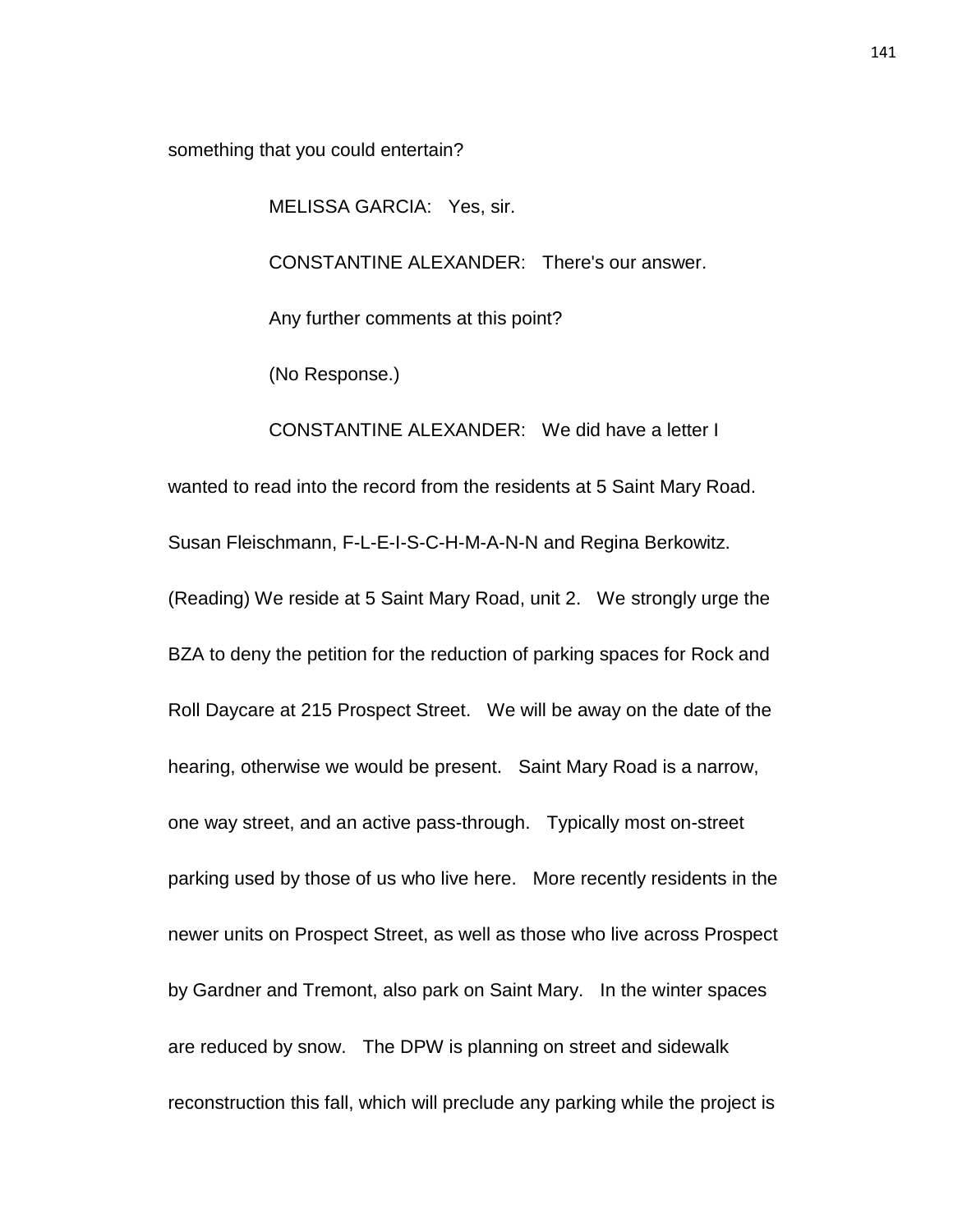underway. Although the petitioner argues that most families live within walking distance, this is no assurance that they don't drive to work or choose to use their vehicles in inclement weather. Where will they leave their cars while they quickly drop off their children? In the street? In our driveways? This plan raises serious concerns about the safety of the children attending Rock and Roll Daycare as well as the many who live on our street.

It is notable that the renovation of 215 Broadway is almost complete, yet this petition is now just being filed.

And that's it.

I'm troubled by this case. I don't really know -- I can't get my hands around it frankly. I think there are legitimate issues that have been raised, but I also do believe in a lot of the things you've been saying. It's not like the parking's going to be there all day. It's two times during the day, a drop off and the pick up. And I wonder whether there's going to be problems on Saint Mary, but I don't know. And I think Mr. Sullivan's suggestion, which is something we've done many times with Special Permits, is a good one. Let's have a trial. Trial and see what happens.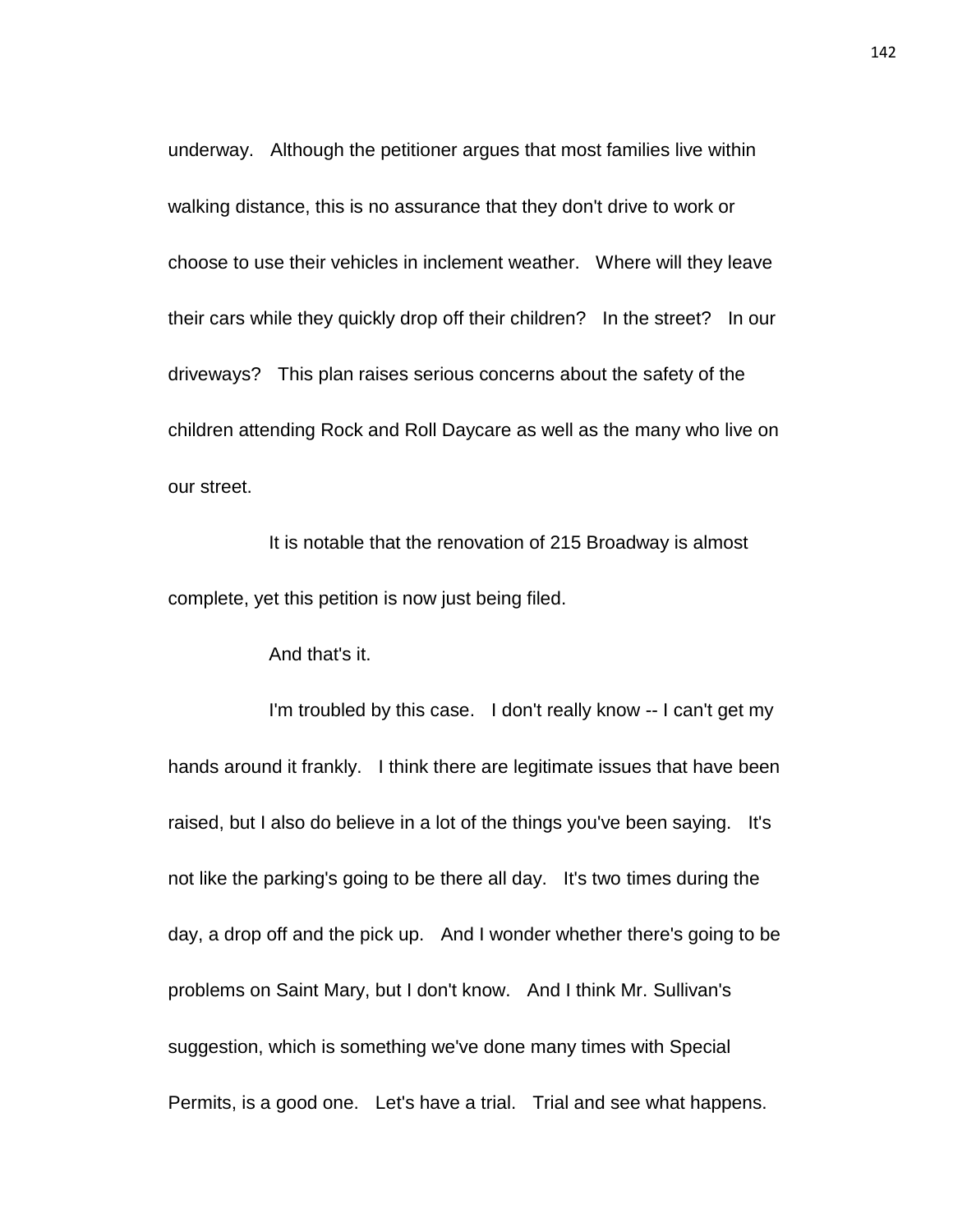I'm not sure if two years is necessary. I would suggest one year. But I'm happy, 18 months. If people prefer two years as an adequate testing period -- the reason I say two years, if it proves to be a disaster, it will be two years before the disaster can be rectified. So --

BRENDAN SULLIVAN: Well, if it's one year -- when do you plan on occupying the space?

MELISSA GARCIA: As of October 1st.

BRENDAN SULLIVAN: All right. So that if it were one year,

then basically they have seven months, then they have to re -- you know,

so that's --

CONSTANTINE ALEXANDER: What if we did 18 months though?

JANET GREEN: It's hard to have a business, though, isn't it to get set up and get the kids and enroll more people and then have to come back and then you don't have the parking?

CONSTANTINE ALEXANDER: That's the risk they have to take.

JANET GREEN: Yeah.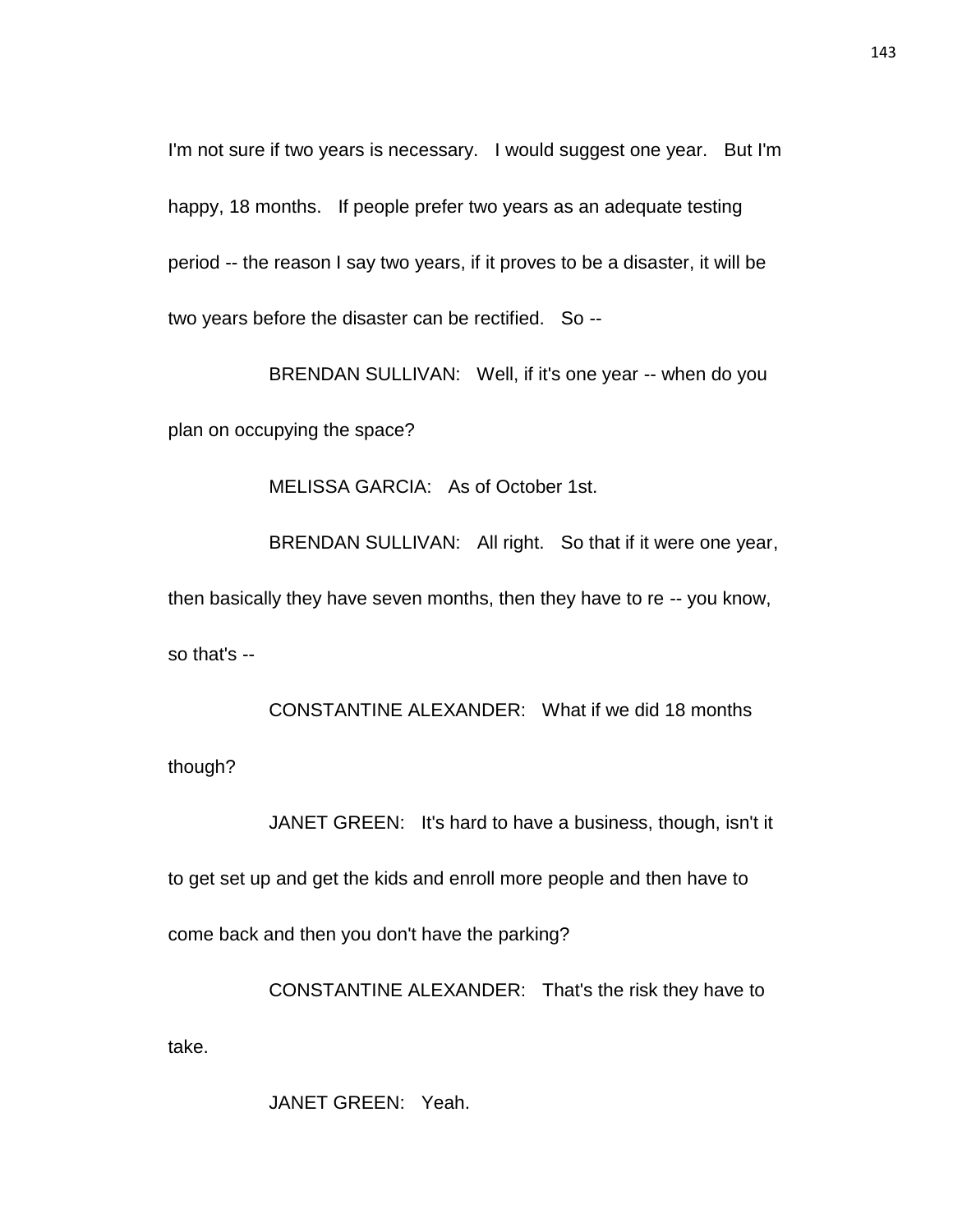CONSTANTINE ALEXANDER: I mean, there are legitimate concerns about this. And the only -- this gives you a shot at doing this. And if you can prove that it's not going to be any impact on the neighborhood and that the fears of the Saint Mary residents are not well founded, we'll renew the Special Permit. I think it should be 18 months from now.

ANDREA HICKEY: Or could it be one year running on or after October 1st if that's their --

CONSTANTINE ALEXANDER: That's fair. That makes it roughly 14 months.

> ANDREA HICKEY: I'd be inclined to support a term and -- CONSTANTINE ALEXANDER: Okay.

ANDREA HICKEY: -- and give it a try.

CONSTANTINE ALEXANDER: So it would be, we would

give the condition -- we would give the Special Permit until October 1,

2019. People like that?

JIM MONTEVERDE: It works.

CONSTANTINE ALEXANDER: Okay.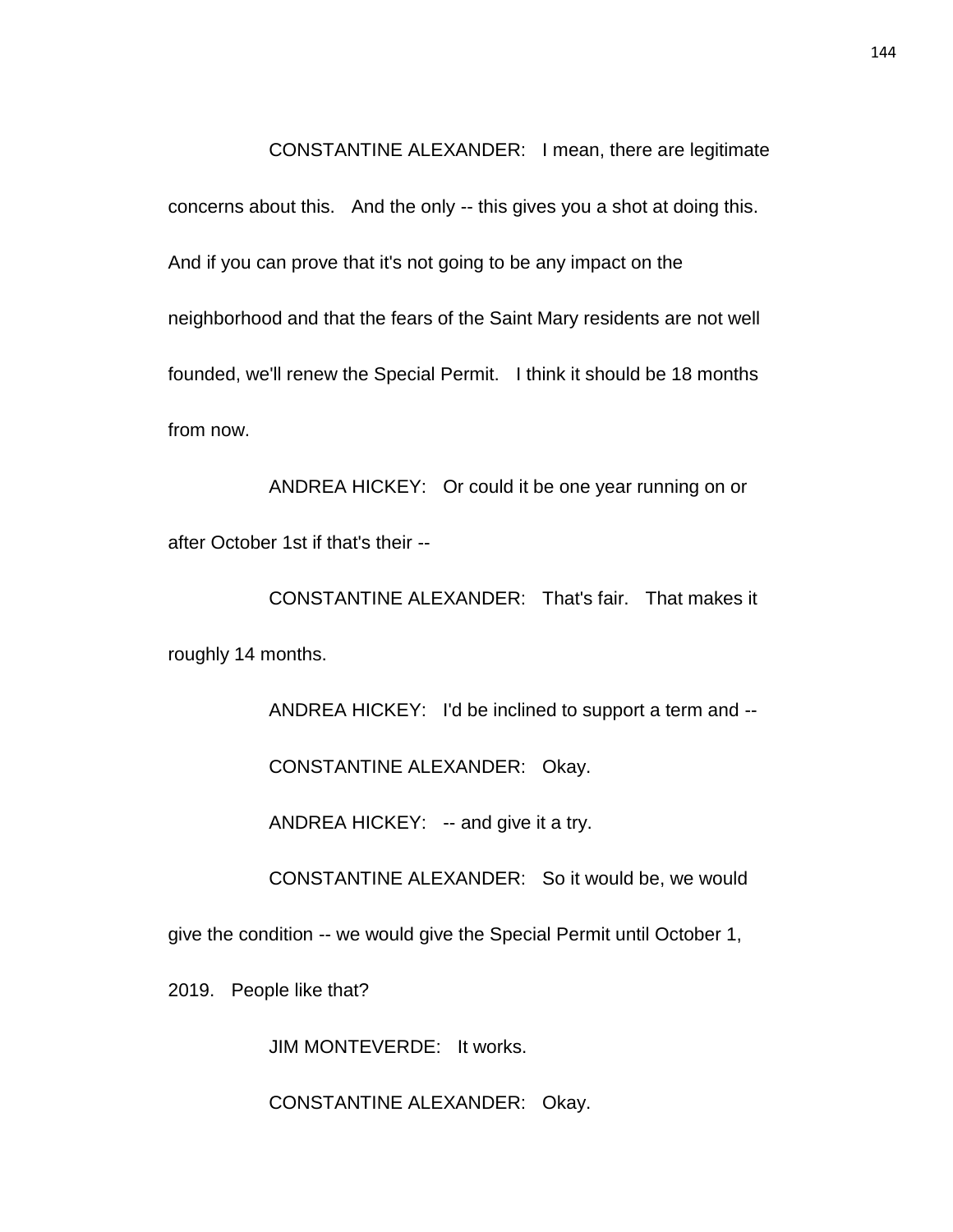The Chair moves that we make the following findings with regard to the Special Permit being sought.

That the requirements of the Ordinance cannot be met unless we grant the Special Permit.

That traffic generated or patterns of access or egress will not cause congestion, hazard or substantial change in established neighborhood character. This point has been -- this finding that we have to make to grant a Special Permit is a matter of contention right now and disagreement, and perhaps as I'm going to suggest at the end that we can resolve this by seeing actual experience by limiting the time when the Special Permit continues in effect.

That the continued operation or development of adjacent uses as permitted by the Ordinance will not be adversely affected by what is proposed. And, again, the same considerations apply that I've suggested before.

No nuisance or hazard will be created to the detriment of the health, safety, and/or welfare of the occupant of the proposed use or the citizens of the city.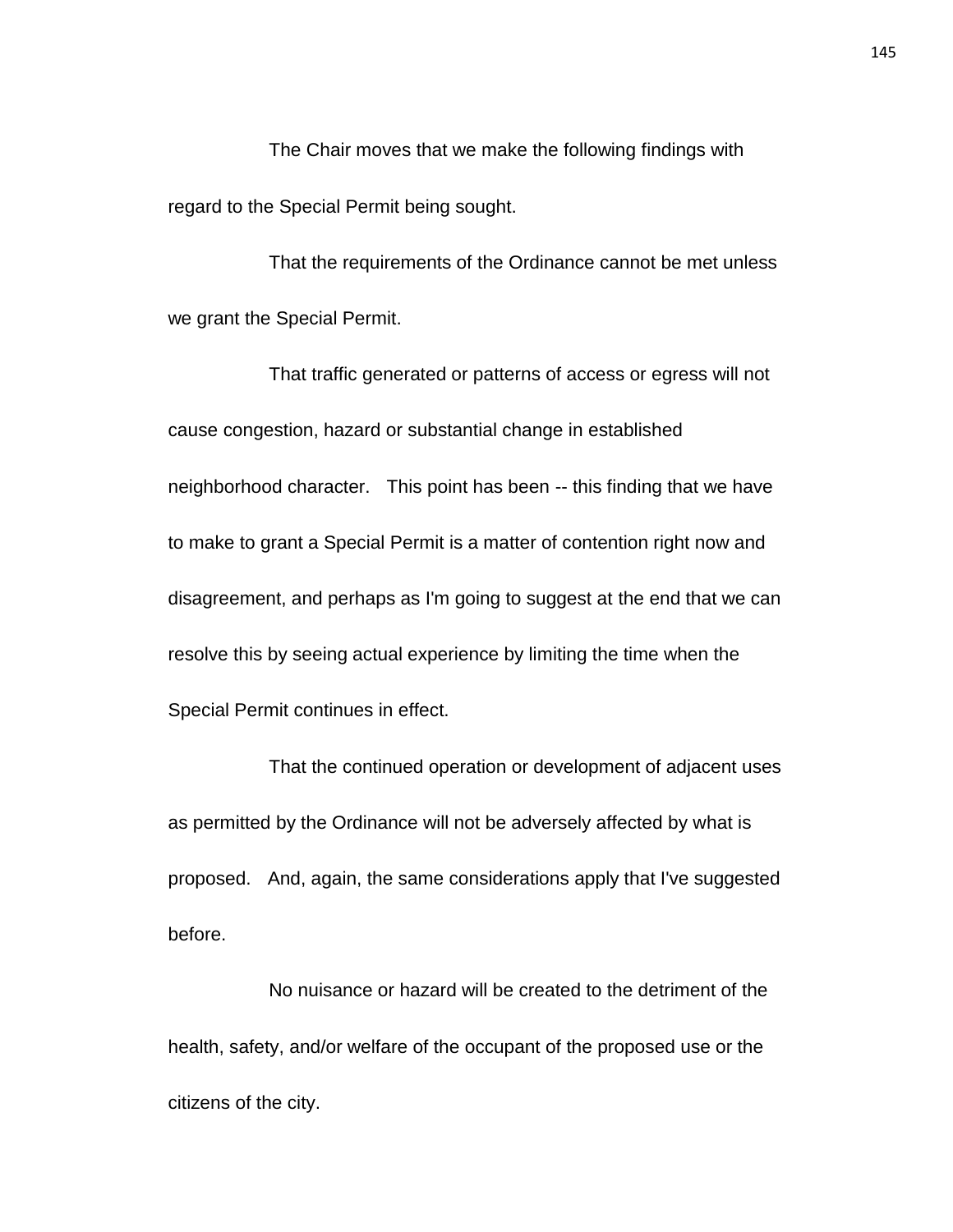And generally what is being proposed will not impair the integrity of the district or adjoining district or otherwise derogate from the intent and purpose of this Ordinance.

Again, as to this finding that we have to make, a trial -- what I'm going to call it a trial period, will resolve that issue or give us some better information that we have right now.

So on the basis of all of these findings the Chair moves that we grant the Special Permit requested. Such Special Permit will terminate on October 1, 2019, in which event the petitioner, if it wishes to continue at this premises, will have to come back before us and seek another Special Permit.

MELISSA GARCIA: Yes, sir.

CONSTANTINE ALEXANDER: Which might be for another period of time or might be indefinitely. We'll have to see the lay of the land at that point.

All those in favor of granting the Special Permit on this basis say "Aye".

(Aye.)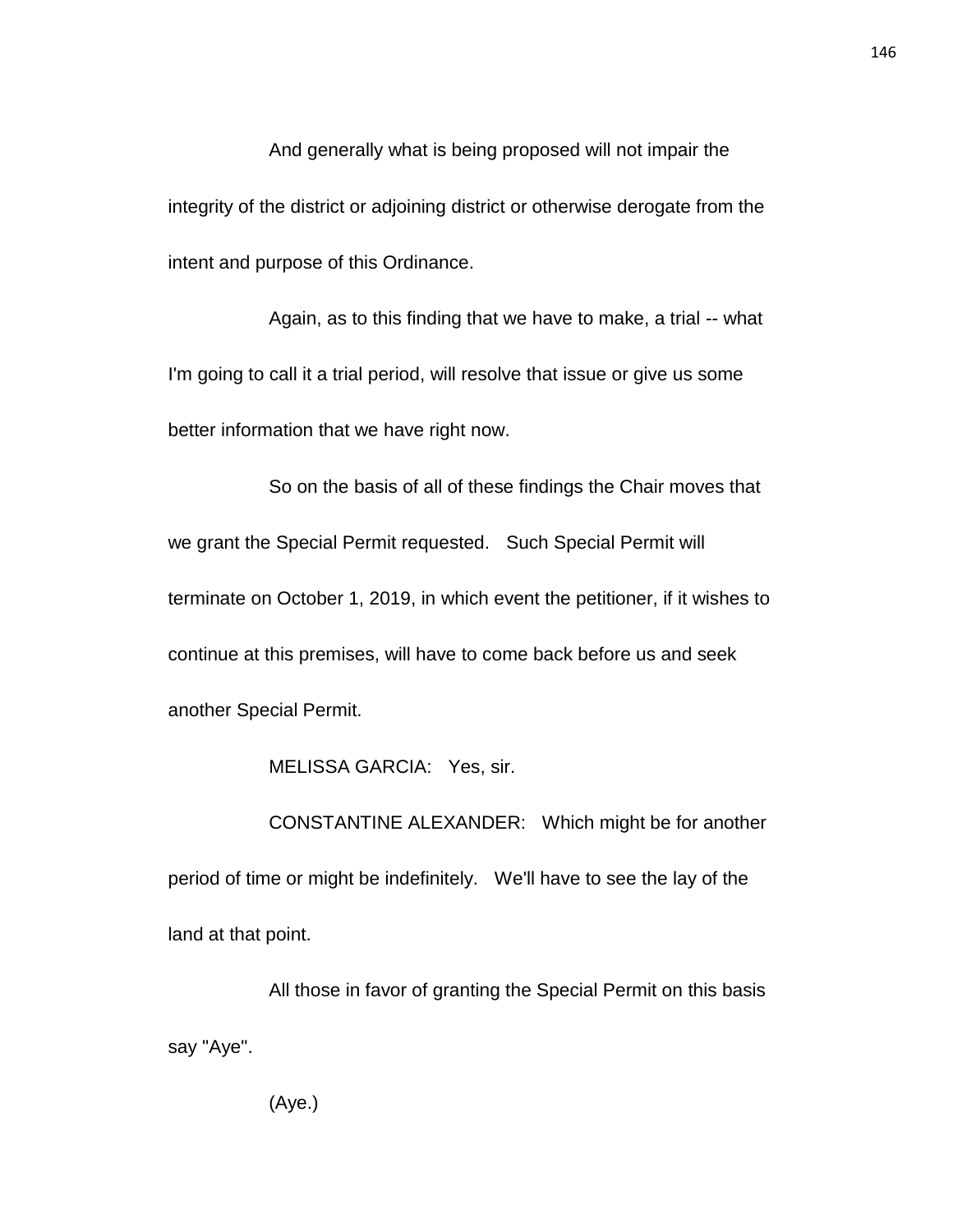CONSTANTINE ALEXANDER: Special Permit granted.

Five in favor. Good luck.

(Alexander, Sullivan, Green, Hickey, Monteverde.)

\* \* \* \* \*

(9:20 p.m.)

(Sitting Members Case BZA-016969-2018: Constantine Alexander,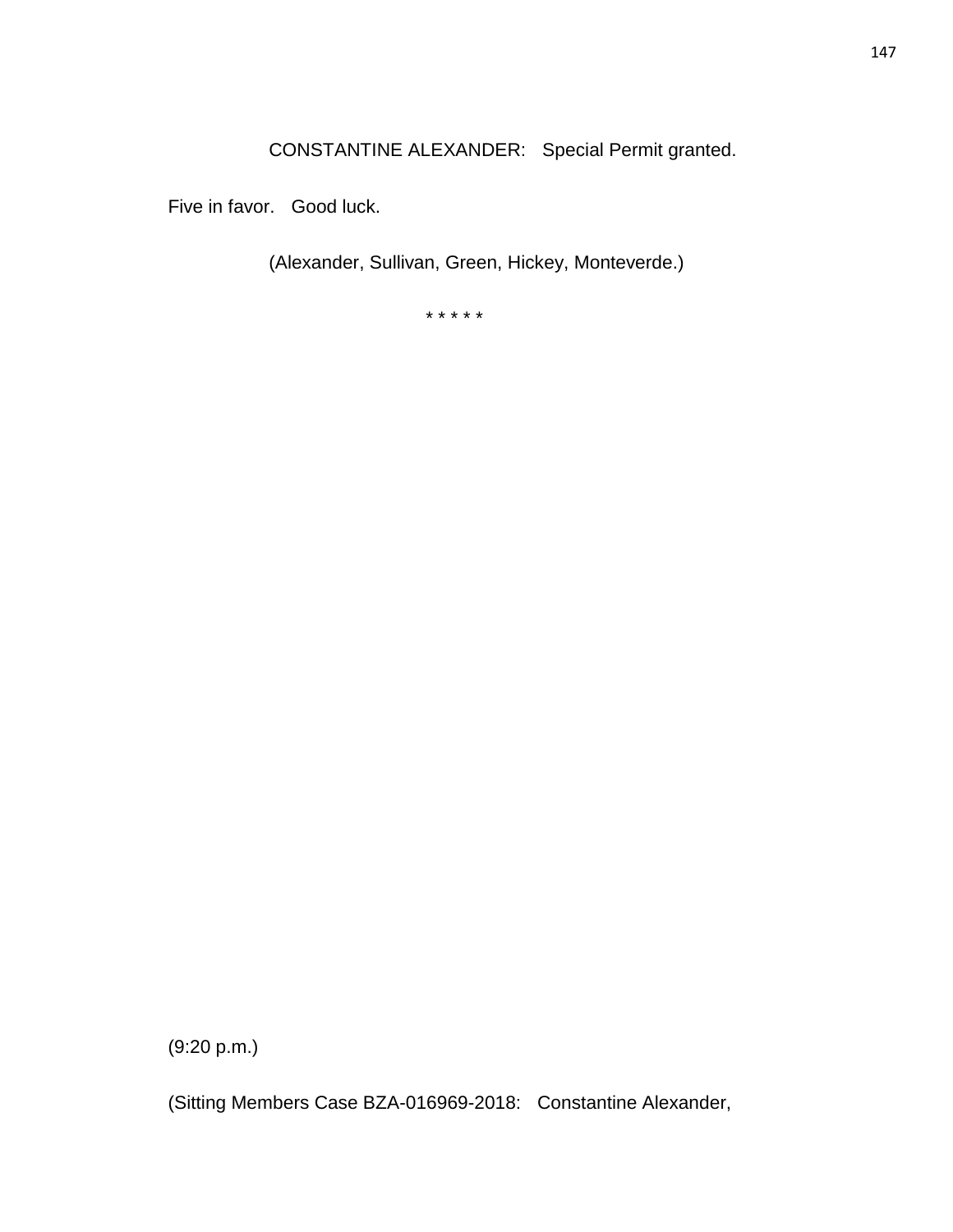Brendan Sullivan, Janet Green, Andrea A. Hickey, Jim Monteverde.)

CONSTANTINE ALEXANDER: The Chair will call case No. 016969, 33 Line Street, No. 1.

Is there anyone here wishing to be heard on this matter? SHUANG LIANG: Good evening. My name is Shuang Liang. I'm the owner of unit 1 of 33 Line Street, Cambridge. We bought this unit in this winter and we -- after working with architect and designer, we have initiated a new layout of the unit. We added one more nursery and the one bedroom. Right now the Special Permit is related to open -- adding one more window.

#### CONSTANTINE ALEXANDER: Right.

SHUANG LIANG: To the nursery. I -- we faced the

Cambridge Historic Commission about two months ago and we planned the same dimensions, same size, same architectural details to make sure the elevation, to make sure the elevation looks harmony. Since this one is like very close to the 35, so we need to go through this permit, Special Permit to move --

CONSTANTINE ALEXANDER: Have you spoken with the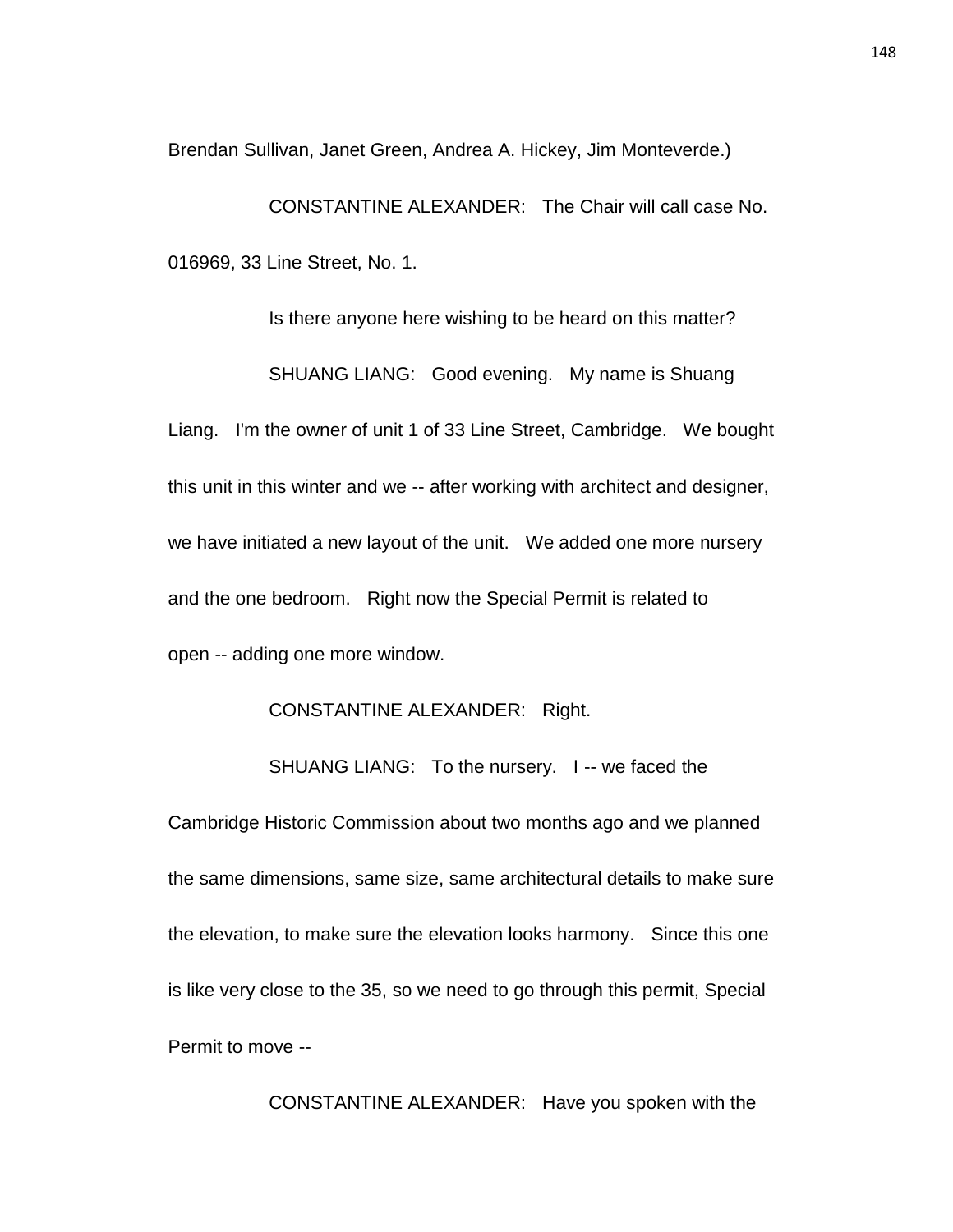owners of 35 about the issue you're proposing, the window?

SHUANG LIANG: Not really. I think --

MAGGIE KRAMER: May I speak?

CONSTANTINE ALEXANDER: I'm sorry, one second.

MAGGIE KRAMER: I'm the owner of the upstairs unit. My name is Maggie Kramer. I'm the owner of unit 2. And I did speak with him because the sign is posted outside.

CONSTANTINE ALEXANDER: Right.

MAGGIE KRAMER: And the units -- the neighbors came by

when I was leaving and they said, what's this, a window? And I explained where it was going to go. And they said, we don't care. There are no windows on that facade.

CONSTANTINE ALEXANDER: Oh, okay. Why would they

care?

MAGGIE KRAMER: Nobody is going to see it. CONSTANTINE ALEXANDER: Right. Thank you for that information.

JANET GREEN: That was very helpful.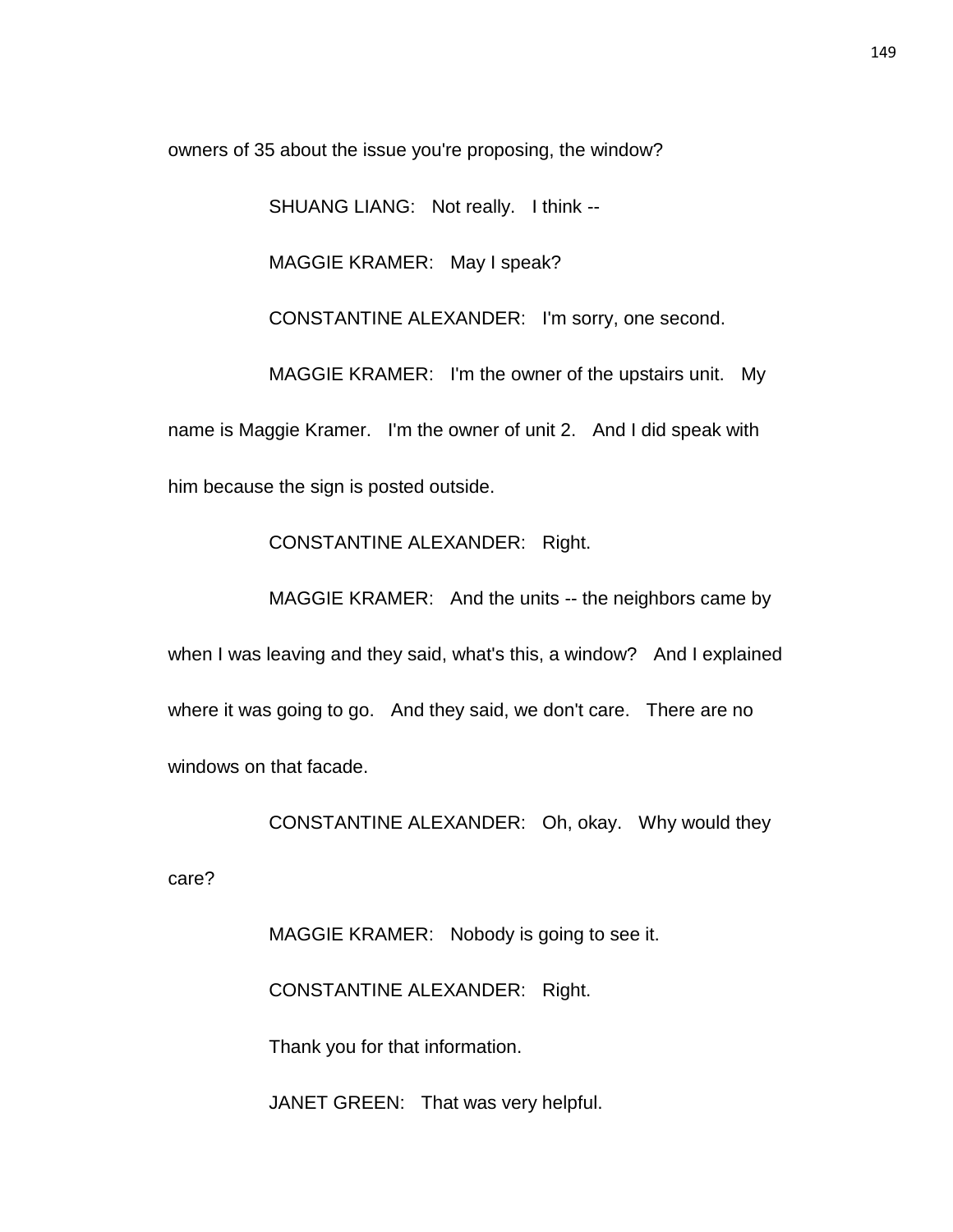CONSTANTINE ALEXANDER: Okay. She answered my question.

SHUANG LIANG: Yes.

CONSTANTINE ALEXANDER: Okay. Keep going.

Anything else you want to add?

SHUANG LIANG: So this is the current. This is the plan.

So basically it will allow us to one -- to add a one nursery and to bring

some light and the fresh air. And more eco-friendly and more functional.

CONSTANTINE ALEXANDER: Right.

SHUANG LIANG: Yeah.

CONSTANTINE ALEXANDER: Okay.

SHUANG LIANG: Yeah, that's it.

CONSTANTINE ALEXANDER: Thank you. Questions or

comments from members of the Board?

JANET GREEN: All good.

CONSTANTINE ALEXANDER: Didn't think so. Okay. I'll

open the matter up to public testimony.

You already testified or you're free to testify some more if you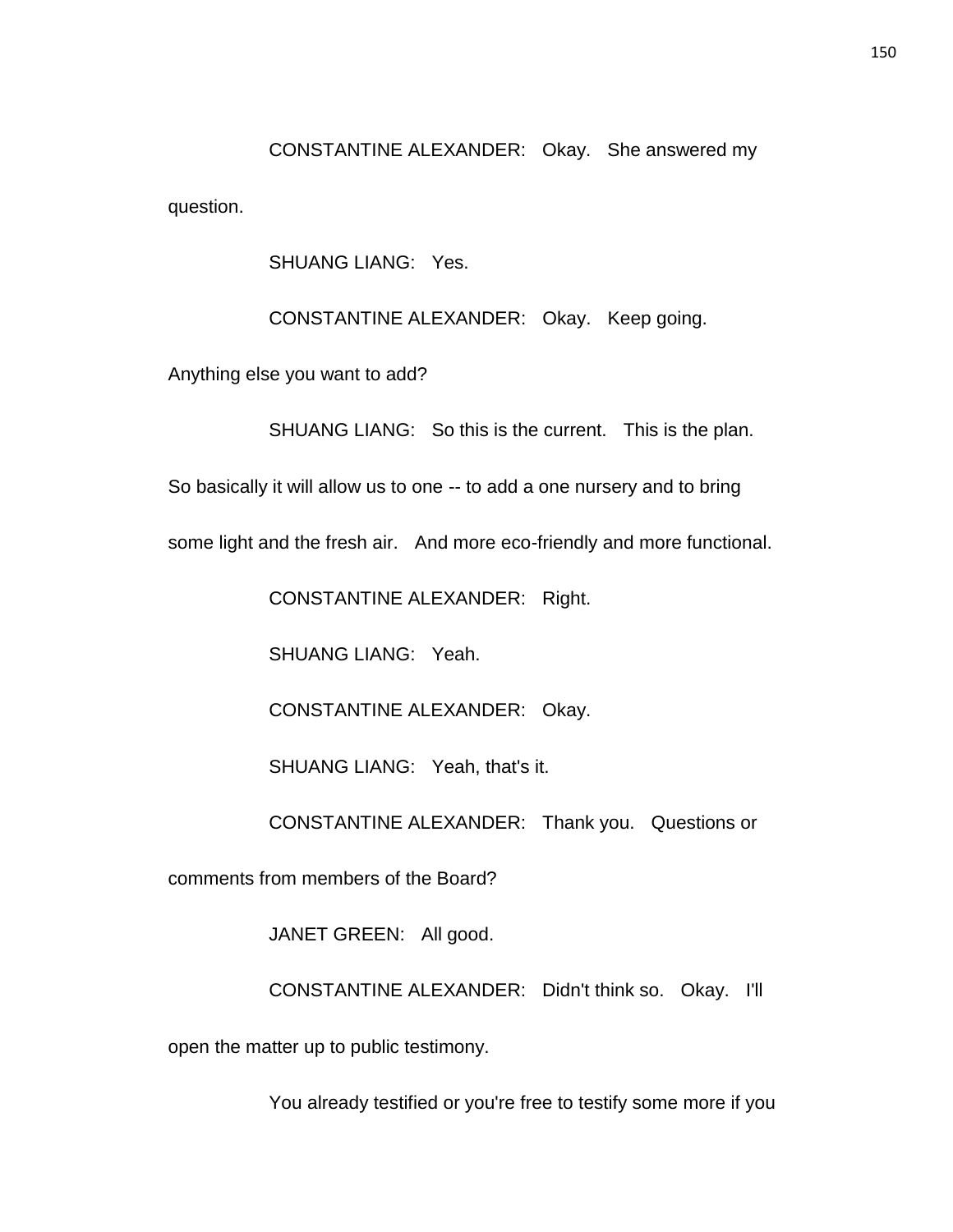like.

(No Response.)

CONSTANTINE ALEXANDER: All set.

Anyone else wishing to testify?

(No Response.)

CONSTANTINE ALEXANDER: Apparently not. And we

don't have any letters in our files.

I'll close public testimony. Ready for a vote.

JANET GREEN: Yes.

ANDREA HICKEY: Yes.

CONSTANTINE ALEXANDER: The Chair -- this is a Special

Permit case. The Chair moves that we make the following findings with

regard to the relief you're seeking:

That the requirements of the Ordinance cannot be met unless

we grant you the Special Permit.

That traffic generated or patterns of access or egress resulting

from the additional window will not cause congestion, hazard, or

substantial change in established neighborhood character. In this regard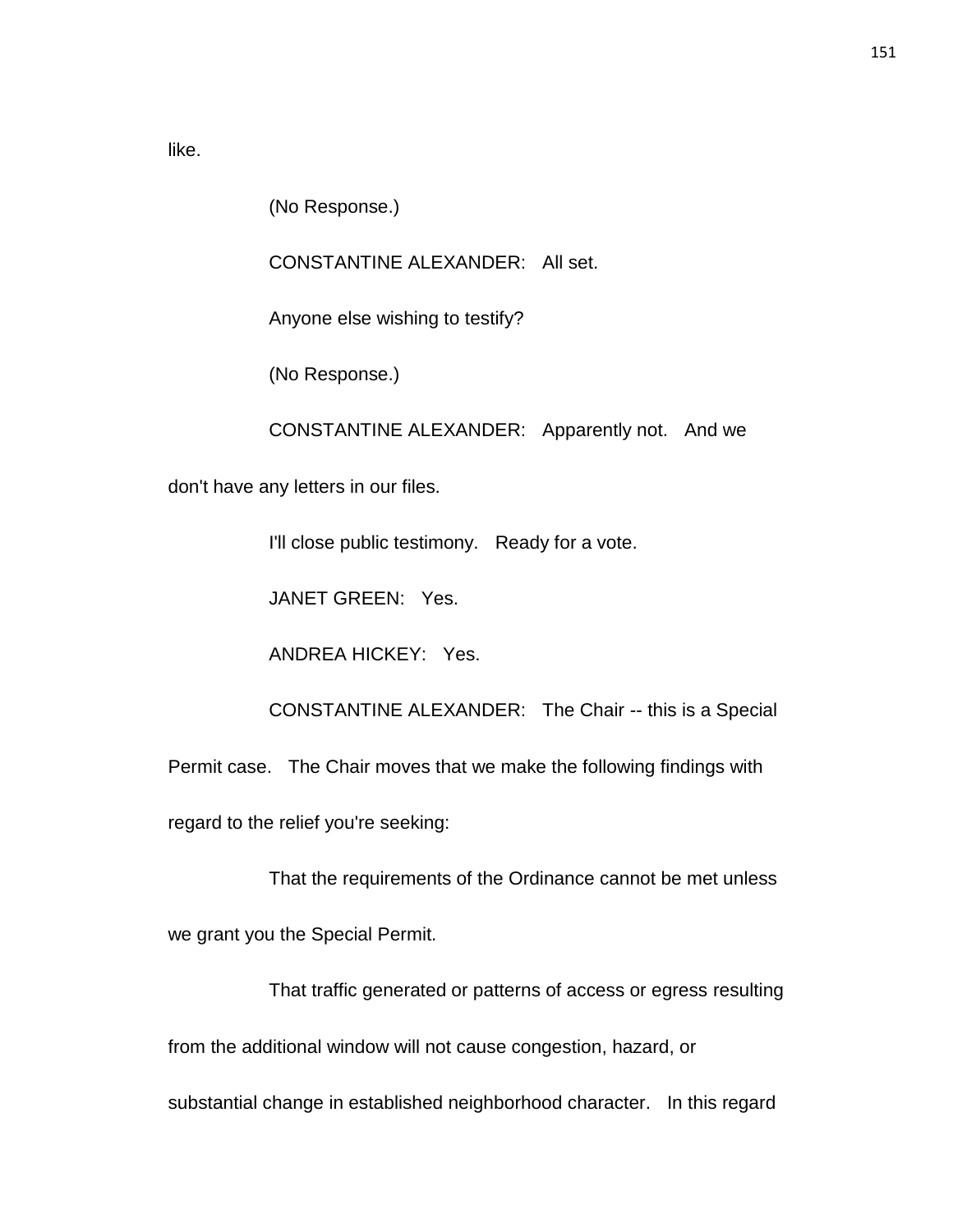the relief is rather modest in nature. And the person, the abutter most directly affected has expressed orally no objection whatsoever.

That the continued operation or development of adjacent uses as permitted by the Ordinance will not be adversely affected by what is proposed.

And, again, I would cite the oral evidence that we have that the -- it would be no impact, adverse impact on the adjacent uses.

No nuisance or hazard will be created to the detriment of the health, safety, and/or welfare of the occupant of the proposed use, that's you, or the citizens of the city. And that generally what is being proposed will not impair the integrity of the district or adjoining district or otherwise derogate from the intent and purpose of this Ordinance.

On the basis of all these findings, the Chair moves that grant the Special Permit requested on the condition that the work proceed in accordance with plans prepared by Robert Therrian, T-H-E-R-R-I-A-N Architects. The date appears to be July 3rd -- no, that's wrong thing. Revisions.

JIM MONTEVERDE: Yeah, July 3, 2018.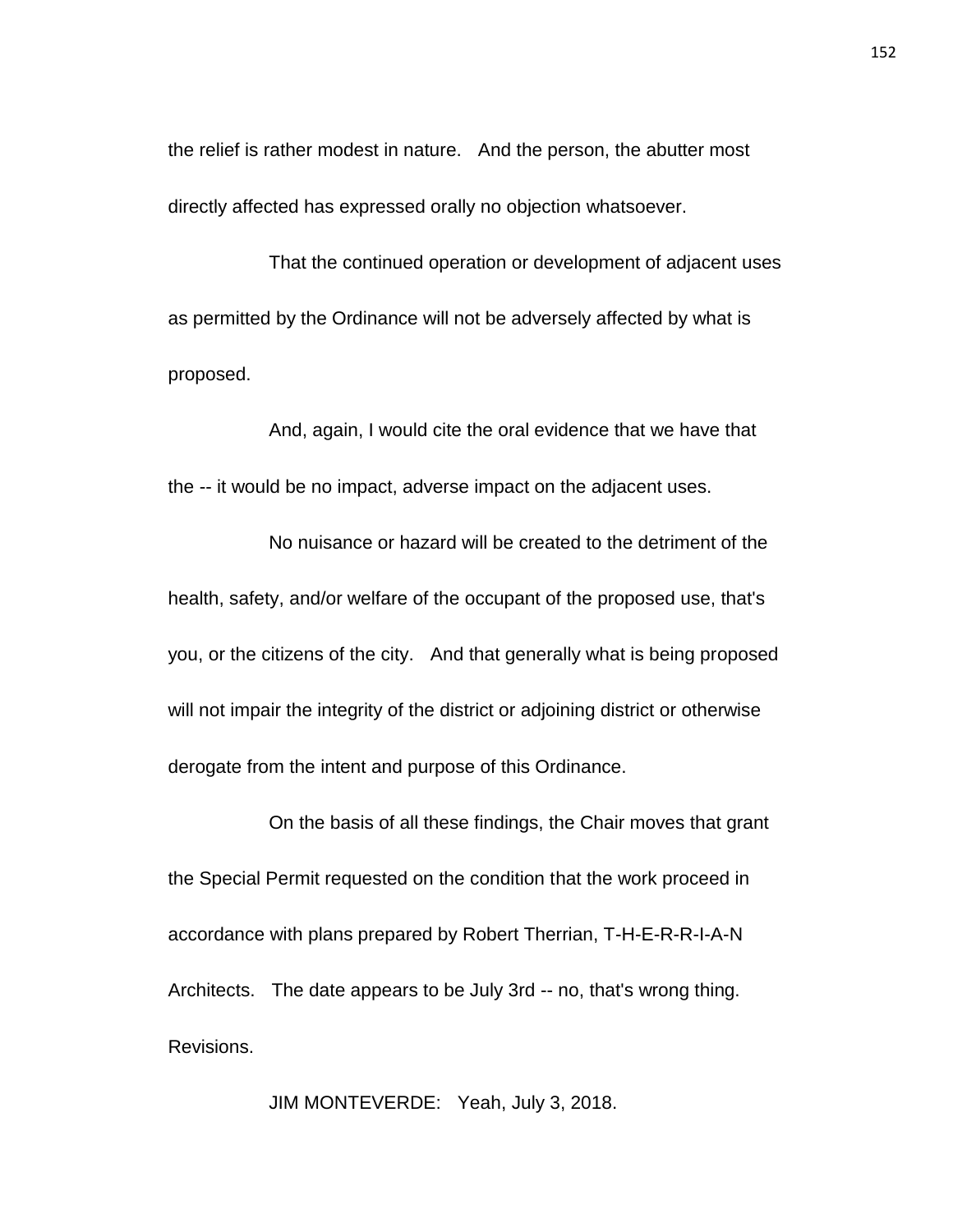#### CONSTANTINE ALEXANDER: July 3rd.

The point here, sir, is that these have to be the final plans. If you change the location of the windows or the size, you're going to have to come back before us. So you're satisfied that this is what you want to do?

SHUANG LIANG: Yes.

CONSTANTINE ALEXANDER: Okay.

All those in favor of granting the Special Permit subject to the

condition I imposed, please say "Aye".

(Aye.)

CONSTANTINE ALEXANDER: Five in favor. Good luck.

(Alexander, Sullivan, Green, Hickey, Monteverde.)

SHUANG LIANG: Thank you.

CONSTANTINE ALEXANDER: Special Permit granted.

\* \* \* \* \*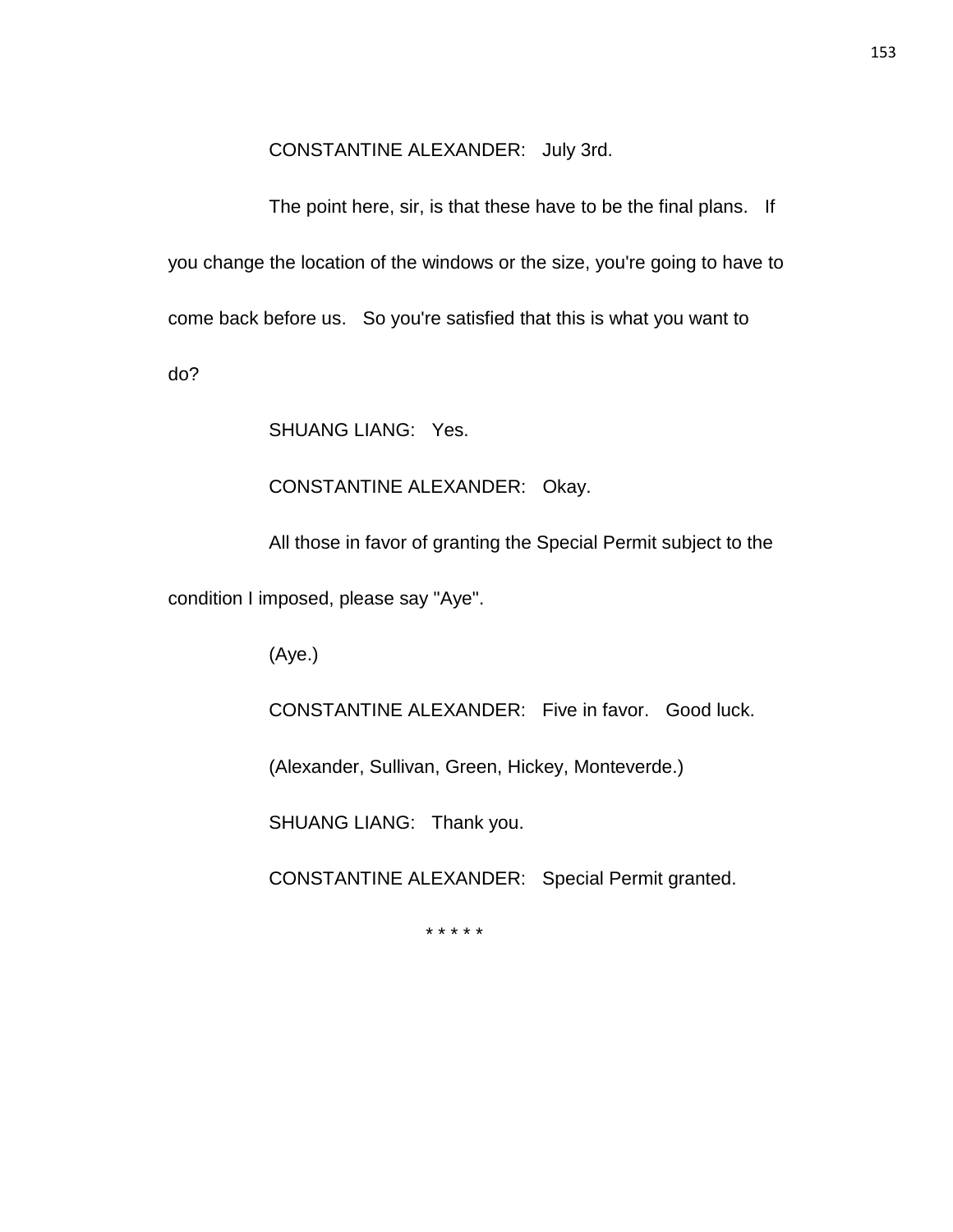(9:25 p.m.)

(Sitting Members Case BZA-016974-2018: Constantine Alexander, Brendan Sullivan, Janet Green, Andrea A. Hickey, Jim Monteverde.)

CONSTANTINE ALEXANDER: The Chair will call case No.

016974, 103 Belmont Street.

Is there anyone here wishing to be heard on this matter?

LANA KIRBY: Hello. My name is Lana Kirby. I'm a

designer and these are my clients, Anne Sterman and Sarah Smolik,

owners of 103 Belmont Street. This is a project of a kitchen renovation,

and we were proposing changing of some windows into facades which are

encroaching the setbacks.

CONSTANTINE ALEXANDER: We've had a lot of window cases tonight. So you've heard a lot about them.

LANA KIRBY: Yes.

So the house is on the corner of Belmont Street and Sullivan Road so that really has two setbacks. So this is the property, and the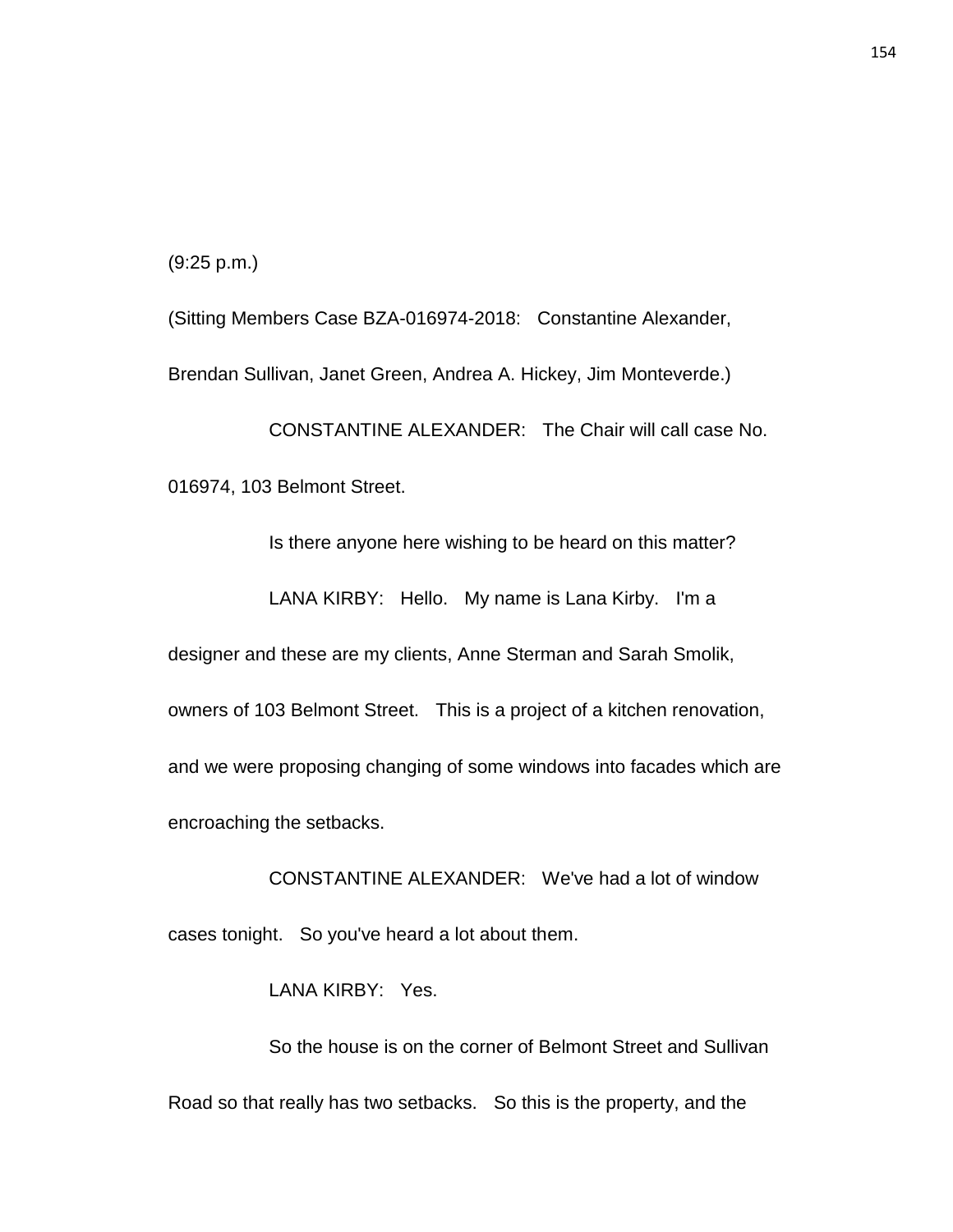windows are actually not on the street facades. They're on facing one neighbor and then the other neighbor. And --

CONSTANTINE ALEXANDER: Had those neighbors expressed any views about the windows?

SARA SMOLIK: They have not. And on the side, on Belmont Street, our neighbor on Belmont Street is a very elderly woman who we've met a couple of times, but she actually doesn't ever leave her unit and she's blind and is hard of hearing. So I think it would be -- you know, it's just a little difficult.

LANA KIRBY: And these are the windows on Belmont Street. I can show you the photograph of these two. So there is a little bit of the land, our owner's land, and then their garage and driveway. And that's their house. So these two windows we are changing again into two windows that are ganged up and they're shorter because the regular appliances are three feet high and these windows are 27 inches high still which is old house.

> CONSTANTINE ALEXANDER: A problem. LANA KIRBY: Yeah.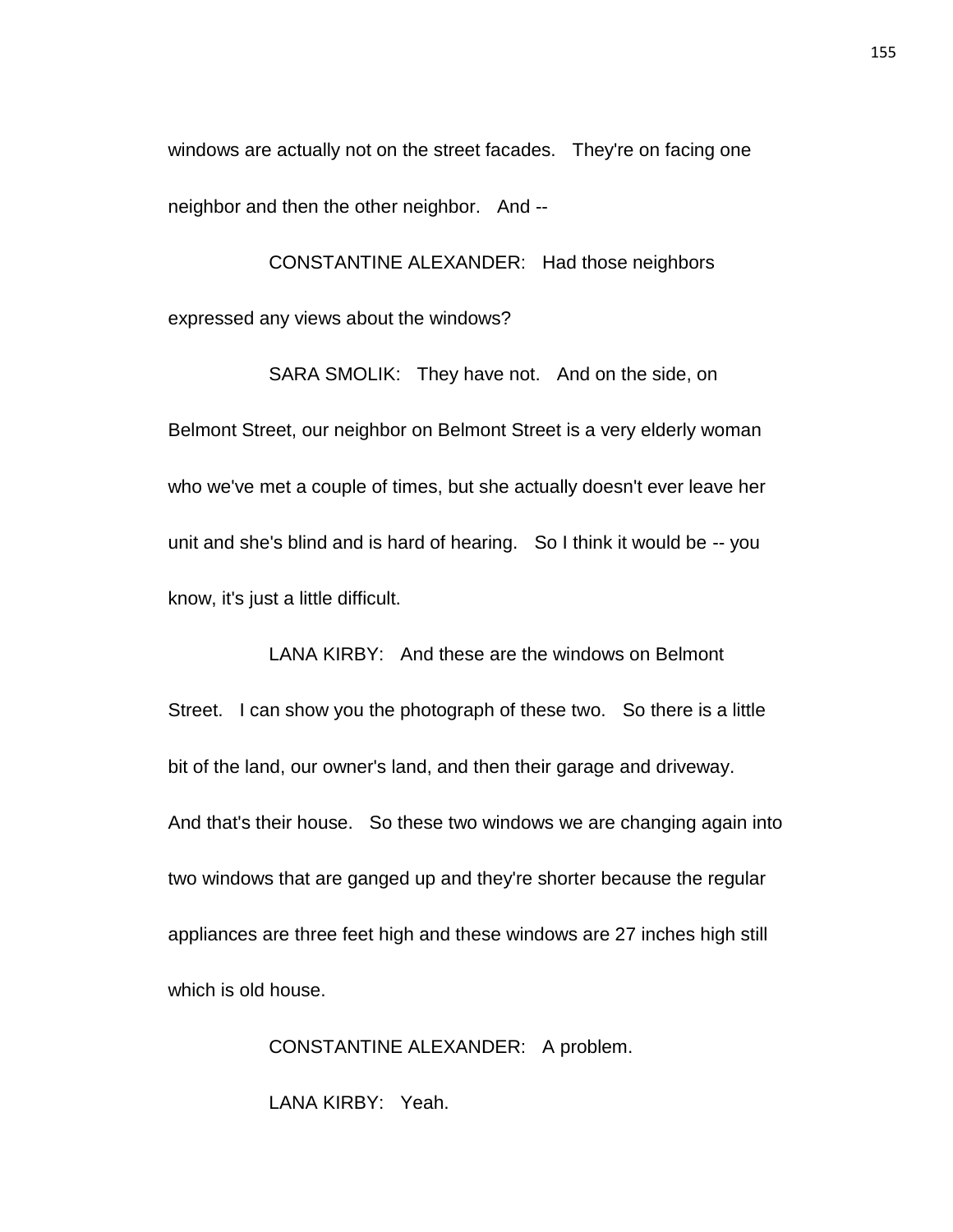So on the other facade, that would be this facade facing the other neighbor, this neighbor here. And that's window we're basically replacing. It is lower. I mean higher windowsill because that was a pantry window that was renovated. That was 1968 I believe was the last time the kitchen was renovated. So it doesn't really have much storage or anything. We submitted some photographs if you had a chance to look, but that's, that's basically it. Here's the window --

### CONSTANTINE ALEXANDER: Yeah.

LANA KIRBY: -- that we're proposing. And the new

windows are here the new windows. I think you can see them better on this elevation.

#### CONSTANTINE ALEXANDER: Yes.

LANA KIRBY: They're now casements instead of double hungs but we tried to pretend to look like double hungs. And they're casements because you have to open them up somehow across the counter. So that's basically it.

CONSTANTINE ALEXANDER: Okay.

Questions from members of the Board?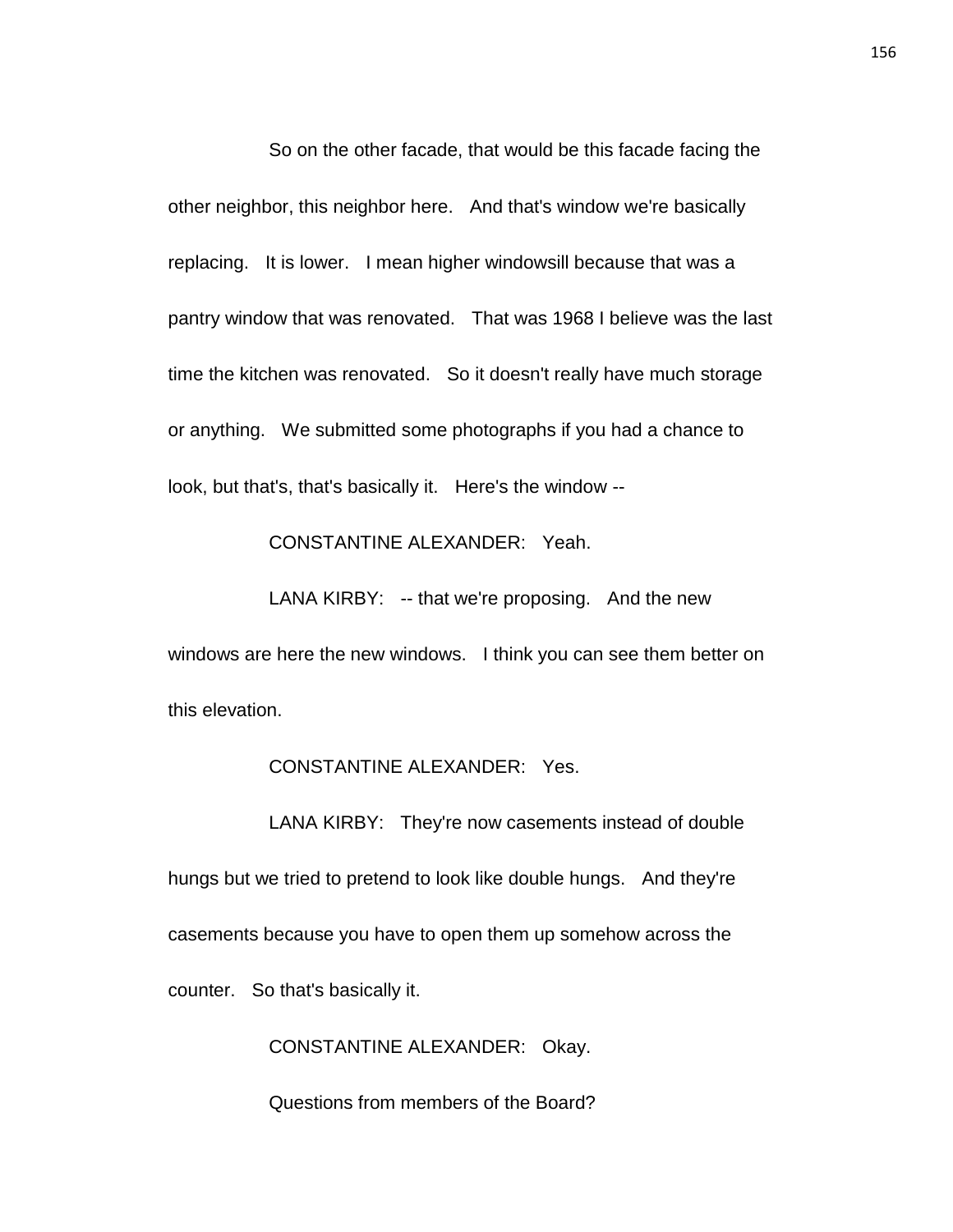JANET GREEN: No.

JIM MONTEVERDE: No.

CONSTANTINE ALEXANDER: I'll open the matter up to

public testimony. Unless this gentleman wants to speak.

UNIDENTIFIED MEMBER FROM THE AUDIENCE: I'm just

curious.

CONSTANTINE ALEXANDER: No letters in the file. I will close public testimony. I think we're ready for a vote.

ANDREA HICKEY: Yes.

JANET GREEN: Yes.

CONSTANTINE ALEXANDER: Okay. And this again this is

a Special Permit case.

The Chair moves that we make the following findings with

regard to the relief being sought:

That requirements of the Ordinance cannot be met unless we

grant you the Special Permit.

That traffic generated or patterns of access or egress will not

cause congestion, hazard, or substantial change in established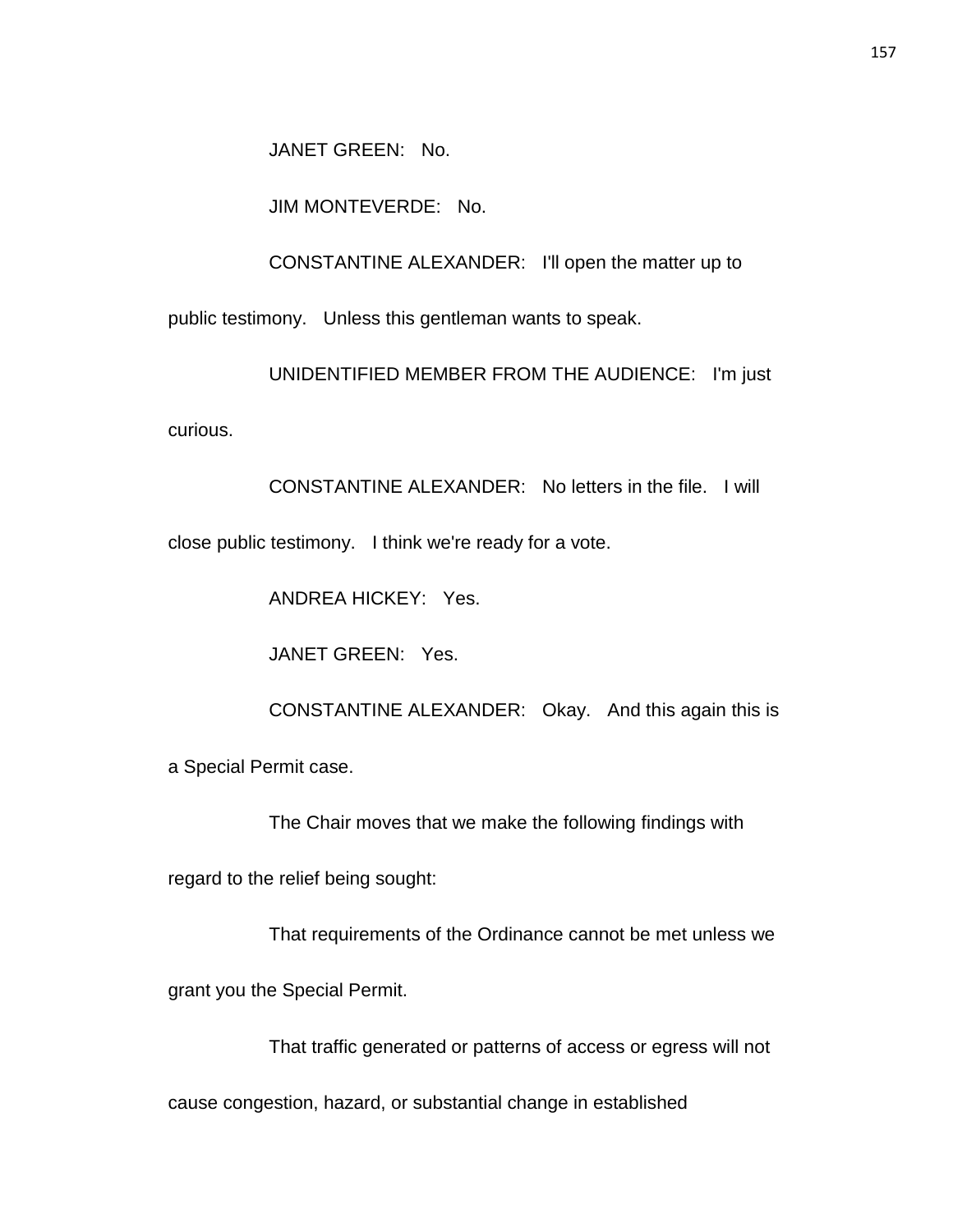neighborhood character. As the petitioner has pointed out these windows are not on a street but almost I'll say buried in the side and back of the house.

That the continued operation or development of adjacent uses will not be adversely affected by what is proposed. And, again, I would cite the location of these modified windows.

No nuisance or hazard will be created to the detriment of the health, safety, and/or welfare of the occupant or the citizens of the city. And that generally what is being proposed will not impair the integrity of the district or adjoining district or otherwise derogate the intent and purpose of the Ordinance.

So on the basis of these findings, the Chair moves that we grant the Special Permit requested on the condition that the work proceed in accordance with plans prepared by Lana, L-A-N-A Design, dated July 15, 2018, the first page of which has been initialed by the Chair.

I want to make it very clear that if you modify these in a material way, you're going to have to come back before us. So these are the final ones in your mind.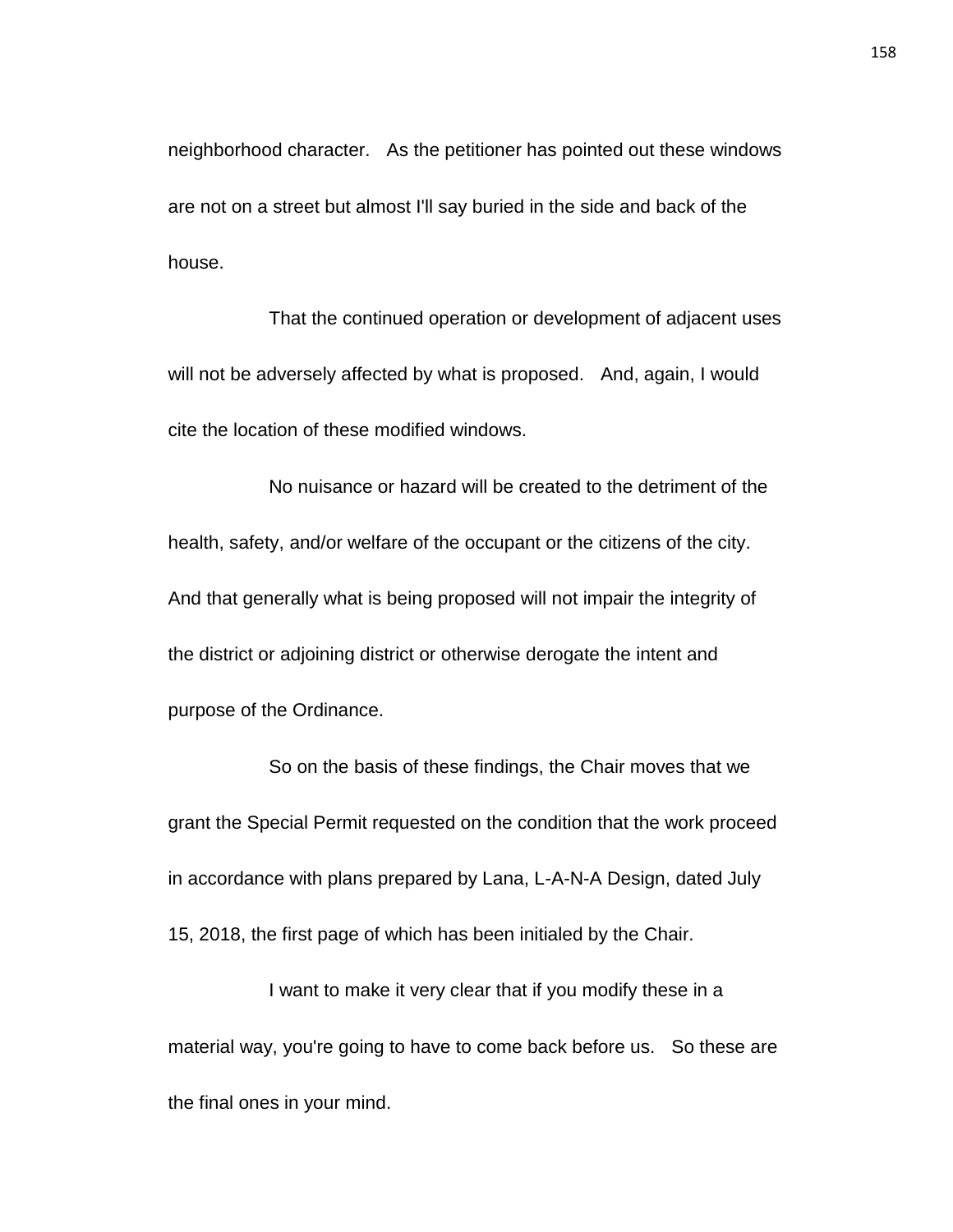LANA KIRBY: Yes.

CONSTANTINE ALEXANDER: All those in favor please say "Aye".

(Aye.)

CONSTANTINE ALEXANDER: Five in favor. Good luck.

(Alexander, Sullivan, Green, Hickey, Monteverde.)

\* \* \* \* \*

(9:30 p.m.)

(Sitting Members Case BZA-016964-2018: Constantine Alexander,

Brendan Sullivan, Janet Green, Andrea A. Hickey, Jim Monteverde.)

CONSTANTINE ALEXANDER: The Chair will call case No. 016964, 330 Mount Auburn Street.

Is there anyone here wishing to be heard on this matter?

(No Response.)

CONSTANTINE ALEXANDER: No one does.

And the Chair would report, as with the other telecom case we

were to hear tonight, there was no sign posted. This address is the

Mount Auburn Hospital and just simply no sign. I checked, Sean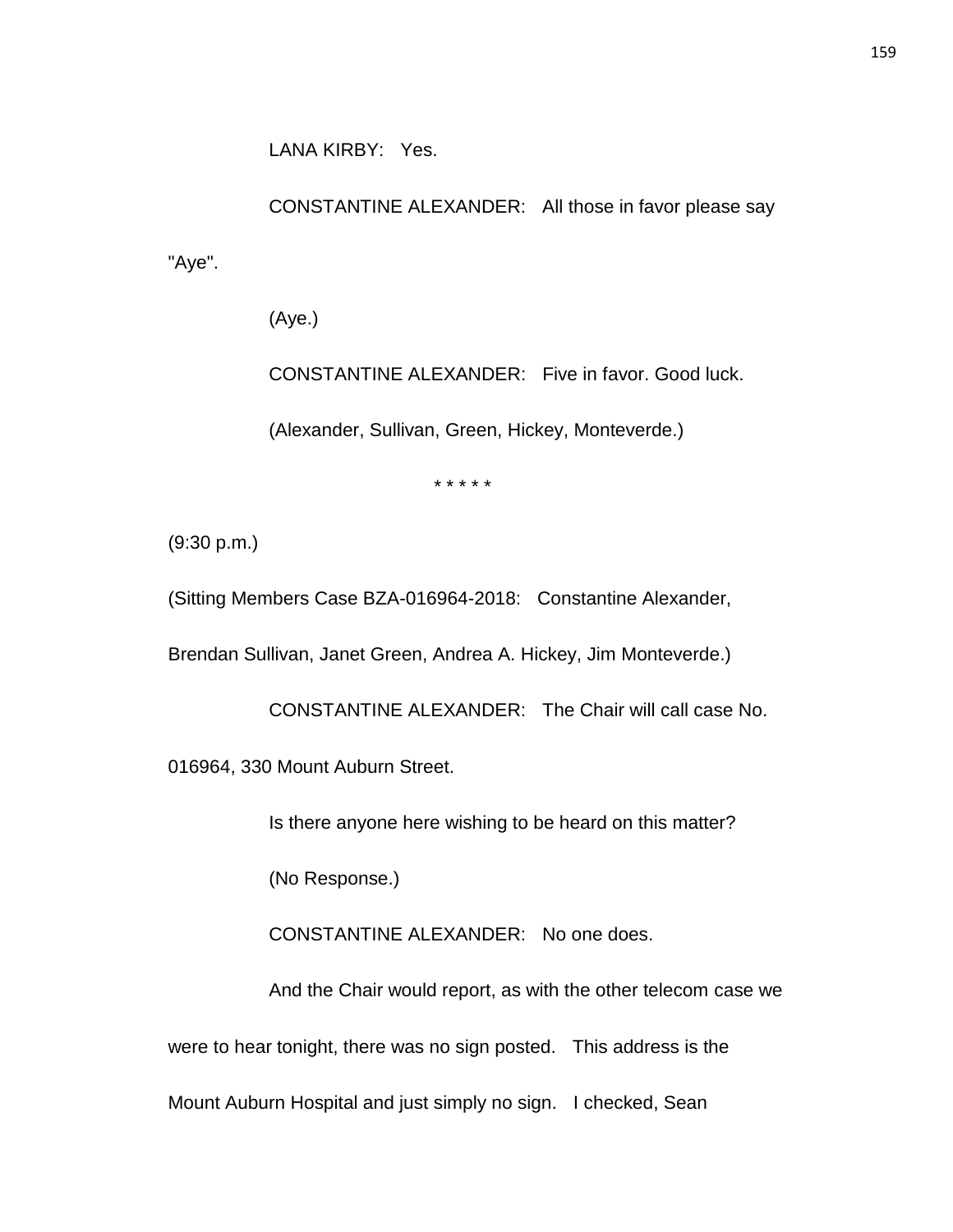checked, and ain't any sign. So we have to continue this case.

What's the date, Sean?

SEAN O'GRADY: I think we can do another one 27th.

CONSTANTINE ALEXANDER: My God, we had many

before?

SEAN O'GRADY: It was an open night and now it's closed. CONSTANTINE ALEXANDER: Telecom night. Do you have a waiver of notice?

SEAN O'GRADY: I don't know. It will say right on the

corner, but I don't think we did. Maybe it is.

CONSTANTINE ALEXANDER: Letter of waiver. It's in there.

Okay, the Chair moves we continue this case until seven p.m.

on September 27th subject to the following conditions:

That the first being has been satisfied already, that the

petitioner sign a waiver of time for decision.

Second, that this time around the petitioner post the sign and

signs I think it will be, required by our Ordinance, and at the location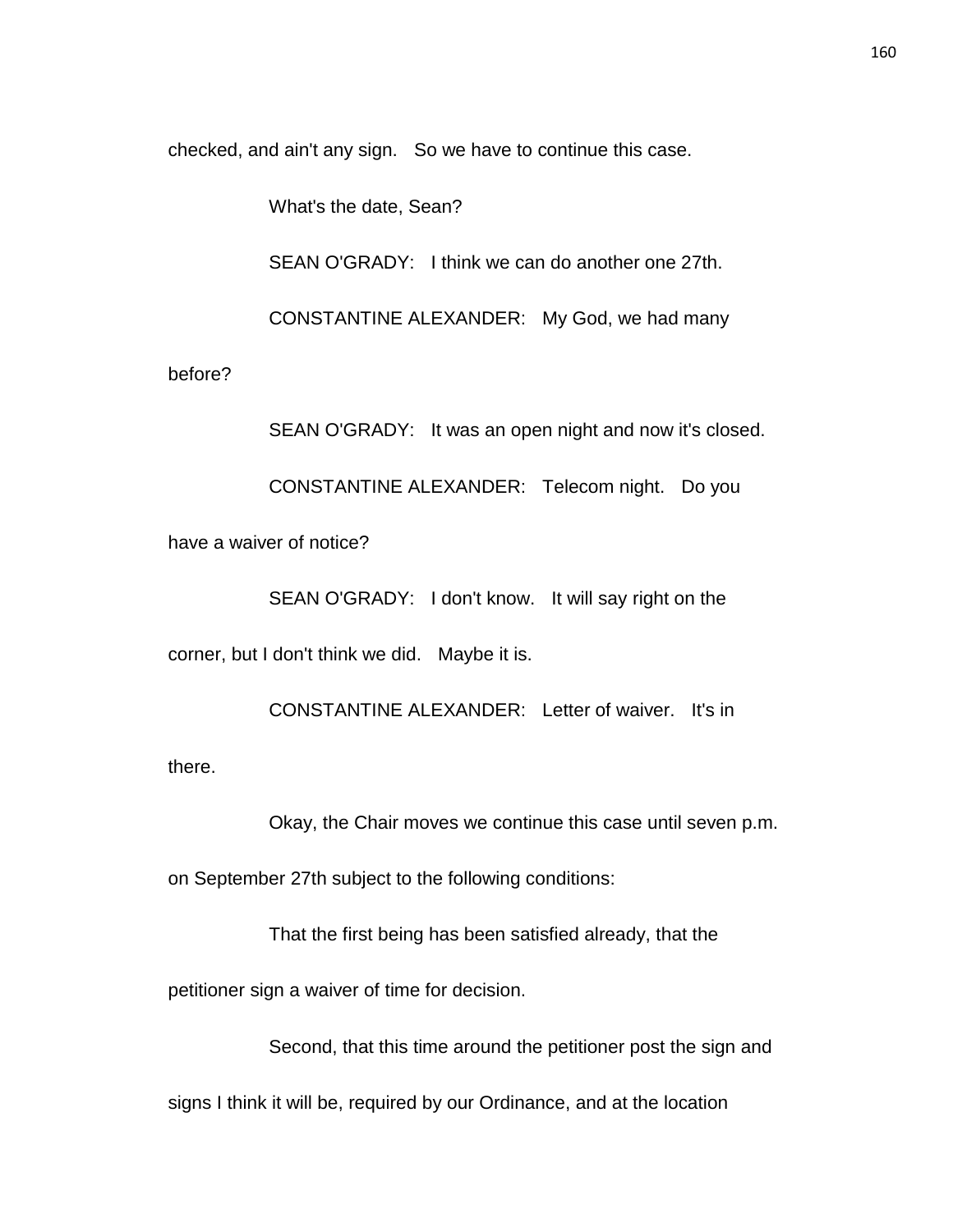required by our Ordinance. The hospital frontage is set back significantly from the street which means that the sign must be posted on the lawn in front of the hospital. And that the sign be maintained for the 14 days prior to the hearing as required by our Ordinance.

And lastly, to the extent that the petitioner decides to modify the material, the photo simulations, engineering drawings submitted or dimensional forms submitted with the application, that these must be in our files no later than five p.m. on the Monday before September 27th.

On the basis of all of these, all those in favor of continuing the case please say "Aye".

(Aye.)

CONSTANTINE ALEXANDER: Five in favor. Case continued.

> (Alexander, Sullivan, Green, Hickey, Monteverde.) (Whereupon, at 9:35 p.m., the Board of Zoning Appeals Adjourned.)

> > \* \* \* \* \*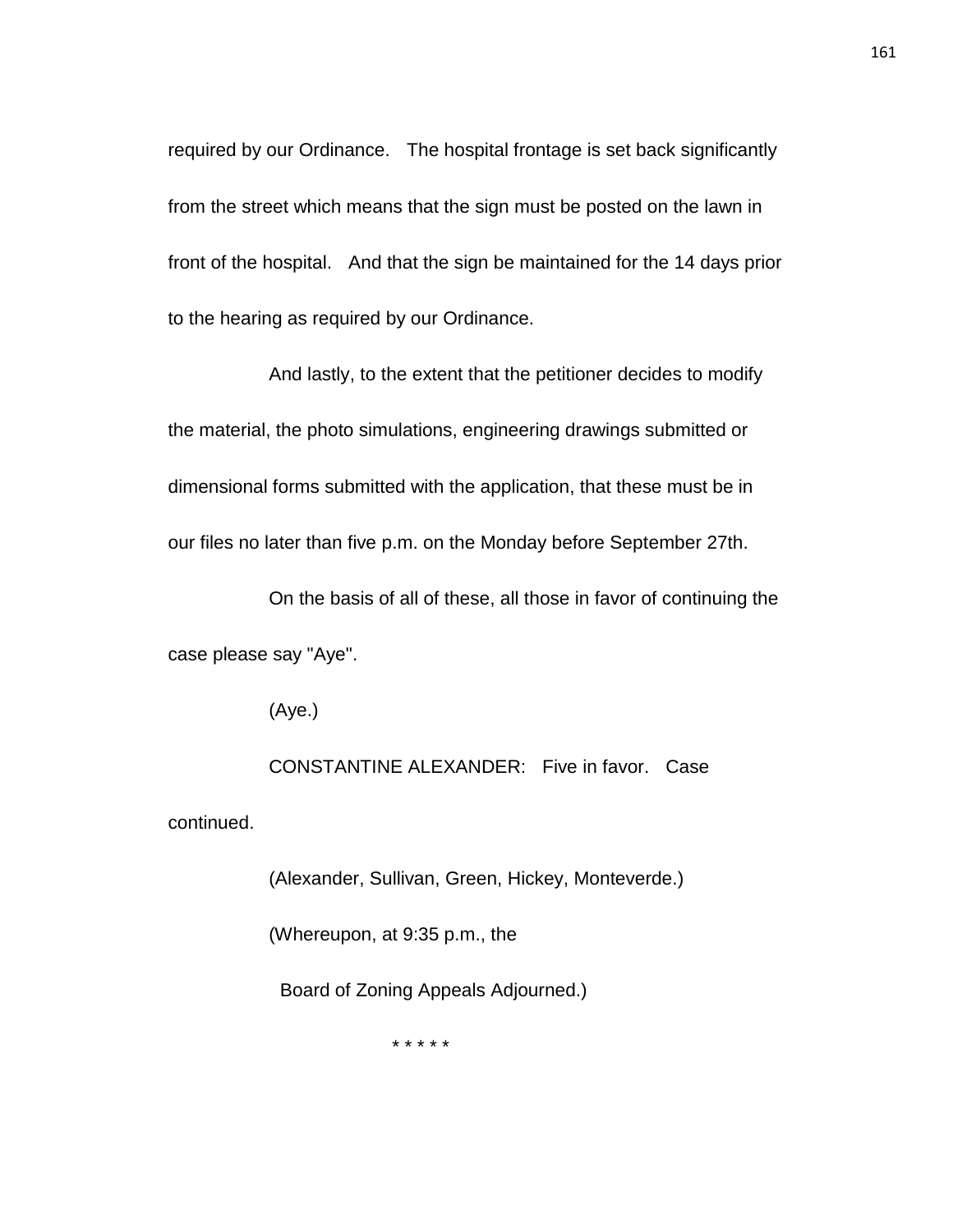## **ERRATA SHEET AND SIGNATURE INSTRUCTIONS**

The original transcript and Errata Sheet has been delivered to

Inspectional Services Department.

### **INSTRUCTIONS**

After reading this volume of the Zoning Board of Appeals

transcript, note any change or correction and the reason therefor on this

sheet. Sign and date this Errata Sheet.

| <b>PAGE</b> | <b>LINE</b> |                           |  |
|-------------|-------------|---------------------------|--|
|             |             | CHANGE: _______________   |  |
|             |             | REASON: _______________   |  |
|             |             | CHANGE: ______________    |  |
|             |             | REASON: _________________ |  |
|             |             | CHANGE: _______________   |  |
|             |             | REASON: ______________    |  |
|             |             | CHANGE: _______________   |  |
|             |             | REASON: ________________  |  |
|             |             | CHANGE: ______________    |  |
|             |             | REASON: _______________   |  |
|             |             | CHANGE: _______________   |  |
|             |             |                           |  |

I have read the foregoing transcript of the Zoning Board of Appeals, and except for any corrections or changes noted above, I hereby subscribe to the transcript as an accurate record of the statement(s) made by me.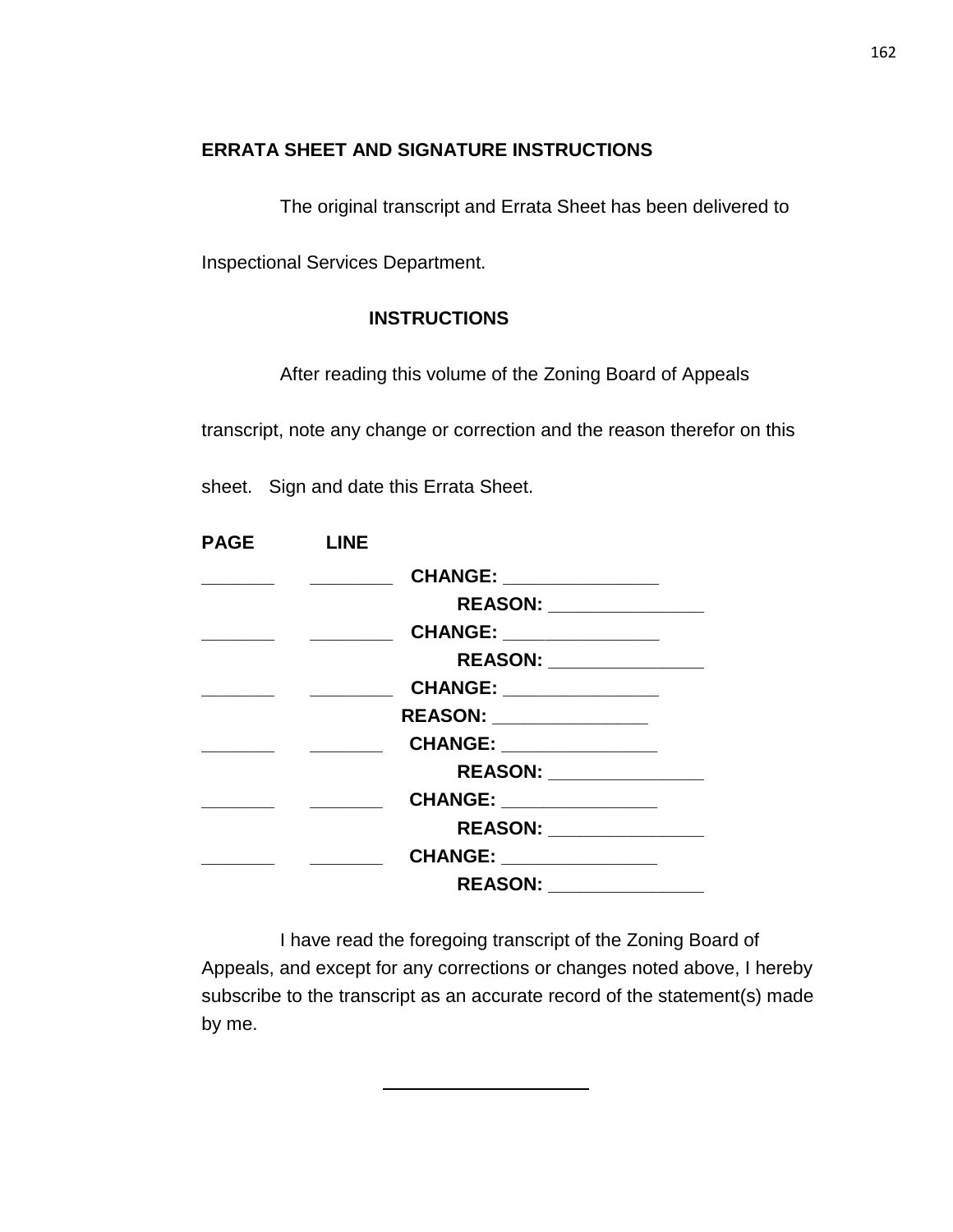## **C E R T I F I C A T E**

# **COMMONWEALTH OF MASSACHUSETTS BRISTOL, SS.**

I, Catherine Lawson Zelinski, a Certified Shorthand Reporter, the undersigned Notary Public, certify:

That the hearing herein before set forth is a true and accurate record of the proceedings.

**IN WITNESS WHEREOF**, I have hereunto set my hand this 14th day of September, 2018.

Catherine L. Zelinski Notary Public Certified Shorthand Reporter License No. 147703

\_\_\_\_\_\_\_\_\_\_\_\_\_\_\_\_\_\_\_\_\_\_

My Commission Expires: April 29, 2022

**THE FOREGOING CERTIFICATION OF THIS TRANSCRIPT DOES NOT APPLY TO ANY REPRODUCTION OF THE SAME IN ANY RESPECT UNLESS UNDER THE DIRECT CONTROL AND/OR DIRECTION OF THE CERTIFYING REPORTER.**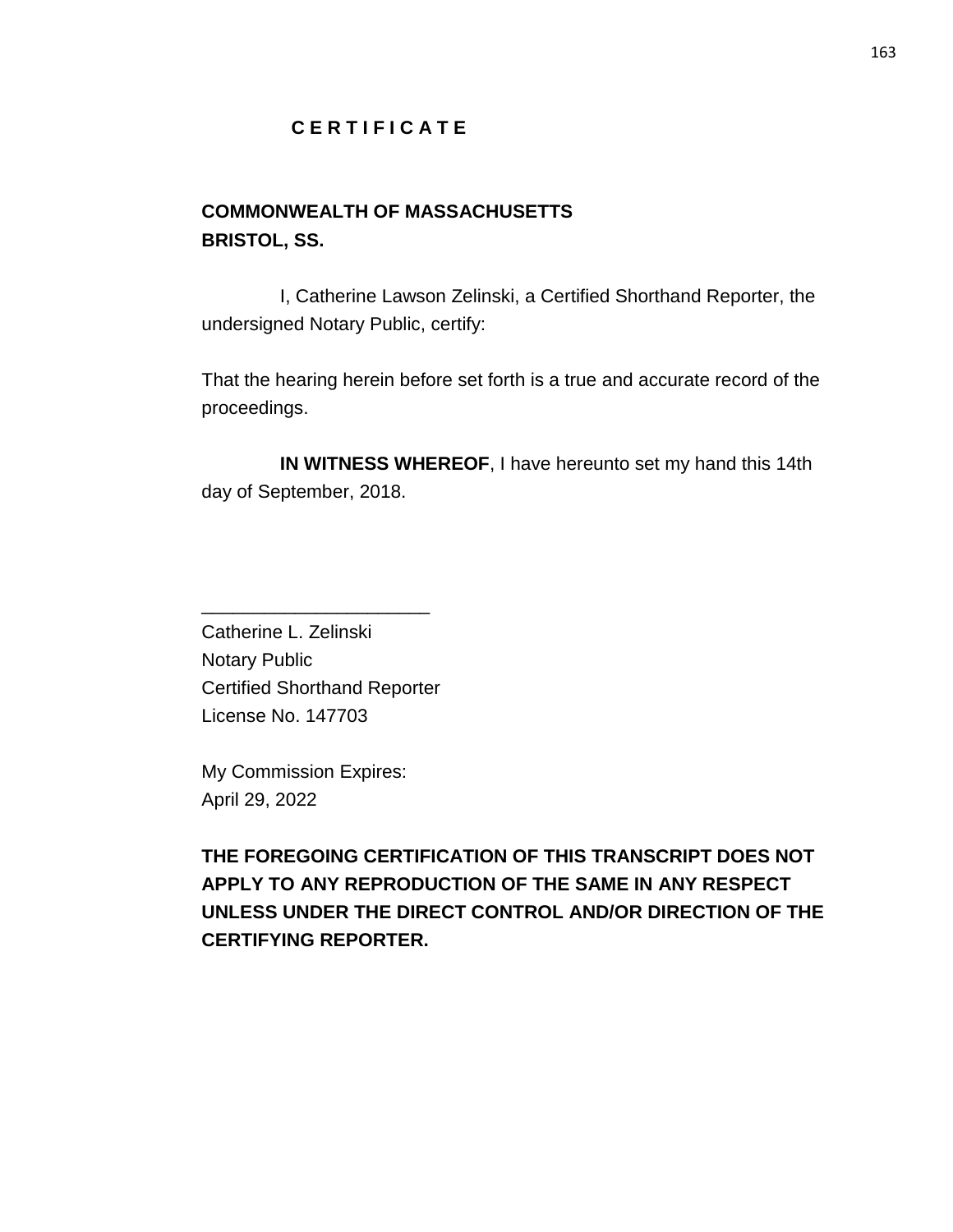#### 

 [1] - 6:6 [1] - 77:6 [1] - 42:6 [1] - 128:6 [1] - 96:6 [1] - 131:6 [1] - 146:6 [1] - 214:6 [1] - 161:6 [1] - 199:6 [1] - 207:6 [1] - 1:7 **07/26/18** [2] - 2:3, 2:4

#### 

 [8] - 2:4, 2:11, 116:2, 155:16, 195:5, 197:8, 199:6, 199:10 [2] - 19:4, 167:5 **-by -20** [1] - 8:3 **-foot** [1] - 108:14 **10.432.1** [1] - 138:5 [3] - 2:12, 207:6, 207:11 [2] - 108:12, 157:17 [1] - 2:7 [1] - 2:8 [3] - 150:16, 151:1, 155:5 [4 ] - 2:9, 146:6, 146:11, 155:7 [7] - 58:4, 130:7, 132:17, 133:1, 134:18, 194:16, 216:8 **-day** [3] - 131:16, 139:4, 139:17 [1] - 150:16 [1] - 2:9 [1] - 154:4 [1] - 219:12 **14th** [1] - 219:8 [5] - 39:10, 101:14, 167:5, 168:11, 213:4 [1] - 2:10 [6] - 171:6, 178:17, 178:18, 183:11, 189:11,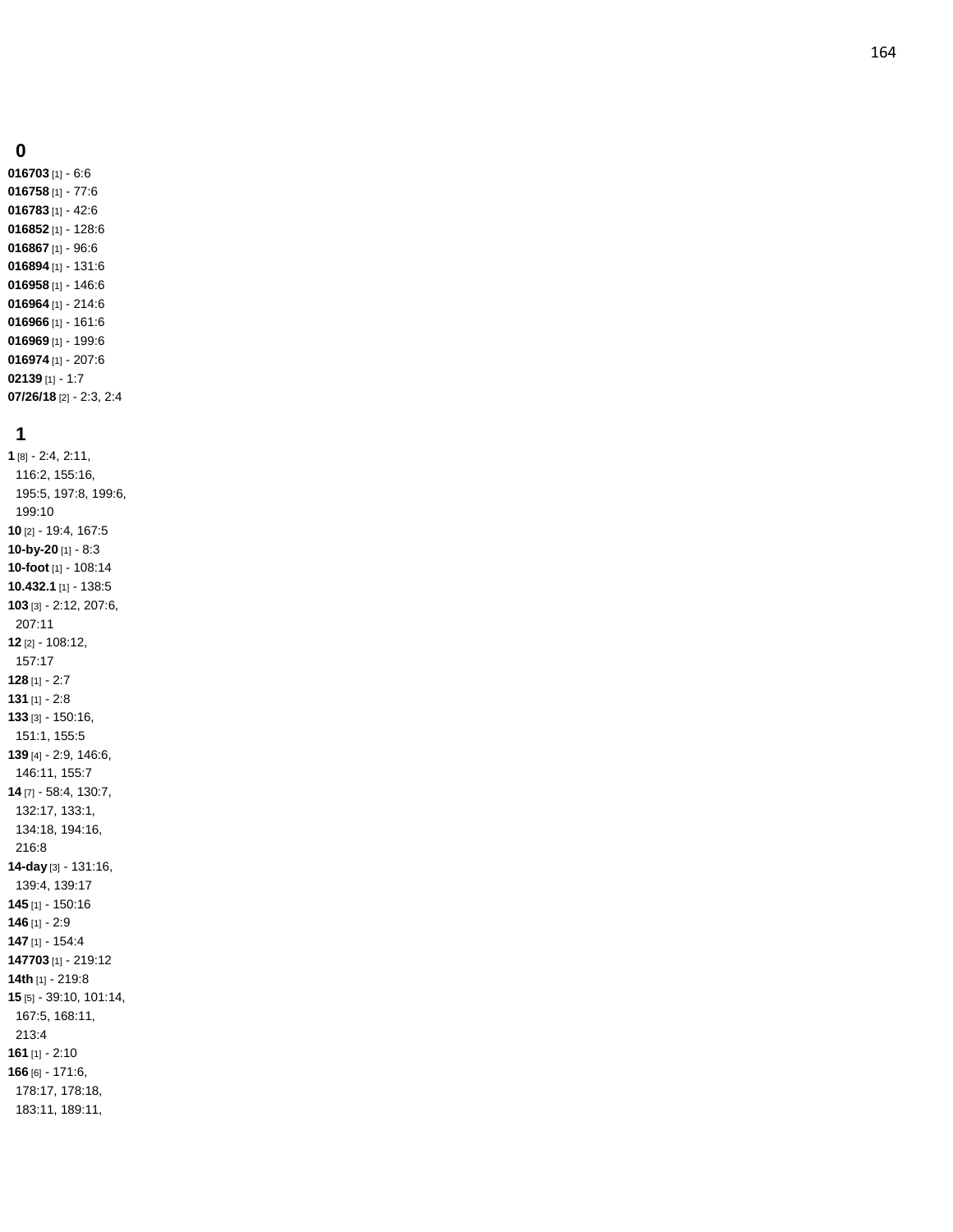189:15 [1] - 171:9 [1] - 96:12 [5] - 2:7, 128:6, 193:1, 193:13, 194:10 [3] - 2:8, 131:6, 132:2 [1] - 79:16 [1] - 100:2 [1] - 98:18 [1] - 209:16 [1] - 2:11 [1] - 79:17

**1st** [2] - 193:8, 194:13

#### **2**

**2** [7] - 2:6, 96:6, 96:15, 120:13, 155:6, 190:13, 200:17 **2,765** [1] - 113:12 **20** [5] - 19:4, 99:1, 99:10, 104:16, 137:13 **200** [4] - 8:3, 29:5, 60:2, 135:13 **2000s** [1] - 16:16 **2015** [1] - 33:5 **2018** [6] - 1:4, 123:13, 157:17, 205:11, 213:4, 219:8 **2019** [2] - 195:5, 197:8 **2022** [1] - 219:13 **207** [1] - 2:12 **214** [1] - 2:13 **215** [5] - 2:10, 161:6, 161:14, 190:15, 192:1 **22** [1] - 117:12 **22,342** [1] - 40:17 **227** [1] - 166:16 **23** [1] - 1:4 **24** [2] - 79:17, 138:15 **247** [1] - 29:7 **25** [3] - 123:13, 183:6, 189:13 **25th** [5] - 55:2, 55:3, 57:14, 58:1, 58:9 **265** [1] - 136:1 **27** [1] - 209:7 **270** [1] - 29:4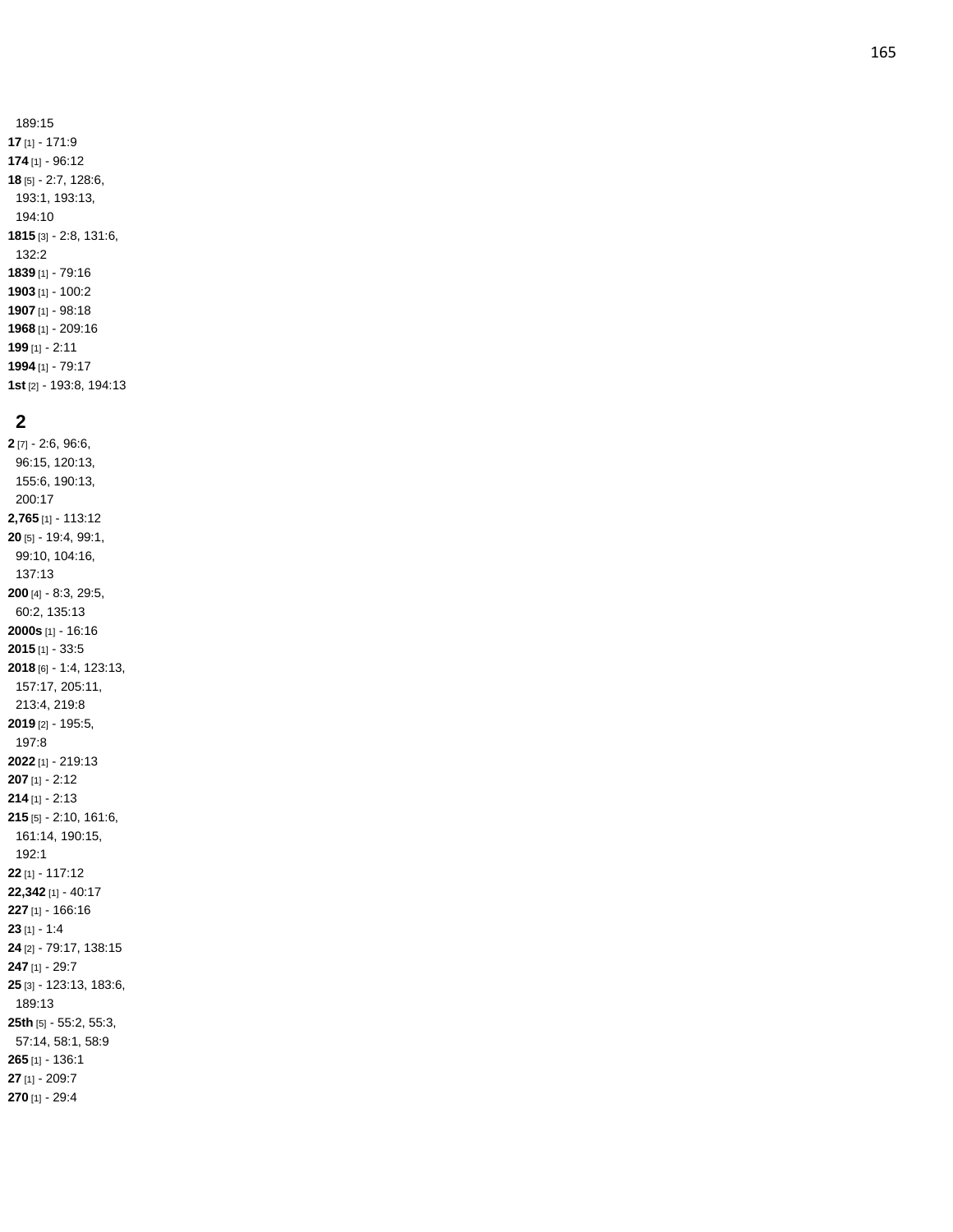**27th** [13] - 129:11, 129:12, 129:17, 130:12, 140:8, 140:14, 141:5, 143:1, 144:2, 145:2, 215:1, 215:14, 216:16 **29** [1] - 219:13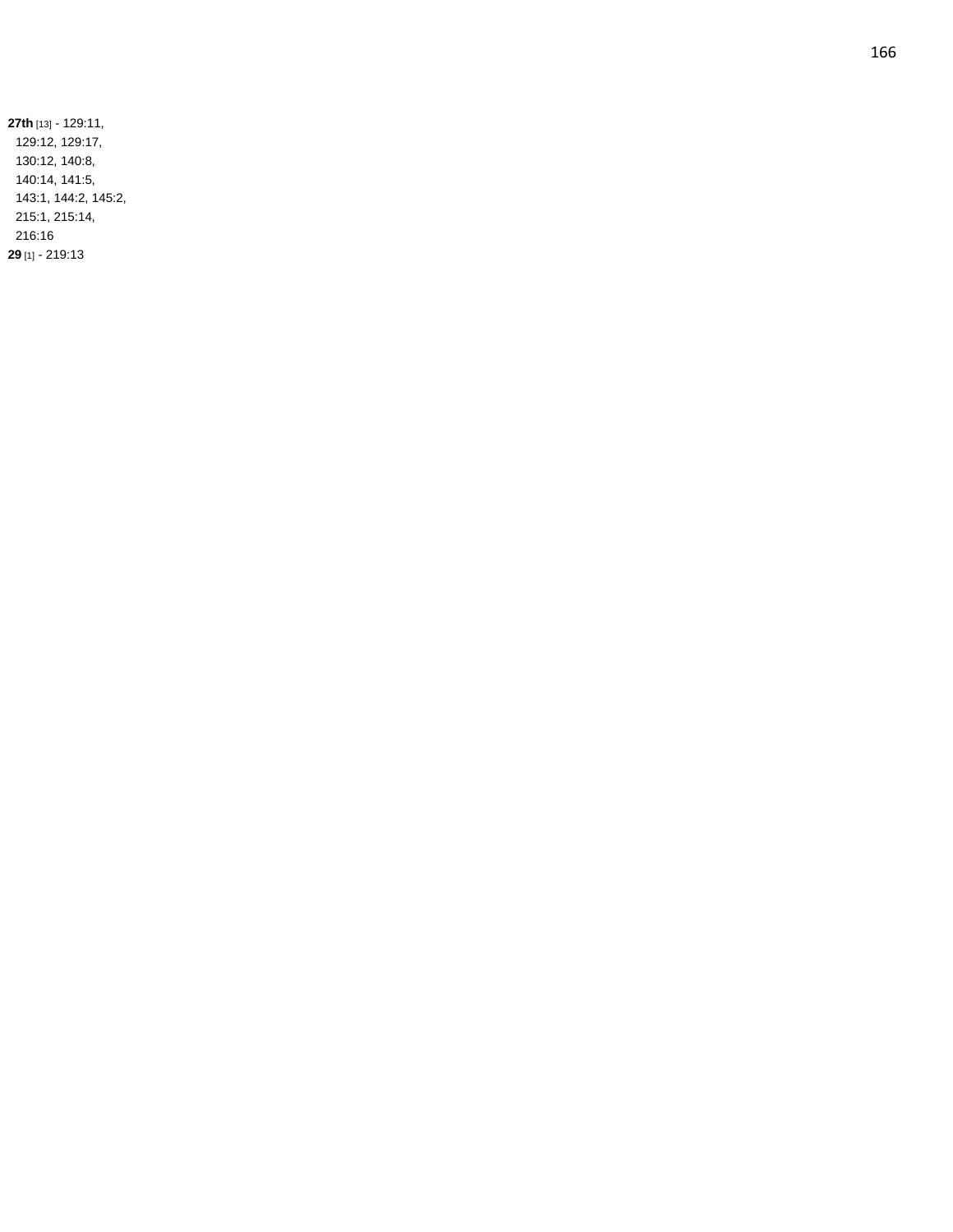**3** [1] - 205:11 **3 - D** [1] - 11:18 **33** [4] - 2:11, 142:10, 199:6, 199:10 **330** [2] - 2:13, 214:6 **35** [4] - 180:18, 181:14, 200:6, 200:9 **36** [2] - 88:14, 171:9 **36.3** [1] - 162:7 **37** [3] - 93:5, 93:8, 171:9 **39** [1] - 93:2 **3:30** [1] - 176:14 **3rd** [4] - 139:8, 139:9, 205:9, 205:12

#### **4**

**4** [3] - 98:16, 99:2, 100:18 **40** [5] - 2:5, 77:6, 77:14, 92:1, 92:9 **42** [1] - 2:4 **43** [1] - 92:15 **45** [5] - 111:14, 114:12, 181:5, 183:16, 184:4 **45A** [2] - 113:1, 113:4 **45B** [1] - 111:10 **47** [1] - 92:17

# **5**

**5** [3] - 168:11, 190:10, 190:12 **5,000** [1] - 113:14 **50** [5] - 182:1, 183:4, 183:6, 183:15, 184:3 **50 -years -old** [1] - 55:16 **55** [1] - 171:12 **58** [1] - 110:16 **58A** [2] - 110:15, 111:2 **58C** [1] - 111:17 **58E** [1] - 112:8

# **6**

**6.000** [1] - 162:7 **6/59** [1] - 2:3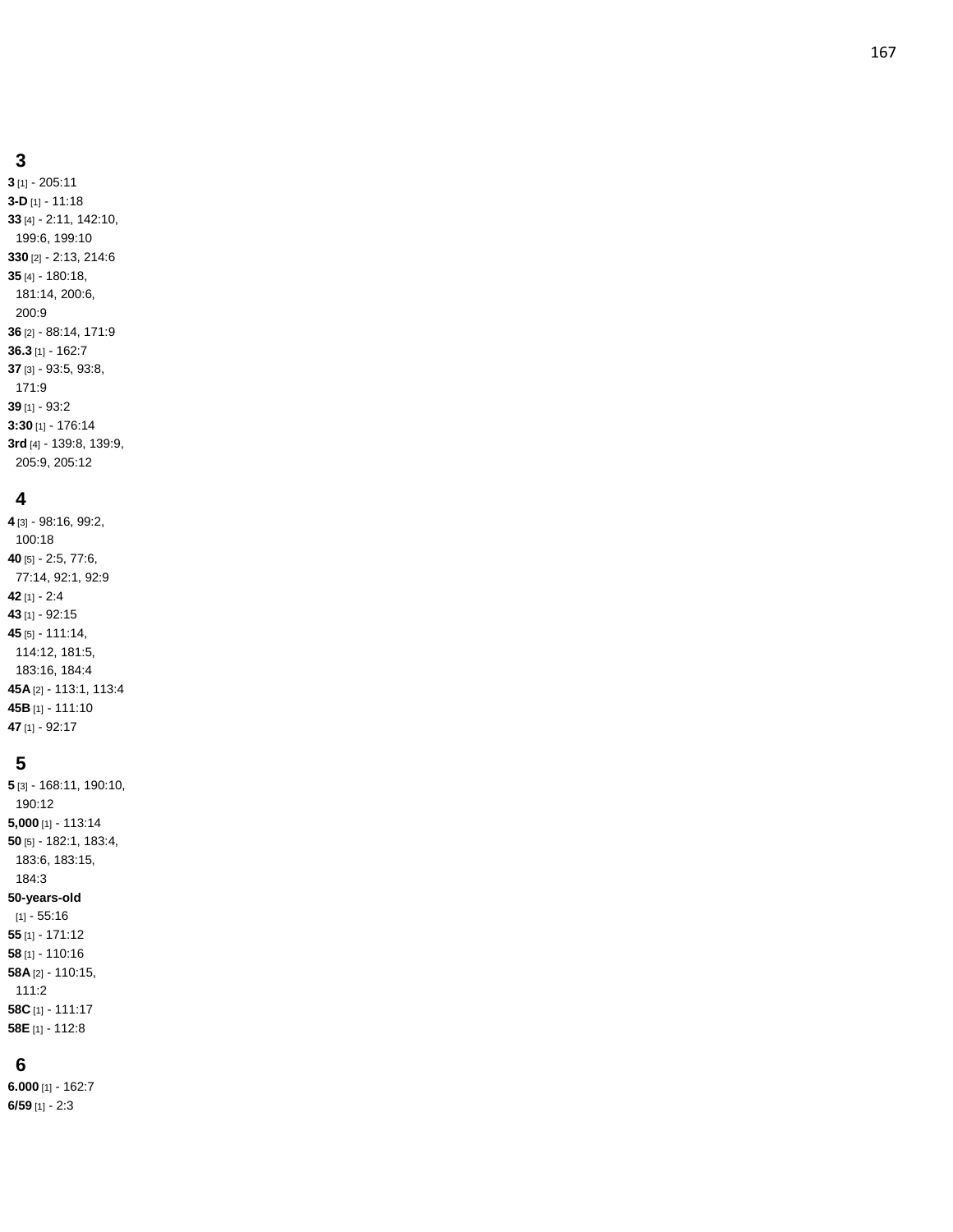**60** [1] - 171:13 **617.786.7783/617.63 9.0396** [1] - 1:17 **6409(a** [2] - 134:9, 134:14

## **7**

**77** [1] - 2:5 **7:00** [2] - 1:4, 3:3 **7:05** [1] - 6:1 **7:30** [2] - 42:1, 176:5 **7:40** [1] - 59:1 **7:50** [1] - 77:1 **7th** [1] - 95:11

## **8**

**8.2.2.C** [1] - 78:2 **8/8/2018** [1] - 63:9 **806** [1] - 1:6 **83** [1] - 68:18 **84** [1] - 77:12 **85** [3] - 2:2, 6:6, 59:7 **8:10** [1] - 96:1 **8:30** [4] - 128:1, 131:1, 176:5, 176:7 **8:40** [1] - 146:1 **8:50** [1] - 161:1

## **9**

**9** [1] - 19:4 **9/27** [1] - 140:4 **96** [1] - 2:6 **9:20** [1] - 199:1 **9:25** [1] - 207:1 **9:30** [1] - 214:1 **9:35** [1] - 217:6

# **A**

**a.m** [2] - 176:5, 176:7 **abandoned** [3] - 109:1, 116:2, 116:16 **ability** [1] - 9:16 **able** [15] - 13:1, 27:3, 65:4, 67:4, 68:11, 72:14, 72:15, 72:18, 83:15, 105:5, 105:6, 106:10, 169:7, 187:15, 189:9 **absolutely** [2] - 71:12, 185:4 **abuts** [4] - 7:14, 113:4, 154:8,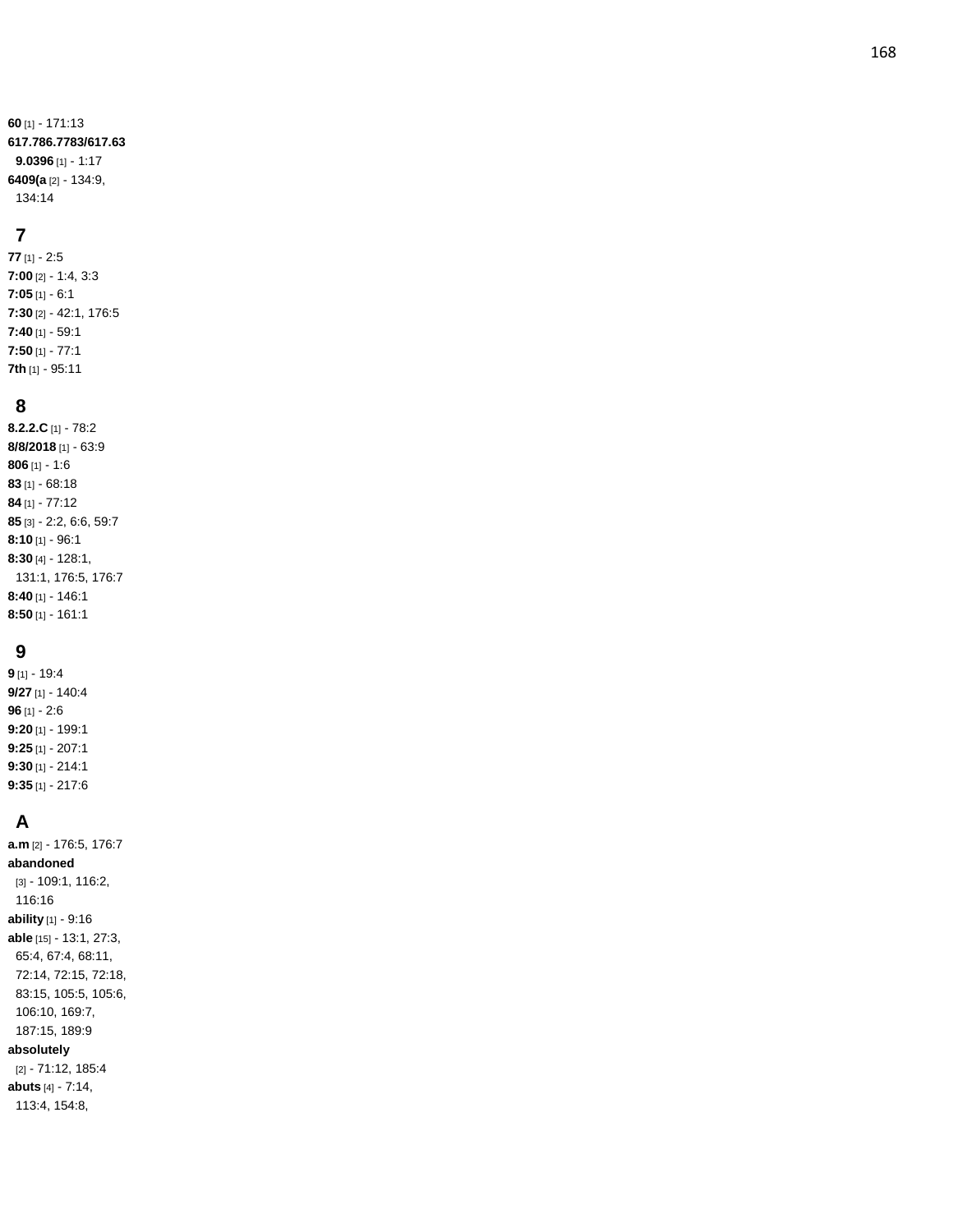165:16 **abutter** [5] - 92:2, 126:9, 126:13, 151:14, 204:4 **abutters** [1] - 32:9 **abutting** [4] - 56:13, 102:18, 150:17, 155:6 **academic** [1] - 176:6 **accept** [2] - 169:11, 170:10 **acceptable** [2] - 36:16, 38:1 **accepting** [1] - 30:1 **access** [11] - 19:9, 39:5, 68:12, 72:9, 74:17, 87:2, 94:4, 158:16, 195:15, 203:18, 211:18 **accessed** [1] - 60:11 **accommodate** [3] - 31:18, 78:4, 163:4 **accommodation** [1] - 164:10 **accomplishes**  $[1] - 79.11$ **accordance** [9] - 63:7, 76:3, 95:9, 123:11, 125:3, 157:14, 160:6, 205:7, 213:3 **according** [2] - 21:1, 133:9 **account** [1] - 66:11 **accurate** [2] - 218:16, 219:6 **achieve** [1] - 92:11 **acknowledge**  $[1] - 23:13$ **act** [1] - 45:15 **action** [1] - 141:9 **active** [1] - 190:18 **actively** [1] - 168:16 **actual** [3] - 4:13, 12:1, 196:4 **ADAM** [25] - 146:9, 146:16, 147:2, 148:11, 148:15, 148:18, 149:2, 149:6, 149:9, 150:1, 150:11, 150:14, 151:6, 151:10, 151:13, 152:6,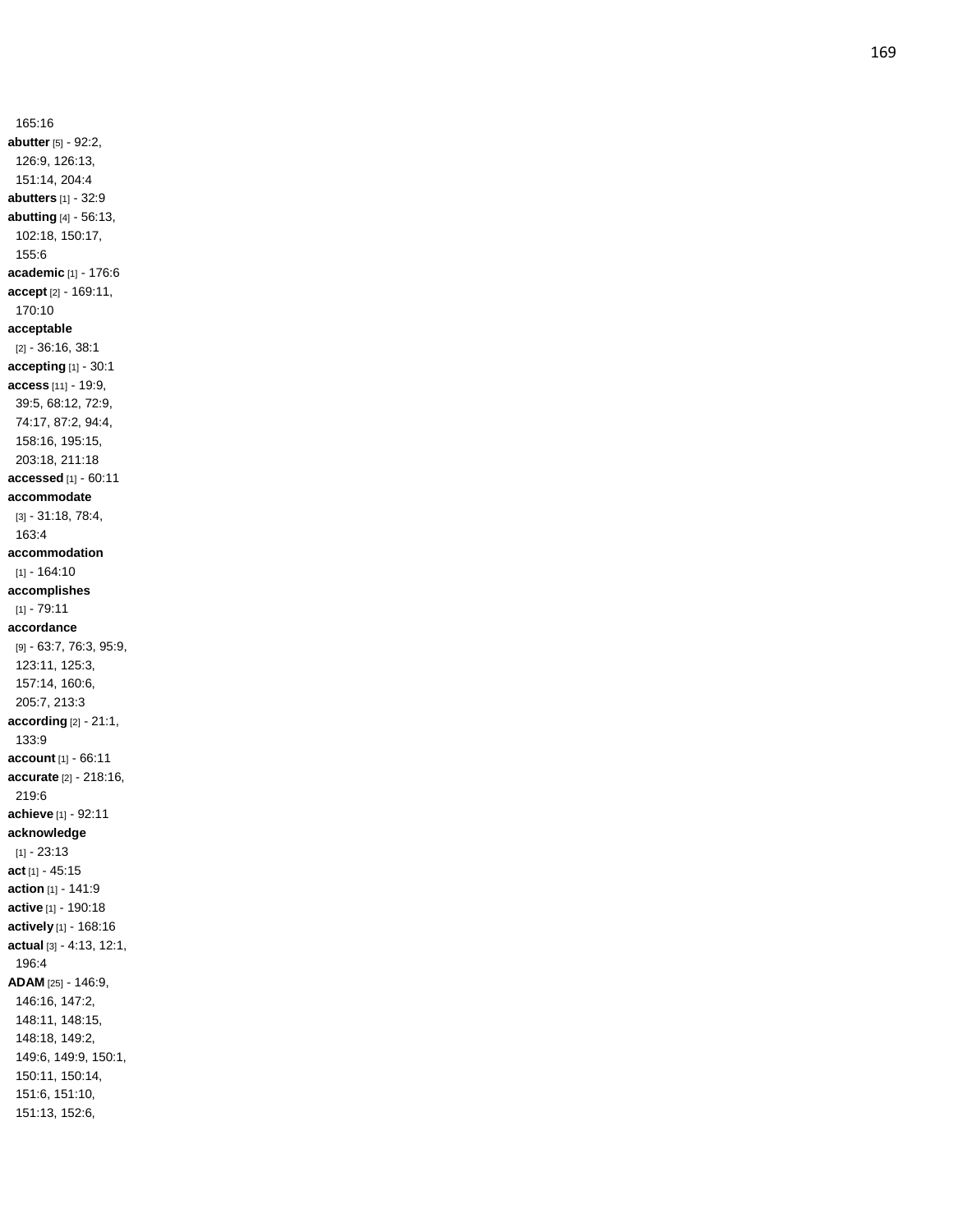152:10, 152:15, 153:2, 153:4, 153:7, 153:11, 155:13, 155:15, 160:15 **Adam** [1] - 146:10 **add** [15] - 54:8, 77:18, 82:8, 92:1, 113:15, 126:7, 126:11, 129:3, 147:10, 148:1, 148:5, 148:8, 155:13, 201:18, 202:3 **added** [3] - 81:13, 87:2, 199:14 **adding** [4] - 14:2, 148:2, 148:13, 199:16 **addition** [16] - 12:18, 14:4, 15:1, 35:9, 51:5, 51:11, 65:1, 67:3, 77:18, 78:8, 78:17, 81:13, 81:15, 85:1, 85:3, 106:11 **additional** [18] - 13:16, 15:8, 29:3, 30:18, 63:2, 67:7, 68:6, 68:14, 78:12, 114:15, 149:12, 149:15, 155:9, 169:8, 170:10, 173:16, 181:6, 203:18 **address** [16] - 15:16, 27:2, 33:11, 33:13, 56:15, 88:12, 96:8, 117:6, 120:2, 120:4, 131:8, 154:3, 165:13, 178:16, 182:6, 214:13 **addressed** [3] - 112:9, 151:2, 178:5 **adequate** [1] - 193:2 **adjacent** [10] - 75:4, 85:7, 94:9, 108:18, 159:2, 159:12, 196:7, 204:8, 204:13, 212:7 **adjoining** [5] - 75:15, 95:4, 196:17, 205:1, 212:16 **Adjourned** [1] - 217:7 **adopted** [1] - 178:6 **adverse** [1] - 204:13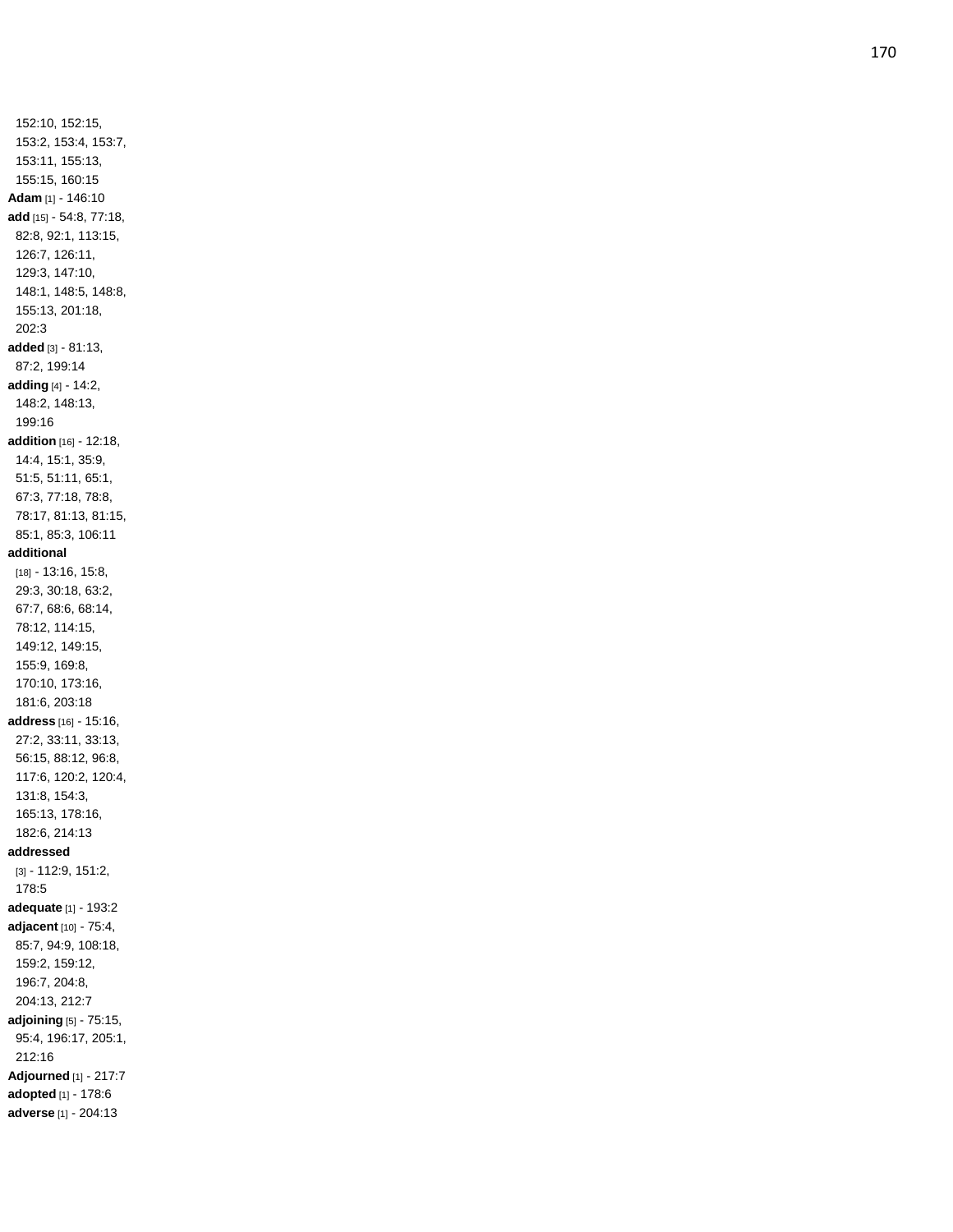**adversely** [7] - 75:5, 94:10, 159:3, 159:13, 196:8, 204:9, 212:8 **advertise** [2] - 43:2, 45:15 **advertised** [5] - 43:5, 45:9, 45:16, 45:18, 148:9 **advertisement** [3] - 43:5, 45:4, 54:4 **advertises** [1] - 45:4 **advise** [1] - 4:9 **advisory** [1] - 142:13 **affect** [1] - 67:11 **affected** [13] - 75:5, 75:7, 89:2, 94:10, 94:13, 151:15, 159:3, 159:7, 159:13, 196:8, 204:5, 204:9, 212:8 **affects** [2] - 8:9, 65:16 **afford** [1] - 31:15 **affordability**  $[1] - 31:14$ **afternoon** [2] - 43:9, 176:16 **afterwards** [1] - 166:4 **age** [1] - 181:3 **Agee** [1] - 155:4 **AGEE** [1] - 155:5 **agenda** [2] - 3:14, 47:6 **ages** [1] - 109:11 **Agnus** [1] - 93:1 **ago** [9] - 79:17, 99:1, 101:8, 101:9, 114:17, 117:11, 170:5, 175:10, 200:2 **agree** [6] - 24:7, 24:18, 45:8, 48:2, 91:3, 107:5 **agreed** [2] - 83:11, 100:15 **agreement** [2] - 44:16, 167:14 **agrees** [1] - 66:9 **ahead** [12] - 16:1, 28:5, 28:6, 36:5, 42:10, 49:2, 52:5, 70:4, 107:18, 119:12, 155:14, 188:12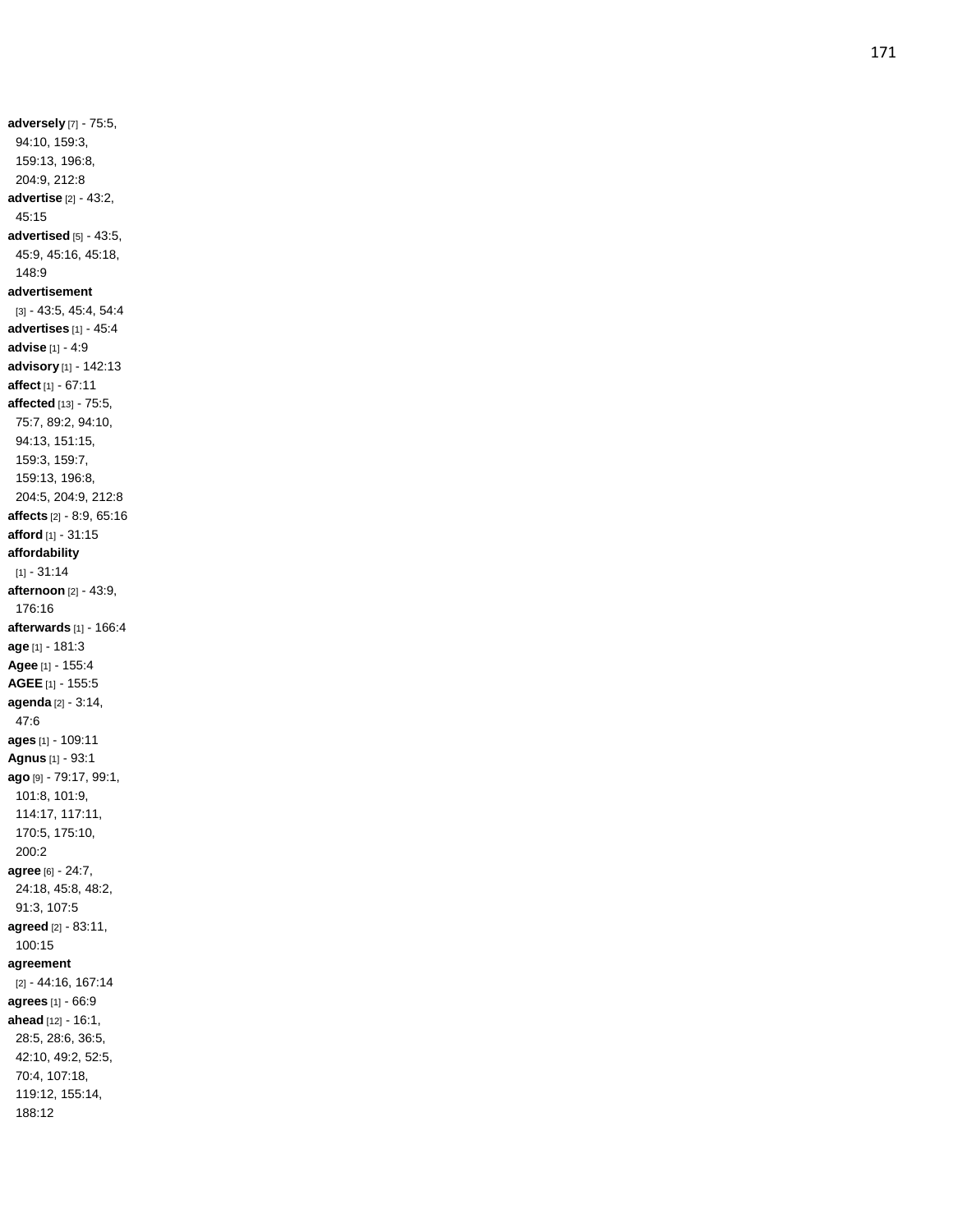**Aidan** [1] - 131:12 **aidan** [1] - 132:15 **AIDAN** [4] - 138:7, 138:14, 139:6, 139:9 **ain't** [1] - 214:15 **air** [4] - 20:14, 26:17, 27:6, 202:4 **Alexander** [28] - 1:8, 3:4, 6:3, 42:3, 58:15, 59:3, 76:12, 77:3, 95:16, 96:3, 124:1, 125:13, 127:1, 128:3, 130:17, 131:3, 144:17, 146:3, 158:5, 160:13, 161:3, 198:4, 199:3, 206:8, 207:3, 213:16, 214:3, 217:4 **alexander** [1] - 63:17 **ALEXANDER** [310] - 3:7, 5:6, 6:5, 6:10, 8:1, 9:8, 9:13, 10:15, 11:5, 11:9, 11:13, 12:15, 15:10, 15:17, 16:1, 18:1, 19:15, 21:2, 23:12, 28:4, 28:8, 28:15, 29:1, 29:7, 29:11, 33:16, 34:6, 34:9, 34:14, 35:13, 36:1, 36:12, 37:9, 38:5, 38:8, 38:11, 40:1, 40:14, 42:5, 42:17, 43:17, 44:5, 44:11, 44:18, 45:7, 45:12, 46:6, 46:17, 47:4, 47:12, 48:5, 48:10, 48:16, 49:2, 49:6, 49:10, 49:17, 50:4, 50:8, 51:13, 52:3, 52:8, 52:11, 52:14, 52:18, 53:3, 53:10, 54:11, 54:17, 55:3, 55:7, 56:6, 57:1, 57:5, 57:10, 58:13, 59:5, 59:13, 59:16, 60:3, 61:12, 61:16, 63:15, 64:1, 66:1, 66:5, 67:9, 68:10, 68:15, 69:1, 69:4, 69:15, 70:8, 70:18,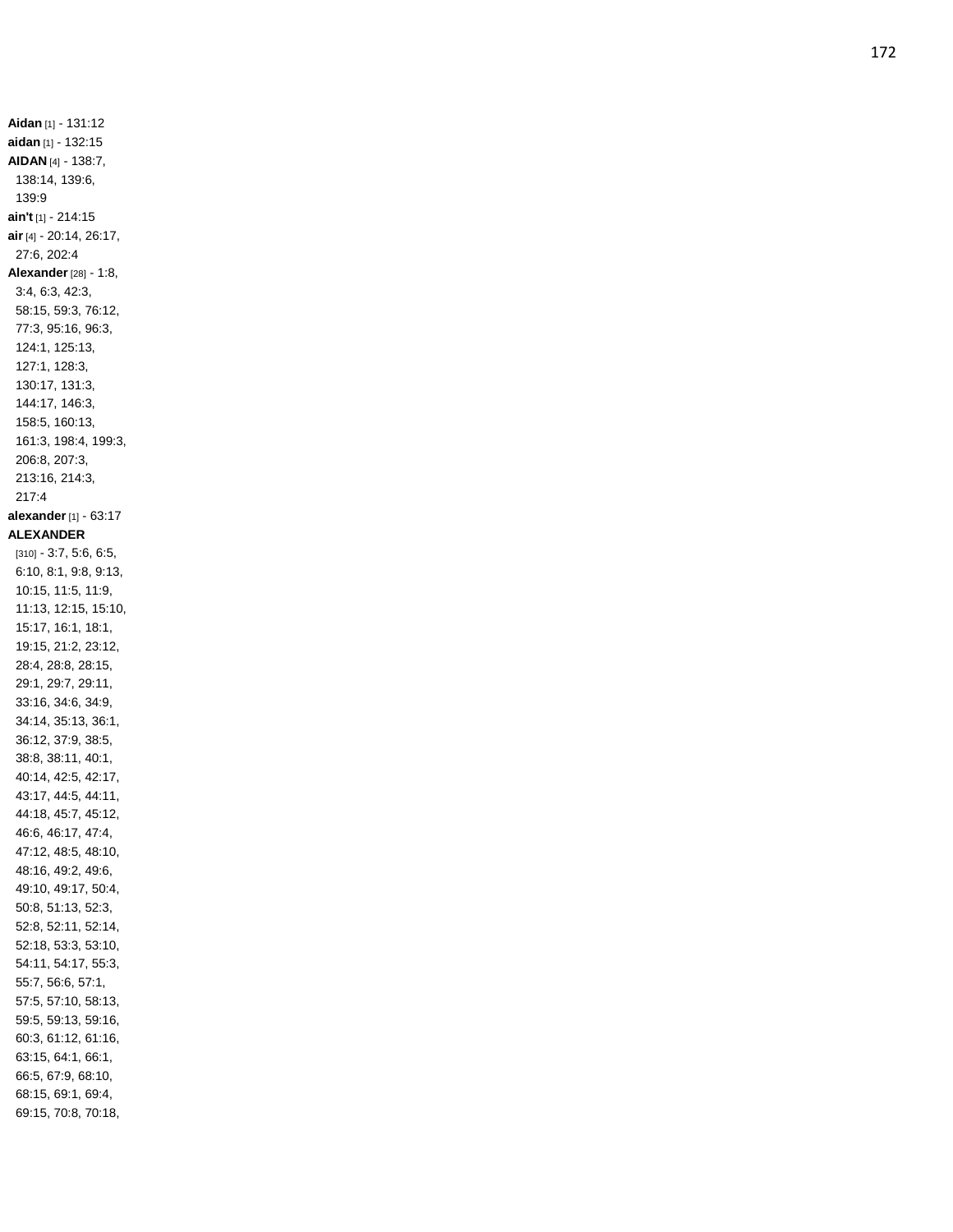71:5, 73:10, 73:16, 74:2, 74:7, 76:10, 77:5, 78:7, 78:13, 78:15, 79:5, 79:12, 80:12, 81:18, 82:3, 82:11, 86:4, 87:5, 87:8, 88:2, 88:6, 88:11, 91:7, 91:13, 95:15, 96:5, 96:16, 97:5, 97:9, 97:15, 98:2, 99:9, 99:12, 101:2, 102:8, 102:13, 103:4, 103:13, 103:16, 104:2, 104:8, 104:11, 105:17, 106:4, 106:7, 106:15, 107:10, 107:14, 107:18, 109:13, 110:1, 110:9, 111:1, 112:5, 116:9, 116:18, 117:15, 118:15, 118:18, 119:8, 119:12, 121:1, 121:18, 122:2, 123:18, 124:3, 125:8, 125:10, 125:12, 125:14, 126:10, 126:18, 127:2, 128:5, 128:10, 129:12, 130:15, 131:5, 131:14, 132:10, 132:16, 133:5, 133:12, 133:18, 134:4, 134:6, 134:12, 135:8, 135:14, 135:17, 136:3, 136:9, 136:12, 136:17, 137:4, 137:9, 138:12, 138:16, 139:14, 140:5, 141:10, 142:6, 142:14, 143:5, 143:9, 143:16, 144:9, 144:15, 145:1, 145:5, 146:5, 146:15, 146:18, 148:7, 148:12, 150:8, 150:12, 151:4, 151:7, 151:11, 151:17,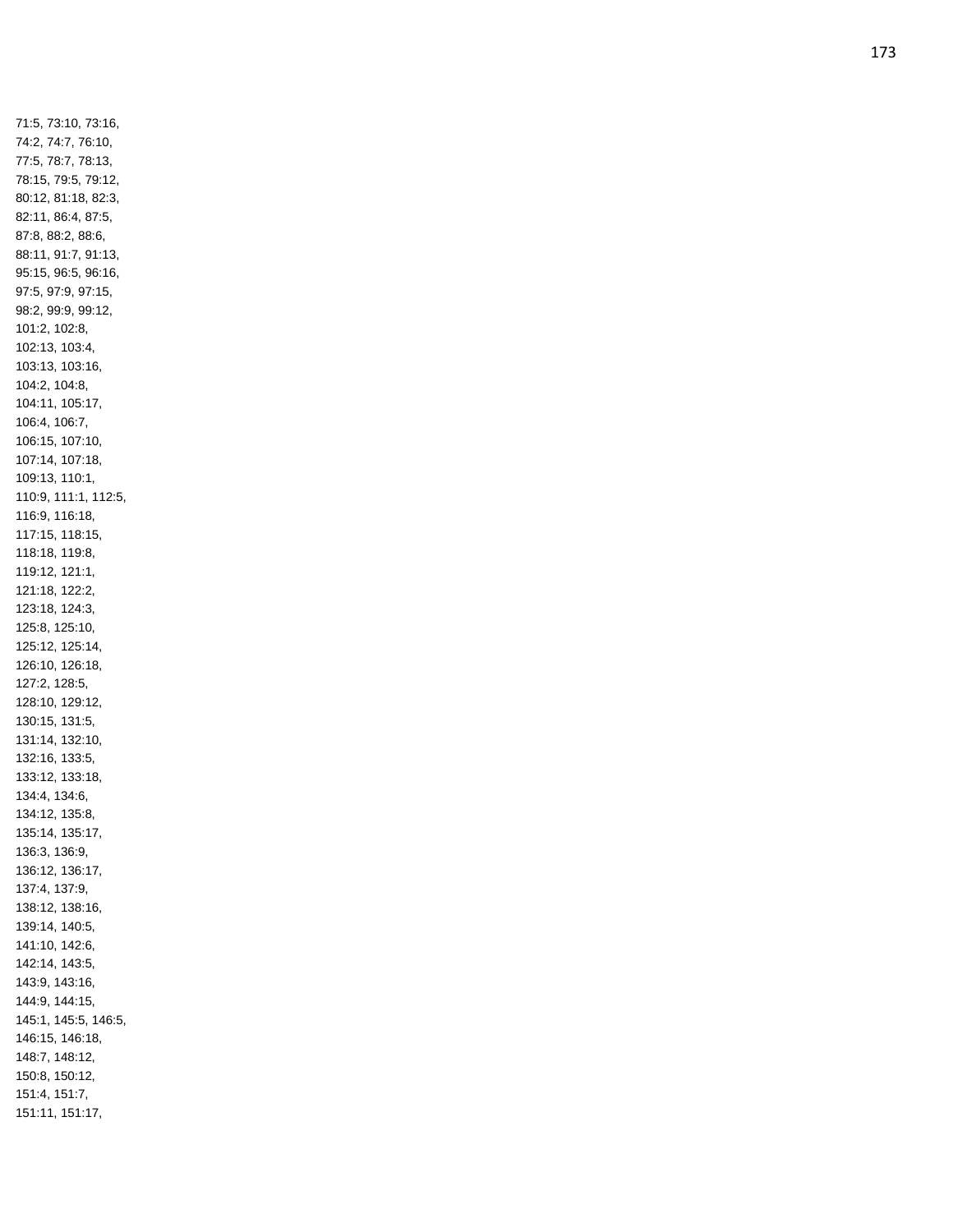153:12, 153:17, 154:2, 154:14, 155:1, 155:14, 156:2, 156:10, 158:4, 158:7, 160:11, 161:5, 161:16, 162:16, 163:12, 164:5, 164:9, 164:15, 164:18, 165:3, 165:12, 167:8, 169:5, 169:13, 169:16, 172:1, 176:9, 177:9, 177:12, 178:4, 182:7, 182:16, 183:13, 184:5, 184:8, 184:11, 185:10, 186:3, 186:8, 186:11, 186:14, 187:11, 187:18, 188:5, 188:12, 189:4, 190:4, 190:8, 193:13, 194:1, 194:4, 194:15, 195:1, 195:3, 195:8, 197:13, 198:2, 199:5, 199:17, 200:8, 200:13, 201:1, 201:7, 201:11, 201:14, 201:17, 202:6, 202:8, 202:10, 202:13, 203:1, 203:4, 203:10, 205:12, 206:1, 206:6, 206:11, 207:5, 207:16, 208:8, 209:9, 210:4, 210:8, 210:14, 210:18, 211:5, 211:10, 213:11, 213:14, 214:5, 214:10, 215:2, 215:6, 215:11, 217:2 **ALISON** [12] - 38:14, 39:6, 39:14, 40:4, 40:7, 40:11, 40:16, 55:11, 71:13, 72:7, 73:2, 73:7 **Alison** [5] - 1:10, 3:5, 6:4, 42:4, 59:4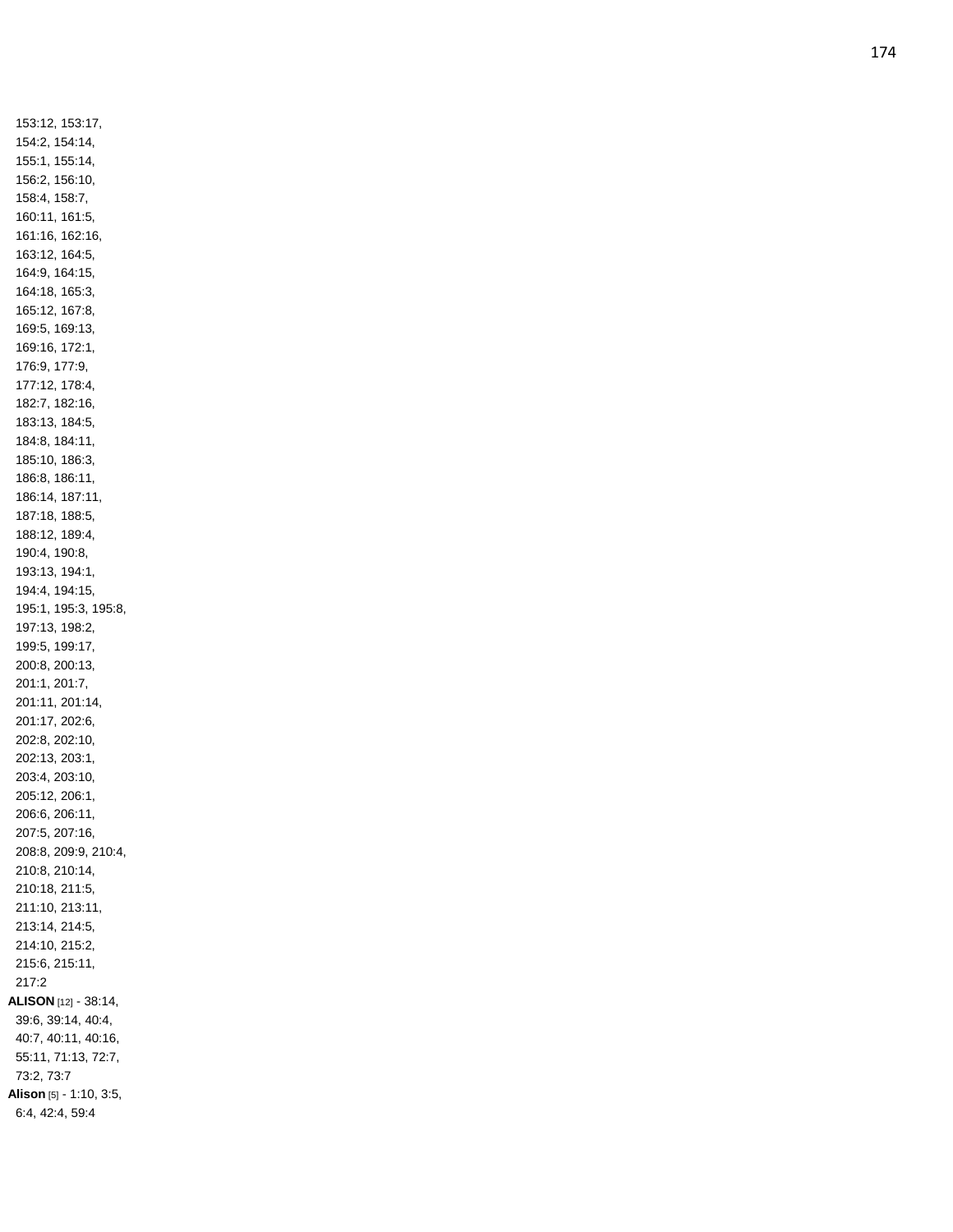**allow** [9] - 10:7, 20:7, 62:17, 65:4, 168:8, 180:16, 185:5, 186:18, 202:2 **allowed** [3] - 23:8, 38:17, 177:5 **allowing** [3] - 38:13, 114:15, 167:15 **allows** [3] - 20:13, 38:18, 39:10 **almost** [2] - 192:2, 212:4 **alone** [1] - 137:8 **alternatively** [1] - 35:6 **Amanda** [1] - 155:4 **amend** [1] - 59:18 **amount** [7] - 18:8, 177:3, 177:4, 177:16, 177:18, 180:8, 181:17 **AND** [1] - 218:1 **AND/OR** [1] - 219:15 **Andrea** [17] - 1:9, 3:5, 6:4, 42:4, 59:4, 77:4, 96:4, 128:4, 131:4, 143:17, 143:18, 146:4, 161:4, 187:12, 199:4, 207:4, 214:4 **ANDREA** [22] - 19:18, 24:7, 24:17, 32:10, 33:10, 45:8, 47:16, 53:15, 53:18, 61:15, 71:2, 74:1, 137:7, 143:14, 170:12, 172:15, 187:13, 194:12, 194:17, 195:2, 203:9, 211:8 **animals** [1] - 115:12 **Anne** [1] - 207:11 **answer** [4] - 49:6, 49:7, 108:6, 190:5 **answered** [1] - 201:15 **anticipate** [2] - 19:4, 184:16 **ANY** [2] - 219:15, 219:15 **anyway** [6] - 44:7, 72:12, 99:13, 103:10, 117:16, 165:12 **apologize** [1] - 9:9 **APPEAL** [1] - 1:1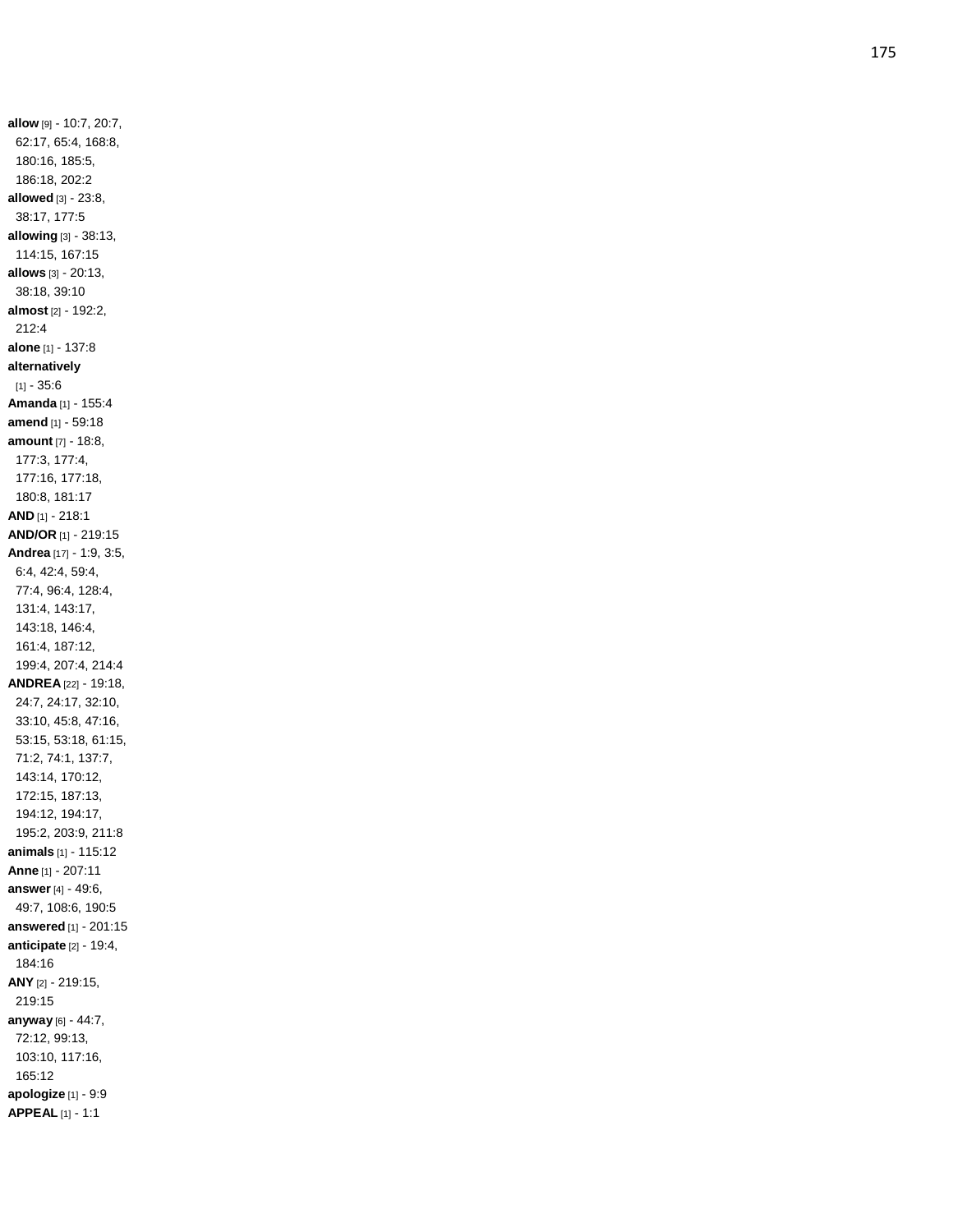**Appeals** [4] - 3:8, 217:7, 218:6, 218:15 **appear** [1] - 37:12 **appliances** [1] - 209:6 **application** [7] - 59:15, 111:18, 112:12, 114:4, 134:9, 135:12, 216:14 **applied** [2] - 169:18, 170:1 **APPLY** [1] - 219:15 **apply** [5] - 169:11, 169:15, 169:16, 170:4, 196:10 **appointment**  $[1] - 167:7$ **appointments** [1] - 176:16 **appreciate** [6] - 9:18, 67:15, 90:10, 91:9, 92:6, 112:1 **approach** [2] - 81:3, 81:5 **approached**  $[1] - 89:17$ **appropriate**  $[1] - 67:17$ **approve** [4] - 69:5, 91:4, 154:13, 186:1 6 **approved** [3] - 76:7, 76:11, 114:18 **april** [1] - 219:13 **April** [1] - 146:13 **Architect** [1] - 157:15 **architect** [10] - 7:6, 13:10, 18:9, 42:12, 64:12, 64:14, 65:18, 89:10, 96:11, 199:12 **architects** [1] - 77:15 **Architects** [3] - 6:17, 63:9, 205:8 **architectural** [4] - 27:16, 114:7, 115:9, 200:3 **area** [16] - 12:2, 16:11, 20:5, 22:14, 25:17, 27:12, 27:15, 29:17, 37:6, 39:11, 78:14, 163:6, 168:17, 181:7,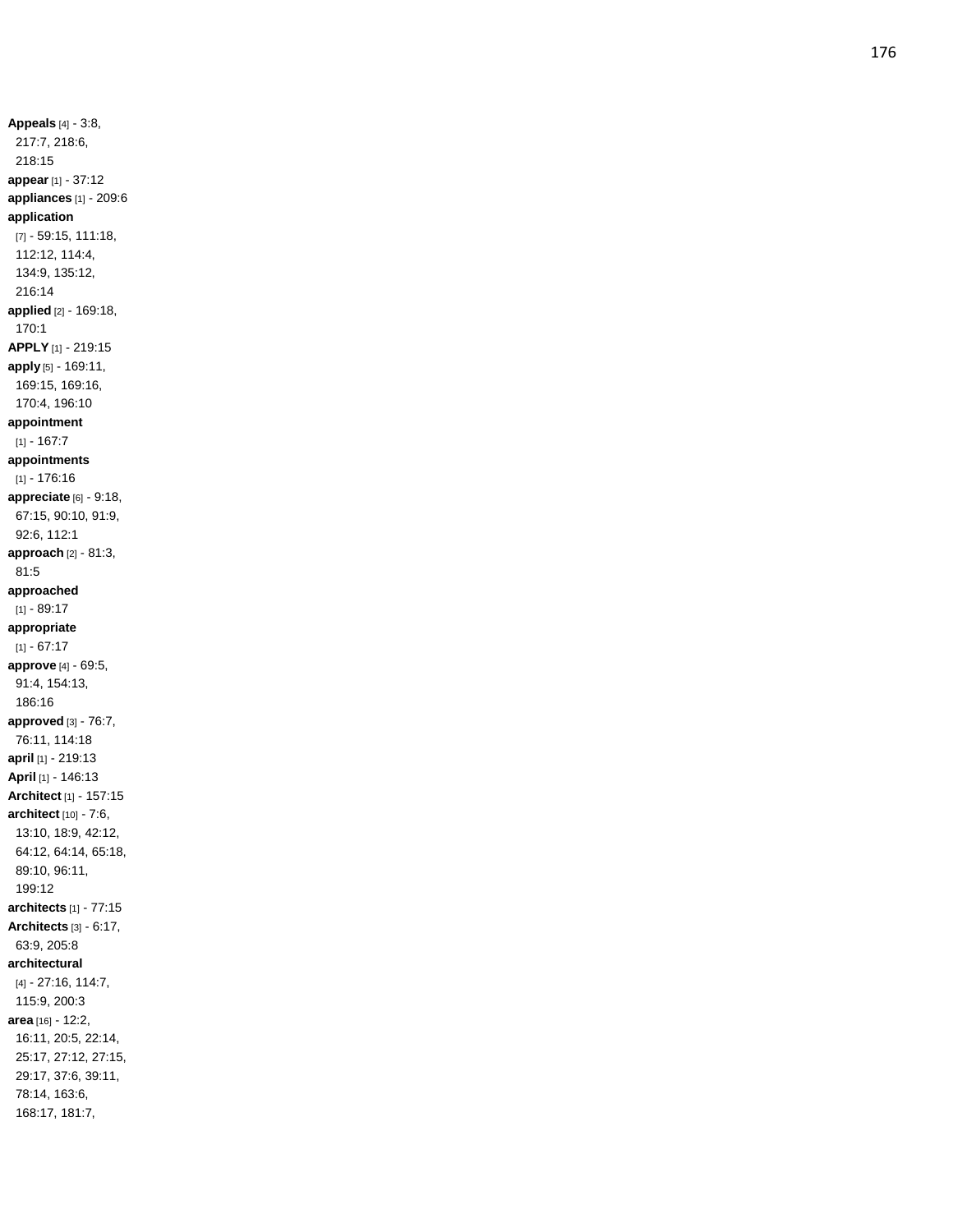189:3 **areas** [1] - 31:15 **argues** [1] - 191:10 **argument** [2] - 173:2, 173:17 **arrival** [1] - 176:5 **arrow** [1] - 16:12 **Article** [2] - 40:16, 162:7 **as -right** [2] - 177:5, 178:1 **ascending** [1] - 68:4 **aspects** [1] - 56:12 **assist** [1] - 4:12 **Associate** [2] - 1:10, 1:10 **Associates** [2] - 96:13, 123:12 **assume** [3] - 46:3, 174:5, 178:10 **assuming** [2] - 45:17, 50:18 **assurance** [1] - 191:11 **attached** [1] - 114:12 **attaches** [1] - 65:8 **attendees** [1] - 4:7 **attending** [1] - 191:17 **attention** [1] - 43:9 **attorney** [1] - 131:10 **ATTORNEY** [88] - 6:9, 6:11, 6:18, 9:3, 9:9, 10:4, 10:17, 11:7, 11:11, 11:14, 12:17, 14:11, 15:12, 17:1, 17:6, 18:3, 20:3, 23:2, 23:15, 24:8, 25:6, 27:9, 28:13, 28:17, 29:2, 29:9, 29:13, 32:2, 32:12, 36:7, 37:16, 38:2, 38:6, 38:10, 38:12, 39:3, 39:16, 40:6, 40:9, 40:13, 40:18, 59:9, 59:14, 59:17, 60:5, 60:10, 60:14, 60:17, 61:3, 61:10, 64:3, 66:2, 66:7, 67:14, 70:1, 70:5, 72:13, 73:8, 77:9, 78:10, 78:14, 78:18, 79:6, 131:10, 132:8, 132:12, 133:2, 133:8, 133:15,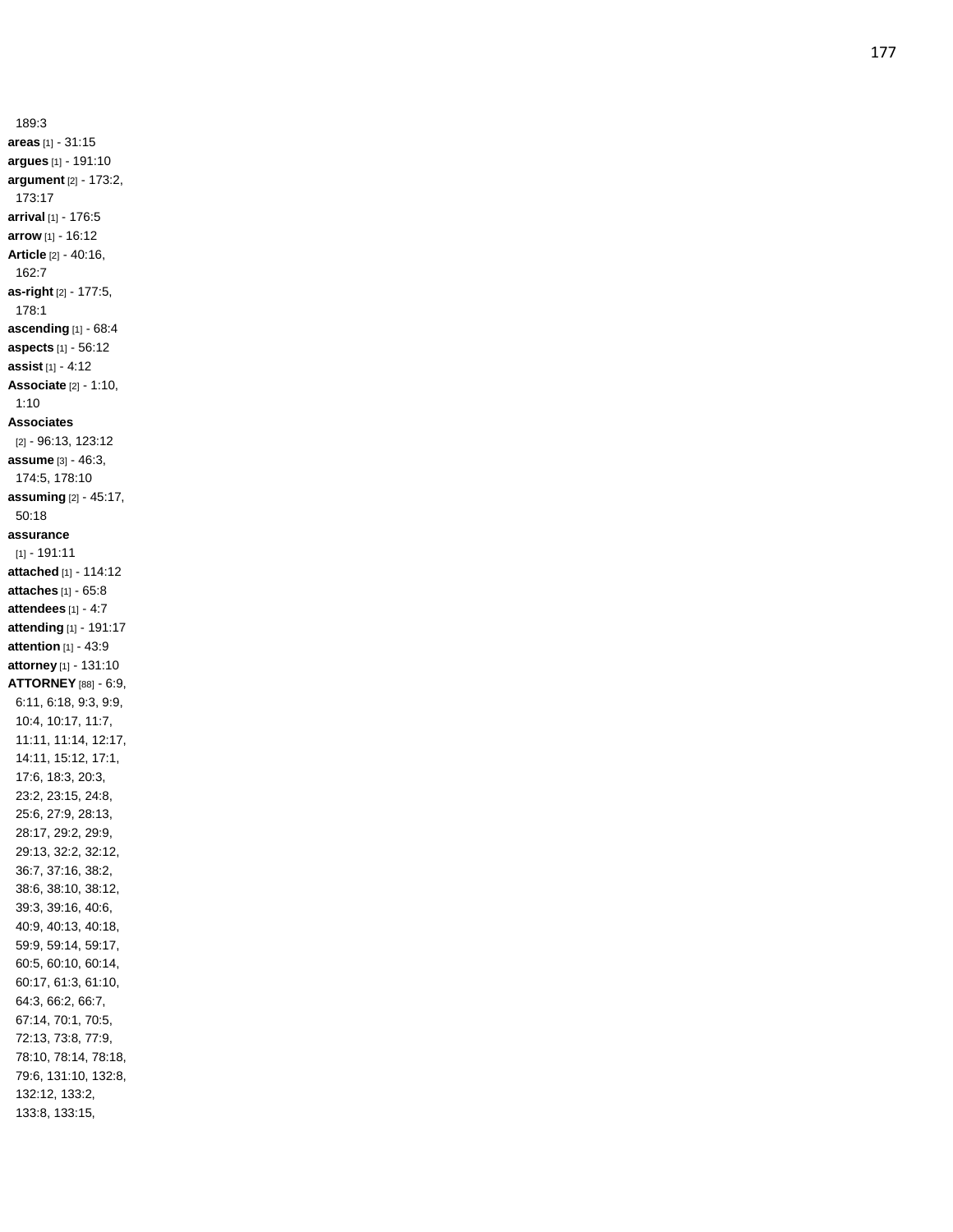# **B**

**B.1** [1] - 162:8 **babysitter** [1] - 14:1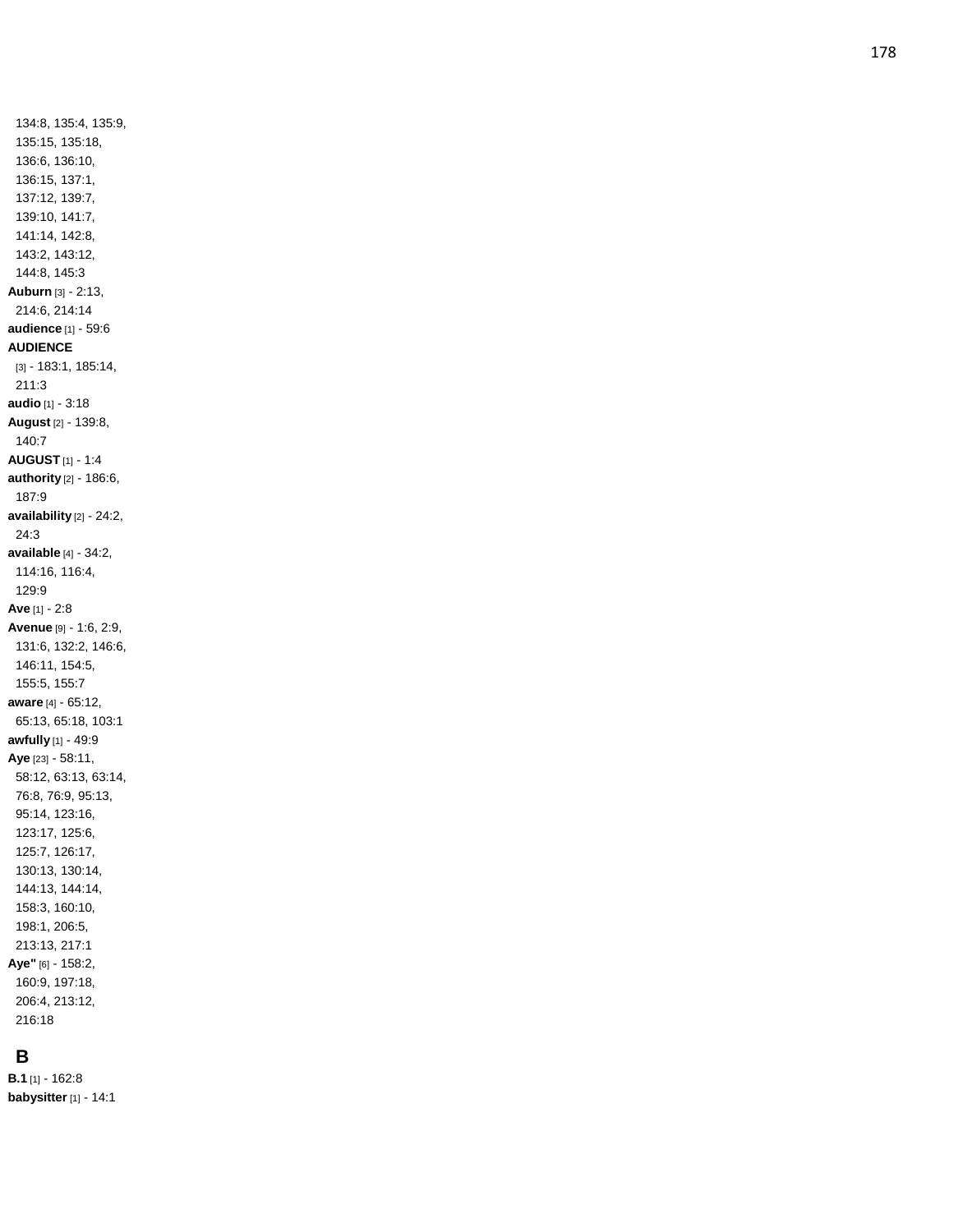**backs** [1] - 110:17 **backyard** [4] - 8:7, 21:8, 86:11, 120:10 **bad** [2] - 154:12, 175:2 **bait** [1] - 49:18 **balance** [1] - 31:17 **ball** [1] - 51:7 **BARON** [24] - 96:10, 97:3, 97:7, 98:1, 98:16, 99:11, 99:18, 101:4, 101:7, 102:9, 102:16, 108:4, 108:8, 115:18, 116:15, 117:2, 118:7, 119:16, 120:3, 120:6, 120:15, 120:18, 121:4, 121:10 **Baron** [3] - 96:10, 96:13, 123:12 **BARRY** [9] - 6:16, 9:11, 69:8, 71:9, 71:12, 72:4, 72:11, 72:15, 73:13 **Barry** [2] - 68:8, 73:8 **barry** [1] - 6:16 **base** [1] - 82:16 **basement** [4] - 84:11, 87:3, 148:3 **basing** [1] - 50:12 **basis** [17] - 58:11, 63:5, 75:18, 95:6, 123:8, 124:18, 126:6, 132:6, 144:13, 157:12, 160:3, 176:15, 197:5, 197:18, 205:4, 212:18, 216:17 **Bates** [2] - 2:7, 128:6 **bathroom** [6] - 14:17, 14:18, 15:2, 15:5, 15:7, 86:2 **bathrooms** [1] - 85:9 **became** [1] - 178:11 **become** [2] - 22:8, 189:12 **bed** [1] - 14:16 **bedroom** [4] - 14:15, 14:17, 72:6, 199:15 **beginning** [2] - 4:6, 89:3 **behind** [2] - 165:16,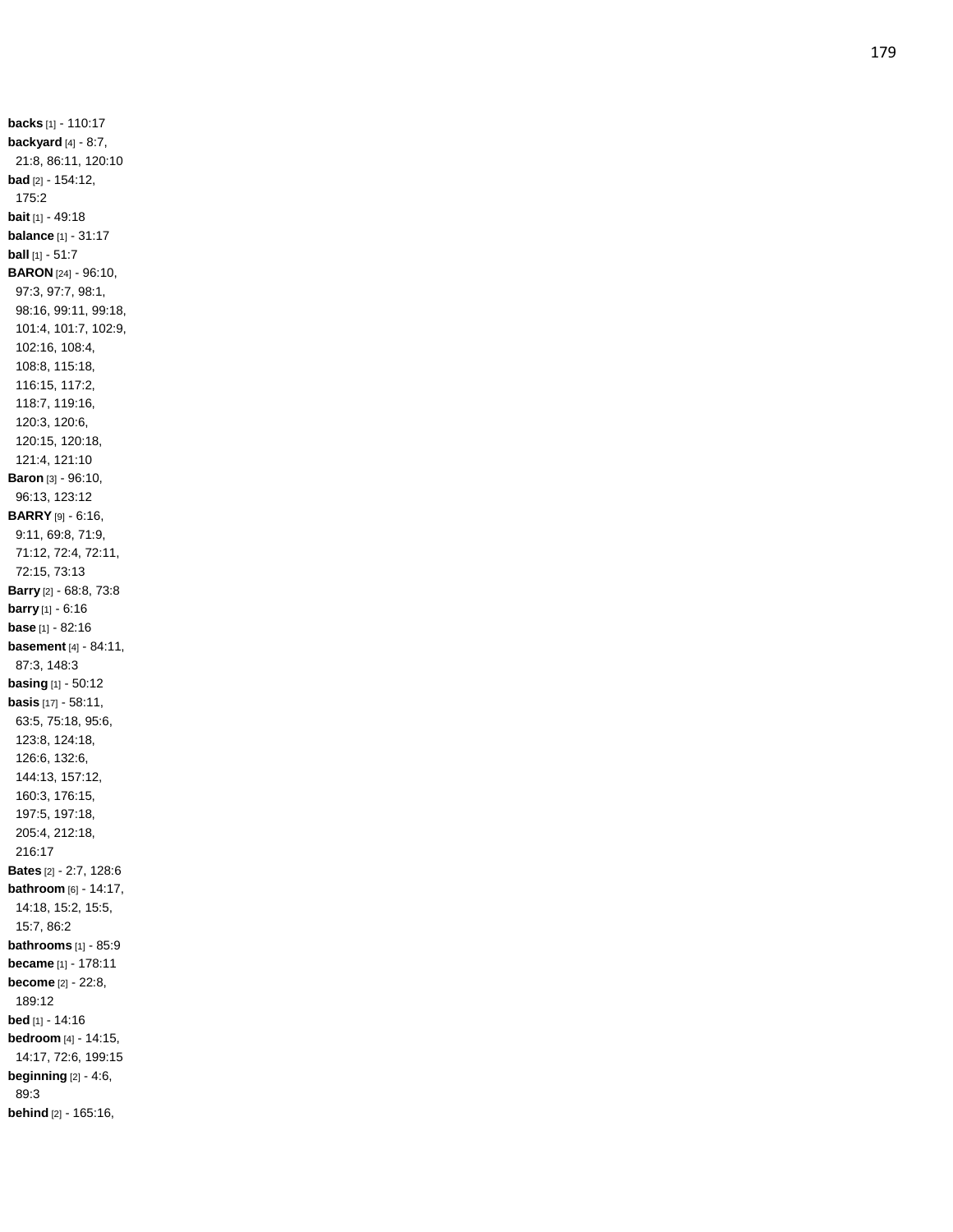189:14 **believes** [1] - 45:3 **Belmont** [7] - 2:12, 207:6, 207:12, 208:2, 208:11, 208:18 **below** [2] - 87:2, 100:14 **beneficial** [1] - 157:11 **benefit** [1] - 106:17 **benign** [1] - 22:7 **Berkowitz** [1] - 190:12 **best** [1] - 83:13 **better** [10] - 16:7, 33:3, 55:11, 68:8, 72:8, 80:18, 163:7, 197:4, 210:7 **between** [9] - 13:10, 115:13, 152:4, 152:15, 168:11, 171:12, 174:17, 175:18, 176:5 **Beucler** [2] - 93:4, 93:7 **BEUCLER** [1] - 93:4 **BEUZEKOM** [38] - 42:11, 43:8, 44:1, 44:8, 44:13, 45:6, 45:11, 46:1, 46:10, 46:15, 47:9, 47:14, 48:1, 48:8, 48:12, 48:18, 49:3, 49:14, 50:3, 50:6, 50:9, 50:14, 51:6, 51:16, 52:4, 52:10, 52:12, 52:17, 53:2, 53:9, 53:13, 53:17, 54:1, 54:16, 55:18, 56:4, 56:9, 57:9 **Beuzekom** [1] - 42:12 **Beverly** [1] - 188:18 **beyond** [1] - 101:18 **big** [3] - 12:12, 51:3, 67:1 **bike** [1] - 171:10 **bikes** [2] - 175:13 **biking** [2] - 171:13, 173:5 **Bill** [2] - 92:14, 92:17 **birds** [2] - 115:12, 117:16 **bit** [14] - 16:4, 17:12, 22:2, 25:4, 28:17,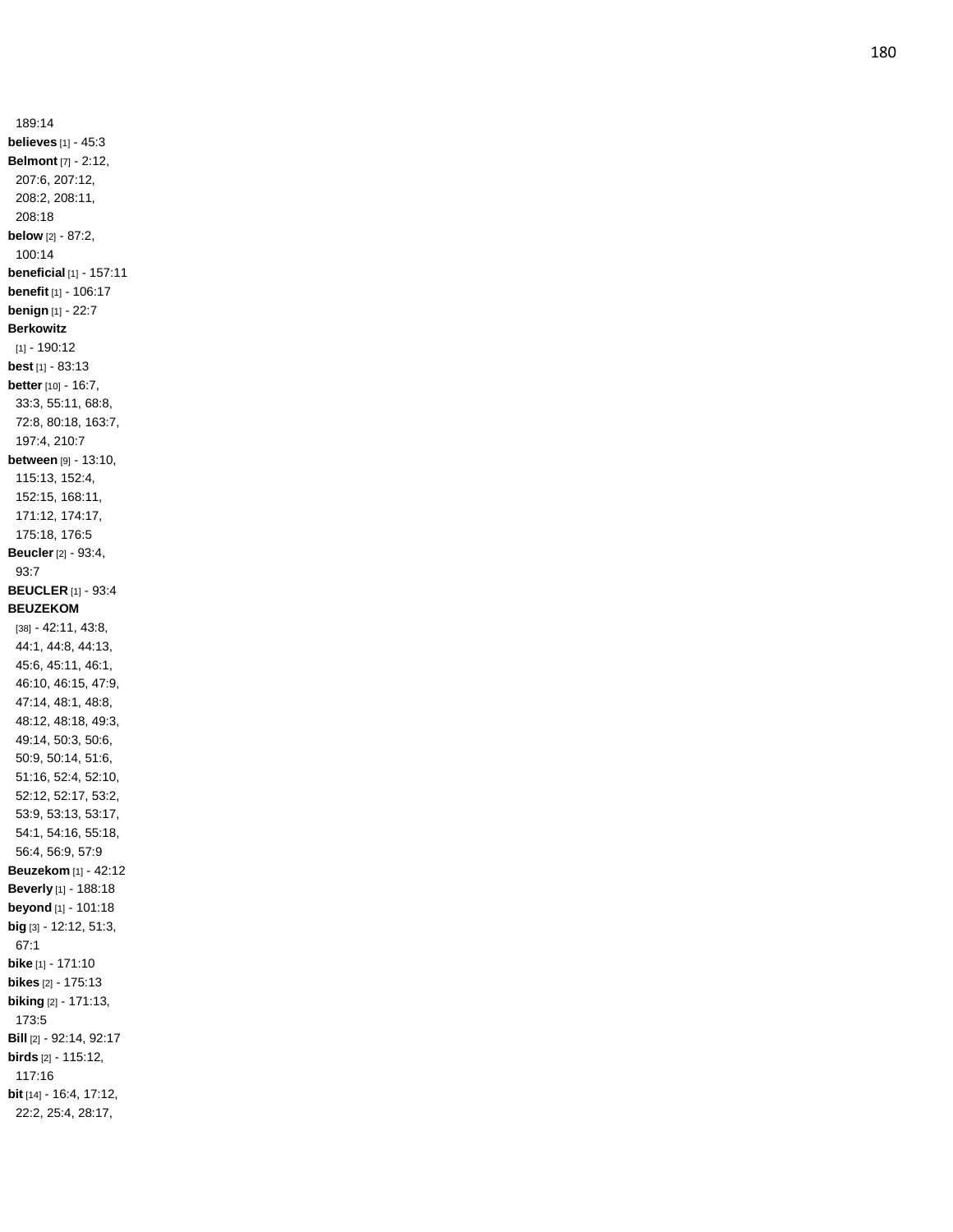35:1, 38:18, 40:15, 66:18, 68:16, 178:2, 183:17, 209:1 **blank** [2] - 51:1, 52:2 **blind** [1] - 208:14 **block** [2] - 16:13, 117:3 **blocking** [1] - 109:4 **BOARD** [1] - 1:1 **Board** [39] - 3:8, 7:4, 7:9, 8:11, 8:13, 19:16, 27:14, 33:15, 44:3, 49:15, 56:15, 63:4, 64:13, 66:9, 68:1, 70:6, 77:10, 87:10, 88:18, 99:1, 114:18, 141:16, 142:1, 142:7, 142:11, 142:15, 142:16, 143:1, 143:4, 143:6, 143:11, 144:2, 152:1, 165:1, 202:11, 210:15, 217:7, 218:6, 218:15 **board** [13] - 6:12, 7:6, 7:17, 35:10, 45:1, 49:12, 73:18, 87:6, 98:3, 99:13, 104:4, 107:15, 128:13 **Board's** [1] - 98:11 **boarded** [1] - 101:1 **borrow** [1] - 143:13 **Boston** [2] - 31:8, 77:12 **bottom** [1] - 17:14 **bought** [4] - 30:3, 31:13, 79:17, 199:11 **bracket** [1] - 181:4 **Brattle** [1] - 31:10 **break** [1] - 119:2 **Brendan** [15] - 1:8, 3:4, 6:3, 42:3, 50:16, 59:3, 77:3, 96:3, 128:3, 131:3, 146:3, 161:3, 199:3, 207:3, 214:3 **BRENDAN** [35] - 21:12, 24:1, 35:17, 37:1, 41:2, 50:11, 50:18, 52:1, 55:9, 55:13, 56:3,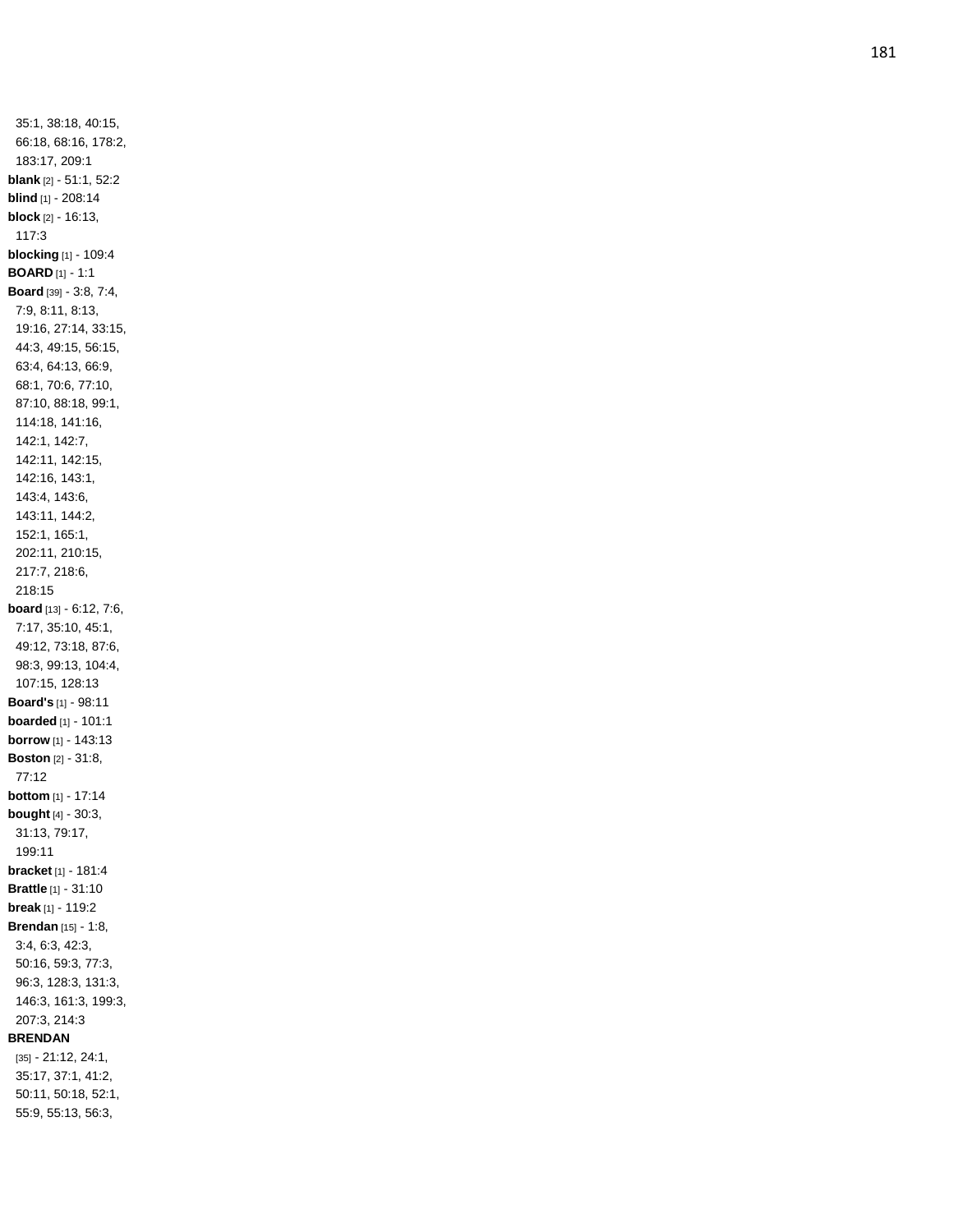126:8, 138:5, 143:7, 148:13, 148:17, 149:1, 149:4, 149:17, 150:7, 152:13, 152:17, 153:3, 153:6, 153:9, 171:15, 179:10, 179:13, 180:1, 180:7, 180:13, 182:5, 189:17, 193:6, 193:9 **briefly** [1] - 79:9 **BRIGHENTI** [25] - 131:10, 132:8, 132:12, 133:2, 133:8, 133:15, 134:8, 135:4, 135:9, 135:15, 135:18, 136:6, 136:10, 136:15, 137:1, 137:12, 139:7, 139:10, 141:7, 141:14, 142:8, 143:2, 143:12, 144:8, 145:3 **Brighenti** [1] - 131:11 **bring** [3] - 80:1, 109:9, 202:3 **bringing** [1] - 30:5 **BRISTOL** [1] - 219:3 **Broadway** [2] - 188:15, 192:2 **brought** [5] - 17:4, 43:9, 101:7, 101:8, 163:1 8 **buffer** [1] - 115:13 **build** [2] - 78:5, 83:16 **Building** [2] - 65:14, 188:8 **building** [10] - 8:7, 65:1, 78:12, 133:14, 136:5, 165:16, 165:17, 181:16, 183:3, 183:4 **built** [10] - 16:15, 23:13, 24:15, 79:16, 88:16, 98:18, 100:2, 100:13, 102:1 **buried** [1] - 212:4 **bus** [3] - 115:6, 167:6, 182:12 **business** [3] - 178:10, 178:12, 193:16 **busy** [1] - 16:9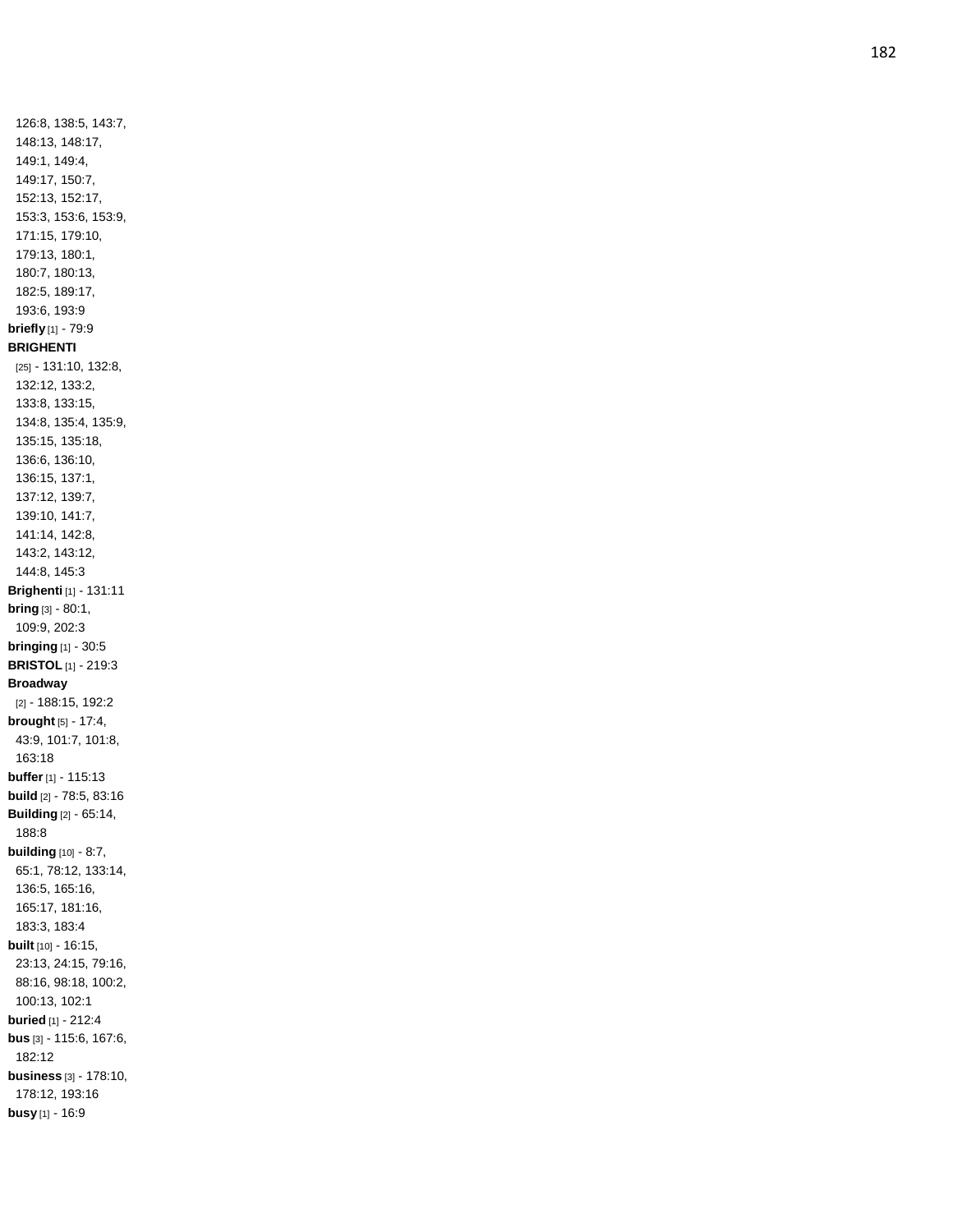**BZA** [1] - 190:13 **BZA -016703 -2018** [3] - 2:2, 6:2, 59:2 **BZA -016758 -2018** [2] - 2:5, 77:2 **BZA -016783 -2018** [2] - 2:4, 42:2 **BZA -016852 -2018** [2] - 2:7, 128:2 **BZA -016867 -2018** [2] - 2:6, 96:2 **BZA -016894 -2018** [2] - 2:8, 131:2 **BZA -016958 -2018** [2] - 2:9, 146:2 **BZA -016964 -2018** [2] - 2:13, 214:2 **BZA -016966 -2018** [2] - 2:10, 161:2 **BZA -016969 -2018** [2] - 2:11, 199:2 **BZA -016974 -2018** [2] - 2:12, 207:2

## **C**

**C - 1** [2] - 40:6, 40:12 **C -1A** [1] - 40:11 **Cadwallader** [1] - 111:16 **CADWALLADER** [1] - 111:17 **CAMBRIDGE** [1] - 1:2 **Cambridge** [22] - 1:7, 26:18, 27:1, 31:12, 90:17, 92:11, 96:12, 98:7, 98:9, 114:14, 114:18, 117:5, 121:12, 142:7, 150:2, 162:1, 171:14, 174:15, 175:2, 188:17, 199:11, 200:1 **cannot** [8] - 8:5, 74:15, 94:1, 128:15, 158:13, 195:13, 203:15, 211:15 **canopy** [1] - 12:13 **cantilevered** [1] - 100:12 **capital** [1] - 113:8 **CAPTURING** [1] - 1:16 **car** [11] - 97:2,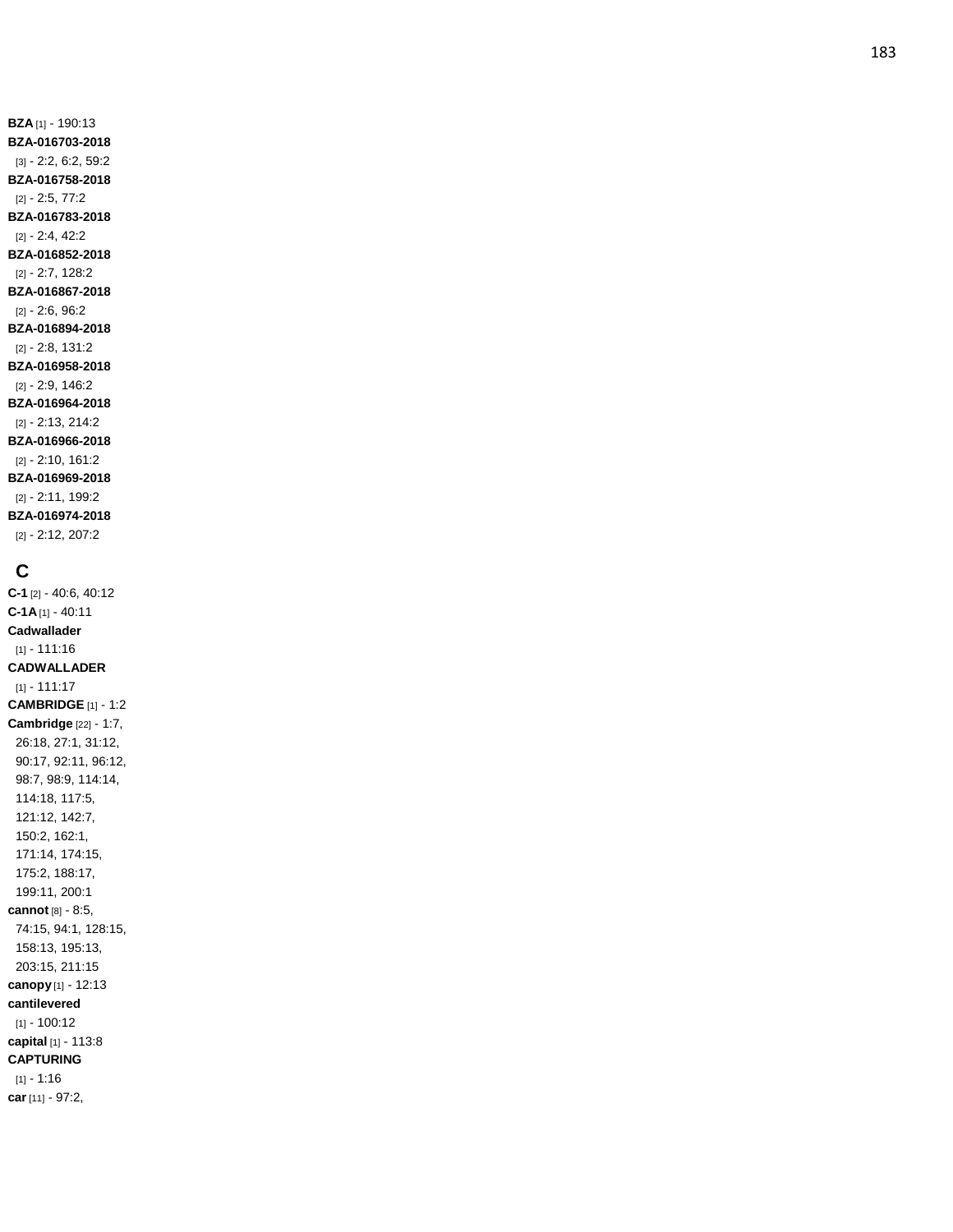103:12, 105:5, 107:2, 107:3, 108:11, 108:12, 108:16, 115:1, 115:14 **cards** [1] - 97:16 **care** [4] - 181:10, 183:7, 201:6, 201:8 **carefully** [1] - 128:18 **CARR** [2] - 88:10, 88:13 **Carr** [1] - 88:13 **carries** [1] - 22:9 **carry** [1] - 125:15 **cars** [5] - 109:3, 114:14, 174:9, 183:10, 191:14 **CASE** [1] - 2:1 **Case** [12] - 6:2, 42:2, 59:2, 77:2, 96:2, 128:2, 131:2, 146:2, 161:2, 199:2, 207:2, 214:2 **case** [96] - 6:6, 7:1, 15:11, 23:4, 23:5, 25:11, 28:3, 37:10, 37:11, 38:3, 41:4, 42:6, 43:2, 43:5, 45:14, 45:16, 45:17, 45:18, 46:5, 47:6, 47:8, 47:11, 47:13, 47:17, 48:17, 51:4, 53:1, 53:4, 53:5, 53:6, 53:7, 53:8, 53:12, 54:5, 54:13, 54:14, 54:15, 55:4, 55:5, 57:2, 57:3, 57:13, 58:10, 58:13, 59:7, 77:6, 78:6, 79:1, 87:10, 87:11, 93:14, 96:6, 116:10, 128:6, 128:15, 129:5, 129:13, 129:16, 130:3, 130:16, 131:6, 132:3, 132:7, 134:7, 140:1, 140:2, 140:7, 141:11, 143:1, 143:15, 143:18, 144:2, 144:4, 144:11, 144:13, 145:1, 145:4, 146:6, 148:9, 161:6, 168:14, 169:6,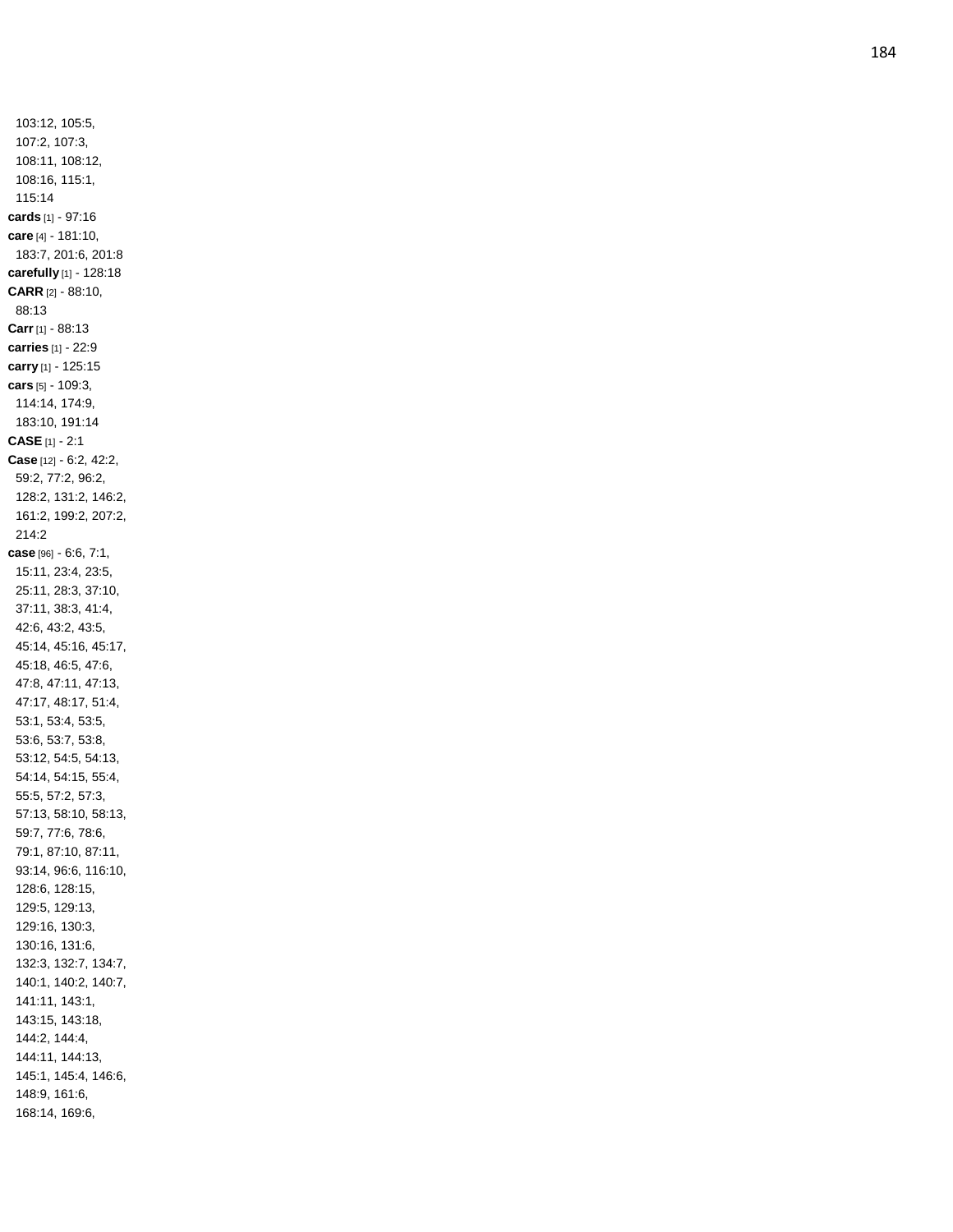175:1, 192:5, 199:6, 203:11, 207:6, 211:11, 214:6, 214:12, 214:16, 215:14, 216:18, 217:3 **casements** [2] - 210:9, 210:11 **cases** [7] - 3:11, 8:15, 121:12, 134:14, 187:13, 207:17 **catch** [1] - 117:12 **Catherine** [2] - 219:4, 219:10 **cavernous** [1] - 66:18 **cedar** [1] - 150:3 **ceiling** [1] - 14:6 **cell** [4] - 152:14, 152:15, 152:16, 153:8 **center** [2] - 167:14, 171:11 **Center** [4] - 1:5, 168:8, 170:13, 172:6 **center -wide** [1] - 171:11 **Centerline** [2] - 131:11, 131:12 **century** [1] - 100:2 **certain** [3] - 187:16, 188:4 **certainly** [8] - 8:4, 10:15, 18:13, 25:10, 30:2, 31:10, 31:12, 99:18 **CERTIFICATION** [1] - 219:14 **Certified** [2] - 219:4, 219:11 **certify** [1] - 219:5 **CERTIFYING** [1] - 219:16 **chair** [3] - 4:16, 14:9, 14:12 **Chair** [54] - 1:8, 1:8, 3:7, 3:17, 4:3, 4:6, 6:5, 42:5, 57:12, 59:7, 61:16, 63:5, 74:9, 74:11, 75:6, 76:1, 77:5, 93:15, 94:11, 95:7, 95:12, 96:5, 122:2, 123:3, 123:9, 123:14,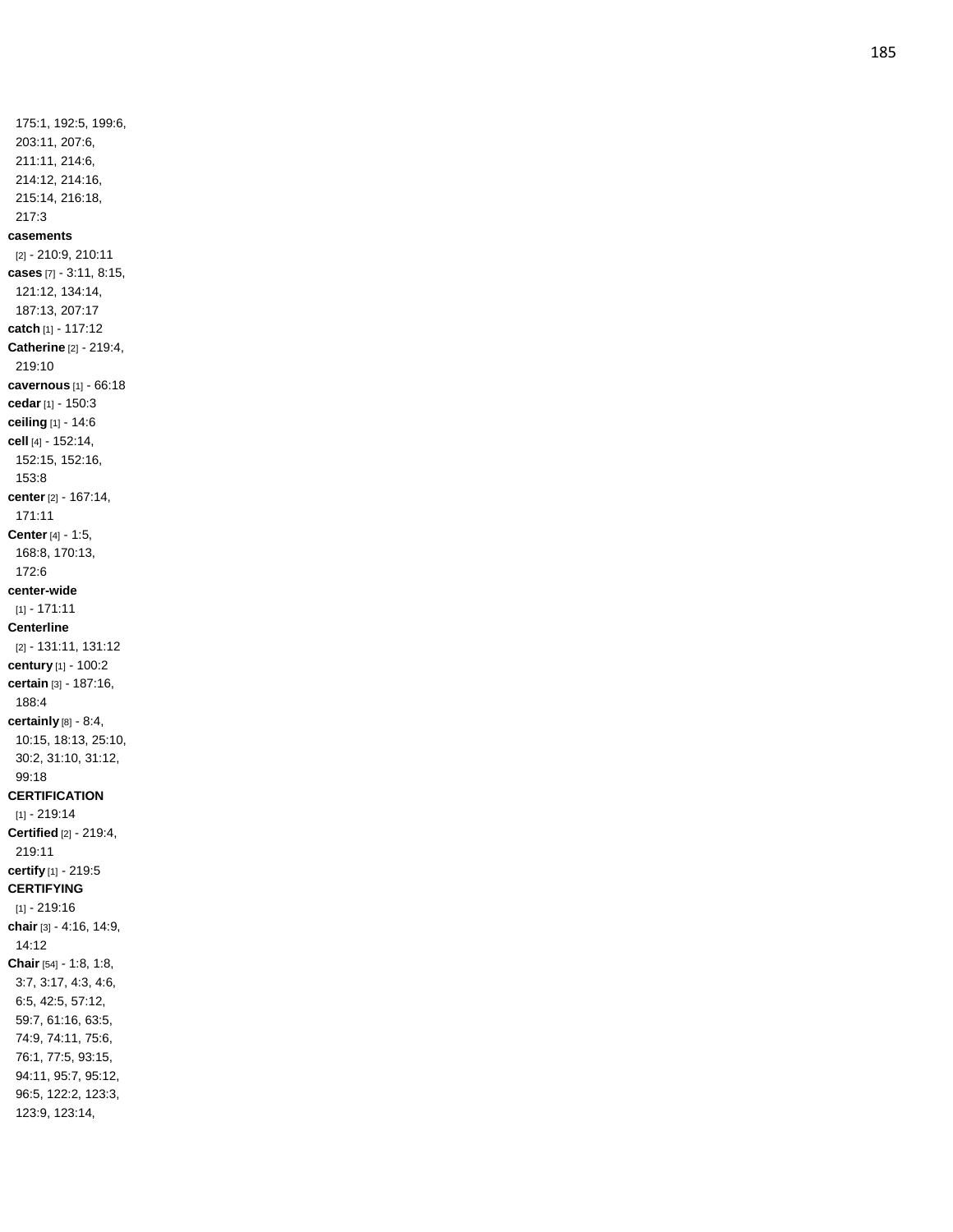124:4, 125:1, 128:5, 128:12, 129:15, 131:5, 140:6, 146:5, 156:10, 157:8, 157:12, 157:18, 158:10, 160:4, 161:5, 195:9, 197:6, 199:5, 203:10, 203:11, 205:5, 207:5, 211:12, 213:1, 213:5, 214:5, 214:11, 215:13 **Chairman** [1] - 77:10 **chance** [2] - 165:5, 210:1 **CHANGE** [6] - 218:8, 218:9, 218:10, 218:11, 218:12, 218:13 **change** [14] - 39:18, 51:3, 70:6, 75:1, 78:3, 94:6, 137:5, 158:17, 184:6, 195:16, 204:2, 205:14, 212:1, 218:6 **changed** [2] - 43:18, 130:10 **changes** [8] - 34:5, 71:5, 99:9, 104:16, 115:7, 147:17, 154:7, 218:16 **changing** [6] - 81:10, 147:15, 148:3, 171:12, 207:13, 209:4 **character** [6] - 75:2, 94:7, 158:18, 195:17, 204:3, 212:2 **charge** [1] - 73:13 **Charles** [2] - 77:15, 95:9 **Charlestown**  $[1] - 175:3$ **Chase** [3] - 77:14, 79:16, 92:3 **Chase -Russells** [1] - 79:16 **checked** [3] - 139:16, 214:15 **child** [5] - 20:8, 23:7, 181:1, 181:6, 189:10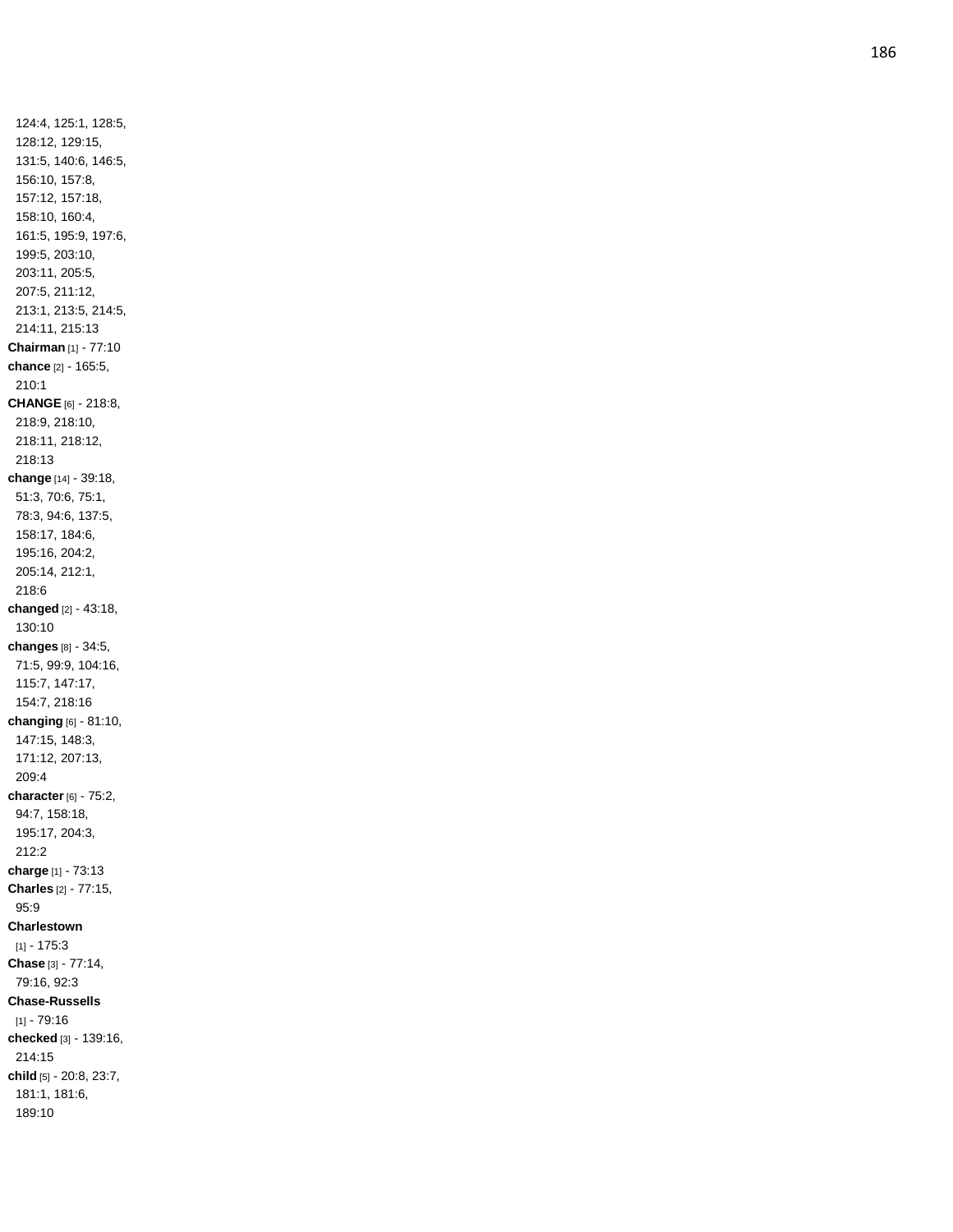**children** [14] - 162:15, 174:9, 175:16, 175:17, 176:4, 176:13, 178:1, 178:12, 181:3, 181:8, 181:10, 181:15, 191:14, 191:17 **choice** [1] - 37:15 **choose** [2] - 128:17, 191:12 **chose** [1] - 129:8 **chosen** [4] - 75:7, 116:4, 181:11, 181:16 **Christine** [1] - 110:14 **cite** [2] - 204:11, 212:9 **cited** [1] - 51:5 **citizen** [1] - 4:10 **citizens** [10] - 45:4, 62:18, 75:13, 94:18, 106:16, 141:5, 159:17, 196:14, 204:17, 212:13 **CITY** [1] - 1:2 **city** [12] - 4:10, 45:5, 62:18, 94:18, 106:17, 126:4, 141:6, 159:17, 181:11, 196:14, 204:17, 212:14 **City** [5] - 98:7, 162:1, 178:5, 178:7, 180:2 **City's** [1] - 98:11 **cladding** [1] - 149:18 **clapboard** [1] - 150:3 **clapboards**  $[1] - 150.5$ **clarify** [1] - 13:9 **class** [1] - 181:7 **classic** [1] - 23:5 **classroom** [3] - 181:2, 181:3, 184:10 **classrooms** [13] - 173:15, 177:3, 177:4, 177:6, 177:10, 177:12, 177:16, 177:18, 179:5, 181:5, 181:9, 182:1 **cleanly** [1] - 61:1 **clear** [2] - 8:17, 213:6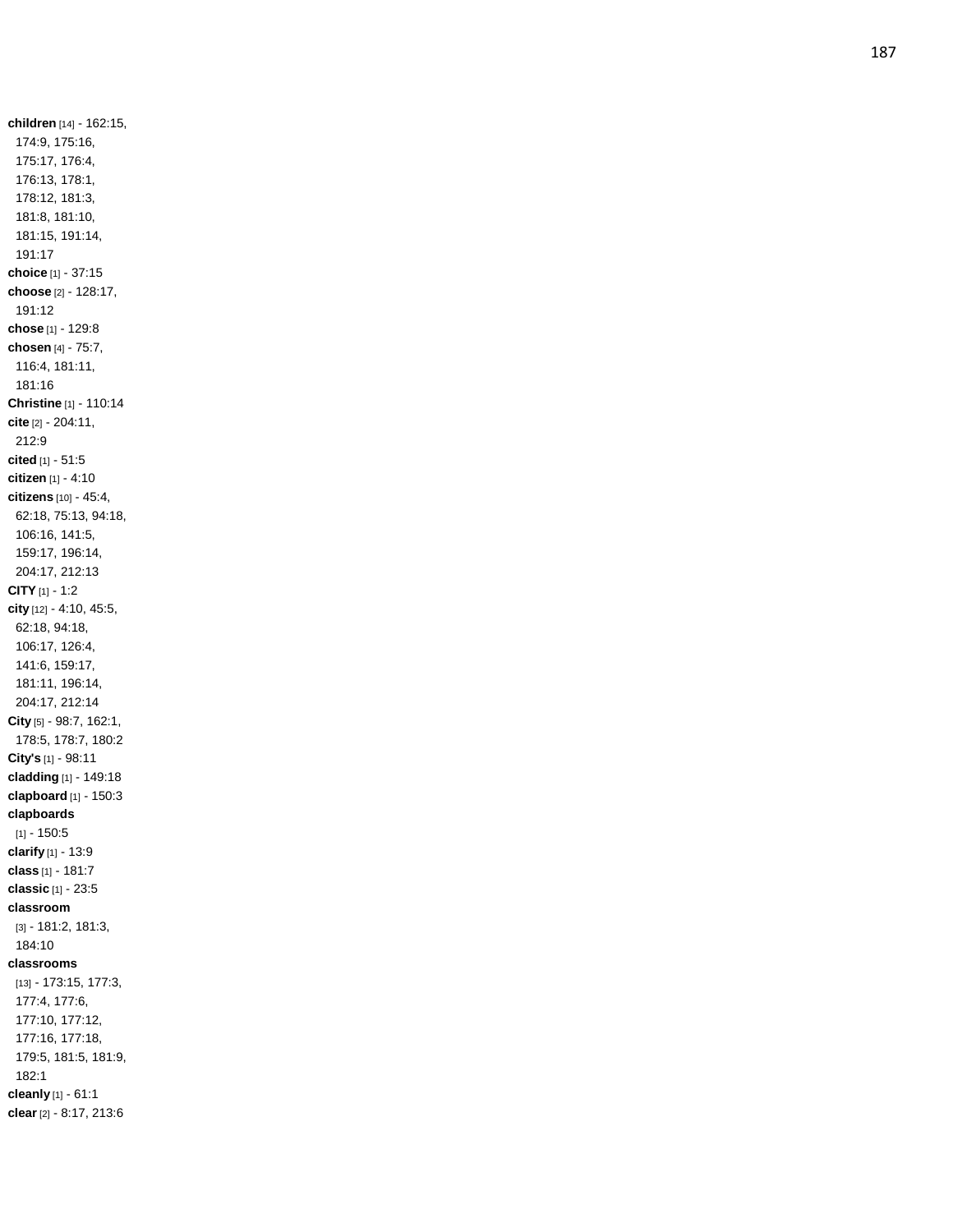**cleared** [1] - 172:5 **clearly** [2] - 30:5, 183:11 **client** [3] - 13:10, 20:2, 85:17 **clients** [3] - 77:17, 162:12, 207:10 **close** [9] - 34:16, 93:12, 111:14, 118:18, 152:15, 156:4, 200:5, 203:6, 211:6 **closed** [3] - 152:13, 153:8, 215:5 **closely** [1] - 85:6 **closer** [3] - 7:7, 103:7, 153:18 **closes** [1] - 20:7 **closet** [3] - 14:9, 14:10, 14:12 **code** [3] - 161:14, 162:7, 177:1 **Code** [3] - 38:17, 65:14 **college** [1] - 30:9 **columns** [1] - 83:2 **comfort** [1] - 57:11 **comfortable** [1] - 89:8 **coming** [6] - 25:11, 71:15, 141:18, 183:10, 183:12, 186:2 **comment** [3] - 71:14, 75:8, 145:4 **comments** [13] - 15:17, 73:17, 91:8, 107:15, 115:17, 116:1, 142:16, 151:11, 154:15, 156:8, 183:14, 190:6, 202:11 **Commission** [6] - 48:13, 81:3, 83:11, 87:14, 200:1, 219:13 **committee** [3] - 30:16, 83:12, 88:17 **COMMONWEALTH** [1] - 219:2 **communicated** [1] - 155:16

**Communications**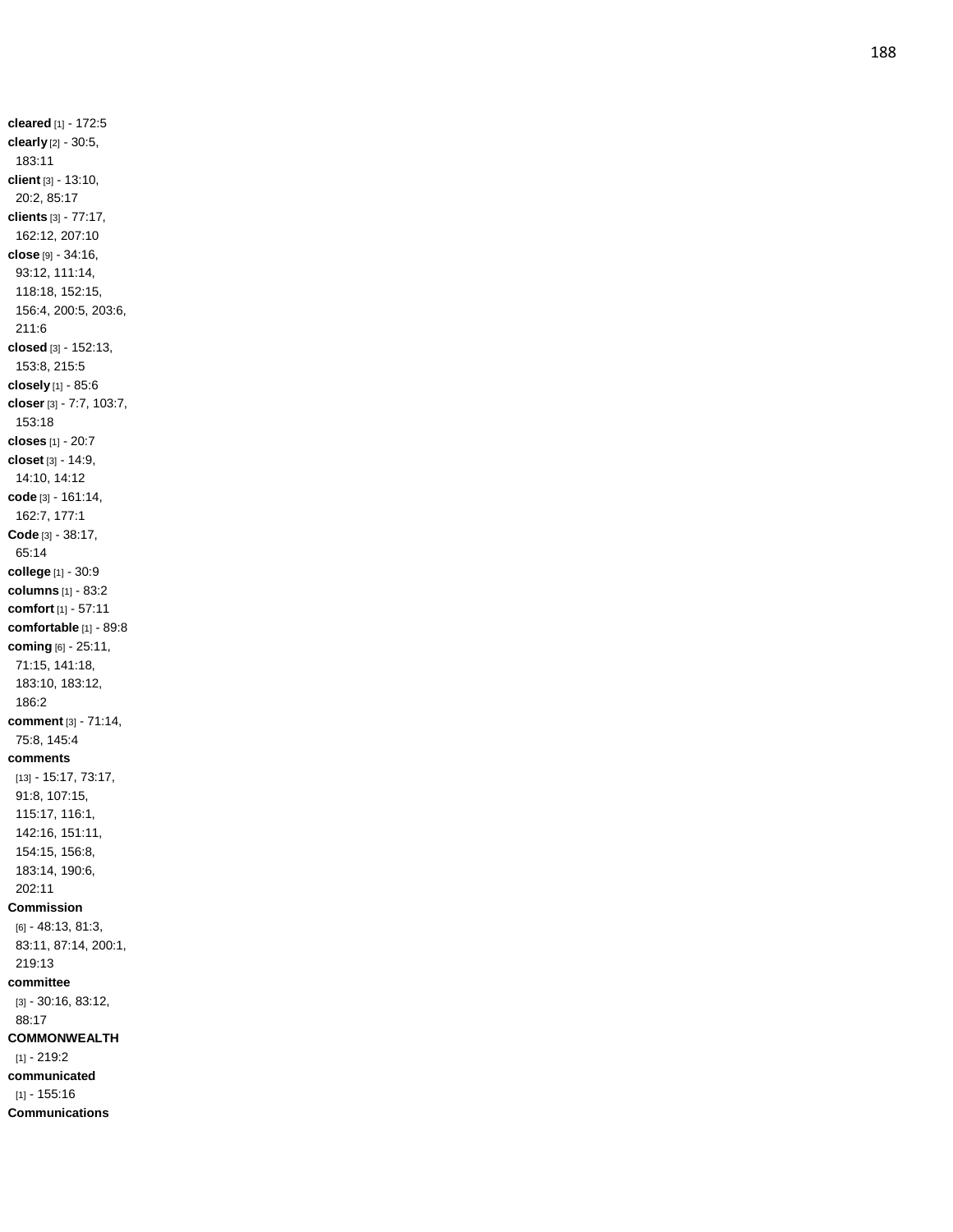[1] - 131:11 **community** [1] - 157:11 **Community** [2] - 8:11, 97:10 **commute** [1] - 173:5 **company** [1] - 185:7 **compare** [1] - 84:5 **compared** [2] - 22:12, 43:4 **compensate** [2] - 70:14, 86:8 **complete** [4] - 38:4, 103:18, 188:16, 192:2 **complex** [1] - 16:17 **compliance**  $[1] - 139:4$ **complied** [1] - 141:12 **comply** [4] - 51:9, 51:10, 134:16 **component** [2] - 18:6, 18:14 **concern** [7] - 89:17, 111:15, 154:7, 154:8, 159:5, 165:17, 166:17 **concerned** [8] - 18:7, 26:10, 26:14, 30:8, 90:2, 90:3, 90:6, 142:4 **concerns** [11] - 7:4, 9:5, 13:5, 13:14, 15:16, 89:5, 89:6, 90:11, 92:8, 191:16, 194:5 **concrete** [1] - 82:16 **concurrence** [1] - 75:9 **condition** [16] - 63:7, 76:2, 95:8, 122:10, 122:13, 123:11, 125:2, 125:18, 157:14, 160:5, 186:16, 187:15, 195:4, 205:6, 206:3, 213:2 **conditions** [5] - 57:14, 129:18, 140:9, 186:6, 215:15 **condo** [1] - 16:17 **condos** [1] - 16:15

**conduct** [1] - 4:5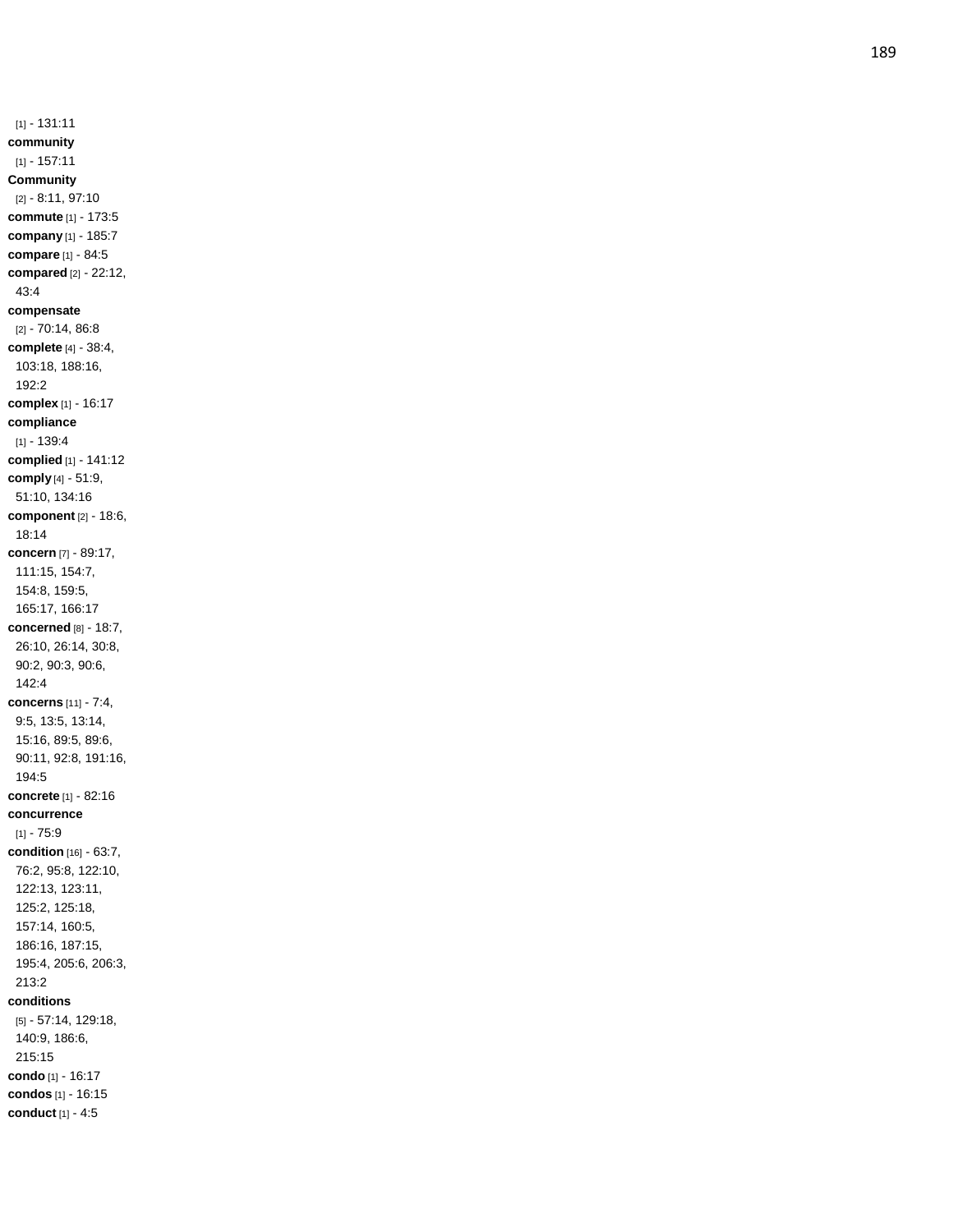**confident** [1] - 154:11 **confirm** [2] - 32:5, 143:14 **conforming** [14] - 51:14, 62:11, 64:8, 78:1, 78:8, 78:11, 78:16, 78:17, 81:8, 81:15, 82:9, 85:4, 122:14 **conformities** [2] - 51:17, 52:6 **congested** [1] - 113:16 **congestion** [6] - 74:18, 94:5, 158:16, 195:15, 204:1, 211:18 **connect** [1] - 180:11 **connected** [2] - 25:8, 177:17 **connection** [1] - 76:4 **consider** [5] - 16:17, 68:2, 92:7, 141:9, 189:11 **considerations** [2] - 10:5, 196:9 **considered** [3] - 36:16, 38:16, 70:16 **considering**  $[1] - 55.14$ **Constantine** [14] - 1:8, 3:4, 6:3, 42:3, 59:3, 77:3, 96:3, 128:3, 131:3, 146:3, 161:3, 199:3, 207:3, 214:3 **CONSTANTINE** [310] - 3:7, 5:6, 6:5, 6:10, 8:1, 9:8, 9:13, 10:15, 11:5, 11:9, 11:13, 12:15, 15:10, 15:17, 16:1, 18:1, 19:15, 21:2, 23:12, 28:4, 28:8, 28:15, 29:1, 29:7, 29:11, 33:16, 34:6, 34:9, 34:14, 35:13, 36:1, 36:12, 37:9, 38:5, 38:8, 38:11, 40:1, 40:14, 42:5, 42:17, 43:17, 44:5, 44:11, 44:18, 45:7, 45:12, 46:6, 46:17, 47:4,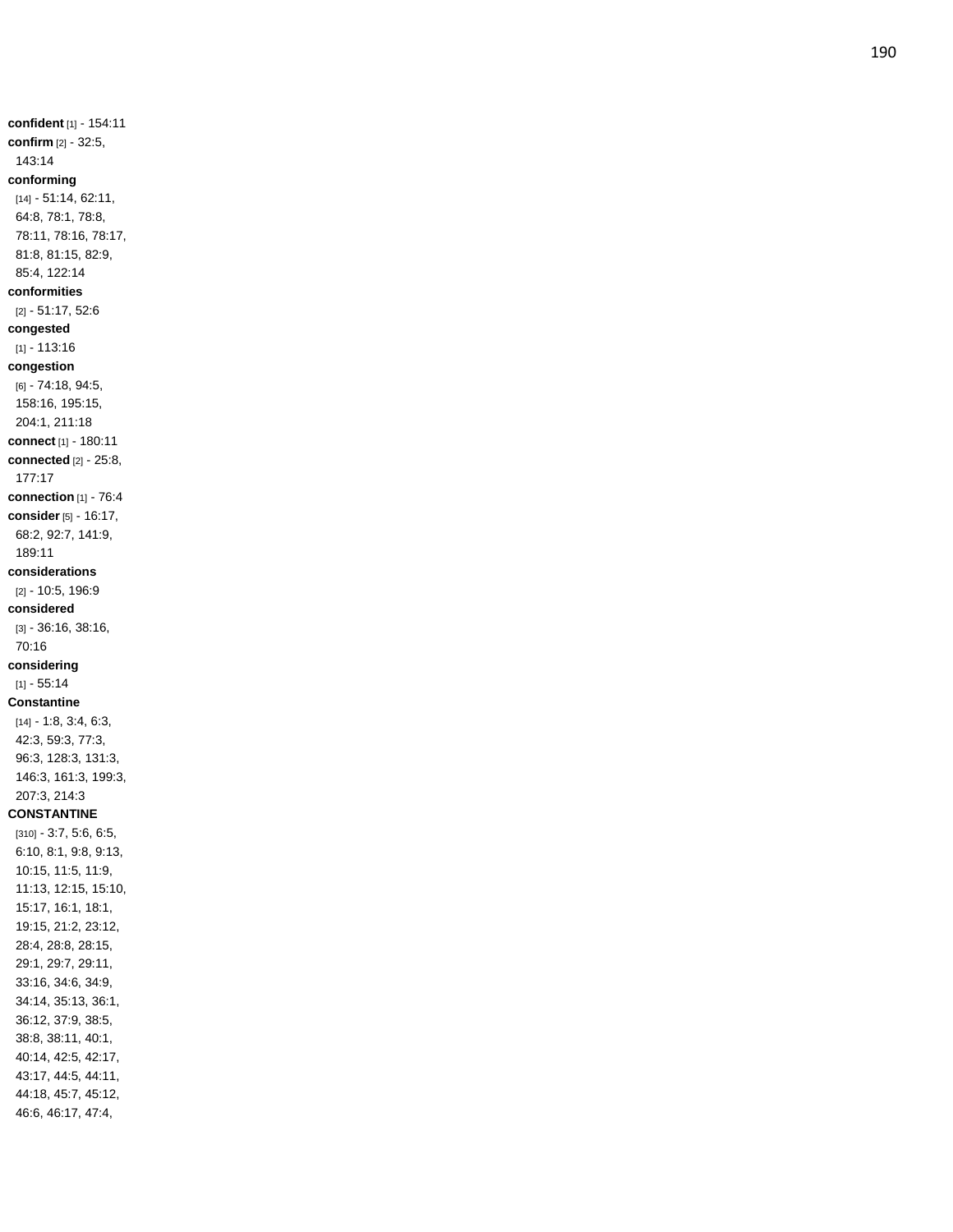47:12, 48:5, 48:10, 48:16, 49:2, 49:6, 49:10, 49:17, 50:4, 50:8, 51:13, 52:3, 52:8, 52:11, 52:14, 52:18, 53:3, 53:10, 54:11, 54:17, 55:3, 55:7, 56:6, 57:1, 57:5, 57:10, 58:13, 59:5, 59:13, 59:16, 60:3, 61:12, 61:16, 63:15, 64:1, 66:1, 66:5, 67:9, 68:10, 68:15, 69:1, 69:4, 69:15, 70:8, 70:18, 71:5, 73:10, 73:16, 74:2, 74:7, 76:10, 77:5, 78:7, 78:13, 78:15, 79:5, 79:12, 80:12, 81:18, 82:3, 82:11, 86:4, 87:5, 87:8, 88:2, 88:6, 88:11, 91:7, 91:13, 95:15, 96:5, 96:16, 97:5, 97:9, 97:15, 98:2, 99:9, 99:12, 101:2, 102:8, 102:13, 103:4, 103:13, 103:16, 104:2, 104:8, 104:11, 105:17, 106:4, 106:7, 106:15, 107:10, 107:14, 107:18, 109:13, 110:1, 110:9, 111:1, 112:5, 116:9, 116:18, 117:15, 118:15, 118:18, 119:8, 119:12, 121:1, 121:18, 122:2, 123:18, 124:3, 125:8, 125:10, 125:12, 125:14, 126:10, 126:18, 127:2, 128:5, 128:10, 129:12, 130:15, 131:5, 131:14, 132:10, 132:16, 133:5, 133:12, 133:18, 134:4, 134:6, 134:12, 135:8, 135:14, 135:17,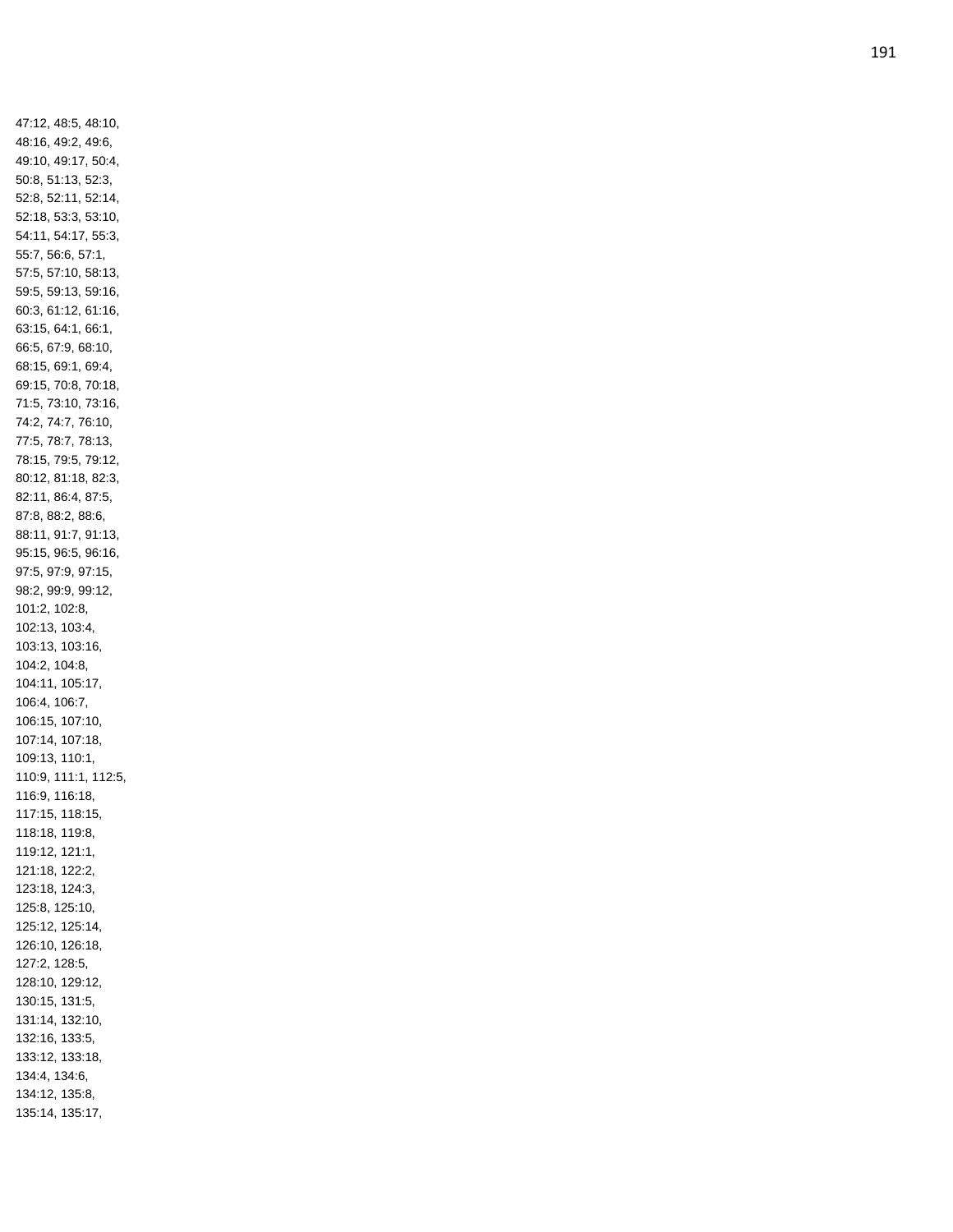136:3, 136:9, 136:12, 136:17, 137:4, 137:9, 138:12, 138:16, 139:14, 140:5, 141:10, 142:6, 142:14, 143:5, 143:9, 143:16, 144:9, 144:15, 145:1, 145:5, 146:5, 146:15, 146:18, 148:7, 148:12, 150:8, 150:12, 151:4, 151:7, 151:11, 151:17, 153:12, 153:17, 154:2, 154:14, 155:1, 155:14, 156:2, 156:10, 158:4, 158:7, 160:11, 161:5, 161:16, 162:16, 163:12, 164:5, 164:9, 164:15, 164:18, 165:3, 165:12, 167:8, 169:5, 169:13, 169:16, 172:1, 176:9, 177:9, 177:12, 178:4, 182:7, 182:16, 183:13, 184:5, 184:8, 184:11, 185:10, 186:3, 186:8, 186:11, 186:14, 187:11, 187:18, 188:5, 188:12, 189:4, 190:4, 190:8, 193:13, 194:1, 194:4, 194:15, 195:1, 195:3, 195:8, 197:13, 198:2, 199:5, 199:17, 200:8, 200:13, 201:1, 201:7, 201:11, 201:14, 201:17, 202:6, 202:8, 202:10, 202:13, 203:1, 203:4, 203:10, 205:12, 206:1, 206:6, 206:11, 207:5, 207:16,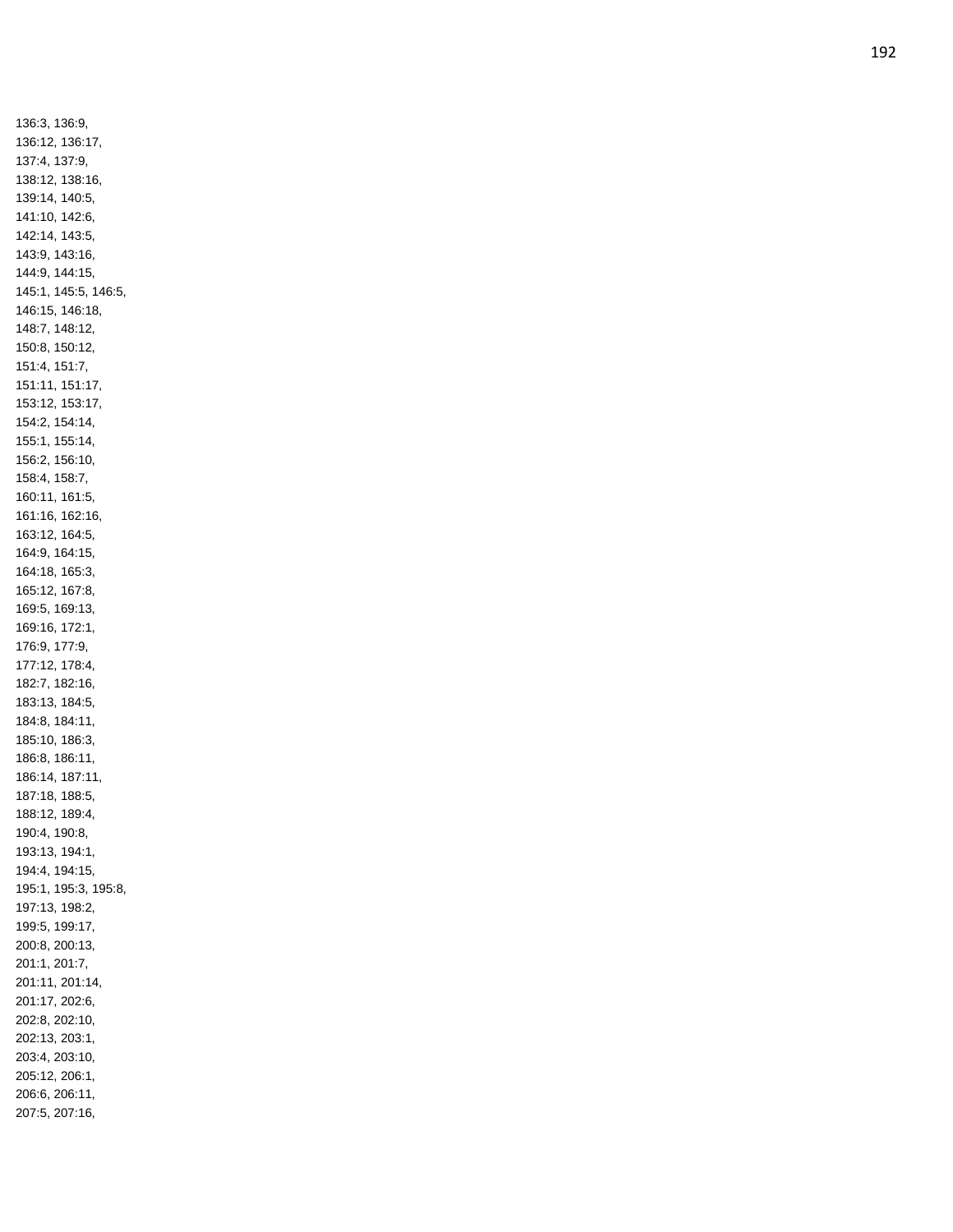208:8, 209:9, 210:4, 210:8, 210:14, 210:18, 211:5, 211:10, 213:11, 213:14, 214:5, 214:10, 215:2, 215:6, 215:11, 217:2 **constitutes**  $[1] - 78.16$ **constraint** [1] - 24:6 **constraints** [1] - 26:2 **constrict** [1] - 25:14 **construction** [4] - 28:1, 48:9, 80:2, 90:14 **contact** [2] - 34:2, 111:8 **contacted** [1] - 67:12 **contemporary** [1] - 80:2 **contention** [1] - 196:1 **context** [1] - 80:7 **continuance** [4] - 43:14, 47:1, 47:2, 54:4 **continuation** [1] - 7:1 **continue** [12] - 45:14, 53:1, 57:2, 57:12, 128:16, 129:15, 140:2, 140:6, 197:9, 214:16, 215:13 **continued** [18] - 3:10, 3:13, 45:17, 46:5, 53:7, 53:12, 54:12, 58:13, 75:3, 94:8, 130:16, 145:2, 159:1, 159:11, 196:6, 204:7, 212:6, 217:3 **continues** [1] - 196:5 **continuing** [5] - 54:15, 58:10, 74:10, 144:12, 216:18 **Continuing**  $[1] - 114:3$ **contract** [4] - 169:10, 169:11, 170:2, 170:11 **contractor** [2] - 65:17, 101:9 **contradiction** [1] - 180:10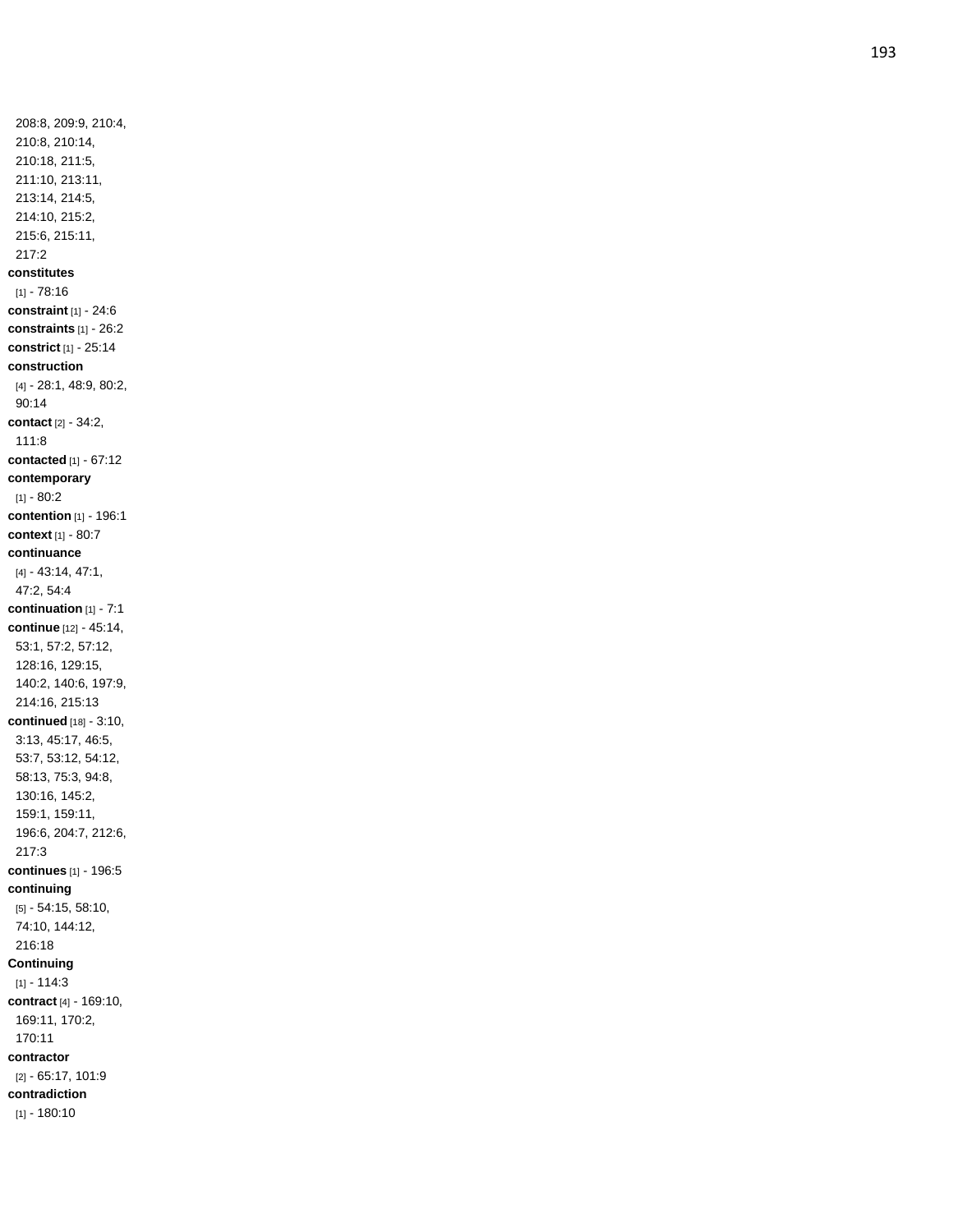**contrast** [1] - 84:5 **control** [3] - 142:2, 186:9, 186:12 **CONTROL** [1] - 219:15 **controls** [1] - 186:13 **controversial**  $[1] - 87:11$ **convenience** [3] - 106:5, 124:9, 126:1 **convenient** [1] - 109:9 **copies** [1] - 103:15 **cops** [1] - 187:5 **copy** [2] - 16:11, 34:4 **cord** [1] - 164:16 **cordal** [1] - 100:6 **corner** [6] - 30:15, 98:14, 120:6, 121:1, 208:2, 215:9 **correct** [11] - 13:12, 60:10, 60:14, 67:14, 78:18, 97:3, 108:4, 119:16, 119:18, 120:3, 179:12 **corrected** [1] - 122:11 **correction** [1] - 218:7 **corrections** [1] - 218:16 **correctly** [2] - 108:2, 170:16 **cost** [2] - 66:3, 100:16 **Cottage** [11] - 2:5, 77:6, 77:14, 88:14, 92:1, 92:9, 92:16, 92:18, 93:2, 93:5, 93:8 **cottage** [1] - 83:7 **cottage -style** [1] - 83:7 **Council** [1] - 178:5 **counted** [1] - 172:18 **counter** [2] - 187:6, 210:13 **couple** [4] - 30:4, 30:11, 117:18, 208:13 **course** [1] - 30:12 **covered** [1] - 81:14 **create** [1] - 113:9 **created** [7] - 64:6, 75:11, 94:16, 159:14, 196:11,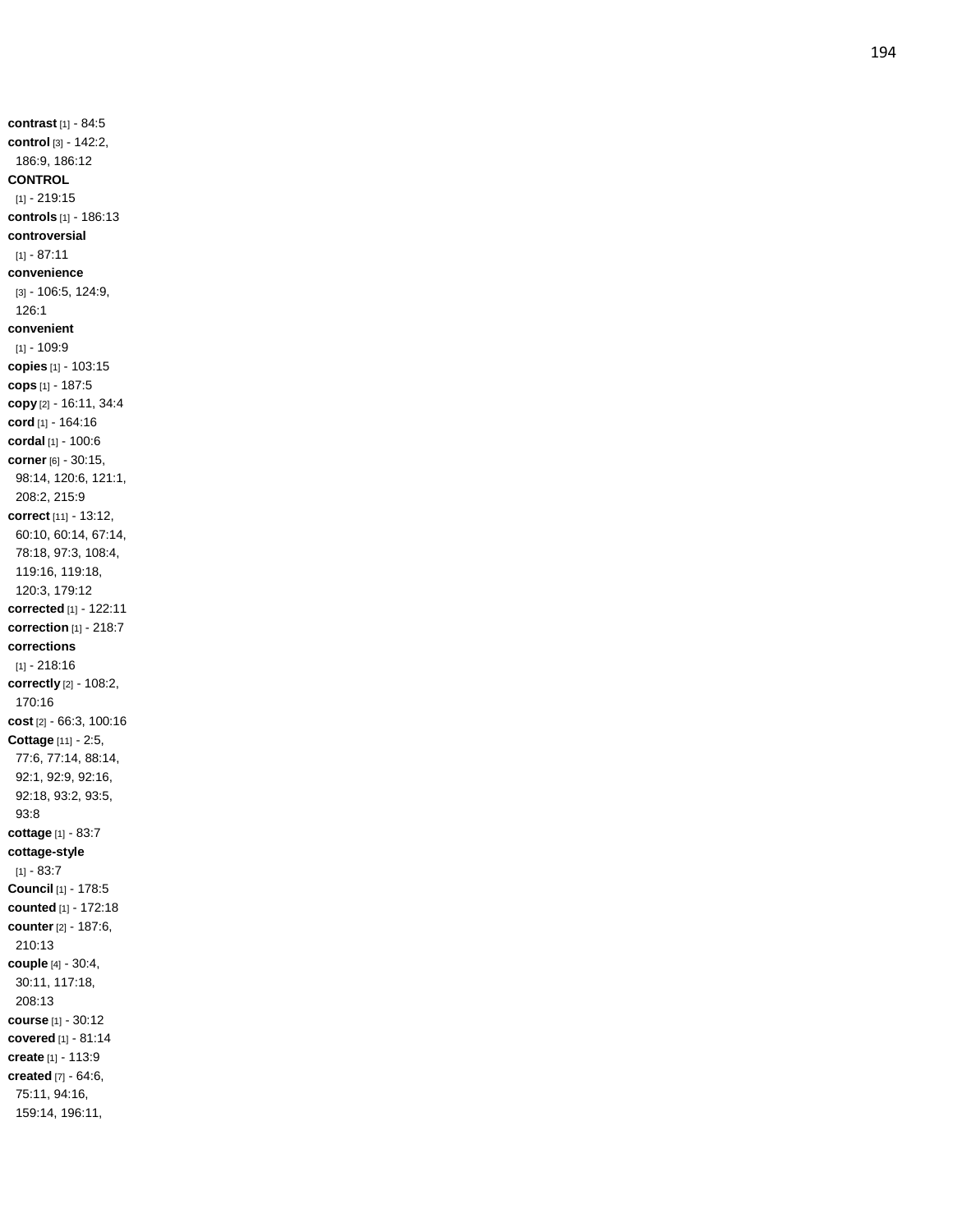204:14, 212:11 **creation** [1] - 90:16 **cross** [2] - 50:2, 65:5 **cup** [1] - 20:9 **curb** [5] - 106:13, 106:15, 109:4, 111:5, 111:12 **curiosity** [1] - 152:3 **curious** [2] - 108:17, 211:4 **current** [6] - 49:16, 62:5, 80:8, 124:11, 182:2, 202:1 **Currie** [1] - 93:2 **CURRIE** [1] - 93:2 **curtains** [1] - 86:3 **custom** [1] - 3:10 **cut** [8] - 106:13, 106:15, 111:5, 111:12, 111:13, 117:9, 117:11, 117:14 **cute** [1] - 164:13 **cutting** [1] - 115:10

## **D**

**DANIEL** [22] - 161:9, 162:6, 163:1, 164:12, 167:12, 167:18, 169:1, 169:9, 169:14, 169:17, 173:12, 176:18, 177:11, 177:14, 178:8, 178:15, 179:1, 179:4, 179:8, 179:17, 180:6, 180:12 **Daniel** [2] - 112:13, 161:10 **dark** [2] - 20:10, 66:18 **Date** [2] - 2:3, 2:4 **date** [14] - 3:12, 45:14, 46:2, 47:17, 54:12, 54:17, 58:1, 129:9, 140:14, 157:16, 190:16, 205:8, 214:17, 218:7 **dated** [5] - 63:9, 95:10, 123:13, 157:16, 213:4 **dates** [1] - 46:11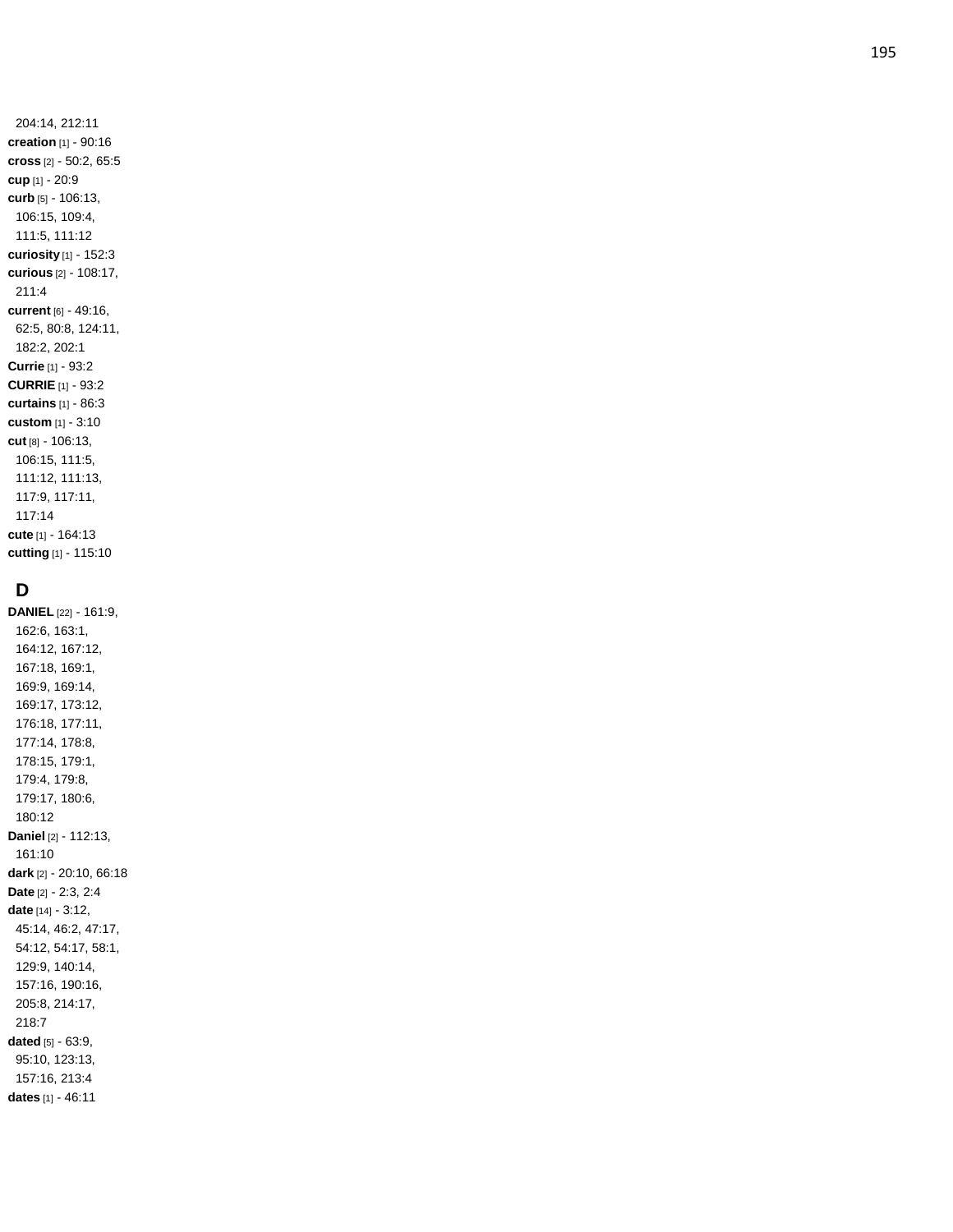**David** [1] - 155:3 **day -to -day** [1] - 176:15 **Daycare** [5] - 161:12, 185:7, 188:18, 190:15, 191:17 **daycare** [4] - 166:2, 166:9, 175:4, 185:16 **daylight** [1] - 86:10 **days** [9] - 58:4, 130:7, 132:17, 133:1, 134:18, 139:12, 166:3, 216:8 **deal** [4] - 105:10, 107:7, 121:5, 169:7 **deals** [1] - 158:8 **dealt** [1] - 89:18 **Dear** [1] - 32:3 **Deb** [8] - 96:14, 100:5, 100:10, 101:8, 102:9, 109:7, 109:9, 117:9 **Deb's** [2] - 100:14, 101:11 **debate** [3] - 134:18, 135:1, 135:2 **Deborah** [2] - 111:3, 113:5 **DEBORAH** [27] - 96:14, 97:4, 97:8, 97:14, 101:5, 102:15, 103:5, 103:8, 103:14, 104:1, 104:15, 106:3, 106:6, 106:14, 107:1, 107:11, 108:5, 110:6, 110:17, 112:3, 118:3, 118:10, 119:7, 119:17, 120:10, 121:8, 121:14 **decent** [1] - 18:8 **decide** [2] - 152:15, 174:4 **decides** [1] - 216:11 **decision** [4] - 57:16, 130:2, 140:11, 215:18 **deck** [64] - 7:5, 7:8, 7:10, 8:2, 8:5, 8:8, 8:13, 9:1, 10:2, 10:11, 11:1, 11:17,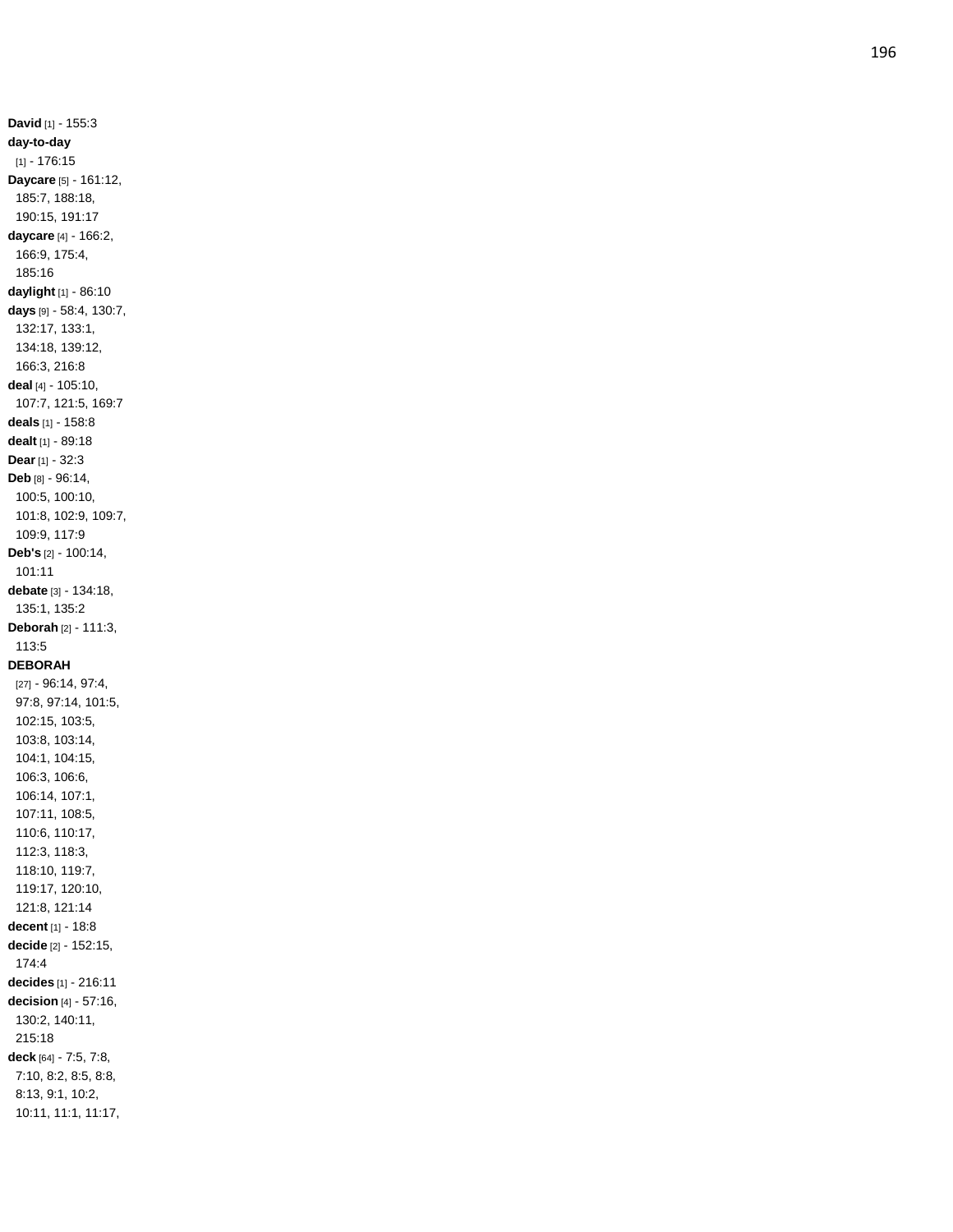12:12, 16:12, 18:6, 19:3, 19:6, 19:10, 20:1, 20:12, 22:1, 22:5, 23:6, 23:8, 23:13, 26:3, 28:10, 28:11, 29:4, 30:14, 35:8, 35:12, 35:18, 36:4, 36:14, 37:8, 37:15, 38:18, 39:11, 59:11, 60:8, 61:6, 63:11, 63:12, 68:4, 69:13, 71:8, 71:17, 83:1, 100:3, 100:4, 100:8, 101:1, 101:12, 101:15, 102:1, 102:2, 103:11, 104:10, 112:11, 113:6, 113:7, 123:10 **decks** [20] - 16:5, 16:10, 16:16, 17:9, 22:7, 22:13, 22:14, 25:3, 26:12, 27:12, 27:18, 28:2, 30:1, 30:11, 37:2, 96:18, 111:5, 119:6, 122:5, 122:16 **decrease** [1] - 115:7 **defaced** [1] - 132:5 **defeated** [2] - 35:4, 35:7 **defective** [2] - 122:5, 122:15 **defer** [1] - 31:1 **deliberations**  $[1] - 34:17$ **delivered** [1] - 218:3 **deliveries** [1] - 187:14 **delivery** [2] - 187:15, 188:4 **demands** [1] - 174:16 **demolition** [2] - 87:15, 87:17 **denied** [4] - 124:10, 125:17, 127:3, 130:4 **dense** [5] - 20:11, 24:3, 37:2, 37:7, 115:8 **deny** [3] - 53:10, 167:10, 190:13 **Department** [3] - 42:18, 188:9, 218:4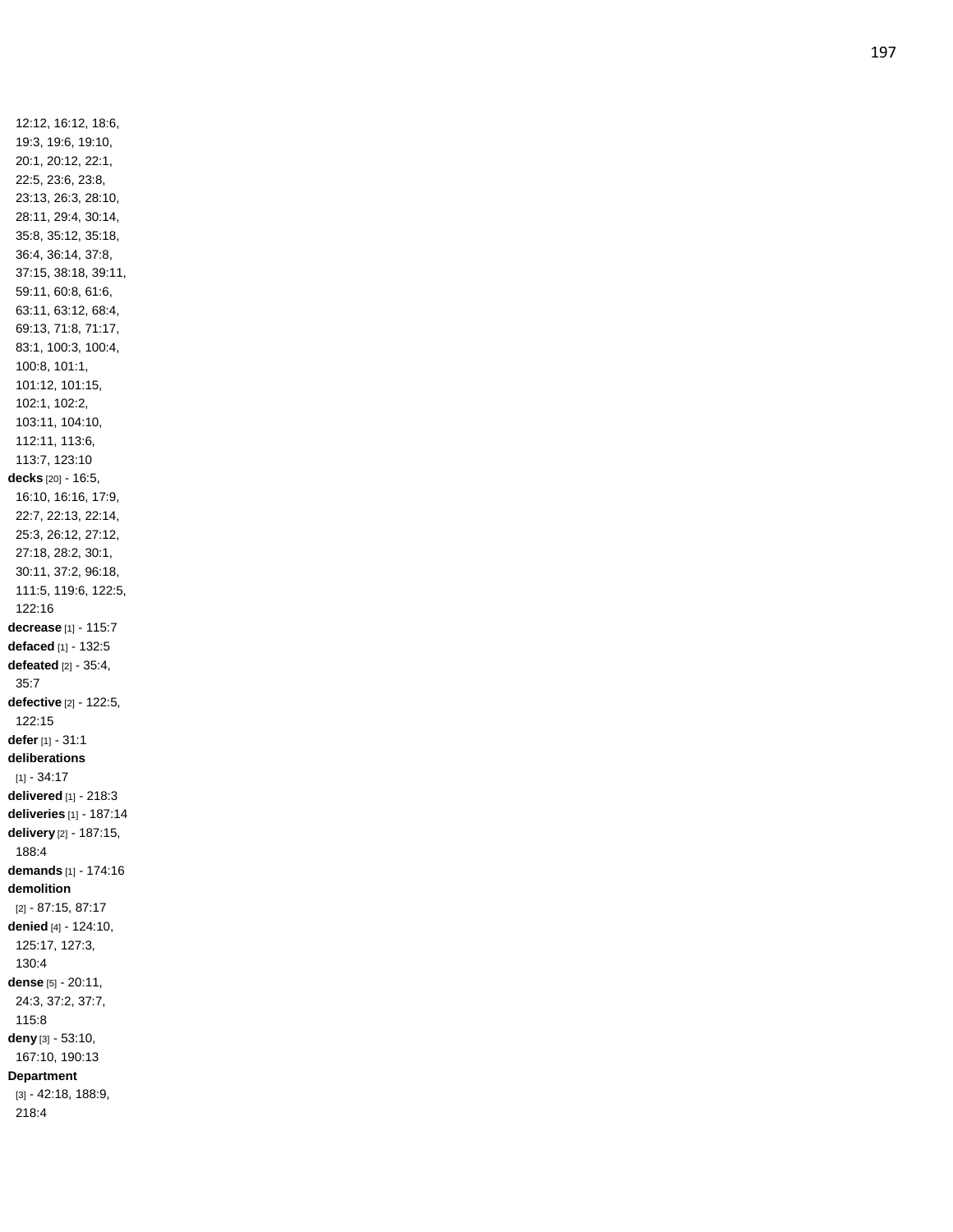**department** [4] - 121:16, 134:13, 135:1 **depicted** [1] - 13:8 **derogate** [6] - 75:16, 95:4, 160:1, 196:17, 205:2, 212:16 **derogating** [4] - 62:15, 123:1, 124:16, 157:6 **described** [1] - 89:13 **Design** [1] - 213:4 **design** [3] - 52:5, 81:5, 90:11 **designations**  $[1] - 13:12$ **designed** [1] - 44:14 **designer** [2] - 199:13, 207:10 **Designs** [1] - 161:11 **desirable** [1] - 62:17 **desires** [1] - 78:5 **despite** [1] - 31:14 **detail** [1] - 89:13 **detailed** [2] - 80:17, 90:11 **details** [2] - 18:16, 200:3 **detriment** [12] - 62:14, 66:10, 75:11, 94:16, 122:18, 124:15, 126:5, 157:5, 159:15, 196:12, 204:15, 212:12 **Development** [2] - 8:11, 97:11 **development** [7] - 75:4, 94:9, 159:2, 159:12, 196:7, 204:8, 212:7 **dictates** [1] - 180:3 **die** [1] - 47:3 **difference** [7] - 27:5, 66:14, 67:1, 107:12, 107:13, 129:14, 134:10 **different** [12] - 23:14, 31:11, 35:5, 43:18, 44:7, 116:13, 118:9, 131:18, 139:15, 163:11, 187:17, 188:2 **differently** [1] - 71:16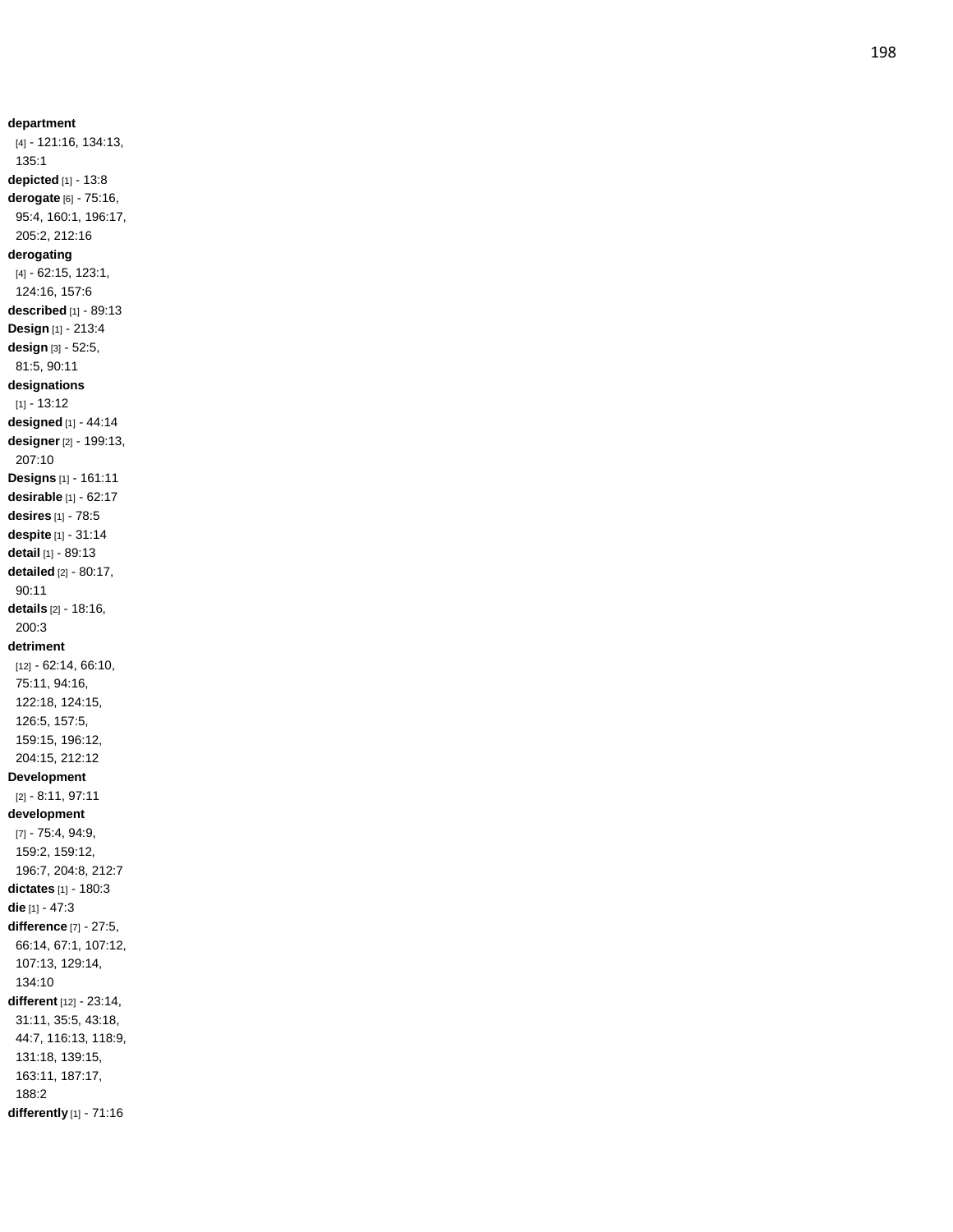**difficult** [2] - 12:11, 208:16 **dig** [1] - 105:13 **dimension** [2] - 29:3, 73:10 **dimensional** [5] - 11:2, 50:12, 59:18, 130:10, 216:13 **dimensions** [3] - 69:16, 141:1, 200:2 **diminish** [1] - 17:16 **dining** [2] - 114:6, 115:16 **DIRECT** [1] - 219:15 **direct** [1] - 32:8 **direction** [1] - 65:11 **DIRECTION** [1] - 219:16 **directly** [5] - 94:13, 105:7, 115:15, 142:5, 204:5 **director** [1] - 162:3 **dirty** [1] - 119:9 **disagreement** [1] - 196:2 **disappeared**  $[1] - 28:11$ **disaster** [3] - 46:16, 193:3, 193:4 **discourage** [2] - 115:1, 187:1 **discouraged**  $[1] - 97:11$ **discourages** [1] - 114:14 **discuss** [3] - 36:8, 37:18, 38:7 **discussed** [3] - 7:2, 57:7, 92:4 **discussion**  $[1] - 36.11$ **dishes** [1] - 119:9 **dishwater** [1] - 119:9 **dismiss** [2] - 45:17, 141:11 **dismissed** [2] - 130:3, 140:12 **distance** [5] - 9:6, 105:11, 115:6, 164:2, 191:11 **distributed** [1] - 32:4 **district** [13] - 40:4,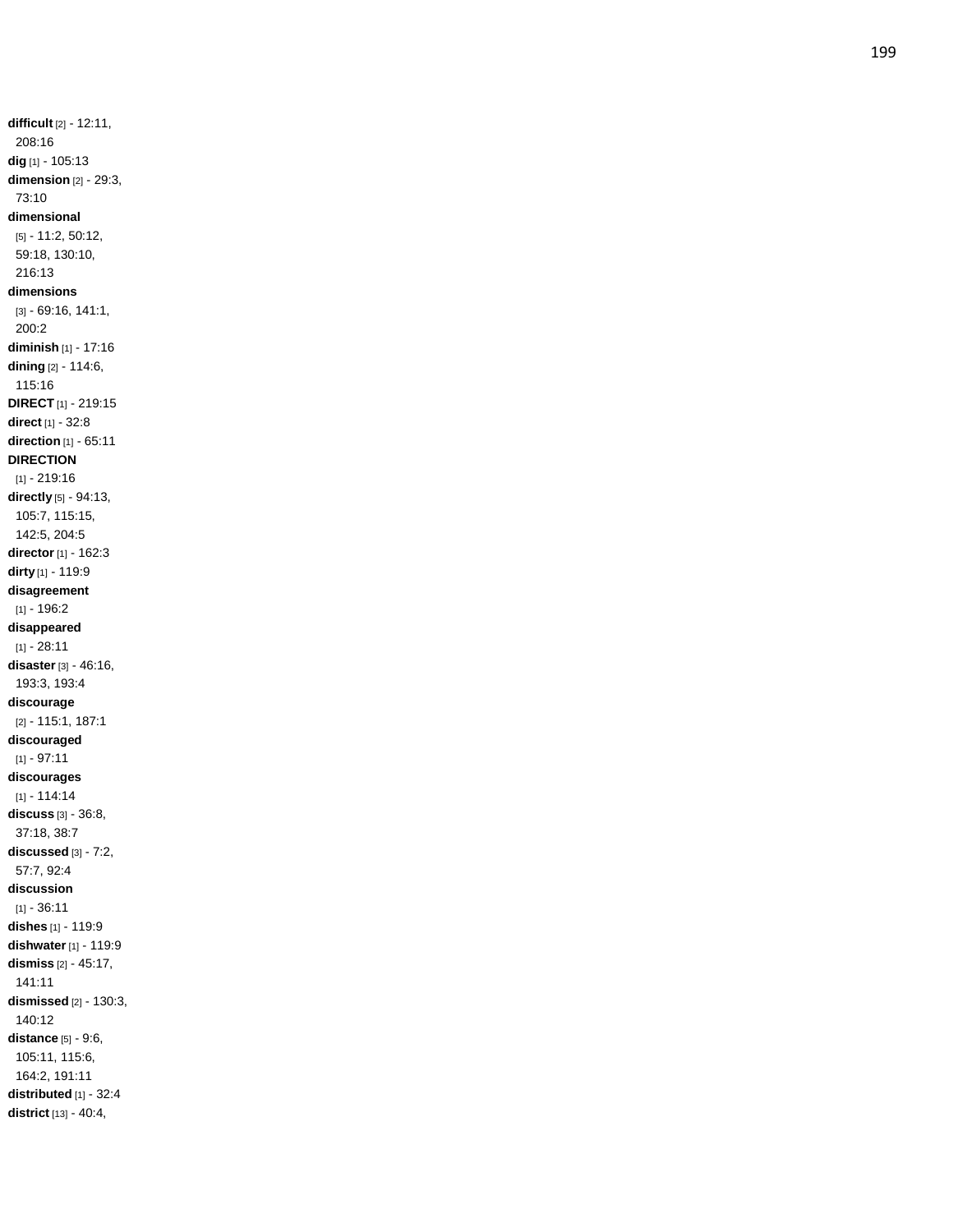40:8, 75:15, 95:3, 95:4, 160:1, 196:16, 196:17, 205:1, 205:2, 212:15, 212:16 **divinity** [1] - 121:15 **division** [1] - 81:4 **documents**  $[1] - 170:8$ **DOES** [1] - 219:15 **done** [12] - 7:12, 10:1, 50:5, 57:16, 57:17, 58:3, 99:16, 109:5, 139:15, 156:17, 188:3, 192:15 **door** [8] - 27:7, 82:9, 84:2, 88:15, 100:6, 108:14, 133:6, 175:7 **doors** [2] - 15:6, 78:4 **dormer** [1] - 85:1 **dot** [1] - 50:2 **dots** [1] - 180:11 **double** [4] - 185:3, 187:7, 210:10, 210:11 **doubt** [1] - 55:5 **down** [38] - 8:8, 16:15, 22:14, 31:10, 37:4, 42:8, 43:14, 44:10, 45:5, 48:15, 49:4, 55:14, 56:2, 56:10, 84:10, 84:11, 87:18, 91:9, 101:14, 109:2, 115:10, 117:10, 117:11, 117:14, 128:18, 133:3, 133:7, 138:12, 139:1, 139:3, 154:16, 164:13, 169:8, 171:5, 183:10, 183:12, 183:17 **DPW** [1] - 191:6 **drafting** [1] - 73:13 **drag** [1] - 105:11 **draw** [2] - 18:4, 70:18 **drawing** [2] - 7:6, 108:2 **drawings** [5] - 68:7, 101:17, 114:8, 141:2, 216:12 **drawn** [1] - 114:5 **drill** [1] - 58:7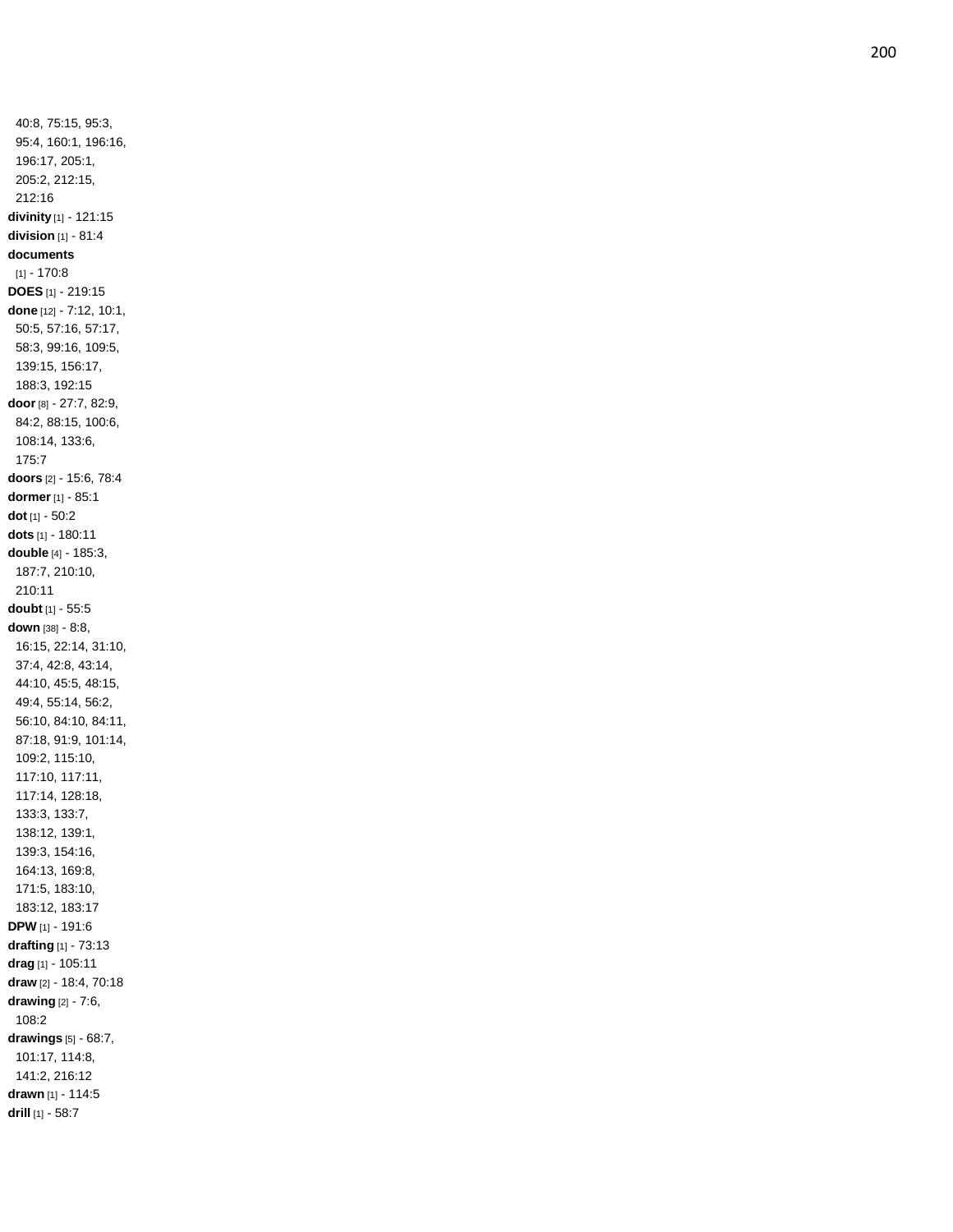**drive** [4] - 166:3, 175:6, 188:17, 191:12 **driven** [1] - 146:18 **driveway** [11] - 113:9, 113:15, 114:4, 114:8, 115:15, 116:11, 154:9, 154:10, 166:9, 167:4, 209:3 **driveways** [8] - 109:4, 114:13, 114:15, 116:3, 116:7, 117:3, 117:4, 191:15 **driving** [3] - 105:11, 163:6, 164:3 **drop** [14] - 83:15, 166:10, 168:12, 171:4, 171:5, 174:9, 175:6, 178:11, 182:6, 184:18, 189:9, 191:14, 192:11 **dropping** [2] - 162:15, 163:8 **drove** [1] - 175:4 **dual** [2] - 20:4, 21:7 **due** [1] - 69:12 **Dunbar** [2] - 77:15, 79:8 **DUNBAR** [6] - 79:14, 80:14, 82:1, 82:4, 82:12, 86:5 **duplex** [1] - 98:17 **during** [9] - 20:7, 21:11, 83:10, 131:16, 139:17, 149:13, 168:13, 187:6, 192:11

## **E**

**e -mail** [1] - 155:17 **e -mailed** [1] - 170:4 **early** [3] - 16:16, 54:18, 176:14 **East** [2] - 174:15, 175:2 **easy** [2] - 21:17, 115:5 **eco** [1] - 202:4 **eco -friendly** [1] - 202:4 **Ed** [1] - 93:4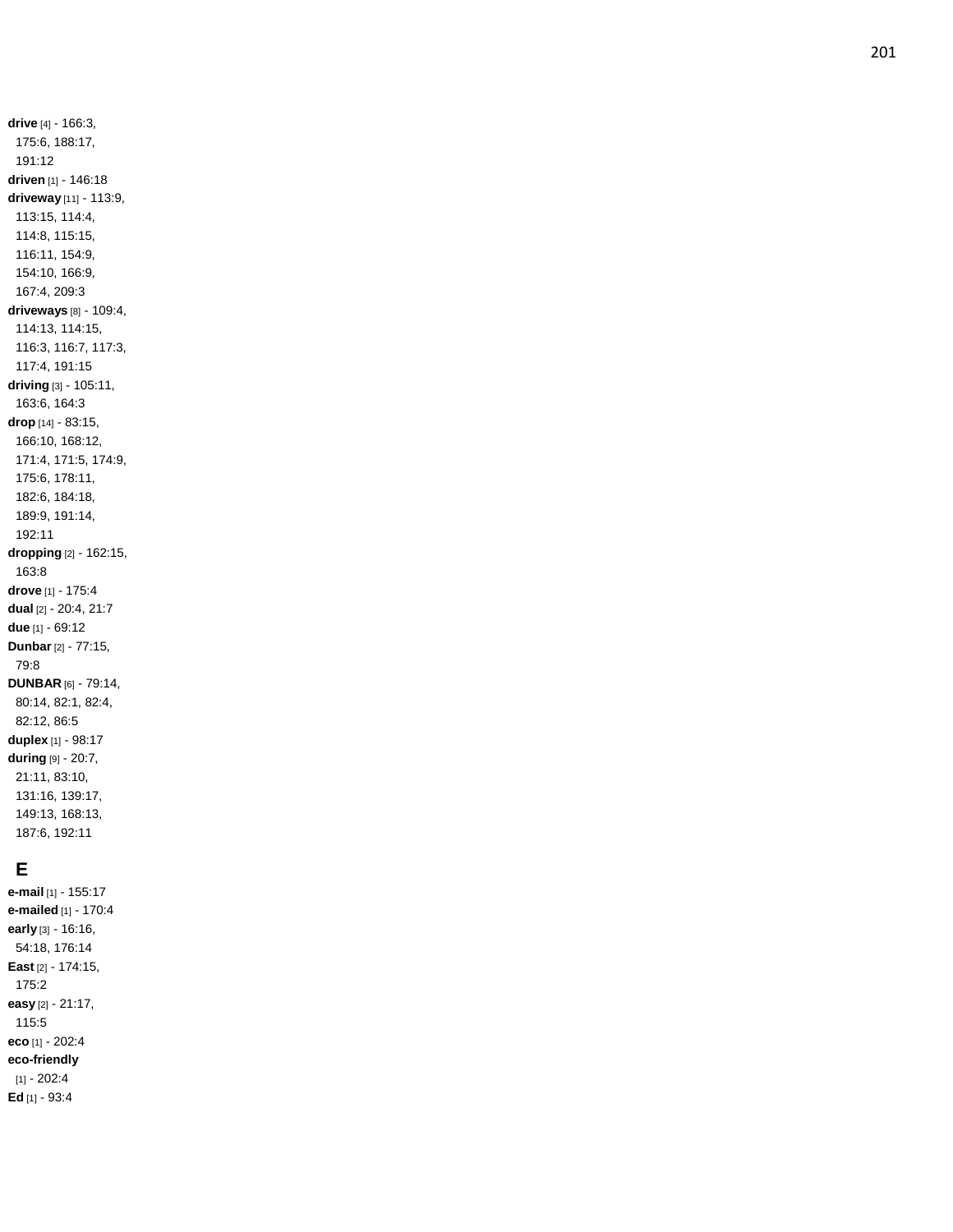**edge** [3] - 9:14, 100:13, 102:2 **edged** [1] - 67:10 **editorially** [1] - 129:4 **EDRICK** [38] - 42:11, 43:8, 44:1, 44:8, 44:13, 45:6, 45:11, 46:1, 46:10, 46:15, 47:9, 47:14, 48:1, 48:8, 48:12, 48:18, 49:3, 49:14, 50:3, 50:6, 50:9, 50:14, 51:6, 51:16, 52:4, 52:10, 52:12, 52:17, 53:2, 53:9, 53:13, 53:17, 54:1, 54:16, 55:18, 56:4, 56:9, 57:9 **Edrick** [1] - 42:12 **effect** [2] - 154:9, 196:5 **effective** [1] - 96:18 **efficiency** [2] - 80:18, 157:10 **efficient** [2] - 80:4, 147:12 **effort** [2] - 7:18, 8:2 **efforts** [2] - 92:9, 140:15 **egress** [15] - 74:17, 82:8, 83:14, 83:15, 84:10, 94:4, 97:1, 100:18, 122:6, 148:4, 148:5, 158:16, 195:15, 203:18, 211:18 **eight** [3] - 153:4, 174:18, 187:5 **either** [7] - 22:8, 44:4, 98:5, 150:17, 153:8, 164:3, 185:2 **elderly** [1] - 208:12 **element** [1] - 90:12 **elevation** [4] - 82:16, 200:4, 210:7 **elevations** [1] - 82:13 **eliminating** [1] - 84:1 **empty** [2] - 33:1, 33:3 **encroaching** [1] - 207:14 **encyclopedia** [1] - 39:15 **end** [3] - 49:18, 176:10, 196:3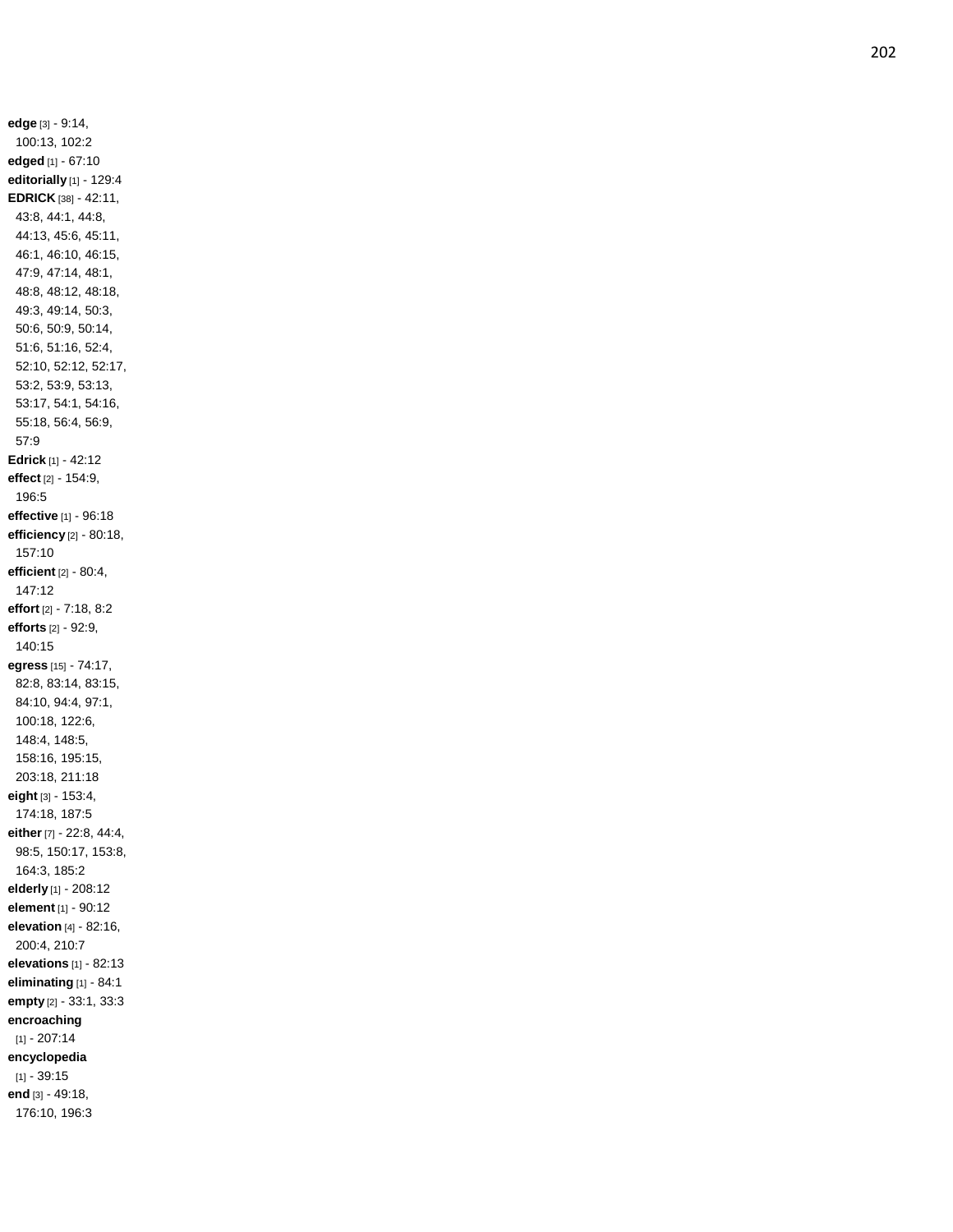**ended** [1] - 141:17 **energy** [4] - 80:3, 80:18, 147:11, 157:9 **enforcement** [6] - 62:1, 122:7, 124:6, 156:13, 187:4, 188:7 **Engineering** [1] - 161:11 **engineering** [1] - 216:12 **English** [1] - 22:17 **enjoy** [1] - 90:8 **enlarge** [1] - 181:11 **enlarged** [2] - 86:7, 181:4 **enlarging** [1] - 83:6 **enormous** [1] - 66:13 **enroll** [1] - 193:17 **enrolling** [3] - 183:16, 184:3 **ensure** [3] - 181:6, 181:9, 185:7 **entertain** [3] - 70:4, 70:6, 190:2 **entire** [4] - 86:17, 89:3, 99:3, 100:16 **entirely** [4] - 25:15, 30:6, 36:17, 50:11 **entrance** [3] - 135:16, 136:4, 136:7 **entrances** [1] - 188:4 **entranceway**  $[1] - 154.8$ **envelope** [1] - 147:6 **environment** [2] - 115:8, 181:11 **envision** [1] - 171:4 **equipment** [1] - 4:4 **ERRATA** [1] - 218:1 **Errata** [2] - 218:2, 218:7 **especially** [2] - 26:4, 98:13 **essential** [1] - 142:18 **essentially** [2] - 21:8, 65:5 **established** [6] - 75:1, 94:6, 158:17, 195:16, 204:2, 212:1

**estate** [1] - 24:6 **etcetera** [2] - 86:3,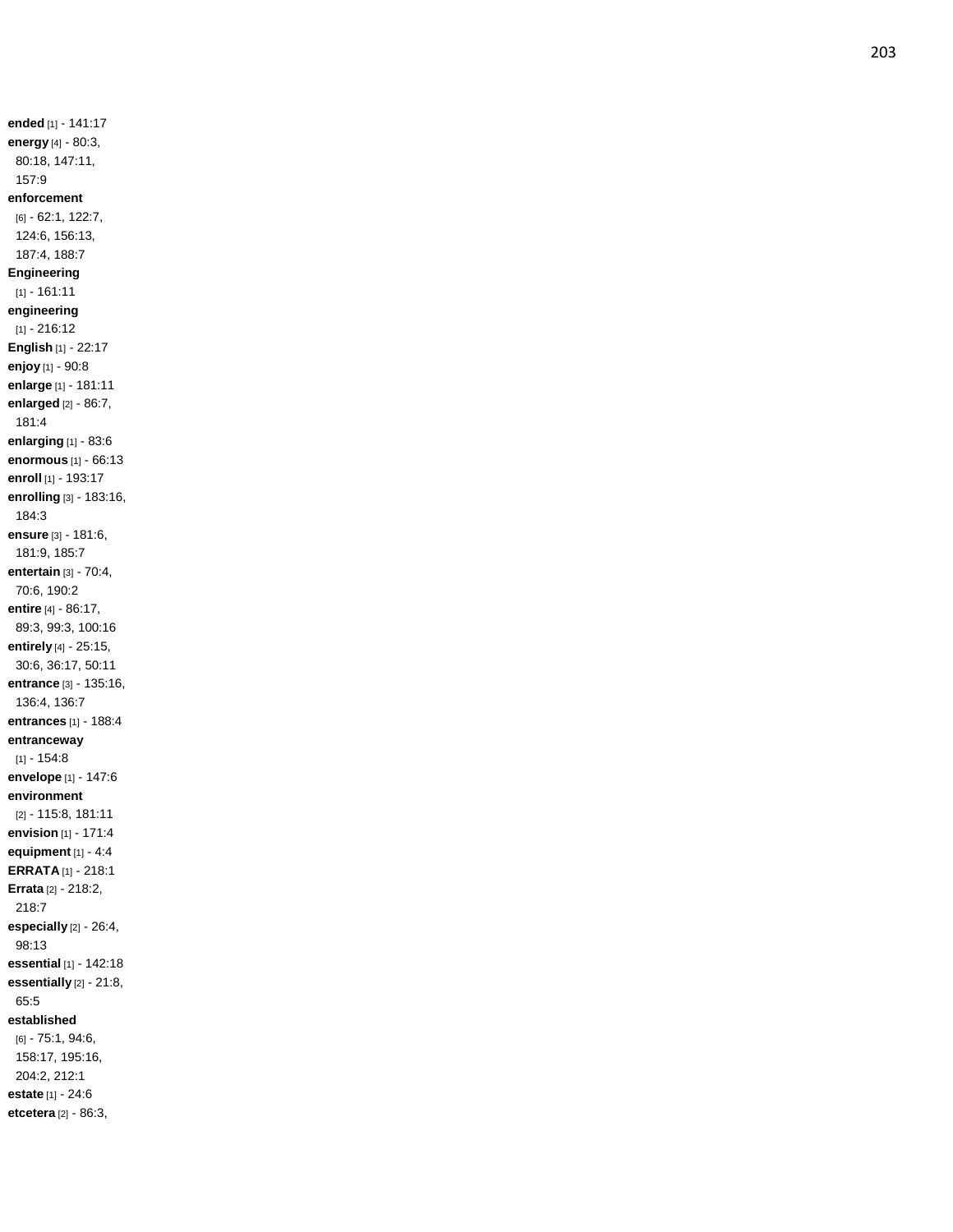112:11 **evening** [12] - 6:9, 6:10, 77:9, 88:10, 88:11, 146:9, 161:8, 161:9, 176:10, 176:11, 183:9, 199:9 **event** [1] - 197:8 **everyday** [2] - 133:17, 183:7 **everywhere**  $[1] - 25:10$ **evidence** [2] - 132:14, 204:12 **exact** [2] - 69:16, 174:7 **exactly** [6] - 31:8, 60:18, 61:3, 147:2, 153:2, 170:5 **examine** [1] - 141:6 **example** [1] - 175:2 **except** [8] - 12:15, 23:9, 35:5, 63:9, 76:5, 84:8, 89:12, 218:15 **exception** [1] - 70:2 **exchange** [1] - 115:11 **excuse** [1] - 154:1 **exhausts** [1] - 115:14 **exist** [2] - 15:2, 47:18 **existing** [20] - 14:15, 20:3, 50:13, 50:15, 67:2, 72:5, 81:14, 83:3, 84:1, 84:7, 84:13, 84:14, 84:17, 86:11, 100:14, 147:6, 149:14, 152:11, 173:3, 173:13 **exists** [1] - 66:16 **expand** [1] - 96:18 **expanding** [2] - 15:3, 122:5 **expected** [1] - 85:14 **expecting** [1] - 10:12 **expensive** [1] - 31:15 **experience** [2] - 26:11, 196:4 **Expires** [1] - 219:13 **explain** [1] - 39:4 **explained** [1] - 201:4 **explaining** [1] - 110:11 **express** [1] - 99:14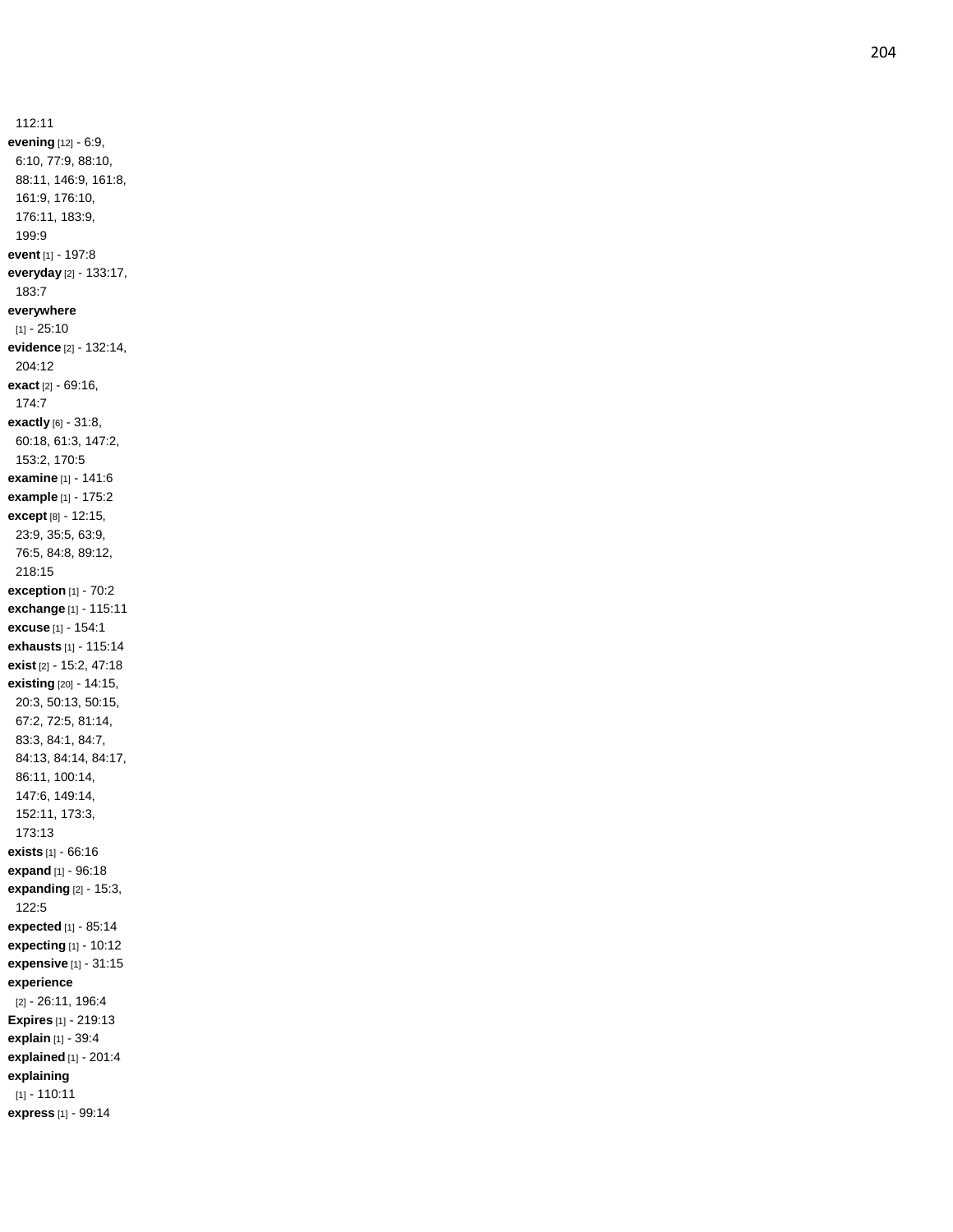**expressed** [5] - 32:6, 65:13, 67:13, 204:5, 208:9 **expressing** [1] - 34:5 **expression**  $[1] - 93:10$ **extending** [1] - 81:13 **extends** [1] - 65:2 **extension** [2] - 88:16, 90:2 **extent** [6] - 58:5, 63:10, 65:15, 130:8, 140:18, 216:10 **exterior** [2] - 147:11, 148:16 **extremely** [2] - 89:1, 105:16

#### **F**

**facade** [4] - 70:7, 201:6, 209:11, 209:12 **facades** [2] - 207:14, 208:5 **face** [1] - 113:6 **faced** [1] - 200:1 **faces** [1] - 59:6 **facility** [2] - 167:11, 170:14 **facing** [4] - 67:18, 68:18, 208:6, 209:12 **fact** [13] - 12:2, 16:10, 23:4, 44:13, 45:3, 68:3, 69:12, 97:12, 114:11, 116:8, 126:11, 134:8, 159:9 **faculty** [1] - 168:17 **fail** [1] - 100:15 **failed** [1] - 128:13 **failing** [3] - 101:13, 130:3 **failure** [1] - 140:11 **fair** [1] - 194:15 **fall** [3] - 71:17, 178:12, 191:8 **familiar** [1] - 59:5 **families** [9] - 163:16, 171:9, 173:4, 173:18, 174:6, 176:12, 182:2, 184:17, 191:10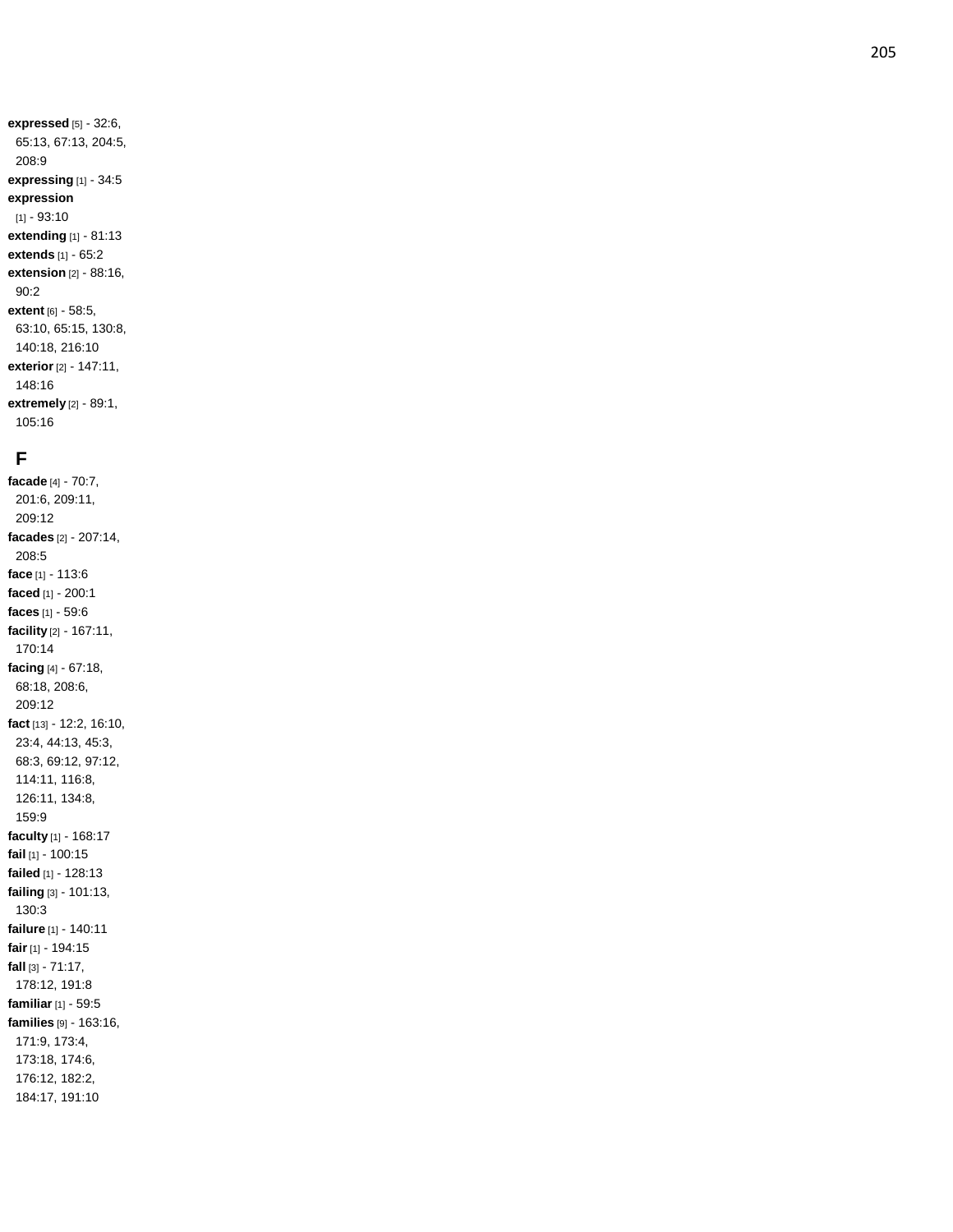**family** [7] - 41:3, 79:18, 80:9, 80:15, 91:1, 113:13, 164:2 **fan** [1] - 37:1 **fans** [1] - 4:17 **far** [10] - 16:5, 18:18, 22:1, 26:14, 31:1, 32:16, 55:9, 55:13, 90:1, 143: 4 **fast** [1] - 138:17 **favor** [33] - 35:12, 35:14, 37:2, 57:8, 58:10, 63:13, 63:15, 76:8, 76:10, 95:13, 95:15, 97:17, 123:15, 123:18, 125:5, 125:8, 126:15, 126:18, 130:13, 130:15, 144:12, 144:15, 158:1, 160:9, 160:11, 197:17, 198:3, 206:2, 206:6, 213:12, 213:14, 216:18, 217:2 **Fax** [1] - 1:17 **fears** [1] - 194:8 **fee** [1] - 73:14 **feet** [21] - 8:3, 9:12, 9:15, 19:5, 19:8, 29:4, 29:5, 29:7, 60:2, 69:14, 108:10, 108:12, 113:12, 113:14, 114:9, 135:13, 136:1, 137:13, 181:5, 181:14, 209:6 **felt** [1] - 22:16 **fence** [1] - 99:5 **FERRARA** [22] - 161:9, 162:6, 163:1, 164:12, 167:12, 167:18, 169:1, 169:9, 169:14, 169:17, 173:12, 176:18, 177:11, 177:14, 178:8, 178:15, 179:1, 179:4, 179:8, 179:17, 180:6, 180:12 **Ferrara** [1] - 161:11 **few** [5] - 101:9, 114:10, 148:1,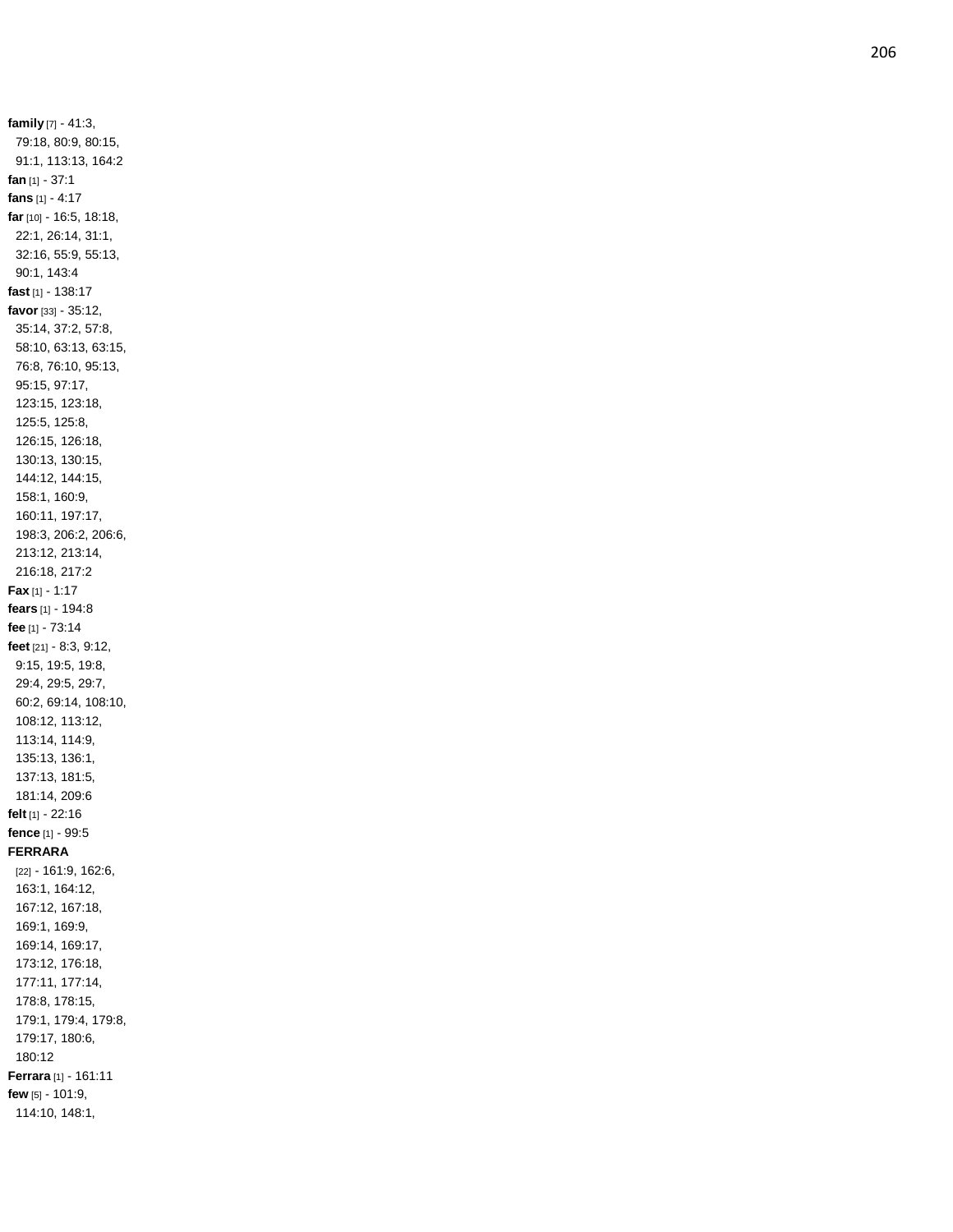170:18, 175:10 **fewer** [2] - 177:12, 177:13 **Fifth** [1] - 30:15 **figure** [2] - 83:15, 187:6 **file** [7] - 18:2, 34:15, 46:7, 74:8, 141:1, 145:4, 211:6 **filed** [2] - 46:2, 192:3 **files** [9] - 57:6, 58:7, 130:9, 130:11, 141:3, 151:5, 151:9, 203:5, 216:14 **filled** [2] - 116:8, 153:8 **fills** [1] - 99:3 **final** [3] - 30:4, 205:14, 213:9 **finance** [1] - 162:4 **findings** [22] - 61:17, 63:5, 74:12, 75:18, 93:16, 95:6, 122:3, 123:8, 124:5, 124:18, 126:7, 126:16, 156:11, 157:12, 158:11, 160:3, 195:10, 197:5, 203:12, 205:4, 211:13, 212:18 **fine** [7] - 8:18, 48:14, 61:7, 73:4, 73:5, 112:15, 156:3 **finish** [2] - 15:11, 45:13 **finished** [1] - 149:17 **Fire** [1] - 65:14 **firm** [2] - 77:11, 96:13 **first** [19] - 19:5, 19:8, 30:17, 42:8, 47:7, 64:12, 95:11, 97:6, 123:13, 142:10, 156:7, 157:17, 163:17, 167:7, 187:3, 213:4, 215:16 **First** [1] - 1:6 **fit** [3] - 84:12, 182:13, 183:2 **five** [29] - 19:5, 19:8, 49:13, 58:8, 63:15, 76:10, 95:15, 102:10, 108:10,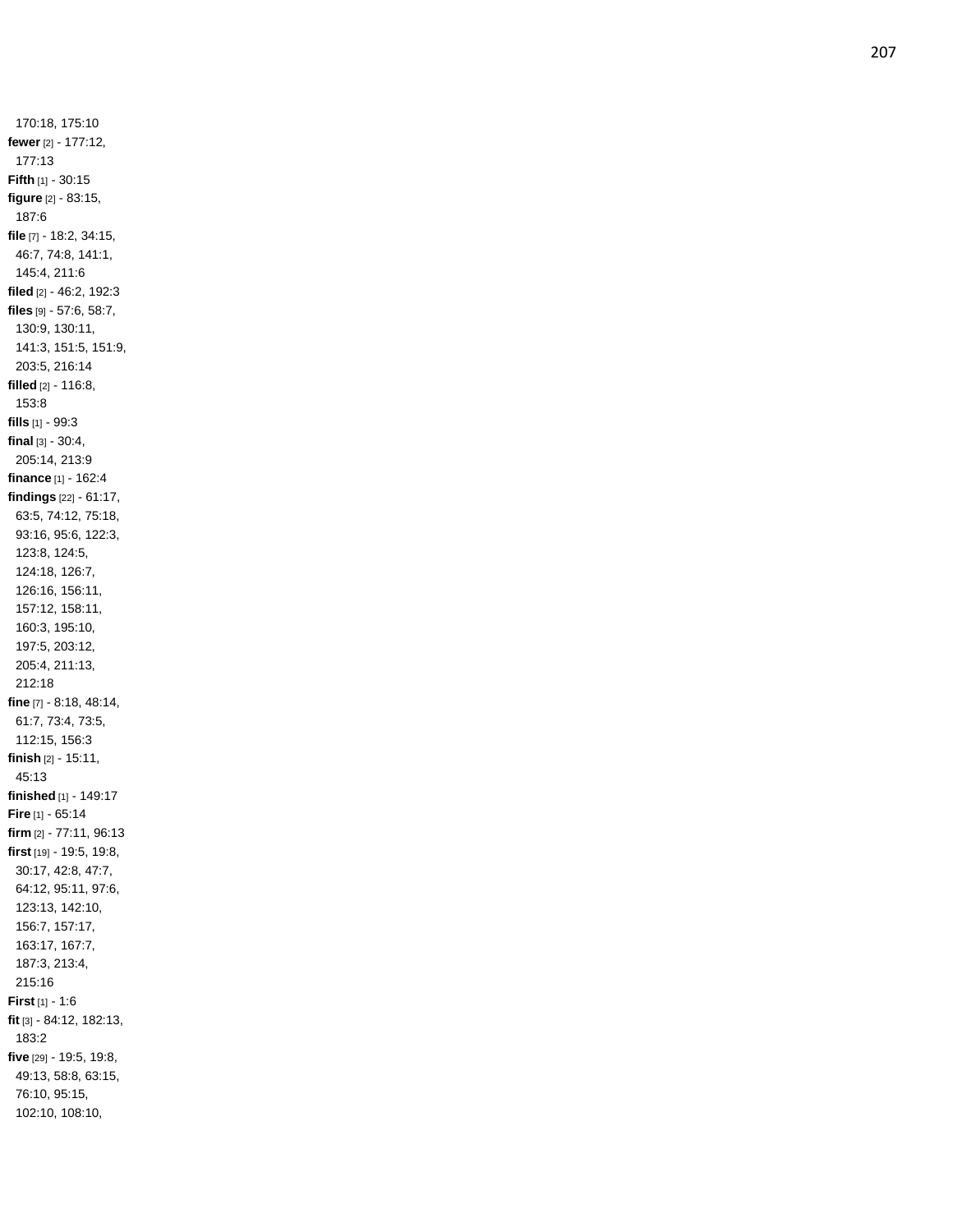108:17, 114:12, 116:6, 117:5, 117:8, 123:18, 130:12, 130:15, 141:4, 144:1, 144:3, 144:15, 160:11, 170:9, 171:18, 198:3, 206:6, 213:14, 216:15, 217:2 **fixed** [4] - 72:1, 72:8, 73:2, 73:11 **flat** [2] - 60:15, 60:17 **Fleischmann** [1] - 190:11 **FLEISCHMANN** [1] - 190:11 **Floor** [1] - 1:6 **floor** [10] - 14:1, 14:14, 23:18, 29:17, 30:17, 30:18, 69:10, 79:12, 100:3, 100:18 **fluctuate** [2] - 175:18, 176:4 **foam** [1] - 153:8 **focus** [1] - 13:8 **focusing** [1] - 12:7 **focussed** [1] - 44:6 **foliage** [1] - 13:3 **folks** [1] - 129:4 **follow** [4] - 61:11, 129:8, 138:5, 172:4 **following** [15] - 57:14, 61:17, 74:12, 93:15, 113:10, 122:3, 124:5, 129:17, 140:8, 156:11, 158:10, 195:10, 203:12, 211:13, 215:15 **food** [1] - 115:12 **foot** [7] - 102:3, 162:13, 162:14, 163:8, 179:15, 179:18, 181:1 **footage** [5] - 29:4, 29:6, 60:1, 100:10, 184:10 **footprint** [4] - 48:4, 81:11, 82:18, 84:14 **FOR** [1] - 1:1 **foregoing** [1] - 218:15 **FOREGOING**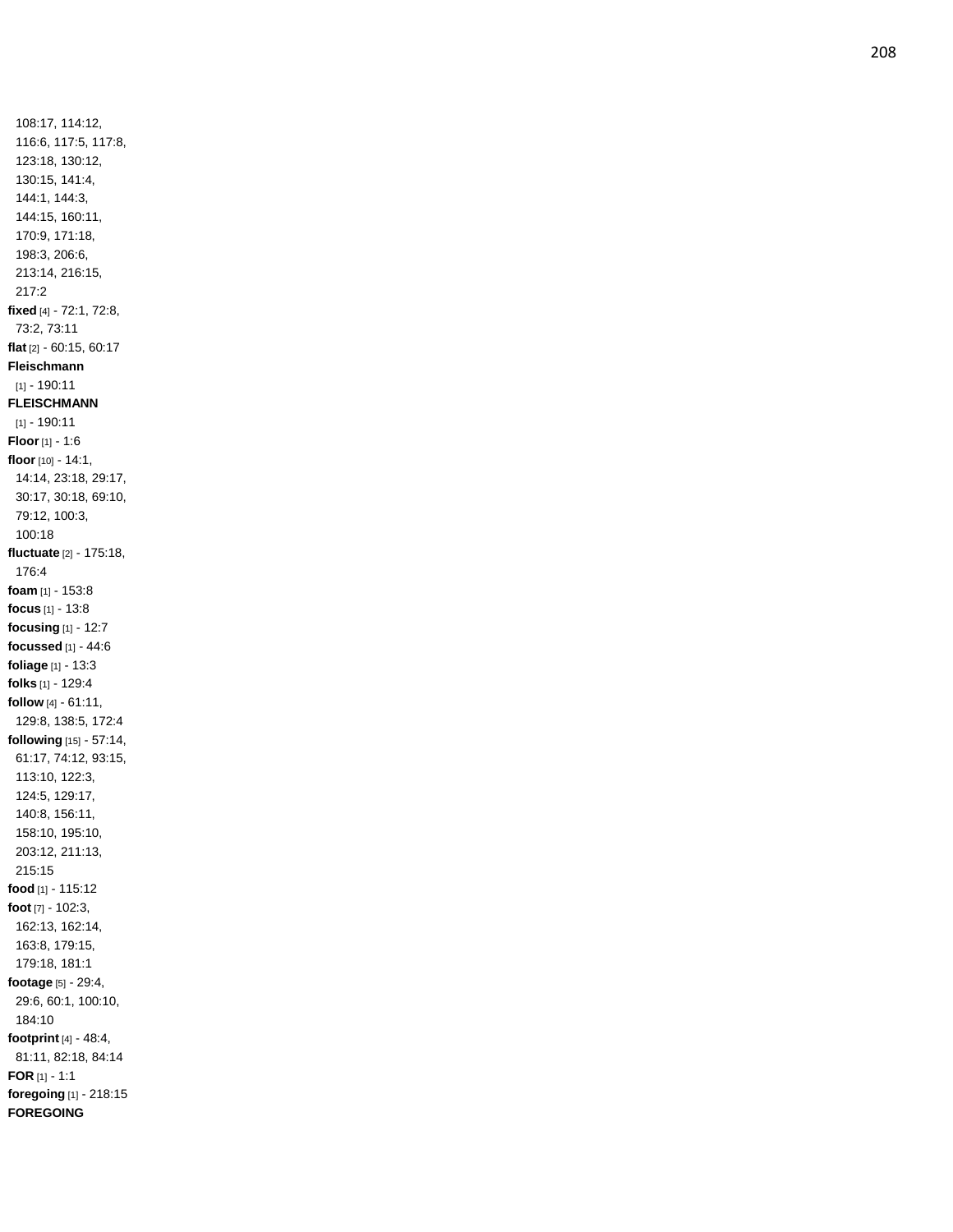[1] - 219:14 **form** [3] - 50:12, 130:10, 141:8 **formal** [1] - 21:9 **formally** [2] - 47:17, 52:13 **forms** [1] - 216:13 **forth** [4] - 22:3, 89:8, 109:10, 219:6 **forthcoming** [1] - 89:1 **forward** [3] - 18:11, 59:6, 90:13 **foundation** [4] - 84:12, 86:14, 86:18, 147:4 **foundations** [1] - 84:7 **founded** [1] - 194:9 **four** [13] - 35:2, 83:7, 149:2, 149:4, 152:10, 153:1, 162:10, 173:15, 174:14, 179:6, 179:7, 179:8, 181:18 **frame** [1] - 83:1 **framing** [3] - 152:5, 152:6, 153:5 **FRANK** [3] - 153:16, 154:1, 154:4 **frank** [1] - 153:16 **Frank** [1] - 154:4 **frankly** [8] - 10:11, 23:6, 23:8, 24:13, 27:11, 43:2, 44:5, 192:7 **free** [1] - 202:16 **fresh** [1] - 202:4 **friendly** [1] - 202:4 **FROM** [3] - 183:1, 185:14, 211:3 **front** [47] - 8:14, 18:11, 80:10, 80:13, 81:8, 82:12, 82:14, 82:15, 82:17, 85:15, 97:2, 97:10, 97:13, 97:18, 98:8, 98:9, 98:12, 98:14, 99:1, 99:3, 99:4, 99:7, 102:13, 103:2, 105:8, 106:1, 106:11, 106:12, 117:3, 119:6, 120:5, 120:8, 120:14,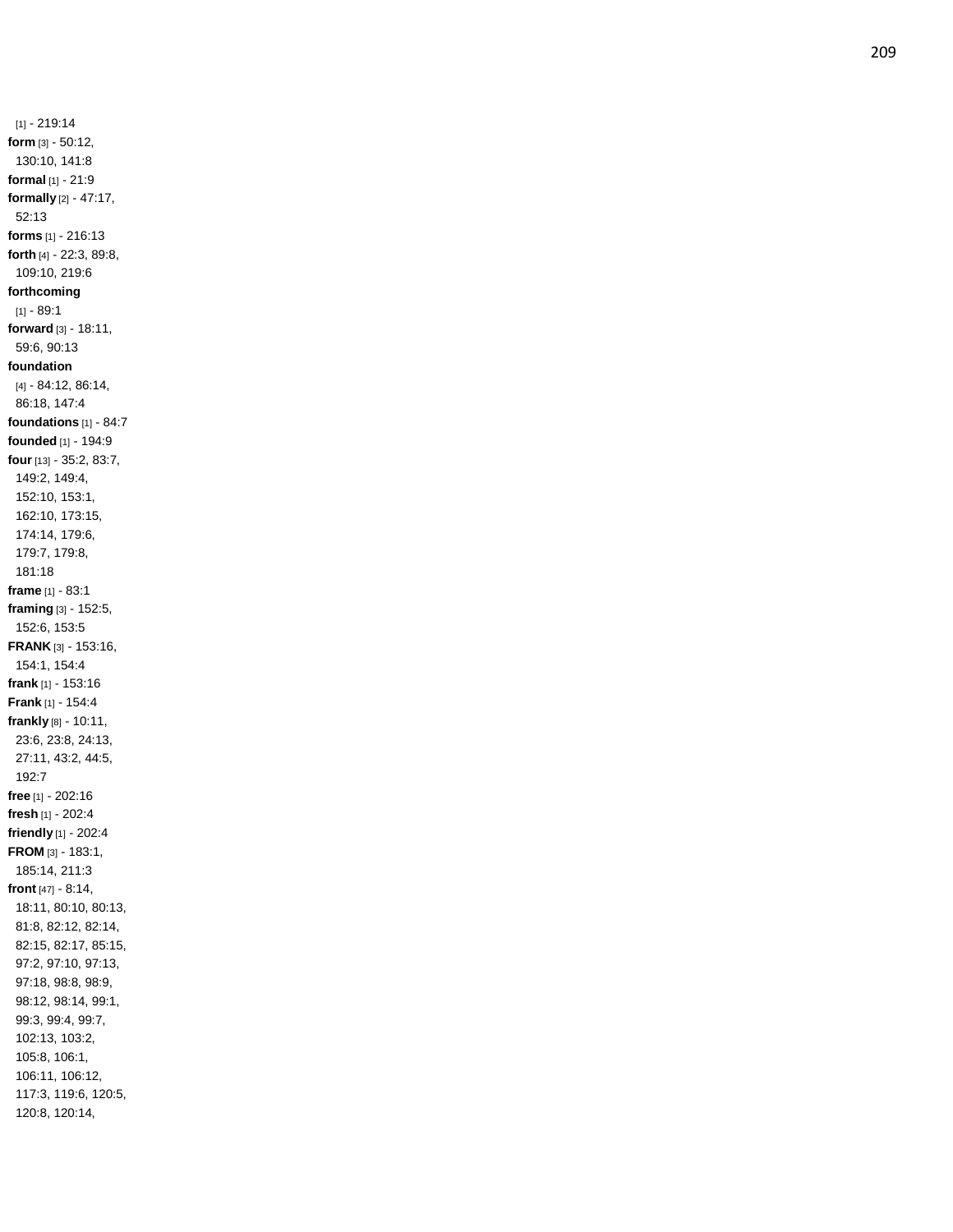120:18, 121:2, 121:4, 124:4, 125:1, 126:3, 126:12, 133:13, 136:4, 136:7, 166:13, 168:15, 182:11, 216:7 **frontage** [3] - 135:13, 136:2, 216:5 **fronts** [1] - 120:17 **full** [5] - 64:17, 68:2, 110:12, 168:9, 189:7 **fully** [4] - 31:3, 85:3, 152:7, 153:7 **fumes** [1] - 115:14 **function** [2] - 30:6, 39:8 **functional** [2] - 39:7, 202:5 **functionally** [1] - 7:15 **furniture** [1] - 19:7 **future** [3] - 45:15,

## **G**

62:6, 91:2

**G-A-D-D** [1] - 92:13 **G - A - L - L** [1] - 165:15 **Gadd** [2] - 92:13, 92:15 **gaining** [1] - 15:1 **GALL** [2] - 165:10, 165:14 **Gall** [1] - 165:14 **game** [2] - 51:7, 129:7 **GANEK** [10] - 6:16, 9:11, 63:8, 69:8, 71:9, 71:12, 72:4, 72:11, 72:15, 73:13 **Ganek** [3] - 6:16, 63:8 **ganged** [1] - 209:5 **garage** [2] - 81:16, 209:2 **garages** [1] - 109:1 **GARCIA** [28] - 162:5, 163:15, 164:8, 164:11, 164:17, 173:8, 173:11, 173:14, 175:17, 176:3, 176:11, 178:18, 179:3, 179:7, 179:12, 180:17, 182:11,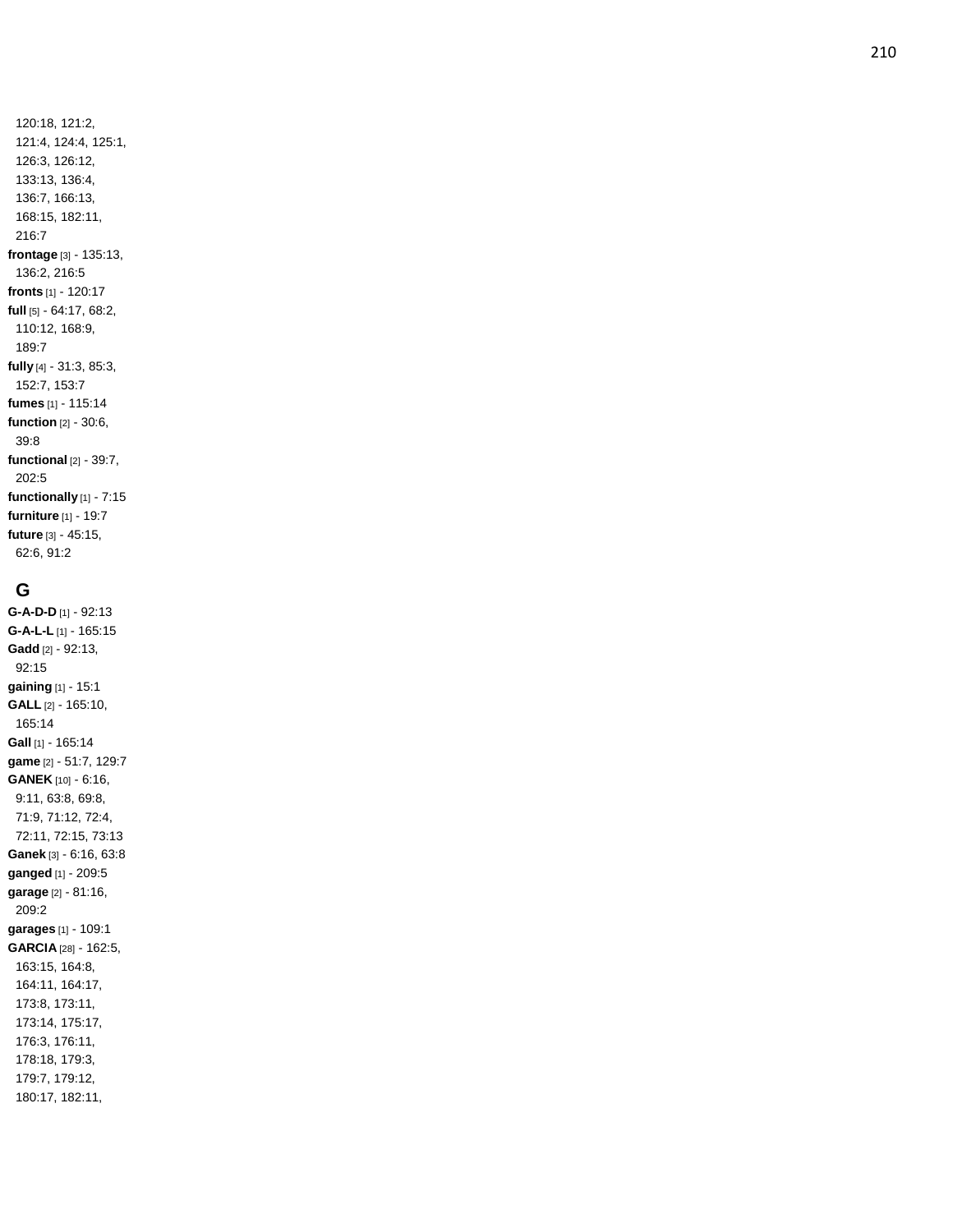182:15, 184:7, 184:9, 184:15, 186:1, 188:10, 188:13, 189:5, 190:3, 193:8, 197:12 **Garcia** [1] - 162:5 **garden** [3] - 20:13, 39:9, 90:9 **Garden** [1] - 96:12 **gardening** [2] - 10:13, 19:11 **Gardner** [1] - 191:5 **gate** [3] - 20:6, 21:1, 21:5 **gather** [1] - 98:10 **GENERAL** [1] - 1:3 **general** [1] - 36:18 **generally** [7] - 75:13, 95:2, 159:6, 159:17, 196:15, 204:18, 212:14 **generated** [6] - 74:16, 94:3, 158:15, 195:14, 203:17, 211:17 **generates** [1] - 180:2 **gentleman** [2] - 74:10, 211:2 **gentlemen** [1] - 161:10 **geometry** [1] - 107:2 **girls** [1] - 174:14 **given** [9] - 8:6, 43:3, 47:17, 62:10, 80:5, 124:10, 155:3, 174:7, 178:7 **glad** [1] - 64:13 **glass** [4] - 85:17, 133:11, 133:13, 137:17 **goal** [3] - 80:4, 92:11, 183:16 **God** [2] - 26:12, 215:2 **Goldhor** [1] - 111:9 **GOLDHOR** [1] - 111:10 **gonna** [3] - 24:9, 24:11, 64:11 **Gore** [6] - 2:2, 6:6, 11:13, 30:15, 59:8, 68:18 **Gorham** [9] - 2:6, 96:6, 96:15, 98:17,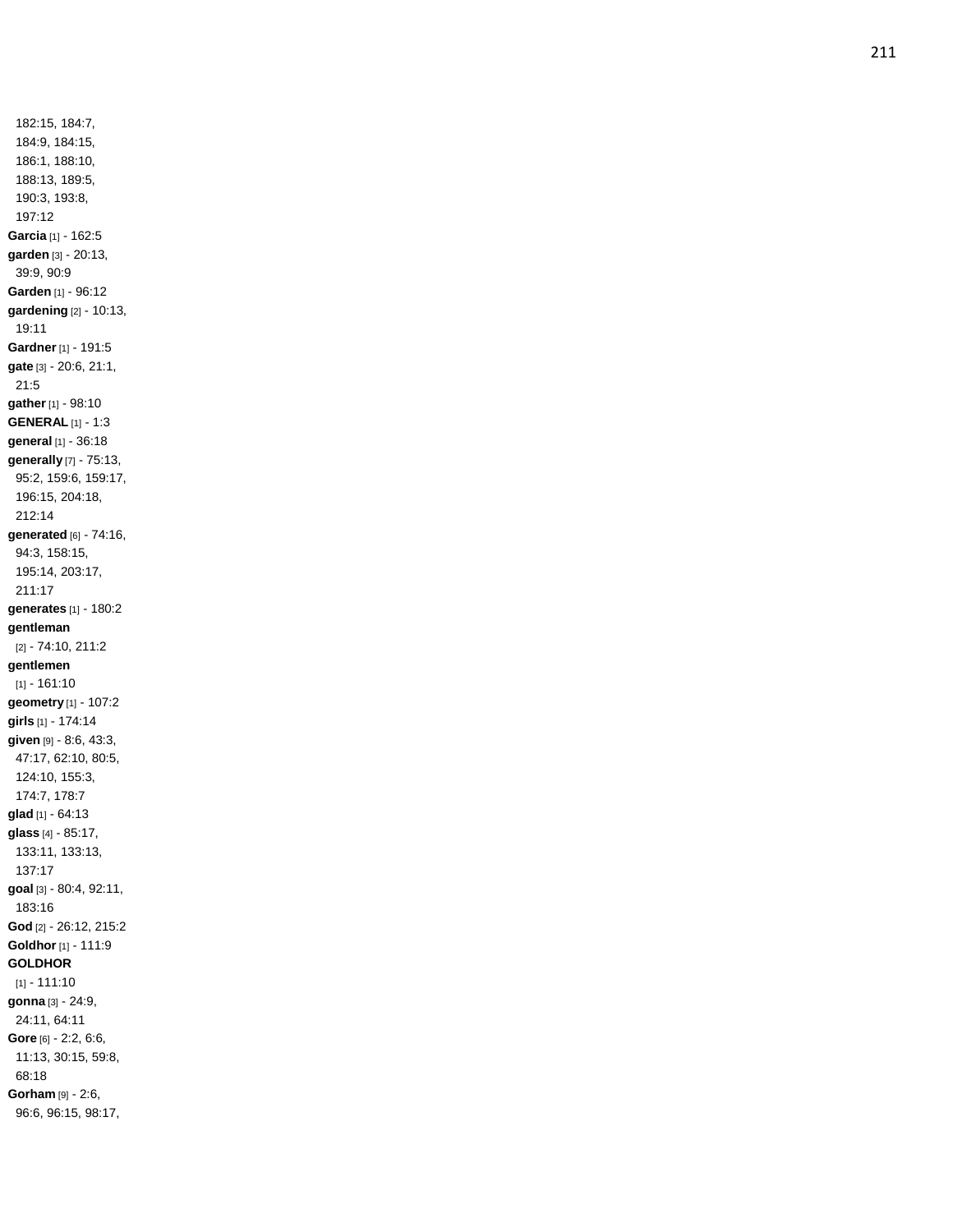99:2, 114:5, 120:2, 120:13, 121:16 **grade** [3] - 83:16, 84:10, 87:2 **grandfathered** [1] - 113:13 **grant** [18] - 8:13, 53:6, 63:6, 74:15, 76:1, 95:7, 97:10, 123:9, 125:1, 157:13, 160:4, 195:13, 195:18, 197:6, 203:15, 205:5, 211:16, 213:1 **granted** [15] - 62:13, 63:16, 76:4, 87:15, 87:16, 99:1, 122:17, 124:14, 129:6, 157:4, 158:4, 185:6, 186:15, 198:3, 206:12 **granting** [6] - 50:1, 123:15, 125:5, 158:1, 197:17, 206:2 **great** [4] - 15:12, 105:5, 107:7, 121:5 **greatly** [1] - 90:7 **Greek** [4] - 79:15, 80:10, 82:13, 82:15 **GREEN** [43] - 5:1, 15:18, 16:2, 26:9, 33:1, 35:12, 35:15, 47:10, 55:6, 55:8, 70:9, 73:15, 103:7, 104:6, 104:10, 104:12, 117:17, 118:5, 118:8, 118:14, 119:10, 119:13, 120:1, 120:4, 120:7, 120:12, 121:3, 121:13, 133:16, 134:2, 134:5, 174:3, 175:14, 178:9, 184:13, 185:11, 193:15, 194:3, 201:13, 202:12, 203:8, 210:16, 211:9 **Green** [28] - 1:9, 3:5, 6:4, 42:4, 58:15, 59:4, 63:17, 76:12, 77:4, 95:16, 96:4,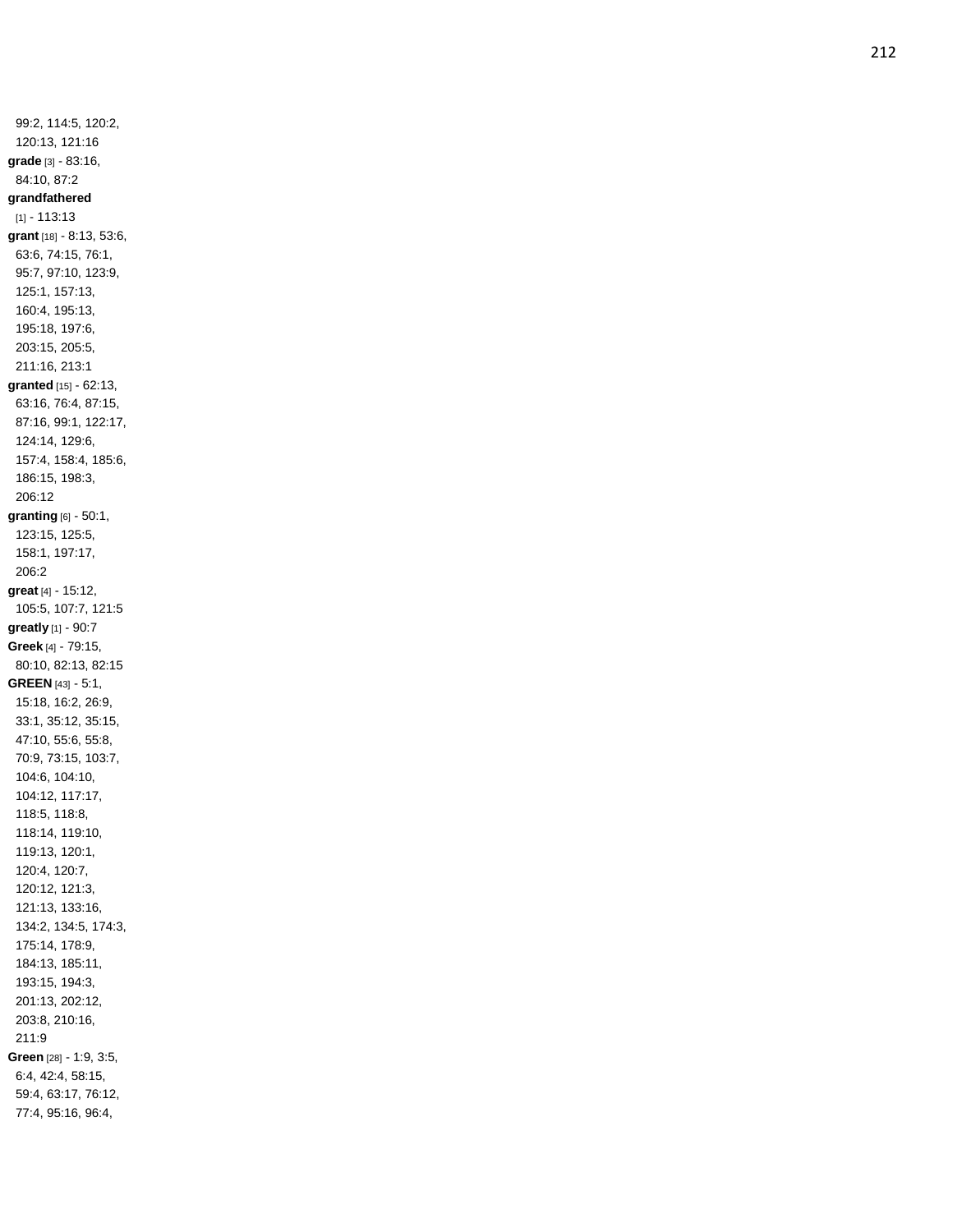124:1, 125:9, 128:4, 130:17, 131:4, 144:17, 146:4, 158:5, 160:13, 161:4, 198:4, 199:4, 206:8, 207:4, 213:16, 214:4, 217:4 **green** [10] - 26:16, 38:16, 39:2, 39:5, 39:7, 39:8, 39:11, 40:2, 114:16, 115:8 **grew** [1] - 117:11 **Griffin** [2] - 131:12, 132:15 **GRIFFIN** [4] - 138:7, 138:14, 139:6, 139:9 **groceries** [1] - 109:9 **ground** [1] - 147:5 **grounds** [1] - 141:11 **guess** [10] - 21:13, 36:14, 52:12, 56:16, 68:8, 106:8, 117:4, 127:4, 175:14, 178:9 **guidelines** [1] - 179:14 **Gus** [1] - 143:14 **gutted** [1] - 147:4

# **H**

**H - A - M - M - A - R**  $[1] - 162:4$ **half** [8] - 7:11, 21:7, 27:3, 67:18, 69:3, 99:17, 110:7, 110:10 **HALLETT** [27] - 96:14, 97:4, 97:8, 97:14, 101:5, 102:15, 103:5, 103:8, 103:14, 104:1, 104:15, 106:3, 106:6, 106:14, 107:1, 107:11, 108:5, 110:6, 110:17, 112:3, 118:3, 118:10, 119:7, 119:17, 120:10,

**guys** [4] - 31:2, 38:16, 56:18, 169:18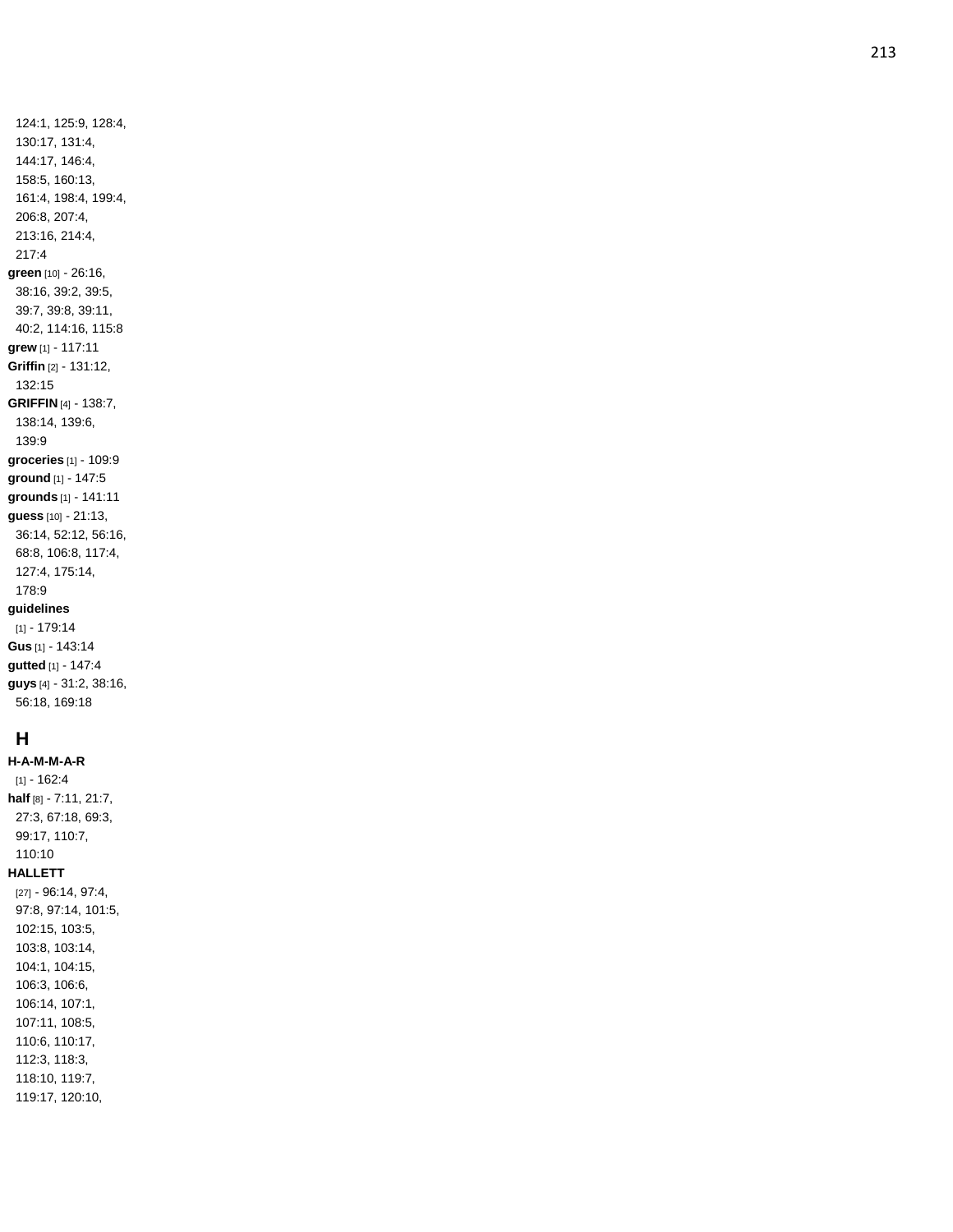121:8, 121:14 **Hallett** [4] - 96:15, 111:4, 113:17, 115:10 **Hallett's** [1] - 113:5 **HAMMAR** [14] - 162:3, 167:17, 168:2, 168:7, 170:15, 171:17, 172:8, 172:14, 172:17, 174:13, 178:17, 179:6, 183:15, 184:2 **Hammar** [1] - 162:3 **Hammer** [8] - 1:10, 3:6, 6:4, 42:4, 58:16, 59:4, 63:18, 76:13 **HAMMER** [12] - 38:14, 39:6, 39:14, 40:4, 40:7, 40:11, 40:16, 55:11, 71:13, 72:7, 73:2, 73:7 **Hammond** [5] - 110:15, 110:16, 111:2, 111:17, 112:9 **Hancock** [2] - 2:4, 42:6 **hand** [1] - 219:8 **hands** [2] - 125:11, 192:6 **hanging** [1] - 118:12 **happy** [6] - 15:16, 30:7, 103:11, 112:12, 116:12, 193:1 **hard** [6] - 23:10, 138:17, 178:11, 180:11, 193:15, 208:14 **harder** [1] - 4:17 **hardship** [18] - 62:3, 62:8, 106:2, 106:5, 122:8, 122:9, 122:12, 124:8, 124:12, 126:1, 126:2, 156:14, 156:15, 156:18, 182:9, 182:17 **harmony** [1] - 200:5 **Harvard** [2] - 121:6, 187:14 **hatch** [1] - 60:12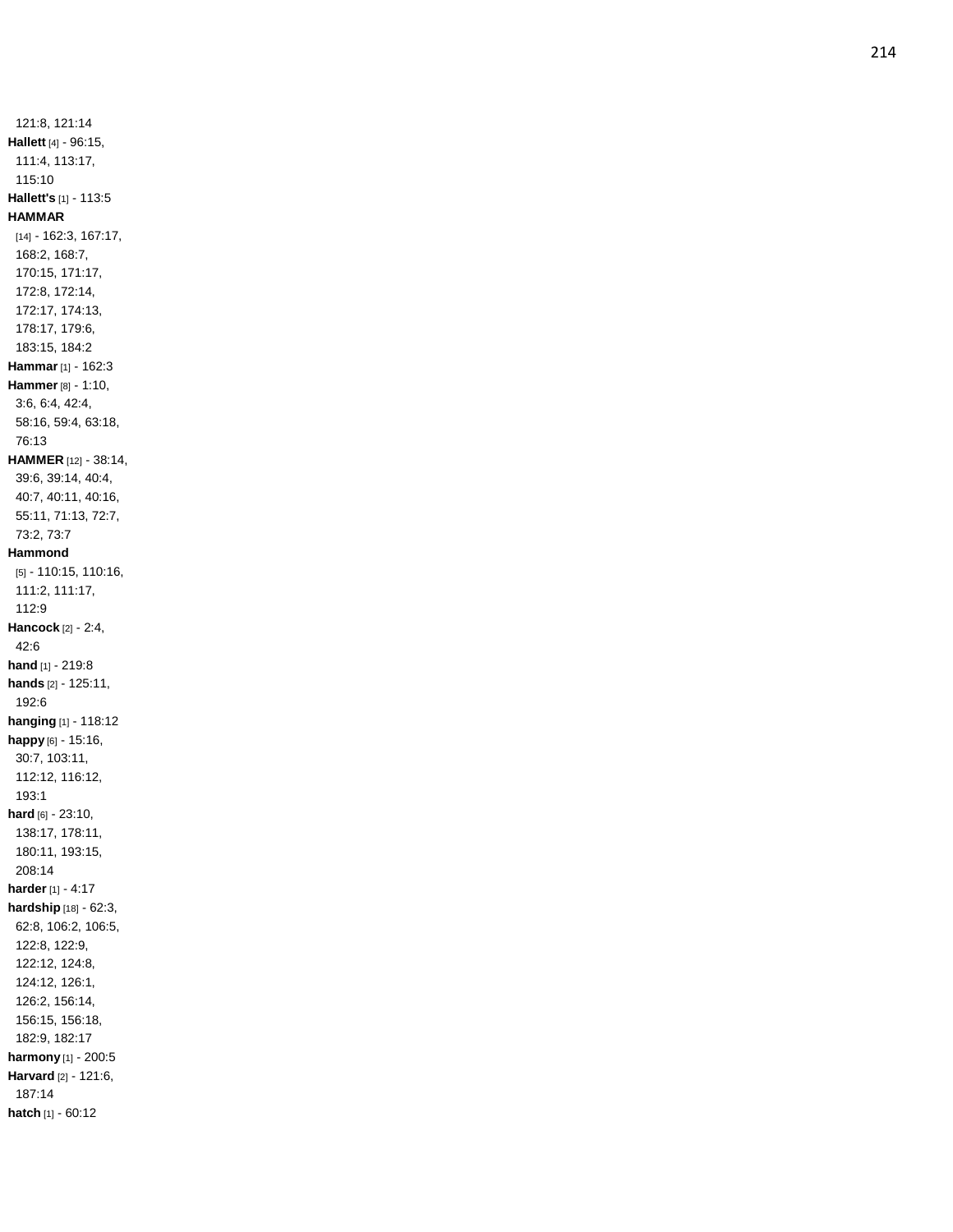**HAWKINSON** [6] - 4:16, 5:4, 50:16, 168:5, 176:1, 183:18 **hazard** [12] - 74:18, 75:10, 94:5, 94:15, 158:17, 159:14, 195:16, 196:11, 204:1, 204:14, 212:1, 212:11 **head** [1] - 169:6 **health** [6] - 75:11, 94:16, 159:15, 196:12, 204:15, 212:12 **hear** [13] - 4:17, 9:4, 53:4, 87:9, 128:15, 132:6, 134:7, 140:1, 143:1, 144:2, 182:9, 183:18, 214:12 **heard** [29] - 6:7, 26:10, 34:11, 42:7, 54:14, 55:4, 57:13, 74:4, 77:7, 88:9, 91:10, 96:7, 109:16, 117:7, 128:7, 129:13, 129:16, 131:7, 143:15, 144:1, 144:11, 146:7, 153:14, 154:17, 161:7, 199:7, 207:7, 207:17, 214:7 **hearing** [14] - 43:12, 44:9, 46:2, 55:15, 56:11, 58:4, 134:15, 142:12, 172:10, 190:16, 208:15, 216:9, 219:6 **HEARING** [1] - 1:3 **Hearing** [2] - 2:3, 2:4 **heavy** [1] - 22:3 **height** [9] - 14:6, 44:15, 56:17, 67:18, 68:2, 69:3, 69:11, 70:17, 71:3 **hello** [2] - 6:11, 207:9 **help** [3] - 9:10, 47:2, 92:10 **helped** [2] - 13:7, 13:9 **helpful** [6] - 23:3, 56:14, 104:18, 105:3, 105:16, 201:13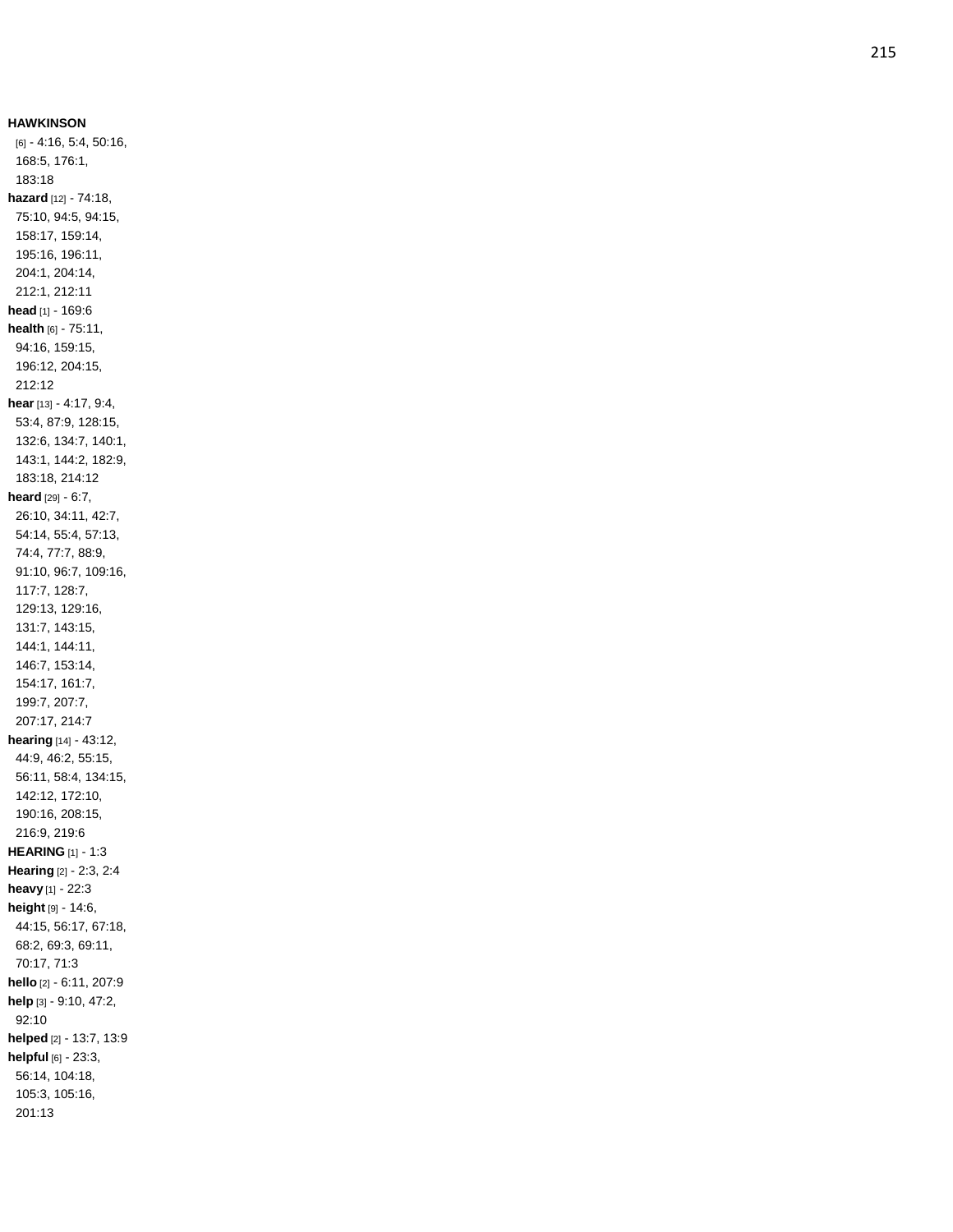**hereby** [1] - 218:16 **herein** [1] - 219:6 **hereunto** [1] - 219:7 **HERMAN** [6] - 42:14, 54:2, 54:7, 54:10, 56:12, 57:4 **Herman** [1] - 42:14 **hickey** [1] - 1:9 **HICKEY** [22] - 19:18, 24:7, 24:17, 32:10, 33:10, 45:8, 47:16, 53:15, 53:18, 61:15, 71:2, 74:1, 137:7, 143:14, 170:12, 172:15, 187:13, 194:12, 194:17, 195:2, 203:9, 211:8 **Hickey** [28] - 3:5, 6:4, 42:4, 58:15, 59:4, 63:17, 76:12, 77:4, 95:16, 96:4, 124:1, 125:13, 127:1, 128:4, 130:17, 131:4, 144:17, 146:4, 158:5, 160:13, 161:4, 198:4, 199:4, 206:8, 207:4, 213:16, 214:4, 217:4 **high** [3] - 189:3, 209:6, 209:7 **higher** [2] - 71:3, 209:14 **himself** [1] - 132:15 **historic** [3] - 25:18, 82:15, 83:11 **Historic** [4] - 81:3, 83:10, 87:14, 200:1 **Historical** [3] - 48:13, 55:16, 150:2 **historically** [1] - 81:2 **history** [1] - 80:6 **hobbling** [1] - 55:11 **hold** [1] - 103:7 **holding** [1] - 164:16 **home** [12] - 16:13, 18:11, 19:9, 30:3, 30:4, 30:7, 31:14, 62:4, 65:3, 65:9, 113:3, 113:17 **homeowner** [2] - 6:15, 66:3 **homeowner's**  $[1] - 33:13$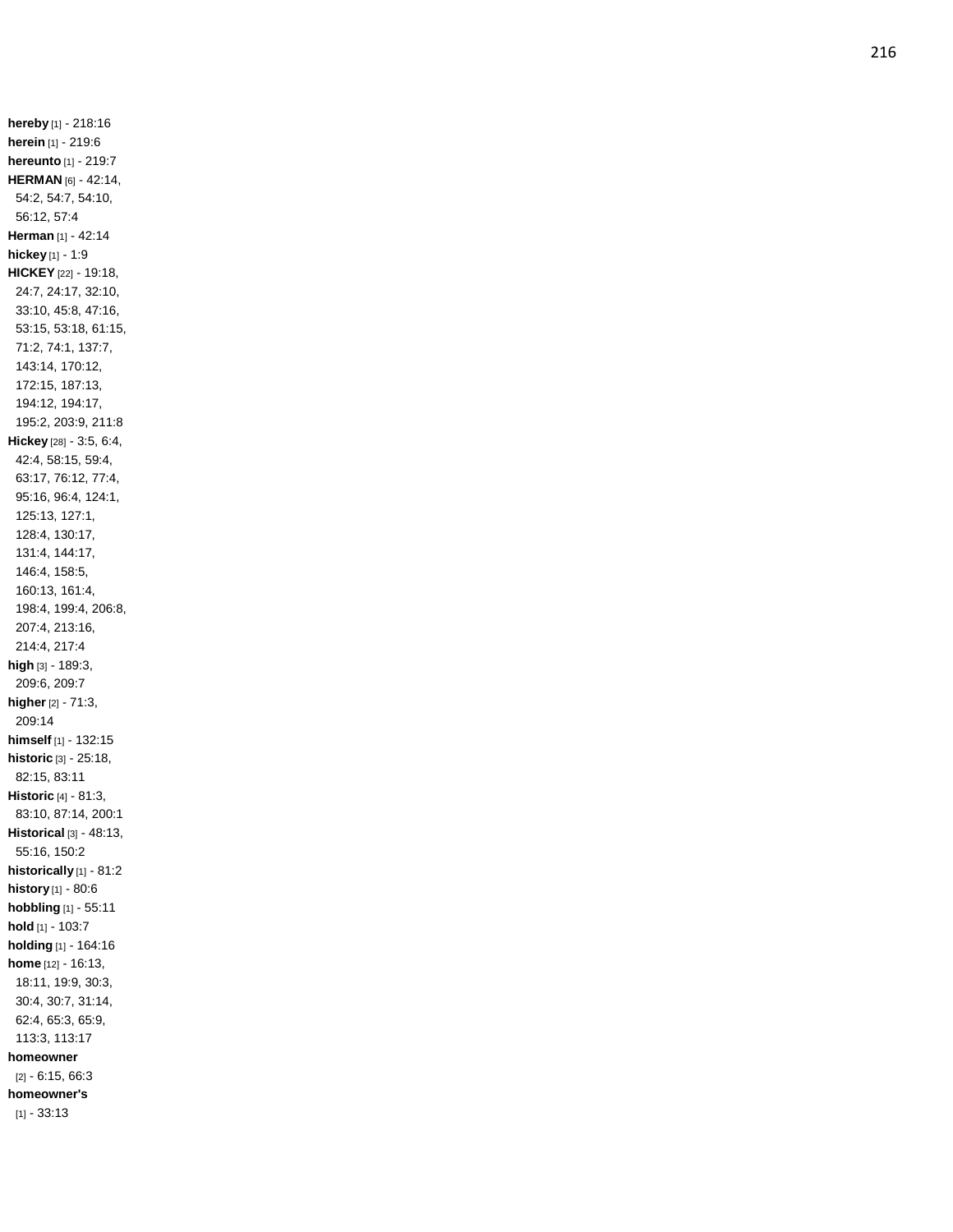**homeowners** [3] - 7:6, 10:11, 66:14 **homes** [2] - 25:7, 114:12 **hope** [6] - 15:13, 17:16, 66:9, 91:3, 91:4, 189:10 **hopefully** [6] - 19:13, 30:4, 53:3, 80:3, 128:16, 171:7 **hoping** [3] - 7:7, 7:17, 85:18 **Hospital** [1] - 214:14 **hospital** [2] - 216:4, 216:7 **hour** [2] - 175:16, 176:8 **hours** [3] - 18:15, 138:15, 187:6 **house** [75] - 7:13, 7:14, 11:3, 11:10, 11:12, 11:15, 11:16, 12:5, 12:6, 22:6, 22:11, 23:16, 23:17, 24:10, 24:11, 24:14, 25:1, 25:5, 25:9, 25:12, 25:13, 26:7, 27:7, 37:7, 50:13, 51:8, 52:7, 55:10, 55:14, 64:10, 64:17, 65:5, 65:7, 65:8, 66:13, 77:18, 79:15, 79:17, 80:2, 80:8, 81:12, 82:5, 83:4, 83:8, 83:9, 84:15, 86:11, 88:15, 89:15, 90:8, 90:9, 90:16, 99:5, 100:1, 101:11, 105:7, 109:10, 110:7, 110:8, 113:5, 113:10, 114:6, 120:5, 147:11, 148:14, 149:12, 150:4, 155:11, 208:2, 209:3, 209:8, 212:5 **houses** [7] - 16:5, 21:17, 22:5, 22:18, 98:18, 115:13, 117:18 **housing** [1] - 90:17 **HUGHES** [27] - 96:14, 97:4, 97:8, 97:14,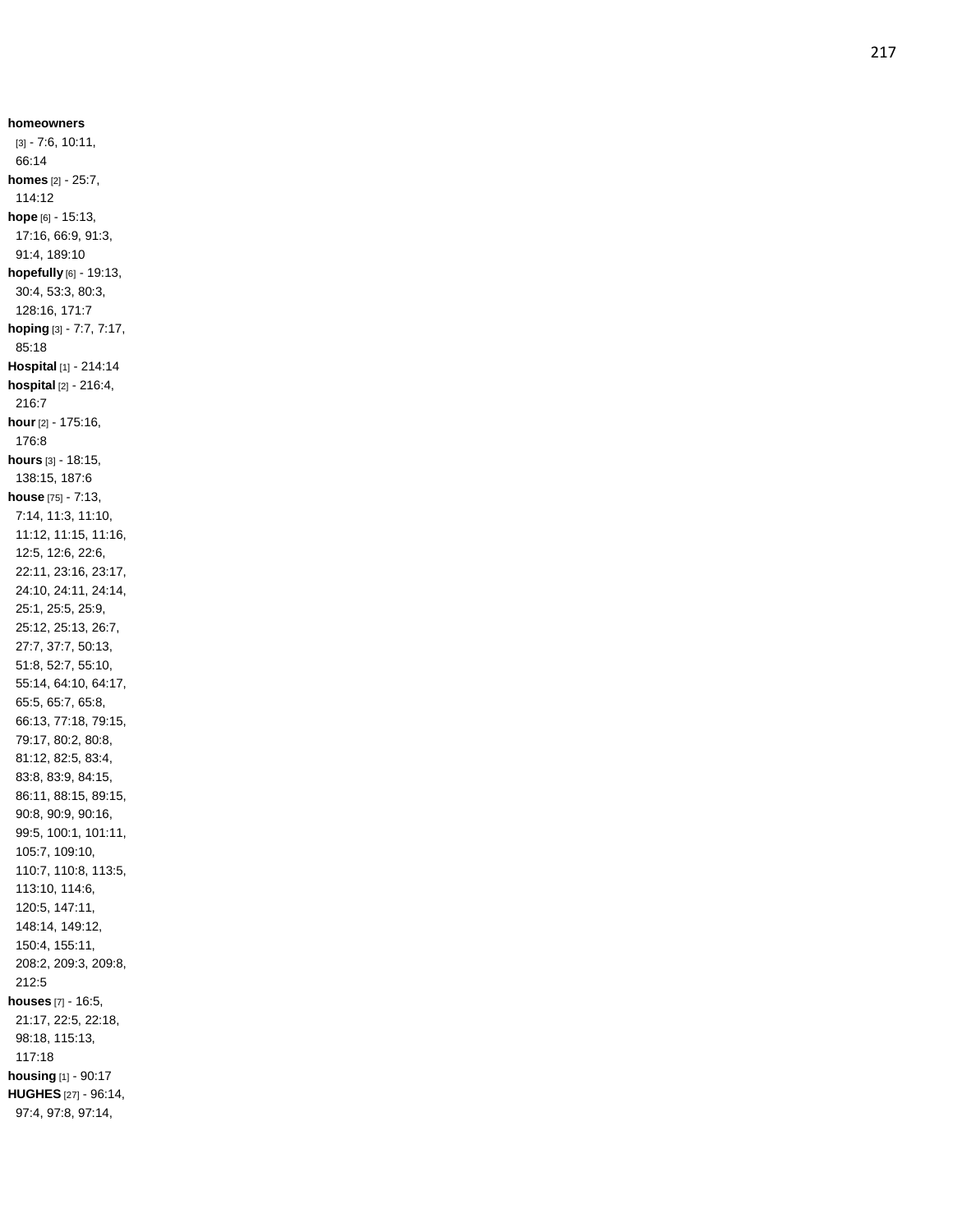101:5, 102:15, 103:5, 103:8, 103:14, 104:1, 104:15, 106:3, 106:6, 106:14, 107:1, 107:11, 108:5, 110:6, 110:17, 112:3, 118:3, 118:10, 119:7, 119:17, 120:10, 121:8, 121:14 **Hughes** [5] - 96:15, 111:4, 113:5, 113:17, 115:10 **HUGHES -HALLETT** [27] - 96:14, 97:4, 97:8, 97:14, 101:5, 102:15, 103:5, 103:8, 103:14, 104:1, 104:15, 106:3, 106:6, 106:14, 107:1, 107:11, 108:5, 110:6, 110:17, 112:3, 118:3, 118:10, 119:7, 119:17, 120:10, 121:8, 121:14 **Hughes -Hallett** [4] - 96:15, 111:4, 113:17, 115:1 0 **Hughes -Hallett's**  $[1] - 113:5$ **hundred** [1] - 170:6 **hung** [2] - 22:10, 23:1 **hungs** [2] - 210:10, 210:11 **hypothetically**  $[1] - 28:11$ **I I's** [1] - 50:2 **idea** [2] - 98:15, 143:5 **identical** [1] - 91:15 **identified** [5] - 92:15,

125:4, 125:18, 126:13, 160:7 **identify** [2] - 91:16,

**ignore** [1] - 17:12 **image** [2] - 17:2, 17:12

106:2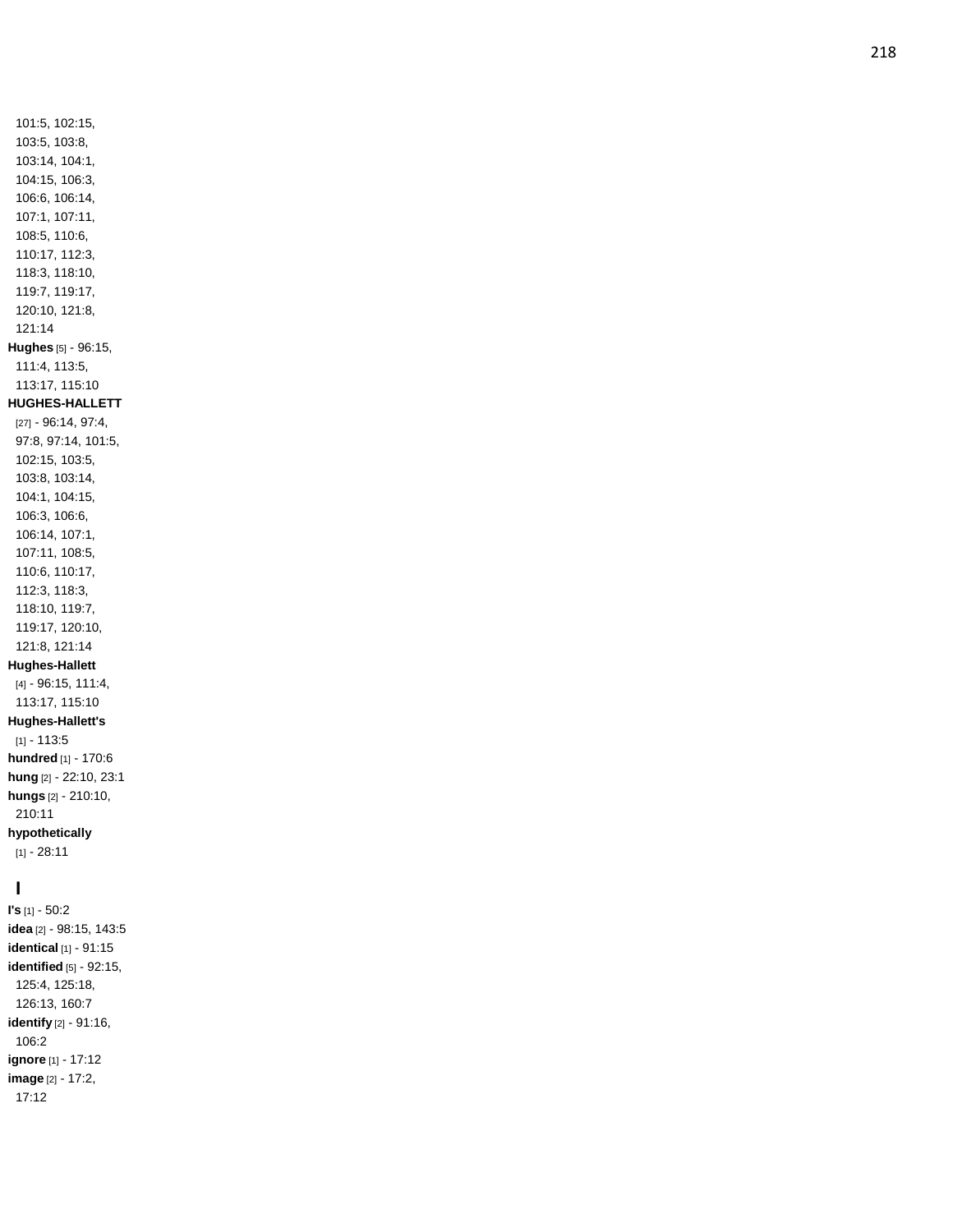**imagine** [1] - 189:5 **imaging** [1] - 12:1 **immediate** [1] - 113:18 **impact** [6] - 26:5, 40:3, 83:17, 194:7, 204:13 **impacted** [1] - 65:11 **impacting** [1] - 155:10 **impacts** [6] - 7:16, 10:14, 11:1, 17:16, 22:5, 26:4 **impair** [6] - 75:14, 95:3, 159:18, 196:16, 205:1, 212:15 **importance**  $[1] - 26:16$ **important** [2] - 42:10, 144:5 **impose** [2] - 4:3, 189:17 **imposed** [1] - 206:4 **improve** [2] - 20:15, 67:6 **improved** [2] - 123:4, 156:16 **improvemen t**  $[1] - 90:15$ **improving** [2] - 14:5, 15:4 **IN** [2] - 219:7, 219:15 **inaudible)** [1] - 152:11 **Inc** [1] - 63:9 **INC** [1] - 1:16 **inch** [1] - 148:17 **inches** [7] - 148:18, 149:2, 149:4, 149:13, 149:16, 153:1, 209:7 **inclement** [1] - 191:13 **inclined** [1] - 194:17 **include** [1] - 172:10 **included** [1] - 170:7 **including** [5] - 81:8, 99:12, 106:1, 114:10, 134:17 **incorporate** [1] - 18:9 **increase** [4] - 63:1, 98:12, 157:9, 181:16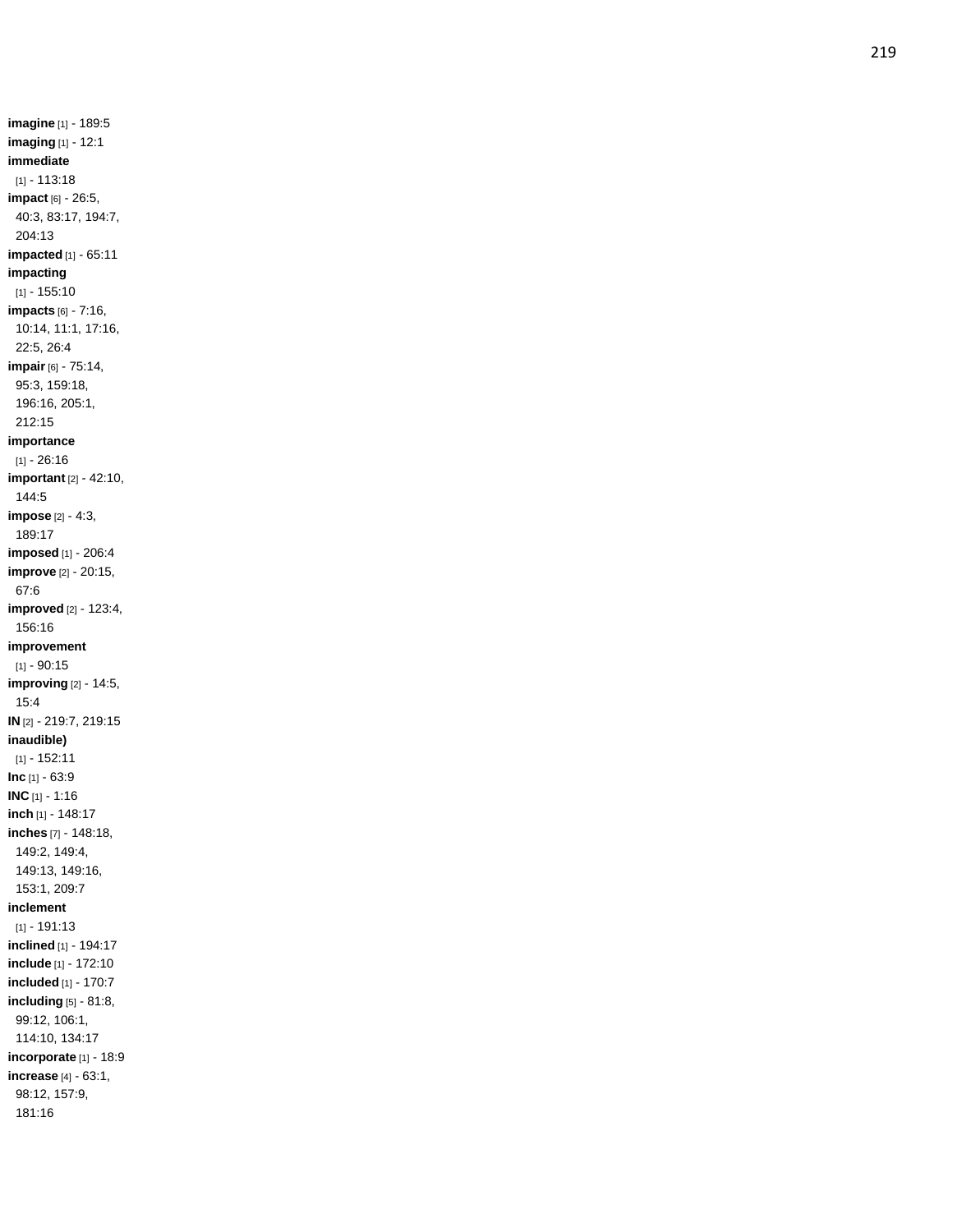**incredibly** [1] - 14:8 **indefinitely** [1] - 197:15 **indicated** [4] - 56:1, 76:7, 93:9, 156:6 **individual** [2] - 16:18, 116:5 **inform** [2] - 4:7, 88:17 **informally** [1] - 35:1 **information** [3] - 34:2, 197:4, 201:12 **informed** [2] - 112:4, 112:5 **inherited** [1] - 81:5 **initialed** [1] - 213:5 **initialled** [3] - 95:12, 123:14, 157:17 **initiated** [1] - 199:13 **inner** [1] - 102:4 **input** [2] - 32:3, 83:12 **inside** [14] - 13:9, 24:15, 85:5, 85:18, 133:6, 133:10, 133:13, 136:14, 136:16, 136:18, 137:7, 137:10, 137:17, 152:14 **inspected** [2] - 131:16, 131:18 **Inspectional** [3] - 42:18, 172:5, 218:3 **inspectors** [1] - 170:1 **instead** [1] - 210:10 **instructional** [2] - 162:9, 162:10 **instructions** [1] - 135:11 **INSTRUCTIONS** [2] - 218:1, 218:5 **insulated** [2] - 152:7, 152:8 **insulation** [7] - 147:11, 148:14, 148:15, 152:4, 155:10, 156:16, 157:2 **integrity** [6] - 75:14, 95:3, 159:18, 196:16, 205:1, 212:15 **intending** [1] - 91:4 **intent** [11] - 62:16,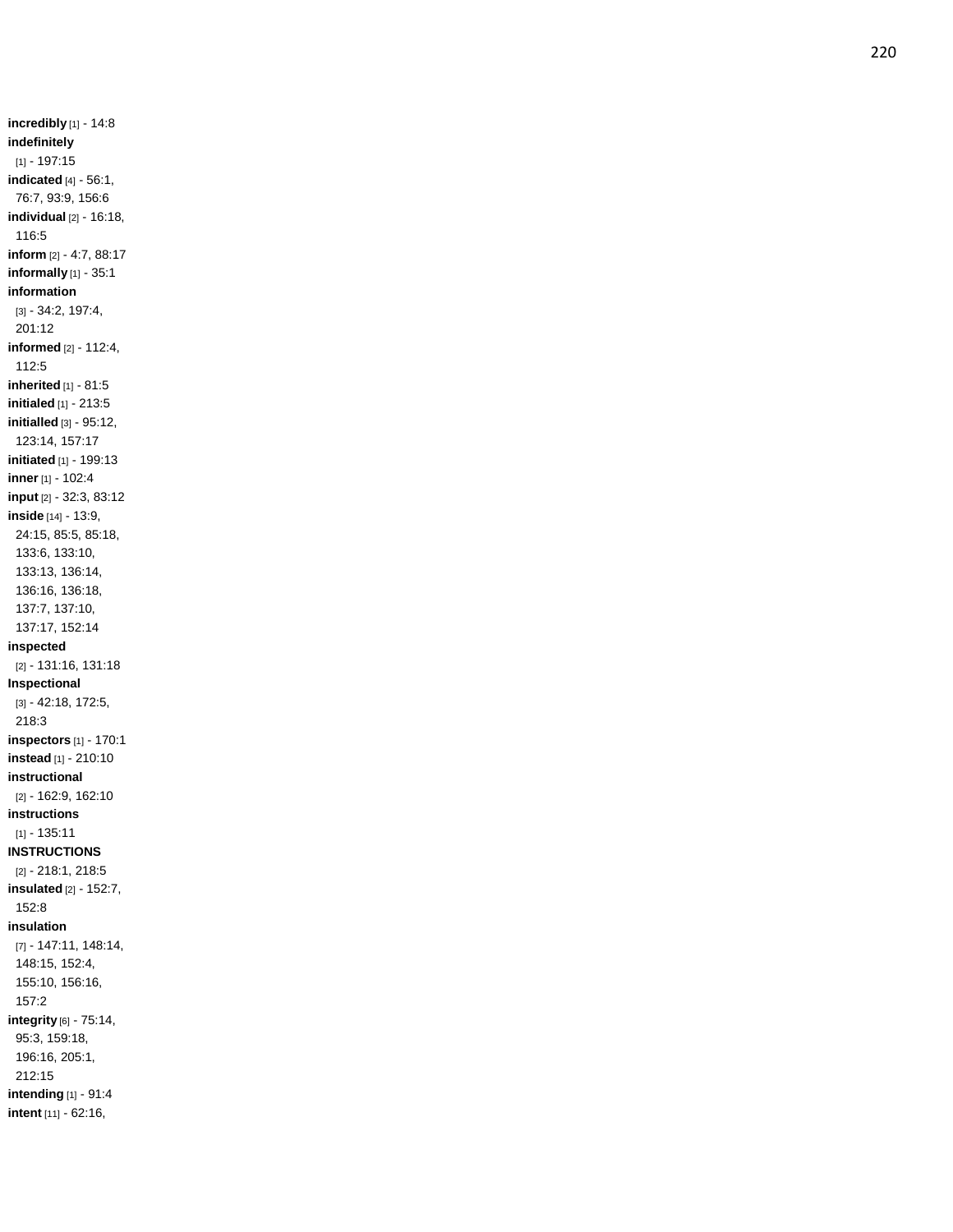75:16, 95:5, 123:2, 124:17, 138:1, 157:7, 160:1, 196:18, 205:2, 212:17 **interfere** [1] - 4:5 **interior** [11] - 13:6, 14:3, 23:17, 29:2, 29:3, 29:8, 63:1, 136:8, 147:4, 147:16, 147:17 **internal** [1] - 163:16 **interrupt** [1] - 28:7 **introduce** [1] - 42:8 **intrudes** [2] - 157:2 **intrusion** [1] - 159:6 **intrusive** [2] - 22:8, 22:17 **involve** [4] - 62:2, 122:8, 124:7, 156:14 **involved** [2] - 101:3, 188:9 **involves** [1] - 129:5 **involving** [1] - 132:3 **Islamic** [4] - 167:14, 168:8, 170:13, 172:6 **issue** [13] - 42:10, 44:7, 66:6, 66:8, 106:12, 131:15, 143:3, 143:6, 172:8, 172:9, 182:6, 197:3, 200:9 **issues** [4] - 65:17, 101:3, 122:10, 192:7 **itself** [4] - 23:16, 23:17, 24:10, 27:18

# **J**

**Jacobson** [1] - 155:4 **JACOBSON**  $[1] - 155:4$ **Janet** [14] - 1:9, 3:5, 6:3, 42:3, 59:3, 77:3, 96:3, 128:3, 131:3, 146:3, 161:3, 199:3, 207:3, 214:3 **JANET** [43] - 5:1, 15:18, 16:2, 26:9, 33:1, 35:12, 35:15, 47:10, 55:6, 55:8,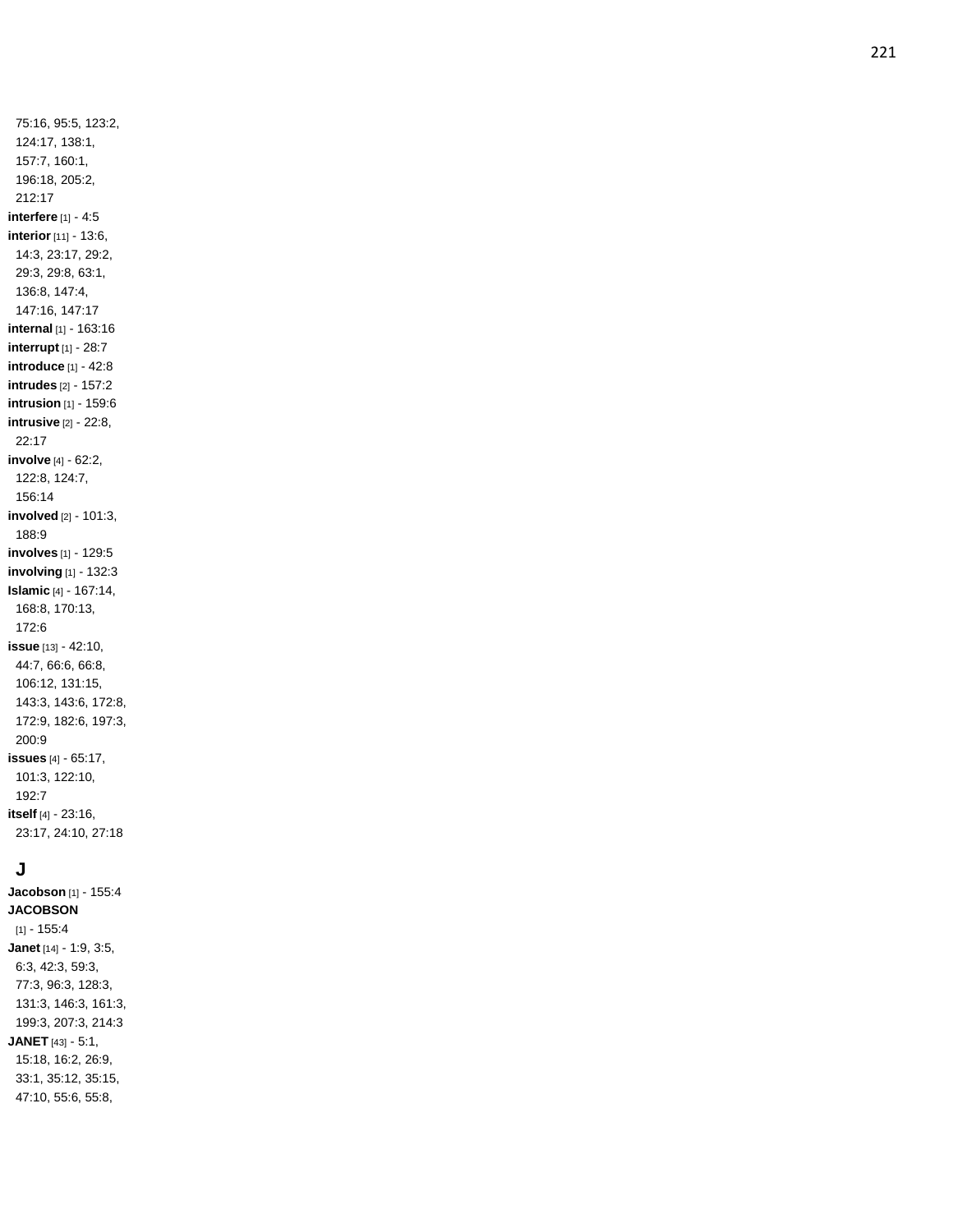70:9, 73:15, 103:7, 104:6, 104:10, 104:12, 117:17, 118:5, 118:8, 118:14, 119:10, 119:13, 120:1, 120:4, 120:7, 120:12, 121:3, 121:13, 133:16, 134:2, 134:5, 174:3, 175:14, 178:9, 184:13, 185:11, 193:15, 194:3, 201:13, 202:12, 203:8, 210:16, 211:9 **JEFFREY** [24] - 96:10, 97:3, 97:7, 98:1, 98:16, 99:11, 99:18, 101:4, 101:7, 102:9, 102:16, 108:4, 108:8, 115:18, 116:15, 117:2, 118:7, 119:16, 120:3, 120:6, 120:15, 120:18, 121:4, 121:10 **Jeffrey** [1] - 96:10 **JIM** [17] - 104:5, 107:17, 108:1, 108:7, 118:17, 122:1, 137:16, 149:7, 152:3, 152:8, 152:12, 182:8, 182:13, 182:18, 195:7, 205:11, 210:17 **Jim** [11] - 1:10, 77:4, 96:4, 128:4, 131:4, 146:4, 152:2, 161:4, 199:4, 207:4, 214:4 **John** [1] - 162:3 **JOHN** [20] - 4:16, 5:4, 50:16, 162:3, 167:17, 168:2, 168:5, 168:7, 170:15, 171:17, 172:8, 172:14, 172:17, 174:13, 176:1, 178:17, 179:6, 183:15, 183:18, 184:2 **Jon** [1] - 6:14 **Jonathan** [2] - 6:13,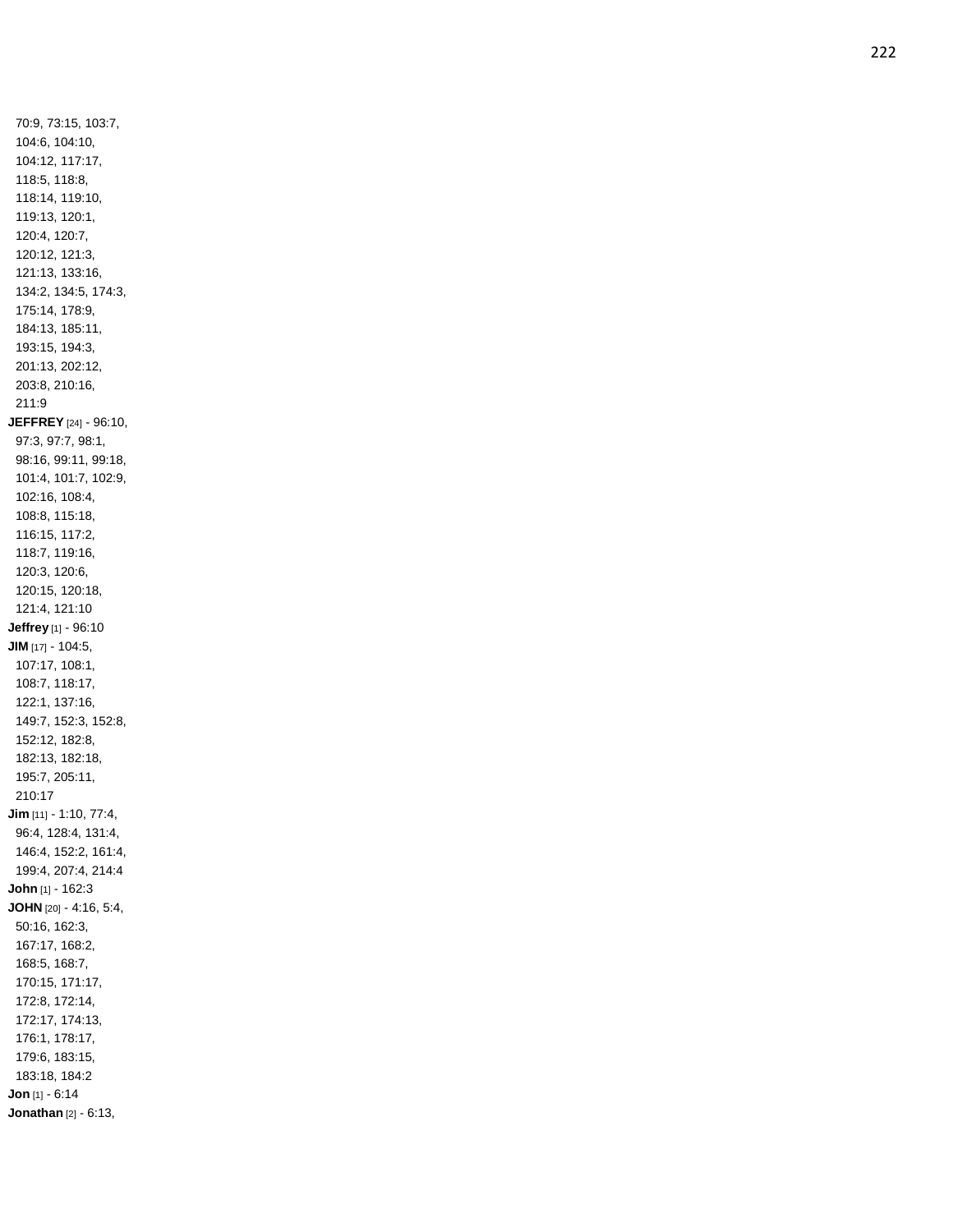#### 165:14

**JONATHAN** [32] - 6:14, 14:10, 16:6, 17:4, 17:18, 18:5, 20:17, 21:4, 28:6, 29:18, 32:8, 32:11, 32:14, 33:2, 33:12, 33:18, 36:10, 36:13, 38:1, 67:15, 68:11, 68:17, 69:2, 69:9, 69:18, 70:2, 70:15, 72:2, 72:17, 73:4, 165:10, 165:14 **July** [5] - 157:16, 205:9, 205:11, 205:12, 213:4 **June** [2] - 95:10, 123:13

# **K**

**KATIE** [1] - 42:16 **Katie** [1] - 42:16 **keep** [6] - 18:1, 36:2, 83:2, 137:4, 151:4, 201:17 **keeping** [2] - 84:7, 86:16 **KeyWordIndex**  $[1] - 2:14$ **kids** [9] - 163:8, 163:10, 164:13, 166:1, 174:5, 174:11, 175:7, 175:12, 193:17 **kind** [17] - 12:13, 18:15, 21:5, 23:5, 23:14, 23:17, 25:14, 25:18, 27:6, 27:15, 38:16, 66:18, 81:5, 85:6, 86:6, 166:10, 178:13 **KIRBY** [7] - 207:9, 208:1, 208:17, 209:10, 210:5, 210:9, 213:10 **Kirby** [1] - 207:10 **Kit** [1] - 112:8 **kitchen** [4] - 114:7, 115:16, 207:12, 209:17 **knock** [1] - 87:18 **knowing** [1] - 27:10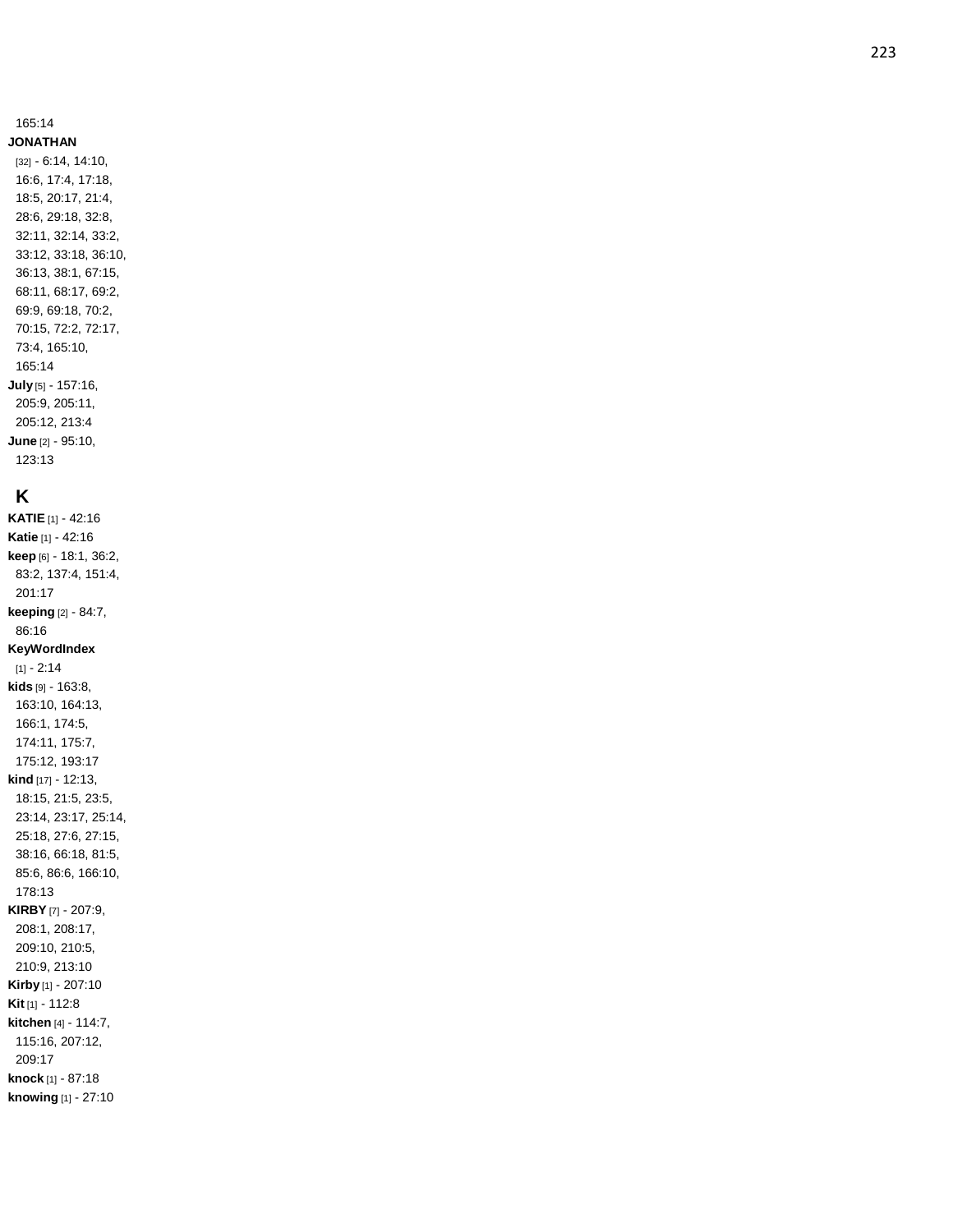#### **knowledge**

[1] - 113:17 **known** [2] - 50:7, 167:13 **Korsgaard** [1] - 110:14 **KORSGAARD** [1] - 110:15 **KRAMER** [4] - 200:12, 200:15, 201:2, 201:9 **Kramer** [1] - 200:16

#### **L**

**L - A - Z - A - R** [1] - 110:4 **lack** [1] - 75:8 **ladies** [1] - 161:10 **LANA** [8] - 207:9, 208:1, 208:17, 209:10, 210:5, 210:9, 213:4, 213:10 **Lana** [2] - 207:9, 213:3 **land** [3] - 197:16, 209:1, 209:2 **landing** [1] - 83:16 **landscaping** [1] - 10:9 **Laredo** [1] - 117:6 **large** [5] - 8:2, 12:2, 25:14, 31:16, 81:7 **largely** [1] - 7:4 **larger** [4] - 69:6, 70:13, 71:16, 73:6 **last** [13] - 7:3, 38:15, 43:11, 56:16, 58:5, 93:6, 100:1, 112:16, 115:14, 117:6, 141:15, 170:18, 209:17 **lastly** [3] - 130:8, 140:18, 216:10 **late** [3] - 43:10, 54:18, 167:6 **lattice** [1] - 83:1 **Laurie** [1] - 92:12 **LAURIE** [1] - 92:13 **law** [2] - 77:11, 134:11 **Law** [1] - 6:13 **lawn** [1] - 216:7 **Lawson** [1] - 219:4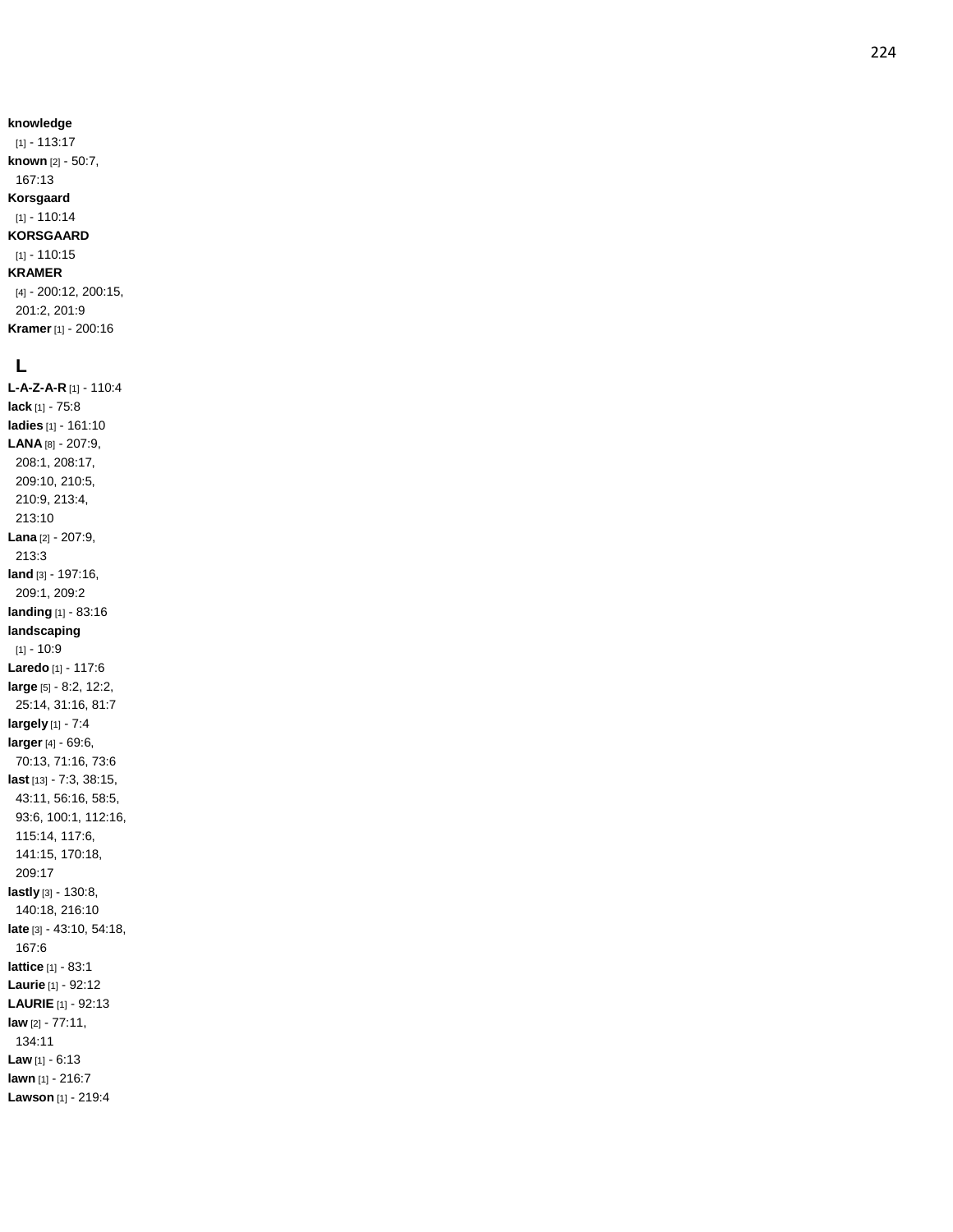**lawyer** [1] - 31:7 **lay** [2] - 97:16, 197:15 **layers** [1] - 149:11 **layout** [3] - 147:16, 147:17, 199:13 **Lazar** [1] - 110:4 **leaded** [1] - 85:17 **leafed** [1] - 12:4 **lease** [4] - 170:17, 171:3, 171:15, 172:3 **leash** [1] - 164:14 **leasing** [1] - 170:18 **least** [6] - 31:9, 44:7, 53:16, 93:6, 163:2, 170:18 **leave** [2] - 191:13, 208:14 **leaves** [1] - 53:15 **leaving** [1] - 201:3 **Lee** [1] - 101:10 **left** [6] - 11:10, 11:11, 11:16, 12:5, 14:16, 25:13 **legal** [3] - 134:12, 134:13, 135:1 **legitimate** [3] - 43:1, 192:7, 194:5 **lend** [1] - 24:11 **lends** [1] - 27:17 **length** [2] - 107:3 **lengthier** [1] - 112:18 **less** [6] - 7:11, 81:1, 89:15, 107:2, 149:15, 172:15 **letter** [33] - 32:4, 33:8, 34:4, 91:15, 91:16, 92:12, 92:14, 92:17, 93:1, 93:4, 93:6, 103:1, 110:3, 110:5, 110:10, 110:14, 111:9, 111:16, 112:8, 112:13, 112:16, 112:18, 117:10, 126:8, 151:1, 155:2, 159:10, 165:4, 165:6, 165:9, 166:8, 190:9, 215:11 **letters** [16] - 34:15, 74:8, 79:3, 91:14, 91:17, 93:1, 93:9, 94:12, 95:1, 102:10, 103:6, 103:10,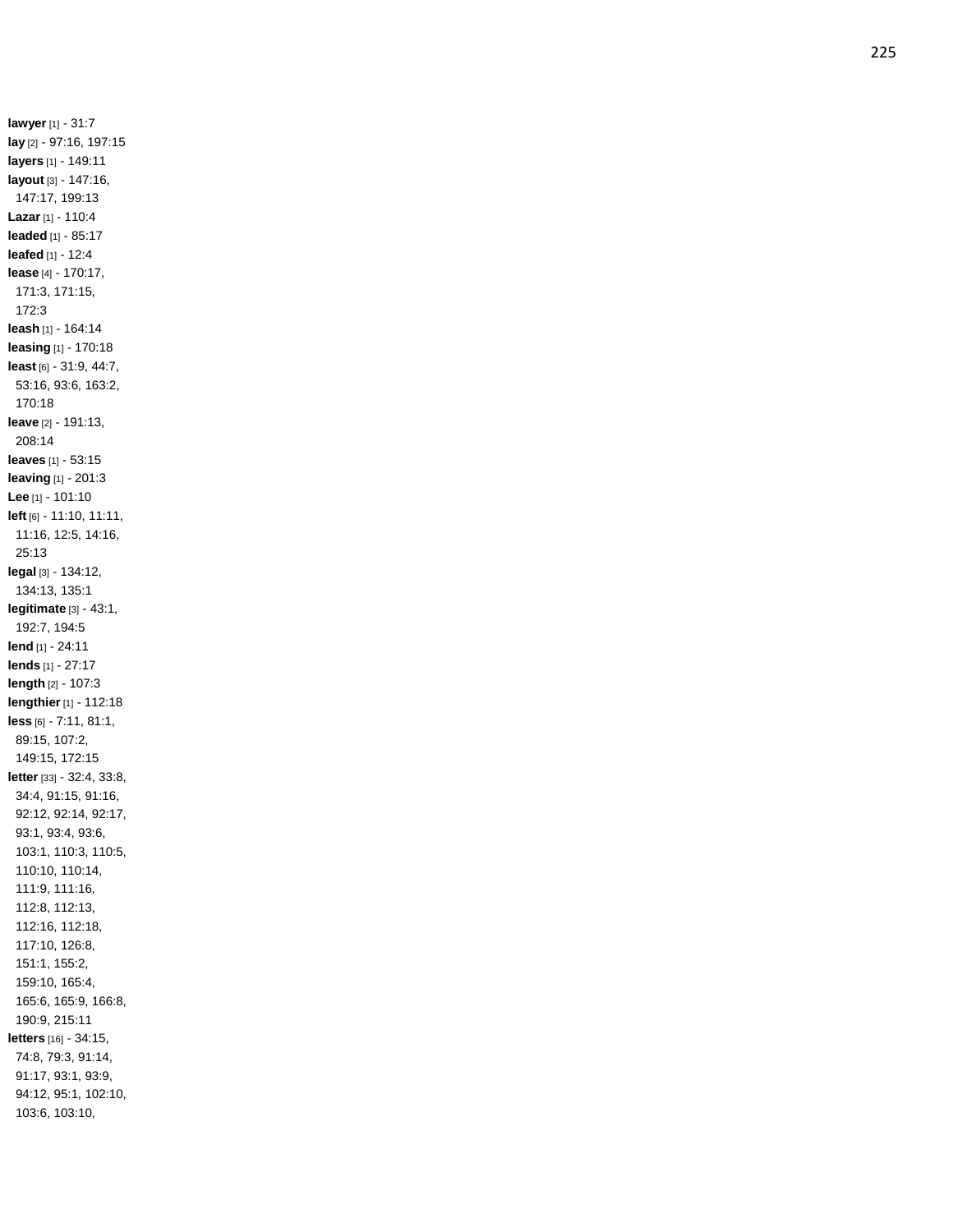110:2, 113:8, 203:5, 211:5 **level** [2] - 37:2, 65:5 **Lexington** [9] - 2:9, 146:6, 146:11, 150:16, 151:2, 154:5, 155:5, 155:7 **LIANG** [9] - 199:9, 199:18, 200:11, 201:16, 202:1, 202:7, 202:9, 205:18, 206:10 **Liang** [1] - 199:10 **License** [1] - 219:12 **licensed** [2] - 170:13, 179:10 **life** [3] - 80:1, 107:8, 174:16 **light** [11] - 20:13, 25:11, 26:2, 26:17, 27:6, 32:1, 65:4, 70:14, 73:6, 86:1, 202:4 **Lilly** [1] - 112:8 **LILLY** [1] - 112:8 **limit** [3] - 90:5, 114:16, 181:15 **limited** [1] - 189:13 **limiting** [1] - 196:4 **line** [16] - 18:4, 18:10, 18:12, 19:1, 19:14, 25:8, 64:9, 64:11, 64:16, 84:18, 108:13, 108:16, 114:9, 149:8, 149:10, 182:12 **Line** [3] - 2:11, 199:6, 199:10 **LINE** [1] - 218:8 **lines** [1] - 115:6 **listed** [1] - 118:6 **listened** [1] - 89:4 **literal** [5] - 62:1, 122:7, 124:6, 139:5, 156:13 **live** [16] - 33:4, 80:13, 88:14, 88:15, 96:15, 107:6, 110:6, 110:16, 111:2, 165:15, 166:8, 175:3, 191:2, 191:4, 191:10, 191:18 **liveability** [1] - 67:7 **lived** [3] - 104:18,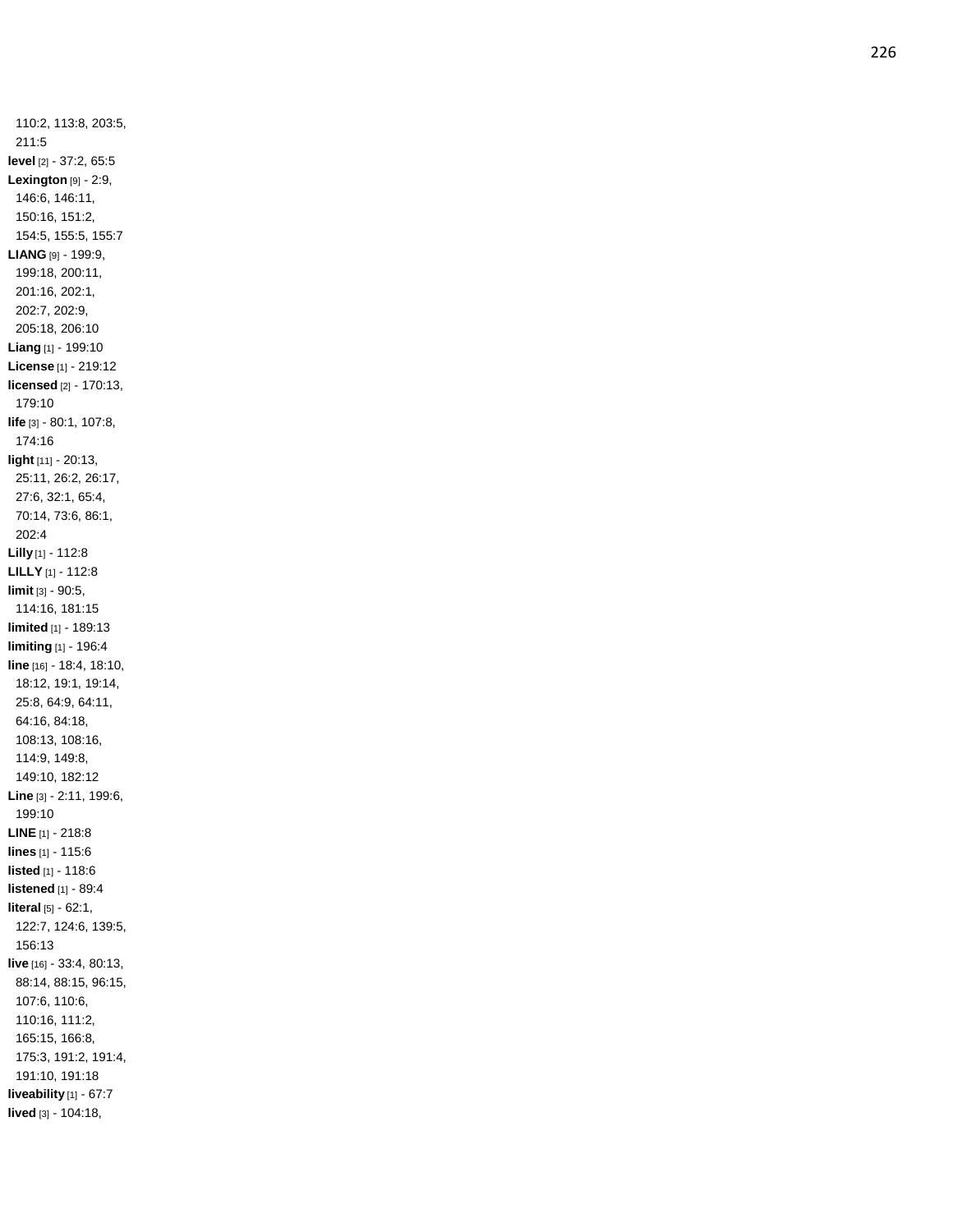107:7, 117:5 **lives** [1] - 106:9 **living** [4] - 24:13, 62:5, 63:2, 86:9 **LLC** [1] - 157:16 **located** [2] - 72:5, 115:15 **location** [18] - 8:6, 12:3, 12:14, 62:10, 83:13, 163:3, 163:13, 163:14, 167:11, 168:16, 171:1, 171:8, 174:15, 179:5, 189:16, 205:15, 212:9, 216:4 **locations** [5] - 147:13, 163:2, 163:11, 163:18, 182:3 **logical** [1] - 104:13 **look** [23] - 7:7, 9:17, 11:16, 17:2, 17:8, 22:1, 22:2, 22:4, 40:16, 65:10, 71:1, 90:13, 101:16, 108:3, 108:13, 133:9, 133:16, 139:3, 139:13, 141:6, 210:2, 210:11 **looking** [11] - 8:8, 11:15, 17:14, 18:4, 21:13, 33:16, 65:6, 73:5, 78:3, 138:4, 168:16 **looks** [5] - 5:2, 11:16, 40:11, 164:12, 200:5 **lost** [1] - 68:16 **loud** [1] - 30:8 **lovely** [2] - 14:7, 105:12 **low** [2] - 14:6, 17:15 **lower** [1] - 209:14 **lowered** [1] - 44:14 **luck** [5] - 8:14, 160:12, 198:3, 206:7, 213:15 **Lynn** [4] - 100:6, 100:9, 110:3, 111:16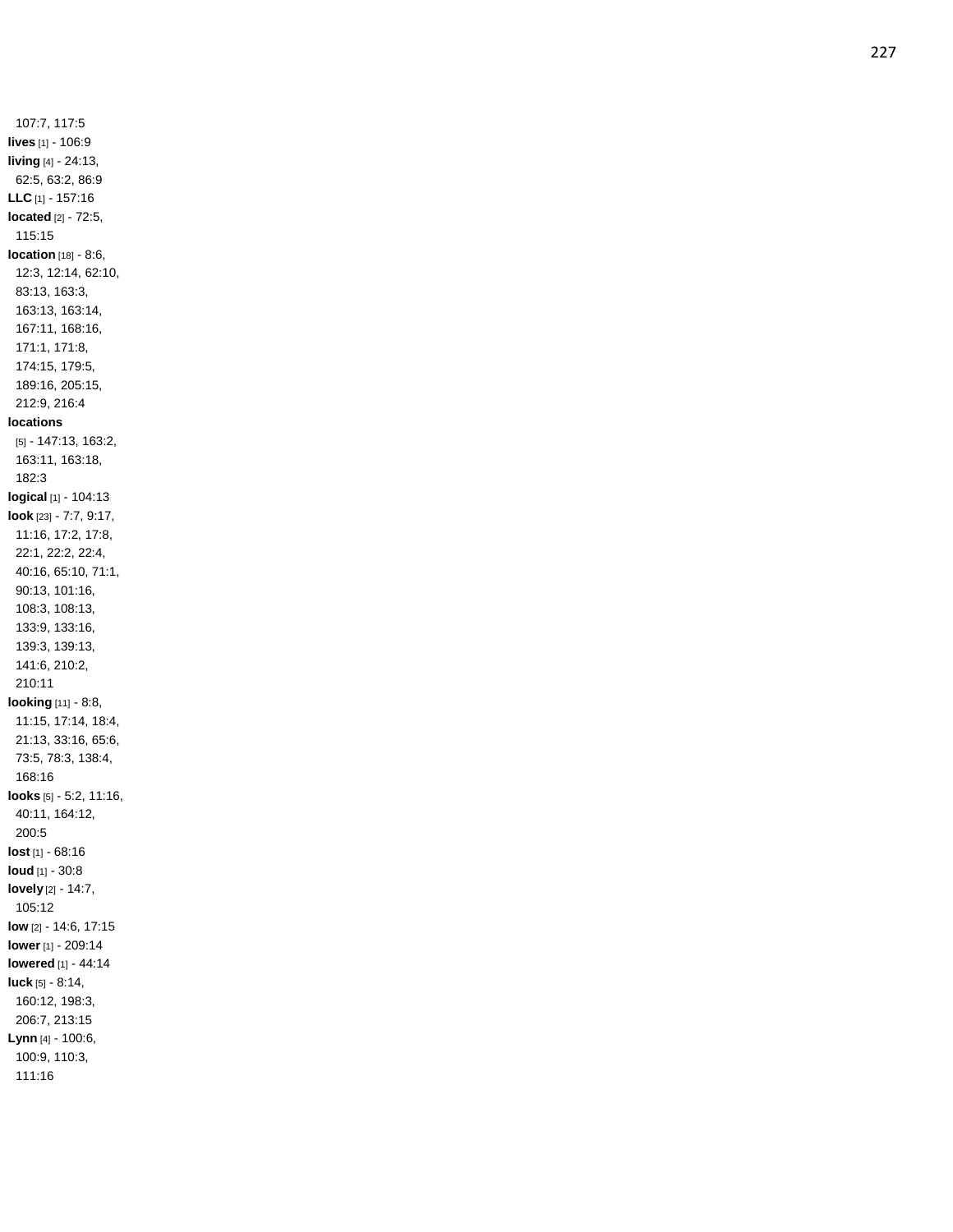#### **M**

**M-A-R - C - H - M - A - N - D** [1] - 112:15 **MAGGIE** [4] - 200:12, 200:15, 201:2, 201:9 **Maggie** [1] - 200:16 **mail** [1] - 155:17 **mailed** [1] - 170:4 **maintain** [3] - 129:1, 130:6, 132:17 **maintained** [3] - 58:3, 140:16, 216:8 **maintaining** [2] - 134:18, 147:6 **majority** [5] - 162:12, 173:2, 173:18, 175:11, 183:5 **MAK** [7] - 42:14, 42:16, 54:2, 54:7, 54:10, 56:12, 57:4 **Mak** [2] - 42:14, 42:16 **manage** [1] - 106:10 **mandate** [3] - 180:15, 184:17, 185:1 **mandates** [1] - 179:14 **Marchand** [1] - 112:14 **Margaret** [1] - 93:7 **Maria** [3] - 46:9, 132:13, 138:10 **MARIA** [1] - 176:11 **Marian** [1] - 110:14 **mark** [1] - 17:13 **MARTINS** [22] - 161:9, 162:6, 163:1, 164:12, 167:12, 167:18, 169:1, 169:9, 169:14, 169:17, 173:12, 176:18, 177:11, 177:14, 178:8, 178:15, 179:1, 179:4, 179:8, 179:17, 180:6, 180:1 2 **Martins** [1] - 161:10 **Mary** [10] - 165:15, 165:18, 183:8, 183:12, 190:10, 190:12, 190:17, 191:5, 192:13,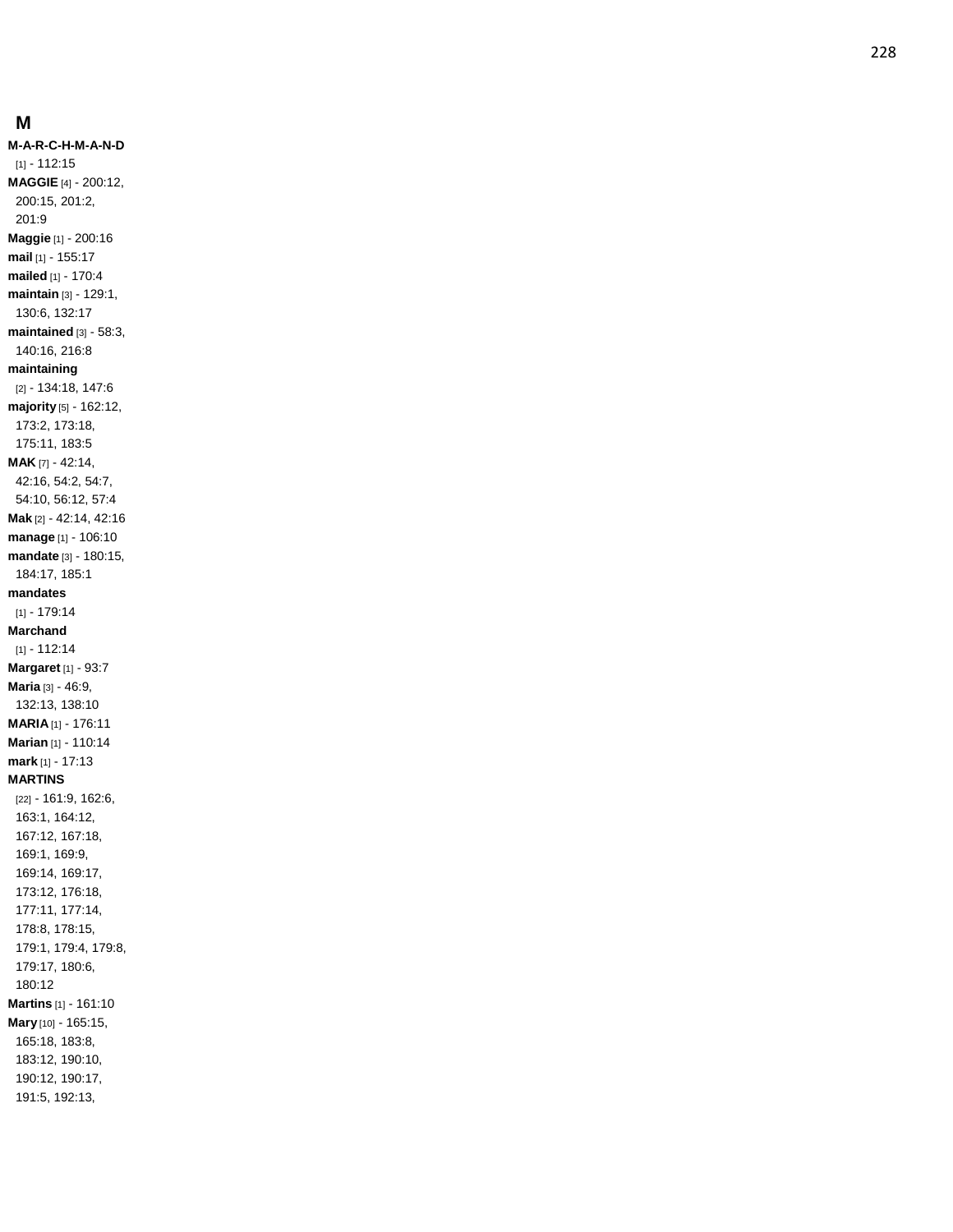194:9 **Mary's** [7] - 184:14, 185:2, 187:1, 187:7, 188:8, 188:11, 189:14 **Mass** [2] - 2:8, 141:16 **MASSACHUSETTS** [1] - 219:2 **Massachusetts** [4] - 1:6, 1:7, 131:6, 132:2 **master** [3] - 14:16, 15:2, 72:6 **match** [2] - 51:17, 83:7 **matches** [1] - 102:3 **material** [2] - 213:7, 216:11 **materials** [1] - 65:16 **matter** [30] - 6:8, 34:10, 34:12, 42:7, 61:5, 74:3, 74:5, 77:8, 88:7, 88:9, 91:11, 96:8, 106:5, 109:14, 109:17, 128:8, 131:8, 146:8, 153:13, 161:8, 165:5, 171:3, 172:18, 185:4, 196:1, 199:8, 202:14, 207:8, 211:1, 214:8 **matters** [1] - 65:15 **max** [3] - 175:7, 180:4, 181:2 **maxed** [1] - 183:5 **maximizing**  $[1] - 18.17$ **mean** [39] - 10:8, 18:5, 20:11, 23:4, 23:7, 25:6, 27:3, 27:18, 30:2, 30:3, 36:14, 37:3, 39:6, 39:16, 45:2, 46:15, 50:14, 64:16, 80:16, 90:5, 98:8, 104:12, 116:3, 116:10, 120:12, 121:10, 132:18, 139:11, 142:2, 144:3, 166:11, 172:17, 173:1, 174:17, 175:11, 178:12, 185:15, 194:4,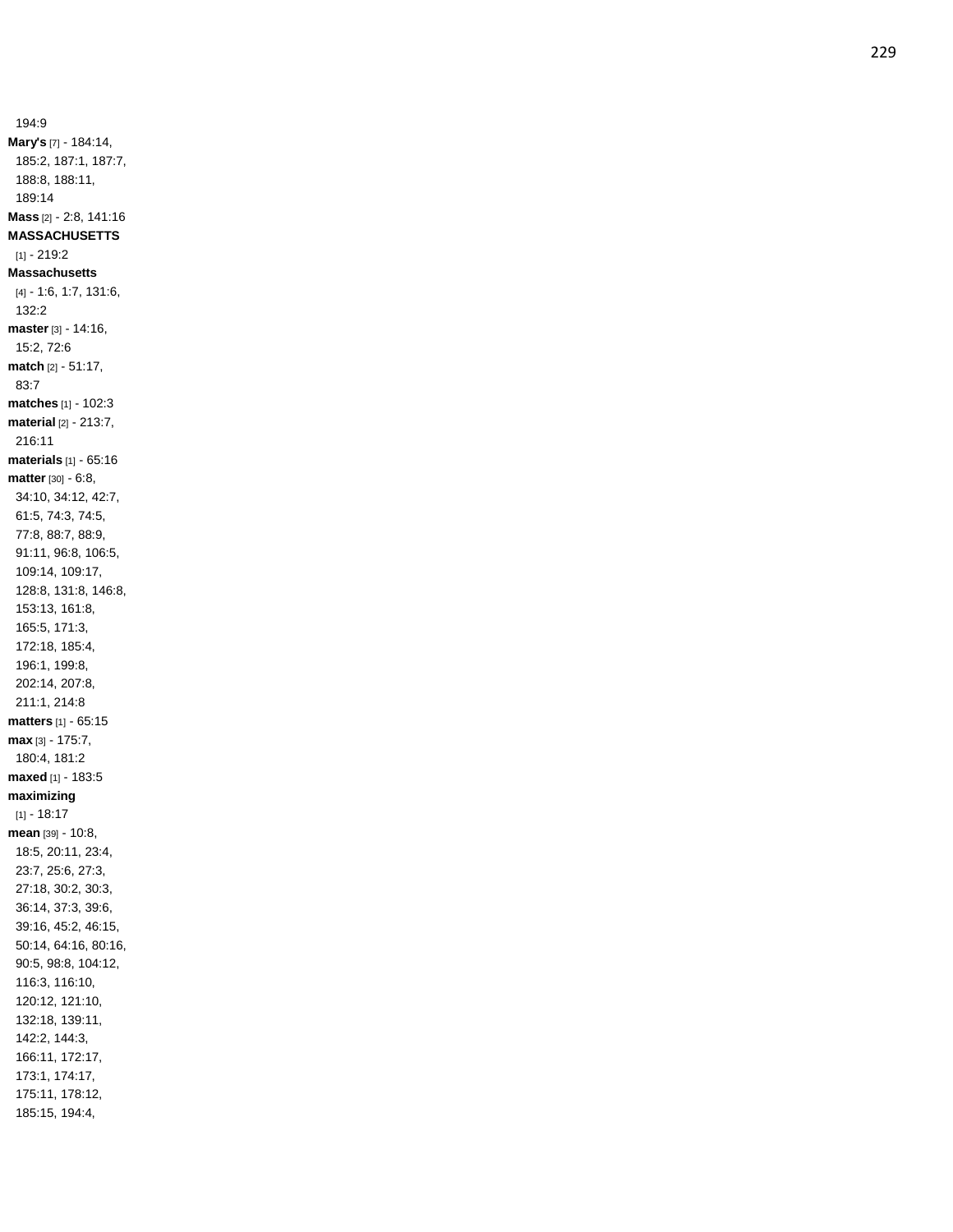209:14 **means** [5] - 82:7, 83:13, 100:17, 144:1, 216:6 **meant** [2] - 14:17, 151:12 **meantime** [1] - 44:9 **medium** [1] - 4:2 **meet** [3] - 39:1, 65:1, 147:16 **meeting** [10] - 3:8, 4:1, 4:5, 4:6, 4:7, 4:14, 4:15, 7:3, 142:12, 142:15 **MELISSA** [27] - 162:5, 163:15, 164:8, 164:11, 164:17, 173:8, 173:11, 173:14, 175:17, 176:3, 178:18, 179:3, 179:7, 179:12, 180:17, 182:11, 182:15, 184:7, 184:9, 184:15, 186:1, 188:10, 188:13, 189:5, 190:3, 193:8, 197:12 **Melissa** [1] - 162:5 **Member** [4] - 1:9, 1:9, 1:10, 1:10 **member** [1] - 144:6 **MEMBER** [3] - 183:1, 185:14, 211:3 **members** [22] - 6:12, 7:17, 19:16, 35:10, 45:1, 45:7, 49:12, 61:14, 73:17, 77:10, 87:6, 98:3, 99:12, 104:3, 107:15, 128:12, 144:1, 152:1, 165:1, 183:14, 202:11, 210:15 **Members** [13] - 3:4, 6:2, 42:2, 59:2, 77:2, 96:2, 128:2, 131:2, 146:2, 161:2, 199:2, 207:2, 214:2 **mention** [2] - 5:4, 44:3 **mentioned** [3] - 38:15, 64:15, 100:7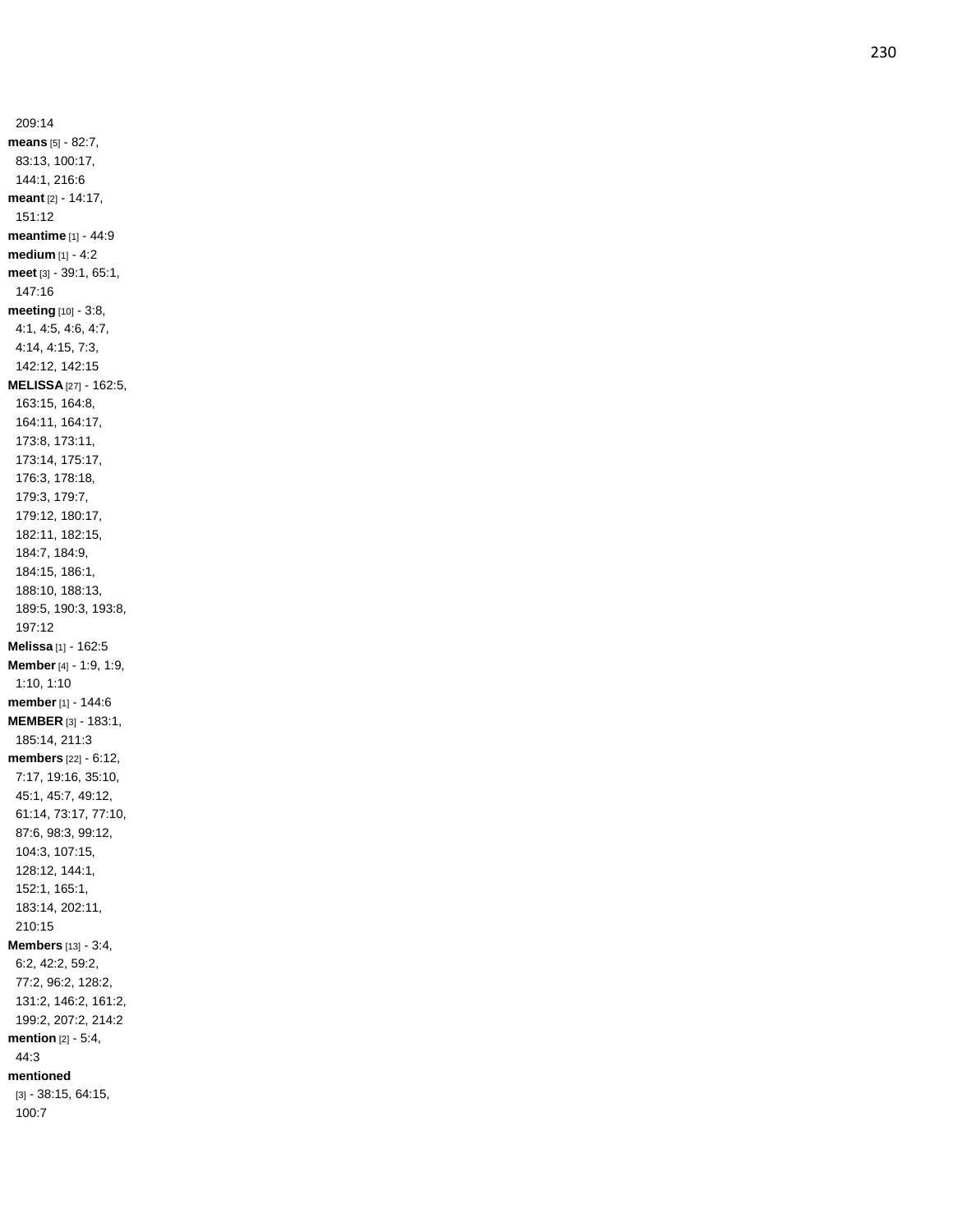**merit** [1] - 45:2 **merits** [1] - 48:6 **met** [9] - 74:15, 94:1, 101:8, 102:9, 158:13, 195:13, 203:15, 208:12, 211:16 **Mexico** [1] - 117:7 **Meyer** [2] - 77:15, 95:10 **MF** [1] - 161:11 **mic** [2] - 50:17, 168:5 **MICHAEL** [5] - 77:9, 78:10, 78:14, 78:18, 79:6 **Michael** [1] - 77:11 **microphone** [2] - 176:2, 184:1 **microphones** [1] - 5:2 **might** [11] - 10:8, 25:5, 34:18, 38:9, 41:2, 51:4, 129:3, 166:7, 183:16, 197:13, 197:14 **mile** [1] - 163:3 **mind** [3] - 36:16, 43:18, 213:9 **minimal** [1] - 26:4 **minimalist** [1] - 28:18 **minimalistic**  $[1] - 19:13$ **minimize** [5] - 10:1, 10:14, 19:3, 26:6, 83:17 **minimizes** [1] - 85:1 2 **minimum** [1] - 161:17 **minutes** [3] - 101:15, 167:5, 175:7 **missing** [2] - 135:6, 167:6 **mixture** [2] - 150:2, 150:5 **modern** [4] - 17:15, 23:18, 28:1, 80:17 **modest** [2] - 90:4, 204:4 **modesty** [1] - 89:17 **modification** [2] - 129:5, 157:1 **modifications**  $[1] - 36:15$ **modified** [3] - 76:5, 130:10, 212:10 **modify** [5] - 35:7,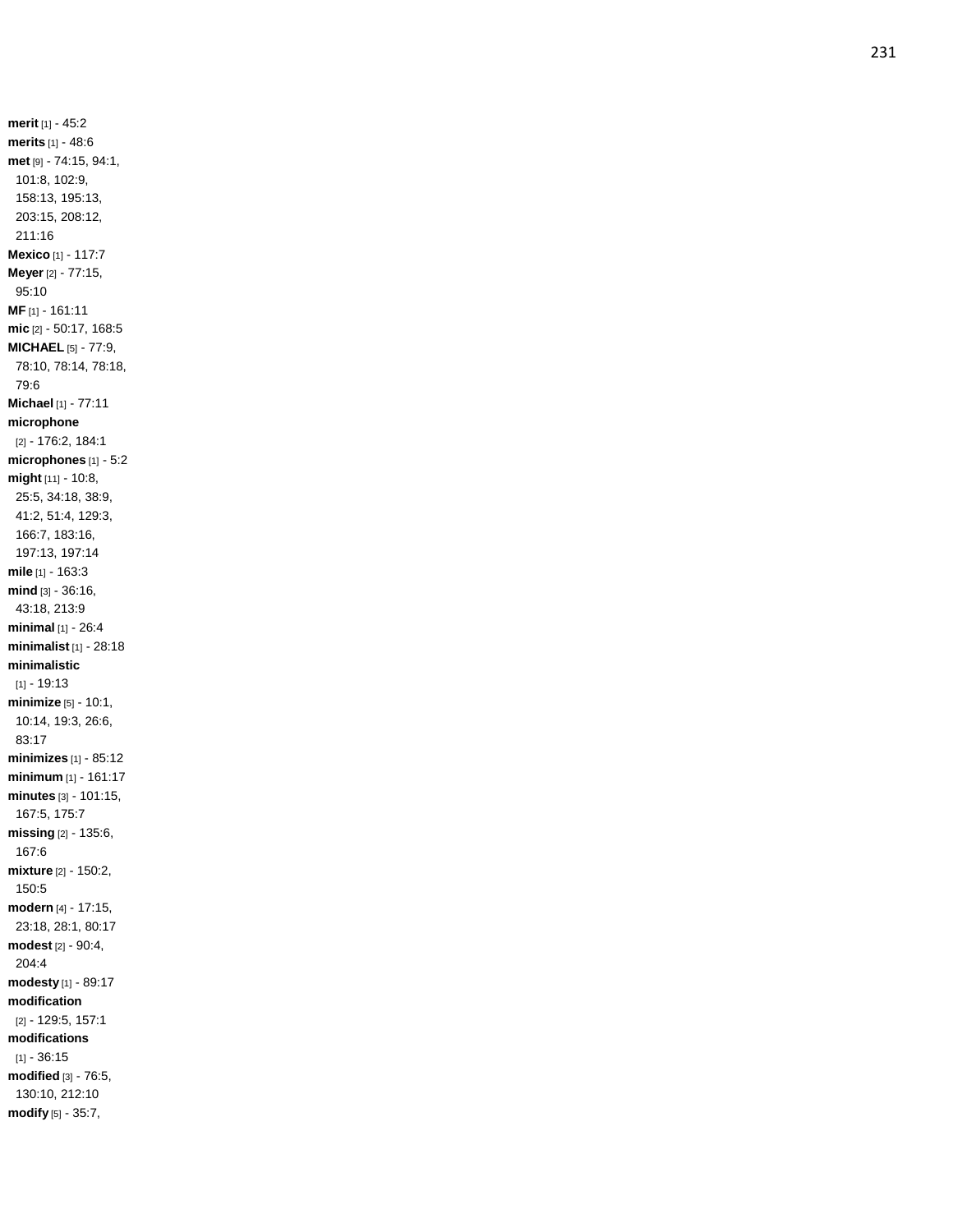58:6, 141:1, 213:7, 216:11 **moment** [4] - 30:10, 32:17, 32:18, 174:8 **Monday** [4] - 58:8, 130:12, 141:4, 216:15 **MONTEVERDE** [17] - 104:5, 107:17, 108:1, 108:7, 118:17, 122:1, 137:16, 149:7, 152:3, 152:8, 152:12, 182:8, 182:13, 182:18, 195:7, 205:11, 210:17 **Monteverde** [21] - 1:10, 77:4, 95:17, 96:4, 124:2, 125:9, 128:4, 130:18, 131:4, 144:18, 146:4, 158:6, 160:14, 161:4, 198:5, 199:4, 206:9, 207:4, 213:17, 214:4, 217:5 **month** [2] - 55:17, 170:5 **months** [10] - 54:12, 79:2, 101:9, 171:1, 193:1, 193:11, 193:14, 194:11, 194:16, 200:2 **moratorium** [2] - 55:17, 56:2 **morning** [7] - 166:18, 175:15, 176:7, 176:8, 187:5, 188:7, 189:6 **mornings** [1] - 183:9 **morphs** [1] - 180:8 **most** [15] - 19:12, 75:7, 89:1, 90:3, 94:13, 105:4, 121:11, 141:3, 147:6, 157:16, 173:4, 175:11, 191:1, 191:10, 204:5 **mostly** [1] - 15:4 **motion** [3] - 74:9, 125:14, 144:10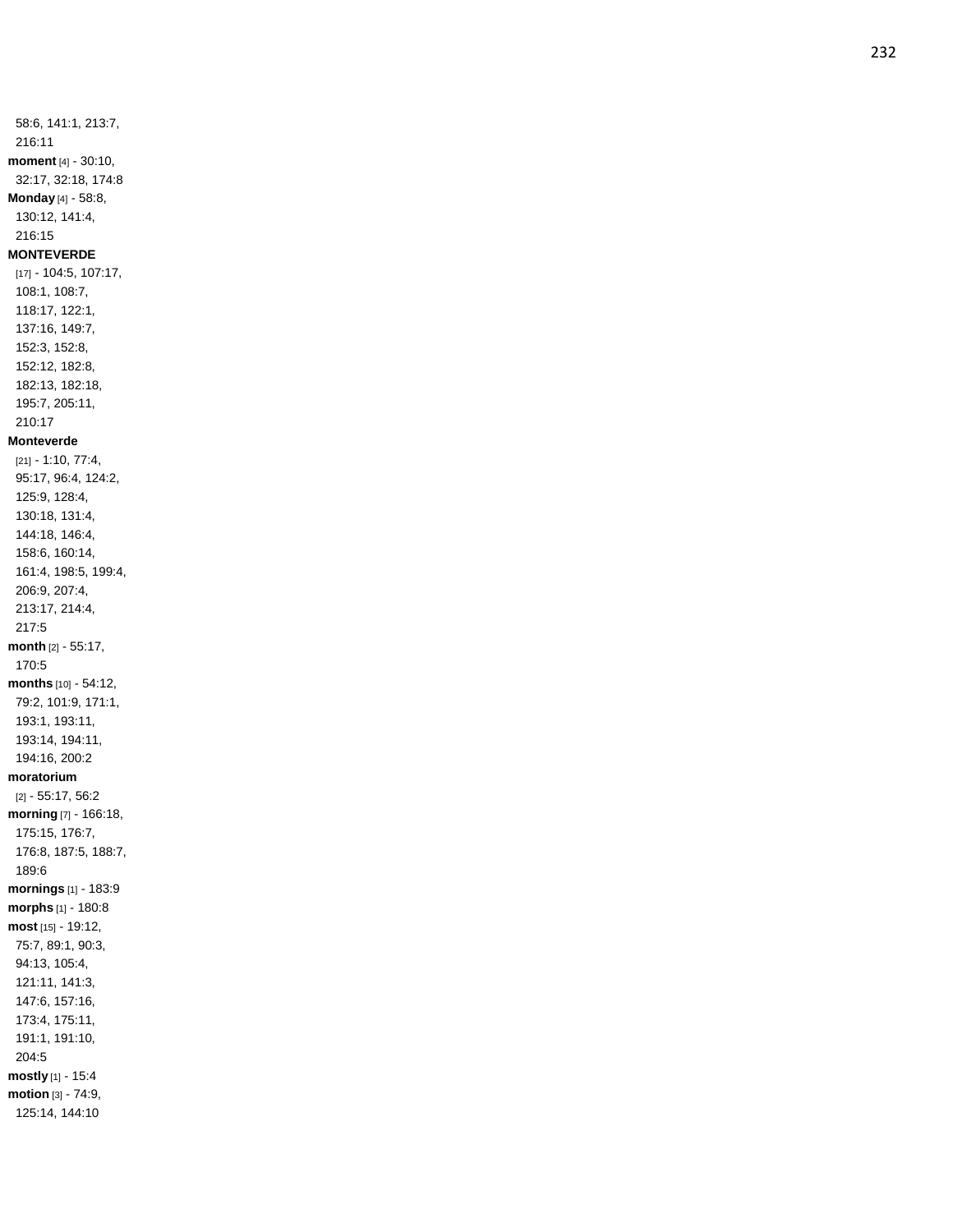**Mount** [2] - 214:6, 214:13 **move** [7] - 23:13, 34:17, 82:8, 99:17, 100:11, 200:7 **moved** [3] - 14:18, 33:6, 117:7 **moves** [24] - 57:12, 61:16, 63:6, 74:11, 76:1, 93:15, 95:7, 122:3, 123:9, 124:5, 125:1, 129:15, 140:6, 156:11, 157:13, 158:10, 160:4, 195:9, 197:6, 203:11, 205:5, 211:12, 213:1, 215:13 **moving** [4] - 15:2, 101:15, 124:3, 158:7 **Mt** [1] - 2:13 **mulberry** [1] - 115:11 **multi** [1] - 41:3 **multi -family** [1] - 41:3 **multiple** [3] - 147:13, 163:2, 168:9 **Museum** [11] - 111:10, 111:12, 111:14, 113:1, 113:4, 114:5, 114:11, 114:12, 116:6, 120:1, 121:15 **must** [5] - 58:7,

# **N**

134:14, 134:16, 216:6, 216:14

**name** [17] - 6:12, 42:12, 77:11, 88:12, 88:13, 96:8, 96:10, 96:12, 131:8, 146:10, 154:3, 161:10, 165:12, 165:14, 199:9, 200:16, 207:9 **name's** [1] - 42:14 **narrow** [2] - 25:17, 190:18 **naturally** [1] - 189:2 **nature** [4] - 43:3, 124:11, 176:17,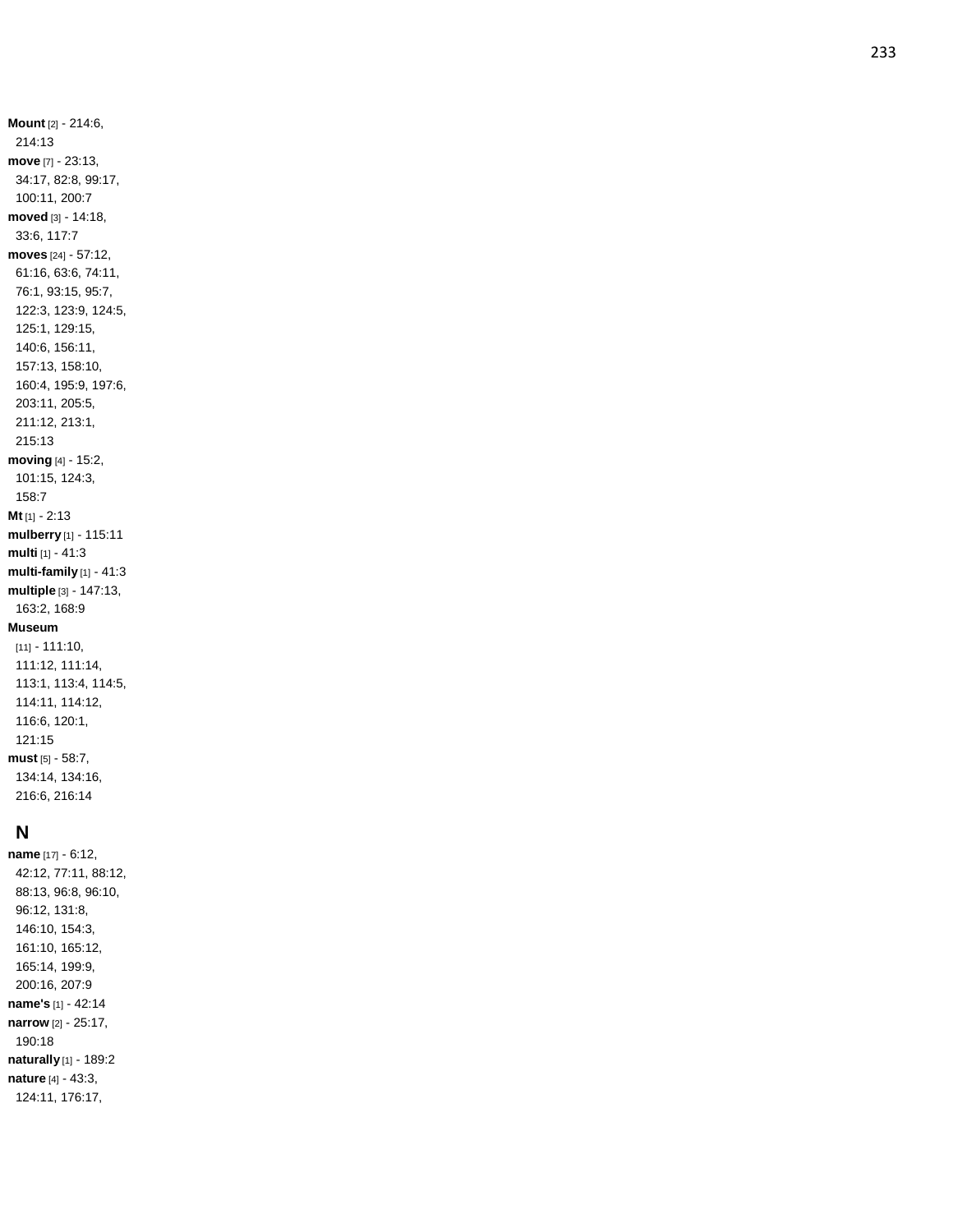204:4 **near** [3] - 30:6, 135:16, 166:8 **necessarily** [2] - 104:14, 138:18 **necessary** [3] - 20:2, 162:12, 192:18 **need** [38] - 9:10, 13:7, 15:14, 27:2, 28:10, 28:12, 28:14, 35:9, 45:3, 47:11, 51:2, 51:12, 53:18, 59:17, 60:4, 61:11, 68:14, 79:10, 84:9, 86:13, 86:17, 106:13, 116:11, 116:12, 122:10, 125:15, 133:16, 135:13, 136:1, 136:3, 156:16, 163:4, 164:1, 173:16, 177:7, 180:18, 181:18, 200:6 **needed** [3] - 82:8, 90:18, 147:3 **needing** [1] - 85:10 **needs** [5] - 39:1, 45:9, 101:6, 146:13, 147:16 **negative** [1] - 154:9 **negotiated** [1] - 168:9 **neighbor** [21] - 9:18, 64:17, 67:10, 67:11, 67:18, 71:15, 75:6, 79:7, 83:12, 85:7, 92:3, 97:12, 100:6, 102:17, 111:3, 128:16, 208:6, 208:7, 208:11, 209:12, 209:13 **Neighbor** [1] - 32:3 **neighbor's** [8] - 8:9, 9:17, 9:18, 65:3, 65:7, 65:8, 72:10, 85:13 **neighborhood** [26] - 17:10, 20:12, 22:12, 24:3, 26:12, 26:14, 27:17, 30:2, 30:10, 31:10, 32:3, 37:3, 37:8, 66:10, 75:1, 80:7, 94:6, 104:18, 113:16, 113:18, 123:6,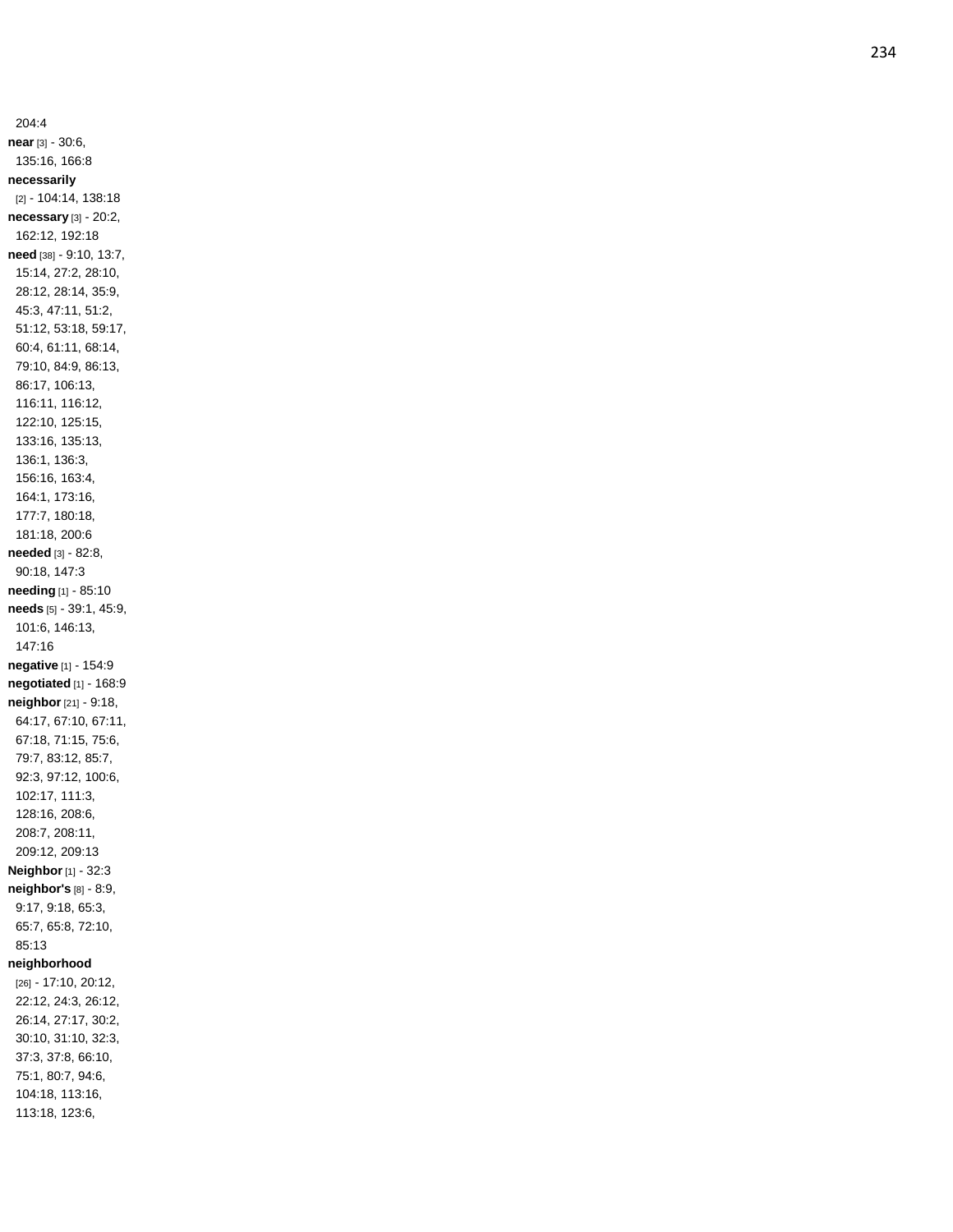158:18, 194:8, 195:17, 204:2, 212:2 **neighborhoods** [3] - 16:4, 27:13, 115:1 **neighboring** [5] - 7:14, 9:15, 22:6, 25:9, 25:13 **neighbors** [30] - 7:17, 17:17, 26:5, 30:8, 32:6, 44:15, 49:11, 56:13, 57:7, 79:2, 89:18, 92:6, 92:8, 93:11, 102:10, 102:11, 105:4, 150:15, 150:17, 151:12, 155:7, 159:7, 159:9, 165:11, 166:7, 185:9, 201:3, 208:9 **NetZero** [1] - 92:11 **never** [3] - 105:1, 132:4, 189:1 **new** [31] - 45:3, 46:2, 47:6, 47:11, 47:13, 48:9, 48:17, 50:12, 51:7, 51:8, 53:4, 53:6, 54:13, 57:6, 57:18, 58:1, 58:2, 58:7, 64:5, 84:13, 90:16, 135:6, 138:11, 138:13, 138:15, 140:13, 162:2, 163:18, 199:13, 210:6 **newer** [1] - 191: 3 **Newton** [1] - 33:4 **next** [21] - 27:7, 38:3, 47:2, 49:5, 55:14, 80:1, 88:15, 100:6, 108:14, 112:2, 114:6, 114:10, 114:14, 114:17, 115:3, 115:7, 115:9, 115:14, 118:1, 128:17, 185:16 **Next** [2] - 114:3, 115:5 **next -door** [4] - 27:7, 88:15, 100:6, 108:14 **NG** [1] - 42:16 **Ng** [1] - 42:16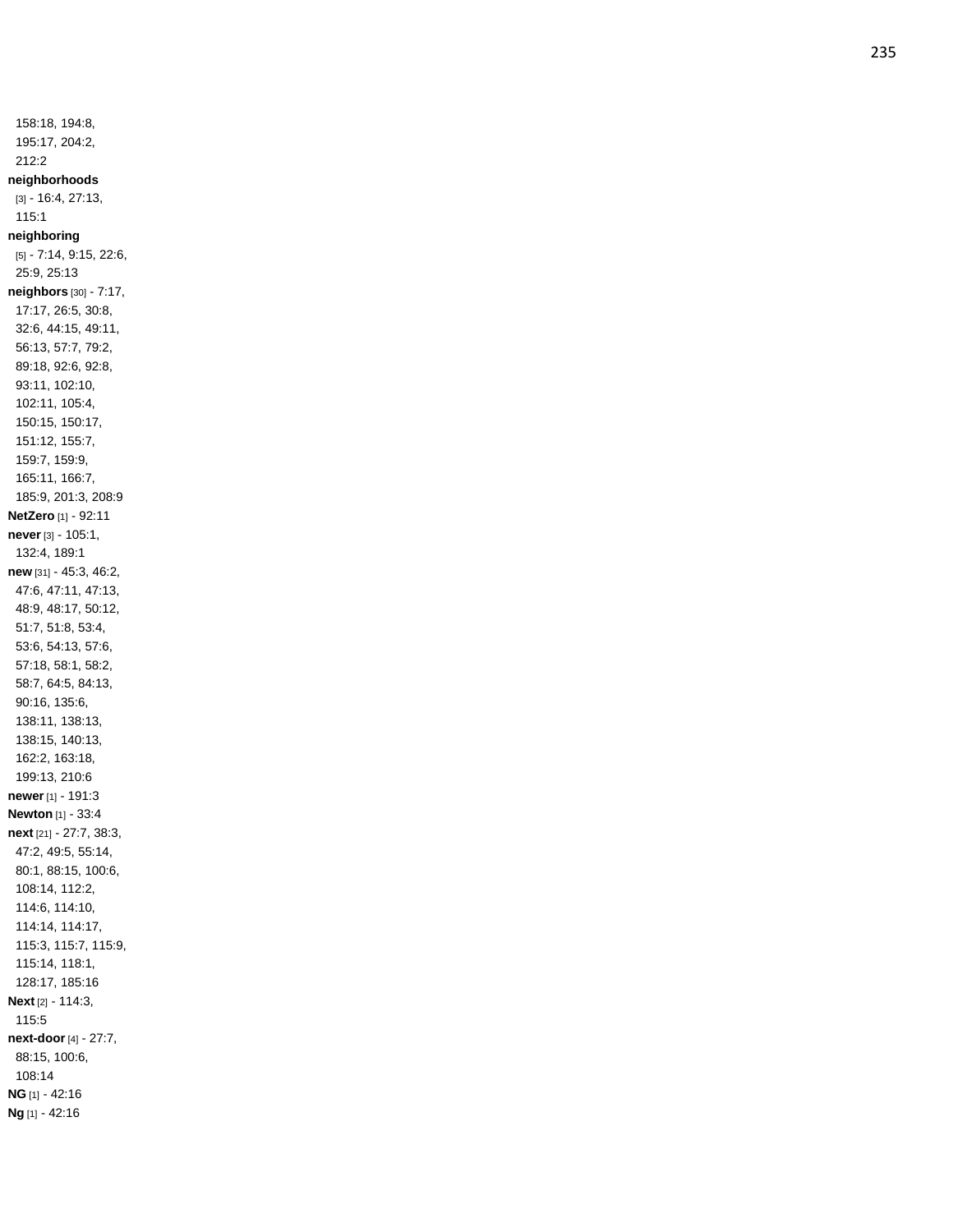**NG -MAK** [1] - 42:16 **Ng -Mak** [1] - 42:16 **nice** [1] - 68:5 **night** [2] - 215:4, 215:6 **nobody** [2] - 103:3, 201:9 **non** [10] - 51:14, 51:17, 52:6, 62:11, 64:8, 78:8, 78:17, 81:8, 82:9, 122:14 **non -conforming** [8] - 51:14, 62:11, 64:8, 78:8, 78:17, 81:8, 82:9, 122:14 **non -conformities** [1] - 52:6 **none** [1] - 114:12 **nonetheless** [2] - 16:7, 33:4 **nonvisible** [1] - 18:12 **normal** [1] - 4:18 **normally** [1] - 113:14 **northwest** [2] - 81:9, 83:9 **NOT** [1] - 219:15 **notable** [1] - 192:1 **Notary** [2] - 219:4, 219:11 **note** [9] - 4:16, 73:9, 73:11, 75:6, 112:10, 112:15, 123:3, 157:8, 218:6 **noted** [1] - 218:16 **nothing** [2] - 142:18, 151:8 **notice** [1] - 215:7 **notifying** [1] - 3:17 **November** [1] - 54:18 **nuances** [1] - 30:5 **nuisance** [7] - 22:18, 75:10, 94:15, 159:14, 196:11, 204:14, 212:11 **nullifying** [4] - 62:15, 123:1, 124:16, 157:6 **number** [11] - 4:3, 16:10, 16:14, 18:15, 22:14, 30:9, 71:2, 98:12, 106:8, 132:3, 181:2 **numbers** [1] - 183:2 **nursery** [3] - 199:14,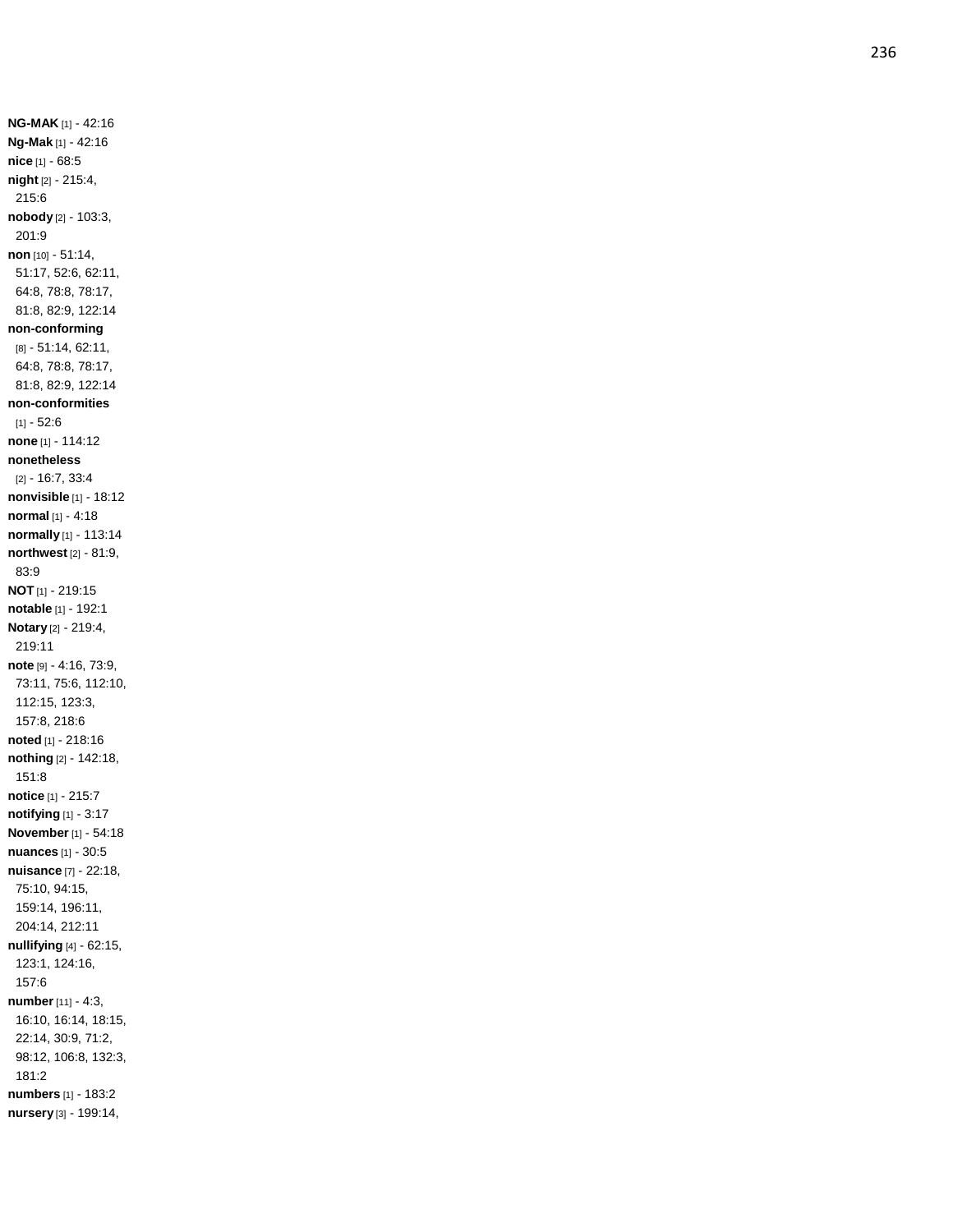199:18, 202:3

### **O**

**o'clock** [2] - 174:18, 187:5 **O'Grady** [5] - 1:12, 131:18, 138:13, 142:1, 188:1 **O'GRADY** [40] - 39:13, 46:8, 46:12, 46:18, 47:7, 49:8, 51:2, 51:7, 54:6, 54:8, 55:1, 60:7, 60:11, 60:15, 61:1, 61:7, 71:7, 71:10, 120:17, 129:10, 136:14, 136:18, 137:10, 137:14, 138:2, 138:10, 140:4, 172:4, 172:11, 173:6, 173:10, 186:5, 186:9, 186:12, 187:3, 188:3, 188:6, 214:18, 215:4, 215:8 **object** [3] - 113:6, 113:9, 155:18 **objected** [2] - 103:3, 159:8 **objecting** [1] - 103:1 **objection** [4] - 56:16, 102:17, 155:9, 204:6 **objects** [1] - 97:12 **obstructing**  $[1] - 68:12$ **obtrusive** [1] - 18:6 **obvious** [1] - 187:4 **obviously** [8] - 28:2, 29:1, 64:17, 67:9, 69:10, 93:7, 110:10, 171:2 **occupancy** [1] - 177:15 **occupant** [6] - 75:12, 94:17, 159:16, 196:13, 204:16, 212:13 **occupants** [2] - 62:5, 62:6 **occupied** [1] - 22:7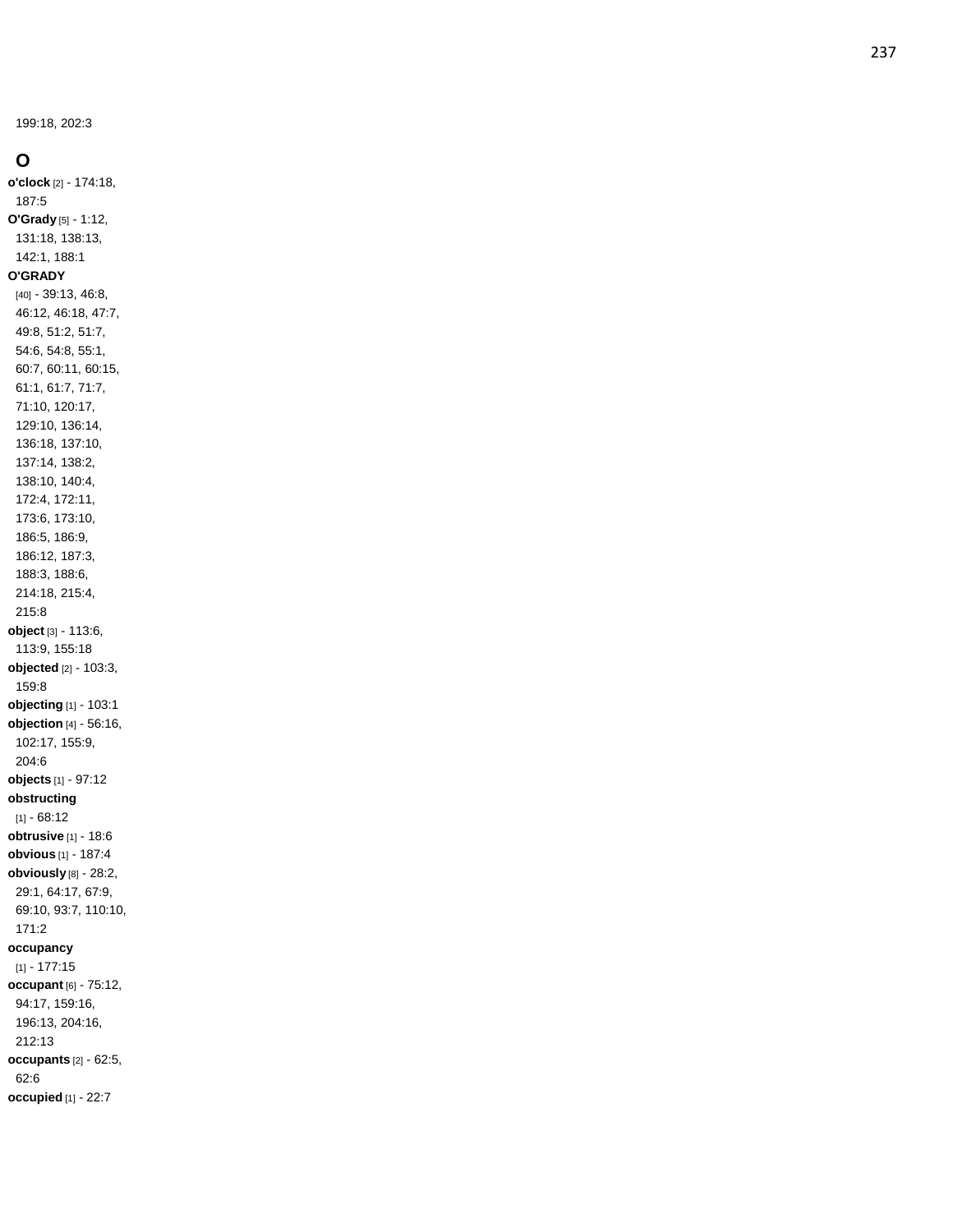**occupying** [1] - 193:7 **occu r** [1] - 44:6 **October** [9] - 54:18, 55:1, 57:14, 58:1, 58:9, 193:8, 194:13, 195:5, 197:8 **October's** [1] - 46:14 **OF** [6] - 1:1, 1:2, 219:2, 219:14, 219:15, 219:16 **off -street** [4] - 97:2, 105:2, 114:11, 124:10 **office** [5] - 13:16, 13:17, 15:6, 96:11, 129:1 **OFFICIAL** [1] - 1:16 **official** [3] - 71:10, 169:2, 170:11 **officials** [1] - 126:5 **offset** [1] - 85:2 **often** [3] - 105:9, 166:2, 166:9 **oftentimes** [1] - 163:17 **old** [6] - 13:18, 25:18, 50:13, 84:4, 84:12, 209:8 **older** [2] - 62:4, 174:11 **on -street** [1] - 191:1 **once** [3] - 23:13, 51:18, 132:18 **one** [81] - 3:12, 8:13, 8:15, 10:5, 10:7, 13:12, 13:13, 14:4, 16:18, 18:4, 23:3, 23:7, 24:9, 25:12, 26:13, 29:15, 35:2, 38:14, 42:6, 42:14, 53:1, 53:3, 54:2, 56:12, 66:17, 67:4, 67:5, 70:3, 71:13, 78:11, 97:2, 97:6, 99:13, 102:17, 103:10, 105:9, 107:17, 113:12, 118:1, 119:5, 119:10, 128:10, 130:1, 135:5, 135:7, 136:4, 136:7, 136:14, 136:16, 138:11, 138:15, 139:2, 141:14,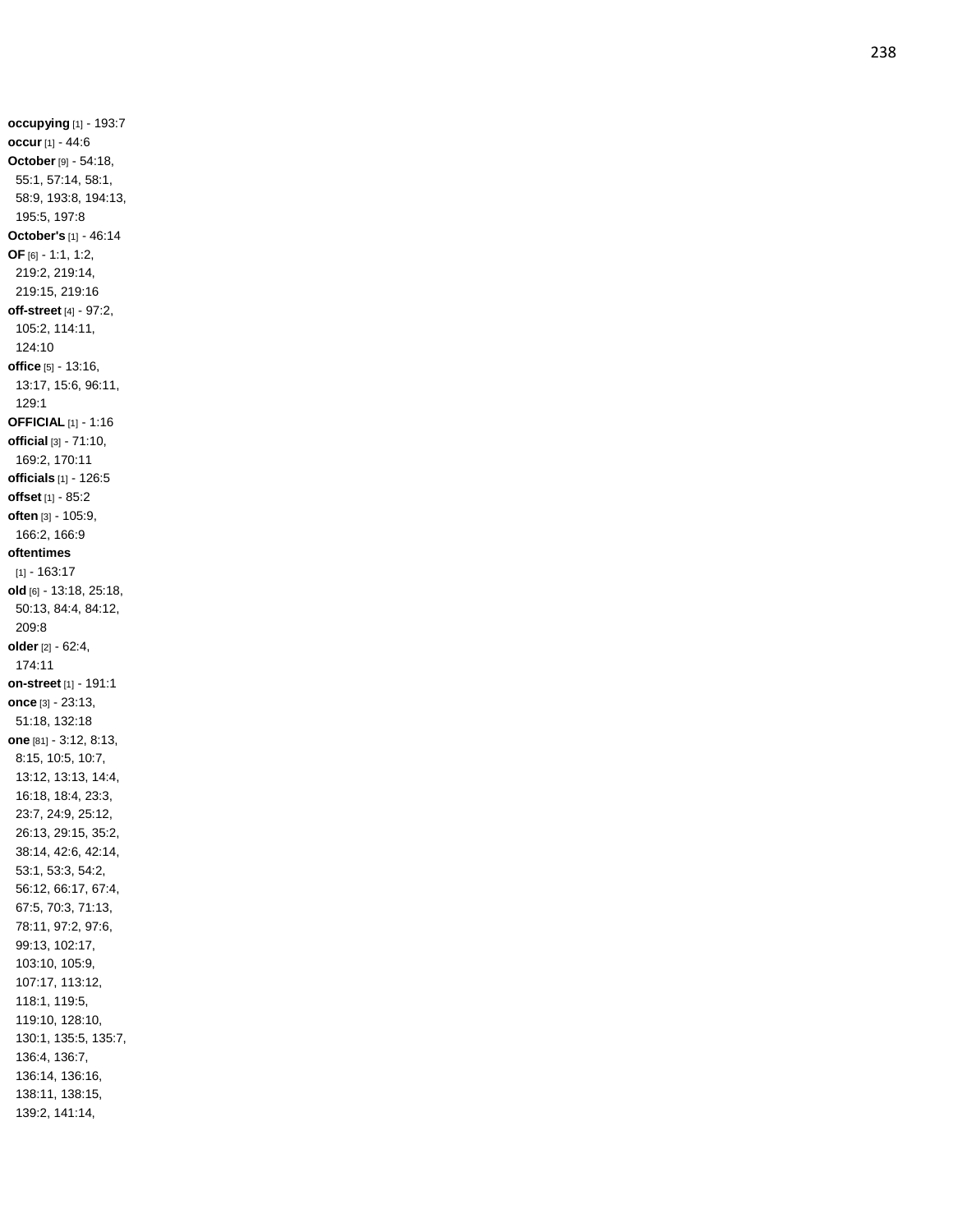146:10, 155:2, 155:13, 159:9, 163:3, 163:9, 163:13, 164:2, 165:10, 180:13, 190:18, 192:16, 192:18, 193:6, 193:10, 194:12, 199:14, 199:16, 200:5, 200:13, 202:3, 208:6, 214:10, 215:1 **ones** [3] - 71:6, 162:13, 213:9 **open** [32] - 3:18, 20:15, 21:4, 23:18, 31:5, 31:9, 31:12, 32:1, 34:9, 46:14, 72:14, 72:18, 74:2, 88:7, 99:5, 109:14, 121:5, 121:7, 121:9, 121:10, 152:16, 153:8, 153:12, 165:5, 168:2, 173:14, 175:15, 199:16, 202:14, 210:12, 210:18, 215:4 **openable** [1] - 73:12 **opened** [1] - 21:1 **opening** [1] - 83:18 **openings** [3] - 64:5, 86:8 **operable** [2] - 72:9, 73:3 **operation** [8] - 4:4, 75:3, 94:8, 159:1, 159:11, 196:6, 204:7, 212:6 **opinion** [1] - 98:15 **opportunity** [1] - 185:17 **opposed** [6] - 36:17, 71:18, 109:11, 125:10, 125:12, 183:12 **opposition** [9] - 30:13, 31:2, 65:13, 67:13, 88:1, 93:10, 126:13, 165:7 **option** [2] - 53:16, 171:18 **oral** [1] - 204:11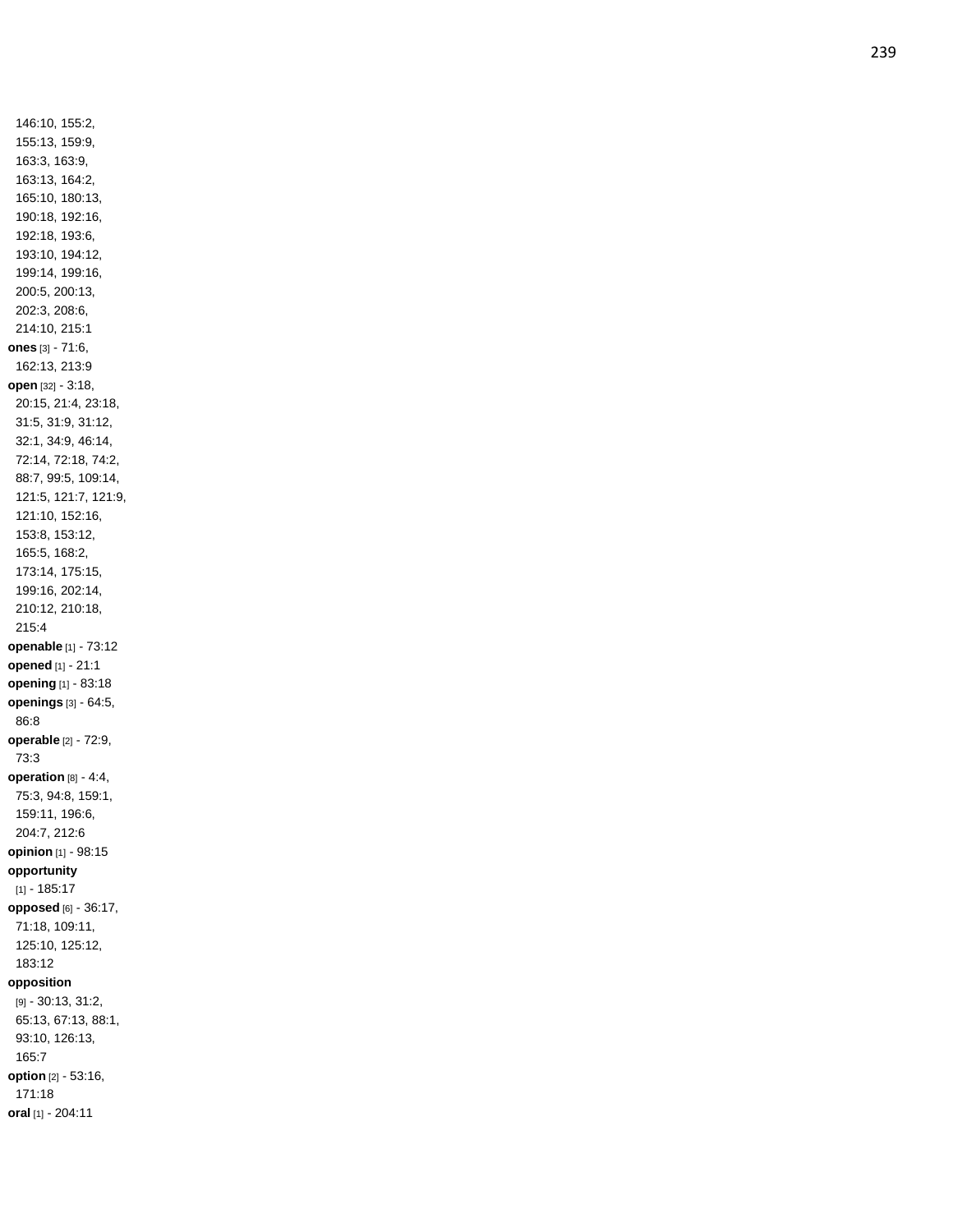**orally** [1] - 204:5 **order** [6] - 3:9, 19:4, 81:15, 82:4, 84:10, 189:8 **ordinance** [1] - 138:6 **Ordinance** [31] - 62:2, 62:16, 74:14, 75:17, 93:18, 94:10, 95:5, 123:2, 124:7, 124:17, 128:14, 129:2, 130:7, 134:17, 141:12, 157:7, 158:12, 159:3, 160:2, 178:6, 195:12, 196:8, 196:18, 203:14, 204:9, 205:3, 211:15, 212:17, 216:3, 216:4, 216:9 **original** [4] - 7:11, 56:16, 170:7, 218:2 **Original** [2] - 2:3, 2:4 **otherwise** [9] - 59:15, 75:15, 95:4, 160:1, 173:1, 190:17, 196:17, 205:2, 212:16 **outboard** [3] - 149:7, 149:9, 152:4 **outdoor** [3] - 20:4, 21:10, 24:4 **outset** [3] - 3:9, 3:15, 99:15 **outside** [3] - 20:8, 87:4, 200:18 **outvoted** [1] - 8:18 **overbearing** [1] - 22:2 **owing** [4] - 62:8, 122:12, 124:12, 156:18 **own** [1] - 113:3 **owner** [6] - 7:14, 87:13, 155:16, 199:10, 200:15, 200:17 **owner's** [1] - 209:2 **owners** [7] - 13:14, 33:4, 42:15, 77:14, 146:10, 200:9, 207:11 **ownership** [1] - 115:2 **owns** [1] - 113:17 **oxygen** [1] - 115:11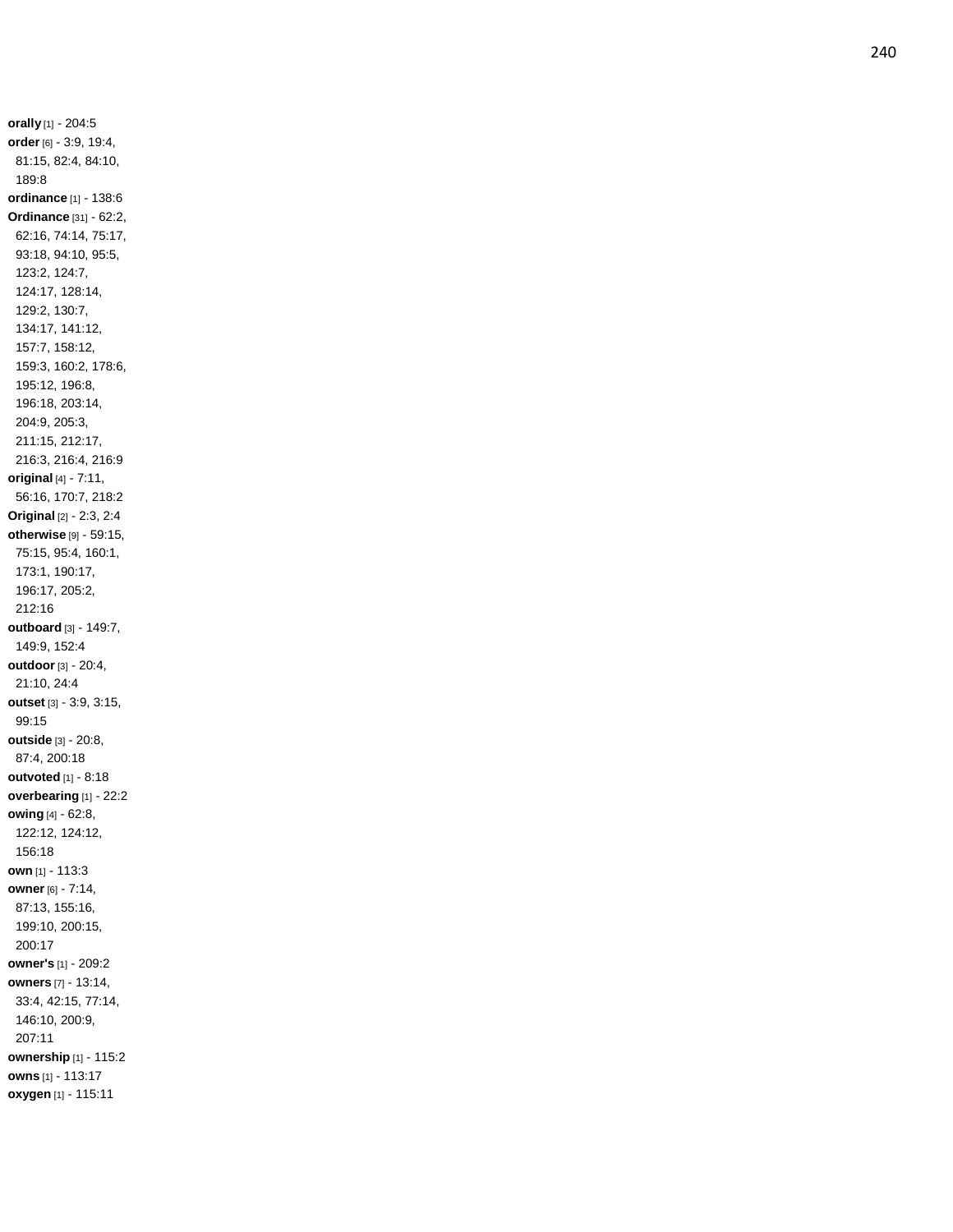#### **P**

**P - A - O - L - I - T - T - O** [1] - 154:5 **p.m** [26] - 1:4, 3:3, 6:1, 42:1, 57:13, 58:2, 58:8, 59:1, 77:1, 96:1, 128:1, 129:16, 130:12, 131:1, 140:7, 140:15, 141:4, 146:1, 161:1, 176:13, 199:1, 207:1, 214:1, 215:14, 216:15, 217:6 **page** [4] - 95:11, 123:13, 157:17, 213:5 **PAGE** [2] - 2:1, 218:8 **panels** [1] - 85:17 **pantry** [1] - 209:15 **PAOLITTO** [3] - 153:16, 154:1, 154:4 **Paolitto** [2] - 153:16, 154:4 **paper** [4] - 51:1, 52:2, 118:6, 118:13 **parallel** [1] - 109:3 **pardon** [1] - 182:8 **parent** [3] - 23:9, 174:13, 189:6 **parents** [9] - 163:5, 163:8, 164:10, 171:5, 175:10, 176:17, 178:11, 185:1, 189:15 **park** [3] - 117:3, 169:8, 191:5 **parked** [5] - 106:7, 106:9, 108:12, 109:3, 187:7 **parking** [80] - 8:14, 21:6, 21:8, 21:9, 27:4, 97:2, 97:10, 97:13, 97:18, 98:8, 98:9, 98:12, 98:15, 99:2, 99:7, 102:14, 103:12, 104:7, 105:2, 105:8, 105:10, 106:1, 106:11, 106:12, 106:16, 107:6,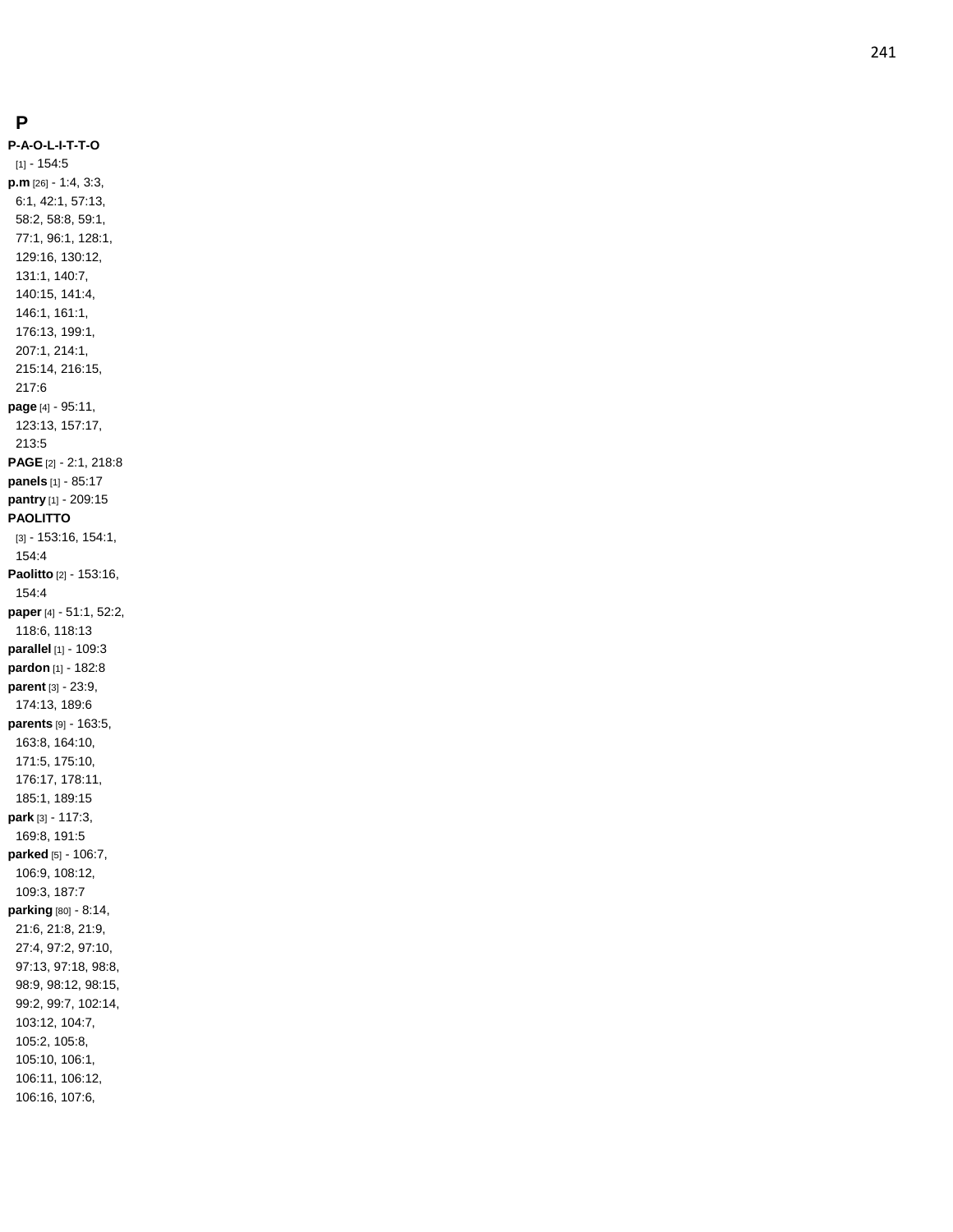108:8, 108:10, 109:6, 114:11, 116:3, 116:6, 116:12, 116:16, 119:6, 119:15, 120:9, 120:11, 124:4, 124:10, 125:2, 126:4, 126:12, 161:14, 161:17, 162:11, 162:17, 163:4, 163:7, 166:15, 167:16, 168:15, 169:12, 170:9, 170:11, 170:13, 171:7, 177:2, 177:7, 177:9, 177:13, 178:16, 180:3, 180:9, 181:13, 182:10, 183:8, 184:17, 185:3, 186:18, 187:1, 189:8, 189:9, 189:12, 190:14, 191:1, 191:8, 193:18 **Parking** [1] - 186:13 **parking's** [2] - 51:9, 192:10 **part** [14] - 16:17, 19:6, 19:9, 19:10, 27:14, 81:12, 100:9, 104:17, 147:3, 147:7, 147:10, 147:17, 170:15, 175:5 **particular** [3] - 11:3, 168:14, 181:1 **particularly** [4] - 104:16, 105:12, 106:12, 176:6 **parties** [1] - 23:11 **Partners** [1] - 95:10 **parts** [4] - 26:18, 27:1, 65:9, 96:17 **party** [1] - 68:1 **pass** [2] - 5:3, 191:1 **pass -through**  $[1] - 191:1$ **passer** [1] - 12:9 **passer -by** [1] - 12:9 **past** [2] - 8:12, 142:9 **Patricia** [1] - 112:18 **Patrick** [1] - 77:12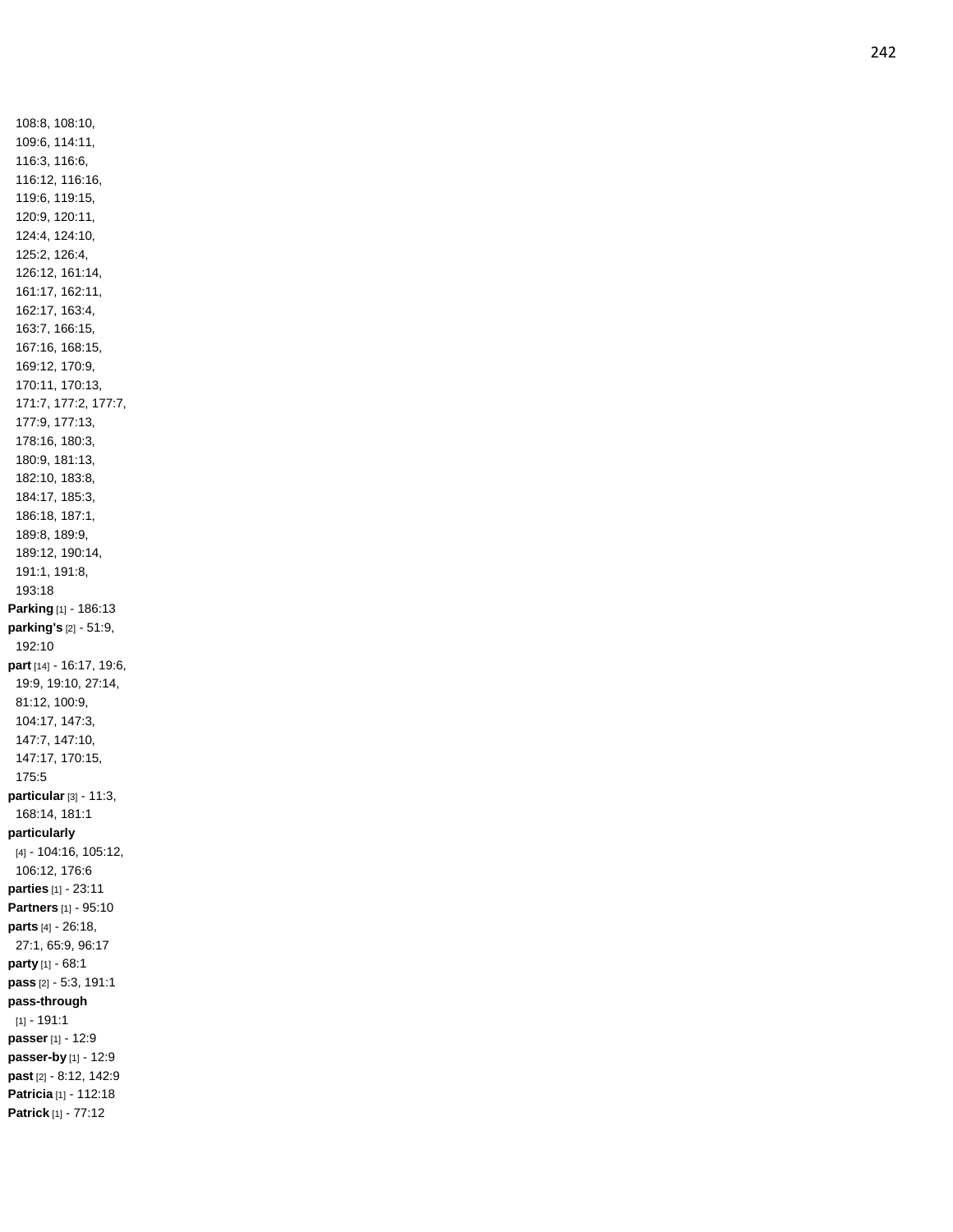**patterns** [6] - 74:16, 94:3, 158:15, 195:14, 203:17, 211:17 **pen** [2] - 17:13, 143:13 **people** [31] - 12:11, 22:9, 22:16, 23:10, 24:13, 26:10, 26:11, 27:18, 91:16, 94:12, 107:6, 116:2, 116:7, 116:10, 126:7, 132:4, 138:4, 139:15, 167:2, 173:4, 174:8, 174:9, 174:11, 175:11, 179:15, 183:4, 183:6, 187:10, 193:1, 193:17, 195:5 **per** [8] - 162:8, 179:15, 179:17, 181:1, 181:2, 181:3, 181:5, 184:10 **percent** [5] - 39:10, 170:6, 171:13, 182:1, 183:6 **perfect** [1] - 30:7 **perhaps** [4] - 40:12, 68:1, 105:18, 196:2 **perimeter** [2] - 101:16, 138:2 **period** [10] - 10:2, 97:10, 131:16, 139:17, 163:13, 182:14, 193:2, 197:3, 197:14 **permission** [1] - 49:4 **permit** [6] - 87:15, 87:17, 163:15, 173:14, 183:3, 200:6 **Permit** [51] - 7:2, 15:9, 38:7, 64:2, 64:4, 66:8, 67:6, 74:13, 74:15, 76:1, 76:11, 89:14, 93:14, 93:16, 94:1, 95:7, 147:9, 147:15, 156:6, 158:8, 158:13, 160:4, 161:13, 170:2, 174:2, 182:4, 182:17, 185:5, 186:16, 189:18,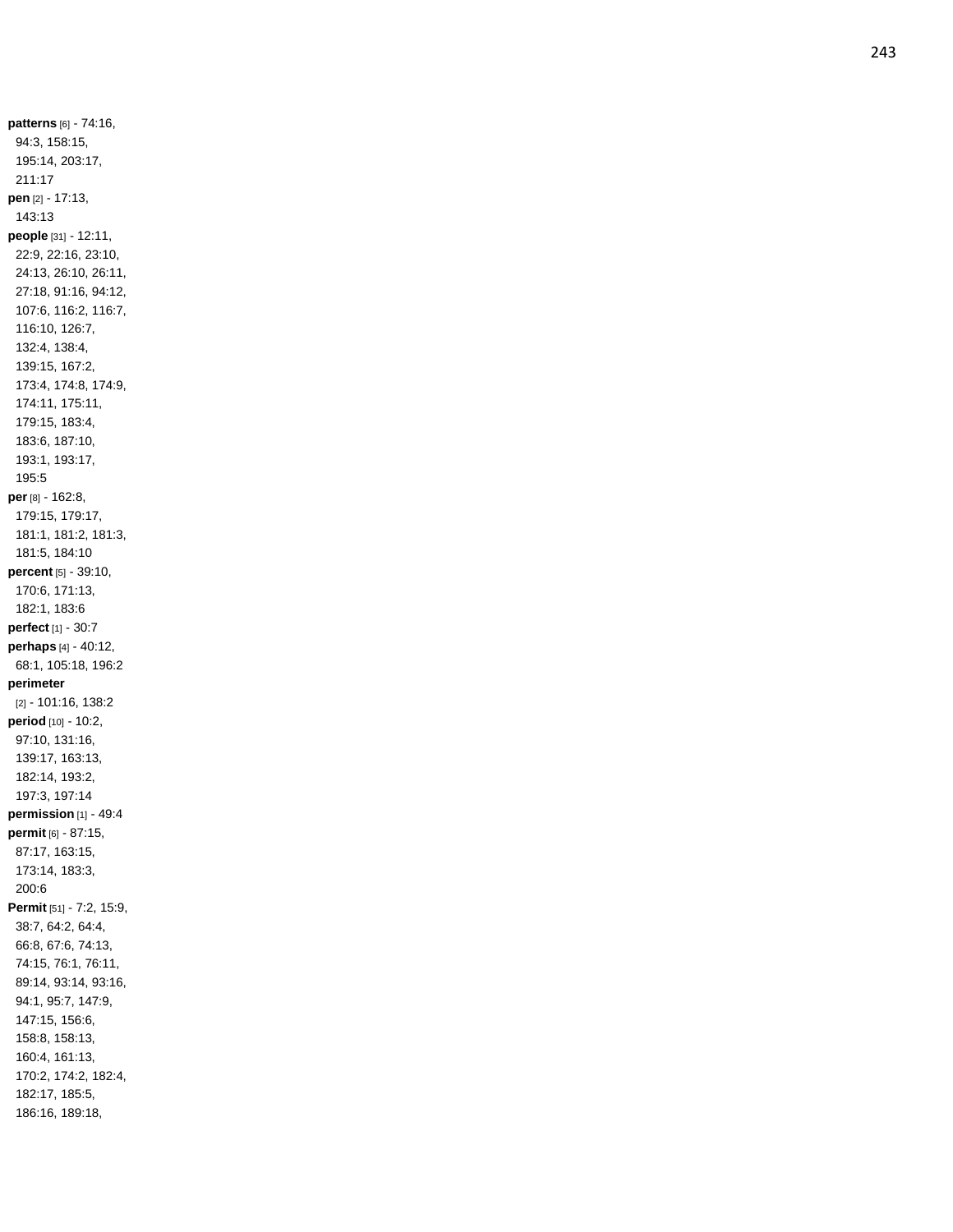194:10, 195:5, 195:11, 195:13, 196:1, 196:5, 197:6, 197:7, 197:11, 197:18, 198:2, 199:15, 200:7, 203:11, 203:16, 205:5, 206:3, 206:11, 211:11, 211:16, 213:1 **Permits** [1] - 192:16 **permits** [1] - 30:18 **permitted** [5] - 94:9, 159:2, 185:2, 196:7, 204:8 **permitting** [1] - 113:15 **persnickety** [2] - 49:12, 49:13 **person** [5] - 3:17, 23:14, 99:13, 103:2, 204:4 **personal** [1] - 13:13 **perspective**  $[1] - 144:5$ **pertain** [1] - 168:14 **Peter** [1] - 157:15 **petition** [6] - 52:13, 67:12, 91:18, 140:11, 190:14, 192:2 **petitioner** [19] - 57:15, 75:9, 110:3, 112:9, 124:9, 128:13, 130:1, 130:2, 130:6, 140:10, 155:3, 156:5, 186:17, 191:9, 197:8, 212:2, 215:17, 216:2, 216:11 **petitioners** [1] - 23:5 **phase** [1] - 80:1 **phone** [1] - 34:1 **phonetic** [1] - 110:4 **photo** [3] - 12:3, 141:1, 216:12 **photograph** [1] - 208:18 **photographs** [2] - 11:18, 210:1 **physically** [2] - 12:6, 73:1 **physicians** [1] - 13:15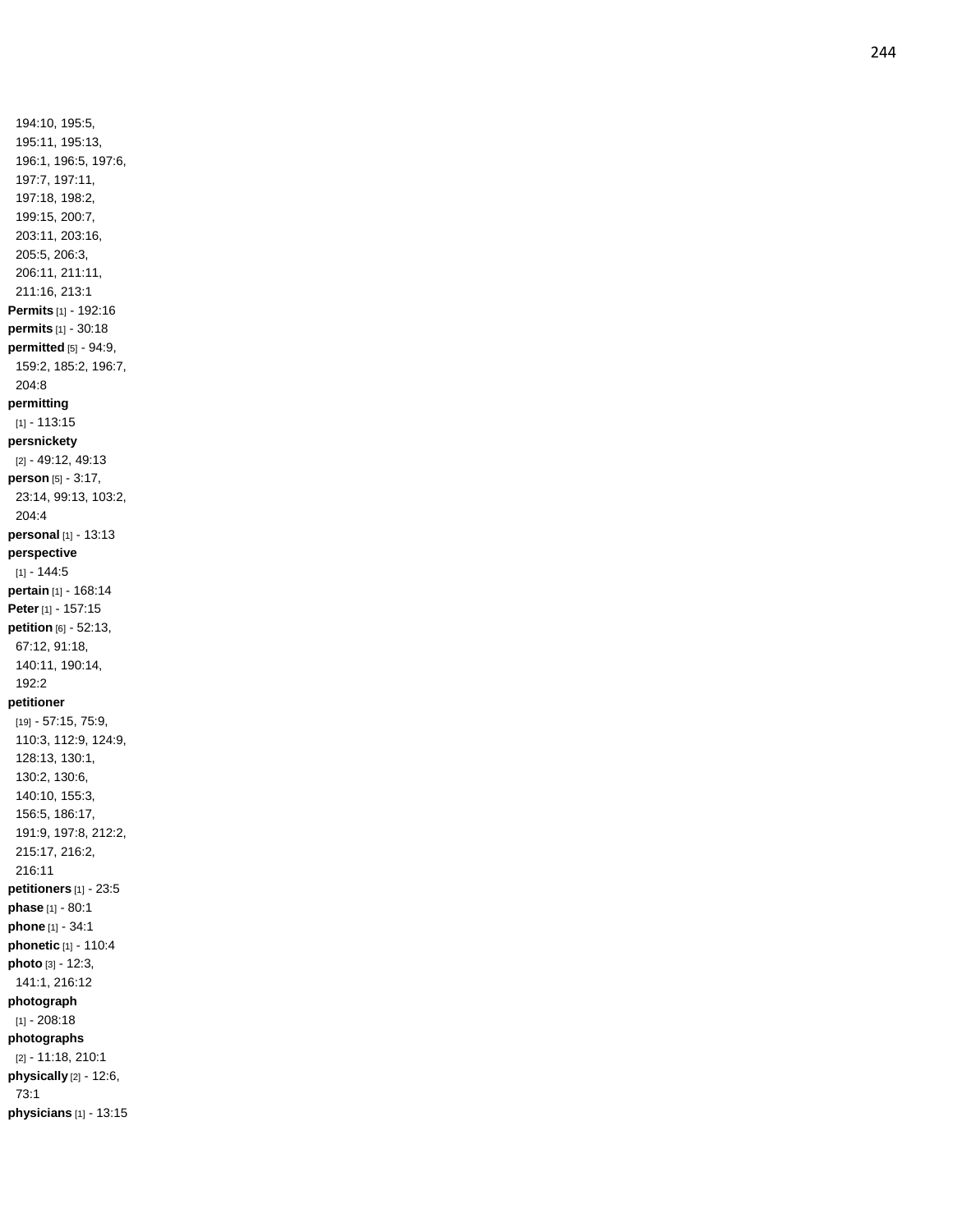**physics** [1] - 121:16 **pick** [8] - 54:11, 129:1, 168:13, 171:4, 176:13, 182:6, 188:6, 192:12 **picked** [1] - 176:14 **picture** [3] - 16:8, 16:9, 68:9 **pictures** [1] - 132:15 **piece** [6] - 51:1, 52:2, 82:15, 86:10, 86:14, 86:18 **pieces** [2] - 81:4, 81:11 **pitfalls** [1] - 56:7 **place** [8] - 19:11, 85:18, 105:2, 162:2, 162:16, 166:12, 181:15, 185:8 **placed** [1] - 57:18 **placeholder**  $[1] - 54:14$ **placement** [1] - 4:3 **plain** [1] - 22:17 **plan** [13] - 10:9, 14:1, 23:18, 60:8, 65:12, 69:8, 73:9, 82:1, 85:5, 91:3, 191:15, 193:7, 202:2 **planned** [1] - 200:2 **planning** [3] - 4:14, 89:2, 191:7 **Planning** [11] - 98:10, 114:18, 141:16, 142:7, 142:11, 142:15, 142:16, 142:18, 143:4, 143:6, 143:11 **plans** [46] - 7:8, 13:8, 17:7, 35:7, 36:5, 57:7, 58:6, 58:7, 59:12, 63:8, 63:10, 69:4, 69:5, 69:10, 69:16, 71:1, 71:6, 71:9, 71:11, 76:3, 76:5, 76:7, 79:9, 89:4, 92:4, 95:9, 111:4, 113:7, 113:9, 115:10, 123:12, 125:3, 130:8, 141:6, 150:15, 151:13, 151:16, 154:10, 155:8, 155:15,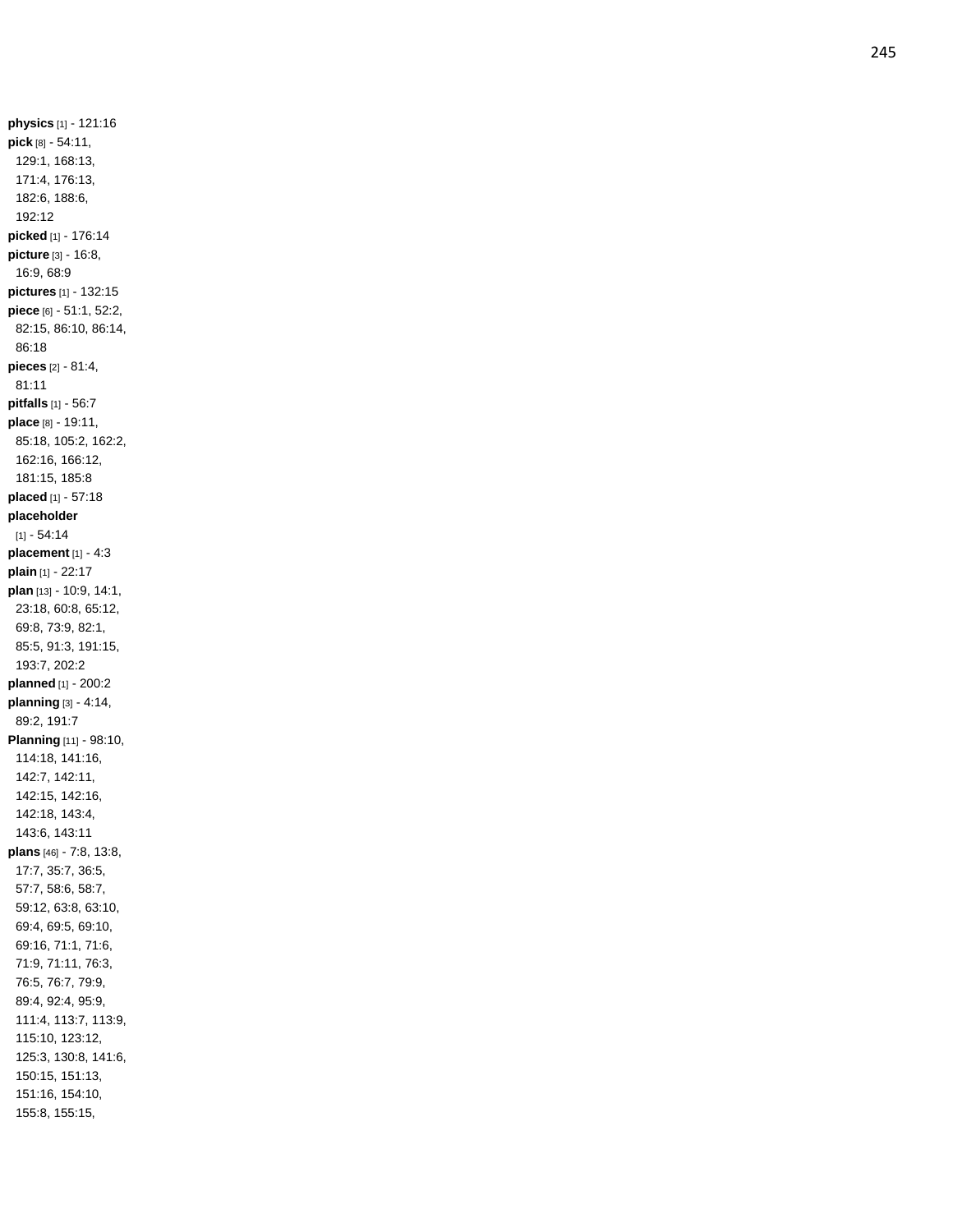157:15, 160:6, 205:7, 205:14, 213:3 **plants** [1] - 10:10 **plate** [1] - 133:13 **play** [1] - 20:8 **plenty** [1] - 98:9 **point** [37] - 8:10, 9:4, 9:5, 10:18, 12:8, 13:4, 15:14, 19:2, 19:17, 24:16, 34:5, 34:7, 36:3, 43:11, 47:15, 48:3, 48:13, 54:3, 55:12, 56:10, 67:10, 89:6, 104:3, 107:12, 107:16, 138:4, 150:10, 154:13, 168:10, 178:4, 182:2, 188:17, 190:6, 195:17, 197:16, 205:13 **pointed** [3] - 44:2, 143:18, 212:3 **points** [1] - 14:4 **pole** [1] - 111:13 **policies** [1] - 98:7 **policy** [4] - 25:3, 98:10, 98:11 **population** [1] - 164:2 **porch** [2] - 81:14, 82:17 **portion** [4] - 68:13, 81:7, 84:8, 84:9 **portrays** [1] - 16:9 **position** [1] - 66:9 **positive** [1] - 32:6 **possible** [2] - 19:1, 49:14 **possibly** [1] - 168:12 **post** [5] - 128:13, 132:14, 135:7, 135:15, 216:2 **postage** [1] - 37:4 **posted** [7] - 132:18, 139:8, 140:15, 140:16, 200:18, 214:13, 216:6 **posting** [8] - 57:18, 130:6, 132:4, 134:17, 135:11, 137:11, 142:3, 143:3 **potential** [3] - 172:9,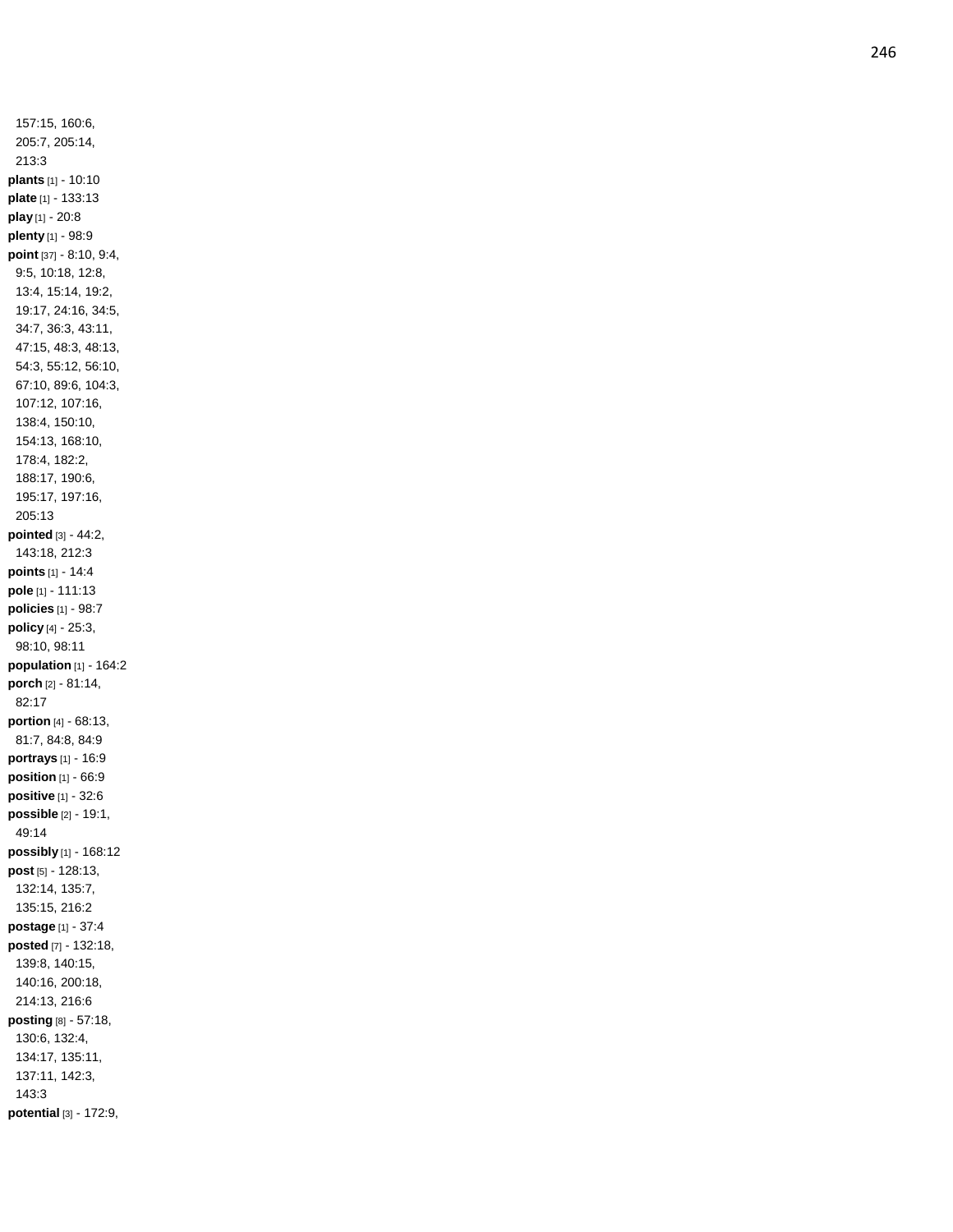183:10, 189:15 **potentially** [2] - 164:3, 183:3 **potted** [1] - 10:10 **preclude** [1] - 191:8 **prefer** [1] - 193:1 **premature** [1] - 169:7 **premises** [1] - 197:9 **prepared** [9] - 36:8, 63:8, 95:9, 123:12, 132:6, 134:6, 157:15, 205:7, 213:3 **prepares** [1] - 4:13 **present** [5] - 18:14, 69:11, 132:13, 150:9, 190:17 **presenting** [1] - 173:17 **pressure** [1] - 102:5 **presumably** [1] - 62:6 **pretend** [1] - 210:10 **pretty** [5] - 9:7, 14:6, 17:10, 25:17, 87:4 **prevent** [1] - 111:13 **previously** [3] - 76:3, 125:4, 160:7 **price** [1] - 24:16 **primary** [2] - 39:1, 80:4 **print** [1] - 155:18 **priority** [1] - 163:17 **privacies** [1] - 86:2 **privacy** [4] - 8:10, 67:11, 85:8, 159:6 **private** [2] - 115:1 **privately** [1] - 43:13 **problem** [13] - 9:1, 10:2, 24:5, 48:14, 49:18, 111:6, 111:11, 132:4, 170:16, 171:4, 171:8, 187:4, 209:9 **problems** [1] - 192:13 **procedural** [3] - 42:9, 42:10, 54:3 **proceed** [9] - 63:7, 76:2, 95:8, 123:11, 125:3, 157:14, 160:6, 205:6, 213:2 **proceedings** [1] - 219:6 **process** [7] - 81:6, 83:10, 87:1, 89:3,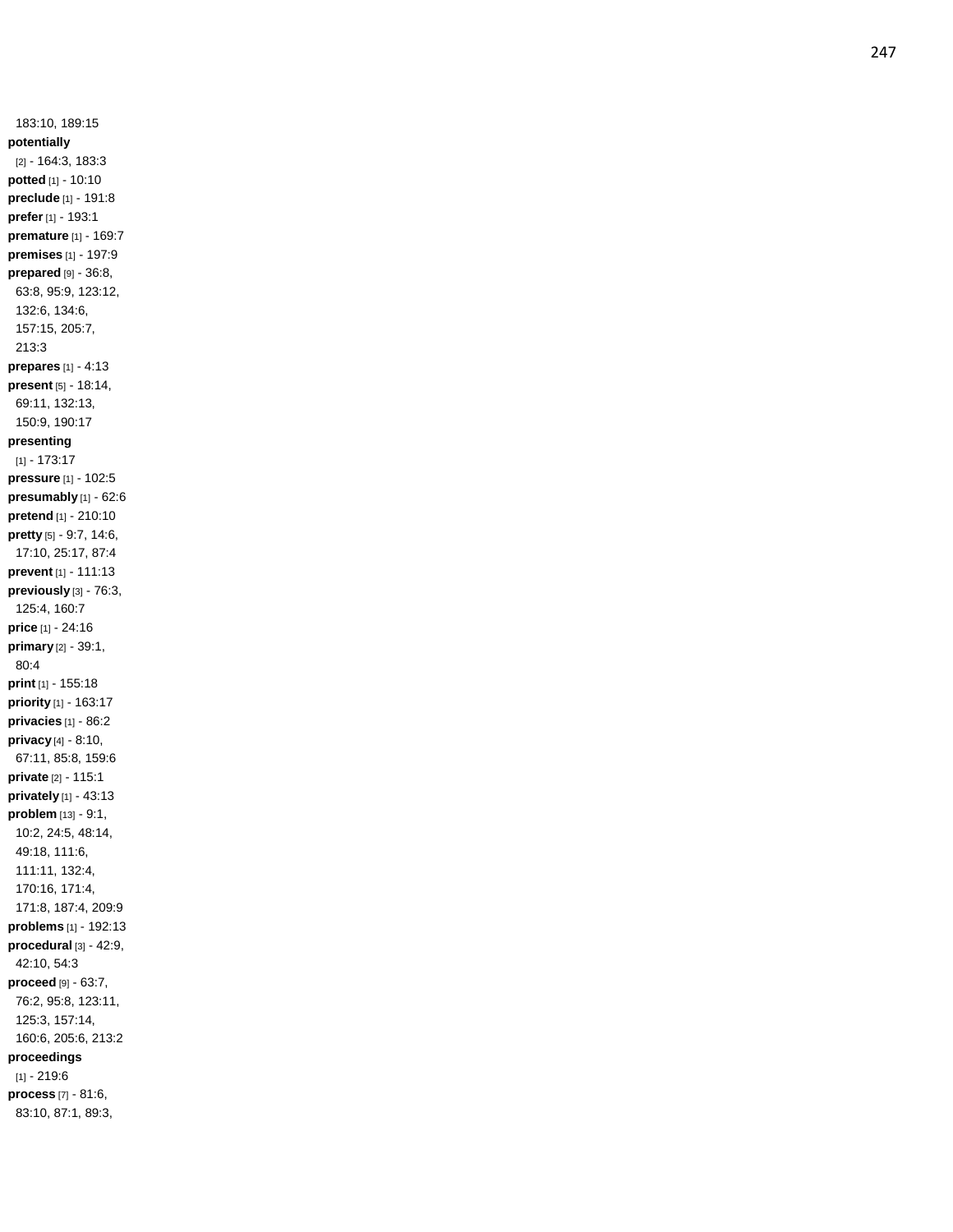90:14, 138:8, 149:13 **profile** [1] - 17:15 **program** [1] - 82:6 **progress** [1] - 147:1 **project** [6] - 42:13, 92:4, 96:11, 110:13, 191:9, 207:12 **prominent** [1] - 17:11 **prop** [1] - 86:16 **proper** [1] - 19:12 **properly** [2] - 45:9, 148:9 **properties** [1] - 100:5 **property** [32] - 9:15, 9:17, 32:16, 33:7, 33:11, 43:7, 58:1, 58:3, 78:2, 81:17, 87:10, 92:6, 99:4, 100:9, 100:13, 108:18, 114:9, 115:5, 123:4, 126:11, 131:16, 132:1, 146:12, 146:13, 147:1, 148:4, 148:6, 150:18, 173:10, 173:11, 173:13, 208:4 **proposal** [5] - 36:5, 49:16, 80:8, 126:12, 156:1 **propose** [1] - 62:12 **proposed** [24] - 7:5, 68:5, 71:4, 75:5, 75:14, 94:5, 94:11, 95:2, 123:5, 155:8, 157:9, 159:4, 159:8, 159:13, 159:16, 159:18, 196:9, 196:13, 196:15, 204:10, 204:16, 204:18, 212:8, 212:14 **proposing** [10] - 28:3, 43:3, 43:4, 48:4, 89:9, 89:11, 142:17, 200:10, 207:13, 210:5 **Prospect** [12] - 2:10, 161:6, 161:14, 166:11, 166:13, 166:16, 171:6, 183:11, 188:14,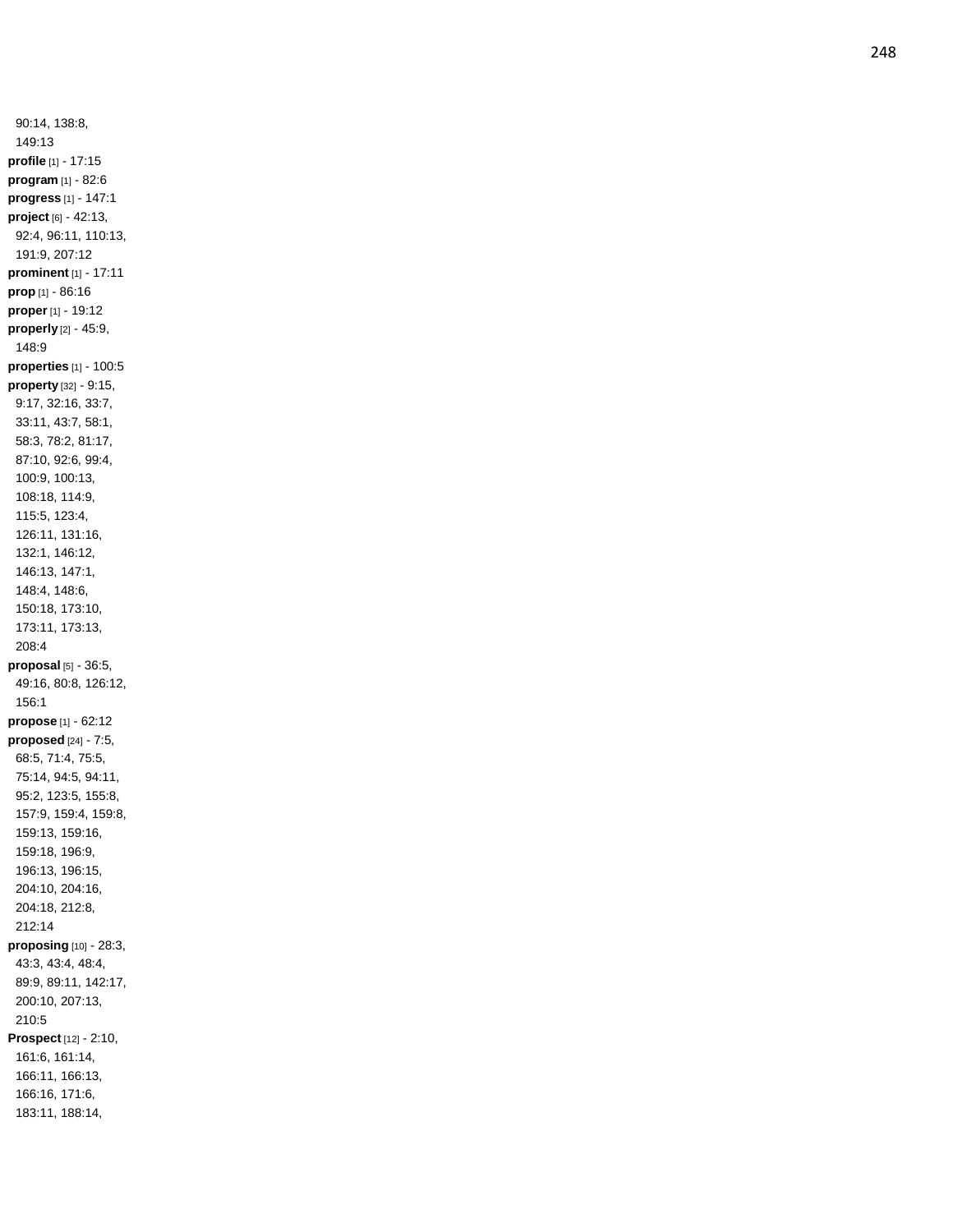190:15, 191:3, 191:4 **prove** [1] - 194:7 **proves** [1] - 193:3 **provide** [6] - 16:8, 21:1, 21:5, 31:5, 63:2, 97:1 **provided** [2] - 11:2, 110:2 **provides** [3] - 7:15, 115:11, 115:13 **providing** [2] - 181:10, 182:10 **provisions** [4] - 62:2, 122:8, 124:7, 156:14 **public** [21] - 34:10, 34:16, 62:14, 74:3, 88:7, 93:12, 109:14, 118:18, 122:18, 124:15, 126:5, 137:15, 142:12, 153:13, 156:4, 157:5, 165:6, 202:14, 203:6, 211:1, 211:6 **Public** [2] - 219:4, 219:11 **pull** [1] - 167:3 **pulled** [3] - 7:12, 9:6, 9:11 **pulling** [1] - 26:6 **purchased** [3] - 32:17, 33:5, 146:12 **purpose** [14] - 20:5, 21:7, 37:5, 62:16, 75:16, 95:5, 123:2, 124:17, 157:7, 160:2, 170:14, 196:18, 205:3, 212:17 **pursue** [1] - 53:11 **pushed** [2] - 18:18, 90:5 **pushing** [1] - 102:3 **put** [15] - 16:8, 65:3, 67:16, 71:2, 98:14, 133:6, 133:12, 137:16, 138:14, 169:2, 170:3, 180:15, 181:8, 185:8, 187:15 **putting** [2] - 18:16,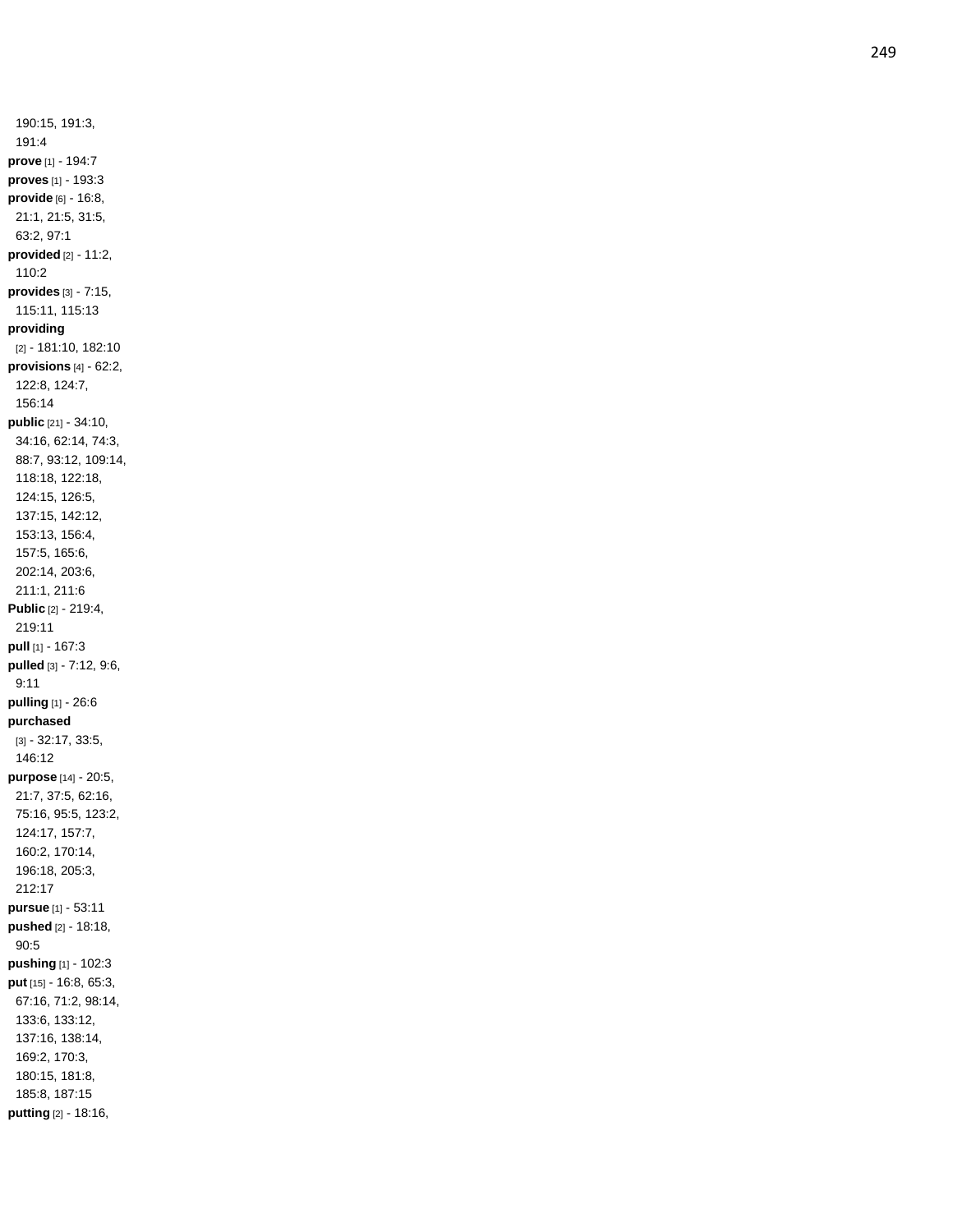67:8 **puzzled** [1] - 148:7 **puzzling** [1] - 129:3

## **Q**

**quality** [2] - 80:5, 181:10 **query** [1] - 64:13 **questionable** [1] - 30:12 **questions** [12] - 19:16, 34:7, 87:6, 92:8, 104:3, 107:15, 111:8, 118:16, 152:1, 165:1, 202:11, 210:15 **quick** [2] - 54:2, 177:1 **quickly** [4] - 47:5, 166:5, 191:14 **quiet** [1] - 23:6 **Quinn** [1] - 157:15 **quite** [8] - 8:2, 13:11, 16:9, 17:11, 20:10, 25:14, 26:4, 31:14 **quorum** [2] - 141:17, 142:11

# **R**

**radius** [2] - 16:13, 163:3 **rail** [1] - 102:4 **railing** [6] - 17:2, 17:8, 17:13, 17:15, 19:2, 19:12 **railings** [2] - 17:8, 17:11 **raise** [1] - 72:16 **raised** [3] - 42:18, 79:17, 192:8 **raises** [2] - 122:10, 191:16 **Ranjit** [2] - 43:13, 45:2 **rather** [5] - 71:18, 105:7, 163:7, 170:9, 204:3 **ratio** [1] - 29:17 **re** [6] - 43:2, 45:15, 45:16, 45:18, 46:2, 193:11 **re -advertise** [2] - 43:2, 45:15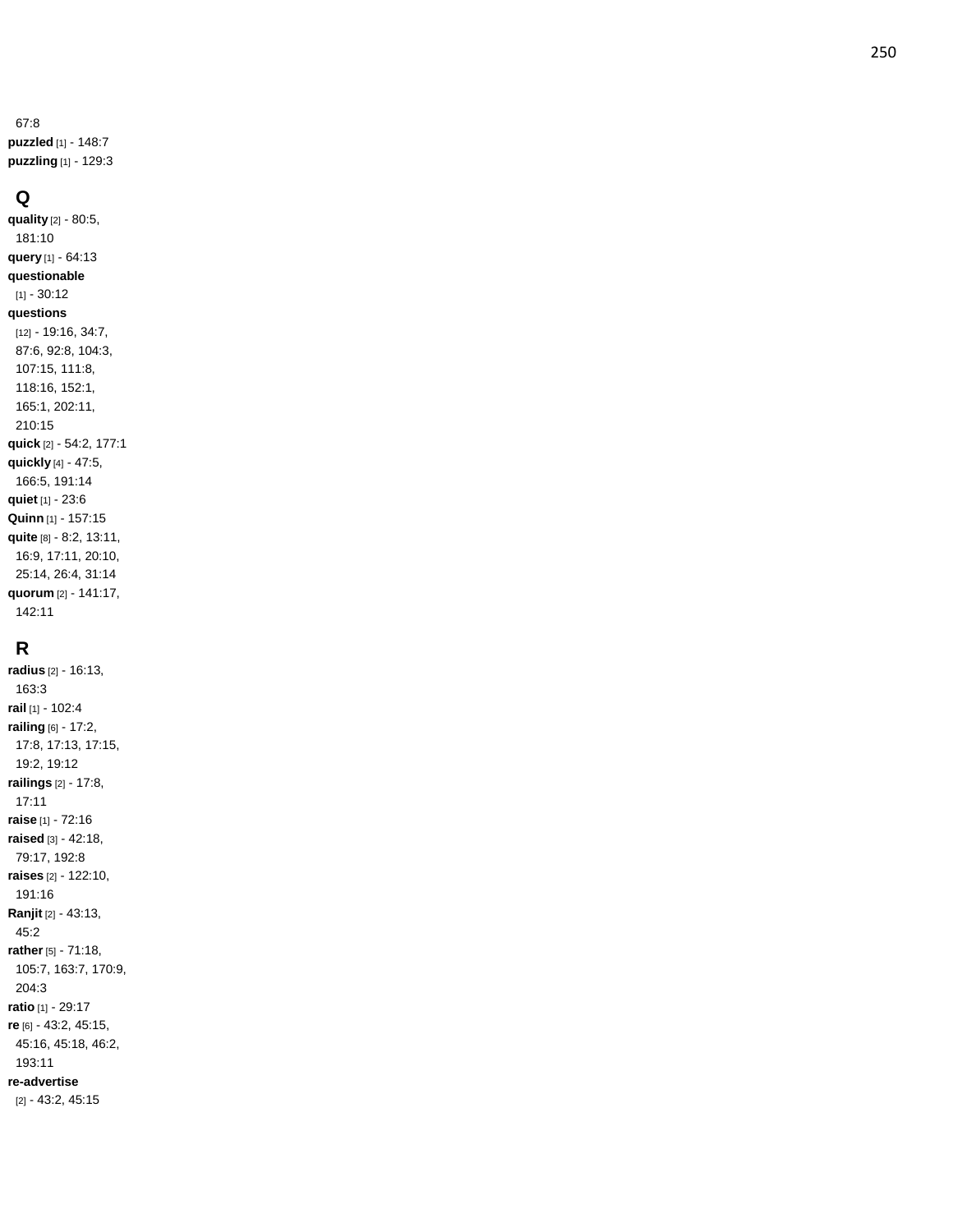**re -advertised** [2] - 45:16, 45:18 **re -filed** [1] - 46:2 **reach** [1] - 87:3 **reached** [2] - 33:18, 89:6 **read** [13] - 3:15, 9:10, 91:16, 95:1, 103:17, 112:2, 113:1, 114:2, 114:3, 137:18, 165:7, 190:9, 218:15 **readily** [1] - 115:4 **reading** [1] - 218:6 **Reading** [8] - 91:18, 111:2, 111:11, 111:18, 112:10, 113:3, 155:6, 190:12 **ready** [6] - 61:13, 61:15, 79:18, 93:13, 203:6, 211:7 **real** [5] - 7:18, 24:6, 49:12, 60:8, 90:15 **realize** [1] - 89:14 **really** [23] - 8:9, 13:7, 19:8, 20:10, 20:15, 22:5, 24:14, 24:18, 26:3, 26:17, 37:6, 40:2, 43:6, 96:17, 122:15, 147:5, 151:14, 162:11, 163:12, 192:6, 200:11, 208:3, 209:18 **rear** [15] - 10:10, 14:3, 14:4, 15:1, 19:9, 26:5, 64:6, 64:7, 67:4, 77:18, 92:1, 114:5, 148:4, 151:14 **reason** [13] - 3:12, 21:15, 27:11, 28:9, 63:3, 63:4, 106:18, 109:7, 127:2, 129:8, 172:9, 193:2, 218:7 **REASON** [6] - 218:9, 218:10, 218:11, 218:12, 218:13, 218:14 **reasonable** [3] - 4:2, 140:15, 186:18 **reasons** [3] - 21:15, 29:14, 113:11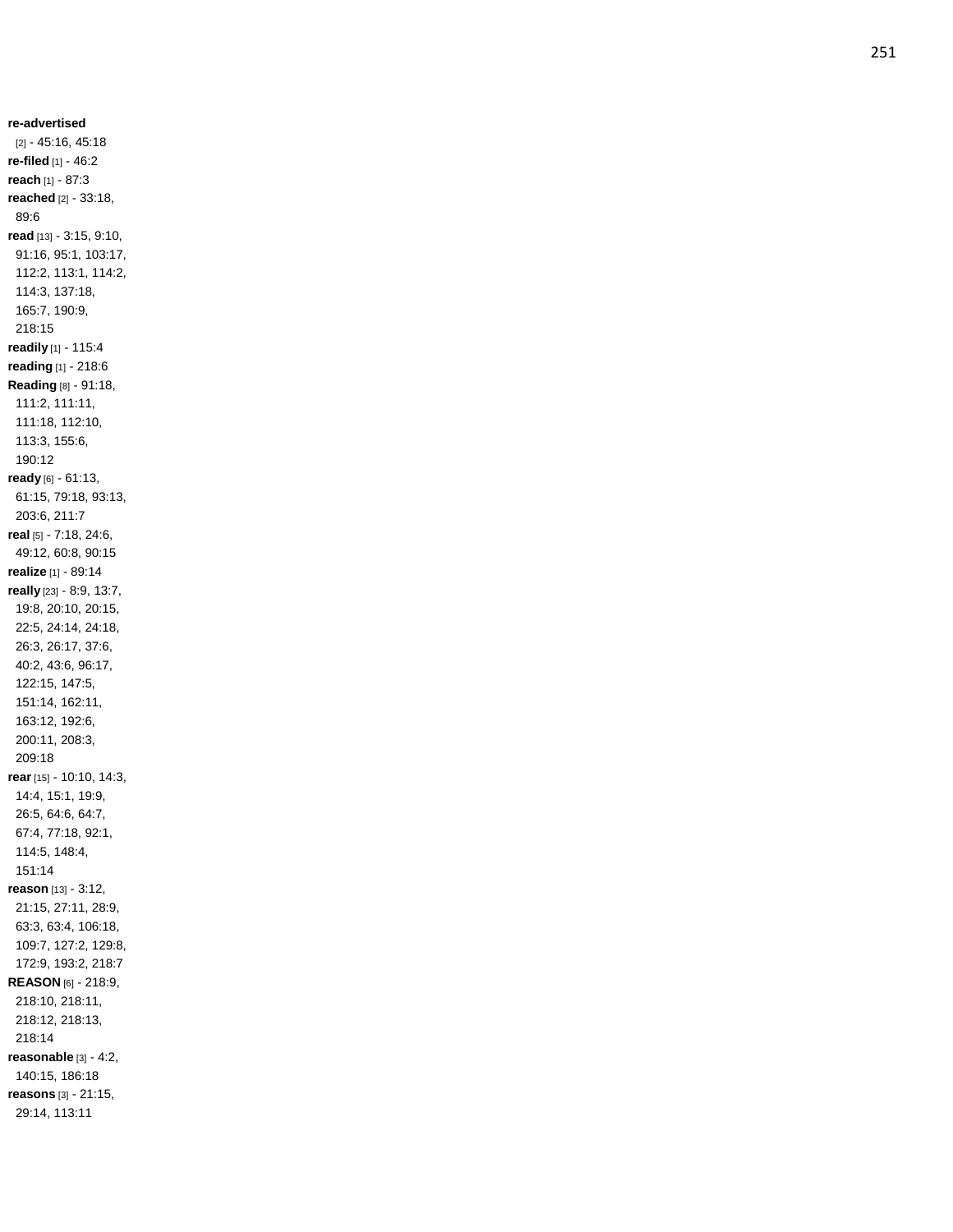**reassured** [1] - 154:11 **rebuild** [3] - 77:17, 96:18, 100:16 **rebuilding** [3] - 82:18, 102:5, 122:5 **rebuilt** [2] - 80:17, 147:5 **receipt** [3] - 91:14, 110:2, 155:2 **receive** [1] - 163:17 **received** [3] - 33:9, 33:14, 155:8 **recent** [2] - 16:15, 157:16 **recently** [4] - 33:5, 117:7, 118:2, 191:2 **recess** [2] - 37:10, 37:17 **recessed** [2] - 41:4, 59:7 **recognition**  $[1] - 27:14$ **recognize** [3] - 26:16, 31:6, 138:8 **recognized**  $[1] - 26:18$ **recollection** [1] - 20:1 **recommended** [1] - 81:2 **reconfiguring** [1] - 82:5 **reconstruct** [2] - 92:1, 111:5 **reconstruction**  $[1] - 191:7$ **RECORD** [1] - 1:16 **record** [15] - 4:15, 34:4, 95:1, 103:17, 103:18, 126:14, 143:15, 165:7, 167:13, 169:3, 171:2, 184:4, 190:9, 218:16, 219:6 **recorder** [1] - 4:11 **recording** [3] - 3:18, 4:8, 4:11 **recordings** [1] - 4:10 **records** [1] - 4:12 **rectified** [1] - 193:5 **redeveloped**  $[1] - 80:16$ **reduce** [2] - 18:10, 177:4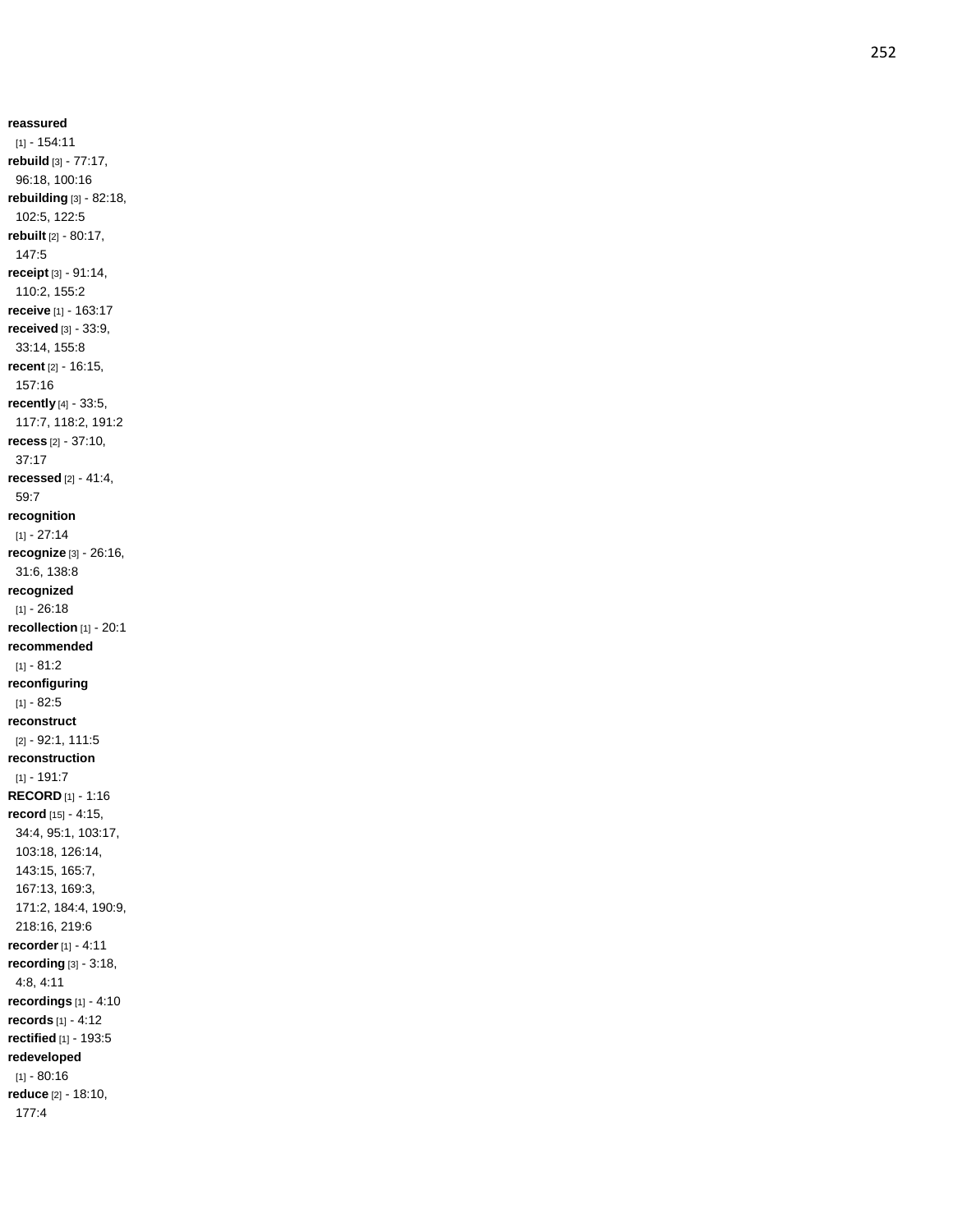**reduced** [3] - 7:10, 7:12, 191:6 **reduces** [1] - 7:16 **reducing** [2] - 10:6, 60:1 **reduction** [1] - 190:14 **redundancy**  $[1] - 178.3$ **refer** [2] - 23:16, 95:1 **reference** [1] - 94:12 **referred** [3] - 76:3, 112:17 **referring** [2] - 39:4, 68:7 **reflect** [1] - 43:6 **reflecting** [1] - 140:13 **refresh** [1] - 19:18 **regard** [23] - 25:5, 37:13, 61:17, 62:17, 67:12, 69:5, 74:12, 75:6, 93:16, 94:11, 98:8, 122:4, 123:3, 123:10, 139:3, 156:12, 157:8, 159:4, 160:7, 195:10, 203:12, 204:3, 211:13 **regarding** [2] - 56:15, 56:17 **regards** [1] - 158:8 **Regina** [1] - 190:11 **regional** [1] - 171:14 **regular** [2] - 3:14, 209:6 **regulated** [2] - 178:14, 180:4 **regulation** [2] - 180:18, 181:14 **regulations**  $[1] - 185:6$ **related** [5] - 28:9, 49:1, 65:15, 141:15, 199:15 **relationship**  $[1] - 100:7$ **relevant** [6] - 40:8, 40:12, 63:11, 114:1, 181:12, 182:17 **relief** [36] - 8:13, 21:6, 31:18, 45:18, 50:1, 51:2, 51:12, 51:17, 52:6, 53:6, 53:11, 62:12, 62:13, 63:16, 67:6, 78:1, 79:10,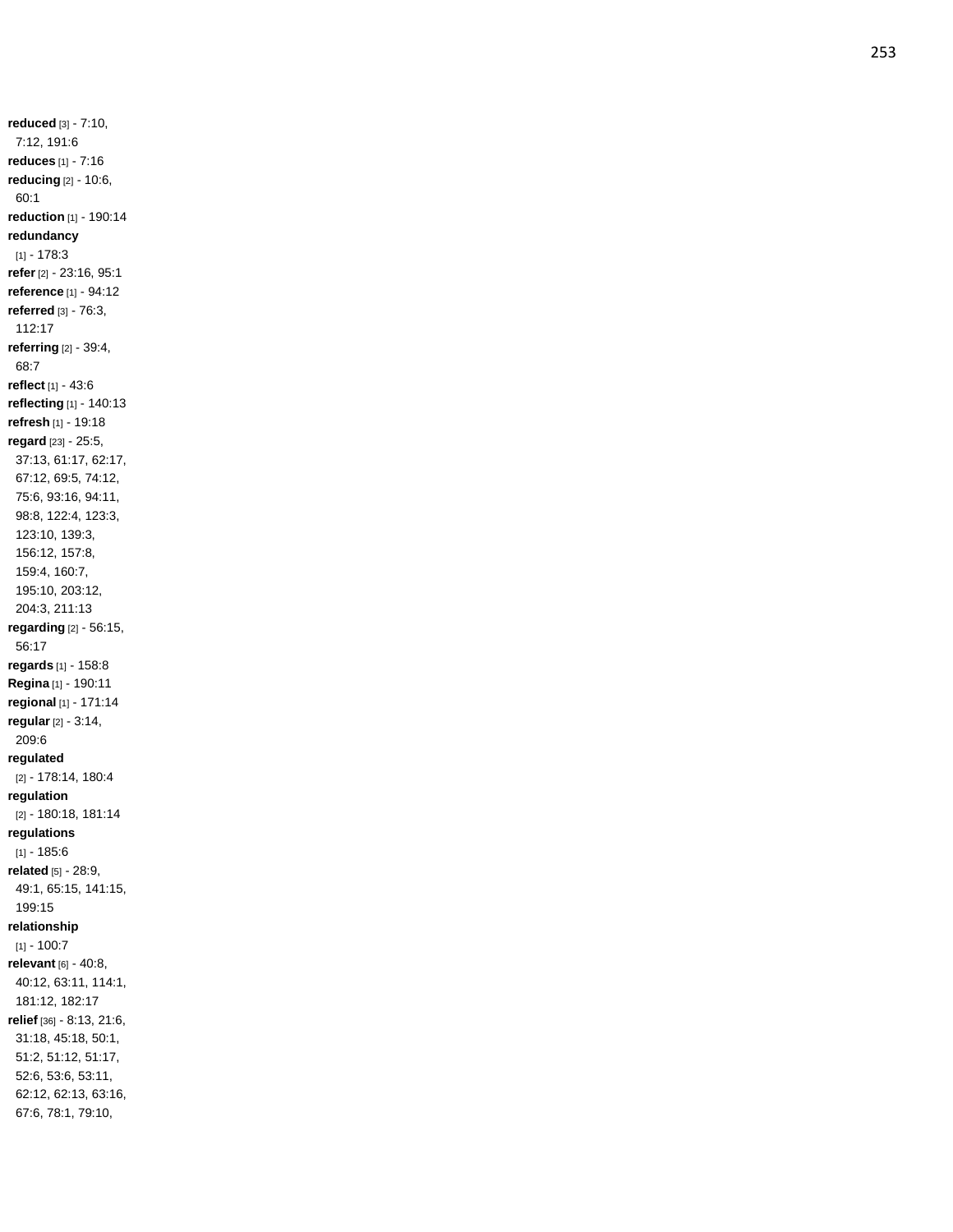86:13, 94:13, 99:8, 99:17, 110:11, 122:16, 122:17, 123:7, 124:14, 125:17, 129:6, 130:4, 141:2, 147:8, 157:4, 167:10, 203:13, 204:3, 211:13 **remain** [2 ] - 61:6, 84:17 **remains** [1] - 140:17 **remember** [1] - 44:12 **remind** [1] - 15:14 **remove** [2] - 100:8, 147:18 **removed** [2] - 132:5, 133:3 **removing** [1] - 81:16 **renderings** [1] - 18:13 **renew** [1] - 194:9 **renewal** [2] - 171:18, 190:1 **renovate** [2] - 79:18, 113:7 **renovated** [2] - 209:16, 209:17 **renovation** [7] - 53:14, 146:14, 146:17, 147:3, 147:10, 192:1, 207:13 **rent** [6] - 168:4, 168:8, 168:11, 172:6, 172:12, 172:13 **rental** [2] - 32:16, 33:7 **rentals** [1] - 30:9 **renting** [1] - 168:18 **reorganize** [1] - 147:18 **reorganized** [1] - 85:5 **reorientation**  $[1] - 90:18$ **repair** [1] - 122:15 **repairing** [1] - 119:5 **rephrased** [1] - 188:1 **replace** [3] - 84:9, 86:17, 147:4 **replacement** [2] - 122:14, 122:15 **replacing** [3] - 84:2, 119:5, 209:14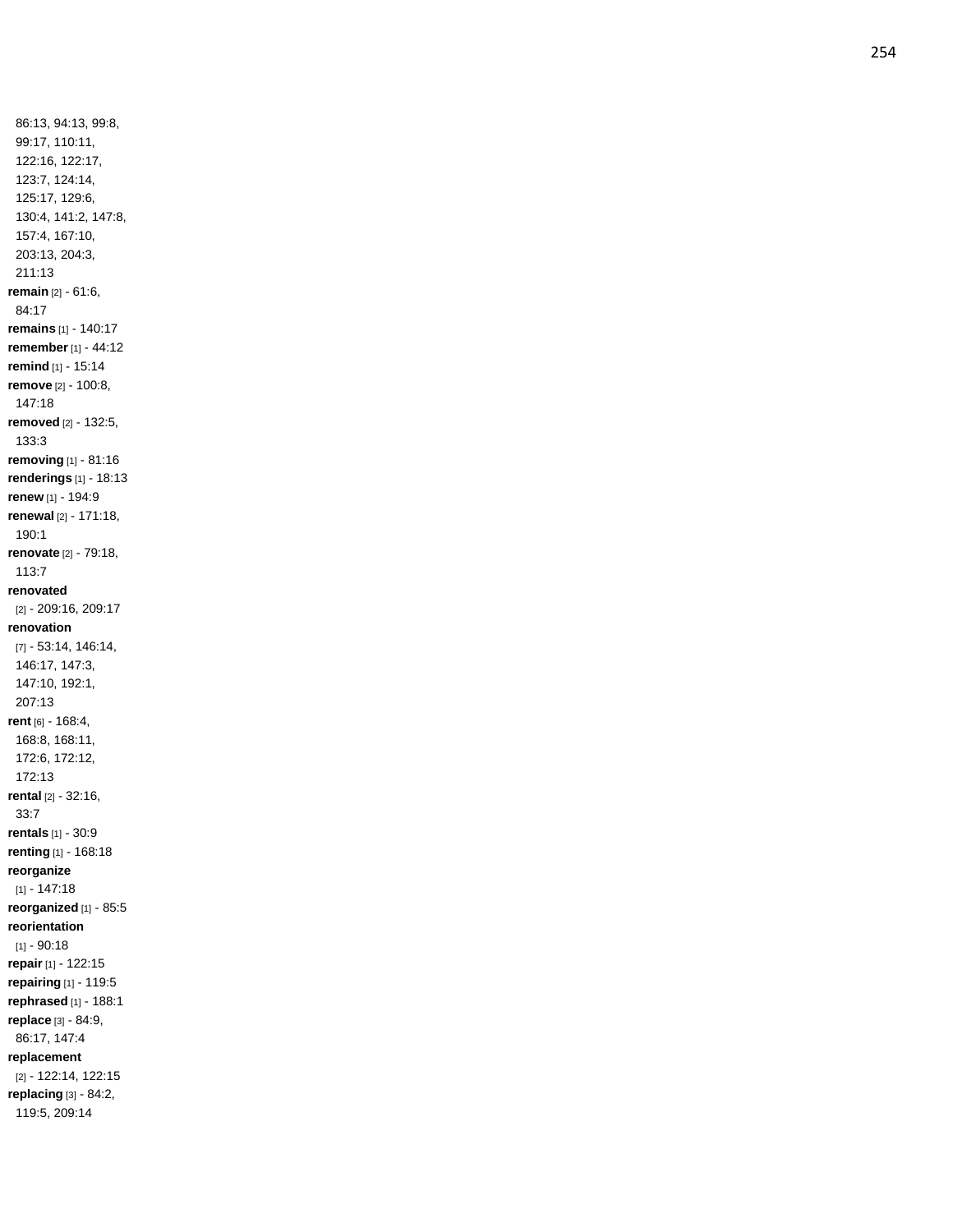**report** [2] - 128:12, 214:11 **Reporter** [2] - 219:4, 219:11 **REPORTER** [1] - 219:16 **REPORTERS** [1] - 1:16 **representation** [2] - 156:3, 174:7 **represented** [1] - 57:6 **representing** [2] - 77:13, 161:12 **represents** [1] - 16:12 **REPRODUCTION** [1] - 219:15 **request** [10] - 15:9, 37:14, 60:2, 63:12, 111:7, 119:3, 119:15, 147:8, 154:13, 185:4 **requested** [16] - 29:5, 63:6, 64:4, 66:12, 87:13, 87:17, 93:17, 94:2, 95:7, 129:6, 157:13, 158:14, 160:5, 197:7, 205:6, 213:2 **requesting** [2] - 174:1, 182:3 **requests** [2] - 119:3, 185:8 **require** [8] - 29:9, 30:18, 56:2, 67:5, 122:16, 164:6, 176:13, 181:17 **required** [10] - 116:16, 128:14, 129:2, 130:7, 161:17, 177:13, 182:10, 216:3, 216:4, 216:9 **requirement** [3] - 134:10, 135:12, 139:5 **requirements** [8] - 4:2, 74:14, 93:18, 134:16, 158:12, 195:12, 203:14, 211:15 **requires** [4] - 62:4, 62:12, 113:14, 162:8 **requiring** [1] - 177:2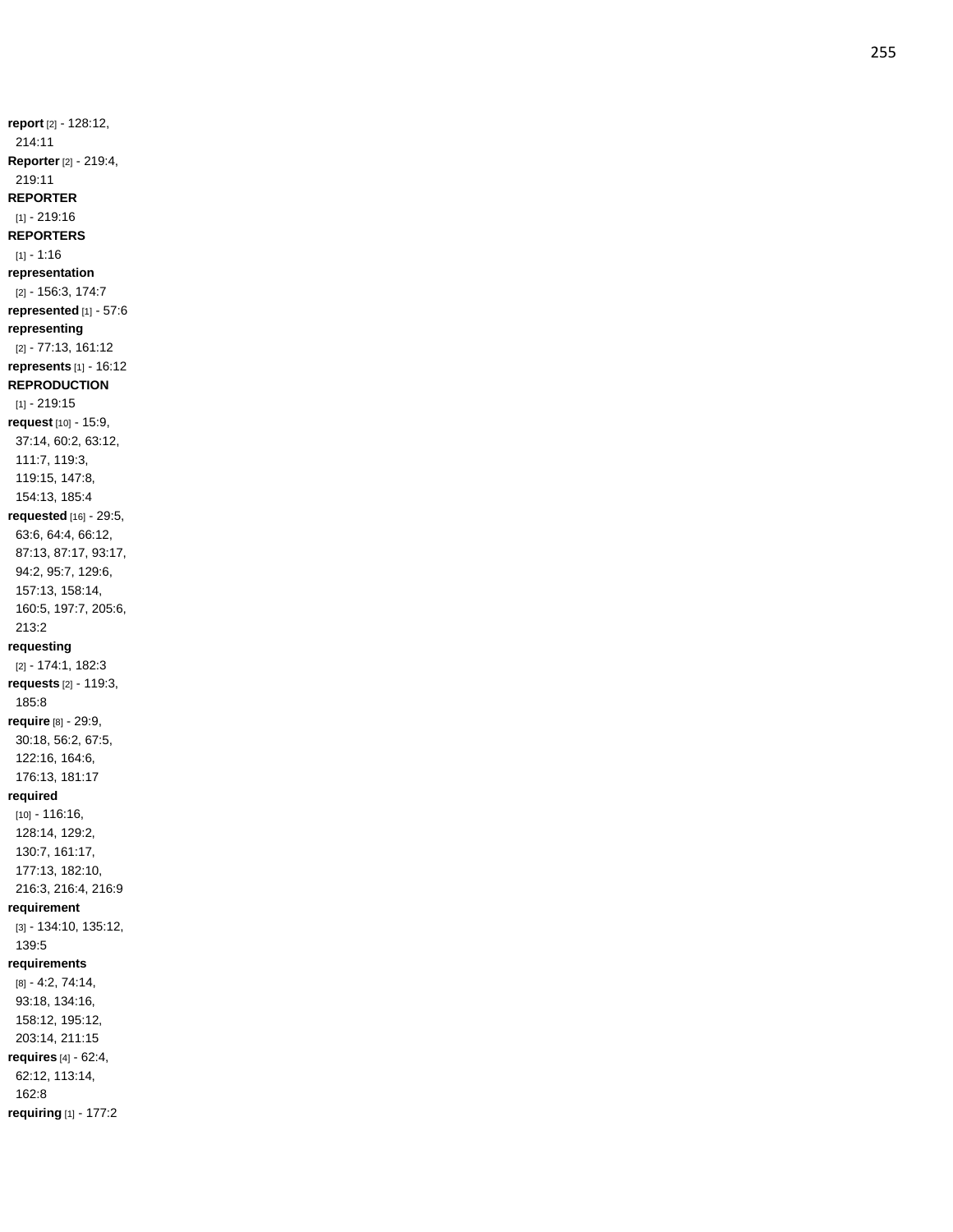**reside** [3] - 113:1, 155:5, 190:12 **residence** [1] - 106:10 **residents** [4] - 114:10, 190:10, 191:3, 194:9 **resides** [7] - 92:15, 92:17, 93:2, 93:5, 93:8, 110:15, 111:10 **resolve** [2] - 196:3, 197:3 **respect** [2] - 76:6, 80:6 **RESPECT** [1] - 219:15 **respond** [2] - 132:9, 167:9 **responded** [1] - 155:17 **response** [4] - 7:3, 32:7, 33:9, 110:10 **Response** [14] - 34:8, 34:13, 74:6, 87:7, 91:12, 109:18, 128:9, 154:18, 156:9, 165:2, 190:7, 202:18, 203:3, 214:9 **responsibility**  $[1] - 134:2$ **responsive** [2] - 89:5, 90:12 **restoring** [1] - 80:9 **restrictions** [1] - 180:15 **result** [1] - 90:15 **resulting** [3] - 74:17, 94:4, 203:18 **results** [1] - 185:12 **resume** [1] - 59:7 **reviewed** [2] - 92:4, 155:8 **revised** [1] - 7:8 **revisions** [1] - 205:10 **revival** [3] - 79:15, 80:11, 82:15 **RHATIGAN** [58] - 6:9, 6:11, 6:18, 9:3, 9:9, 10:4, 10:17, 11:7, 11:11, 11:14, 12:17, 14:11, 15:12, 17:1, 17:6, 18:3, 20:3,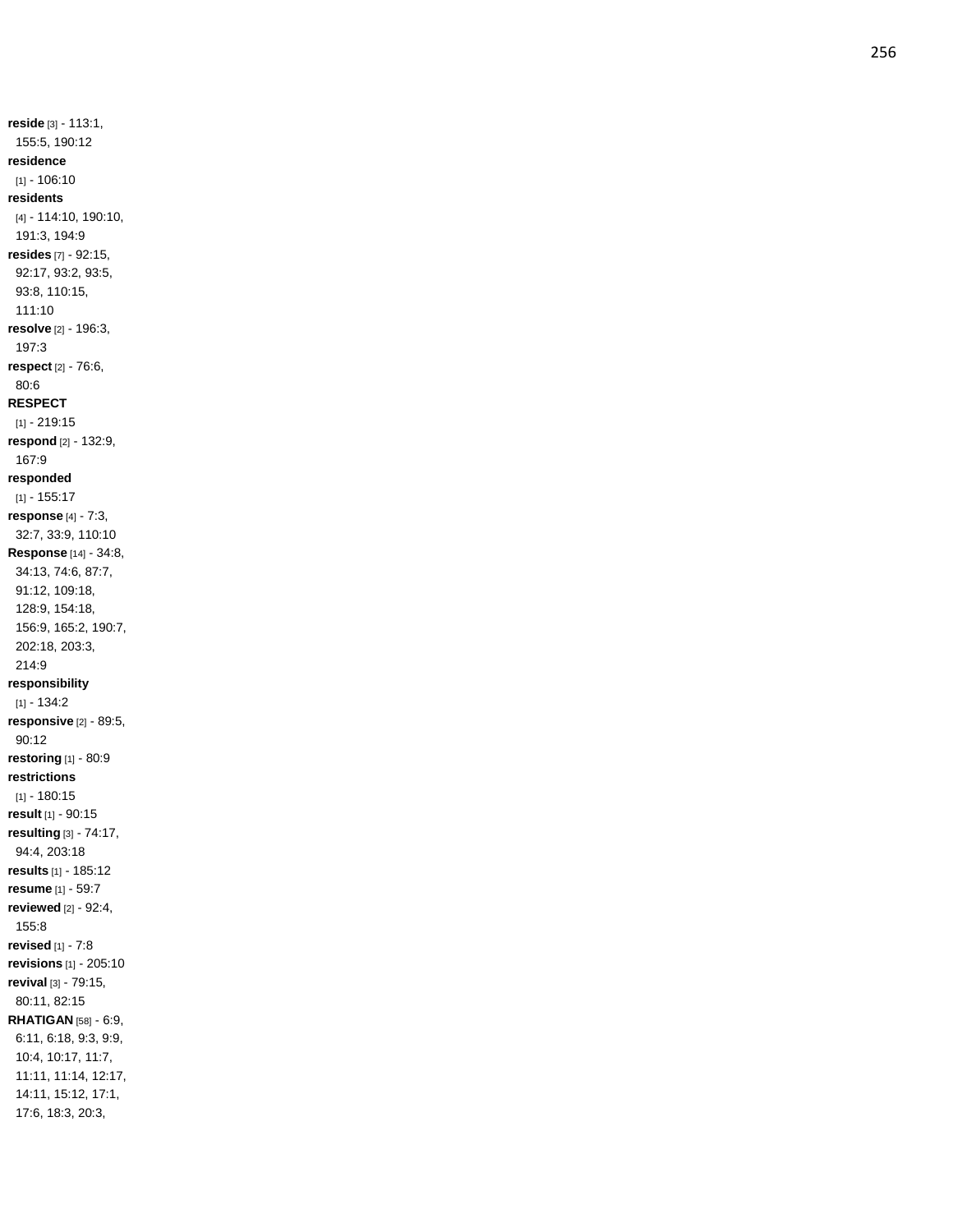23:2, 23:15, 24:8, 25:6, 27:9, 28:13, 28:17, 29:2, 29:9, 29:13, 32:2, 32:12, 36:7, 37:16, 38:2, 38:6, 38:10, 38:12, 39:3, 39:16, 40:6, 40:9, 40:13, 40:18, 59:9, 59:14, 59:17, 60:5, 60:10, 60:14, 60:17, 61:3, 61:10, 64:3, 66:2, 66:7, 67:14, 70:1, 70:5, 72:13, 73:8 **Rhatigan** [2] - 6:12, 59:10 **ridge** [3] - 84:18, 148:14, 148:15 **rights** [1] - 116:5 **risers** [1] - 101:13 **risk** [1] - 194:1 **risky** [1] - 49:9 **Road** [6] - 165:15, 165:18, 190:10, 190:13, 190:17, 208:3 **road** [2] - 16:15, 105:6 **Robert** [1] - 205:7 **Robin** [2] - 77:13, 92:3 **Rock** [5] - 161:12, 185:7, 188:18, 190:15, 191:17 **Roll** [5] - 161:12, 185:7, 188:18, 190:15, 191:17 **rolling** [1] - 183:15 **roof** [62] - 7:5, 7:10, 7:16, 8:5, 8:8, 8:13, 9:1, 10:2, 11:1, 11:17, 12:12, 16:5, 16:10, 16:12, 16:16, 17:2, 17:9, 18:6, 19:3, 19:6, 19:10, 20:1, 20:12, 26:3, 27:12, 27:18, 28:10, 28:11, 30:1, 30:14, 38:16, 39:5, 39:7, 39:9, 39:11, 40:2, 56:17, 59:11, 60:12, 60:15, 60:18, 61:4, 61:6, 63:10, 63:11, 65:6, 68:4, 68:12,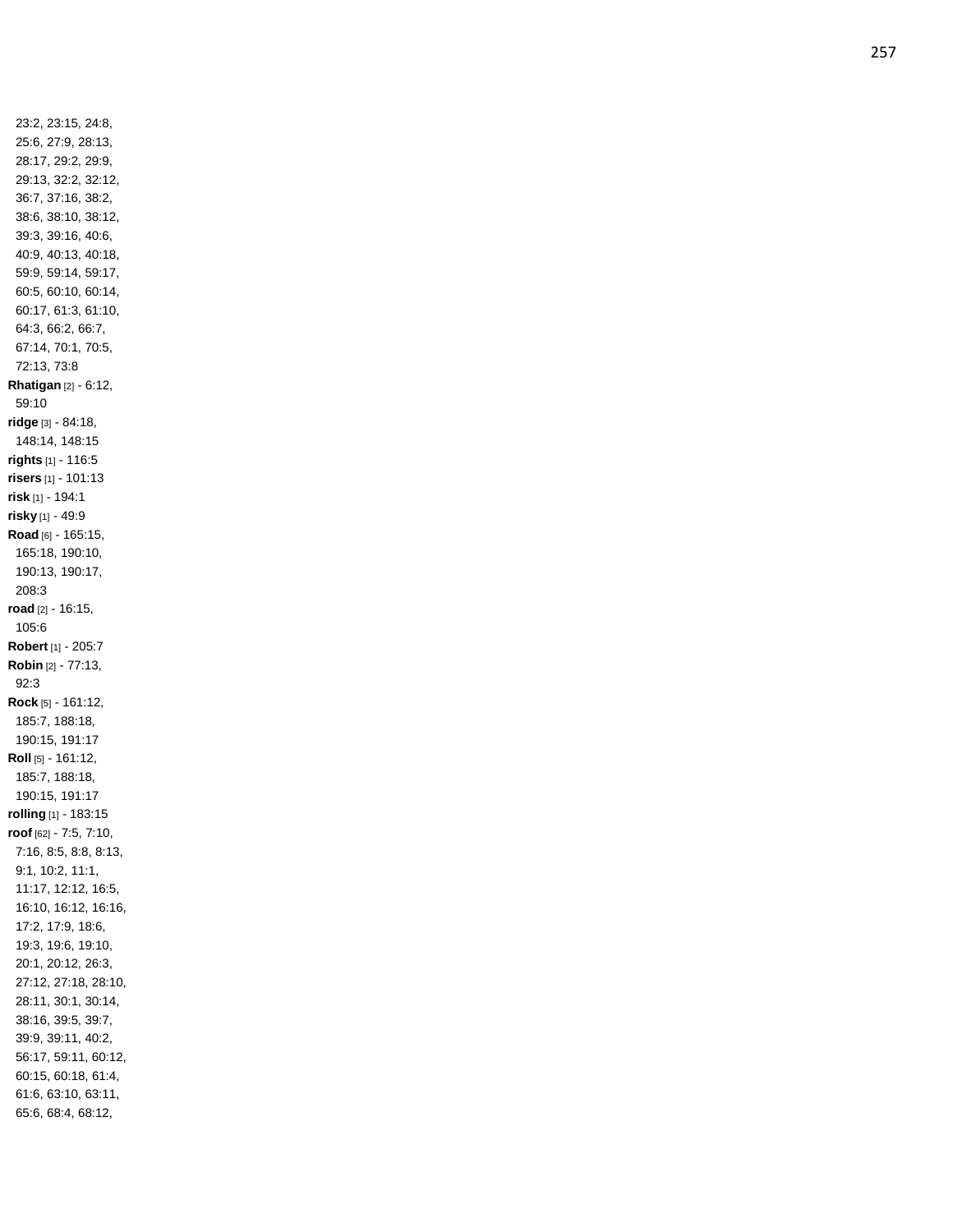69:13, 70:12, 71:7, 71:18, 72:10, 100:15, 100:17, 112:11, 149:3, 149:5, 152:18 **room** [7] - 8:4, 13:11, 66:18, 67:2, 111:15, 114:6, 115:16 **rooms** [2] - 162:9, 162:10 **rot** [1] - 102:7 **rotate** [2] - 163:10, 164:7 **roughly** [2] - 33:6, 194:16 **round** [1] - 51:11 **routine** [1] - 18:17 **ROY** [2] - 87:12, 88:3 **Roy** [4] - 77:13, 87:12, 88:18, 92:3 **rubber** [1] - 25:3 **rubble** [1] - 84:12 **rule** [3] - 116:13, 133:9, 138:17 **rules** [1] - 129:7 **run** [2] - 166:5, 166:6 **running** [3] - 13:18, 178:10, 194:13 **rushing** [1] - 189:6 **Russell** [3] - 77:13, 87:12, 92:3 **RUSSELL** [2] - 87:12, 88:3 **Russells** [1] - 79:16 **Ryan** [2] - 92:14, 92:17

# **S**

**safely** [1] - 20:8 **safety** [10] - 75:11, 94:16, 101:3, 122:10, 123:4, 159:15, 191:16, 196:12, 204:15, 212:12 **Saint** [15] - 165:18, 183:8, 183:12, 184:14, 185:2, 187:1, 187:7, 188:7, 188:10, 189:14, 190:10, 190:12, 191:5, 192:13, 194:8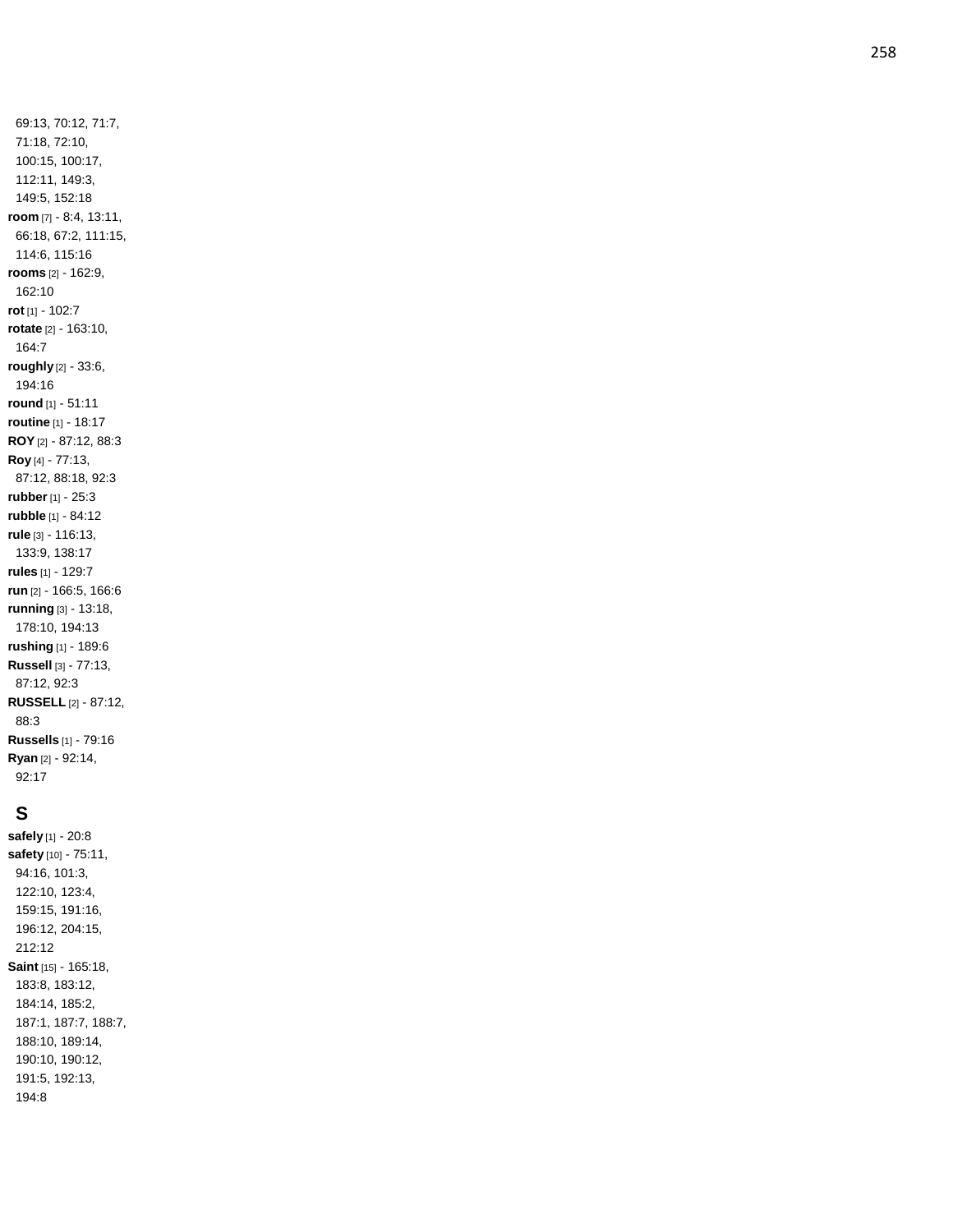**saint** [1] - 190:17 **salary** [1] - 73:15 **sale** [1] - 118:1 **SAME** [1] - 219:15 **SARA** [1] - 208:10 **SARAH** [58] - 6:9, 6:11, 6:18, 9:3, 9:9, 10:4, 10:17, 11:7, 11:11, 11:14, 12:17, 14:11, 15:12, 17:1, 17:6, 18:3, 20:3, 23:2, 23:15, 24:8, 25:6, 27:9, 28:13, 28:17, 29:2, 29:9, 29:13, 32:2, 32:12, 36:7, 37:16, 38:2, 38:6, 38:10, 38:12, 39:3, 39:16, 40:6, 40:9, 40:13, 40:18, 59:9, 59:14, 59:17, 60:5, 60:10, 60:14, 60:17, 61:3, 61:10, 64:3, 66:2, 66:7, 67:14, 70:1, 70:5, 72:13, 73:8 **Sarah** [5] - 6:12, 24:2, 59:10, 112:14, 207:11 **satisfied** [4] - 189:9, 189:14, 205:17, 215:16 **satisfy** [5] - 164:1, 181:1, 181:8, 185:4, 185:8 **save** [1] - 48:16 **saw** [2] - 136:14, 136:15 **SCALER** [1] - 36:13 **SCALERA** [29] - 6:14, 14:10, 16:6, 17:4, 17:18, 18:5, 20:17, 21:4, 28:6, 29:18, 32:8, 32:11, 32:14, 33:2, 33:12, 33:18, 36:10, 38:1, 67:15, 68:11, 68:17, 69:2, 69:9, 69:18, 70:2, 70:15, 72:2, 72:17, 73:4 **Scalera** [1] - 6:14 **schedules** [1] - 176:16 **school** [5] - 121:15, 173:18, 174:14,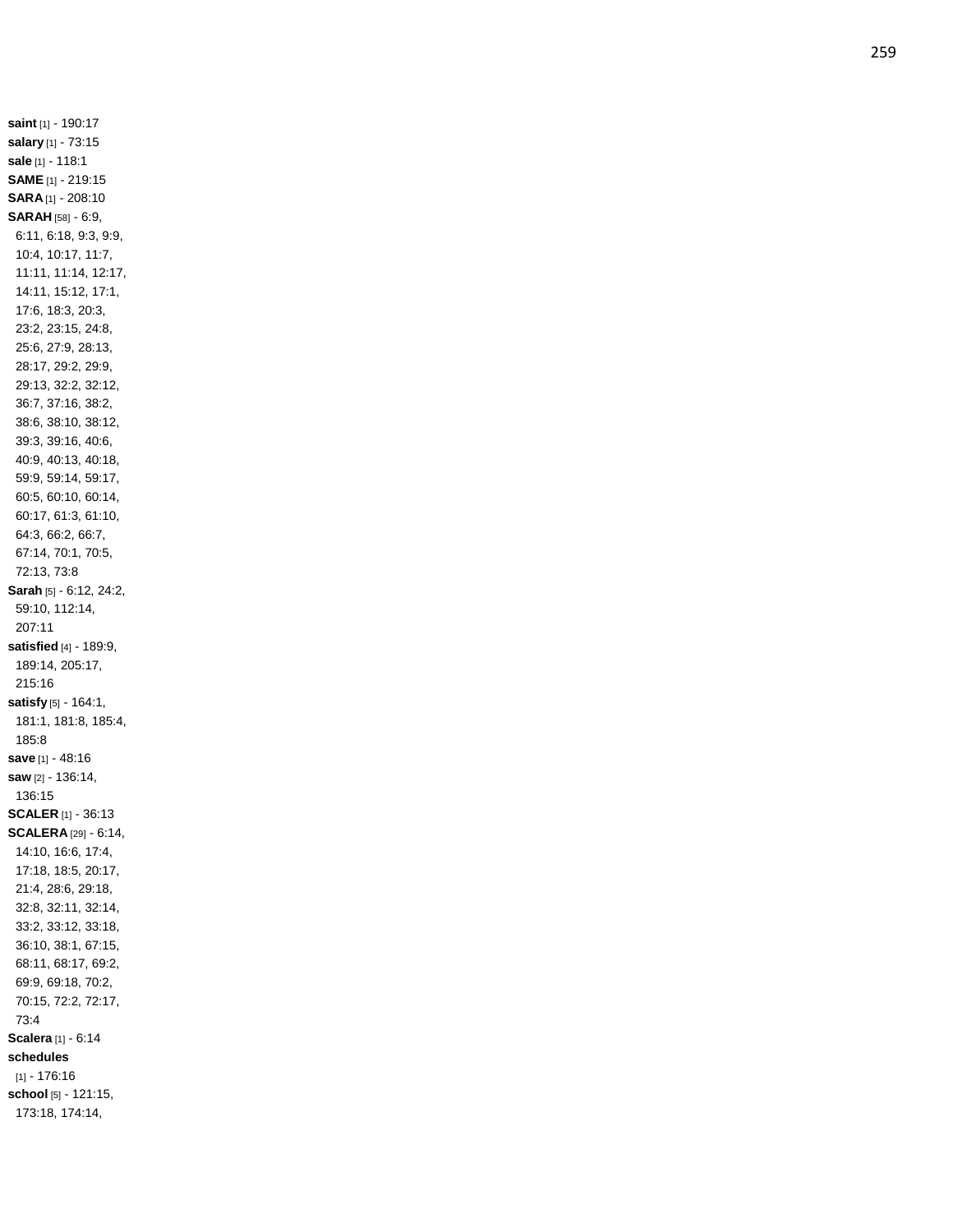175:12, 175:15 **screening** [2] - 10:7, 10:10 **SEAN** [40] - 39:13, 46:8, 46:12, 46:18, 47:7, 49:8, 51:2, 51:7, 54:6, 54:8, 55:1, 60:7, 60:11, 60:15, 61:1, 61:7, 71:7, 71:10, 120:17, 129:10, 136:14, 136:18, 137:10, 137:14, 138:2, 138:10, 140:4, 172:4, 172:11, 173:6, 173:10, 186:5, 186:9, 186:12, 187:3, 188:3, 188:6, 214:18, 215:4, 215:8 **Sean** [11] - 1:12, 39:14, 44:1, 46:6, 54:18, 59:17, 120:15, 129:9, 186:3, 214:15, 214:17 **seating** [1] - 19:11 **second** [12] - 66:16, 83:13, 97:6, 100:3, 100:18, 113:17, 130:5, 137:6, 140:13, 187:8, 200:14, 216:1 **secondly** [1] - 135:10 **Section** [1] - 162:7 **see** [34] - 11:17, 11:18, 12:3, 12:9, 12:11, 13:2, 14:2, 16:14, 18:13, 19:6, 19:12, 24:14, 33:17, 34:15, 40:14, 59:5, 64:12, 68:18, 82:1, 84:3, 85:2, 109:2, 111:11, 118:12, 120:12, 138:12, 145:2, 147:1, 164:13, 166:11, 192:17, 197:15, 201:9, 210:7 **seeing** [3] - 24:18, 27:11, 196:4 **seek** [1] - 197:10 **seeking** [5] - 77:17,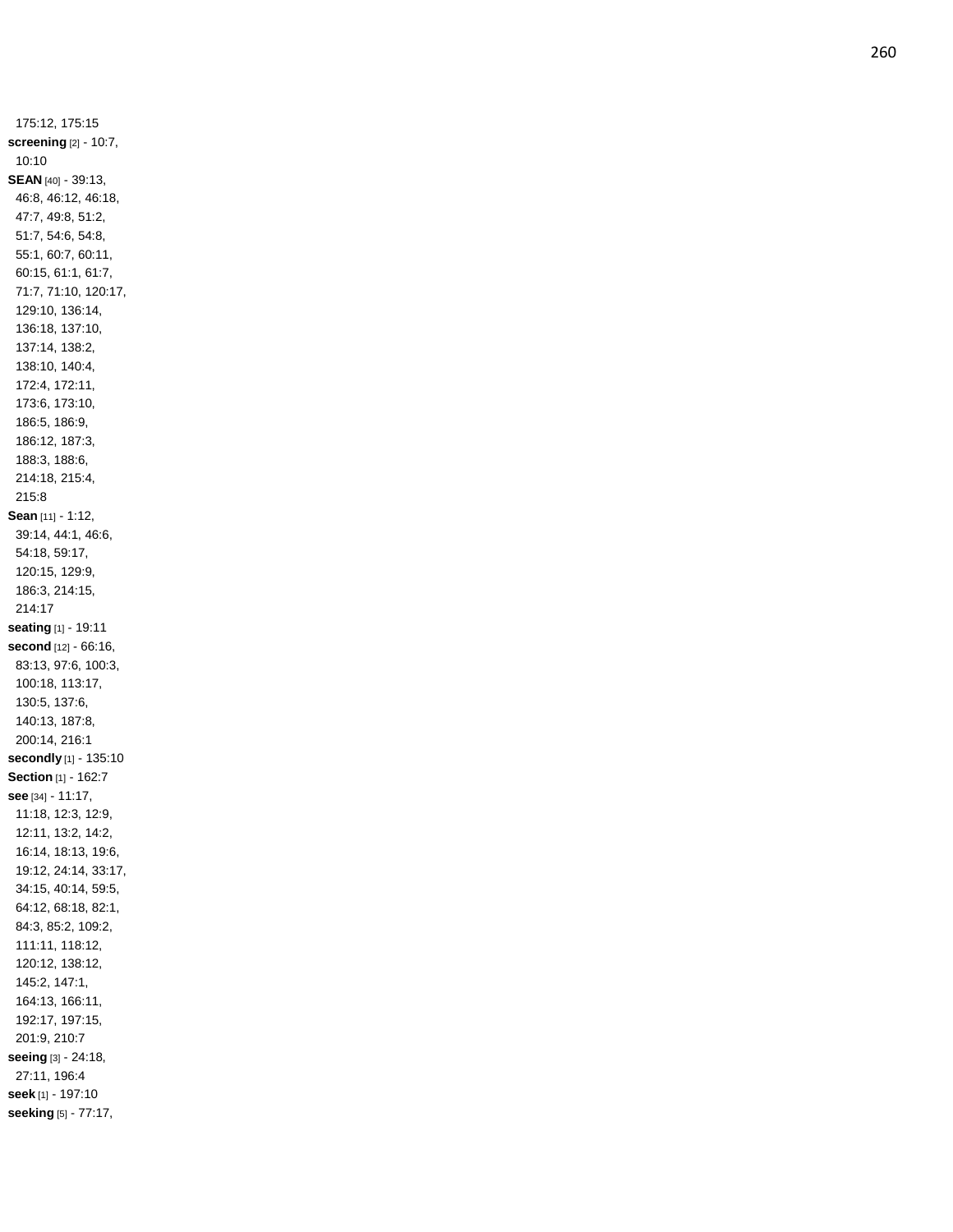78:1, 96:17, 112:10, 203:13 **seem** [1] - 89:16 **segregated**  $[1] - 13.17$ **self** [1] - 178:14 **self -regulated** [1] - 178:14 **send** [2] - 33:10, 54:5 **Senior** [1] - 1:5 **sense** [4] - 31:6, 49:15, 72:14, 118:11 **sent** [8] - 32:14, 33:8, 33:13, 117:10, 150:15, 151:2, 151:13, 155:15 **separate** [2] - 91:17, 119:4 **separated** [1] - 15:7 **September** [10] - 129:10, 129:12, 129:17, 130:12, 140:8, 140:14, 141:4, 215:14, 216:16, 219:8 **September's**  $[1] - 46:13$ **serious** [1] - 191:16 **serve** [2] - 21:7, 47:7 **serves** [1] - 37:5 **services** [1] - 115:3 **Services** [3] - 42:18, 172:5, 218:3 **sessions** [1] - 4:1 **set** [8] - 47:1, 85:1, 121:18, 193:16, 203:1, 216:5, 219:6, 219:7 **setback** [14] - 29:12, 29:15, 64:7, 78:3, 84:17, 84:18, 85:3, 86:12, 90:6, 108:15, 147:13, 148:2, 158:9 **setbacks** [7] - 82:9, 83:5, 101:17, 157:3, 159:5, 207:15, 208:4 **setting** [1] - 47:1 **seven** [11] - 19:5, 57:13, 58:2, 117:10, 129:16, 139:11,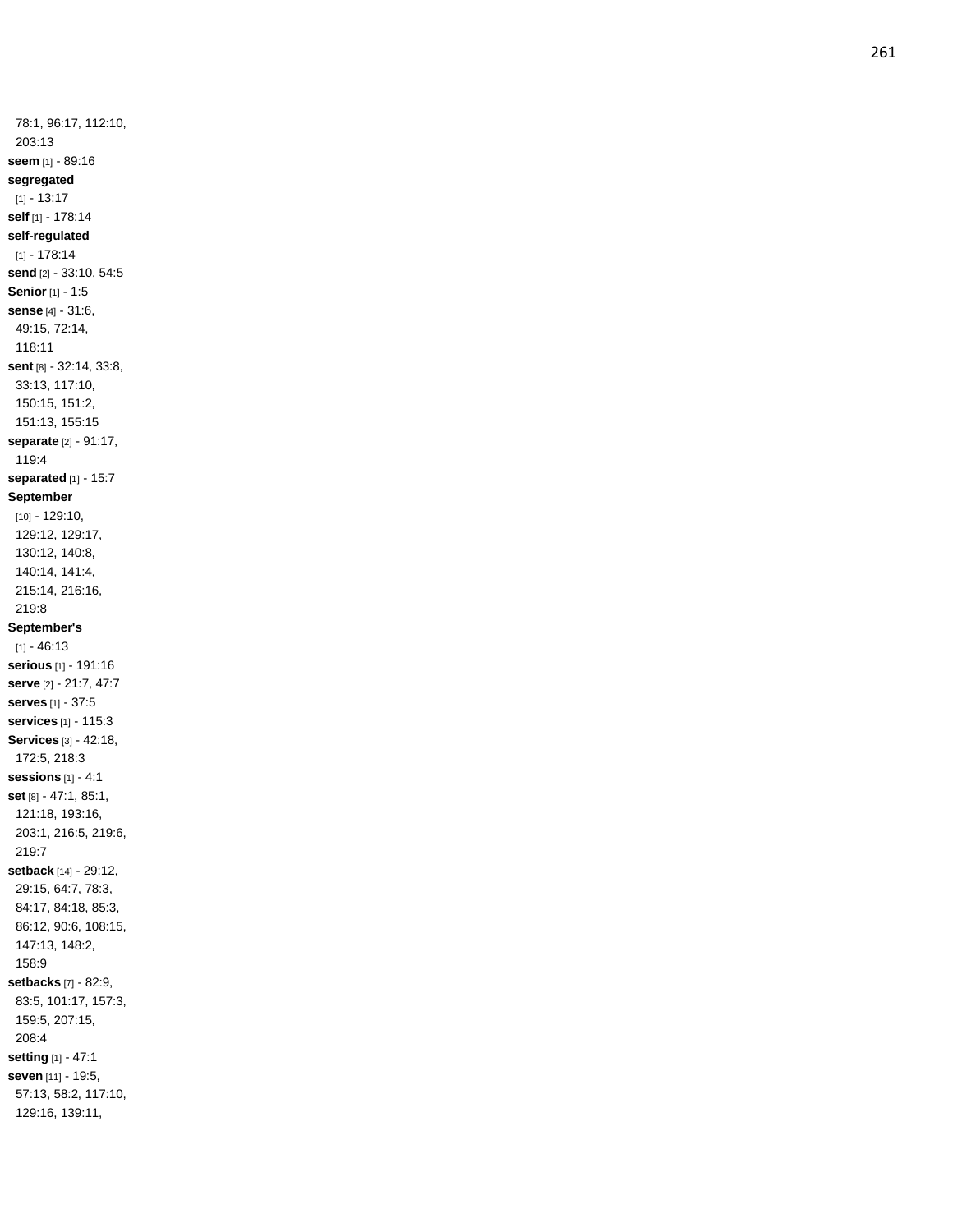140:7, 140:15, 174:18, 193:10, 215:14 **seven -thirty** [1] - 174:18 **several** [7] - 28:2, 79:3, 91:14, 101:8, 101:11, 170:17 **shaded** [1] - 84:4 **shape** [4] - 62:9, 86:15, 124:12, 156:18 **share** [1] - 64:16 **shared** [2] - 72:10, 89:4 **sharing** [1] - 110:8 **sheathing** [3] - 149:8, 149:9, 153:1 **shed** [1] - 85:1 **sheers** [1] - 61:1 **SHEET** [1] - 218:1 **Sheet** [2] - 218:2, 218:7 **sheet** [1] - 218:7 **shelter** [1] - 115:12 **shift** [1] - 85:10 **shingles** [2] - 150:3, 150:6 **short** [1] - 166:18 **shorter** [2] - 69:12, 209:5 **Shorthand** [2] - 219:4, 219:11 **shortly** [1] - 33:6 **shot** [1] - 194:6 **show** [14] - 7:9, 10:9, 12:1, 49:11, 50:15, 63:10, 69:6, 69:10, 69:16, 71:3, 79:9, 125:11, 174:17, 208:18 **showing** [1] - 58:1 **shown** [4] - 32:7, 67:17, 111:4, 154:10 **shows** [2] - 69:8, 69:9 **shrinking** [1] - 37:4 **SHUANG** [9] - 199:9, 199:18, 200:11, 201:16, 202:1, 202:7, 202:9, 205:18, 206:10 **Shuang** [1] - 199:10 **siblings** [1] - 171:10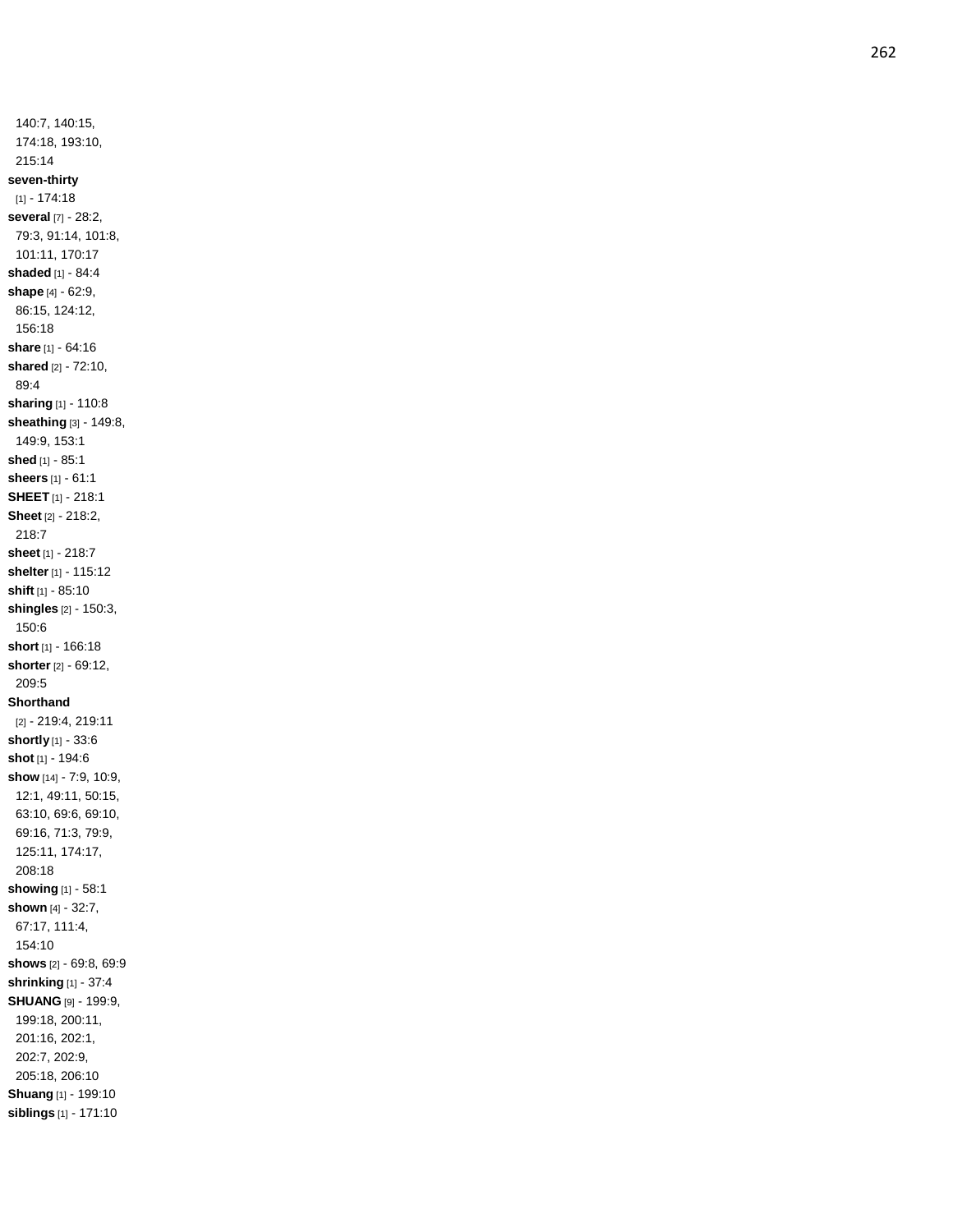**side** [42] - 7:13, 12:5, 13:15, 25:12, 25:13, 26:7, 64:9, 64:17, 65:2, 66:17, 67:5, 78:1, 78:2, 78:11, 81:9, 83:4, 83:8, 83:9, 83:18, 84:8, 85:7, 86:7, 86:9, 88:15, 89:15, 90:8, 99:3, 102:18, 104:13, 105:9, 113:5, 113:10, 148:5, 150:18, 155:10, 157:2, 157:3, 166:15, 208:11, 212:4 **sides** [2] - 26:5, 32:6 **sidewalk** [2] - 12:8, 191:7 **sideways** [1] - 107:4 **siding** [3] - 149:11, 149:14, 150:4 **siegel** [1] - 154:6 **SIEGEL** [25] - 146:9, 146:16, 147:2, 148:11, 148:15, 148:18, 149:2, 149:6, 149:9, 150:1, 150:11, 150:14, 151:6, 151:10, 151:13, 152:6, 152:10, 152:15, 153:2, 153:4, 153:7, 153:11, 155:13, 155:15, 160:15 **Siegel** [1] - 146:10 **Siegels** [1] - 155:9 **sign** [38] - 57:15, 57:18, 58:2, 128:14, 129:1, 130:1, 130:2, 130:6, 131:15, 131:17, 132:1, 132:4, 132:11, 132:14, 134:3, 134:17, 135:5, 135:16, 137:7, 137:10, 137:18, 138:3, 138:13, 139:1, 139:18, 140:10, 140:13, 140:16, 142:3, 143:3, 200:18, 214:13, 214:14, 214:15, 215:17,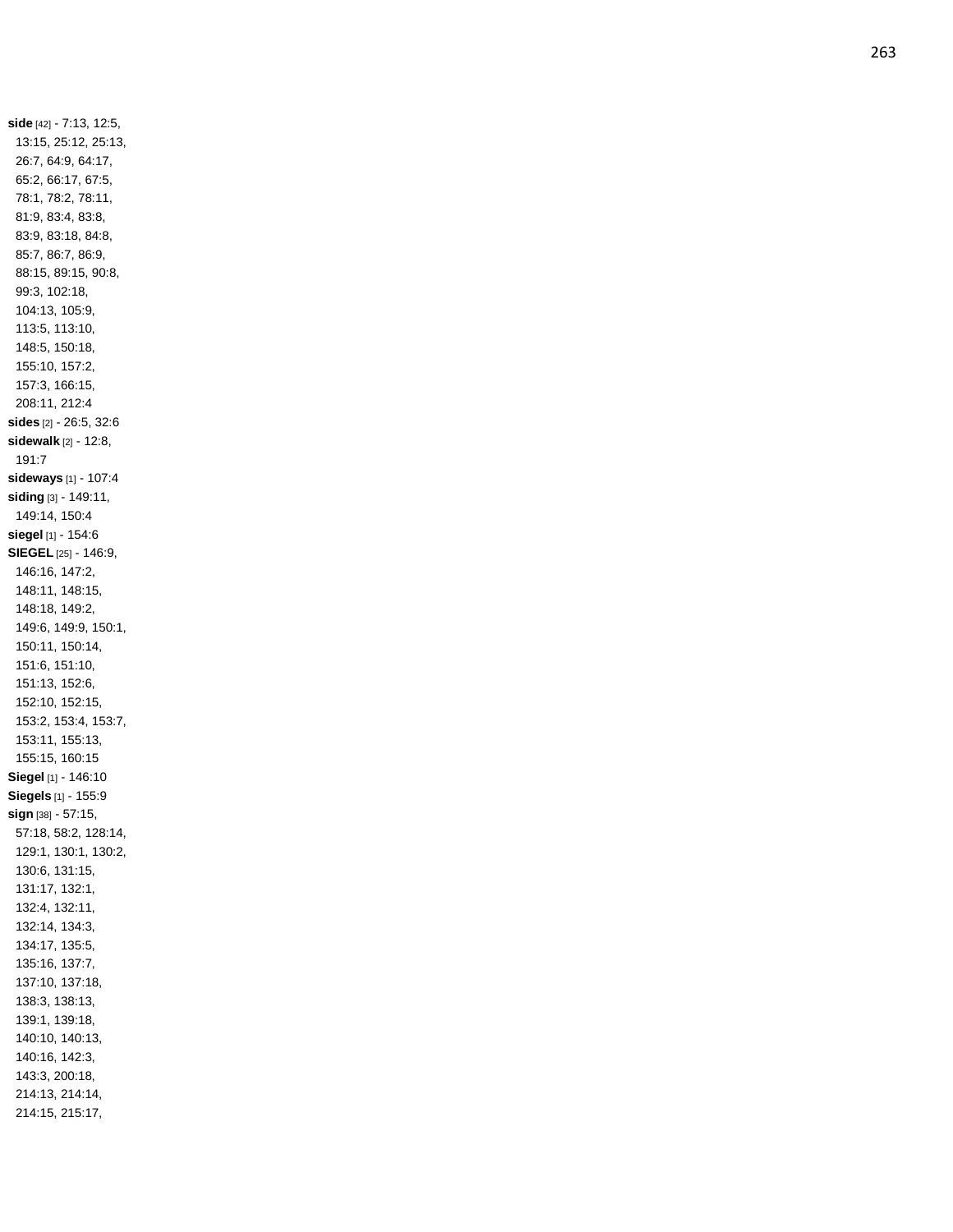216:2, 216:6, 216:8 **Sign** [1] - 218:7 **sign's** [2] - 138:8, 139:3 **SIGNATURE** [1] - 218:1 **signed** [1] - 92:12 **significant** [3] - 9:7, 27:5, 81:2 **significantly** [2] - 27:11, 216:5 **signs** [6] - 118:11, 132:5, 135:13, 136:12, 140:14, 216:2 **similar** [3] - 31:7, 92:14, 99:8 **similarly** [2] - 66:12, 67:3 **SIMON** [25] - 131:10, 132:8, 132:12, 133:2, 133:8, 133:15, 134:8, 135:4, 135:9, 135:15, 135:18, 136:6, 136:10, 136:15, 137:1, 137:12, 139:7, 139:10, 141:7, 141:14, 142:8, 143:2, 143:12, 144:8, 145:3 **Simon** [1] - 131:11 **simply** [2] - 187:8, 214:14 **simulations** [2] - 141:2, 216:12 **Singer** [1] - 112:18 **single** [1] - 80:15 **single -family**  $[1] - 80:15$ **sit** [1] - 42:8 **site** [1] - 82:1 **sitting** [3] - 14:13, 100:8, 144:3 **Sitting** [13] - 3:4, 6:2, 42:2, 59:2, 77:2, 96:2, 128:2, 131:2, 146:2, 161:2, 199:2, 207:2, 214:2 **situation** [6] - 14:5, 21:16, 22:11, 24:5, 178:2, 181:13 **six** [8] - 16:16, 55:17,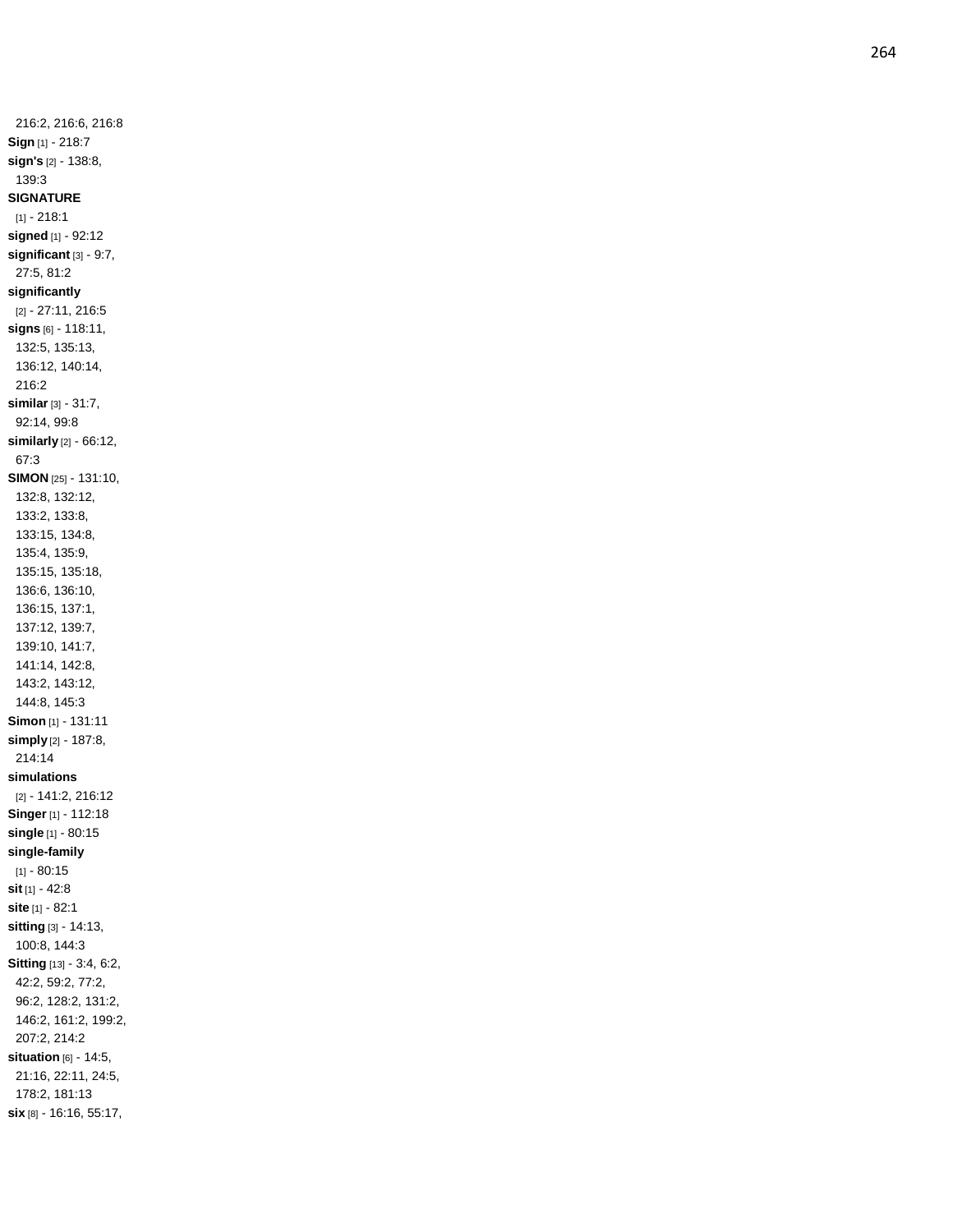103:6, 103:10, 176:13, 179:3, 179:4, 181:18 **six -month** [1] - 55:17 **size** [11] - 7:4, 7:10, 7:11, 8:3, 10:6, 63:1, 70:7, 177:16, 181:5, 200:3, 205:15 **skylight** [2] - 61:4, 61:5 **skylights** [1] - 65:10 **skyline** [1] - 31:8 **slider** [1] - 15:6 **slightly** [1] - 25:16 **slopes** [1] - 8:7 **small** [12] - 14:18, 15:5, 20:5, 31:4, 62:4, 62:10, 72:1, 84:8, 98:13, 108:11, 166:1, 183:8 **smaller** [3] - 62:18, 70:10, 91:1 **Smolik** [1] - 207:11 **SMOLIK** [1] - 208:10 **snow** [1] - 191:6 **snowing** [1] - 105:13 **someone** [4] - 9:14, 133:2, 167:3, 188:17 **someplace** [1] - 109:12 **sometimes** [6] - 21:17, 22:1, 142:15, 142:17, 144:6, 166:6 **somewhat** [4] - 15:3, 23:18, 26:1, 180:4 **somewhere** [3] - 136:4, 171:12 **soon** [3] - 47:8, 138:16, 166:16 **sooner** [1] - 50:7 **Soronya** [1] - 110:4 **sorry** [17] - 11:3, 14:17, 15:18, 28:4, 32:15, 39:14, 50:17, 58:14, 68:15, 70:4, 103:8, 119:13, 140:7, 142:6, 168:7, 176:1, 200:13 **sort** [24] - 10:9, 13:11, 13:16, 14:12, 15:6, 17:11, 17:15, 17:16,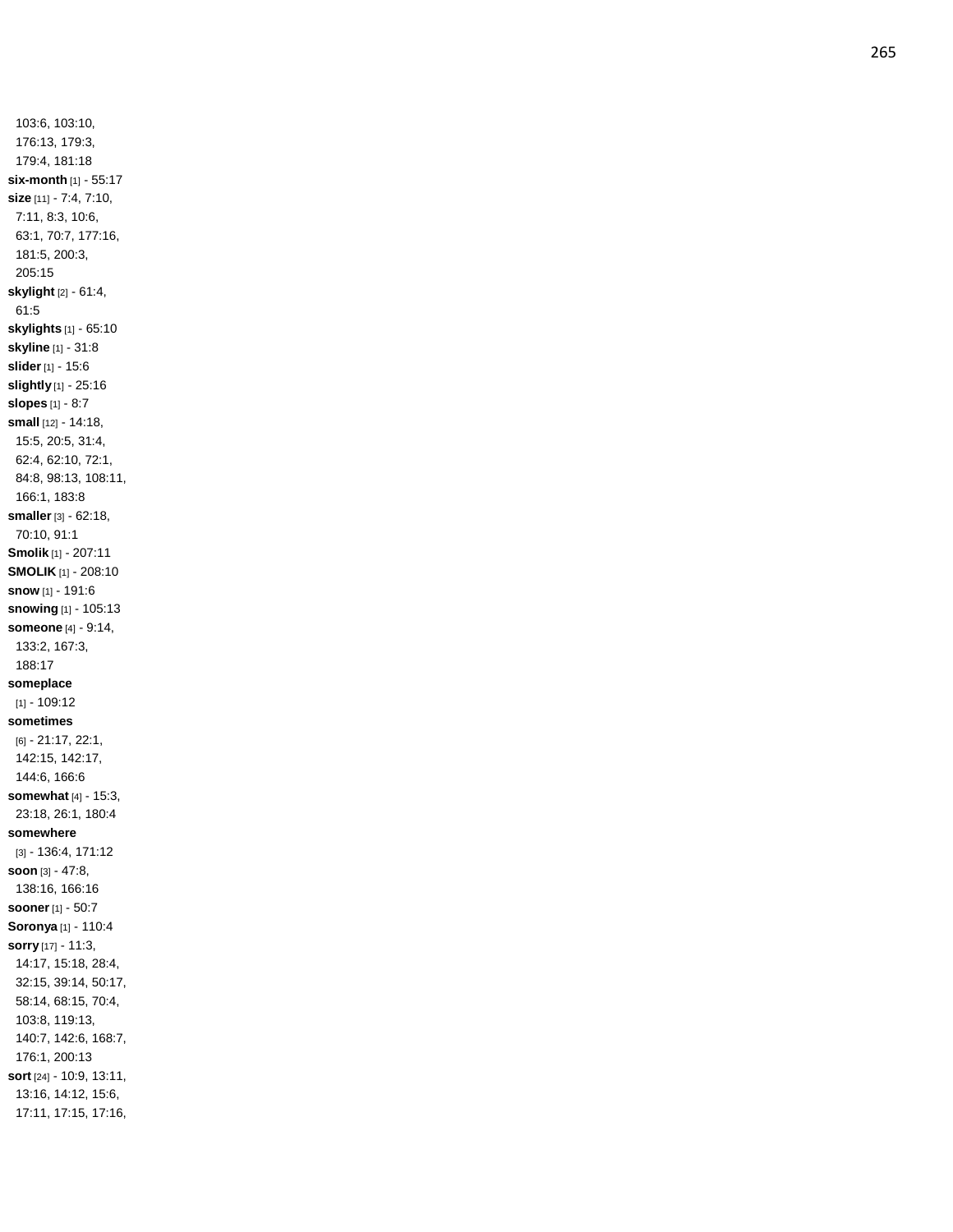20:1, 20:4, 20:5, 25:1, 25:2, 46:16, 70:13, 109:6, 117:12, 161:18, 178:9, 178:13, 180:1, 186:6, 187:15, 187:18 **sought** [8] - 61:18, 74:13, 94:14, 122:4, 141:3, 156:12, 195:11, 211:14 **sound** [2] - 22:9, 67:17 **south** [1] - 102:18 **southeast** [2] - 83:4, 86:7 **space** [56] - 7:15, 10:7, 13:6, 13:7, 13:9, 13:13, 13:17, 14:2, 14:3, 14:5, 14:7, 14:8, 14:13, 14:15, 15:1, 15:6, 20:4, 20:10, 20:14, 20:15, 21:11, 24:4, 26:16, 31:5, 31:9, 31:12, 32:1, 38:18, 62:5, 63:2, 67:8, 78:12, 86:1, 86:9, 99:2, 99:6, 99:7, 103:12, 105:8, 105:14, 105:15, 106:16, 108:8, 108:10, 114:16, 115:8, 121:5, 121:7, 121:9, 121:11, 161:17, 180:5, 181:6, 181:10, 182:14, 193:7 **spaces** [25] - 85:10, 107:6, 109:6, 116:3, 116:6, 116:16, 170:9, 170:10, 172:7, 172:13, 172:16, 172:18, 173:2, 173:3, 173:8, 173:13, 177:8, 177:13, 179:2, 179:4, 181:12, 181:18, 190:14, 191:6 **speaking** [3] - 8:4, 51:18 **speaks** [1] - 15:9 **Special** [52] - 7:2,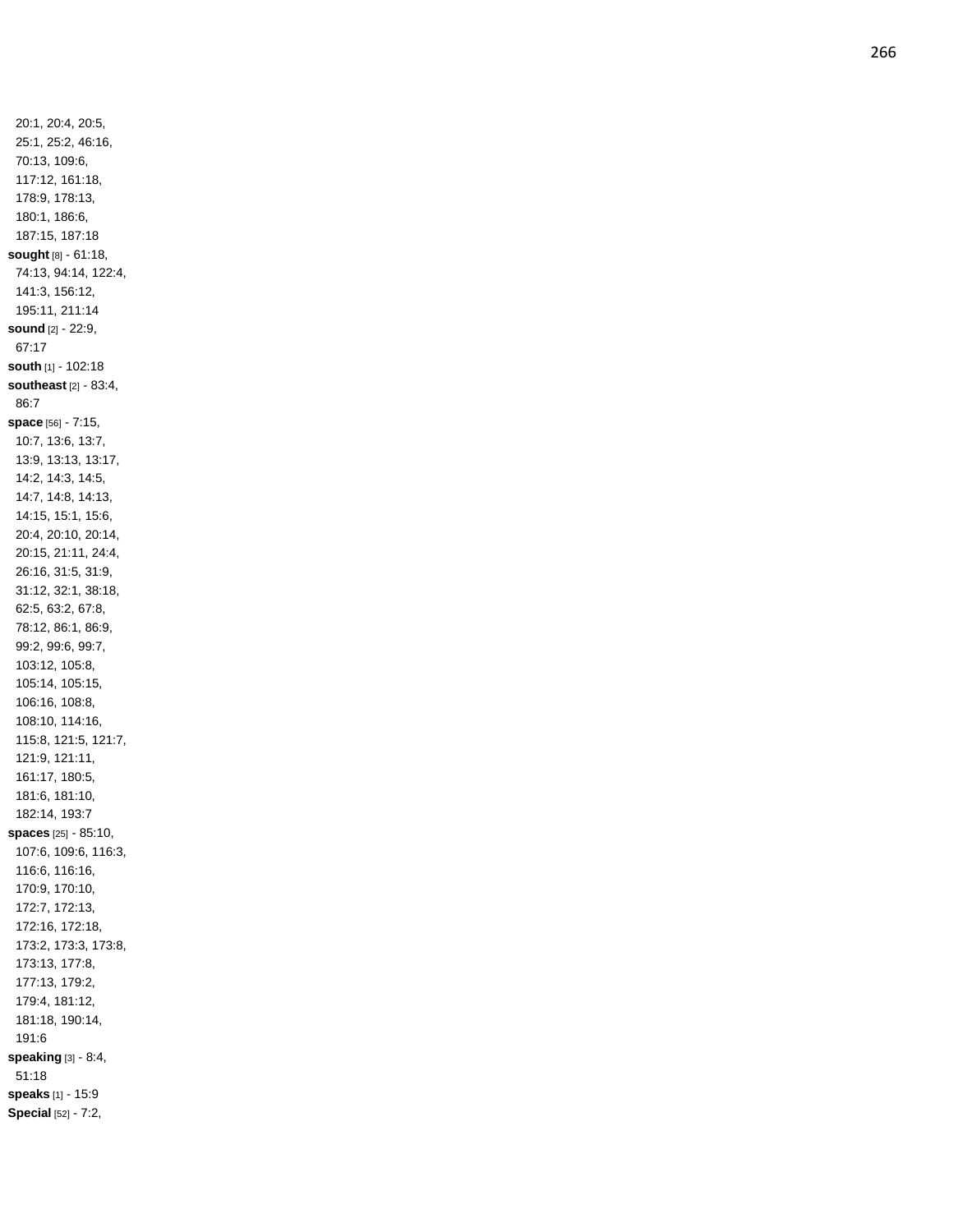15:9, 38:7, 64:2, 64:4, 66:8, 67:5, 74:13, 74:15, 76:1, 76:11, 89:14, 93:14, 93:16, 94:1, 95:7, 147:9, 147:15, 156:6, 158:8, 158:13, 160:4, 161:13, 170:1, 174:1, 182:3, 182:16, 185:5, 186:16, 189:18, 192:15, 194:10, 195:5, 195:10, 195:13, 196:1, 196:5, 197:6, 197:7, 197:11, 197:18, 198:2, 199:15, 200:7, 203:11, 203:15, 205:5, 206:3, 206:11, 211:11, 211:16, 213:1 **Specialist** [1] - 1:12 **specialized** [1] - 175:13 **specifically**  $[1] - 142:3$ **spelling** [1] - 93:7 **spend** [2] - 18:15, 168:3 **spent** [1] - 18:8 **spoken** [5] - 44:15, 50:9, 132:13, 154:6, 200:8 **spot** [4] - 21:8, 108:2, 166:11, 171:16 **spots** [13] - 21:9, 167:16, 167:18, 168:4, 168:9, 168:11, 168:17, 168:18, 169:12, 170:11, 170:17, 170:18, 177:2 **Square** [1] - 187:14 **square** [19] - 8:3, 29:3, 29:4, 29:5, 29:6, 60:1, 60:2, 100:10, 113:12, 113:14, 179:15, 179:17, 181:1, 181:5, 181:14, 184:10, 188:16, 189:1, 189:8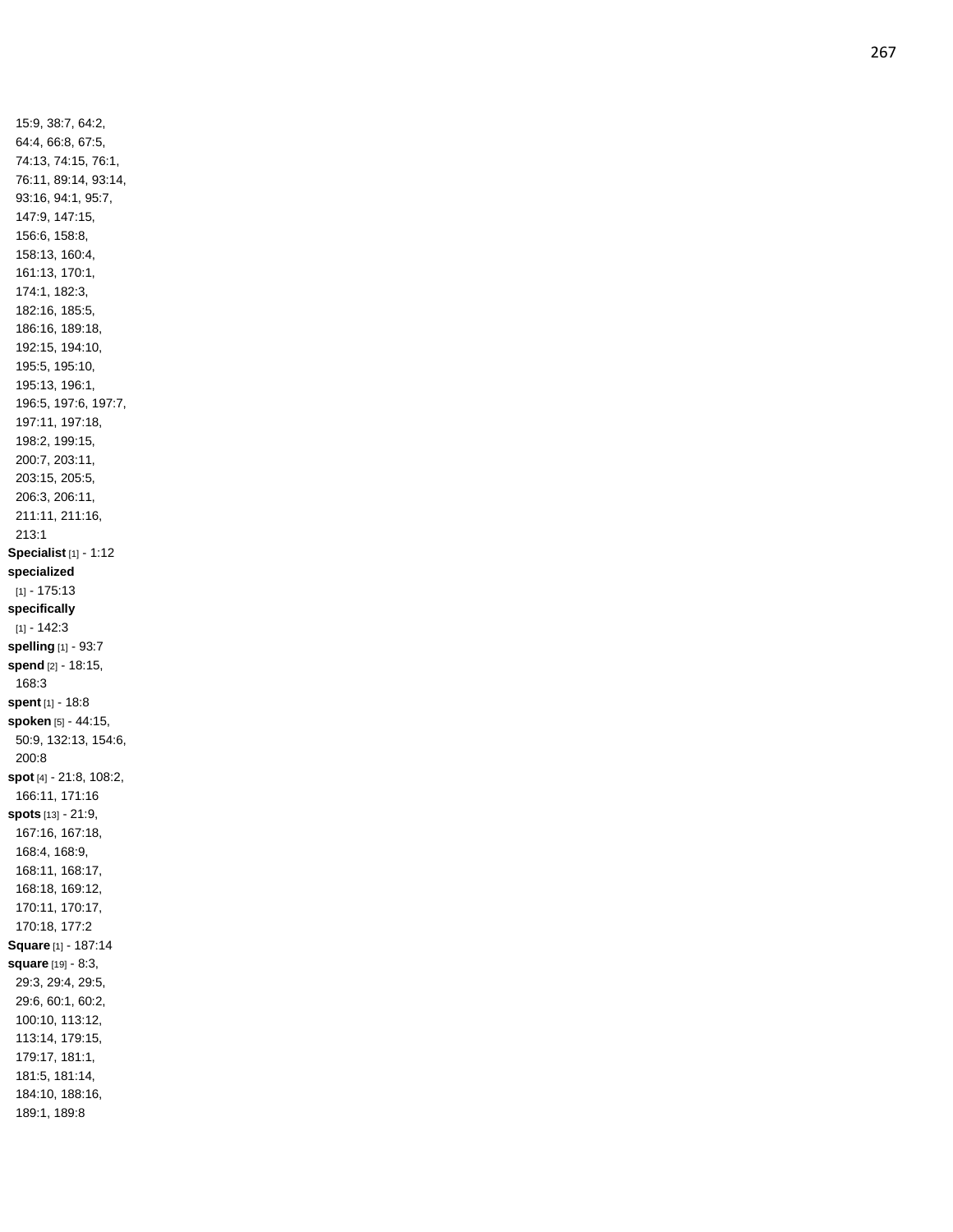**SS** [1] - 219:3 **St** [1] - 165:15 **staff** [2] - 162:18, 168:17 **stage** [1] - 107:13 **staggered** [1] - 174:10 **stair** [4] - 72:5, 84:11, 84:13 **staircase** [3] - 18:17, 68:4 **stairs** [10] - 18:10, 69:12, 70:11, 85:8, 97:1, 113:6, 113:8, 122:6, 122:16, 123:10 **stairways** [1] - 102:2 **stairwell** [3] - 68:12, 72:18, 85:16 **stamp** [1] - 37:4 **stamping** [1] - 25:3 **stand** [4] - 12:8, 17:11, 31:17, 85:15 **standard** [1] - 66:9 **standards** [1] - 80:3 **standing** [1] - 9:14 **stands** [1] - 188:14 **start** [3] - 3:10, 175:15, 176:6 **started** [1] - 3:11 **starting** [2] - 52:1, 100:15 **starts** [1] - 180:14 **State** [2] - 65:14, 77:12 **state** [3] - 179:11, 180:15, 181:14 **statement** [1] - 3:16 **statement(s** [1] - 218:17 **states** [2] - 114:4, 180:18 **stations** [1] - 115:6 **steal** [1] - 21:10 **stenographer** [5] - 4:12, 88:12, 96:9, 131:9, 154:3 **Stephen** [1] - 112:18 **stepping** [1] - 25:2 **steps** [2] - 83:17, 186:18 **Sterman** [1] - 207:11 **STEVEN** [2] - 88:10, 88:13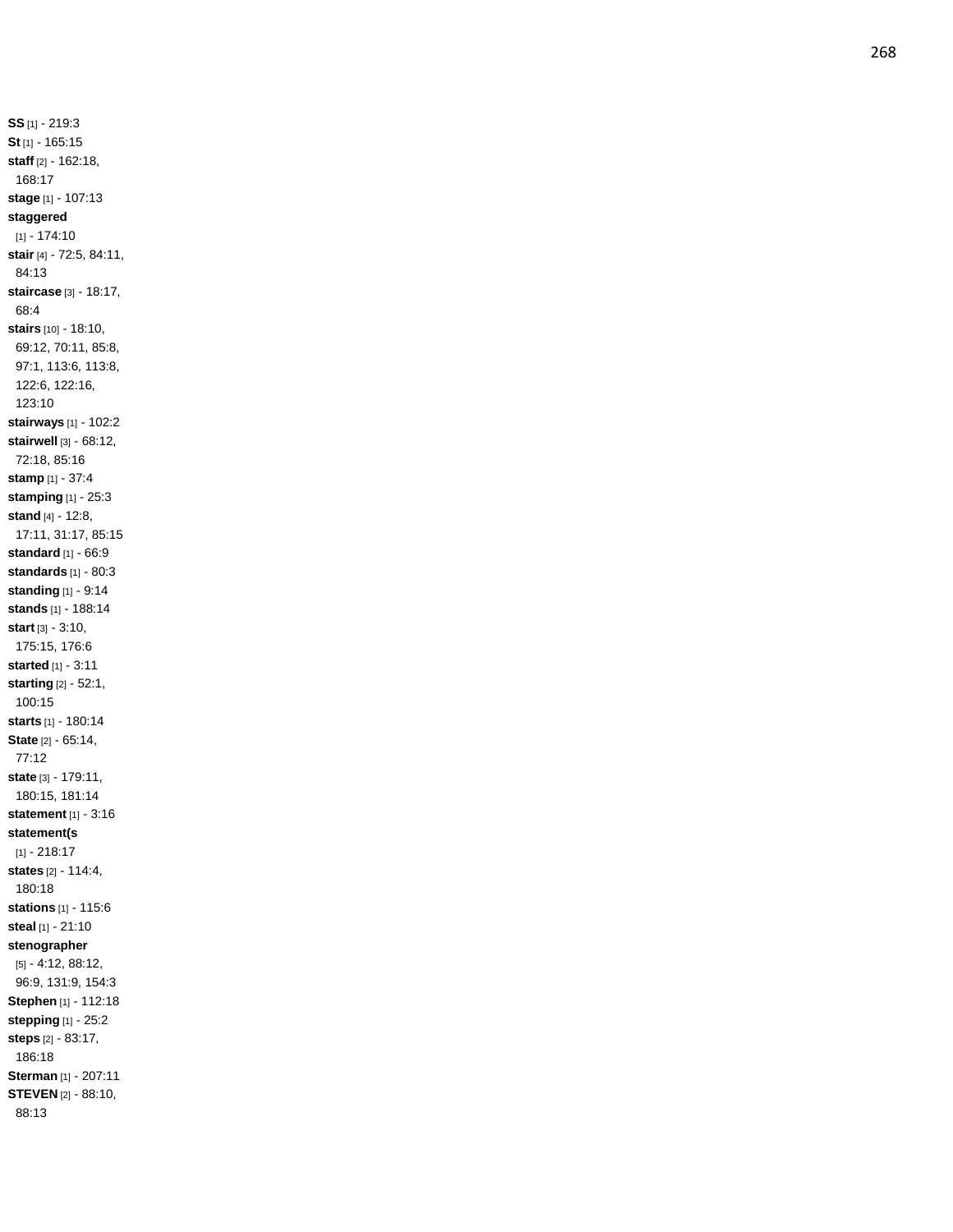**Steven** [1] - 88:13 **stewards** [1] - 92:5 **still** [16] - 7:15, 8:2, 8:3, 9:16, 28:12, 28:13, 35:8, 46:14, 48:9, 50:15, 86:11, 100:4, 177:18, 182:5, 183:6, 209:7 **stop** [2] - 166:12, 183:11 **storage** [1] - 209:18 **story** [3] - 60:9, 66:16, 175:5 **strange** [1] - 109:6 **stream** [1] - 164:1 **street** [56] - 11:15, 11:18, 12:12, 18:7, 18:12, 19:1, 19:7, 19:14, 21:9, 25:15, 25:16, 25:18, 92:2, 97:2, 105:1, 105:2, 105:10, 106:8, 106:9, 107:4, 107:5, 108:13, 108:15, 109:3, 109:12, 114:11, 116:13, 121:6, 121:11, 124:10, 137:2, 137:13, 164:14, 166:1, 166:13, 166:14, 167:15, 169:18, 171:6, 183:8, 186:7, 186:13, 187:7, 187:9, 188:6, 188:8, 188:16, 189:1, 190:18, 191:1, 191:7, 191:15, 191:18, 208:5, 212:3, 216:6 **Street** [66] - 2:2, 2:4, 2:5, 2:6, 2:7, 2:10, 2:11, 2:12, 2:13, 6:6, 11:13, 31:11, 42:6, 59:8, 68:18, 77:6, 77:12, 77:14, 88:14, 92:2, 92:9, 92:16, 92:18, 93:3, 93:5, 93:8, 96:6, 96:12, 96:15, 98:17, 110:16, 111:2, 111:11, 111:12, 111:14, 111:17, 112:9, 113:1, 113:4,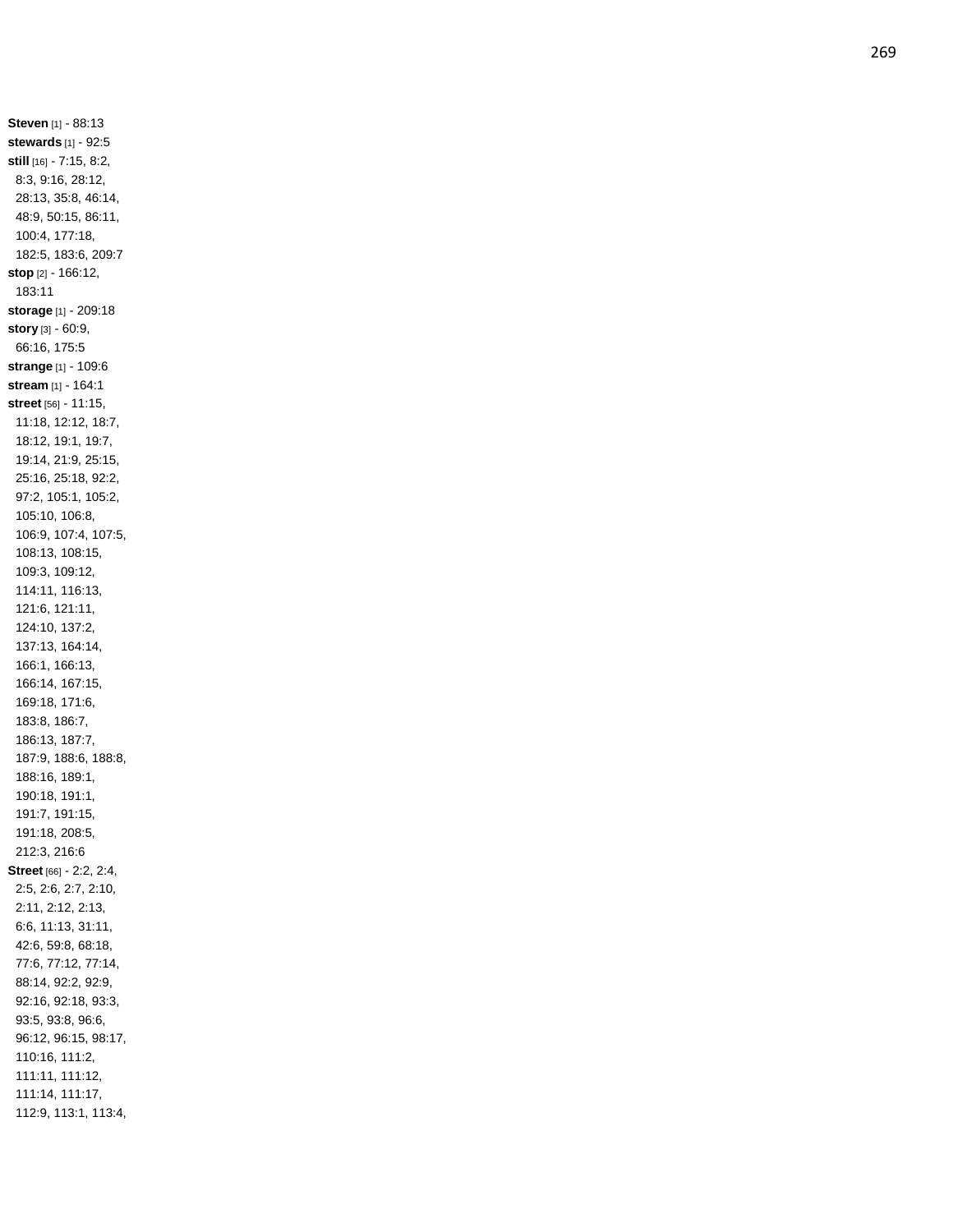114:5, 114:11, 114:13, 116:6, 120:1, 120:2, 120:13, 121:15, 121:17, 128:6, 161:6, 161:14, 171:6, 188:11, 188:14, 190:15, 191:3, 199:6, 199:11, 207:6, 207:12, 208:3, 208:11, 208:12, 208:18, 214:6 **stripped** [1] - 150:4 **stripping** [1] - 149:14 **strollers** [1] - 175:12 **stronger** [1] - 80:18 **strongly** [2] - 113:9, 190:13 **structure** [26] - 8:6, 9:2, 9:7, 10:3, 51:15, 62:7, 62:9, 62:11, 64:6, 75:12, 78:9, 78:17, 79:15, 80:6, 80:9, 80:17, 81:7, 92:10, 100:14, 113:13, 122:9, 122:13, 122:14, 124:11, 156:15, 157:10 **structure's** [1] - 101:14 **structures** [5] - 16:14, 62:18, 63:2, 64:18, 80:18 **student** [1] - 163:13 **students** [4] - 24:12, 164:6, 173:4, 177:15 **stuff** [2] - 31:11, 32:14 **style** [4] - 17:13, 17:14, 27:17, 83:7 **styles** [1] - 27:16 **subdivided** [2] - 100:1, 100:2 **subject** [10] - 4:2, 57:14, 76:2, 123:10, 129:17, 140:8, 160:5, 186:17, 206:3, 215:14 **submit** [2] - 59:14, 68:6 **submitted** [8] - 7:9,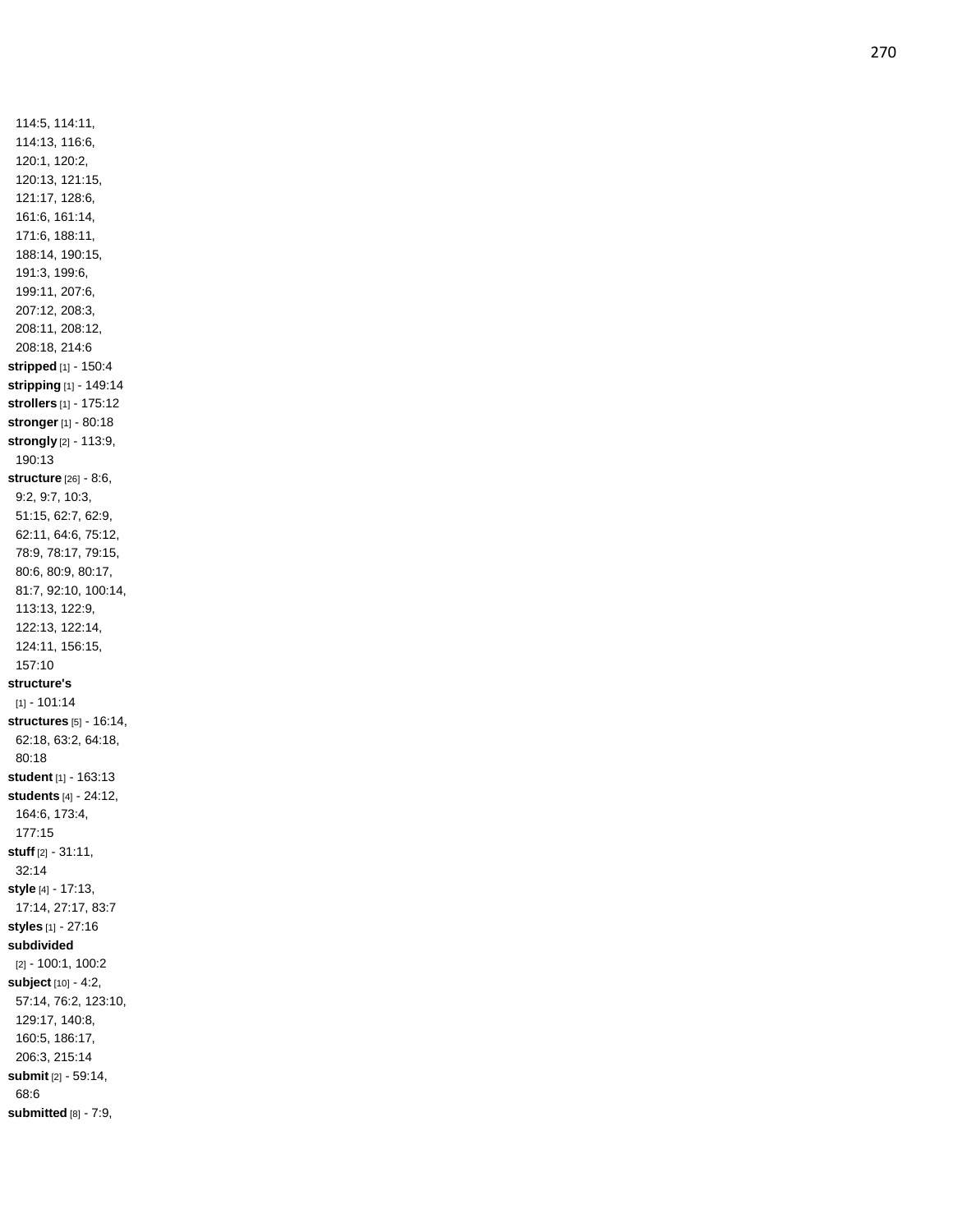58:6, 91:17, 141:8, 159:10, 210:1, 216:12, 216:13 **subscribe** [1] - 218:16 **subsection**  $[1] - 162:7$ **substantial** [23] - 62:3, 62:14, 75:1, 94:6, 106:2, 122:8, 122:18, 124:8, 124:15, 126:1, 126:2, 126:5, 139:2, 139:4, 139:12, 139:17, 146:13, 156:14, 157:5, 158:17, 195:16, 204:2, 212:1 **substantially** [6] - 7:9, 62:15, 67:7, 123:1, 124:16, 157:6 **successful** [1] - 90:18 **suckers** [1] - 164:16 **sufficient** [2] - 136:1, 173:3 **suggest** [6] - 39:14, 54:11, 75:8, 119:2, 192:18, 196:3 **suggested** [3] - 31:7, 44:9, 196:10 **suggestion** [3] - 36:3, 37:12, 192:14 **suits** [1] - 91:1 **SULLIVAN** [35] - 21:12, 24:1, 35:17, 37:1, 41:2, 50:11, 50:18, 52:1, 55:9, 55:13, 56:3, 126:8, 138:5, 143:7, 148:13, 148:17, 149:1, 149:4, 149:17, 150:7, 152:13, 152:17, 153:3, 153:6, 153:9, 171:15, 179:10, 179:13, 180:1, 180:7, 180:13, 182:5, 189:17, 193:6, 193:9 **Sullivan** [31] - 1:8, 3:5, 6:3, 24:18, 42:3, 58:15, 59:3,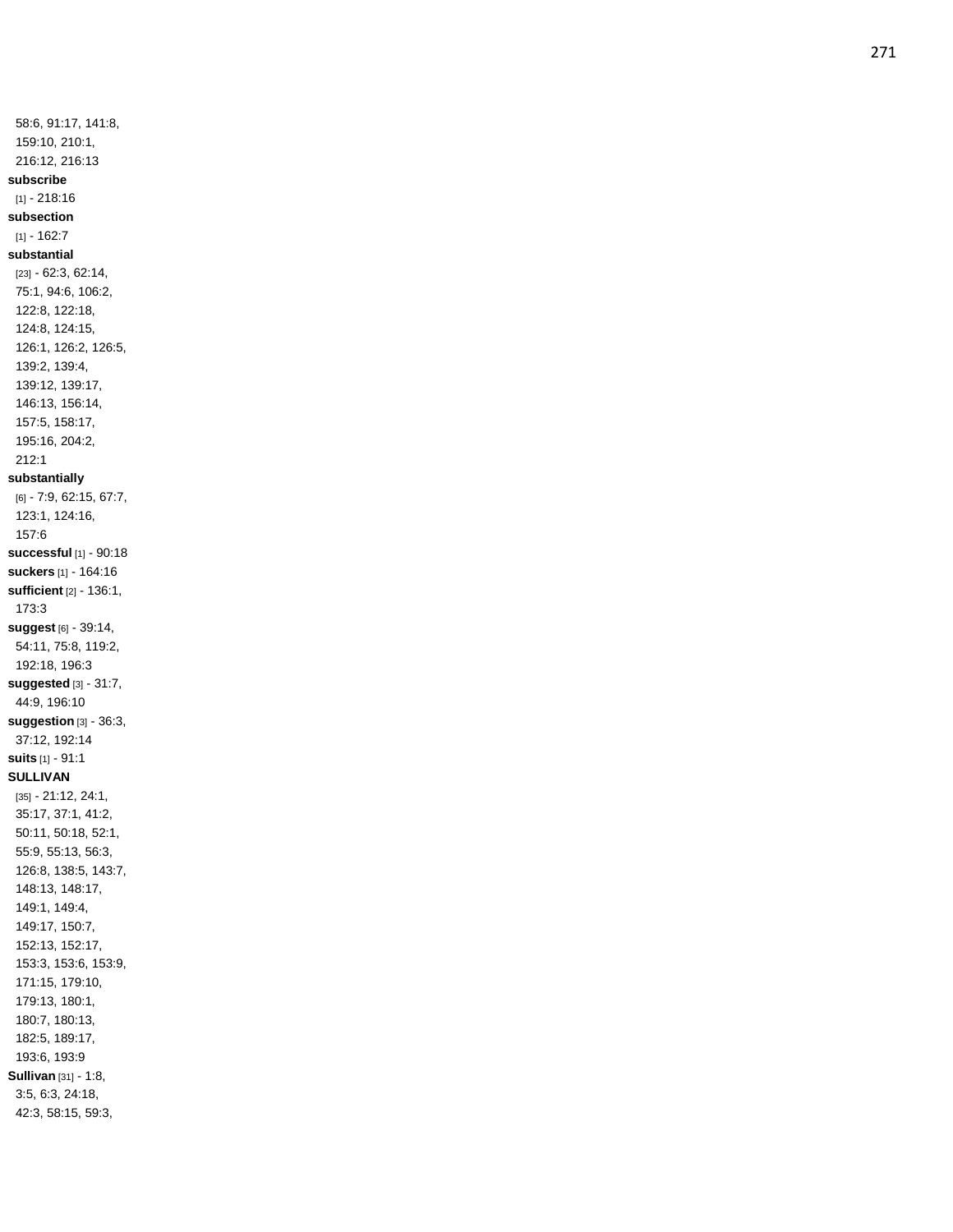63:17, 76:12, 77:3, 95:16, 96:3, 124:1, 125:13, 127:1, 128:3, 130:17, 131:3, 144:17, 146:3, 158:5, 160:13, 161:3, 198:4, 199:3, 206:8, 207:3, 208:3, 213:16, 214:3, 217:4 **Sullivan's** [1] - 192:14 **summer** [2] - 21:11, 27:4 **summertime** [1] - 20:7 **support** [17] - 8:5, 35:18, 36:13, 79:3, 79:7, 91:18, 92:9, 94:12, 103:6, 103:10, 110:12, 111:7, 111:18, 112:12, 123:6, 159:10, 194:18 **supporting** [2] - 94:13, 102:11 **supports** [1] - 103:11 **suppose** [1] - 13:1 **surprised** [1] - 143:10 **surrounding** [5] - 16:5, 22:5, 22:9, 22:12, 22:18 **Susan** [4] - 77:15, 79:8, 111:9, 190:10 **SUSAN** [6] - 79:14, 80:14, 82:1, 82:4, 82:12, 86:5 **suspect** [2] - 55:4, 98:2 **sustainable** [1] - 92:10 **sword** [1] - 67:10

#### **T**

**T's** [1] - 50:2 **table** [2] - 59:18, 97:16 **tall** [1] - 12:13 **taller** [1] - 10:13 **tape** [1] - 4:11 **taxi** [1] - 115:3 **tea** [1] - 20:9 **teaching** [1] - 103:9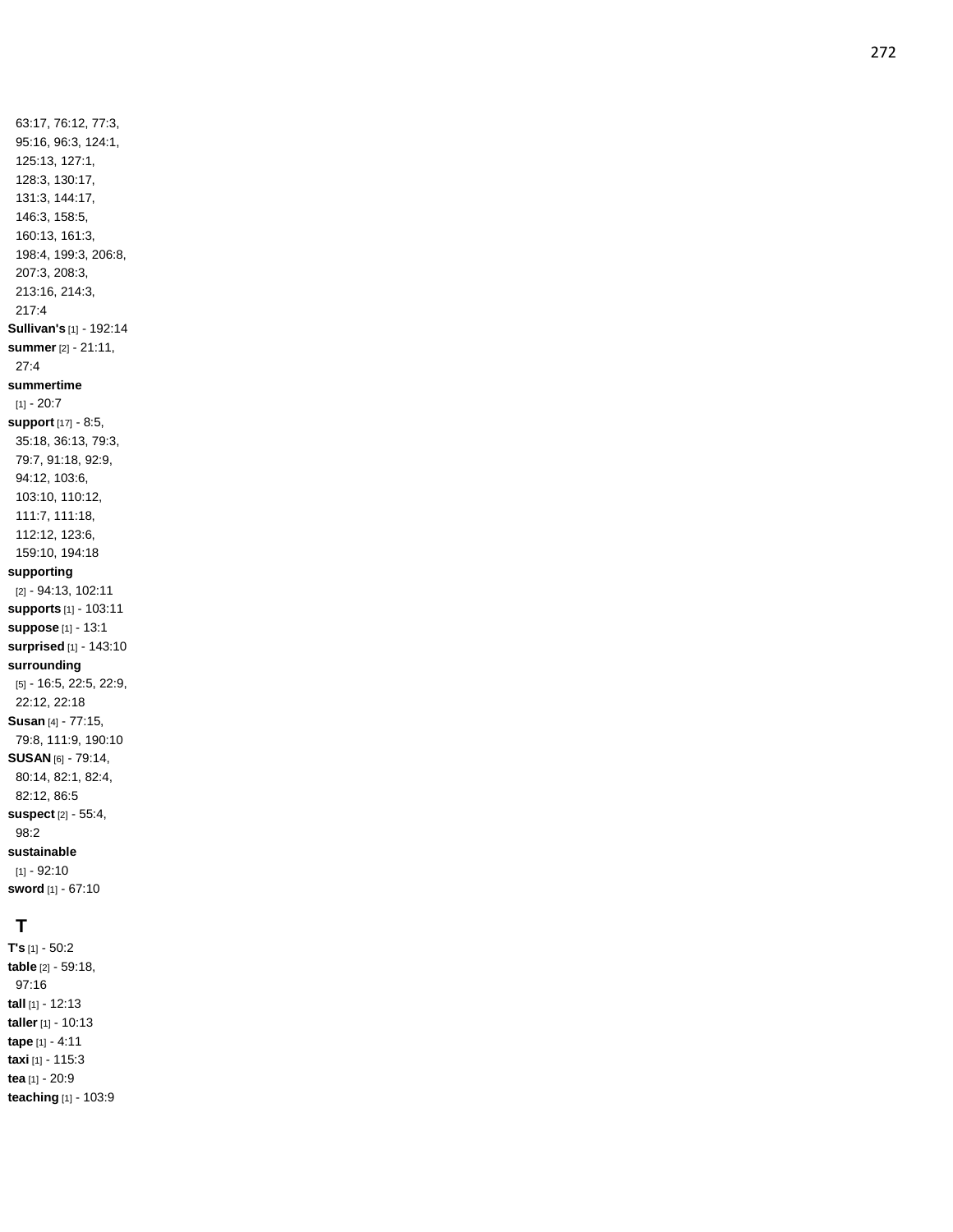**tear** [7] - 43:14, 44:10, 45:5, 49:4, 56:2, 56:10 **tearing** [1] - 48:15 **technically** [3] - 181:8, 181:18, 182:17 **telecom** [2] - 214:12, 215:6 **telecommunication s** [1] - 132:3 **ten** [6] - 9:12, 9:14, 114:17, 168:4, 171:17, 172:3 **Tennant** [2] - 92:13, 92:15 **TENNANT** [1] - 92:13 **Tennant -Gadd** [1] - 92:15 **term** [1] - 194:18 **termed** [1] - 83:2 **terminate** [1] - 197:7 **terms** [6] - 10:6, 11:1, 13:13, 31:2, 32:2, 66:14 **testified** [1] - 202:16 **testify** [2] - 202:17, 203:2 **testimony** [14] - 34:10, 34:16, 74:3, 88:8, 93:12, 109:15, 119:1, 153:13, 156:4, 165:6, 202:15, 203:6, 211:1, 211:6 **testing** [1] - 193:2 **Texas** [1] - 117:6 **THE** [9] - 1:1, 1:16, 183:1, 185:14, 211:3, 219:14, 219:15, 219:15, 219:16 **themselves** [4 ] - 23:5, 24:12, 31:5, 128:18 **therefor** [1] - 218:7 **therefore** [9] - 86:5, 111:3, 128:14, 157:10, 173:17, 174:1, 177:7, 181:17, 185:8 **Therrian** [1] - 205:8 **THERRIAN** [1] - 205:8 **they've** [14] - 55:18, 82:7, 89:3, 89:4,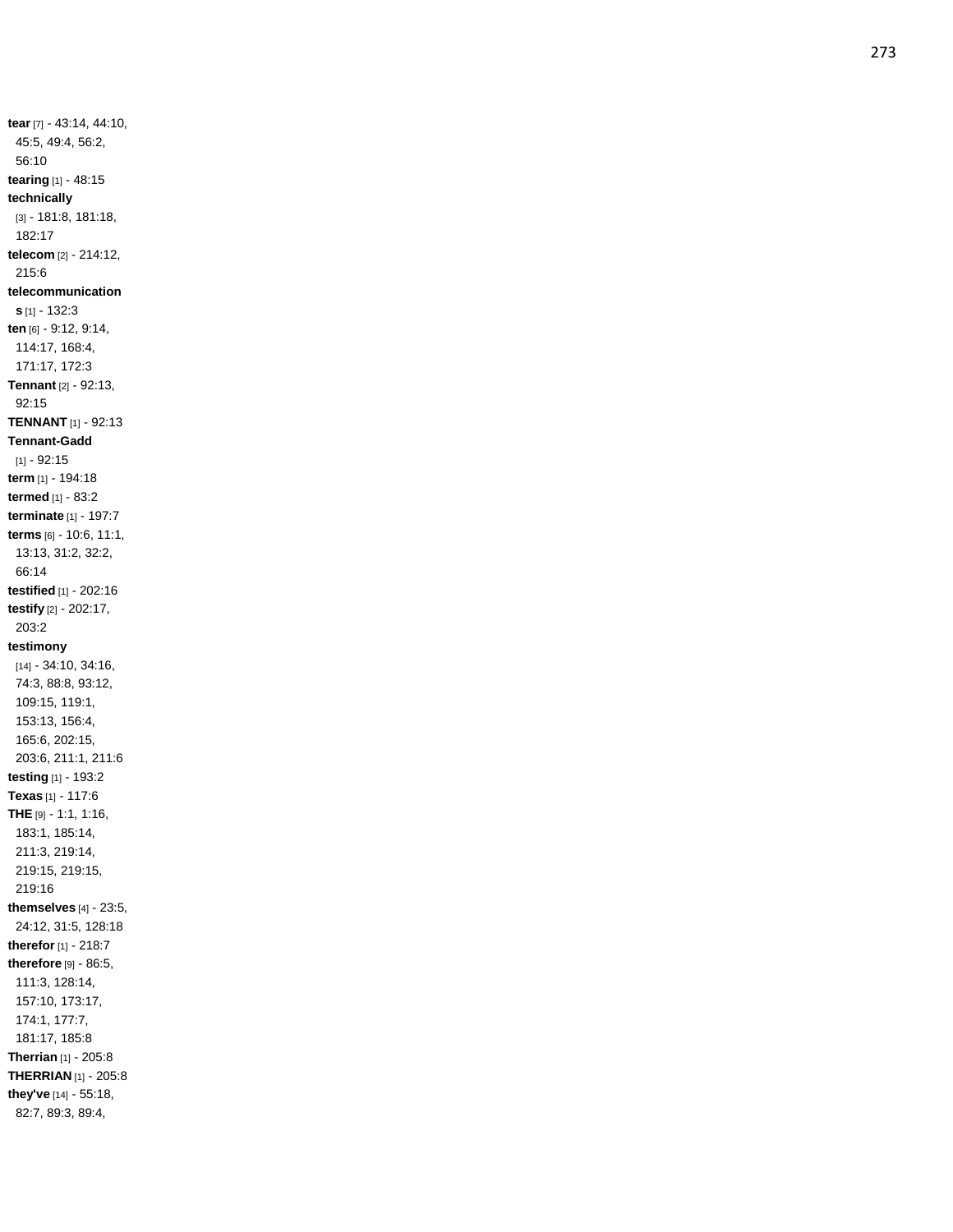89:5, 89:6, 89:16, 89:18, 90:4, 108:14, 109:5, 116:4, 116:15, 117:7 **thinking** [3] - 24:1, 26:15, 35:11 **third** [3] - 14:1, 14:14, 60:9 **thirty** [1] - 174:18 **THIS** [1] - 219:14 **thoroughly** [1] - 79:2 **thoughtfully** [1] - 92:7 **three** [19] - 5:1, 11:2, 13:18, 69:14, 93:1, 125:12, 125:15, 126:18, 162:8, 163:2, 165:15, 167:17, 170:9, 173:8, 173:13, 173:16, 177:7, 189:14, 209:6 **Three** [2] - 165:18, 167:18 **three -dimensional** [1] - 11:2 **three -year -old**  $[1] - 13:18$ **throw** [1] - 119:9 **THURSDAY** [1] - 1:4 **tied** [1] - 177:10 **tight** [1] - 153:10 **timing** [1] - 174:11 **tired** [1] - 103:9 **TO** [1] - 219:15 **today** [1] - 82:10 **together** [4] - 16:8, 67:16, 98:18, 170:3 **Tom** [1] - 101:10 **tomorrow** [2] - 46:3, 46:7 **tonight** [12] - 5:2, 8:16, 56:14, 77:16, 79:7, 128:15, 132:7, 134:7, 140:1, 141:11, 207:17, 214:12 **took** [3] - 7:7, 56:13, 133:3 **top** [8] - 11:4, 17:12, 22:2, 30:17, 37:7, 65:5, 153:1, 169:6 **torn** [2] - 101:14, 139:3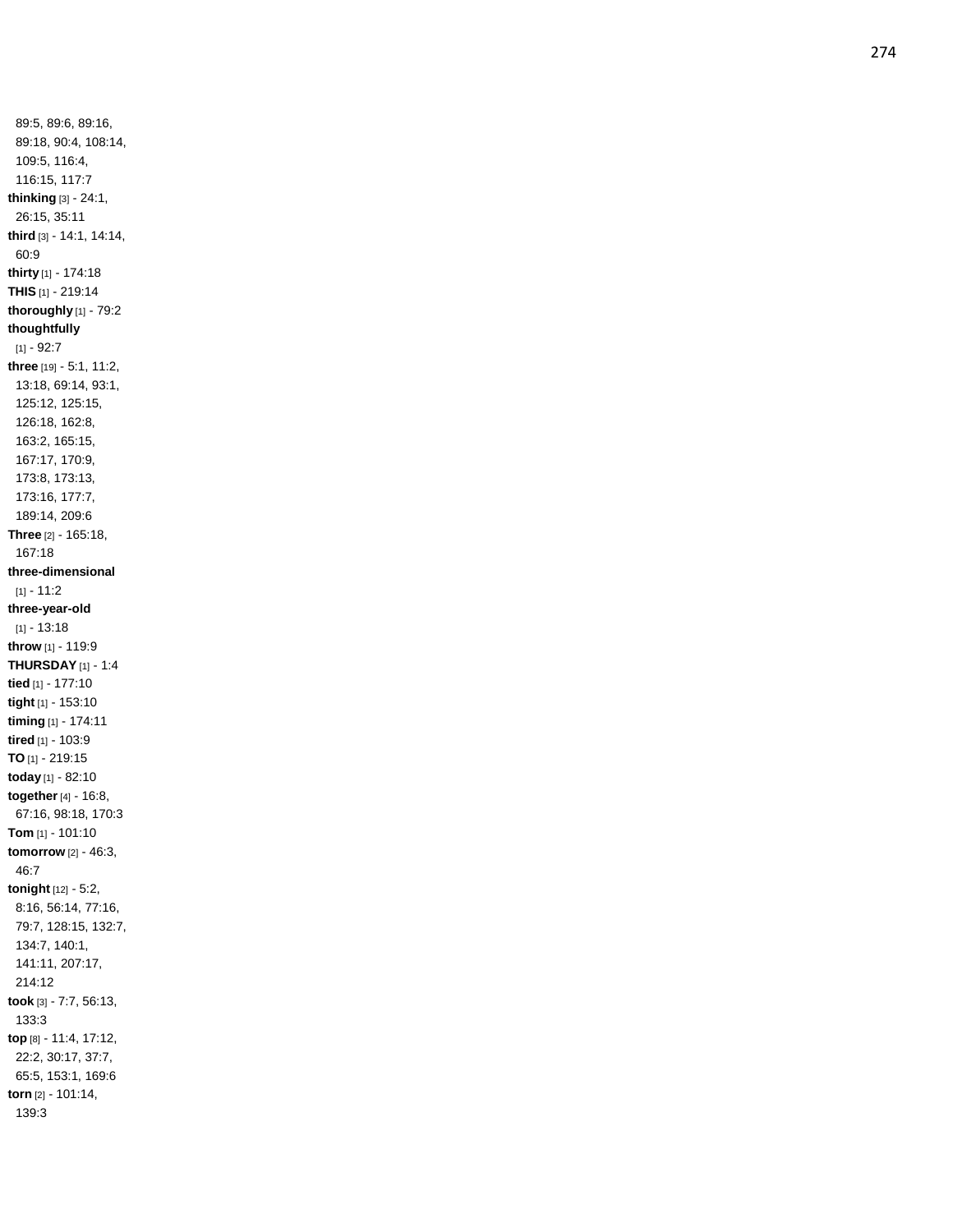**total** [1] - 71:3 **totally** [5] - 48:14, 51:7, 71:14, 107:5, 183:4 **touching** [1] - 81:10 **toward** [1] - 90:2 **townhouses** [2] - 108:14, 108:18 **traditional** [3] - 80:10, 82:17, 83:1 **traffic** [13] - 74:16, 94:3, 158:15, 163:9, 174:16, 186:13, 187:5, 188:7, 189:3, 189:13, 195:14, 203:17, 211:17 **train** [1] - 175:9 **transcript** [5] - 4:13, 218:2, 218:6, 218:15, 218:16 **TRANSCRIPT** [1] - 219:14 **transfers** [1] - 163:16 **transmit** [1] - 4:1 **travel** [4] - 162:13, 162:14, 188:14, 189:2 **treads** [1] - 101:13 **treated** [1] - 102:5 **tree** [10] - 12:2, 12:4, 12:9, 12:13, 20:6, 115:11, 117:9, 117:11, 117:13, 117:14 **trees** [1] - 12:1 **Tremont** [1] - 191:5 **Trex** [1] - 102:6 **trial** [4] - 192:16, 192:17, 197:2, 197:3 **Tricia** [1] - 113:3 **tried** [5] - 85:11, 169:10, 170:4, 185:12, 210:10 **Trilogy** [1] - 6:13 **troubled** [1] - 192:5 **trucks** [2] - 187:16, 188:4 **true** [3] - 25:9, 25:10, 219:6 **truly** [1] - 176:14 **trust** [1] - 4:14 **try** [5] - 18:10, 18:11, 105:14, 166:5,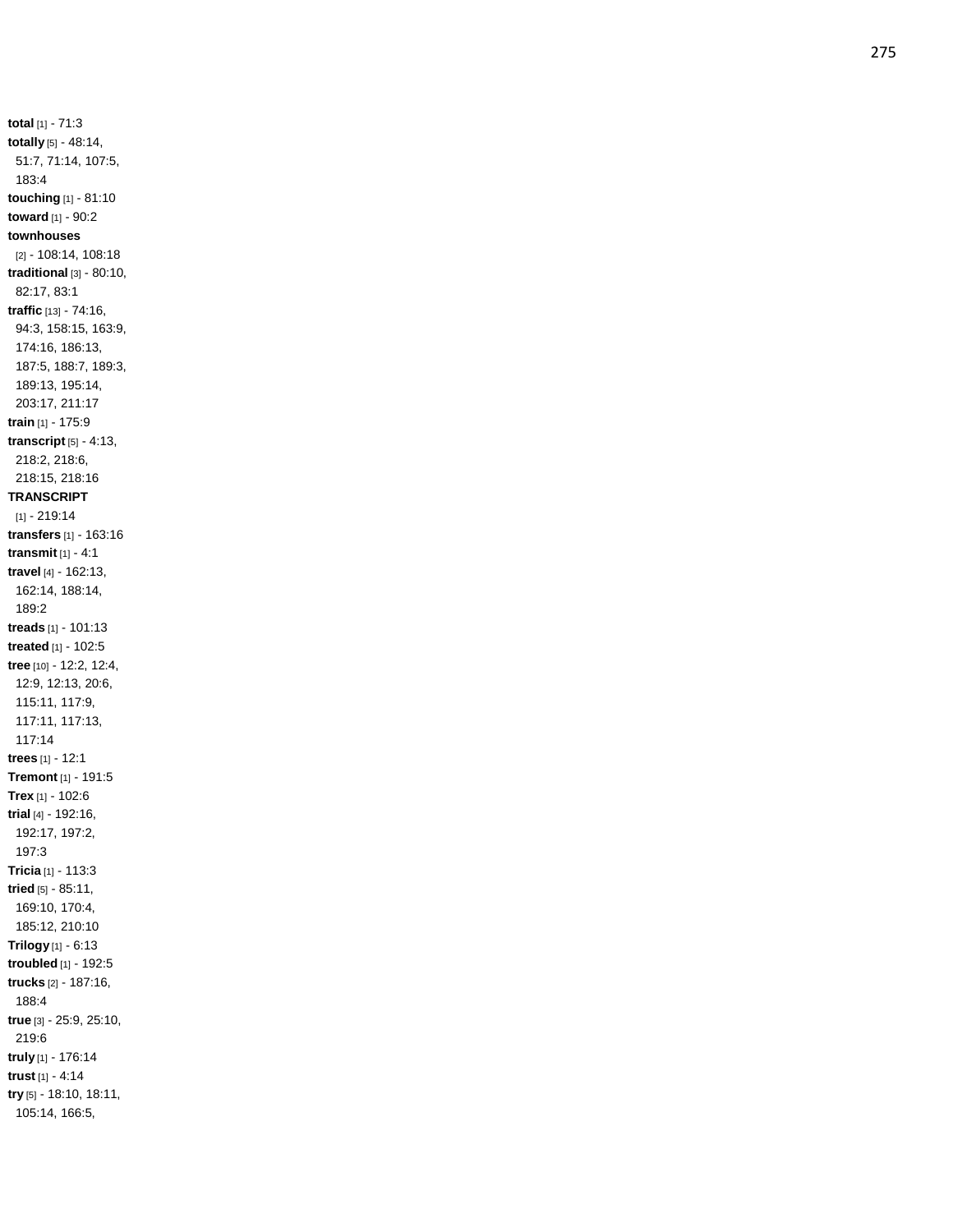195:2 **trying** [13] - 11:8, 13:16, 18:9, 19:2, 26:6, 27:2, 31:4, 56:7, 161:13, 167:1, 173:7, 187:6, 189:6 **Tuesday** [3] - 43:9, 141:18, 142:9 **turn** [2] - 80:8, 162:2 **turned** [2] - 22:14, 86:6 **turning** [1] - 15:5 **turns** [1] - 85:6 **twice** [1] - 138:3 **twin** [1] - 174:14 **two** [63] - 4:9, 8:12, 14:4, 16:13, 21:9, 29:14, 29:16, 35:4, 54:12, 64:18, 67:4, 67:10, 80:9, 81:4, 82:6, 83:6, 96:17, 112:6, 113:13, 114:9, 115:6, 115:18, 116:8, 119:3, 120:17, 120:18, 121:2, 121:4, 125:8, 135:13, 136:12, 139:15, 148:17, 148:18, 149:11, 149:12, 149:15, 150:17, 152:10, 153:4, 156:5, 162:8, 166:1, 167:15, 170:10, 170:18, 173:14, 174:14, 175:6, 177:6, 177:17, 189:18, 192:11, 192:17, 193:1, 193:3, 193:4, 200:1, 208:3, 209:1, 209:3, 209:4 **two -by-eight**  $[1] - 153:4$ **two -edged** [1] - 67:10 **two -family** [2] - 80:9, 113:13 **two -year** [1] - 189:18 **type** [1] - 65:16 **typical** [1] - 25:3 **typically** [3] - 175:17, 176:4, 191:1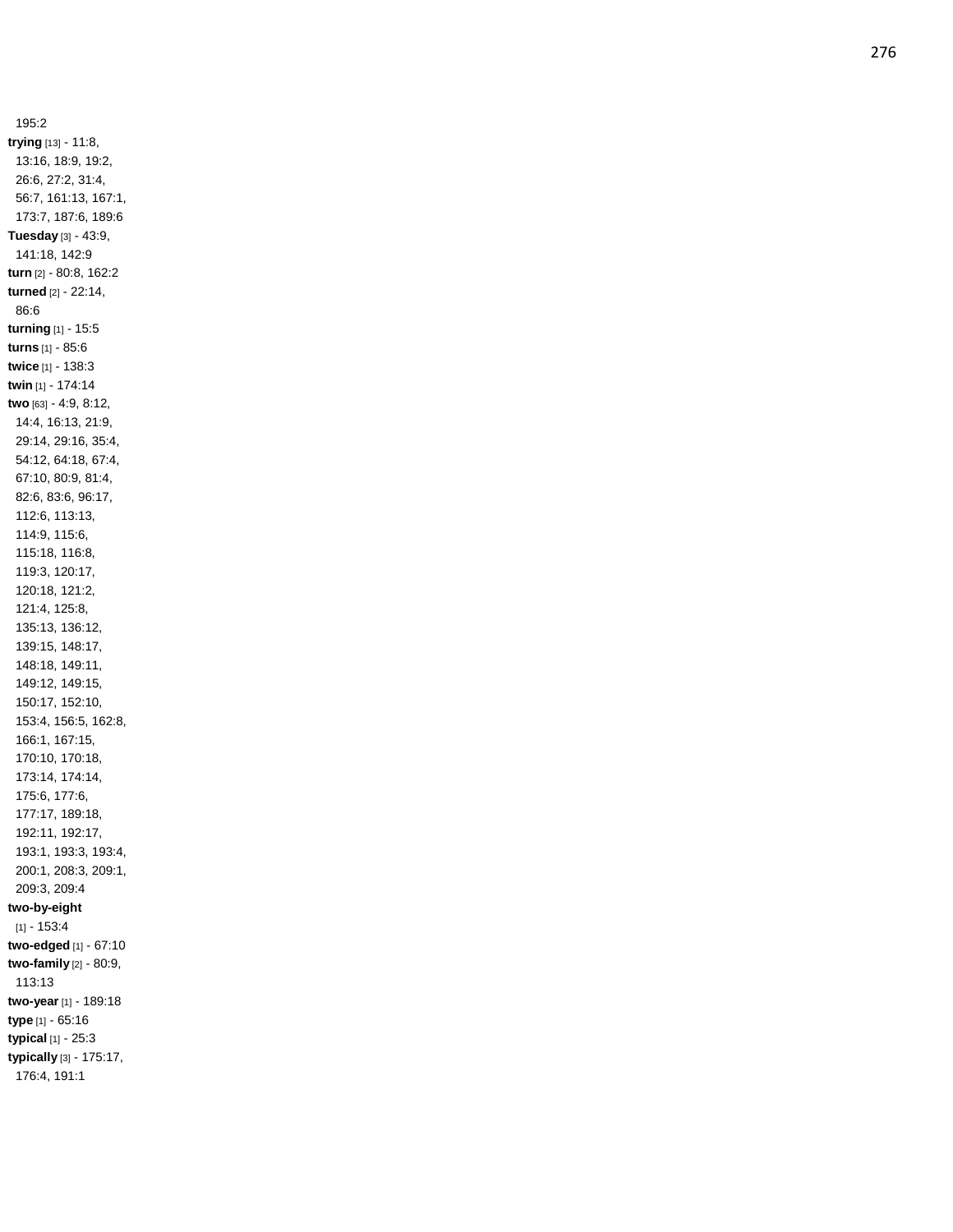**Uber** [1] - 115:3 **unanimous** [1] - 123:6 **unchanged** [1] - 59:15 **UNDER** [1] - 219:15 **under** [7] - 20:6, 60:16, 78:2, 84:13, 84:14, 86:18, 134:10 **undergoing** [1] - 146:17 **underneath** [1] - 152:18 **undersigned** [1] - 219:4 **understood** [2] - 28:16, 172:14 **underway** [1] - 191:9 **unfenestrated** [1] - 61:8 **unfortunately** [1] - 174:15 **UNIDENTIFIED** [3] - 183:1, 185:14, 211:3 **unique** [7] - 21:16, 22:11, 23:17, 25:1, 25:5, 25:16 **unit** [16] - 80:10, 82:14, 83:14, 84:7, 84:16, 90:16, 91:1, 155:5, 155:16, 190:13, 199:10, 199:11, 199:14, 200:16, 200:17, 208:14 **units** [3] - 82:6, 191:3, 201:2 **University's**  $[1] - 121:6$ **unless** [7] - 25:4, 61:13, 74:15, 195:13, 203:15, 211:1, 211:16 **UNLESS** [1] - 219:15 **unrelated** [2] - 87:9, 161:18 **unusual** [1] - 35:1 **up** [56] - 7:16, 22:10, 23:1, 27:7, 30:5, 30:14, 34:10, 37:8,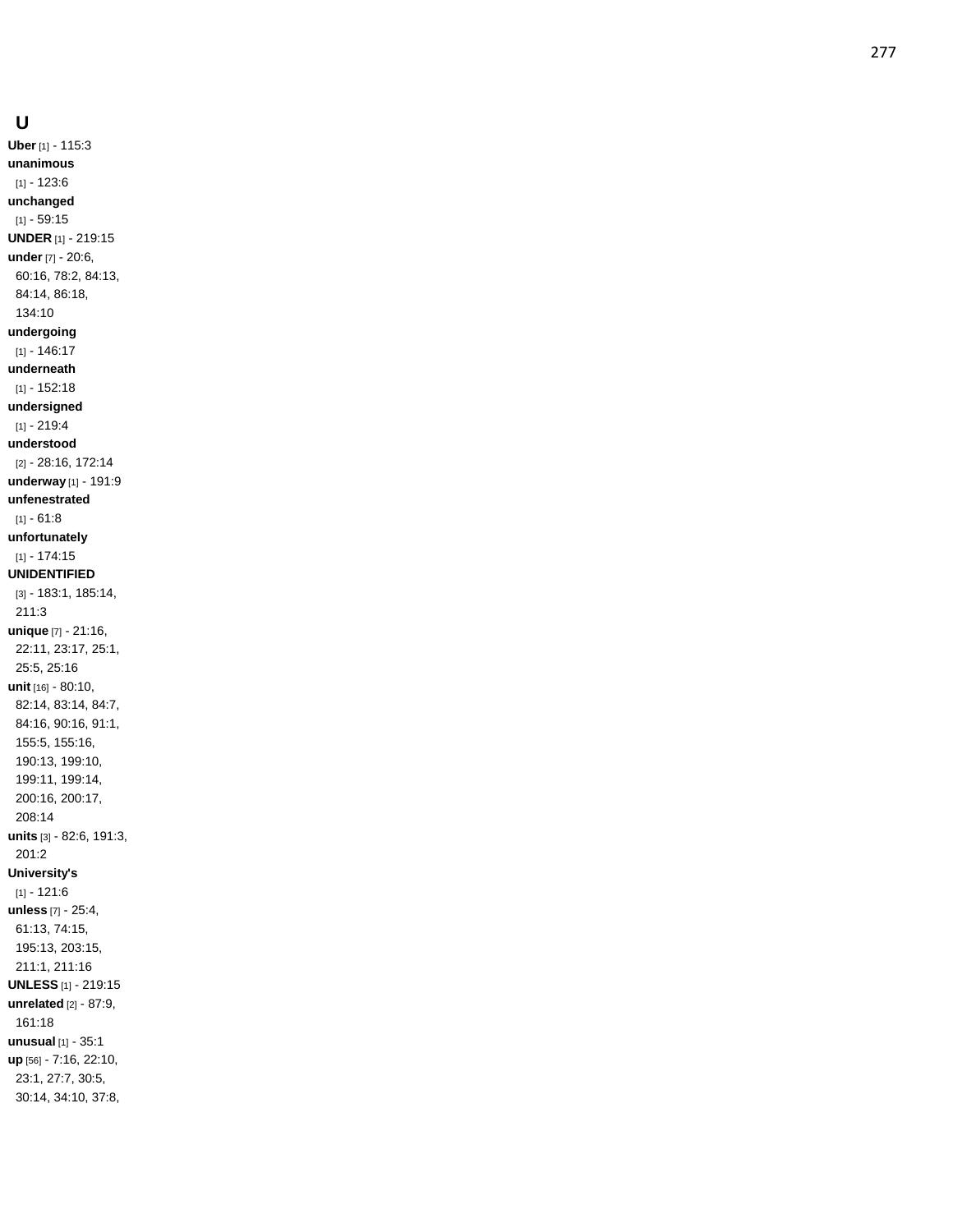43:12, 49:11, 51:11, 61:11, 68:4, 69:13, 72:5, 74:3, 80:2, 86:17, 88:7, 99:3, 101:1, 102:3, 109:14, 129:1, 134:3, 136:10, 137:5, 138:15, 139:2, 139:11, 140:17, 141:17, 141:18, 144:6, 147:5, 153:13, 165:4, 165:5, 168:2, 168:13, 171:4, 172:4, 174:17, 176:13, 176:14, 182:6, 188:6, 188:14, 192:12, 193:16, 202:14, 209:5, 210:12, 211:1 **upstairs** [1] - 200:16 **urban** [1] - 115:8 **urge** [1] - 190:13 **usability** [1] - 66:15 **usable** [2] - 20:10, 114:13 **useful** [1] - 14:8 **user** [1] - 23:6 **uses** [8] - 75:4, 94:9, 159:2, 159:12, 196:7, 204:8, 204:13, 212:7 **utility** [1] - 85:9

#### **V**

**valuables** [1] - 115:4 **VAN** [38] - 42:11, 43:8, 44:1, 44:8, 44:13, 45:6, 45:11, 46:1, 46:10, 46:15, 47:9, 47:14, 48:1, 48:8, 48:12, 48:18, 49:3, 49:14, 50:3, 50:6, 50:9, 50:14, 51:6, 51:16, 52:4, 52:10, 52:12, 52:17, 53:2, 53:9, 53:13, 53:17, 54:1, 54:16, 55:18, 56:4, 56:9, 57:9 **van** [1] - 42:12 **Variance** [47] - 7:2,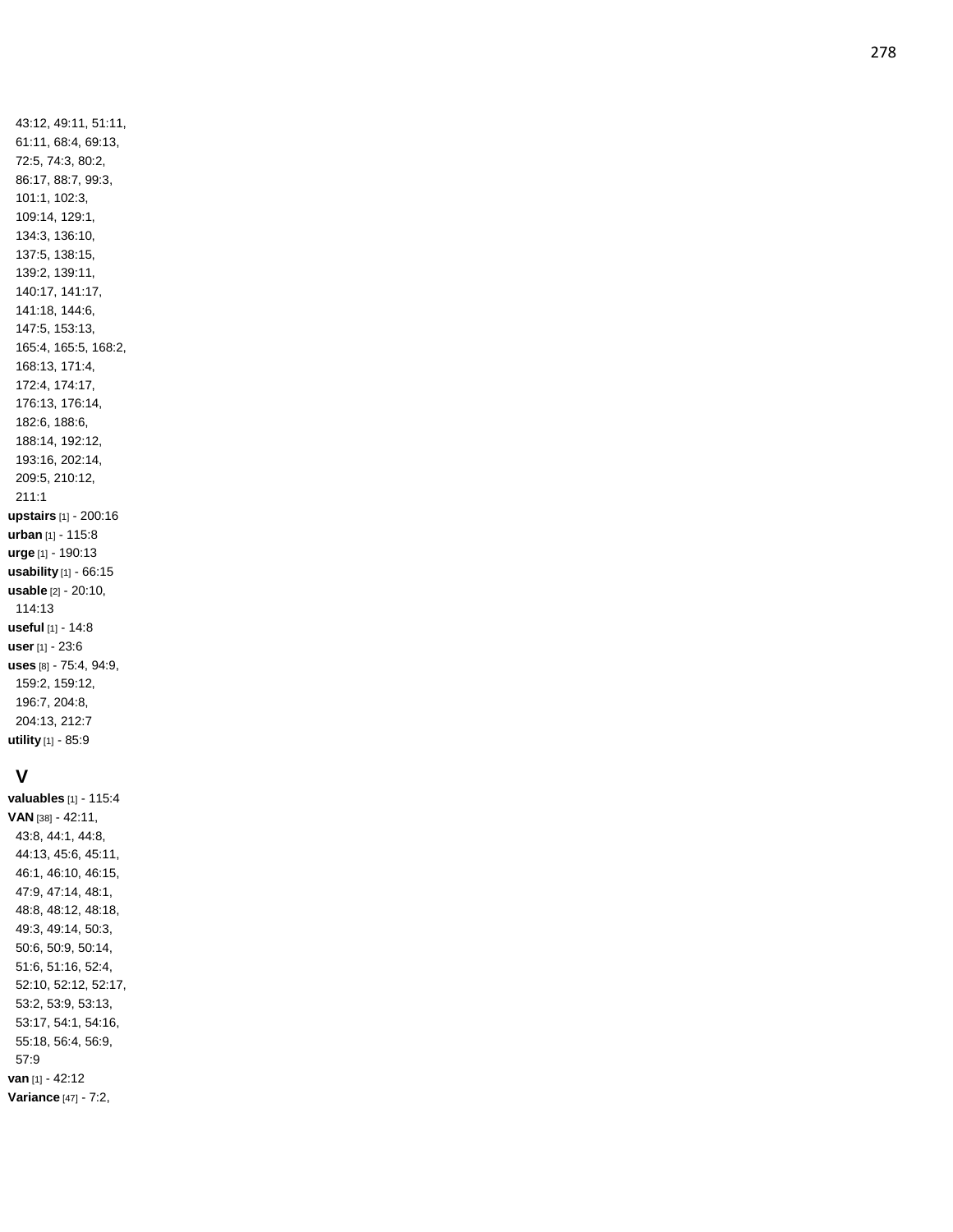7:3, 15:11, 28:10, 28:12, 28:14, 29:10, 35:3, 37:13, 61:18, 63:6, 63:12, 69:6, 76:4, 87:13, 87:16, 87:18, 88:3, 88:5, 96:17, 97:17, 104:11, 105:18, 111:7, 112:11, 119:3, 122:4, 123:9, 123:16, 124:4, 125:1, 125:4, 125:6, 125:17, 127:3, 147:9, 147:14, 156:6, 156:7, 156:8, 156:12, 157:13, 158:2, 158:4, 160:8, 169:12 **varies** [1] - 176:15 **vary** [1] - 174:17 **vehicles** [1] - 191:12 **verify** [1] - 120:16 **vetted** [1] - 79:1 **via** [1] - 173:5 **viable** [1] - 169:12 **Vice** [1] - 1:8 **video** [1] - 3:18 **view** [12] - 9:5, 11:3, 11:4, 11:5, 11:7, 43:18, 45:1, 54:3, 63:4, 67:11, 90:8, 90:9 **viewing** [1] - 85:12 **views** [5] - 9:16, 11:2, 99:14, 126:4, 208:9 **visible** [4] - 18:7, 19:14, 137:2, 137:14 **vistas** [1] - 86:2 **visual** [2] - 17:16, 115:13 **volume** [4] - 81:11, 84:17, 86:16, 218:6 **vote** [10] - 10:3, 35:2, 35:3, 61:13, 93:13, 97:17, 98:5, 144:10, 203:7, 211:7 **votes** [3] - 36:3, 119:4, 156:5 **voting** [2] - 8:17, 35:11

# **W**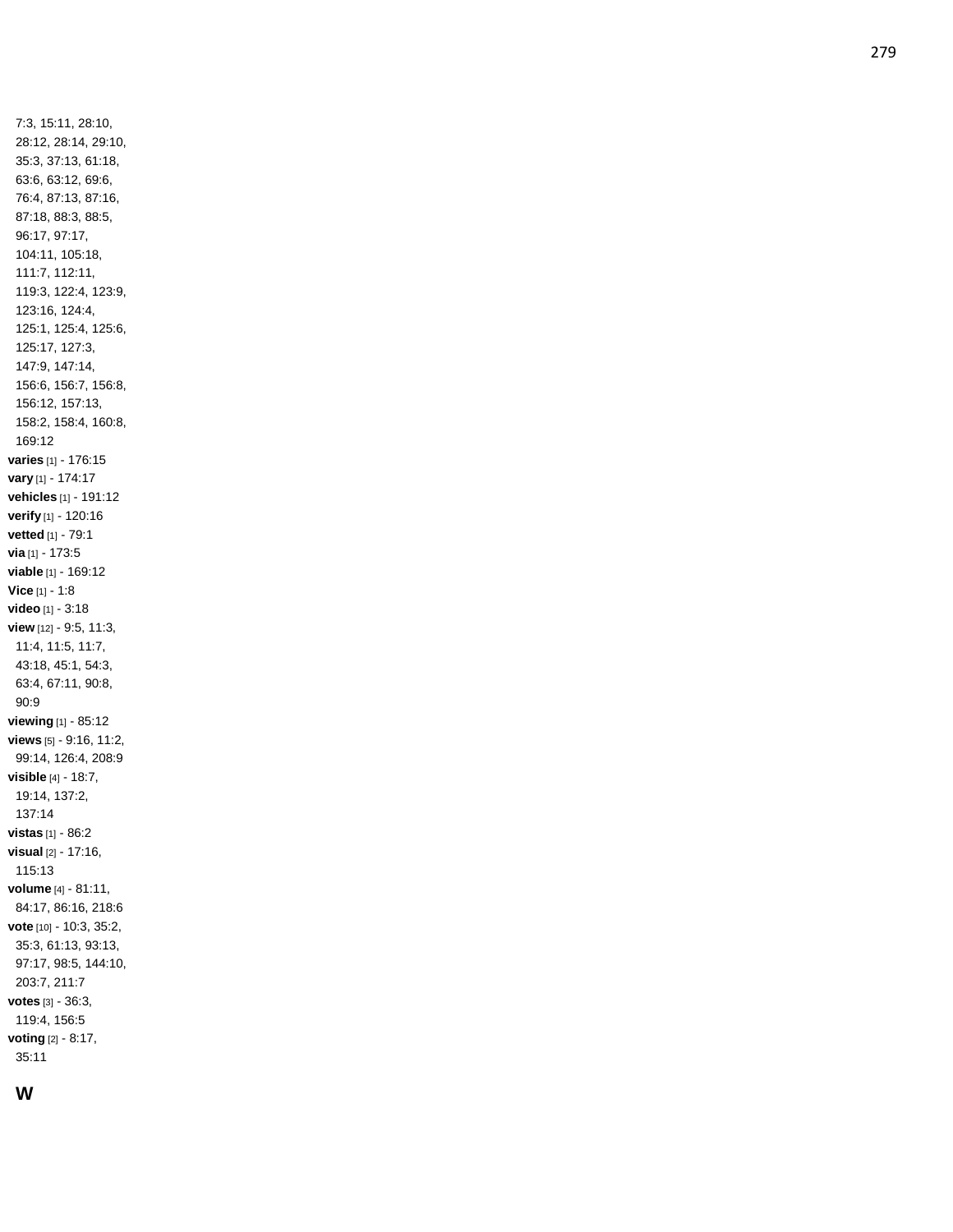**wait** [3] - 38:8, 38:9, 38:11 **waiting** [1] - 167:5 **waiver** [7] - 57:15, 130:2, 140:10, 141:8, 215:7, 215:11, 215:17 **walk** [12] - 19:7, 79:9, 101:12, 105:6, 137:18, 166:2, 167:2, 171:10, 173:18, 174:8, 182:3, 183:6 **walked** [2] - 138:2, 150:17 **walking** [8] - 19:7, 115:5, 164:3, 164:13, 171:13, 173:5, 175:12, 191:10 **wall** [3] - 64:8, 64:16, 68:1 **walls** [1] - 148:18 **wants** [6] - 66:4, 75:9, 100:10, 109:7, 211:2 **warn** [1] - 56:7 **warrant** [1] - 25:2 **weather** [4] - 133:3, 133:5, 133:7, 191:13 **week** [2] - 47:2, 141:15 **welcome** [1] - 142:14 **welfare** [6] - 75:12, 94:17, 159:16, 196:13, 204:16, 212:13 **Western** [1] - 141:16 **Weston** [1] - 77:12 **whatsoever**  $[1] - 204:6$ **WHEREOF** [1] - 219:7 **whichever** [1] - 53:5 **whole** [3] - 25:12, 136:11, 157:11 **wide** [2] - 84:12, 171:11 **width** [3] - 70:15, 70:16, 107:2 **wife** [4] - 30:3, 88:18, 113:3, 146:11 **WIGGINS** [5] - 77:9, 78:10, 78:14, 78:18,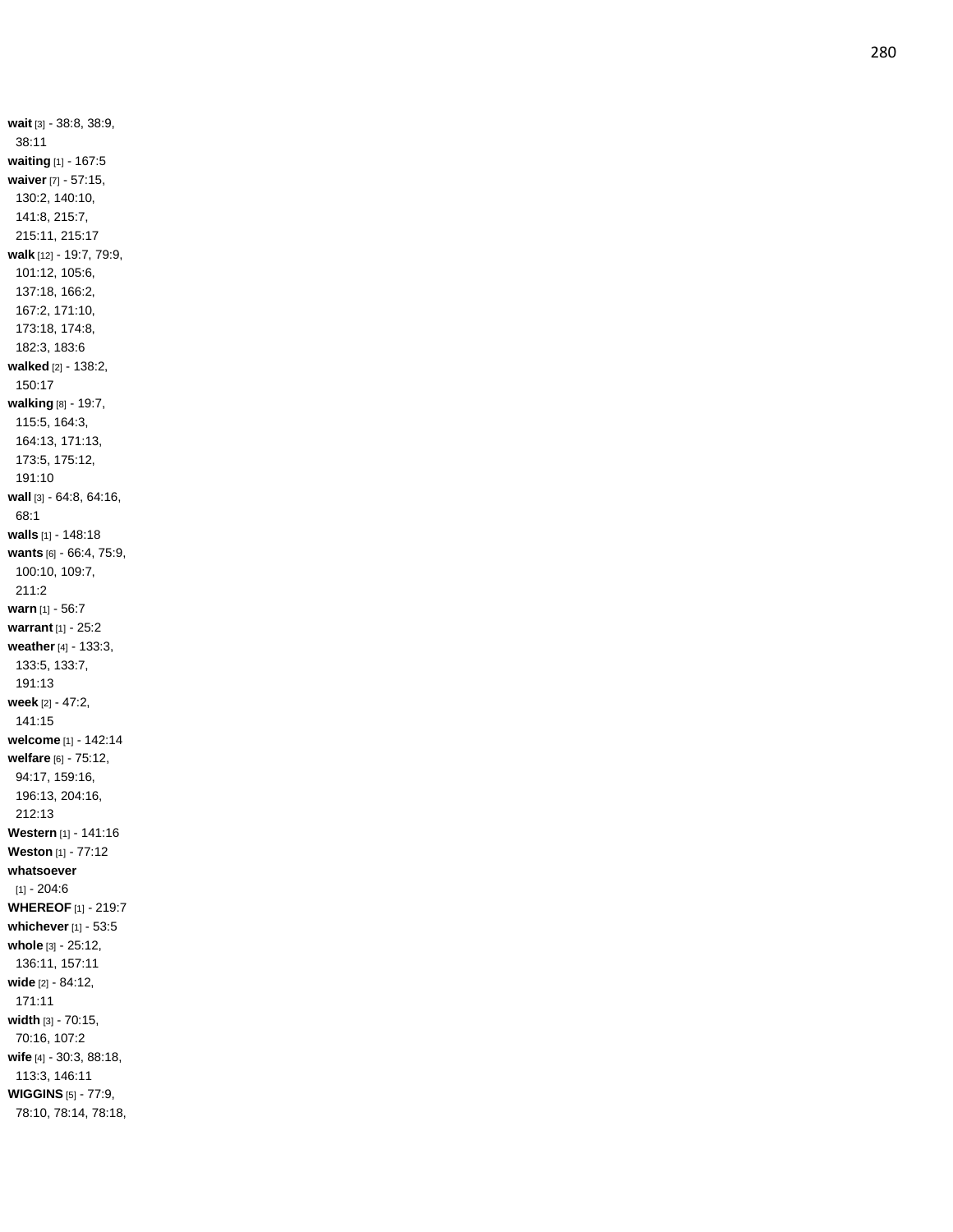79:6 **Wiggins** [1] - 77:11 **Wikler** [1] - 112:13 **WIKLER** [1] - 112:13 **willing** [1] - 170:17 **winder** [2] - 18:9, 69:12 **window** [43] - 64:5, 64:8, 64:12, 65:3, 65:6, 66:16, 66:17, 67:18, 68:2, 68:7, 68:17, 69:6, 69:10, 69:11, 69:17, 70:7, 70:13, 71:1, 71:16, 72:1, 72:4, 72:8, 73:1, 73:3, 73:6, 73:11, 75:7, 76:6, 84:1, 101:1, 133:13, 199:16, 200:10, 201:4, 204:1, 207:17, 209:13, 209:15, 210:3 **windows** [43] - 8:9, 15:8, 64:18, 65:9, 66:12, 67:4, 67:9, 74:18, 78:4, 82:8, 83:6, 83:7, 84:4, 85:11, 85:14, 86:12, 89:12, 89:14, 90:1, 90:7, 113:5, 114:7, 115:16, 147:18, 148:1, 155:10, 158:9, 159:5, 201:6, 205:15, 207:14, 208:5, 208:9, 208:17, 209:4, 209:7, 210:6, 212:3, 212:10 **windows/door**  $[1] - 148.8$ **windowsill** [1] - 209:15 **wing** [1] - 81:1 **winter** [5] - 20:18, 21:4, 21:6, 191:6, 199:12 **wintertime** [1] - 12:16 **wisdom** [1] - 180:3 **wise** [1] - 163:9 **wish** [4] - 4:9, 42:7, 50:6, 97:13 **wishes** [2] - 91:10, 197:9 **wishing** [17] - 6:7,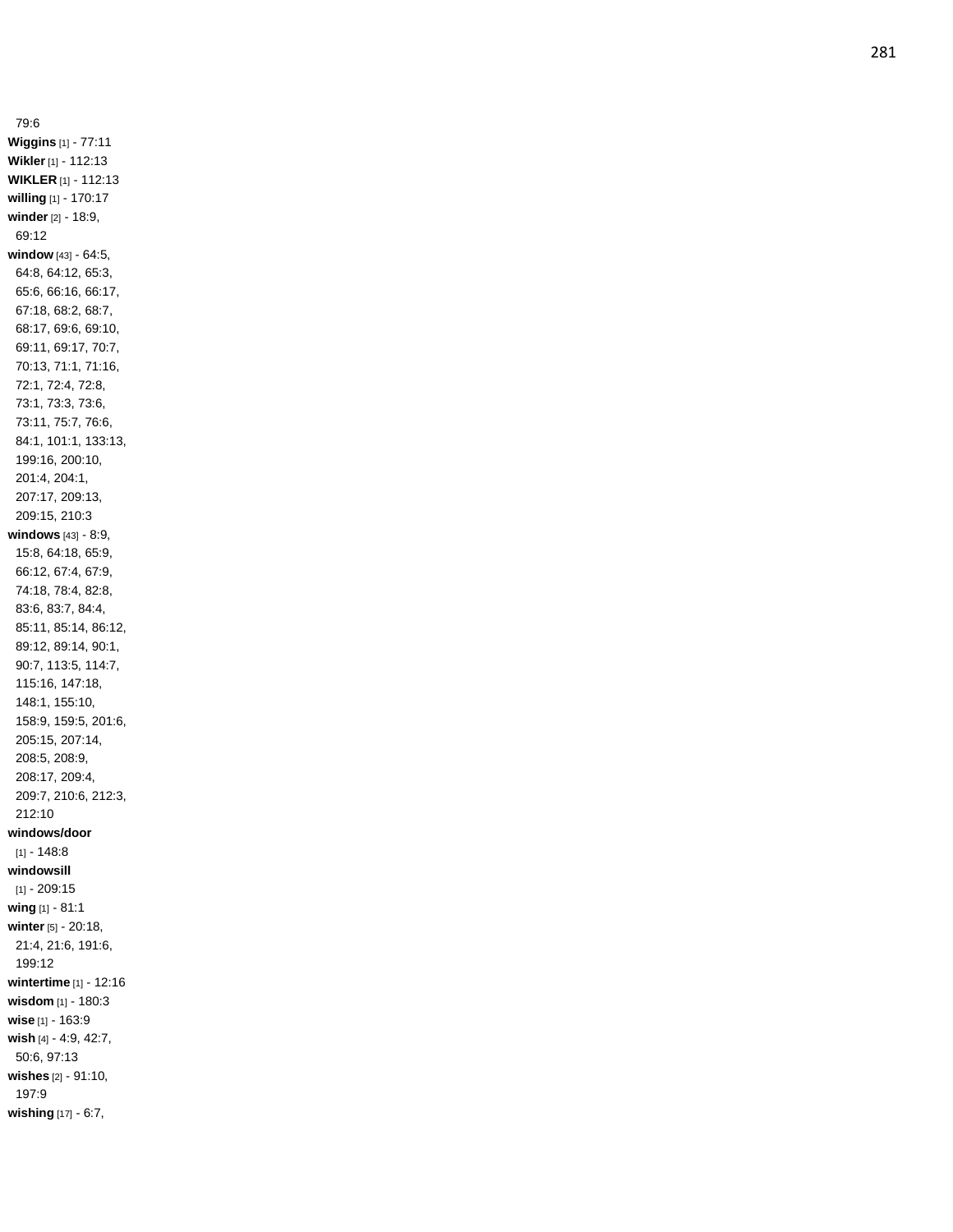34:11, 74:4, 77:7, 88:8, 96:7, 109:16, 128:7, 131:7, 146:7, 153:14, 154:17, 161:7, 199:7, 203:2, 207:7, 214:7 **withdraw** [7] - 36:4, 37:14, 47:14, 52:13, 53:7, 59:11, 98:4 **withdrawn** [2] - 61:13, 63:12 **withdrew** [1] - 88:4 **WITNESS** [1] - 219:7 **woman** [1] - 208:12 **wonder** [3] - 27:10, 71:15, 192:12 **wonderfully**  $[1] - 105:3$ **wondering** [2] - 169:5, 186:15 **wood** [5] - 83:1, 83:16, 102:5, 152:5, 152:6 **word** [2] - 73:12, 112:2 **words** [2] - 112:6, 128:17 **works** [5] - 7:15, 44:2, 104:14, 179:9, 195:7 **world** [2] - 31:11, 104:16 **worse** [1] - 86:15 **writing** [3] - 56:5, 111:6, 155:6 **written** [4] - 110:12, 112:7, 159:10, 170:3 **wrote** [1] - 155:12 **www.reportersinc.c om** [1] - 1:17

#### **Y**

**yadda** [2] - 22:3 **yadda -yadda** [1] - 22:3 **yard** [30] - 8:7, 8:14, 27:5, 81:14, 85:13, 97:2, 97:10, 97:13, 97:18, 98:8, 98:9, 98:12, 98:14, 99:1, 99:3, 99:4, 99:7, 102:14, 103:2,